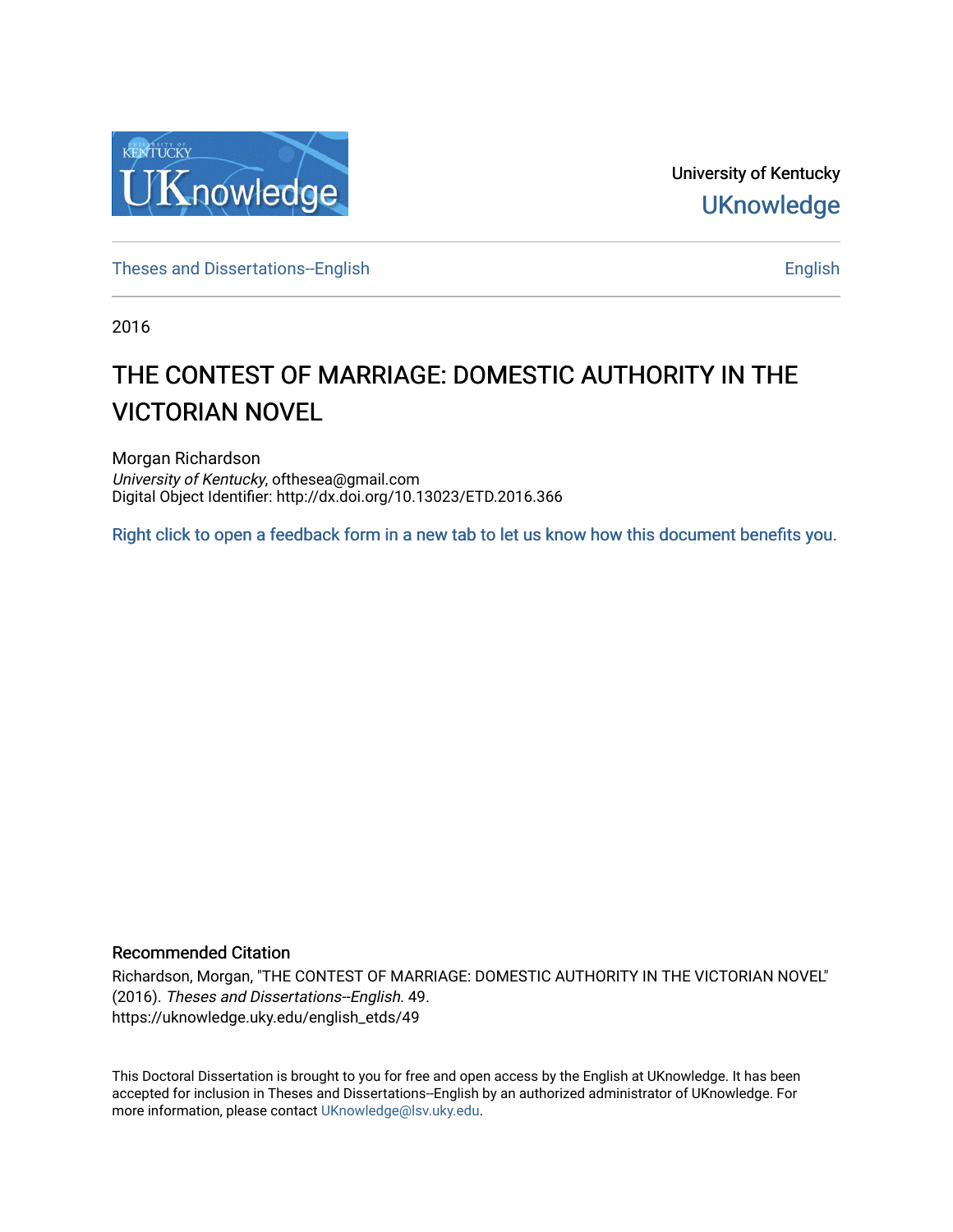# STUDENT AGREEMENT:

I represent that my thesis or dissertation and abstract are my original work. Proper attribution has been given to all outside sources. I understand that I am solely responsible for obtaining any needed copyright permissions. I have obtained needed written permission statement(s) from the owner(s) of each third-party copyrighted matter to be included in my work, allowing electronic distribution (if such use is not permitted by the fair use doctrine) which will be submitted to UKnowledge as Additional File.

I hereby grant to The University of Kentucky and its agents the irrevocable, non-exclusive, and royalty-free license to archive and make accessible my work in whole or in part in all forms of media, now or hereafter known. I agree that the document mentioned above may be made available immediately for worldwide access unless an embargo applies.

I retain all other ownership rights to the copyright of my work. I also retain the right to use in future works (such as articles or books) all or part of my work. I understand that I am free to register the copyright to my work.

# REVIEW, APPROVAL AND ACCEPTANCE

The document mentioned above has been reviewed and accepted by the student's advisor, on behalf of the advisory committee, and by the Director of Graduate Studies (DGS), on behalf of the program; we verify that this is the final, approved version of the student's thesis including all changes required by the advisory committee. The undersigned agree to abide by the statements above.

> Morgan Richardson, Student Dr. Ellen Rosenman, Major Professor Dr. Jill Rappoport, Director of Graduate Studies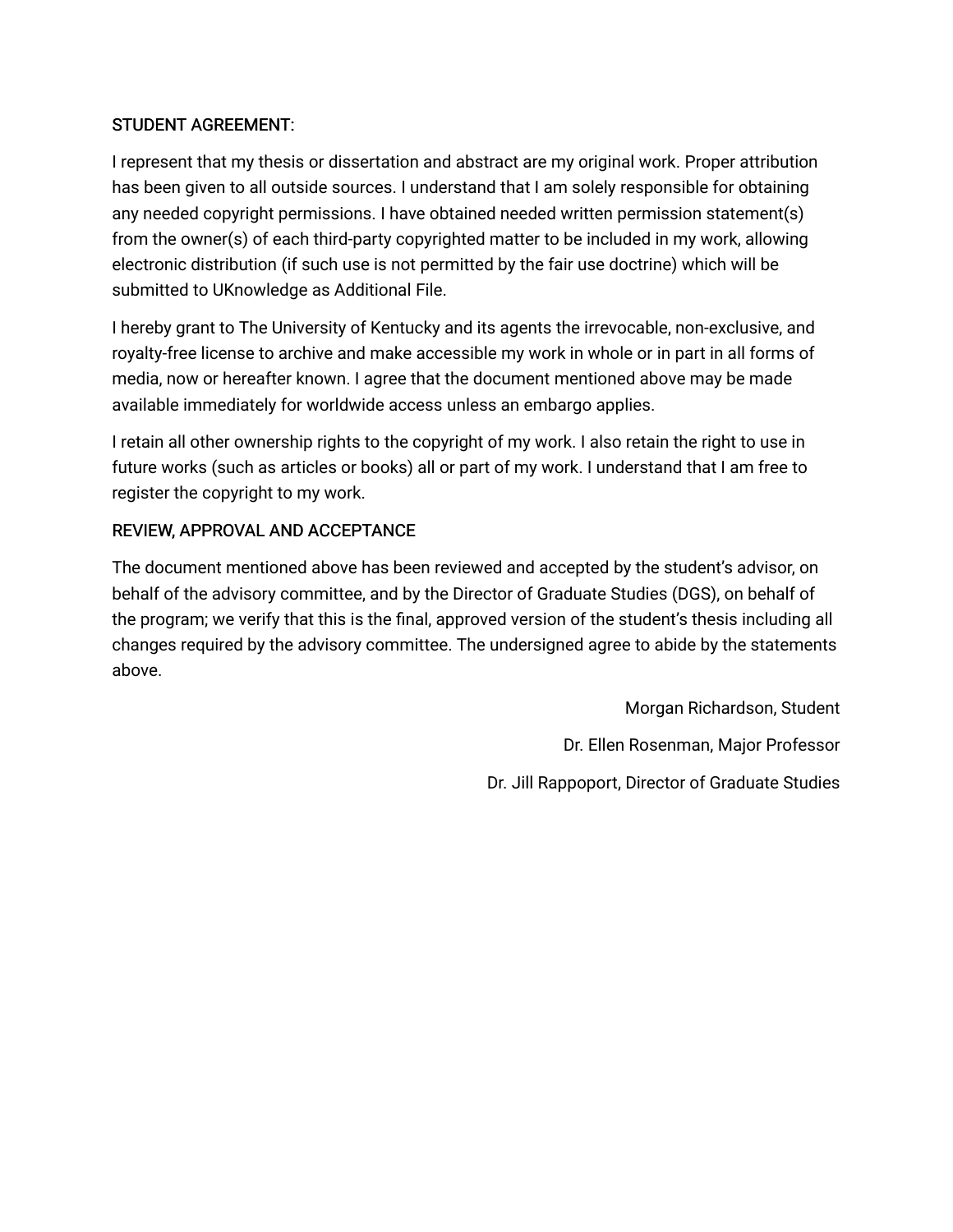## THE CONTEST OF MARRIAGE: DOMESTIC AUTHORITY IN THE VICTORIAN NOVEL

## DISSERTATION  $\mathcal{L}_\text{max}$  , and the contract of the contract of the contract of the contract of the contract of the contract of the contract of the contract of the contract of the contract of the contract of the contract of the contr

 $\mathcal{L}_\text{max}$  , and the contract of the contract of the contract of the contract of the contract of the contract of the contract of the contract of the contract of the contract of the contract of the contract of the contr

A dissertation submitted in partial fulfillment of the requirements for the degree of Doctor of Philosophy in the College of Arts and Sciences at the University of Kentucky

> By Morgan Lindsay Richardson

> > Lexington, Kentucky

Director: Dr. Ellen Rosenman, Professor of English

Lexington, Kentucky

2016

Copyright © Morgan Lindsay Richardson 2016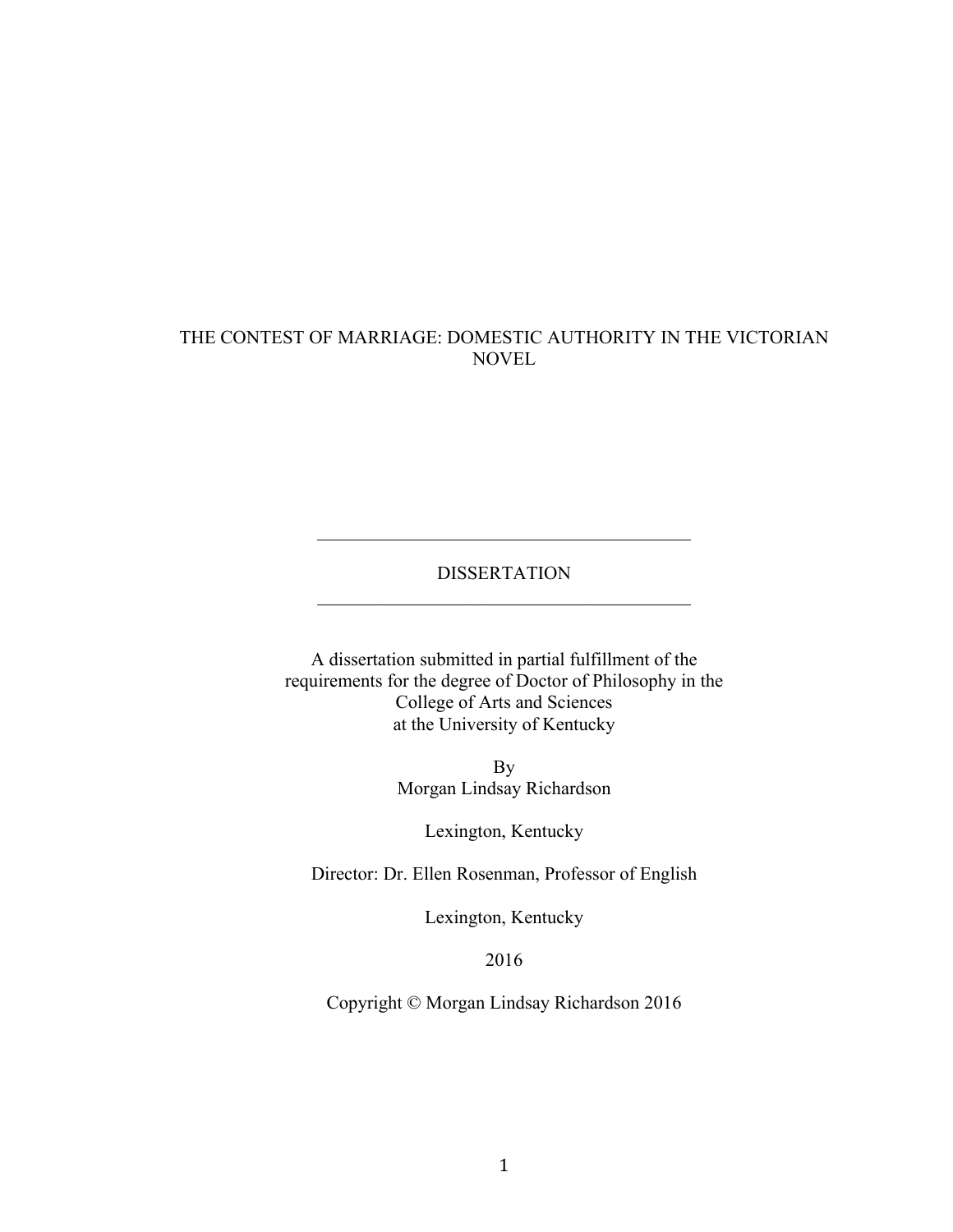#### ABSTRACT OF DISSERTATION

## THE CONTEST OF MARRIAGE: DOMESTIC AUTHORITY IN THE VICTORIAN NOVEL

In "The Contest of Marriage: Domestic Authority in Victorian Literature", I argue that depictions of engaged and newlywed couples in the Victorian novel consistently dismantle the concept of marriage, depicting the process of two individuals attempting to become one couple as a tenuous and even dangerous project to be undertaken during the nineteenth century. By looking at works where the decision to marry comes at the beginning of the novel rather than the conclusion, I examine the ways in which different novelists document and anatomize the consistent failures in the theoretical underpinnings of domesticity and conjugality. Given that gender, separate spheres and even the family unit have been increasingly viewed as unstable divisions and demarcations by prominent voices within nineteenth-century criticism, I argue that certain novelists were consistently engaged in exposing these insufficiencies in not only the establishment of marriage as a concept, but in the home space itself as a hypothetical location of domestic stability and success. This project will contribute to scholarship in the field not only by tracing the similar patterns and structures of seemingly disparate novels, but also by suggesting that the domestic instability discussed in groundbreaking accounts of Victorian gender ideology is not merely a feature of historical and personal accounts of the era, but is in fact a tension running through much of the period's most popular and widely read literature as well.

In recent years, Victorian critics have collectively worked to demonstrate that separate spheres ideology is no longer a sufficient interpretive tool to employ in our attempts to excavate the nineteenth century's construction of marriage and conjugality. Just as John Tosh has argued for the husband's place within the home and Mary Poovey and Elizabeth Langland have argued for the woman's place beyond it, so too does my work demonstrate that more complex systems of gender and power relationships were functioning within even a "typical" Victorian home. Studies of domesticity have typically focused on either those citizens who embraced its precepts or the rebels who rejected them. In my work, I turn instead to characters whose earnest attempts to embody and enjoy domestic perfection are continually thwarted, proving that many writers consistently locate the trouble with domesticity not in the flaws of specific married couples, but in the implicitly universal claims domesticity makes on all married couples. I argue that in many novels of the period, even marriage enthusiasts are often transformed into its bitterest critics, due to its demands for performance and self-erasure of both spouses. Furthermore, even the seemingly neutral space of the idyllic Victorian home is often shown to be destructive to domesticity's goals, rather than lending structural support to the matrimonial endeavor. I conclude that these authors are suggesting that even marriage's harshest critics can never manage to be as persuasive about the relationship's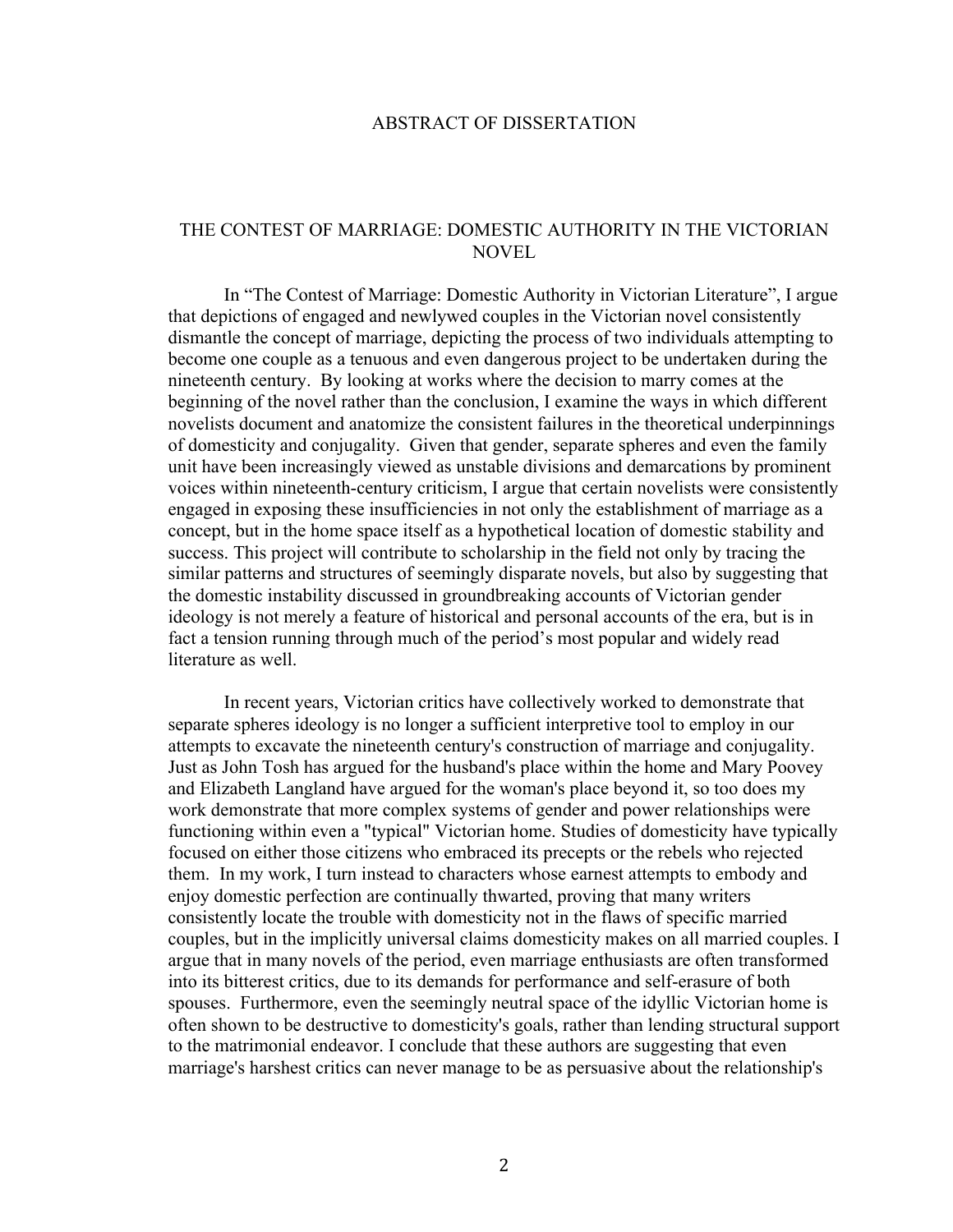pitfalls, hazards, and breakdowns as the actual experience of getting married inevitably proves to be.

KEYWORDS: Victorian Literature; Nineteenth-Century England; Domesticity; Social Life and Customs; Social Problems in Literature

Morgan Richardson

August 1 2016\_\_\_\_\_\_\_\_\_\_\_\_\_\_\_\_\_\_\_\_\_\_\_\_\_\_ Date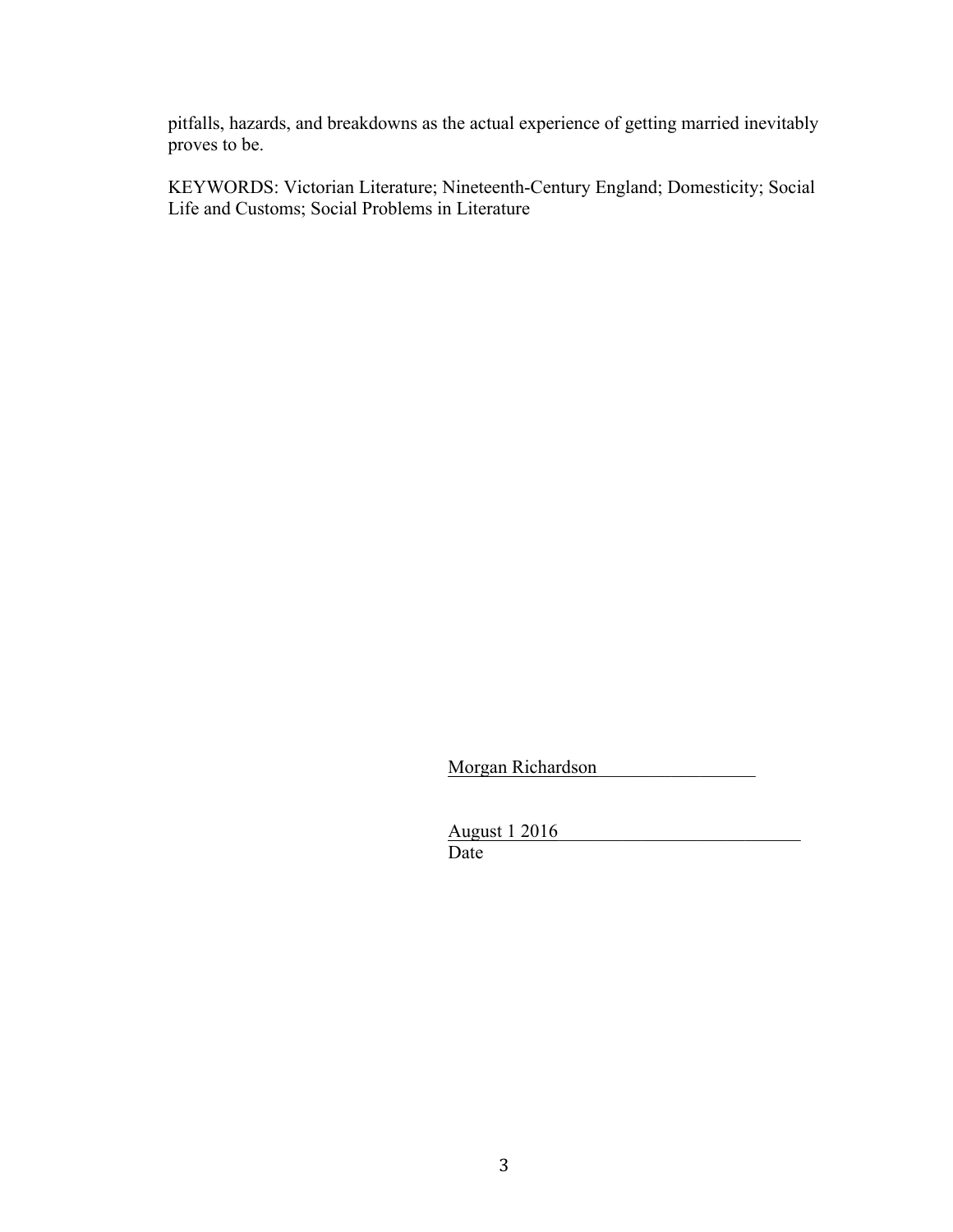# THE CONTEST OF MARRIAGE: DOMESTIC AUTHORITY IN THE VICTORIAN NOVEL

By

Morgan Lindsay Richardson

Ellen Rosenman

Director of Dissertation

Jill Rappoport

Director of Graduate Studies

August 1, 2016

**Date**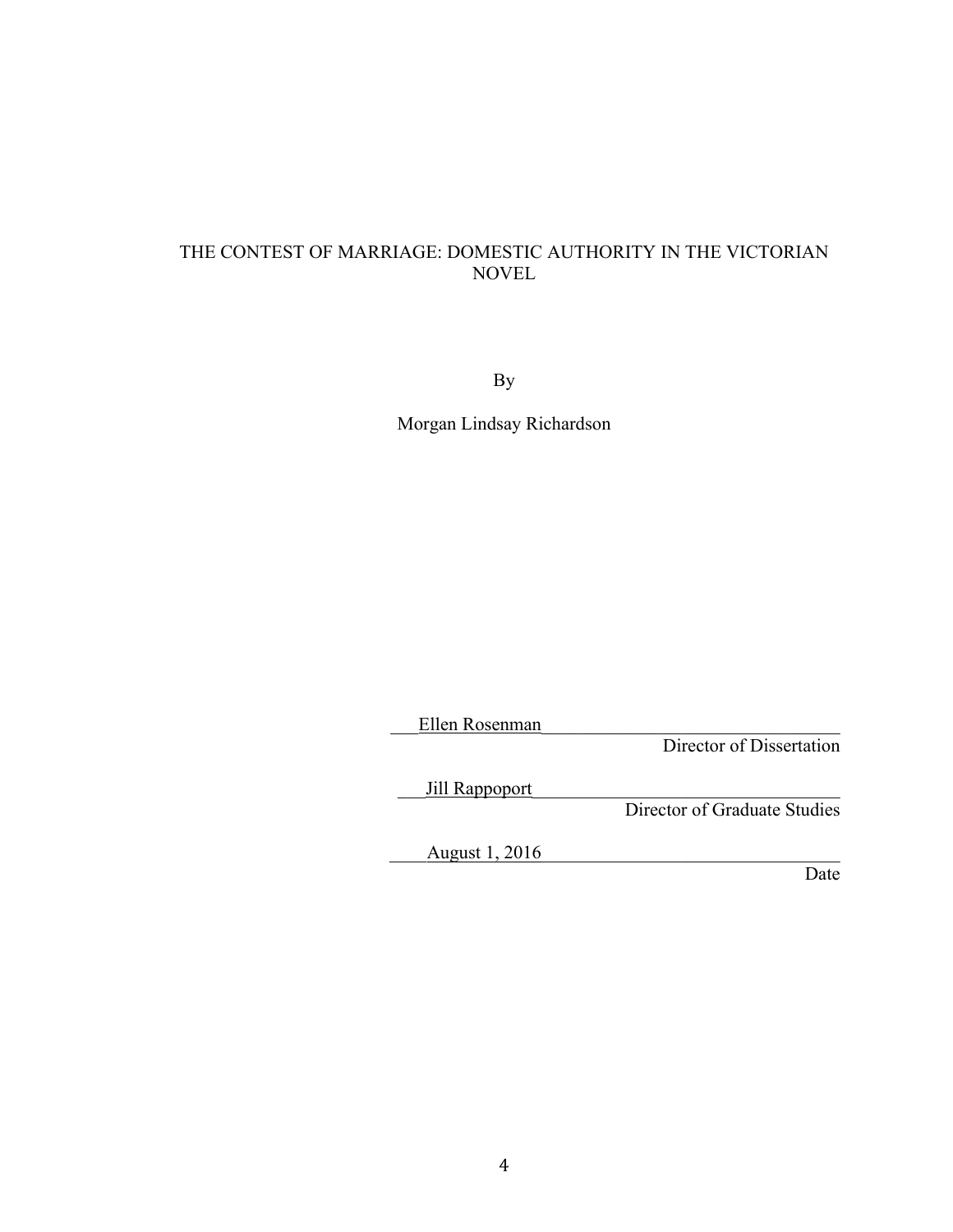# TABLE OF CONTENTS

| Chapter Two:<br>The Gall to Obey: Submission and Permission in <i>He Knew He Was Right</i> 30 |  |
|-----------------------------------------------------------------------------------------------|--|
| Chapter Three: Reforming/Revising the Rake in The Tenant of Wildfell Hall77                   |  |
| Chapter Four: "A house that seemed to wear a cap of iron": Enclosure and Entrapment           |  |
|                                                                                               |  |
|                                                                                               |  |
|                                                                                               |  |

Copyright © Morgan Richardson 2016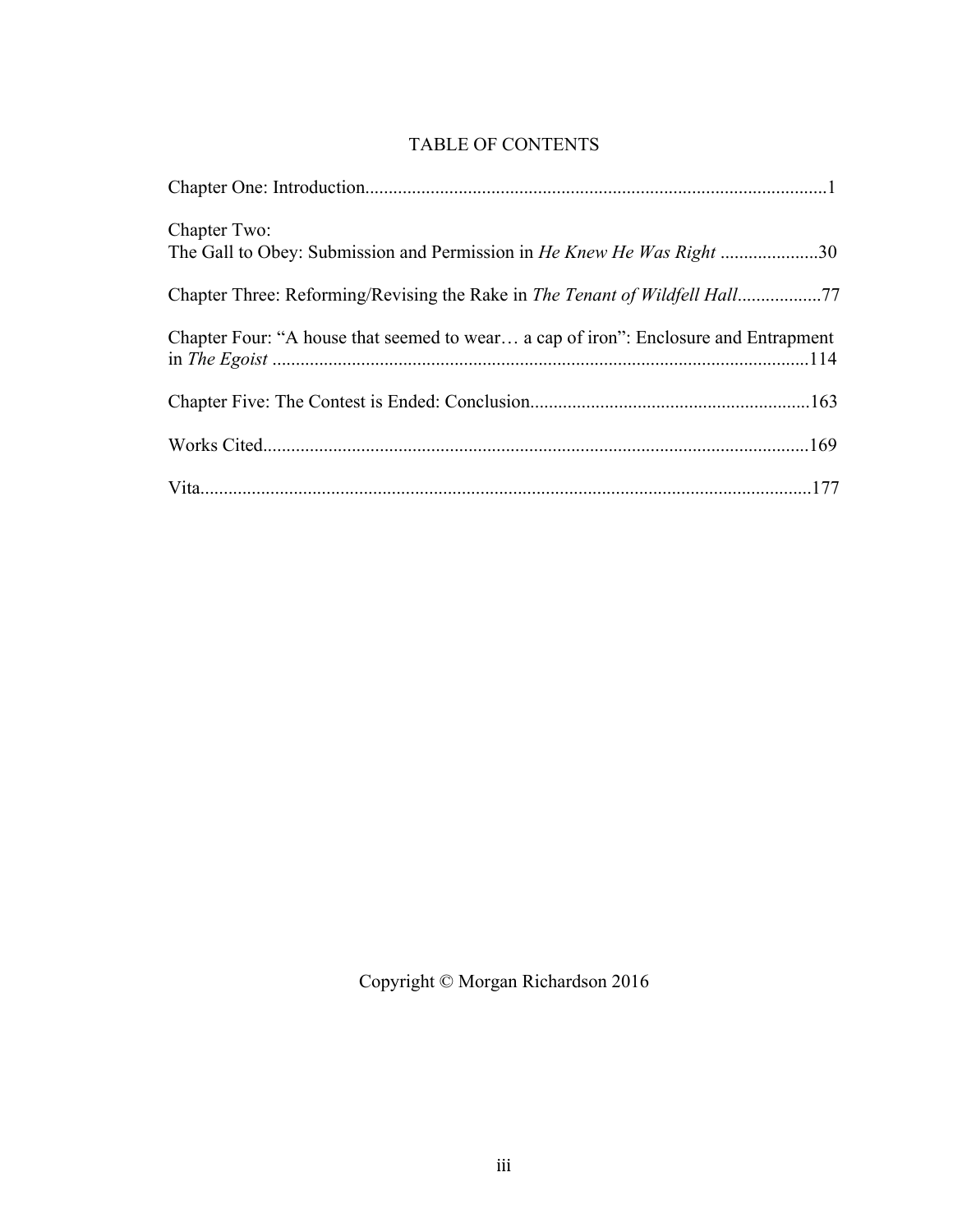#### Chapter One: Introduction

<span id="page-7-0"></span>Everyone knows that David Copperfield's marriage to Dora is a bit of a disaster. Their mutual incapability when it comes to housekeeping reads like the fulfilled prophecy Mr. Bennet once predicted for Jane and Mr. Bingley-- "You are each of you so complying, that nothing will ever be resolved on; so easy, that every servant will cheat you" (329), and Dora's problematic status as "child-wife" is regarded with concern by the novel's characters as well as the many critics who have studied it since its publication. However, I would like to suggest that not enough attention has been paid to Dickens's portrayal of the young couple's near-incapacitating shock in response to their sudden cohabitation. The idea that getting married means literally living in the same house is so patently obvious that neither Dora nor David takes a moment to worry about it until they find themselves thrust into the same domestic space, until Dora's death will do them part. "It seemed such an extraordinary thing to have Dora always there" (617) David writes in awe, baffled by the intimacy and physical presence which is supposed to be theirs forevermore. Dickens's focus on their mutual alarm at the sheer mundanity of their permanent proximity draws our attention to an important facet of the Victorian novel: betrothal and newlywed narratives and their relation to navigation of shared domestic spaces.

In a culture with such an extraordinary focus on matrimony and domesticity as driving forces and motivators for the functionality of morality, empire, and human existence itself, it is remarkable to note how many novelists of the period focus in on the early days of marriage (and the days leading up to it) as a temporal space of negotiation, panic, self-revision, and conflict. Much of their focus is equally on the suddenly-shared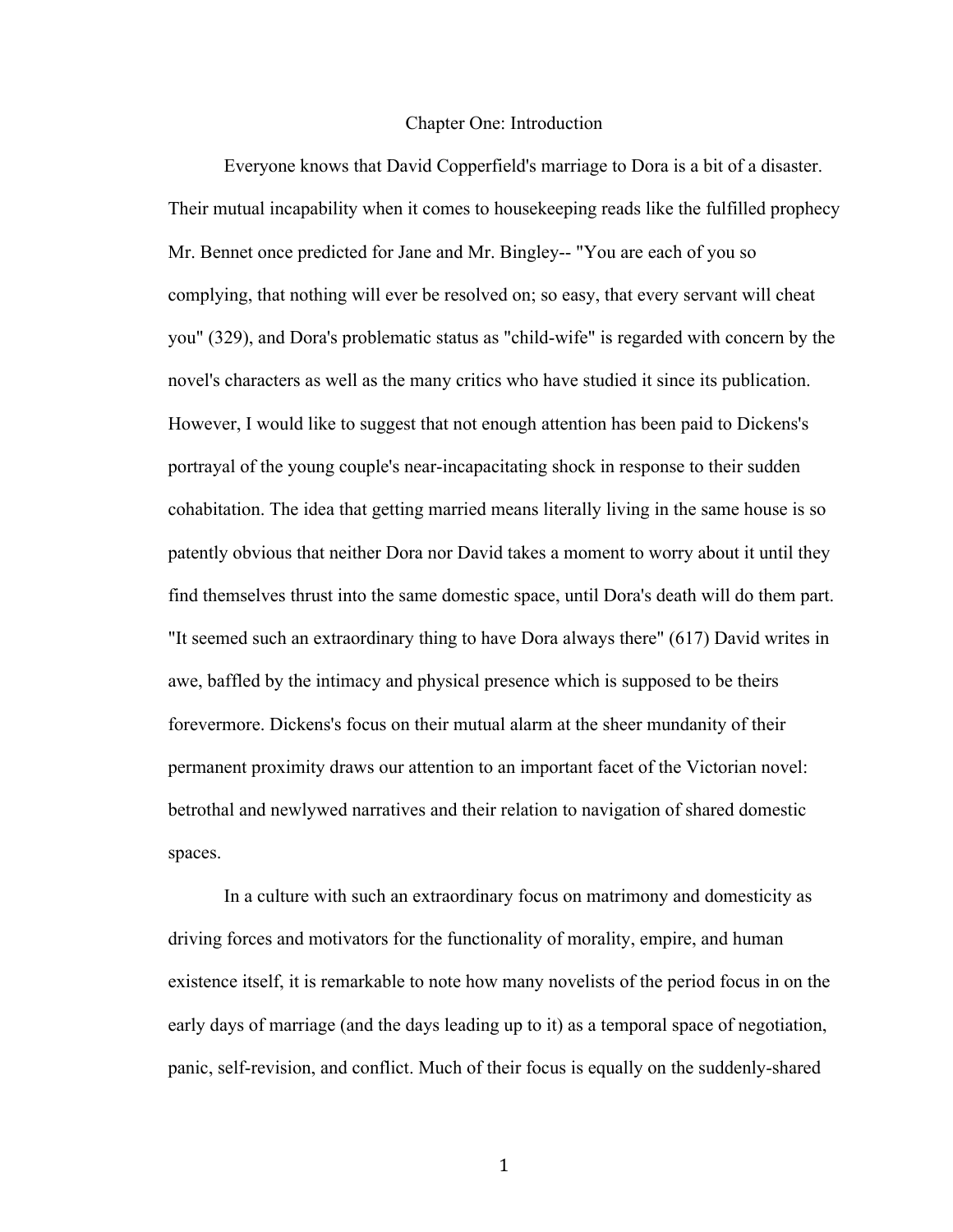space of the home. Just as David marvels at the uncanniness of Dora's perpetual physical presence in their marital home, so too do many of the betrothed and newlywed couples of Victorian literature exhibit ongoing perplexity at living inside a house where one's beloved now lives too. To share the space of the home is to see, hear, and sense the other inhabitant with a constancy that exerts unforeseen pressures on an imminent or recently solemnized marriage.<sup>1</sup> For a culture so focused on marriage, why do so many Victorian novels portray young couples as ill-equipped for the cohabitation domesticity requires? Dora explicitly warns David that she is unable to manage the running of his household, so why is he so stunned to discover that she is, in fact, lacking in that ability? In a century filled with conduct books, why so few of them offer suggestions for the transition period following the vows? Helena Michie's work, *Victorian Honeymoons*, features extensive archival research necessitated by the fact that the topic was so rarely discussed in commonly read and available publications—and yet her focus is on the honeymoon itself, the discovery of new intimacy in places *other* than the home.

How were young couples (or old, for that matter) supposed to act once they began their everyday lives in their marital spaces? As *David Copperfield* amply illustrates, the lack of instruction or guidance for that transitional time left an enormous gap to be navigated by young people entirely unprepared for this process of negotiation and adjustment. Having both been raised and educated to believe that domesticity is both natural and yet highly regulated, the sudden realization that one's spouse might have

 $1$  As Mary Poovey has argued, "the middle-class ideology we most often associate with the Victorian period was both contested and always under construction; because it was always in the making, it was always open to revision, dispute, and the emergence of oppositional formulations" (3). What these novelists depict are the emerging of those oppositional formulations.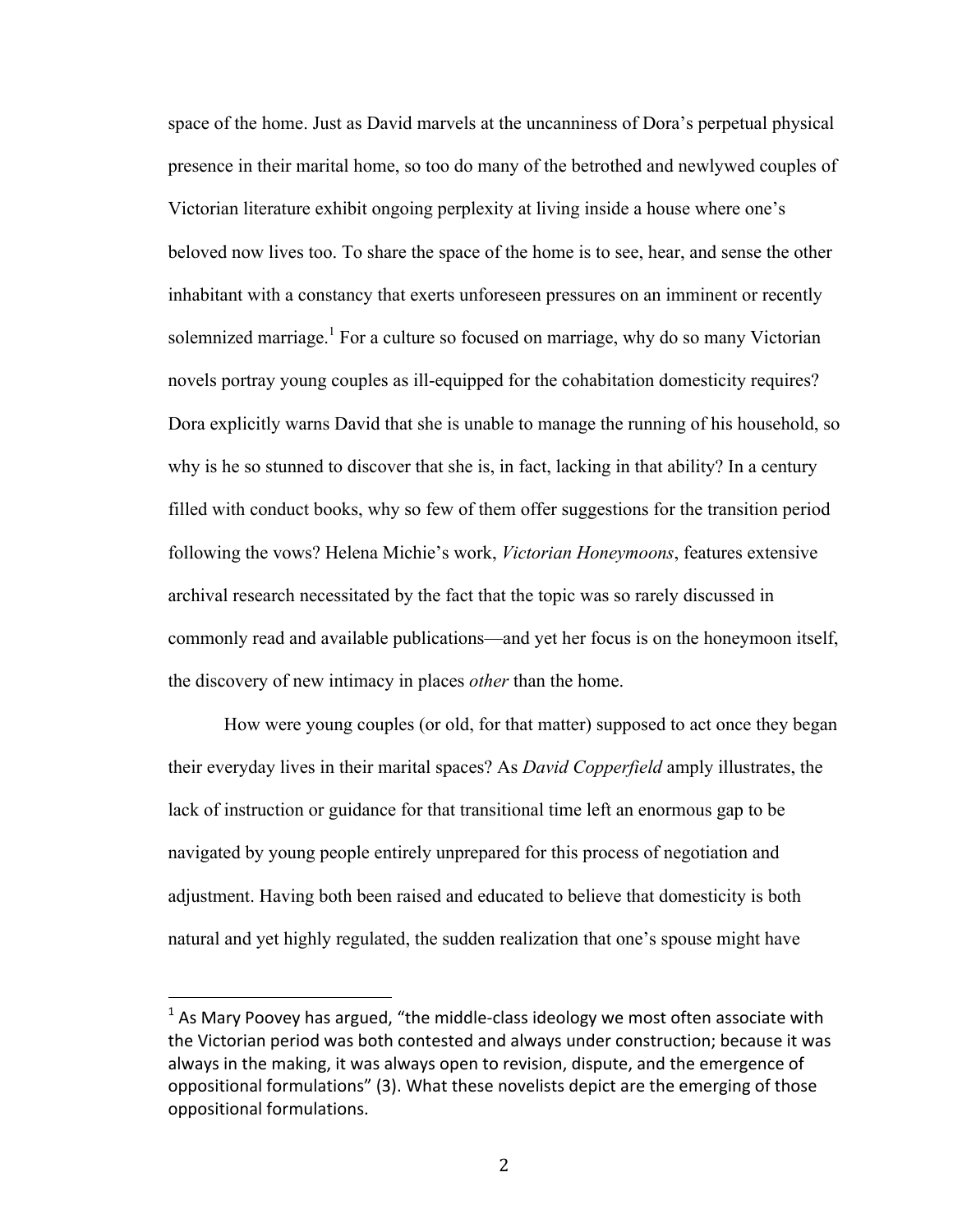radically different notions of how the house is to be run and lived in means that these early months were necessarily a time of abrupt disillusionment. Furthermore, the conflicts these fictional couples discover are frequently exacerbated by their literal proximity in the home space-- doors creak and slam, muffled sobs permeate other rooms, hushed conversations are unintelligible but nevertheless overheard. Domestic performance is no longer merely a hypothetical form of ideology or marital pledge: it is instead a daily set of lived behaviors, and each spouse is suddenly able to viscerally see and hear the other partner's daily performance (or lack thereof), from morning til night. The Victorians invested so much of their moral, mental, and patriotic self-worth in the management of the home that this process of disillusionment and increasing frustration was exponentially more traumatic than it had been in ages past, given that every detail of household functioning was weighted down with the freight of unavoidable symbolism. Mrs. Beeton likened housewives to the commander of an army, while British husbands were bruited about Europe to be the "kings of their castle" when at home. With all these militancies laid out on the battlefield of the marital home, there were bound to be some casualties.

Those casualties are often played out in specific fields of battle. Although the comforts of home were an obsession of the age, the fiction of the period is equally invested in the ways in which the family home is also a land of overlapping borders, annexations, vigorous rounds of defense against enemy incursions, and a collective inability to consider detente. With both husband and wife being told that they had unique forms of authority and power within the space of the home, the moments when those different varieties of authority clashed were inevitably devastating for both sides. In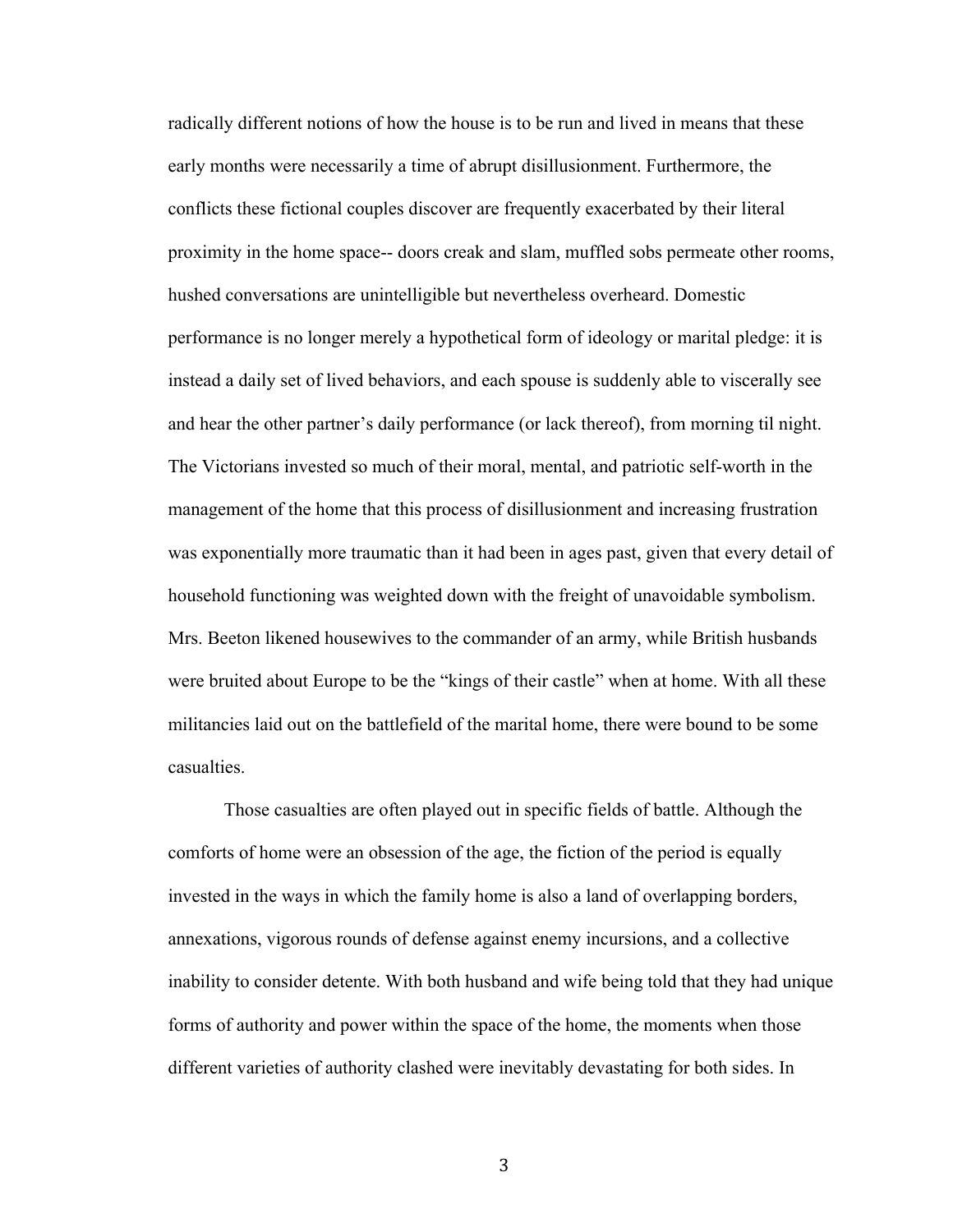many of the novels with the unhappiest marriages, the spaces of the home where a wife and a husband's spheres of influence overlap are literally the spaces of the home where families most often interact on a daily basis, and yet in spaces where neither wife or husband (or mother or father) can lay claim to absolute authority. The dining rooms, sitting rooms, hallways, and parlors are especially fraught in these nineteenth-century novel. The spaces where the entire family and visitors to the domestic space are most likely to interact are also the spaces where many fictional marriages are fractured and worn away.

In my study of newlywed and betrothal narratives in the Victorian novel, I examine the startling frequency of disruptions and fractures of the domestic narrative between characters whose only goal is domesticity's seamless continuance. The couples and families who subscribe wholeheartedly to conventional domestic ideology are often the quickest to discover its insufficiency, inconsistency, and even its tendency to undermine conjugality and a functional home life.<sup>2</sup> Indeed, the Victorian home itself-subject of so many paeans to its power--instead serves to sabotage these new (or impending) families, leading to rupture, conflict, public humiliation, and even murder. Furthermore, the home frequently served as a site of contest over whose authority would dominate in any given household conflict. Would it be the wife, trained in domestic arts, constantly told that her place as the spiritual center and manager of the home left her

 $2$  Phegley writes that "The biggest impediment to determining the character of one's future spouse was that young ladies and gentlemen were not allowed to spend time alone together. In fact, dating as we know it was nonexistent and all interactions between the sexes were expected to take place in public or under adult supervision" (37). However, the novels I study suggest that these husbands and wives could never truly know a spouse until living with them, because domesticity exposed their true selves—a rather unfortunate double bind.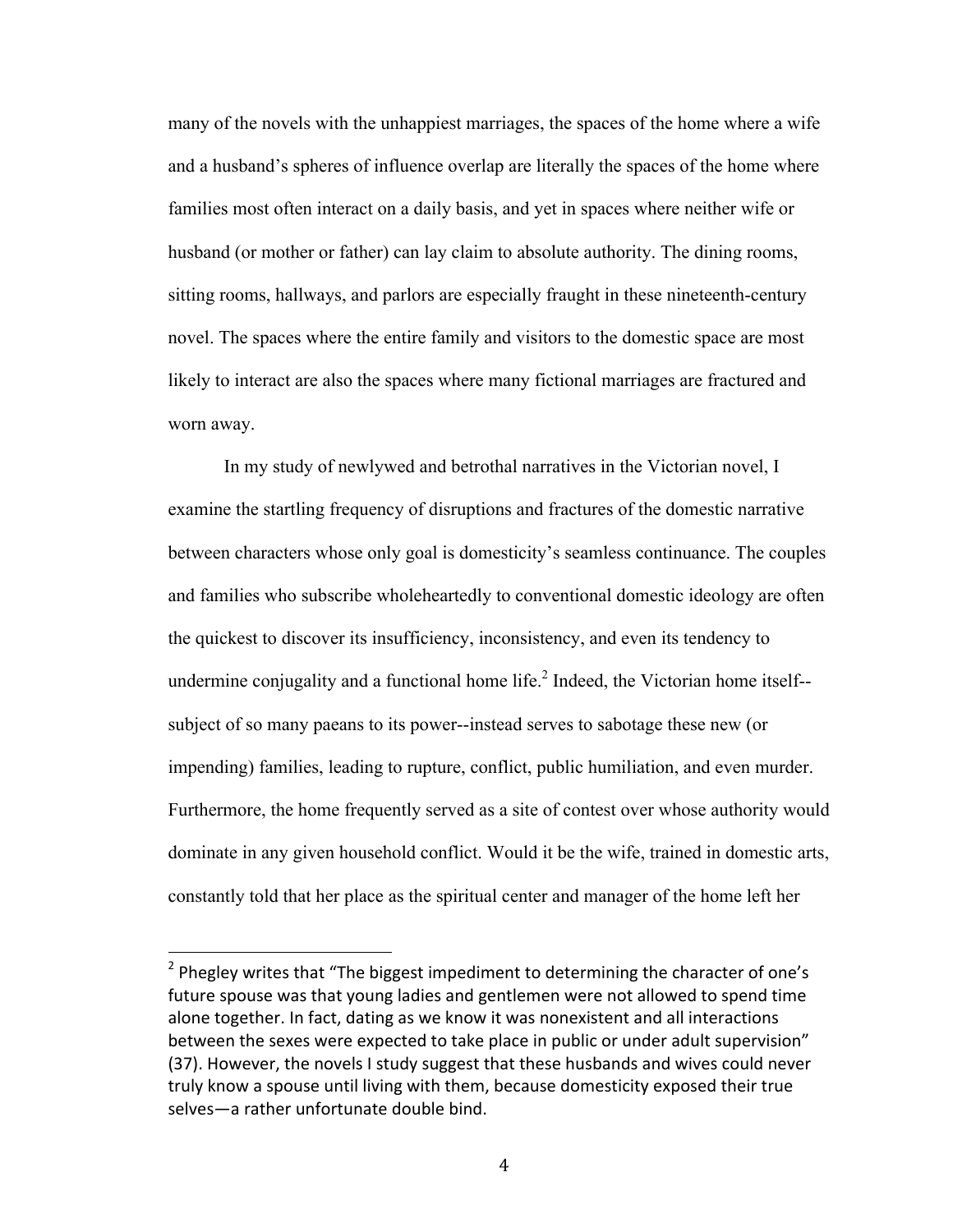responsible for everything that took place within its walls?<sup>3</sup> Or would it be the husband, who spent most of his time elsewhere but was nonetheless assured that his was right to rule and command in every household matter? Women were taught to be creatures of the home and experts within the home, but what were they to do with that expertise when a husband's whims conflicted with her carefully orchestrated household schedule? Men were told to trust the management of the home to their wives, and yet were also expected to serve as arbiter of household dilemmas without knowing the details of how the house was actually run. How did these two individuals cope when they found these competing notions of authority placed at odds within the same home? Moreover, the physical layouts of the built spaces only add to these ideological conflicts. The conventionality of the layout and the increasing specialization of room utilization only added to the strain of inherently conflicting ideas about home governance. The carefully monitored behaviors within particular rooms, the movement of servants throughout the house, and even the timing of opening and closing the front door (or the library door, or the bedchamber door, or the nursery door) are all integrally involved in the domestic disturbances of the Victorian novel. These shared spaces often serve the function of a crucible for otherwise insignificant domestic disagreements, amplifying their effects, and involving members of the household who might otherwise have nothing to do with a minor spat. In this way, a conflict between husband and wife can begin to ripple outward, permeating not only their

 $3$  Laura Fasick points out that wives are in the uniquely untenable position of being blamed for any problems within the home, but with their authority rendered invisible/ineffable whenever the home runs smoothly: "Although Victorian gender ideology assigned women to the private rather than the public sphere, it did not authorize women to assert themselves openly in the home." (78)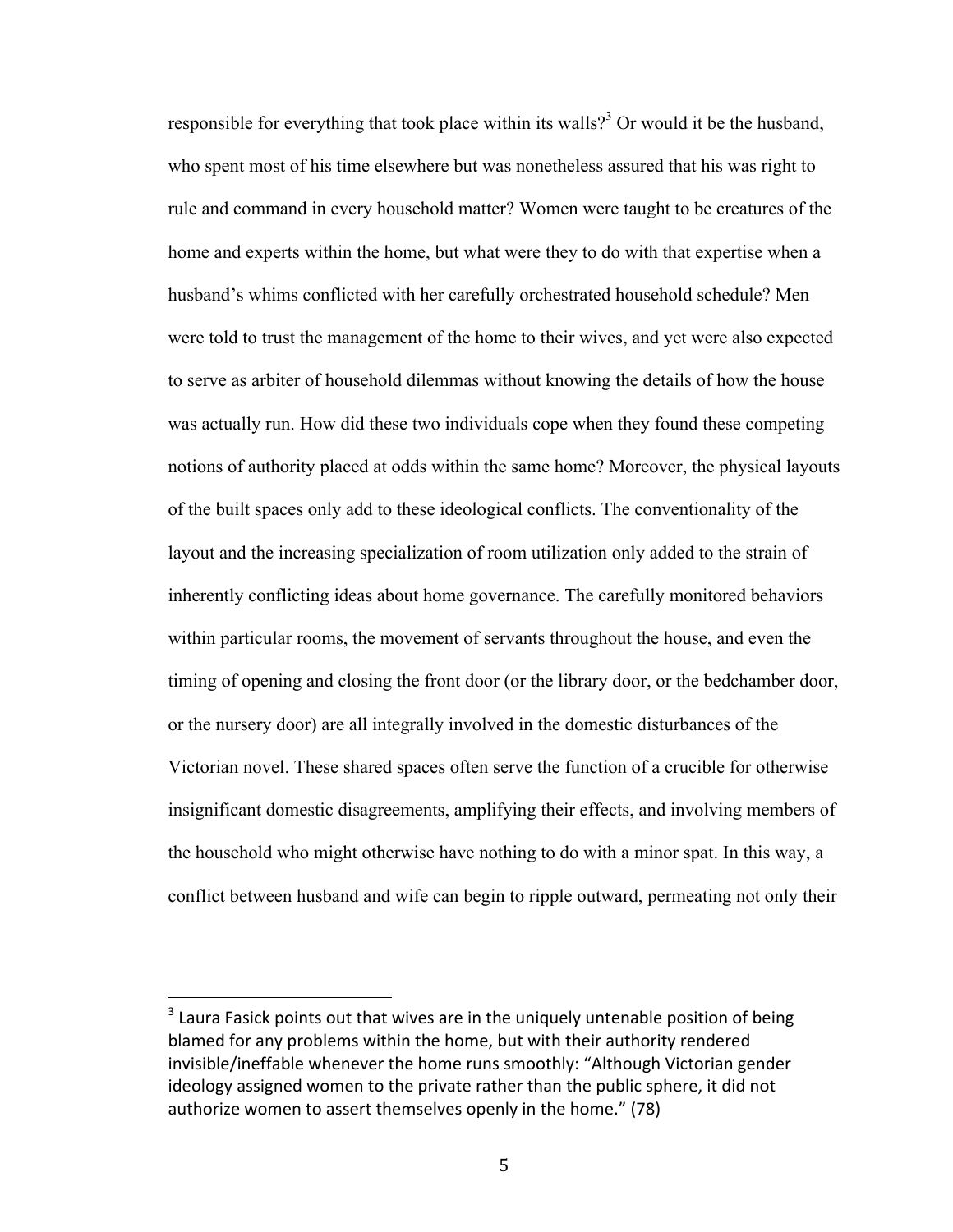entire house and household, but even their families and communities beyond the house's walls, if the infection of domestic strife is not adequately contained.<sup>4</sup>

For the last twenty years, nineteenth-century criticism has been rife with accounts of domestic ideology's imperfections and breakdowns in lived experience, and many of those accounts have been essential background for the readings I produce here. My exploration of fictional domestic failures explores a point of convergence between the work of John Tosh, Elizabeth Langland, Monica Cohen, and Jennifer Phegley, all of whom have produced vital works on the tensions and networks of power running throughout the Victorian home space. Elizabeth Langland's *Nobody's Angels* was one of the most important works to discuss domestic ideology's impossibilities in the context of what it instead made possible—the openings that emerged for Victorian women as a result of domesticity's breakdowns allowed for greater latitude and exploration of gender and women's right to "work" (whether or not it was labeled as such) in a variety of venues and cultural institutions. These opportunities for expansion often appear closer to the end of the novels I study, but the hopefulness they represent is often indicated by the authors of these works. Similarly, in *A Man's Place* John Tosh was one of the first to suggest that men were burdened with equally powerful cultural mandates regarding their place in the home, and his description of the masculine longing for home—even while residing within it—is an important prerequisite to my study of male characters located

 $4$  Jane Hamlett writes that "The organisation of domestic space and material culture in middle-class homes had a crucial impact on authority practices in the home. Although the arrangement of the home differed from family to family, the relatively rigid use of domestic space in the nineteenth century encouraged the construction of intimacies and distances" (111). The complication I explore here is that those new intimacies and distances were often constructed in ways that weakened the entire edifice of domestic harmony.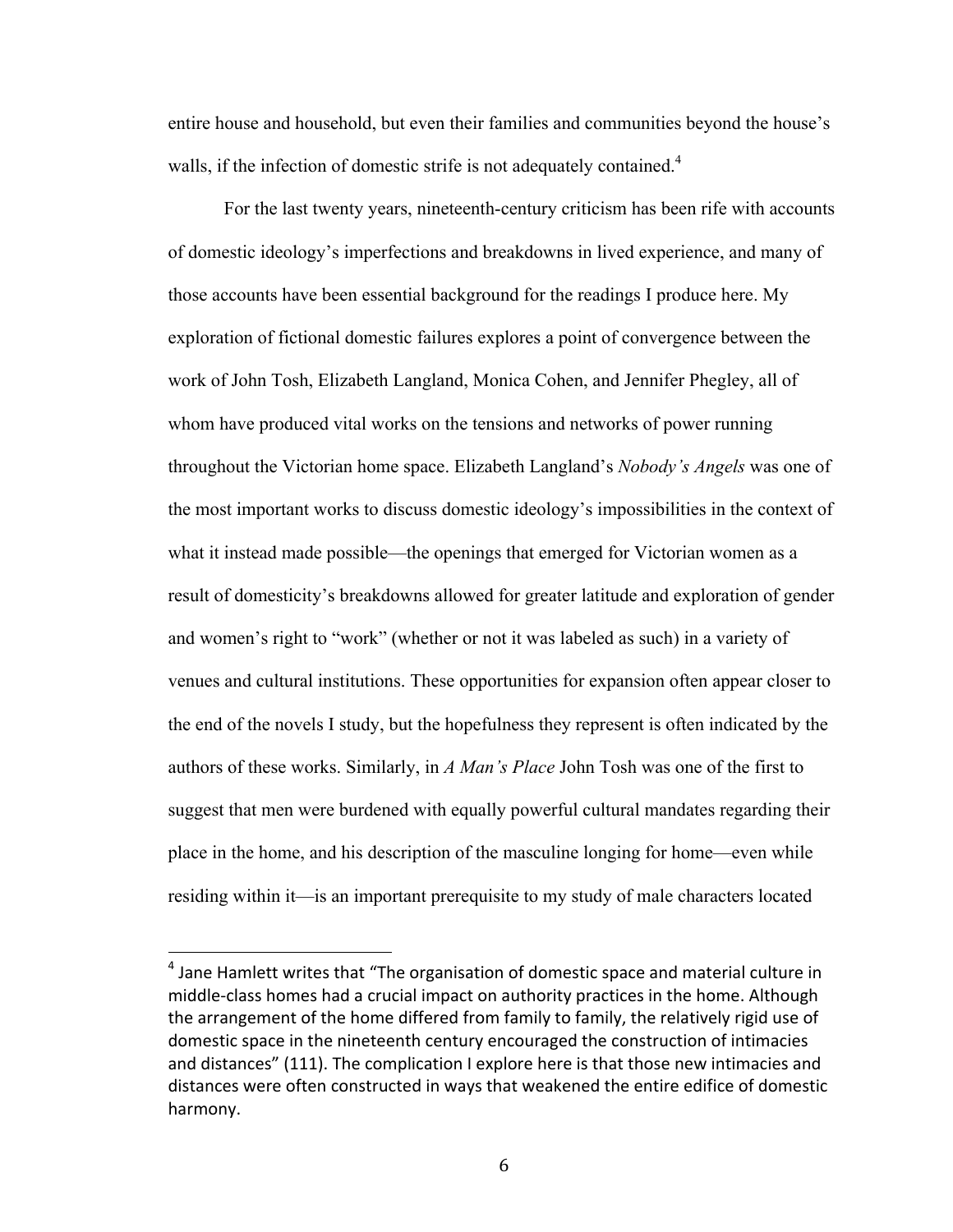within domestic spaces. The contrast between their longing for home and the status of their wives as professionals at work can be seen in Monica Cohen's *Professional Domesticity*, and her account of the necessary erasure of work happening simultaneously with the increasing demands for "professionalism" on the part of housewives and mothers helps us to understand why the home was such a powderkeg. In *Courtship and Marriage in Victorian England*, Jennifer Phegley writes that the rise of companionate marriage meant that "husband and wife were to work together to create a private realm of comfort and happiness" (6), but her work explores the ways in which the changing landscape of gender and domesticity made that mutual project increasingly difficult in the increasingly fraught space of the home.

Indeed, the literal space of the Victorian home is at the center of many of the conflicts I explore here. The ideological power of the notion of home was universally accepted—as the bosom of the family, as the moral foundation for all of society, and even as the central engine powering the British Empire. As Judith Flanders has written, "The home was a microcosm of the ideal society, with love and charity replacing the commerce and capitalism of the outside world. This dichotomy allowed men to pursue business in a suitably capitalist--perhaps ruthless--fashion, because they knew they could refresh the inner man by returning at the end of the day to an atmosphere of harmony, from which competition was banished" (6). But for all the claims placed upon the home regarding its role in society, fictional and non-fictional accounts show that navigating life within its walls was far from simple. In the twentieth century, Henri LeFebvre's *The Production of Space* posited that physical space is as much an ideological construct as an inhabited locale, writing that "(Social) space is a (social) product" (26).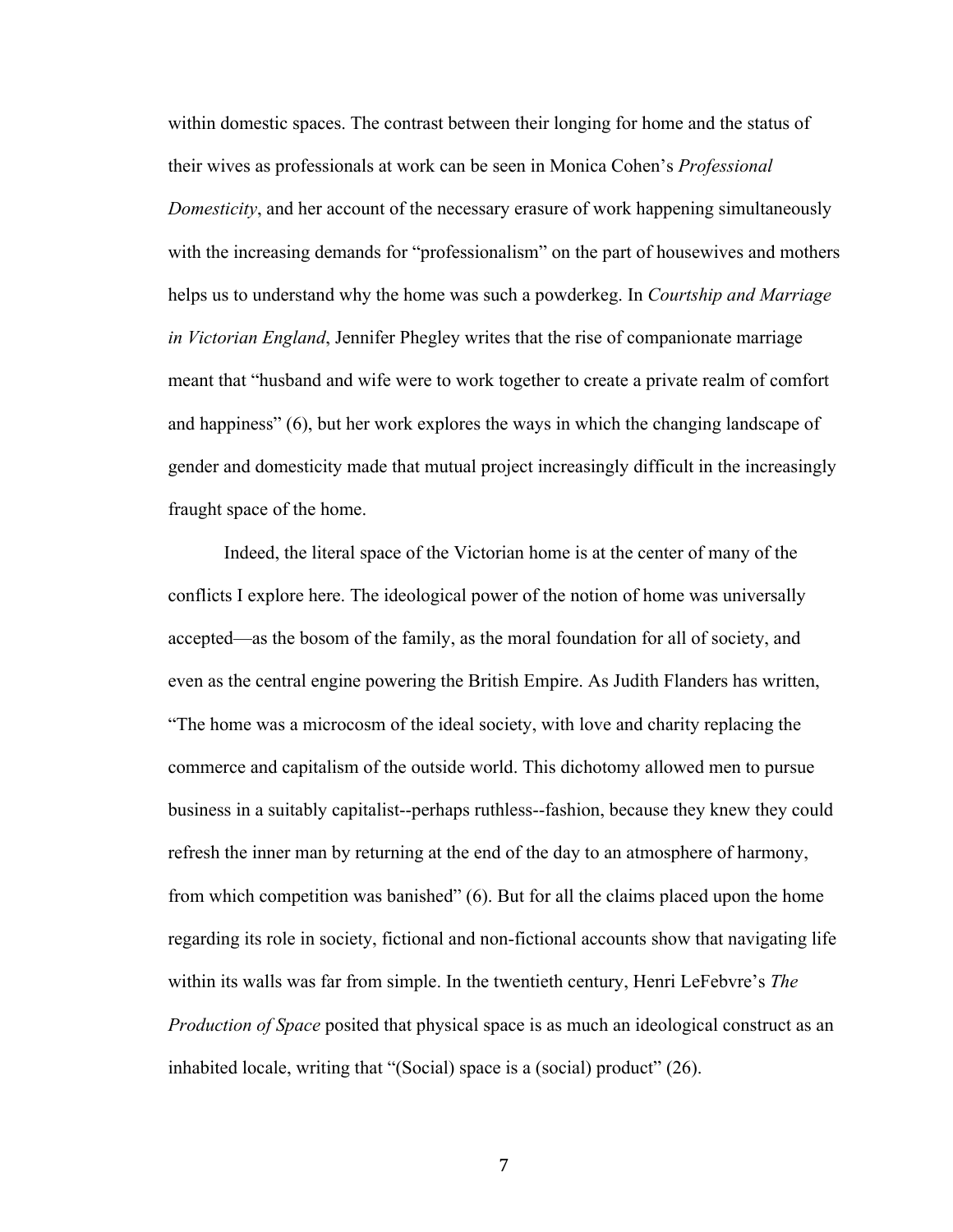Given that LeFebvre was primarily interested in the way this product was created in his own era's power struggles, he made specifically twentieth century critiques of the way that ideological structures of particular spaces were often at odds with a given regime or culture's hopes for what kind of culture those spaces would produce. Lefebvre suggested that part of communism's failure in Russia could be traced to the state's inability (or refusal) to create truly communal spaces, thereby undermining the ideology of their overarching social experiment. I would like to argue that the same effect can be found in the typical Victorian home. The claims so often made on behalf of that home--its moral influence over the entire family, its ability to provide a refuge from the secular world outside, even its fundamental fitness as the place for a woman to expend the bulk of her intellectual and spiritual energies--all these claims are perpetually made on behalf of the home, and yet the novels of the period consistently show their characters as being forced to fight against their domestic locales in their sincere attempts to embody these ideals.

In some ways, the lack of real communal space that Lefebvre describes as so problematic within the Soviet experiment is actually presaged within the Victorian home. Conduct books and sermons of the period may continually make claims about the communal nature of the home space--the sanctifying effects of residing within the bosom of the family--but the domestic records and novels of the period instead give the lie to this claim. In three of the most important recent studies about the dynamics and spaces of the Victorian home-- Thad Logan's *The Victorian Parlour*, Deborah Cohen's *Household Gods*, and Judith Flanders' *Inside the Victorian Home*-- the home is instead revealed to be a site of separation, classification, and carefully coded performance--hardly the stuff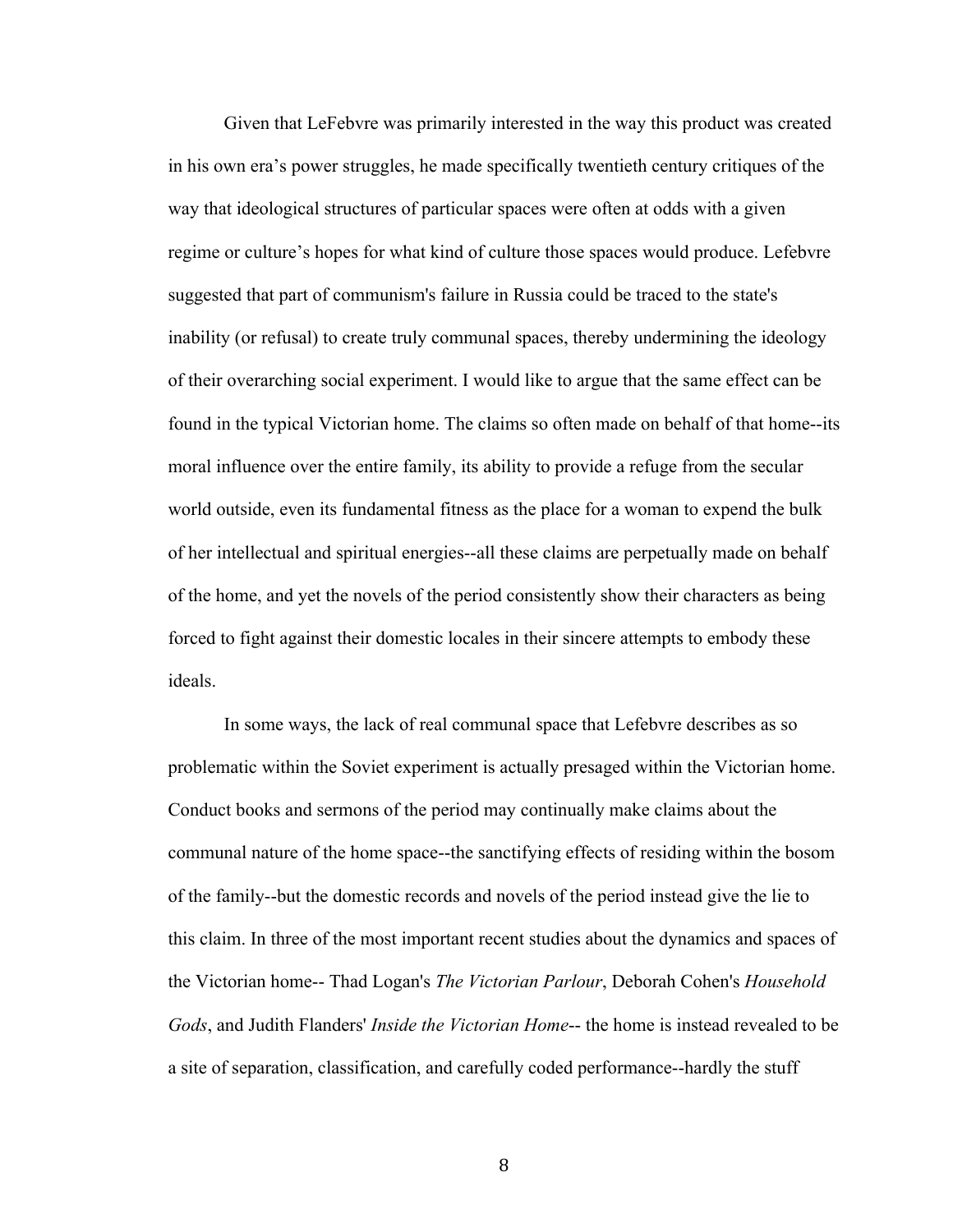domestic comfort is made of, and certainly not conducive to the blissful mutual felicity young couples were supposed to be able to produce between themselves. Indeed, the details embedded within these studies instead suggest that the layout and management of the typical Victorian domestic space was often more of an obstacle to be overcome in order to achieve marital and familial intimacy.<sup>5</sup>

Logan, for example, suggests that "Spatially…the house became increasingly specialized in the nineteenth century.... Differentiation of space, not the size of individual spaces, or ease of access, was what mattered" (26-27). In some ways, this was of course an expression of class status, since the ability to devote individual rooms to specific purposes required having the space to do so, and the money to furnish such spaces appropriately. In another way, however, this classification and rigid demarcation of space had an entirely different function: that of keeping the family apart. Deborah Cohen gestures toward this effect when she points out that: "In many families, houses were, in all likelihood, divided into spheres of influence: because the drawing-room was… widely seen as the ladies' chamber, a wife's preferences might rule; similarly, the study or library (if the house had one) reflected her husband's desires" (93). These different "spheres of influence" and the rigid gendering of which room was for what purposes (and what family members) meant that an entire family could conceivably be inside the same house at the same time and yet, as a matter of course, kept apart. Even as volumes on domestic management rhapsodized about the home's hypothetical ability to bring its inhabitants

 $5$  Caroline Levine has suggested that "the metaphor of domesticity, far from imposing a coherent order on social experience, actually unleashes a jumble of organizing principles that support contradictory political aims and produce a profoundly unstable politicalcultural field" (640). Logan, Cohen, and Flanders explicate the myriad ways in which that "jumble of organizing principles" destabilizes the home and the familial environment.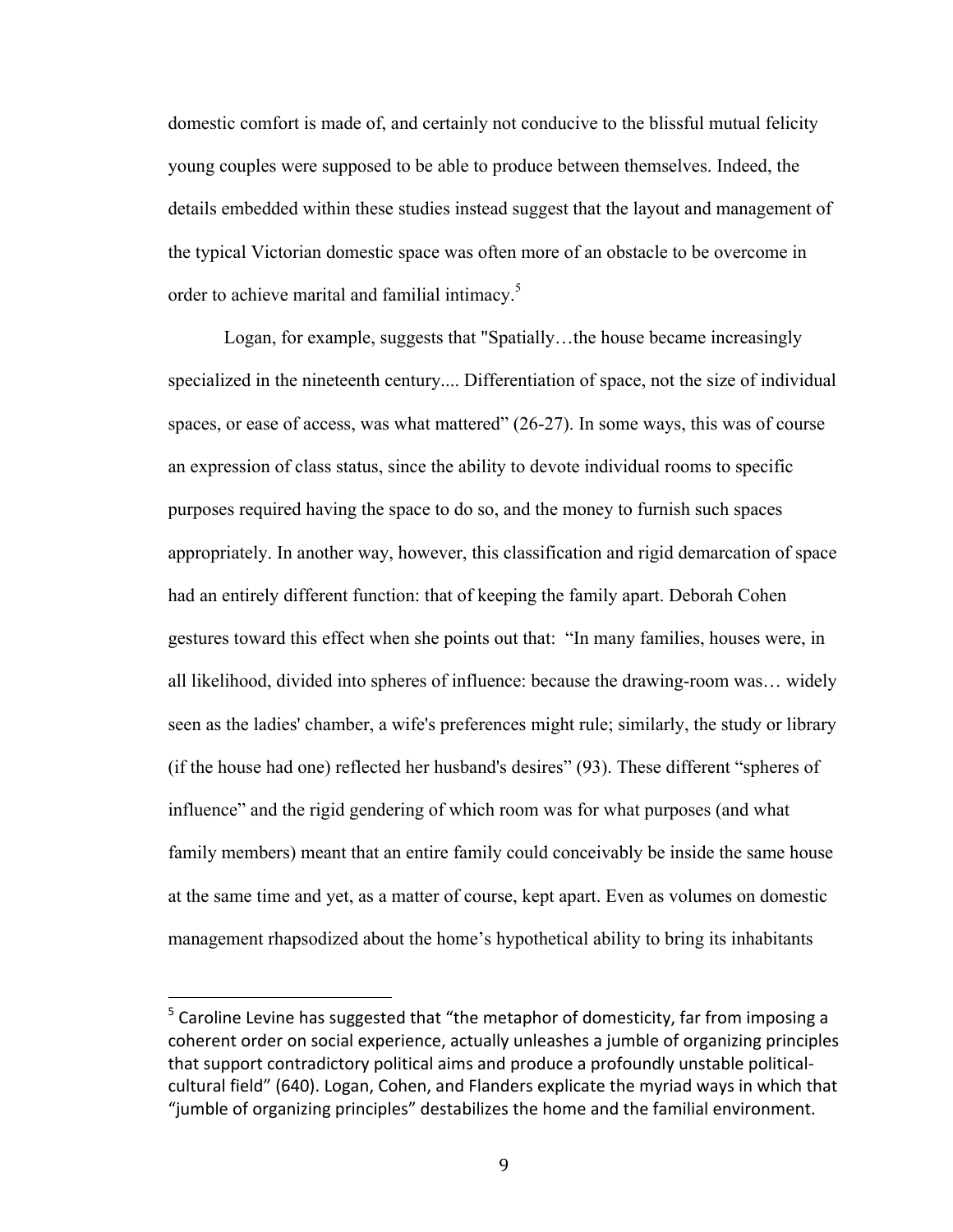together, the mandated layout and governance of actual home spaces resulted instead in division. Judith Flanders discusses the extent to which this philosophy was conventionally carried out:

Inside the house, the need to classify and divide did not end: houses were designed to keep the function of any one group of inhabitants from impinging on any other. Home was a private space, guarded watchfully from contamination by the life of the world; but within the home too, each separate space had its own privacy, and each enclosed a smaller privacy within it. Every room, every piece of furniture, every object, in theory, had its own function, which it alone could perform; nothing else would serve, and to make do with a multipurpose substitute was not quite respectable. Privacy and segregation of function, especially as the latter defined social status, were the keynotes to the terraced house. (31)

The result was that the Victorian domestic space did not foster the intimacy and domestic collaboration described as so essential a part of the home's function. The problems that this poses are manifold-- one character's entry into an "unsanctioned" area of the house is rendered a striking breach, rather than a normal movement or errand. The way a character moves (or does not move) furniture can stand for emotional warfare. Furniture coverings and the timeliness of a tea service become stunning insults or forms of neglect. In Anthony Trollope's *He Knew He Was Right*, Emily Trevelyan longs for her husband to come upstairs and see her, but he remains closeted within his study. In Anne Brontë's *The Tenant of Wildfell Hall*, Arthur Huntingdon's malicious refusal to respect the decorum of his wife's drawing room is depicted as evidence of his abandoned character. In George Meredith's *The Egoist*, Sir Willougby Patterne uses the gendered nature of rooms within his house in order to entrap Clara into conversations she tries to avoid, but then he withdraws to masculine enclaves within the house (his laboratory, his library) to avoid her attempts to temper or withdraw her earlier allowances. Time and again, novels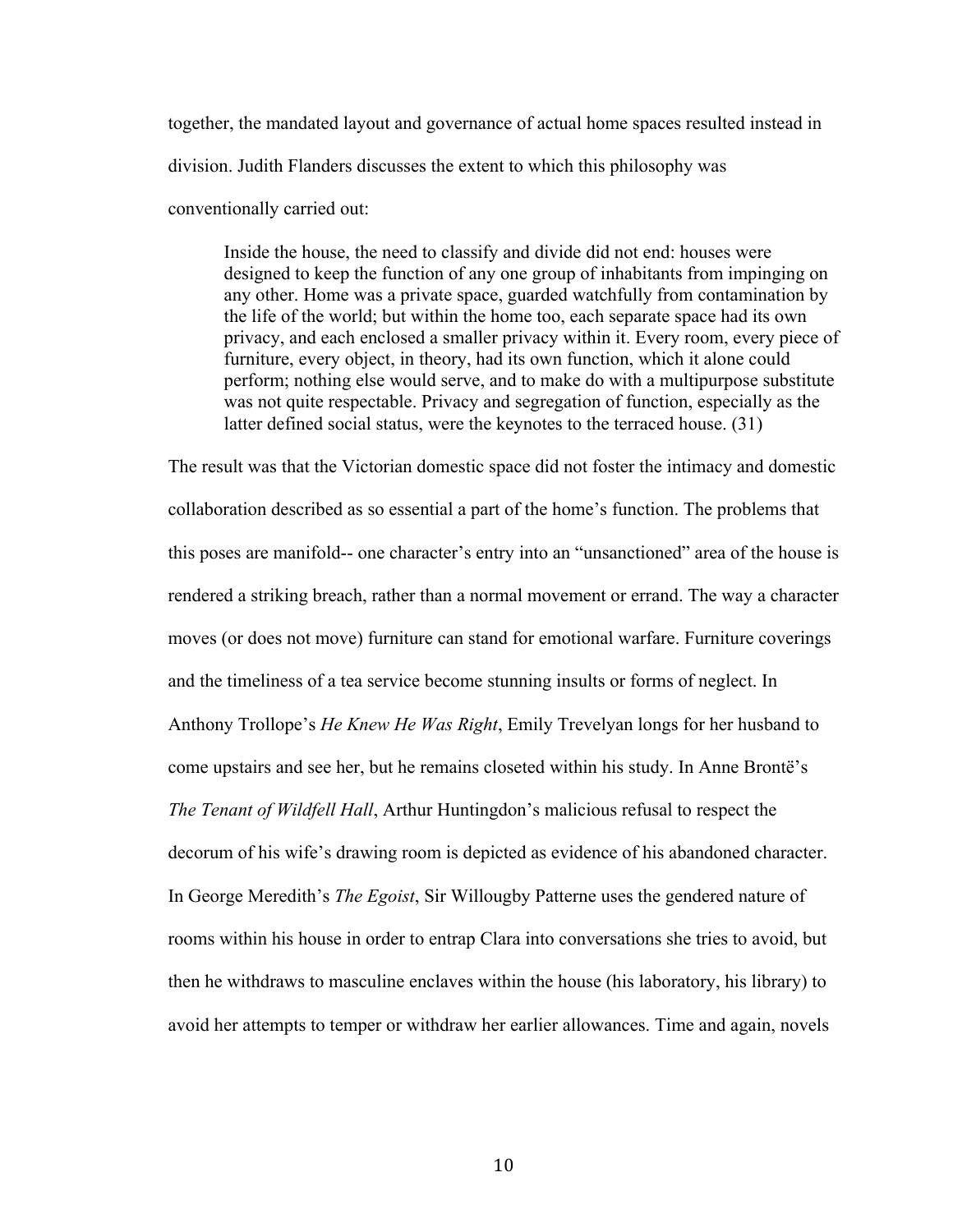of the era display this "segregation of function" as a destructive force to be fought against, rather than an aspirational element of comfortable middle- or upper- class homes.

Furthermore, as cultural and historical studies have repeatedly demonstrated, the domestic space was fundamentally a housewife and mother's place of work--and hard, exhausting work, in the majority of cases. The idea that the typical middle class woman left the majority of housework to her servants was a common polite fiction, but as Judith Flanders points out, "among the middle classes only the very top levels could afford the number of servants that made work for housebound women unnecessary" (13). Similarly, Kay Boardman points out that "the home that ran like clockwork did not run like clockwork without a great deal of effort and skill"  $(154)^6$ . Yet her role as avatar of her husband's class status and his ability to provide depended on a housewife's ability to hide and deny her labor, rendering the extensive and demanding work of running a house invisible. Domestic ideology demanded that she must be the moral center of her family, yet it simultaneously required the ongoing work of deception and self-erasure, neither of which is particularly compatible with her alleged work as sanctifying influence. In her book, *The Bourgeois Interior*, Julia Prewitt Brown has suggested that "the bourgeois interior functions as a *medium* through which something is transmitted, a many-layered fabric across which different energies travel: psychological, political, economic,

 $6$  Kay Boardman expands on the "great deal of effort", and its necessary concealment: "Articles and features on domestic economy consistently focused on the need to regulate the house, the family, and the servants in accordance with the domestic ideal. The home was a place of both work and leisure for middle-class women and as such was both a site of women's work and a denial of that work. . . . Connected to this also is that housework, when performed by the housewife herself, was to be rendered invisible.... Women's work in the home became almost a symbolic or representational task; the cult of domesticity demonstrated that the domestic middle-class woman's role had meaning because of what it represented rather than because of what she actually did" (154).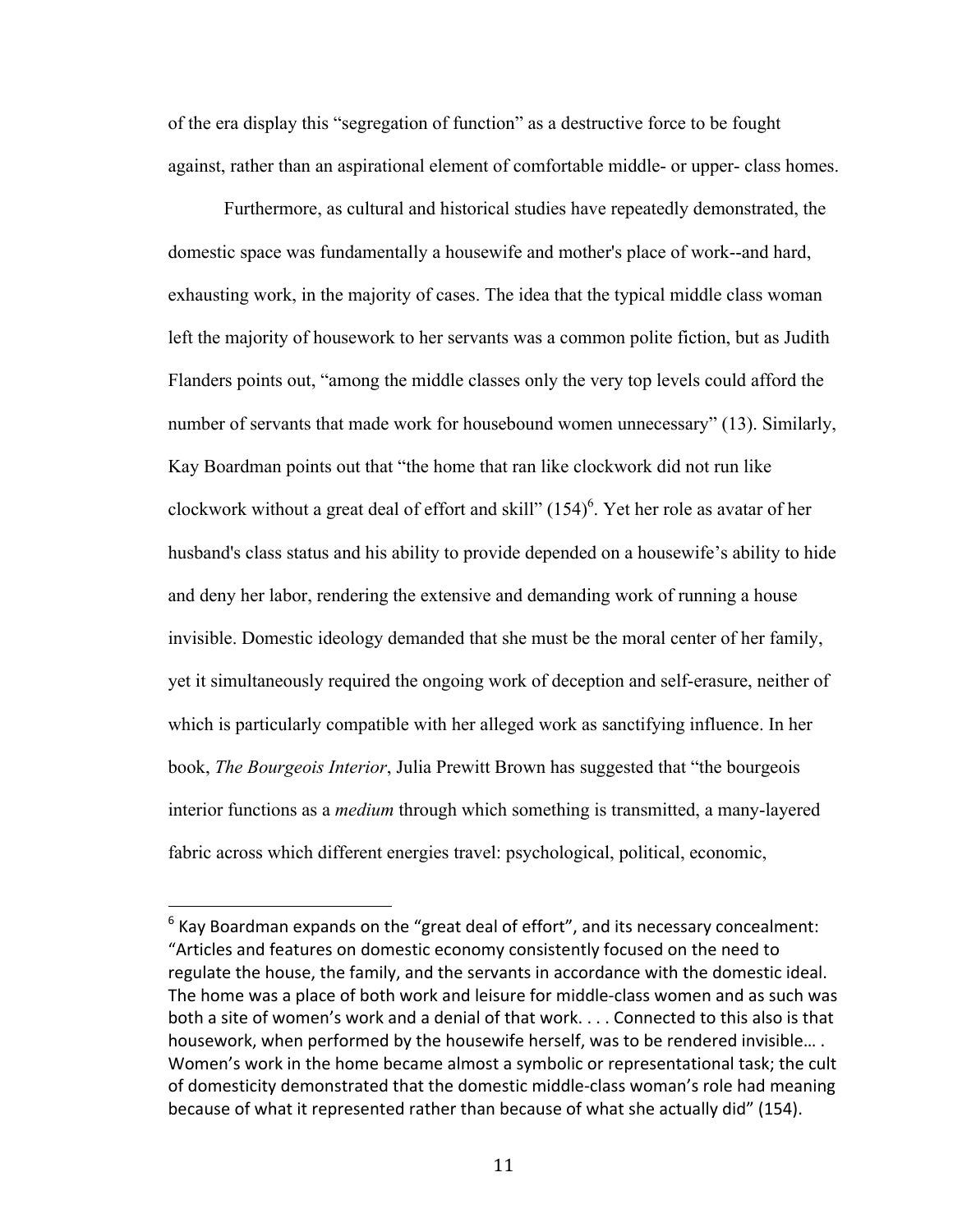aesthetic, cultural, historical" (3). What, then, are we to make of these housewives who work tirelessly but are taught to make that work invisible, who become experts in domestic management but are always expected to defer to the husband's uninformed expectations? What ideals of domesticity are "transmitted" through a model of home management which was based on intentionally invisible labor? Monica Cohen suggests that "nineteenth-century English culture perpetuated an idea of the home as a warm and protected depository of familial affection and leisured personability perversely divorced from the cold world of work done among strangers" (74), but housewives were simultaneously held to professional standards of expected excellence (or more, considering the portraits we have of lax professional life during that century) while performing leisure and personability regardless of their daily workload.

Even women who were not engaging in the more strenuous forms of manual labor<sup>7</sup> were essentially placed in management roles—keeping track of staff and family schedules<sup>8</sup>, household inventory, accounting, human resources, keeping track of the most

 $<sup>7</sup>$  Judith Flanders points out that the idea of a mistress of the house who left all the hard</sup> work to servants was largely a polite fiction, writing that "the majority of women worked regularly and hard in their houses: they made the beds, cleaned the lamps, washed windows, skinned and prepared meat for cooking, and made preserves and wine, as well as cooking daily meals, dusting, sweeping, scrubbing, sewing and upholstering, doing the laundry, making curtains and clothes, and cutting and laying carpeting; many even repaired shoes and boots. All the things that it is now thought that "genteel" women of the time did not do, they did. If they then discussed their work as little as the books suggested, it is not difficult to understand why men thought that their homes were so comfortable that women were pleased to remain there-and why the women were less convinced" (245).

 $8$  Kay Boardman describes the many functions and responsibilities embedded within domestic management, all of which resemble project management and staff supervision more than leisure: "Middle-class women, whether mistresses of large households with a considerable number of domestic staff or mistresses of one maid-of- all-work, had the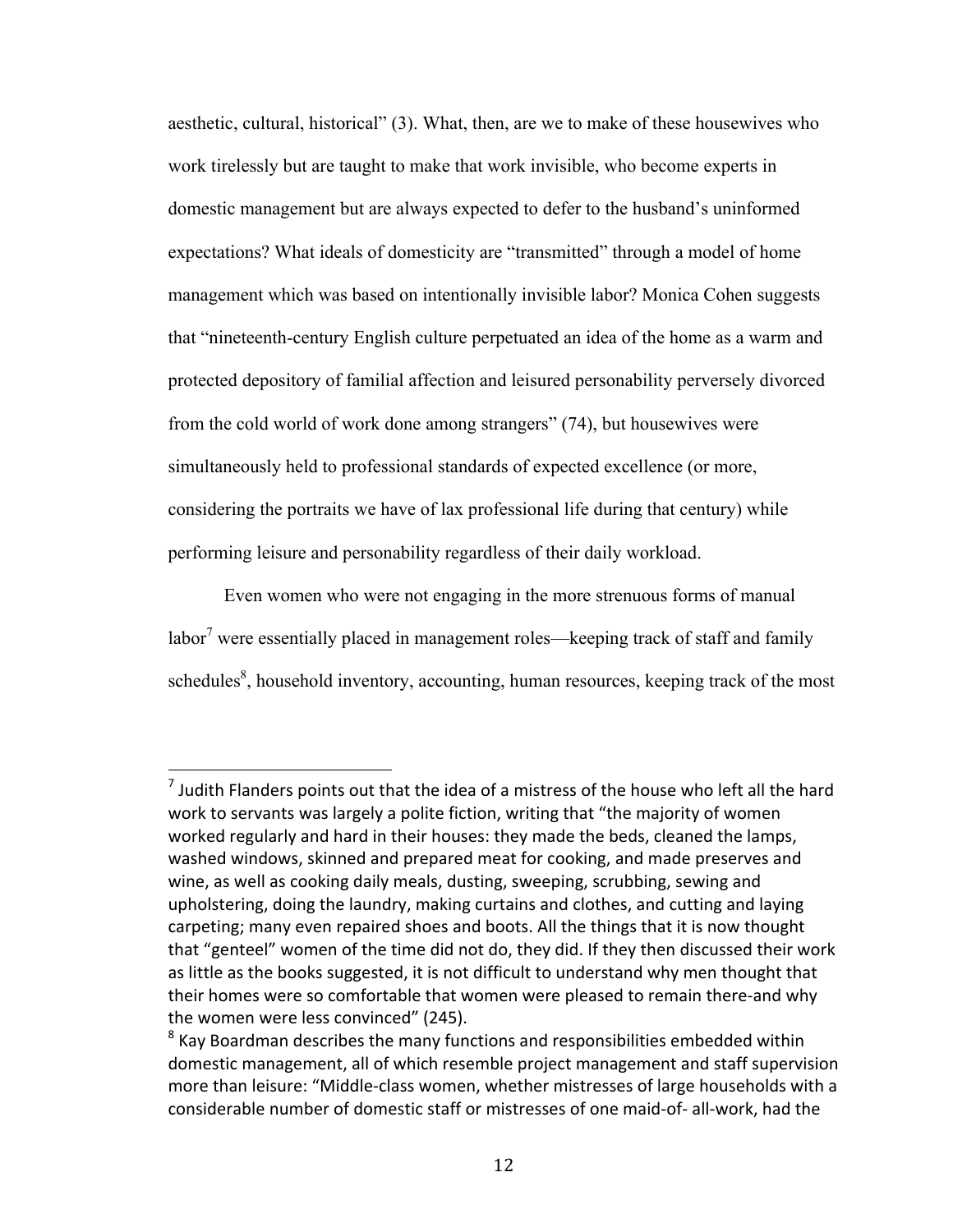up-to-date theories of sanitation and child psychology<sup>9</sup>, and tracking the socio-cultural implications of fashion<sup>10</sup>, to name a few of their responsibilities. As Brian McCuskey points out, servant management alone could amount to a full-time job: "The domestic manuals recommend diverse strategies of keeping an eye on servants below stairs; they advise employers to monitor any visitors to the servants' hall, to double-check the kitchen accounts, to enforce strict curfews, and so on" (360). Mrs. Beeton's classic volume, *The Book of Household Management*, not only suggests surveillance of the servants on a daily basis, but encourages housewives to go visit every prospective servant's employer to make sure the new hire will suit: "IN OBTAINING A SERVANT'S CHARACTER, it is not well to be guided by a written one from some unknown quarter; but it is better to have an interview, if at all possible, with the former mistress. By this means you will be assisted in your decision of the suitableness of the servant for your place, from the appearance of the lady and the state of her house. Negligence and want of cleanliness in her and her household generally, will naturally lead you to the conclusion, that her

responsibility of regulating the domestic economy and this included the servants who were subject to strict scrutiny of both work and moral habits" (157).

<u> 1989 - Andrea Santa Andrea Andrea Andrea Andrea Andrea Andrea Andrea Andrea Andrea Andrea Andrea Andrea Andr</u>

 $9$  Toni Weller describes the way that periodicals created and disseminated the belief that a proper housewife should always be keeping track of the latest scientific findings about household health: "Contemporary understandings and attitudes toward scientific and medical knowledge also featured prominently throughout nineteenth- century etiquette literature, particularly in their application to personal hygiene or domestic sanitation. Keeping one's person and surroundings clean was a serious matter in the nineteenth century for reasons of both mortality and sociability" (668).

 $10$  Sylvia's Home Journal ran an ongoing campaign to urge women to stop wearing stuffed songbirds on their hats, turning a fashion accessory into a moral (or immoral stance). In one issue, they rewrite "Who Killed Cock-Robin?" to condemn such thoughtless fashionistas: ""The sentence then is, for the future from now/ She shall wear poor Cock Robin's redbreast o'er her brow,/ Or his head, or his wing, or even one feather,/ To mark her as a murderess now and for ever./ And men, when they meet her shall know that, apart/ From her soft pretty face she is hardened at heart." (224)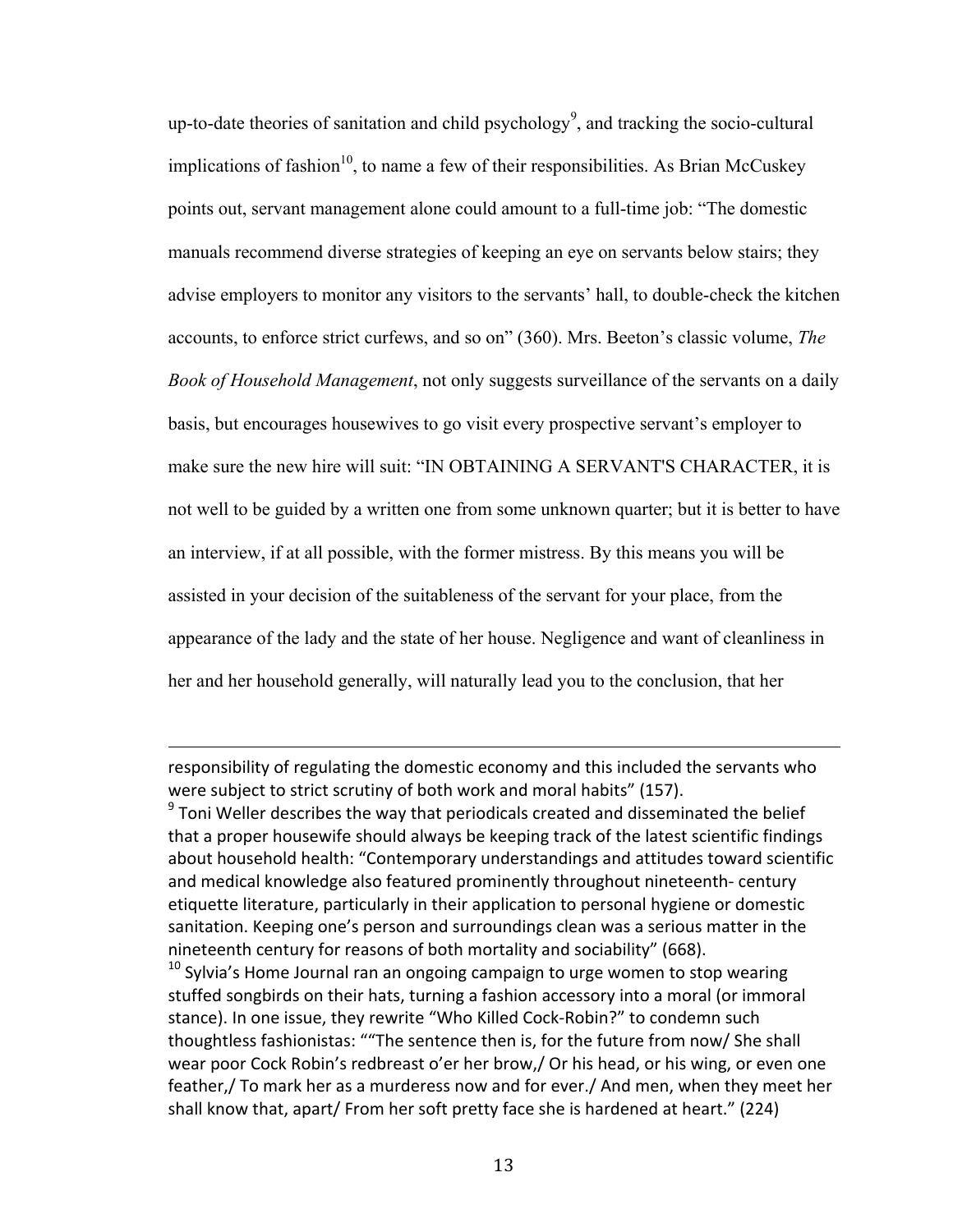servant has suffered from the influence of the bad example" (14). Not only does this demand an enormous expenditure of time, but it also allows any given housewife the chance to check out her domestic competition—and while Beeton suggests that finding a house in disarray might lead to a sense of superiority, it would be just as likely that the woman heading out on such errands would end up discovering new duties of household management which she would need to add to her own repertoire.

In her discussion of separate spheres, Catherine Waters writes that "By the early nineteenth century it was no longer socially or economically desirable for middle-class families to live on premises which combined workplace with living space. They were increasingly living, or desiring to live, in homes which were separated from work, away from the pressures of business" (14). This ignores, however, the fact that women were literally always at work in the space of the home. Martin Danahay writes that "Upperand middle-class women were not expected to work, because to be leisured was a marker of the wealth and success of their husbands. They were therefore told to devote their energies to maintaining the household and organizing a few servants to carry out the physical labor in the home" (6). Yet "organizing a few servants to carry out the physical labor in the home" is, in fact, work—and the cultural refusal to label it as such caused inevitable tensions within the households that attempted to ascribe to this ideal. In a culture that believed hard work had moral virtues, there was something perverse about women being expected to work hard but then pretend that it had never happened, for the benefit of a husband who was never supposed to suspect that anything other than leisure took place in his comfortable house. As Judith Flanders points out, the façade was supposed to be complete: "women were not supposed to speak to their husbands or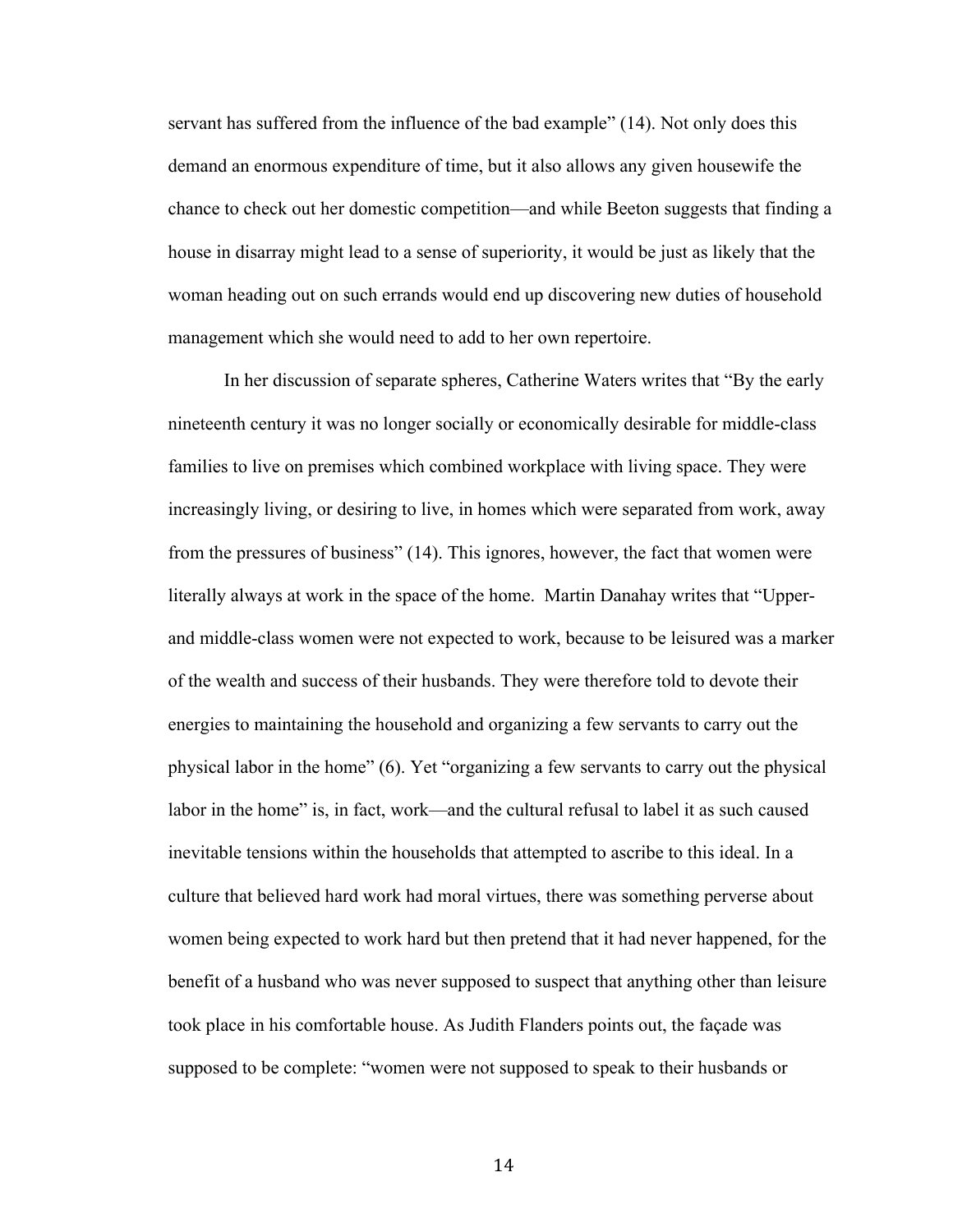family of the work they were doing; segregation of function was not only for activity, but even for thoughts about that activity. If women spoke of what they did all day, then it would have to be acknowledged that this private sphere was just as much a place of work as the public sphere. The artificiality of the dichotomy would be exposed"  $(210-211)^{11}$ . Yet in a space that allegedly fostered genuine family feelings and respite from the toiling world outside, the result was that women were called upon to perform a false form of leisure while maintaining constant control of their household environments.<sup>12</sup> As Kay Boardman notes, "the ideal domestic woman used all her time to make the home run smoothly" (150). That means that the domestic space of the husband was never the same as the domestic space of the wife—his associations with the house were those of leisure, while hers were those of labor that never ended. Davidoff and Hall pointed out that even when it came to the desire for quiet moments of religious contemplation, "While the home could be to some extent a scene of retreat and seclusion for men, for middle-class women it was the site of their responsibilities" (90). Monica Cohen writes that "domesticity supposedly allowed workhorses and calculating machines" to become human again—but only for men. In the Victorian home, women were always on the

 $11$  Flanders writes that "Once women married, the greatest feat they could achieve was making the household machinery move in complete silence-- and this machinery encompassed much of what we would today regard as the pleasures of family life. Women's greatest task was the home, but it was not proper to acknowledge it" (211). In other words, a woman's entire working life was only perfect when it was invisible and unacknowledged.

 $12$  Jennifer Phegley writes that "Men, then, had to dramatically switch gears to fit into two worlds: that of the rough-and-tumble working world and that of the domestic sanctuary" (7), but the implication is that women did not have to do the same. However, if women were always being required to render their labor invisible, then they, too, had to switch gears—from the daytime, where they could perform work out in the open, and the evening mode, after the husband returned home, where work had to become covert and coded.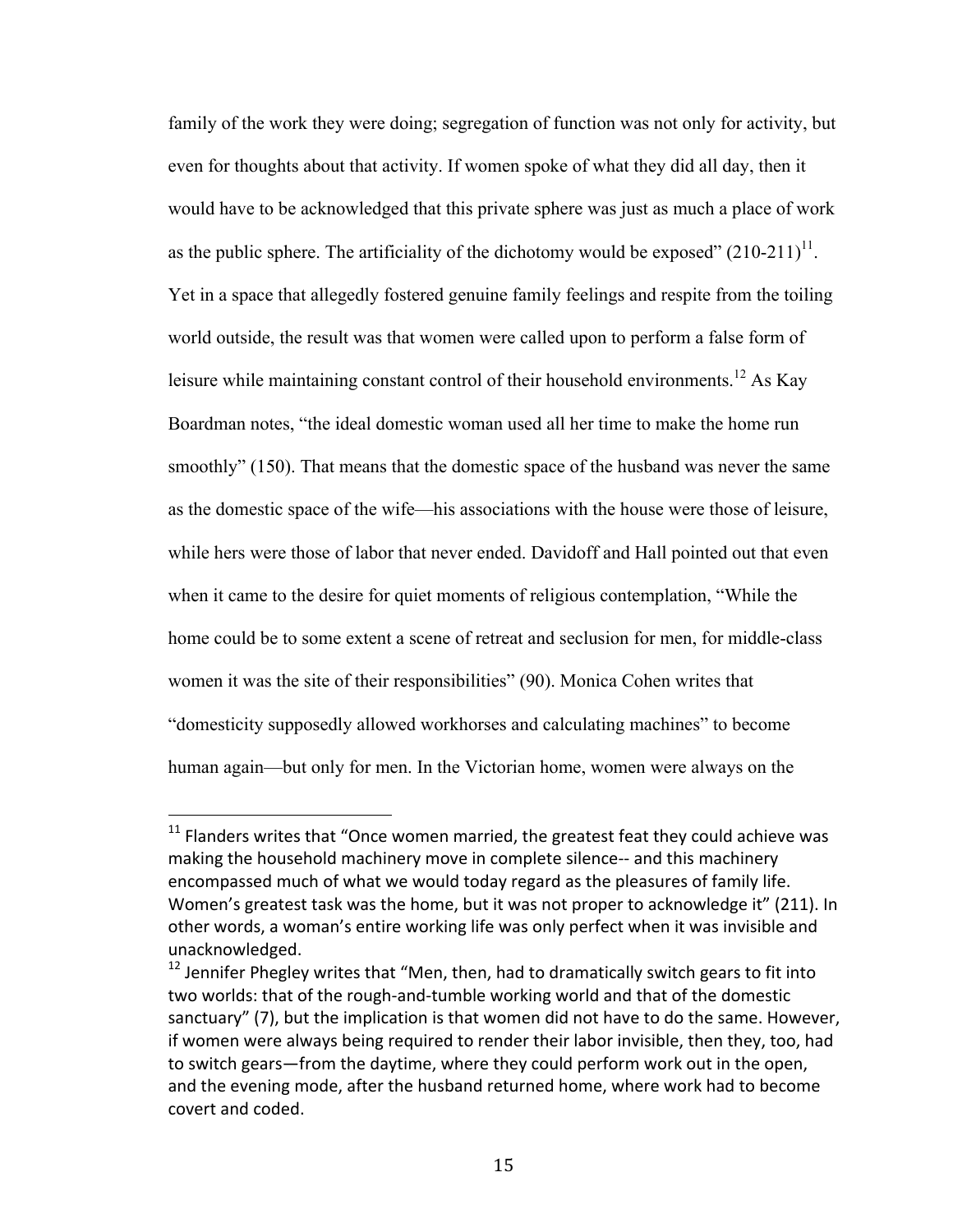clock. And since the woman's default space is the home—she has no clubs, and even walking on the streets by herself makes her an object of suspicion—she, unlike her husband, is uniquely cut off from the restorative effects that domesticity was supposed to provide.

And yet successfully maintaining the home according to ever-shifting standards of what the home was supposed to be was still not sufficient for the average Victorian housewife—because creating a method of maintenance that depended on routine ran the risk of making men bored. In 1869, Robert Kemp Philp claimed the authority of science in his volume *The Reason Why: Domestic Science According Intelligible Reasons for the Various Duties Which a Housewife Has to Perform* in order to warn housewives of the hazards of making their work either visible or unvarying,  $13$  writing:

If housewives only knew how many evils arise from rendering home monotonous--if they understood how their daily ordinances are insensibly and unintentionally reflected in the countenances and conduct of fathers and children- they would treasure the philosophy which we are endeavouring to impart to them. Many a man has been fed up to an ill-humour by bad management; coldness, sameness, and gloom about his home, have gathered up the elements of strife, which have broken out in storm; then some little extra attention on the part of the wife has cleared the atmosphere for a short time. But there ensues another stagnation of the moral elements--the same chain of domestic routine is gone through link by link--and the storm breaks out again, as might have been predicted by any one who understands the meteorology of the human heart, stomach, and brain. A wife should look upon home as her empire, and if she desired loyal subjects she should rule that empire well. Men emigrate to foreign

 $13$  This, despite the fact that the most common domestic management publications encouraged routine, as Megan Ward points out: "The Englishwoman's Domestic *Magazine* is typical of the period in its emphasis on the virtues of a strict routing in the home. Routinized behaviors were reliable and efficient, two domestic virtues that might be instilled by the working of patterns. . . . The capacity for routinized thought, feeling, and action, in other words, was not limited to the industrial towns of the north but existed literally and imaginatively in the home." (252)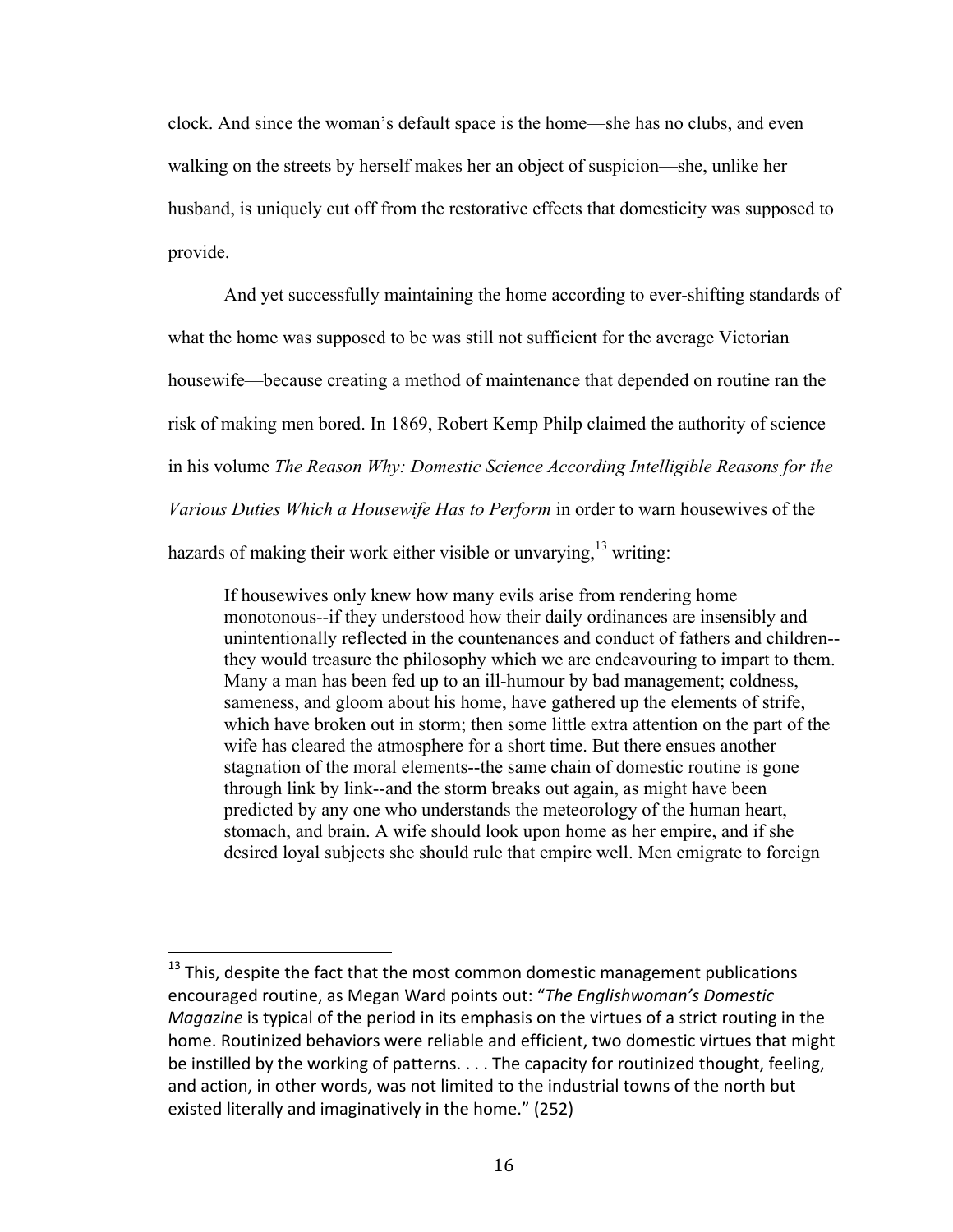lands when they are dissatisfied with their native soil: they wander from home when it has no attractions for them.  $(30)^{14}$ The wife's home may be her empire, but she is hardly empress, if her first concern at all times should be whether her empire's masculine inhabitants are constantly on the verge of emigration inspired by "bad management" that is not tied to filth, discomfort, or sloth, but to monotony and "sameness." Moreover, if her ability to fulfill her destiny as a daughter of the British empire depends on the possets she makes or how straight her seams are sewn, then the everyday minutiae of her household activity is made into an ongoing examination of her fitness for married life. Even her leisure is open for censure, when her femininity is so frequently coded into the tangible, visible, and frequently used accouterments of the home.

Even while her own mandated silence regarding her labor was undermining her moral authority, the housewife's inability to move freely throughout the house meant that her authority was by no means as far-reaching as some tended to claim. The parlor may have been the emotional heart of the home according to convention, but the ability (and willingness) of men in the household to avoid and circumvent it meant that her influence was only ever as universal as the menfolk permitted it to be. A housewife was coded as radically out of place if she entered the home's den, study, or library for any purpose other than maintenance or supervision of the servants cleaning it--and the number of husbands and sons who gravitated to those masculine spaces as their household base of operations meant that the parlor could be *called* the home's center, but there was no way

 $14$  Thad Logan describes one of the ironies of the parlor as locus of family life when he writes that "Men are usually represented as enjoying the domestic scene as a respite from the rigors of the world. Their relation to their homes, however, was marked by one difference from that of women: they were free to leave" (34). It was perhaps easier to be sentimental about the home for someone who was allowed to go anywhere else.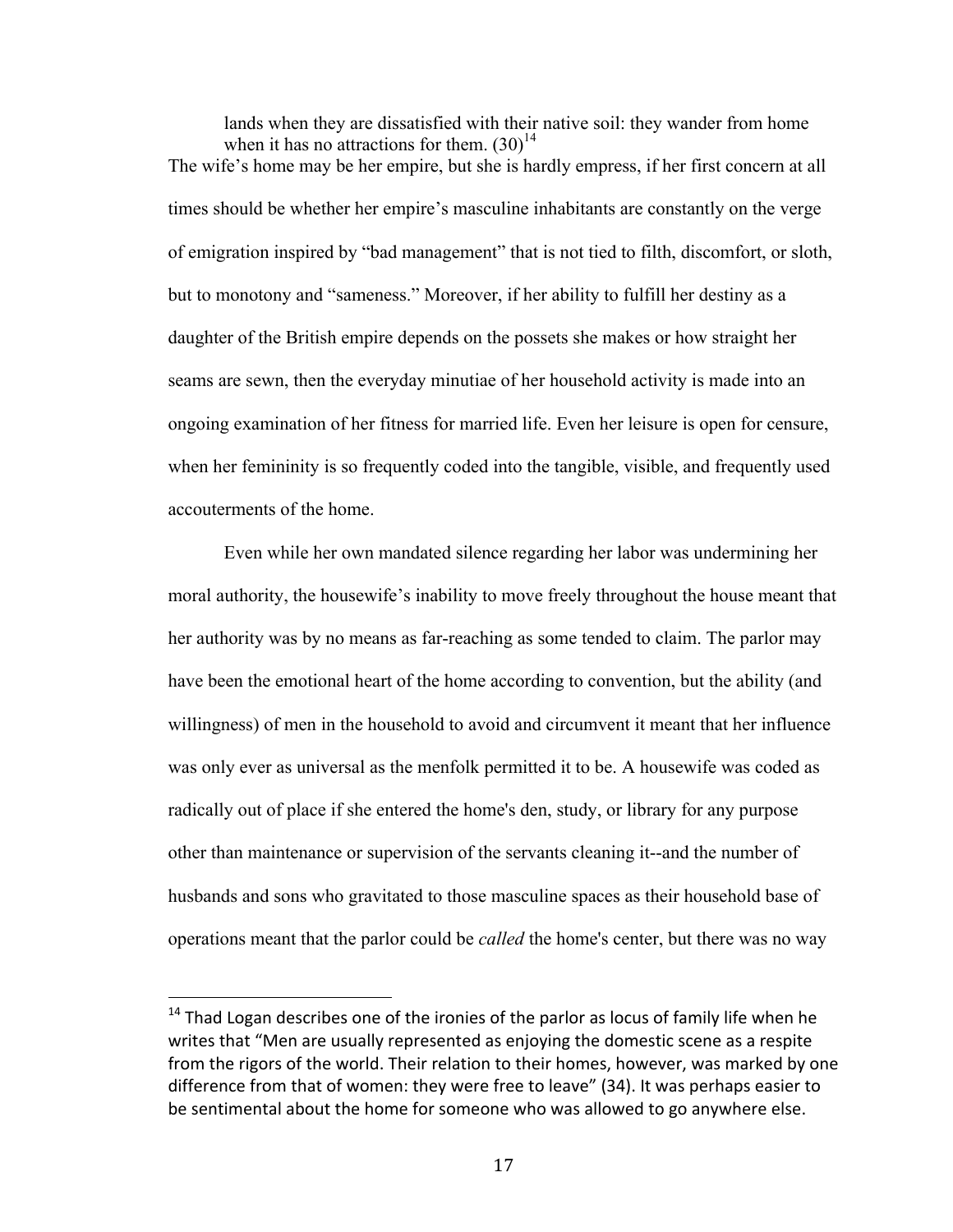of compelling a family's masculine half to enter it or remain there on a regular basis. This is illustrated especially clearly in Trollope's *He Knew He Was Right*, and the eagerness with which many other male denizens of the nineteenth-century novel avoid parlors and drawing rooms indicates that not a few authors were fundamentally dubious about a wife's ability to act as a moral force when when the layout and navigation of the Victorian home rendered her so easy to avoid. As Barbara Black asks in her work on Victorian gentlemen's clubs, *A Room of His Own: A Literary-Cultural Study of Victorian Clubland*, "If a man's home is his castle, if a wife is his angel in the house--as John Ruskin and the separate spheres ideology strenuously taught the Victorians--how does one account for the many fictionalized scenes of what might be called "male flight" from home? Why did so many male characters leave their domestic sanctuaries to spend evenings with other men in their clubs?"  $(3)^{15}$ . With all homes being measured against some hypothetical standard of domestic perfection, how telling that the daily struggle to achieve that ideal was perceived by so many of those uninvolved in its creation as "sameness" irritating enough to be actively avoided. In *The Politics of Domestic Authority since 1800*, Lucy Delap, Ben Griffin and Abigail Wills point out that "it was central to the relatively restricted social positions open to women that they could construct themselves as authorities in the home" (1), and yet that authority was all rendered moot when her method of domestic management did not live up to the evershifting standards of either fashion or the home's masculine inhabitants. As editor of the

 $15$  David Skilton describes the variety of options available to husbands and fathers, none of which were open to his wife at home: "Alongside domestic life, a middle-class man was expected to enjoy a homosocial life of work, club, sport, charity dinners, and so on, which constituted a quasi-bachelor life co-existing with family life but largely separate from it" (129).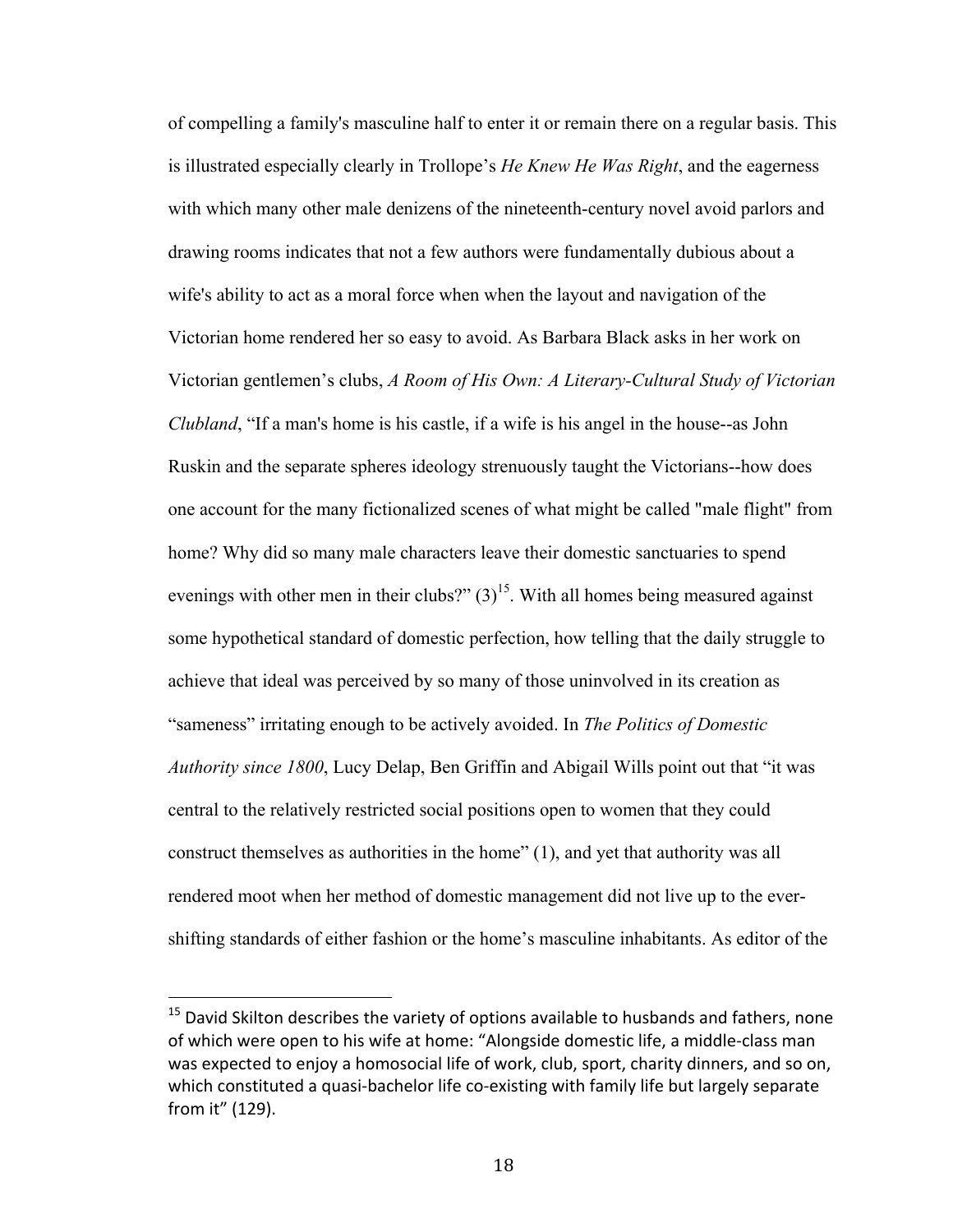collection *Keeping the Victorian House*, Vanessa Dickerson writes that "The Victorians' insistence on clearly defined functions for each room limited ladies' access to many rooms. Male territory included the study, the gunroom, the library and the billiards room, and the dining room after dinner" (176), pointing out that in the palatial estate houses, there were even more spaces where a woman would be out of place.

Furthermore, women of the century themselves acknowledged that this state of affairs was a problem. In an 1879 edition of *Sylvia's Home Journal*, the editor herself discusses the arrangement of the typical Victorian home (i.e., men with private rooms where they can retreat for study and contemplation, but the women of the family with no such resources) in contrast with her description of one particular family home where every member of the family is given his or her own space. "How nice it would be if we could all manage this," she writes, and "How much better-tempered some of us would be!" (116). She goes on to describe the fantasy of freedom to move within the home space in a tone that is simultaneously wistful yet rueful, as if the longing wives and daughters have for domestic space to call their own is both universal and universally impossible:

In the average English middle-class family there are the drawing-room, the dining-room, and occasionally the library, for all the members of the family to choose among for their different pursuits. Whether a daughter be inclined to read, to work, or to idle, she must do it in company with others who are talking, practising, or receiving guests. If a son is reading for any examination, he has a den apportioned to him, where he may often be found with a cigar in his mouth and a novel in his hand! But a daughter's a different thing. She has no right to read constantly. She would be much better employed in darning her stockings or doing some of the mending so necessary and inevitable in households. So thinks the mother. But the daughter does not—and cannot be expected to take the same interest in patches as the careful *Hausmutter*. The wings of her mind are getting strong. She is longing for a flight. How she would like an hour or two in the library, but papa is there writing a sermon, or Tom is there, engaged in what he is pleased to call "cramming." How nice it would be to have a little boudoir all to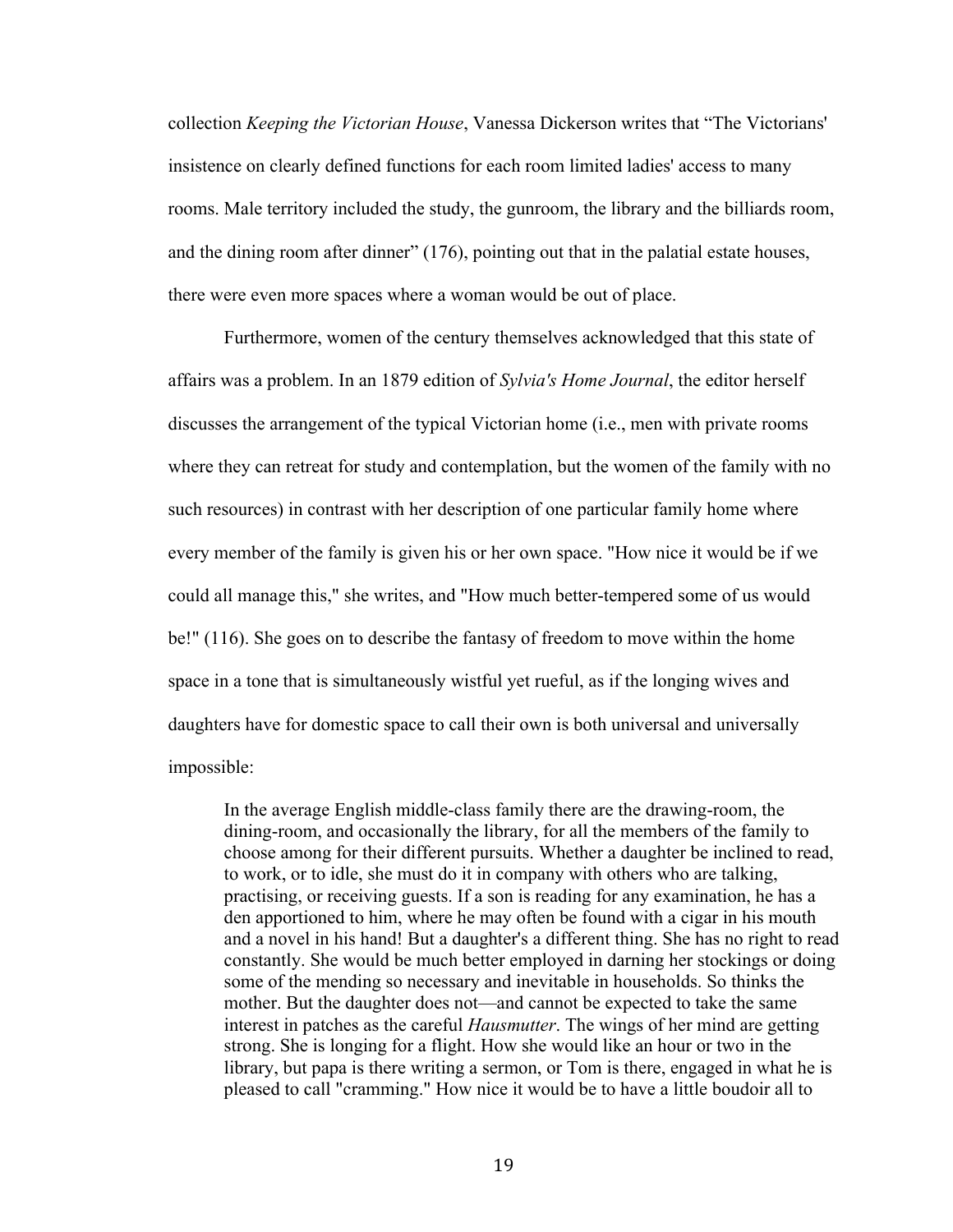herself as rich girls have—with a piano in one corner, bookshelves between the windows—not empty bookshelves!—a bird or two in a cage or two, and pretty knicknacks scattered through the room. Has not every girl—whether active or idle—wished for such?

Ah, well! After all, it might not be good for us. We should get too fond of it, and not help the good mother as we ought. We might neglect the necessary stocking darning, and let it fall to tired eyes and fingers a little weary. (116-117)

This is a narrative of rooms denied to the wife and daughters--spaces, and the enjoyment of space--they have no right to lay claim to,<sup>16</sup> no matter their roles in maintaining the cleanliness and upkeep of those rooms for the sake of others. Vanessa Dickerson points out that "architecturally the house...reflected a particular...concern for the needs of the male within the domestic arena" (xxvii). Yet the longing of female subjectivity and individuality for personal space is subordinated to the undarned stocking. In Barbara Black's study of men's clubs, then, we have a striking number of examples of men feeling driven out of the "femininity" of the home, and yet in *Sylvia*'s, a well-loved women's magazine, we have women left in those homes but denied the enjoyment of their alleged restorative faculties. Who is this home for, if all its inhabitants are struggling to enjoy its role in their daily lives, and to escape from the sense of entrapment its walls apparently engender?

 $16$  Lynda Nead gestures toward another iteration of this belief that women should take up as little space as possible in her discussion of backlash against the crinoline: "The second reason that men hated crinolines was because of their volume. Within a discourse of scale and propriety, the crinoline represented excess, its expansive layers an ostentatious display of extravagant consumption. Women in crinolines took up too much room, they invaded men's space and swept them off the pavement with their enormous girth.  $\dots$  It is easy to dismiss this simple equation of size and power, but within the critique of the crinoline there is a strong sense that women have become too big, that they have lost their sense of scale and gone beyond their natural boundaries." (499-500)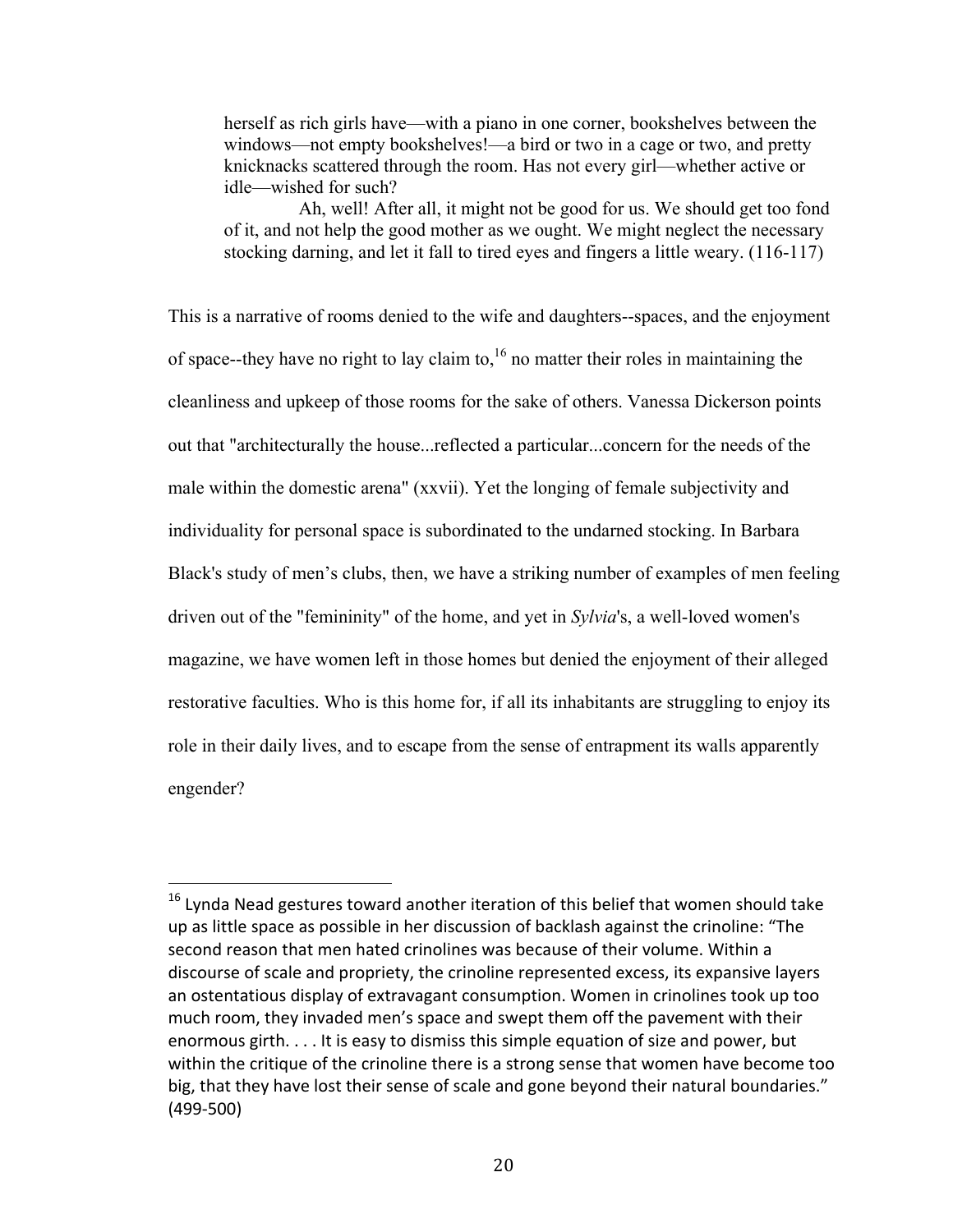The specialization and atomization of the spaces within the Victorian home were then both signs of its elegance and troublingly at odds with the home's ideological function. The most rosy-eyed visions of Victorian paeans to the home's sanctifying influence are rooted in scenes of family togetherness, but rarely do they address the intentionality required for the commencement of those scenes, or the emotional health presumed to be a condition of everyday family life. LeFebvre later wrote that "the spatial practice of a society secretes that society's space; it proposes and presupposes it, in a dialectical interaction; it produces it slowly and surely as it masters and appropriates it. From the analytic standpoint, the spatial practice of a society is revealed through the deciphering of its space" (38). In the context of the nineteenth-century novel, we are forced to ask—does the domestic space of the Victorian home engender domesticity, or hinder it? Do the domestic practices and requirements of the Victorian home heal familial rifts or widen them?

The novels I examine ask how these spaces function in the lives of families whose impetus for collective existence is less obvious. When a marriage is under strain, for example, how might the potentially undermining effects of the home space add to that strain, rather than easing or mitigating it? When one spouse is determined to avoid conventional scenes of intimacy, is the abandoned partner aided or undermined by the home's systems? The novels I study offer a series of portraits where the home space cannot be counted on as a stabilizing force within fraught domestic relationships, and instead it is shown as a fundamentally antagonistic element.

I want to depart from readings of these novels as featuring oppressive enforcers of domesticity clashing with forward-thinking rebels who seek out liberation. The characters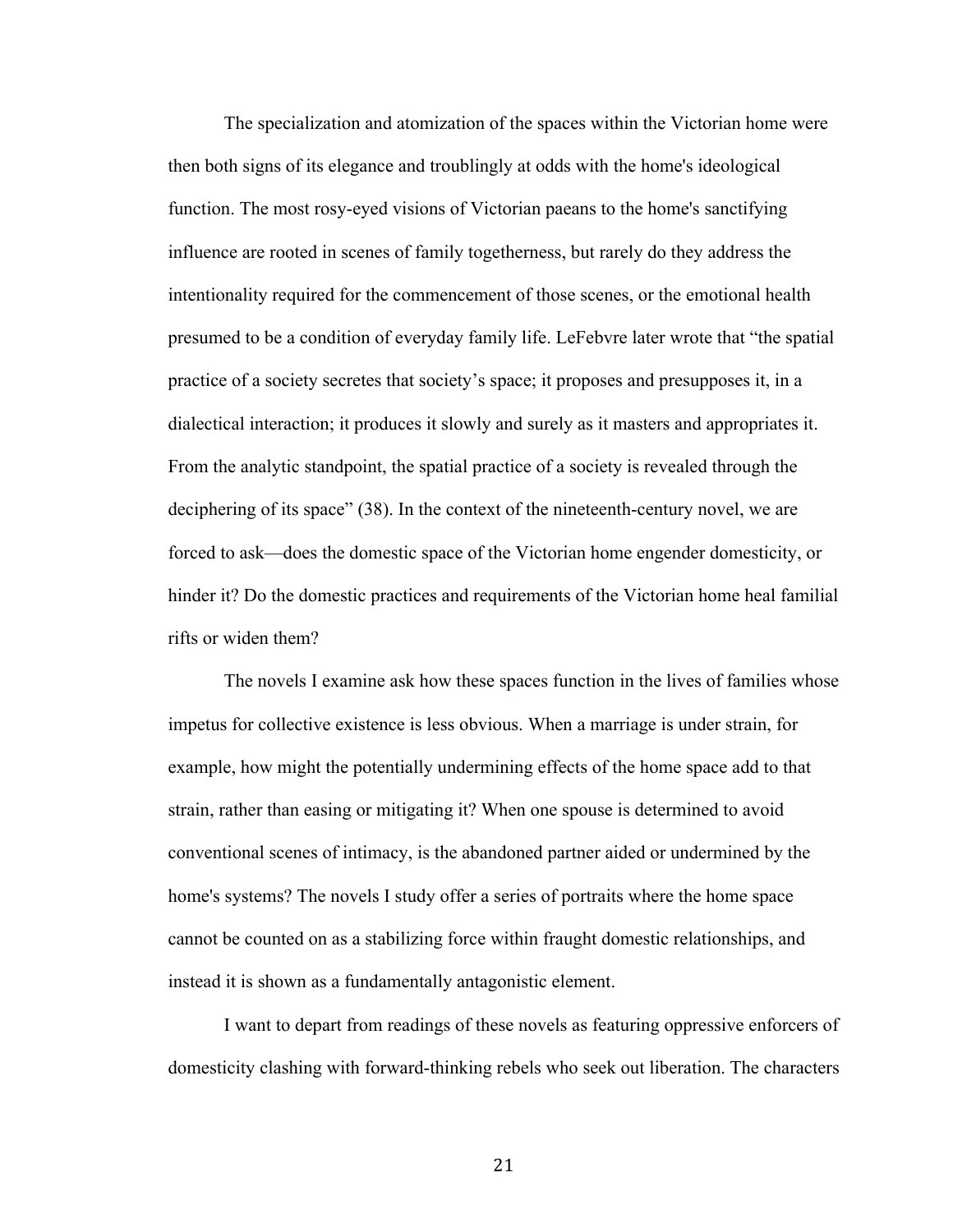of all classes and genders who attempt to unquestioningly embrace domestic visions are punished, and the only characters with remotely "happy endings" at the close of these novels are those who have radically revised their understanding of domesticity's purpose and functionality within the daily experience of the Victorian home. The novelists I study here seem determined to explore what might happen in a domestic setting where one or more participant refuses to recognize the possibility of altering or editing ideology to suit circumstances, personalities, or even experience.

In my first chapter, I look at domesticity's effects within a fictional example of the middle-class home. In "The Gall to Obey: Submission and Permission in *He Knew He Was Right*," I look closely at how the shared space of the elegant London townhouse serves to undermine the Trevelyan marriage. The rift between Emily and Louis Trevelyan is widened initially through each partner's ongoing surveillance of the other, their closeness in the home changing from a mode of intimacy to a form of reconnaissance. This damage is amplified through the collapsing hierarchy of home organization that comes from entrusting servants or employees with intimate knowledge or supervisory authority in the domestic space of their employers. Even as Emily and Louis Trevelyan are increasingly alienated from one another through their inability to cope with the rigid boundaries of domestic space, I argue that Trollope explores the more successful pseudomarriage of Miss Jemima Stanbury and her niece Dorothy to suggest that successful domestic partnerships rely more on willingness to negotiate domestic practices than strict adherence to conventional patterns of governance within the home.

In the next two chapters, I explore the ways that domestic ideology is experienced in the landed estates of the wealthy. In Chapter Two, "Reforming/Revising the Rake in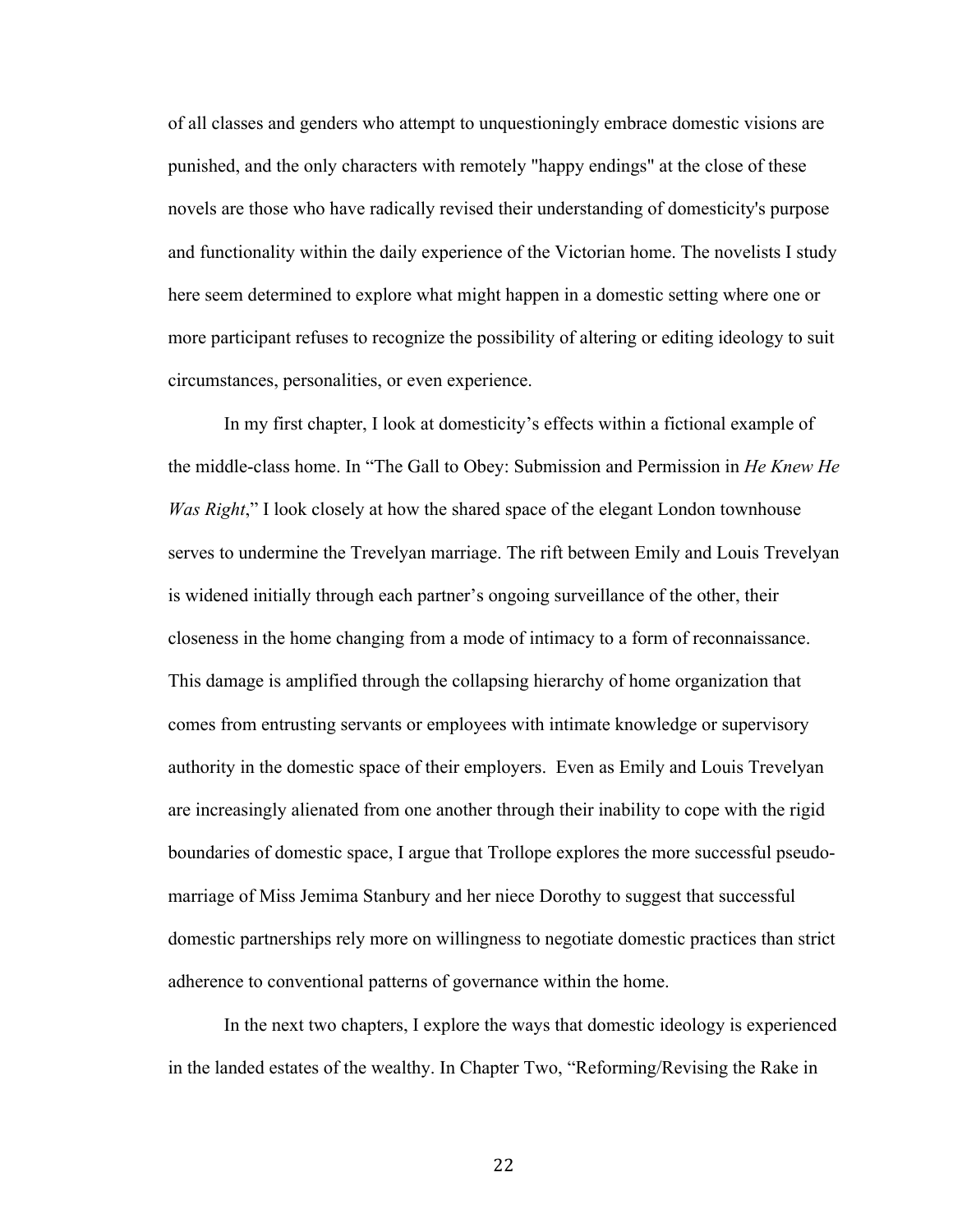*The Tenant of Wildfell Hall*", I focus on Anne Brontë's Arthur Huntingdon as a pre-Reform Regency rake baffled by the middle-class tendencies of his increasingly religious wife, and Helen Huntingdon herself as a reformed lady of fashion. Despite their palatial estate at Grassdale Manor, Brontë depicts Helen and Arthur as claustrophobically trapped within the confines (physical and cultural) of their house.

In Chapter Three, "Enclosure and Entrapment in *The Egoist*", I study the ways in which Sir Willoughby Patterne tries and fails to use his estate, Patterne Hall, as a lure and a snare in his determination to find a wife who will be willing to subsume her subjectivity into his desire to be master of all he surveys. His attempts to "collect" Clara as a showpiece/wife take place throughout Patterne Hall's rooms and grounds, but it is ultimately another "prize" in his collection that allows Clara to escape—Laetitia Dale, permanently on display in a mock Dower House. Willoughby's determination that he will have all the domestic consolation he could ever desire means that Clara slips through his fingers, as do Crossjay, Vernon Whitford, and (in a sense) Laetitia herself.

By looking at these texts, I hope to enter into a critical conversation that has become increasingly robust over the past few years in Victorian scholarship. The examination of narratives of alterity within the Victorian novel has become a topic of keen interest explored in a variety of contexts--the law, religious belief, and the structure of narrative itself. The novels I study are filled with characters baffled and appalled by their failed attempts to comprehend the minds or motives of their nearest and dearest, but they also feature occasional glimpses of successful relationships where acknowledgment of the mind of the other leads to conjugality rather than alienation. In *Narrative Middles: Navigating the Nineteenth-Century British Novel* (2011), Caroline Levine and Mario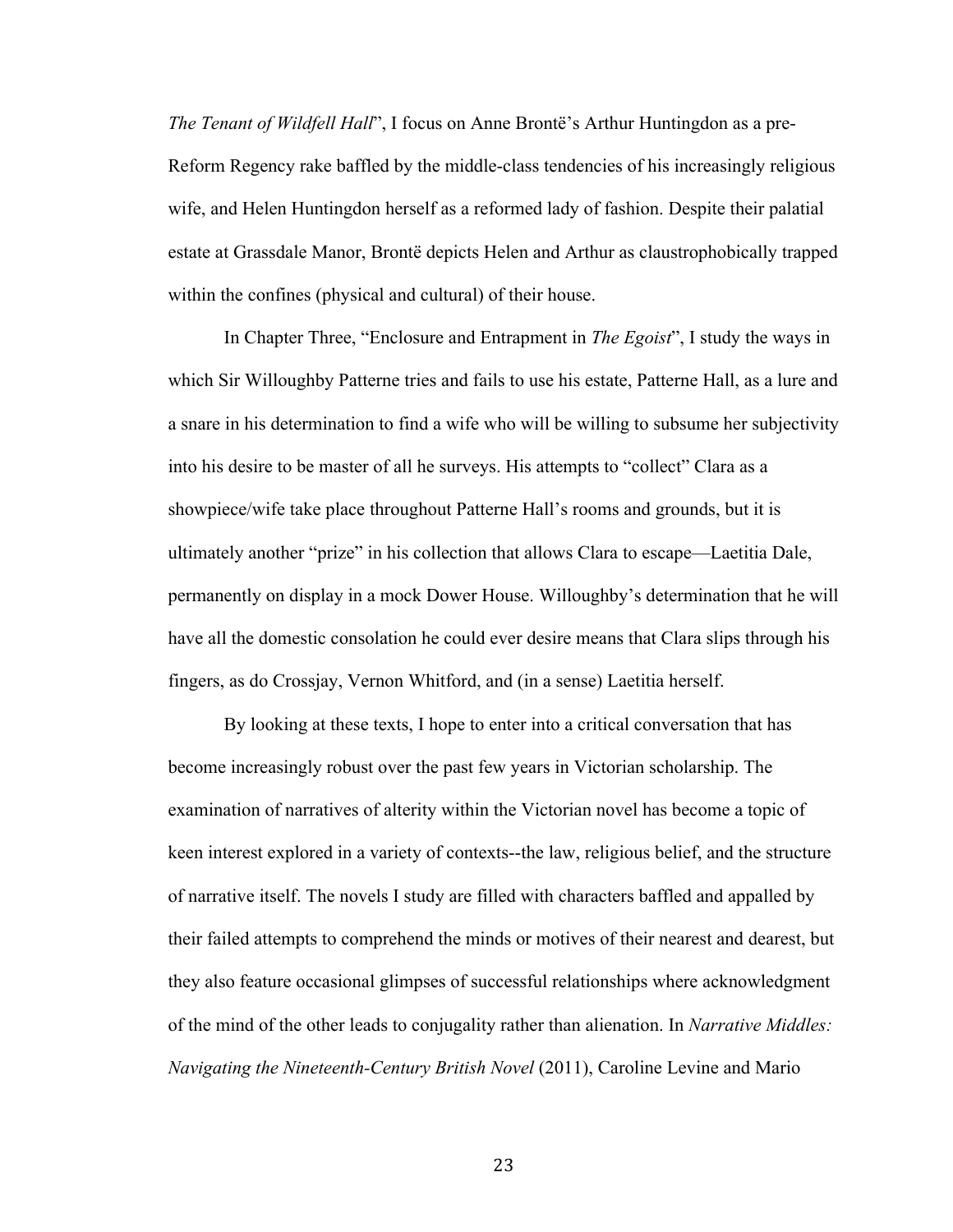Ortiz-Robles suggest that a focus on the "middle" parts of life rather than the beginnings, highlights, or endings can offer a fascinating insight into how Victorian authors were exploring the process of self-formation. They write that "the middle points us to such crucial phenomena as changes and processes, ebbs and flows, hubs and breaks. And, most of all, it points us to the tough, imperfect, anxious, exciting experience of having decidedly left our beginnings behind" (3), which is precisely the topic I study in the novels of this work. What happens after the marriage is begun, or after the longed-for engagement is official? How do the authors of this period portray the daily life that follows such auspicious beginnings? The everyday running of a household is the stuff of the middle, and Levine and Ortiz-Robles gesture towards its power as well as its focus on gender. They draw our attention to the fact that the nineteenth-century novel is known for "persistently intertwining marriage and *Bildung*," (9), and thereby making the process of life-making into its main subject matter. They emphasize the importance of alterity to the narrative function when they write that "Far from imagining the solitary, questing, masculine self as the prototype of modernity, the British novel puts at its center two people, to be precise, two *different* people, whose difference depends precisely on the binary division of gender" (9). The ongoing process of negotiation and conciliation that these authors portray as an essential part of successful marriage (and as entirely lacking in the failed relationships I study) is a central question of the period's fiction. In the preface of her book, *Victorian Lessons in Empathy and Difference* (2011), Rebecca N. Mitchell writes that realist art "makes empathy possible by teaching us that the alienation that exists between the self and the other cannot be fully overcome, that the alterity of the human other is infinite and permanent. But in that radical, inalterable alterity exists the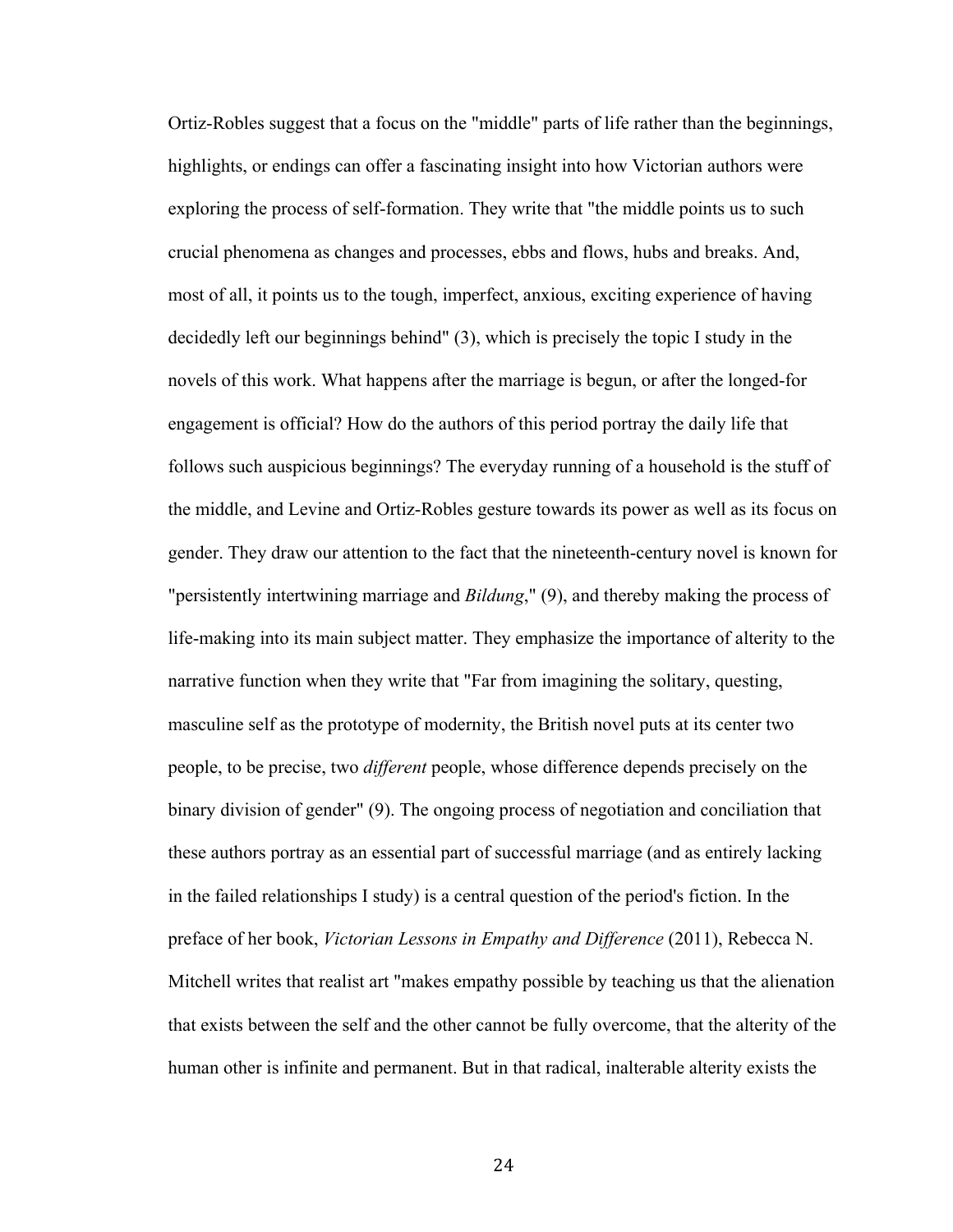possibility of ethical engagement" (x). The potential that comes from the recognition of alterity is not overcoming it, in Mitchell's formulation, but in the growth that the impossibility of overcoming it can inspire. Mitchell suggests that the overwhelming prevalence of "intimate interpersonal relationships" (12) in realist fiction and art of the Victorian period is inspired by the ways in which the closeness belies the distance between any two individuals. She suggests that the fiction of the period suggests that these relationships "prove most difficult to navigate, in large part because intimacy itself (even proximity itself) obstructs one's realization of the other's alterity, despite the necessity of that realization" (12). This easily translates into the work of my argument, which takes this claim a step further, framing even the physical closeness of a shared home space as a site of contest.

In *Narrative Hospitality in Late Victorian Fiction* (2013), Rachel Hollander has recently suggested that throughout the century, "an ethics based on sympathy and the ability of the self to identify with others gives way to an ethics of hospitality, in which respecting the limits of knowledge and welcoming the stranger define fiction's relationship to both reader and world" (1). This emphasis on the ability to make room for different modes of thought through acceptance and incorporation rather than an attempt to purify or correct them leaves room for disagreement even when social and relational cohesion is the primary goal, and Hollander argues that, as a result, "the concept of home shifts to acknowledge the permeability of domestic and national spaces." (3) There is an obvious contrast between that "permeability" and the rigid boundaries of space and function which influenced use of the home space for most of the century, but Hollander directs our attention to precisely the same concepts which most of these novelists suggest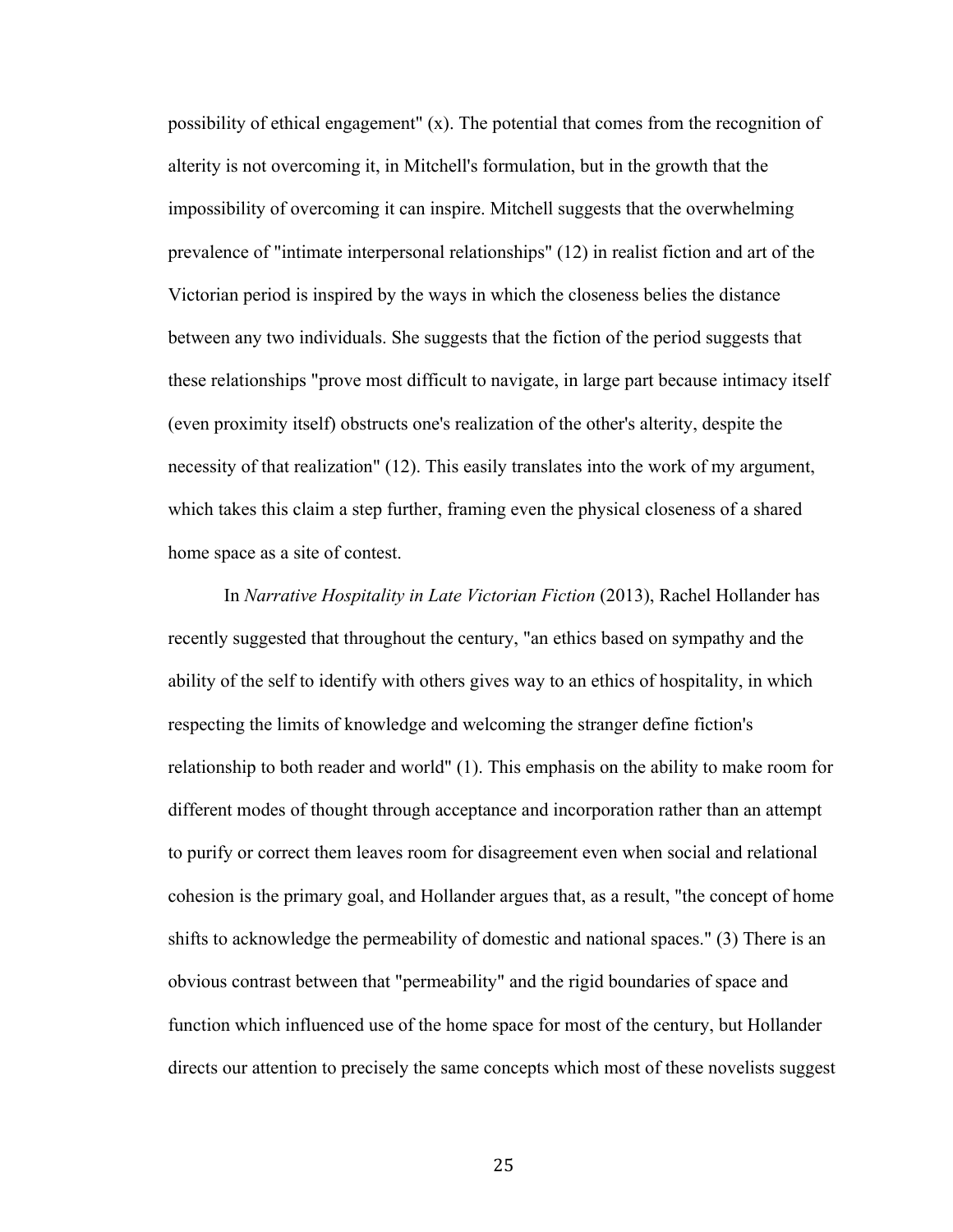as most functional in the face of a malfunctioning concept of domesticity. In *Victorian Sacrifice: Ethics and Economy in Mid-Century Novels* (2013), Ilana Blumberg has suggested a similar movement in the development of religious thought. Blumberg writes that "Only by setting aside a vision of human beings as isolated individuals who would rise or fall alone could these novelists define an ethics responsive to both the self and others. In place of social atomism, the novelists imagined a world where human beings were mutually dependent" (12). She examines the reconfiguration of the religious concept of sacrifice in this context, and suggests that a new vision of collaborative and mutual good was responsible for reconsidered ideals of whether it was right for one individual to suffer on another's behalf. She suggests that Victorian literature is imbued with the concept that "literature is a privileged site for studying and cultivating the ethics of alterity" (22), and that is certainly an element I have emphasized in my own work. In the portraits of broken conjugality that I study, the authors repeatedly draw our attention to the ways in which the "ethics of alterity" are actively ignored or violated by characters like Louis Trevelyan or Willoughby Patterne--two men who spend long novels determined to believe that they already understand the minds of particular women, despite the monumental amounts of evidence to the contrary. Their refusal to consider alterity as an interpretive tool results in the shattering of their visions of domestic bliss, and Blumberg points out that this is a central concern throughout the century.

Martin A. Danahay has suggested in *Gender at Work in Victorian Culture* that we must consider "'men' as a relational category that must be analyzed in combination with the term 'women'" (3) in the literature of the period, and in some ways this can be viewed as both a symptom of the disease and an element of the cure within this literature. The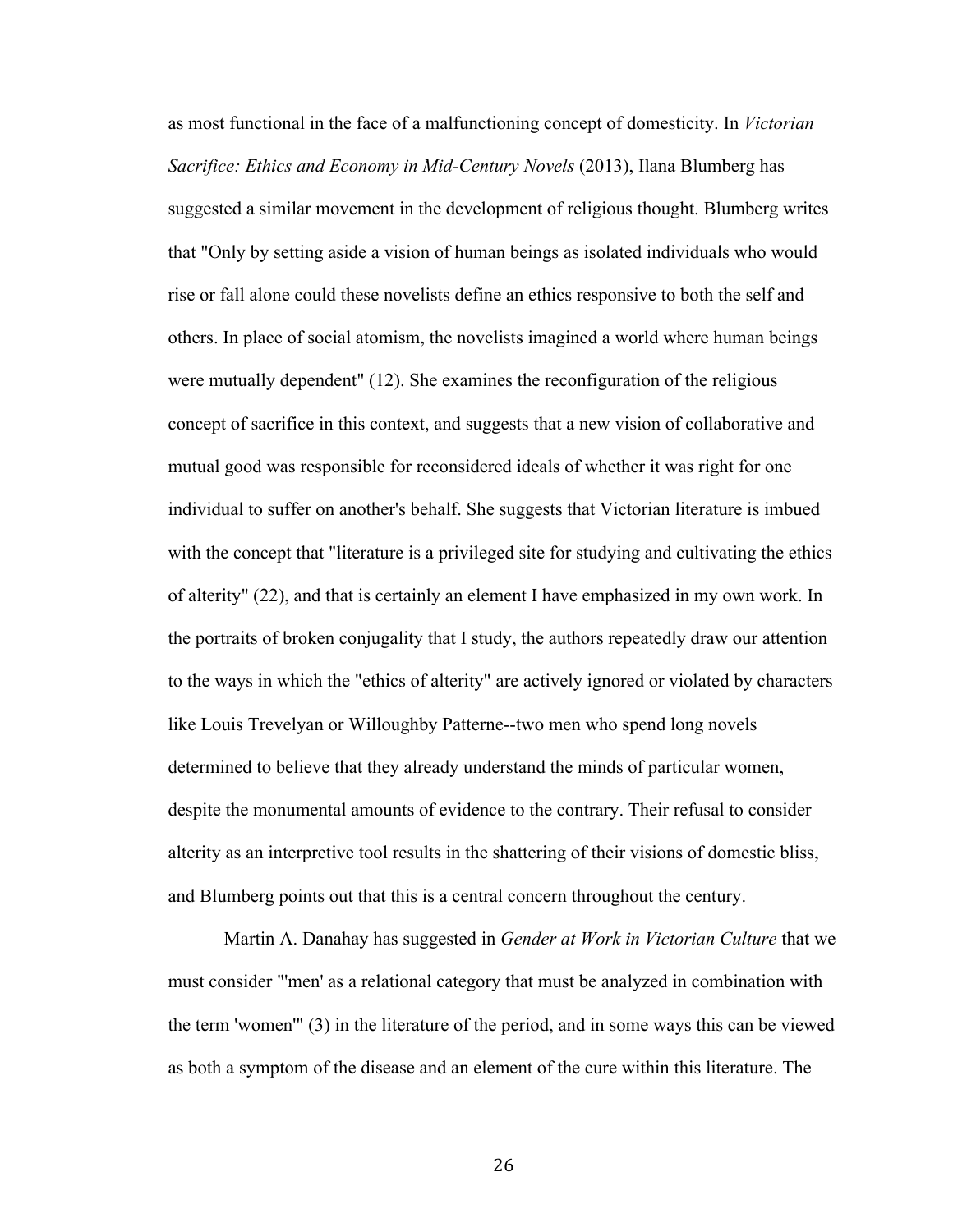fact that a Victorian man's success, class status, and self were contingent on his wife's performance of "woman" was the root of great anxiety and pressure. If a man is defined by his wife, then his demands for her perfection are not entirely personal, after all--her beauty is a part of his own resumé, her ability to run his house is a referendum on his own moral fiber, and her performance of submission to his demands is an essential element of his own character. In many ways, the contingency of a man's "manliness" resting on his wife's performance was a destructive framing for both spouses. Yet alongside this grim vision (so frequently revisited in the novels I examine) is the possibility of a more collaborative form of contingency such as Blumberg illustrates--one where a wife is not a clinging vine but an acting partner, and a husband's success is relative to his wife's place not merely as his dependent, but as his comrade. In *The Egoist*, Clara Middleton laments that she would prefer a comrade to a lover, because as far as she can tell her lover's vision of love itself is one where her perspective and desires are unwelcome. Her author and the others I study, however, suggest that the need for a comrade in marriage is paramount, and use their novels to explore the ways in which marriages lacking in that model of partnership quickly devolve into dysfunction. In their Introduction to *Subversion and Sympathy: Gender, Law, and the British Novel* (2013), Alison L. LaCroix and Martha C. Nussbaum argue that a large part of the work of these novels was in not just revealing the impact of alterity on lived experience, but in exposing the ways that legal ignorance of it led to injustice and cruelty. They write: " If there could be said to be one goal of the novel in this period, it was to open the eyes of the law to women's lives by means of artfully packaged vicarious experience. Novels reveal women's powerlessness--but they also show the many forms of agency and resistance available to women, even in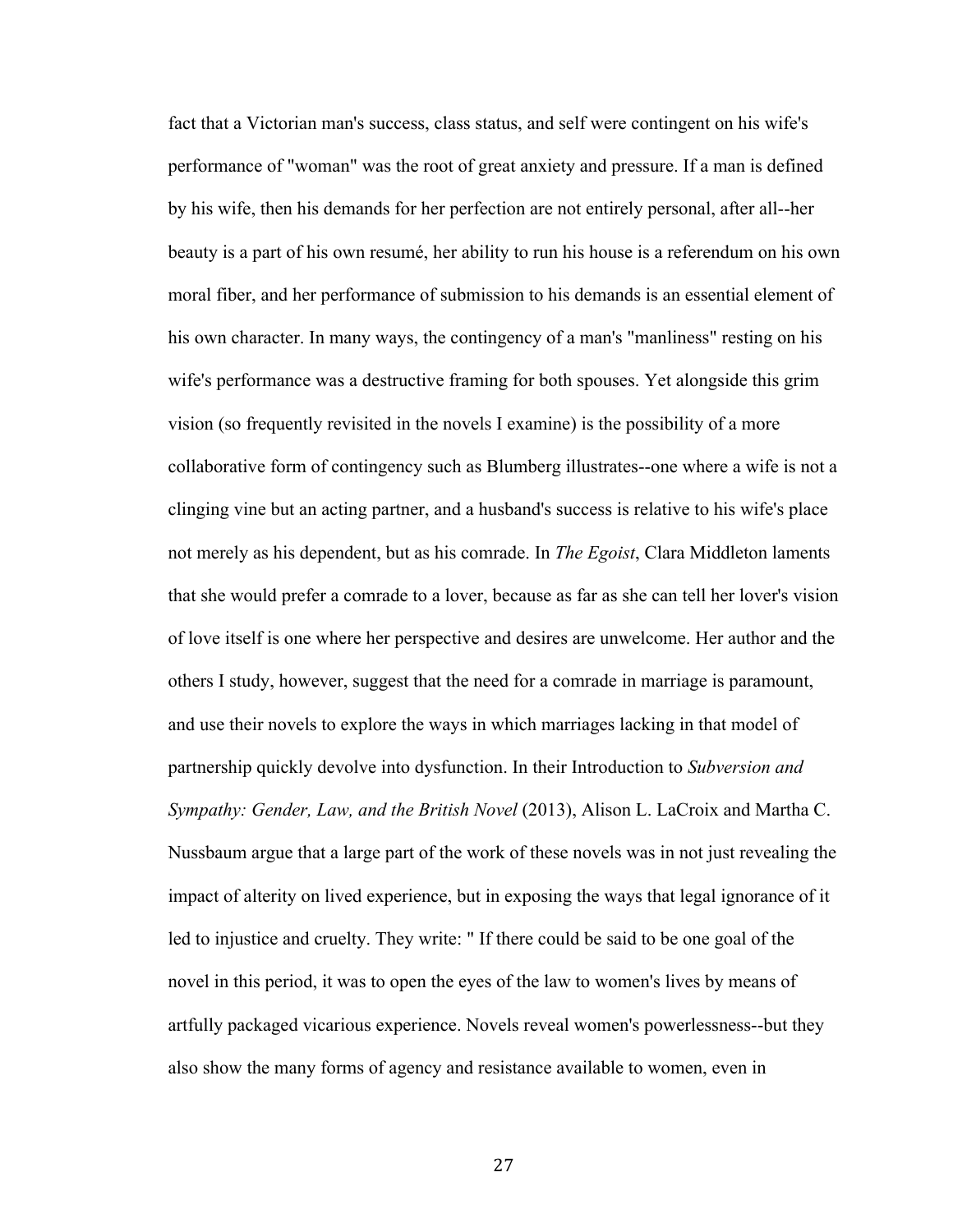constrained circumstances" (5). The hypothetical worst case scenarios of the fiction of this period (and especially in the novels I study here) are about exposing harsh truths, but also about the ultimate unknowability of individual experiences within marriage and the need for a legal system which made allowances for contingencies which inevitably arose.

In many ways, contingencies themselves--and the ideological room they require- are at the center of my project. How is a woman to respond when she discovers her husband's bachelor vices have not been left behind following their marriage? How is a husband to cope when he discovers his wife considers her right to determine her own social acquaintances to be inalienable? How does the disillusioned fiancée recover when she is forced to choose between a future as porcelain prize or heartless jilt? And how are any of them expected to cope within the unexpectedly volatile environment of the Victorian home? The authors I study here ask these questions and others like them in order to not only deflate the pretensions of marital expectations, but to defuse some of the landmines littering the parlor. They also ask these questions in order to offer a recuperative vision of marriage between the self and the other as a potentially collaborative enterprise rather than a battle for dominance. Even David Copperfield in his Dora days (rather than his more mature Agnes era) is able to recognize that hypothetical marriages rarely bear much resemblance to everyday life, after all. He abandons the fantasy that he will be able to turn Dora into the wife he wants more quickly than he abandons any of his other aspirations. He initially dreams of "the time when there should be a perfect sympathy between Dora and [himself], and when [he] should have formed her mind to [his] entire satisfaction" (675) with full confidence in his ability to transform her mistakes into domestic perfection. Yet when confronted with who Dora really is on a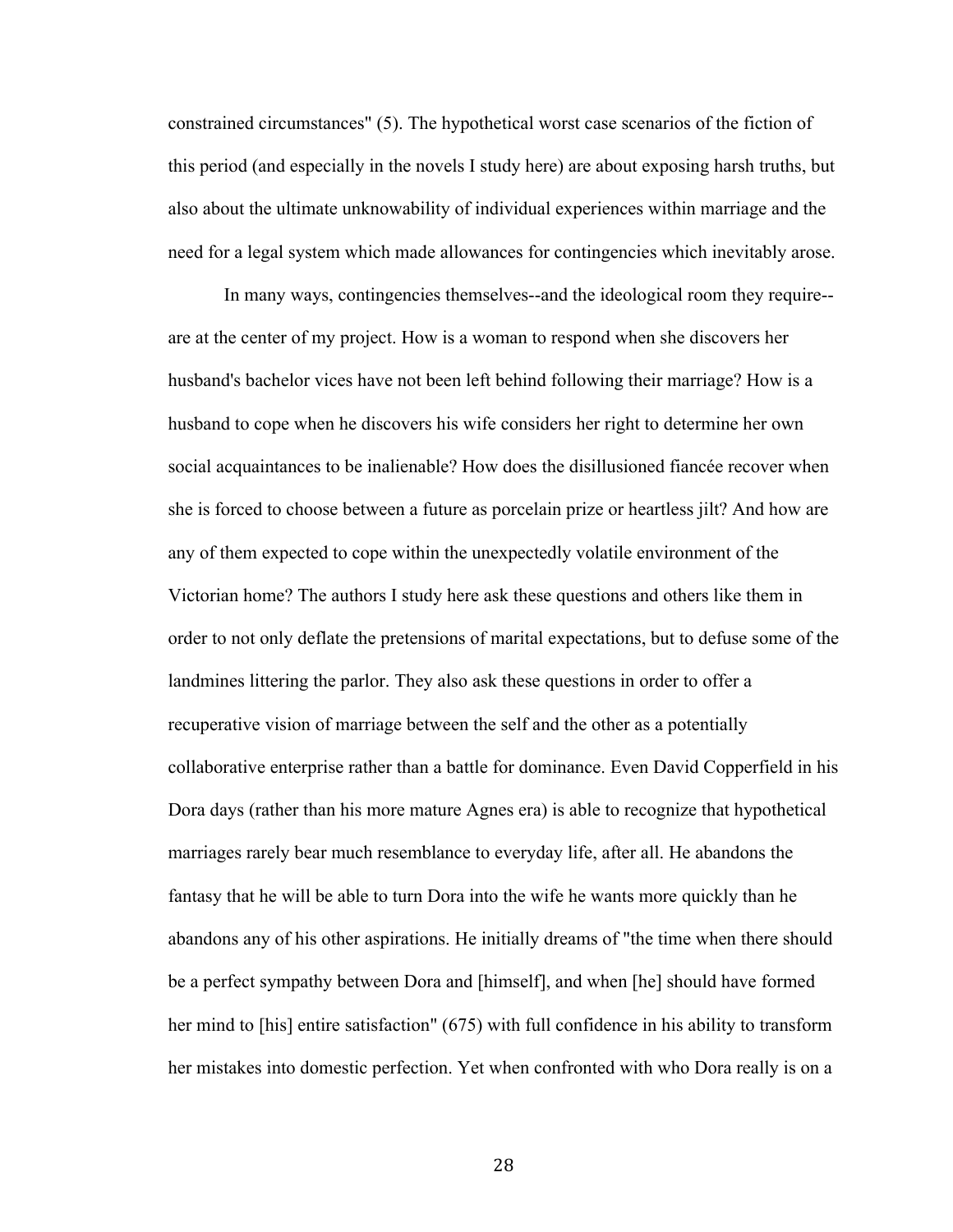daily basis, David begins to consider the possibility that "perhaps Dora's mind was already formed" (676). Dickens imbues this realization with humor and mockery of David's naiveté, but it is a transformational moment, and one which many of the fictional spouses I discuss in this volume never manage to achieve.

Having learned that there is nothing "natural" after all about domesticity's demands, the central couples of *He Knew He Was Right*, *The Tenant of Wildfell Hall*, and *The Egoist* are all set adrift—convinced that something in their houses is not right, but each individual character equally convinced that if the fault is not in one's self, then it must be within one's partner. Francesco Marroni has written that "The Victorians felt continually besieged by the specter of disharmony and, in response to this dominant fear, transformed their lives into a tireless search for order. From their self-protective perspective, there could be no room for a world that was not built on interpretative codes that united and harmonized all those factors that took on the cast of conflicting forces and transgressive divergences before the accepted norms of behavior. Indeed, nothing was more dangerous for the Victorian mind than the idea of disharmony" (11). The cultural insistence that disharmony within the home was necessarily a moral failing (and potentially a national security risk!) rather than a normal and necessary part of cohabitation between any humans made conflict impossible to endure with equanimity. The disharmonious chord of conjugal conflict is never given room to resolve, largely because each clash expands to fill every room, every cushion, and every blessed hearth.

#### Copyright © Morgan Lindsay Richardson 2016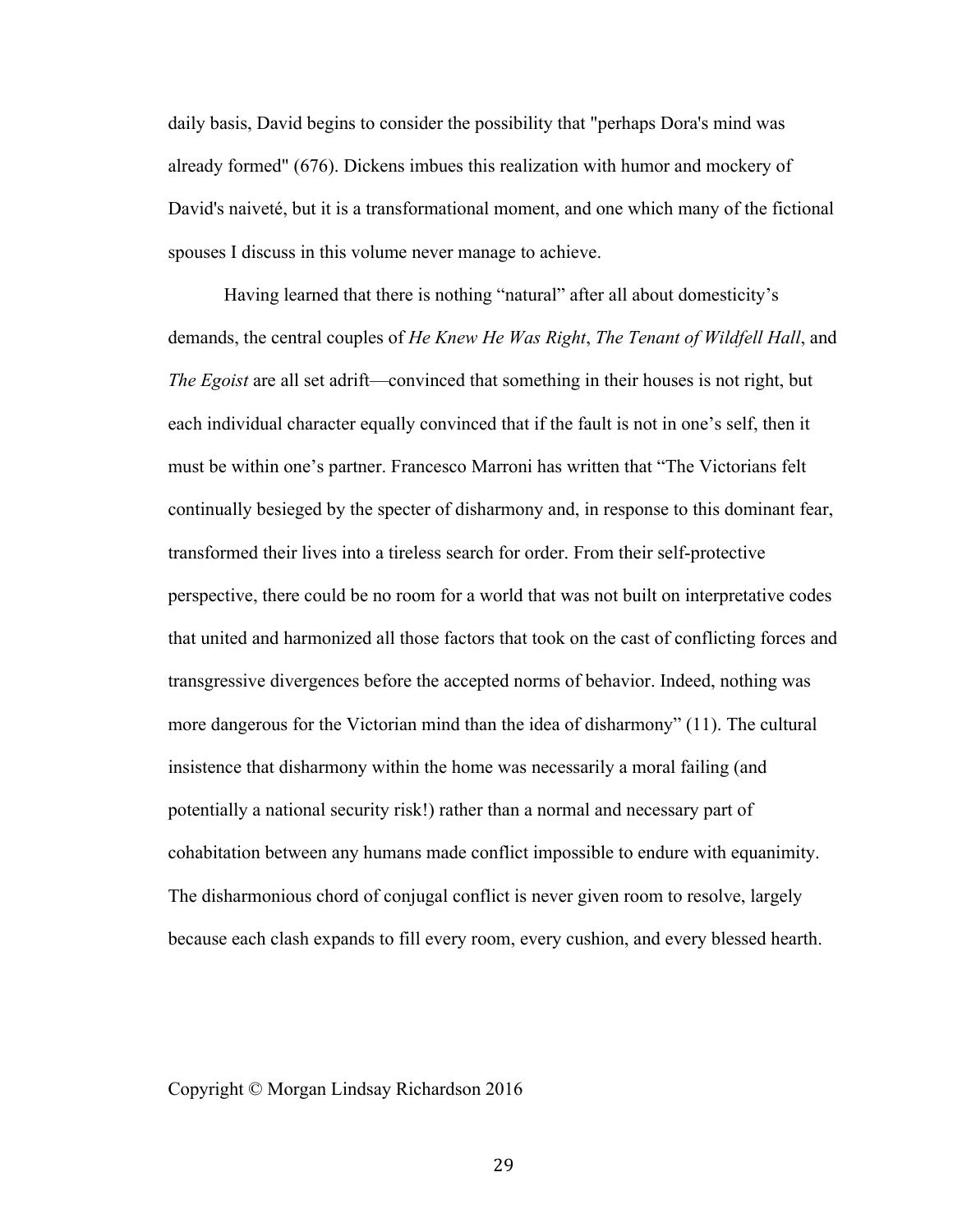Chapter Two: The Gall to Obey: Submission and Permission in *He Knew He Was Right*

*When Louis Trevelyan heard on the stairs the step of the dangerous man, he got up from his chair as though he too would have gone into the drawing-room, and it would perhaps have been well had he done so. Could he have done this, and kept his temper with the man, he would have paved the way for an easy reconciliation with his wife. But when he reached the door of his room, and had placed his hand upon the lock, he withdrew again*. (12)

*Immediately afterwards Colonel Osborne went away, and Mrs. Trevelyan was left alone in her drawing-room. She knew that her husband was still down-stairs, and listened for a moment to hear whether he would now come up to her. And he, too, had heard the Colonel's step as he went, and for a few moments had doubted whether or no he would at once go to his wife*. (17)

As these paired epigraphs suggest, Louis and Emily Trevelyan spend much of *He Knew He Was Right* waiting for one another—waiting for the other one to relent, apologize, act, promise, speak, write, forgive, admit, collapse, and even die. Those modes of waiting do not cease once they are no longer living underneath the same roof, but the narrative tenure of their cohabitation certainly emphasizes their constant practice of waiting for the other to make a move before making a personal choice in conduct. Louis listens for Colonel Osborne's step with fury; Emily anticipates her husband's step with initial eagerness, and eventual disappointment. Every movement in the house is of keen interest to each—and yet this interest in common only serves to drive a wedge between them, neither one recognizing that they are trapped in the same inability to determine a course of correct behavior. Their subsequent stasis is continually induced by wavering notions of who should act (and how) at any given moment. Each one considers his or her ideas of correct behavior to be the culturally sanctioned ideals they should both believe in, and therefore the progressive realization that his or her partner disagrees continually leaves them both frozen, unwilling to cede ground, yet also unsure as to how to proceed at all. Even though these two partners claim to share a goal of traditionally gendered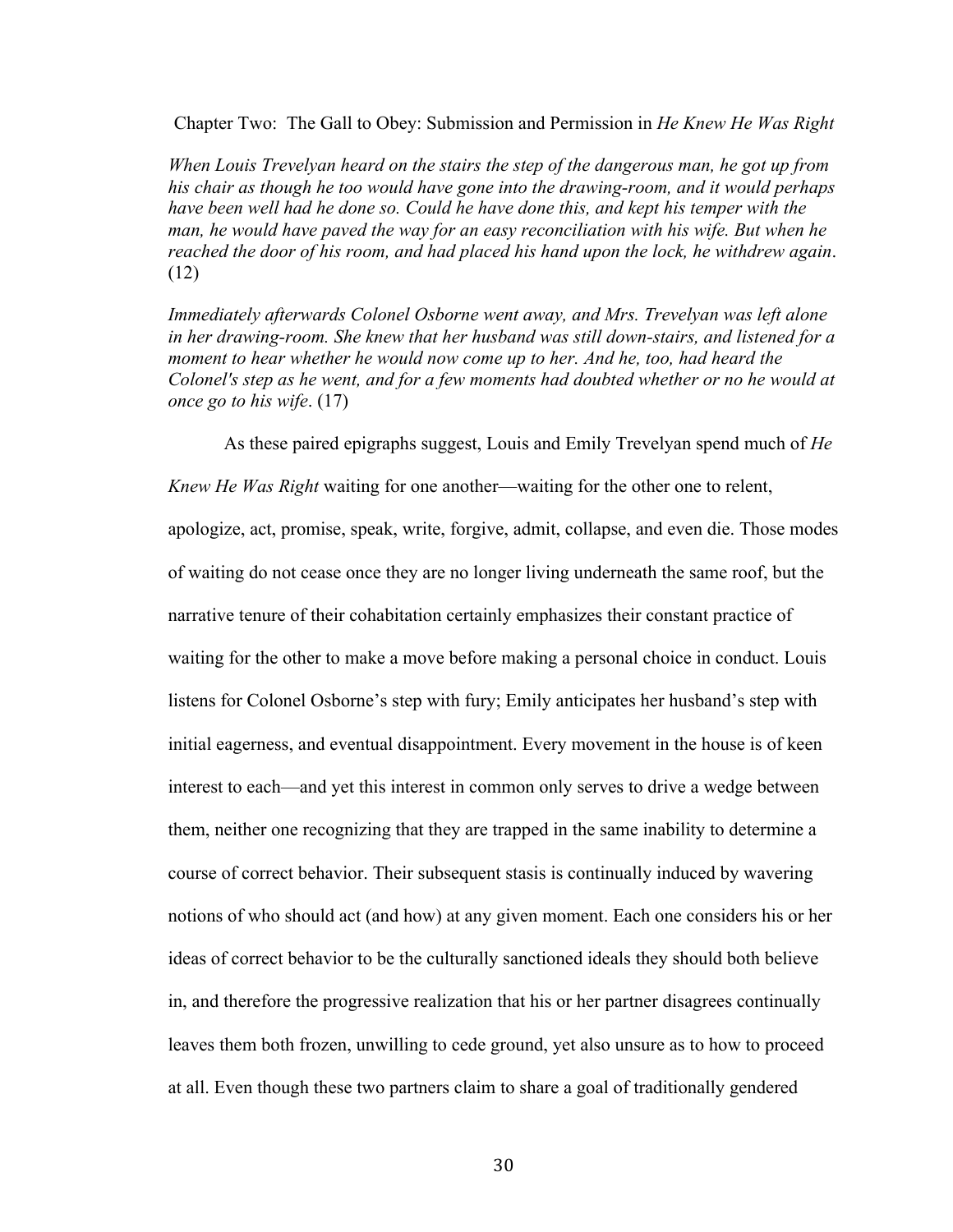domestic bliss, the model of a wife's complete deference to a husband's authority is at odds with Emily's own role as governing mistress of the house. The goal of becoming an "ideal" husband or wife is persistently undermined by the insufficiency of the home space to support such a practice, and the Trevelyans respond by evacuating the troubled spot, choosing instead to mediate their relationship through distance, text (in the form of increasingly casuistic letters), and other characters reduced to proxy actors. In this novel, marriage transforms the vague notion of traditionally gendered behavior into an endless cycle of negotiation, with the struggle for authority undermining conjugality.

I would argue that one of the novel's most pointed critiques of Louis Trevelyan's conduct comes from the fact that he responds to Emily's intractability and stubbornness with repeated attempts to reduce her to a textual object, a readable collection of signs which might be more easily understood and governed (or, perhaps, edited) than her gloriously idiosyncratic self. At times, this means listening to her movements throughout their home; later, it means attempts to reduce their marriage to its formal legal status and their communications to badly-written letters. Even her technically innocent behavior is viewed not as lack of actual guilt, but as what it might seem like to an outside viewer or, in Louis's perspective, an outside "reader". His willingness to strip away context from the "text" of Emily's words and behavior, while demanding a more charitable reading of his own, reduces their marriage from the give and take of a functioning marital relationship to his increasingly wretched attempts at omniscient narration and close reading of his own life and family.

Not only does Trollope's narrator offer repeated critiques of the inevitable failure of these attempts, but so too is the novel structured to depict this strategy as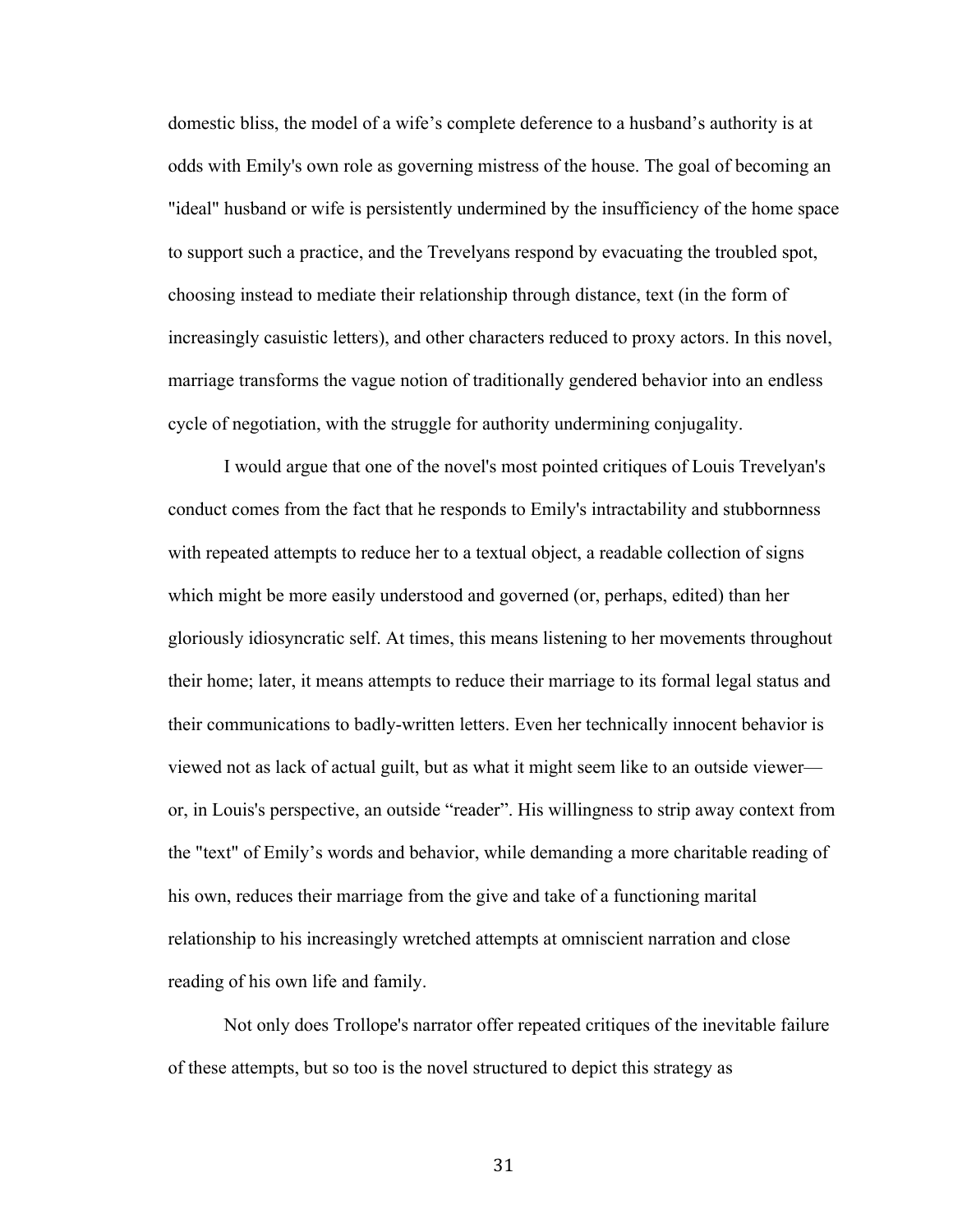fundamentally flawed, and also designed to inevitably undermine Louis's own desires. Critics have often commented on Trollope's willingness to describe even character types with whom he strongly disagrees as human, well-intentioned, and trying their very best, so that *his* ability to depict personality and behavior through text does not merely reduce characters to parody. Trollope depicts Louis Trevelyan as doing the opposite. Louis's attempts to reduce Emily to pure text are depicted as violently dehumanizing and even cruel, and his increasing willingness to erase or ignore her subjectivity in the name of calling her "disobedient wife," "adulteress," and "failed mother" become further proof of his delusion. In these efforts, however, Trollope shows that Louis inevitably does the same to himself in the world of the novel. Carol Pateman has argued that domesticity "denotes not just a pattern of residence or a web of obligations, but a profound attachment: a state of mind as well as a physical orientation" (4). As Louis detaches himself from coexistence with Emily, therefore, he claims domestic stability as his utmost goal, while effectively doing all he can to undermine its mechanisms of functionality. Louis's efforts to remove himself from the presence of Emily's personality and behavior for the sake of having no one to disagree with him when he labels her "rebel" results ultimately in his own isolation, and the necessity of even his friends and family being to reading him as a cipher. Having rendered his own voice absurd and unintelligible, they must read his erratic behavior, dramatic postures, consorting with a lower-class detective, kidnapping of his own son, and even his markedly un-English clothing and setting as a series of signs which add up to "mad". That he repeatedly chooses this state of affairs over actually listening to his wife, Trollope suggests, is a sort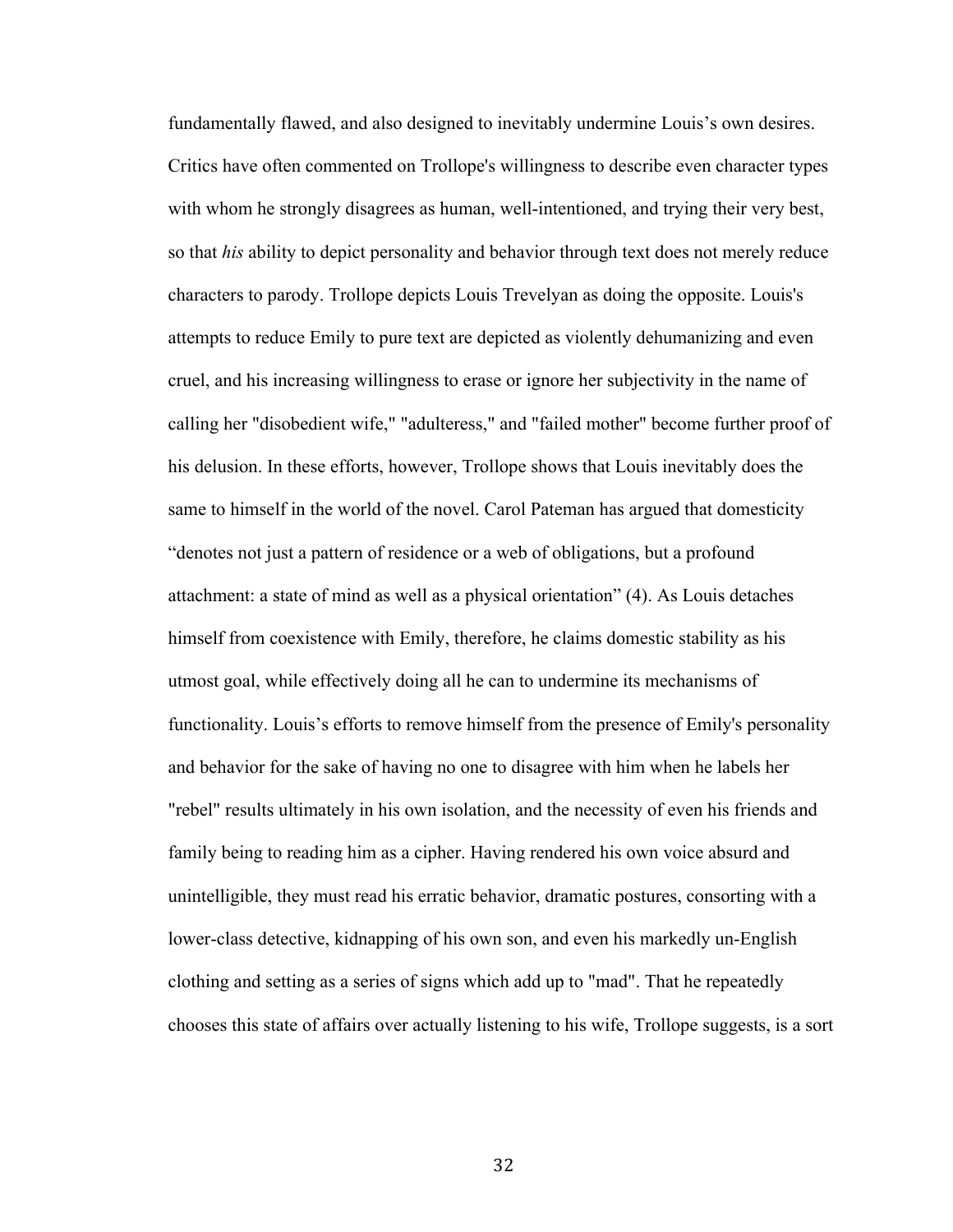of worst case scenario made possible by the legal quirks and cultural expectations of Victorian marriage.

Despite the furious rhetoric of many indignant bystanders throughout the novel that might suggest otherwise, neither Emily nor Louis ever sets out to do wrong toward one another. Indeed, a painful opposite is clear—each is constantly agonizing over what the right course is, what choice of action will appease the other and rectify the situation, and which words or attitude will somehow restore their family to what it once was. The mutual space of their fashionable London townhouse, far from facilitating their conjugal happiness, continually undermines and sabotages their efforts to understand one another through the dictates of propriety, interactions with their servants, and even the gendered spaces and conduct implied by parlor, bedroom, nursery, and study. As Deborah Dennenholz Morse has pointed out, Trollope uses this novel to explore the level to which he is unconvinced of the domestic narrative's ultimate stability: "Trollope's sympathetic depiction of these untraditional female characters is only one form his disquiet with Victorian society's core myths about womanhood takes. Another central manifestation of his critique is the alteration of narrative conventions that embody the conventional view that feminine fulfillment lies only in love and marriage. The structure of the conventional romantic courtship plot is broken in every novel, and there are elements that qualify perfect closure in each novel's comic resolution" (3). In depicting a marriage as irreversibly damaged by the typical Victorian domestic space rather than bolstered by it, Trollope asks whether the stories his culture told itself were at all likely to result in the pat resolutions they claimed to crave.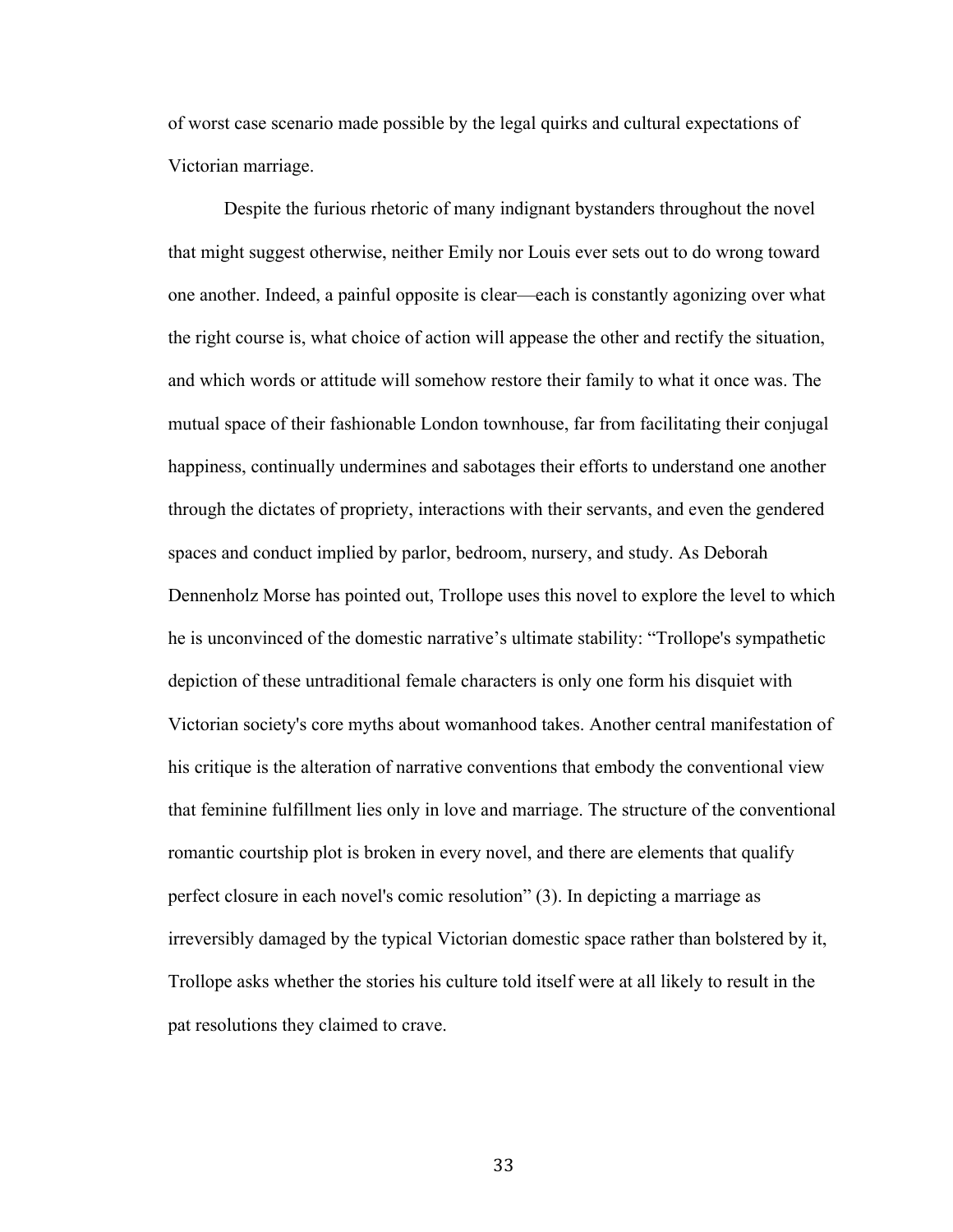Immediately following the epigraph's second quotation, Trollope's narrator returns to Louis Trevelyan's agony, writing:

Though he believed himself to be a man very firm of purpose, his mind had oscillated backwards and forwards within the last quarter of an hour between those two purposes of being round with his wife, and of begging her pardon for the words which he had already spoken. He believed that he would best do his duty by that plan of being round with her; but then it would be so much pleasanter—at any rate, so much easier, to beg her pardon. ... He could not live and continue to endure the feelings which he had suffered while sitting downstairs at his desk, with the knowledge that Colonel Osborne was closeted with his wife up-stairs. (17)

As the novel progresses, Louis will feel the urge to apologize to his wife less and less often—but here, at the beginning of the novel, he frequently feels torn between the desire to scold Emily for her poor conduct and to apologize for his own.

A large part of this shift takes place once they are no longer sharing the residence at Curzon Street. In one sense, this is only logical—once they are no longer sharing a home, both Emily and Louis are thereafter capable of forgetting their actual affection for one another, while also exaggerating their mutual antipathy. Trollope, however, does not contrast that later antagonism with an earlier domestic paradise within the shared home. Instead, he shows that the cozy domestic arena is frequently a cause of greater anxiety and concern as to how the other does—or even *might*—behave. Louis hearing steps on the stairs and hovering with indecision in the middle of his study is very far from experiencing the peace and security that a happy Victorian male "ought" to, ensconced in his home and family circle. His agony of hesitation (while he strains his ears to hear anything even potentially troubling) is the opposite of the peace and rest that he believed would arrive with wife, child, and home all achieved. His walk to the door, the brief moment where he "had placed his hand upon the door" but right before "he withdrew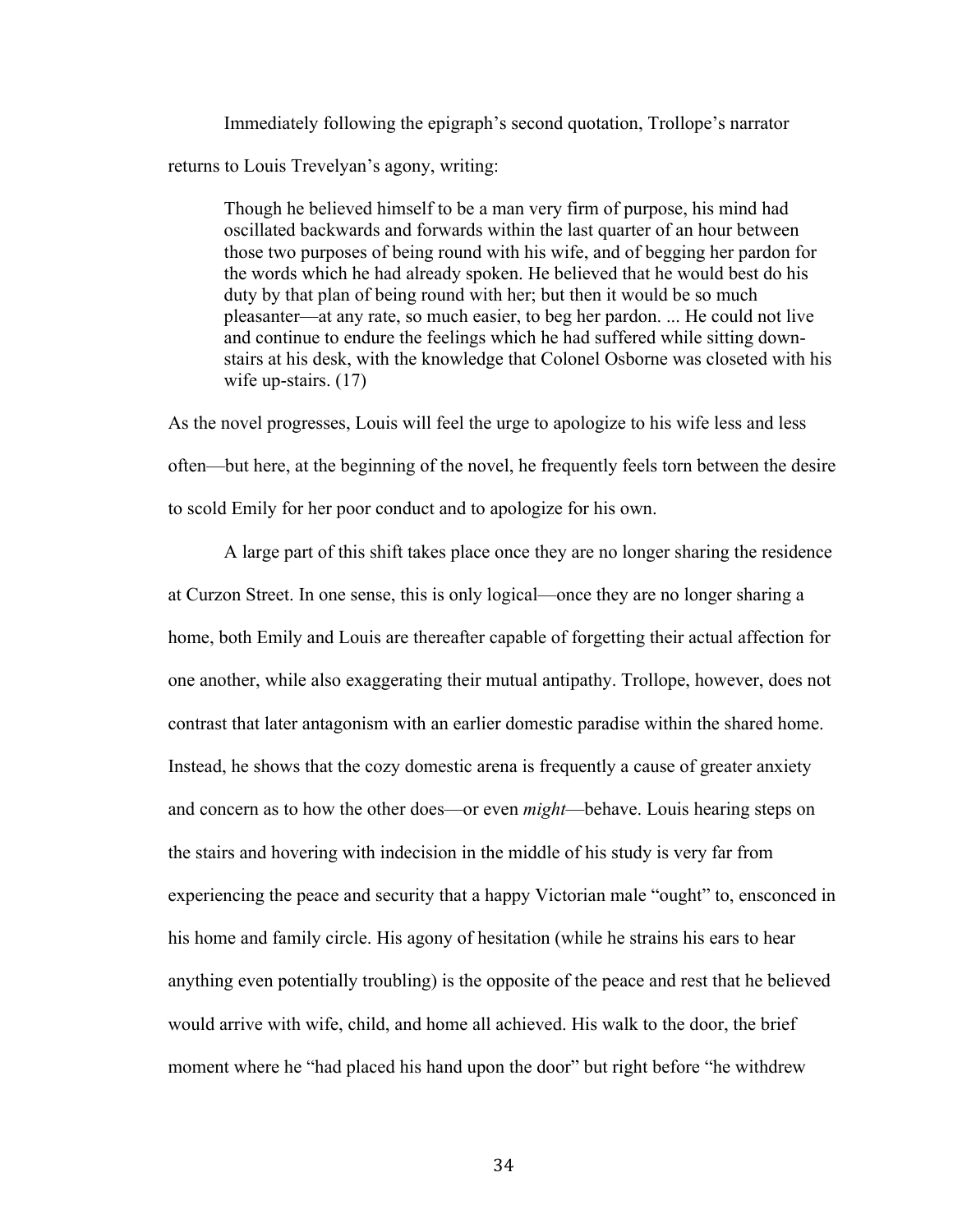again" is an early encapsulation of the state of mind that will ultimately destroy his health and sanity. Even the subjunctive interjections of the narrator ("it would perhaps have been well had he done so," "he would have paved the way for an easy reconciliation with his wife") add to the tension of these half-made and immediately abandoned decisions. His ability to hear and experience the presence of his wife within his house is not a universal pleasure, but instead a frequent source of pain as he is forced to guess at her conduct, bearing, and emotions. As Rachel Ablow suggests, "Neither a scholar, politician, adventurer, bookworm, philosopher, nor prig, Trevelyan very nearly embodies the unremarkableness that Trollope identifies as the key characteristic of the gentleman…Trevelyan is perfectly domesticated, and hence entirely dependent on that domestic sphere to define who he is" (125). With nothing to do but ponder scientific articles he never finishes and go back and forth between home and club,  $17$  Louis's primary identity is that of husband—and his anxieties about what it means to inhabit a role that ultimately depends on a woman's performance of wife means that his oftenfrantic fears that she will fail are not so much misogyny as an agony of his own lack of self-definition. $18$ 

 $17$  David Skilton points out that Louis's dissatisfaction with his club as an alternative to home serves as an interesting precursor to his imminent difficulties at home: "Alongside domestic life, a middle-class man was expected to enjoy a homosocial life of work, club, sport, charity dinners, and so on, which constituted a quasi-bachelor life co-existing with family life but largely separate from it" (129). Louis's hatred of going to his club, and his feeling that being reduced to socializing there is a sort of punishment for which his wife is to blame only serves to magnify his problems at home.

 $^{18}$  Louis Trevelyan never gets the chance to worry what his beloved wife will do when she goes out into society, of course, because his marriage is destroyed while he is merely wondering what Emily is doing one floor up in his own house, and how he might interpret the mood of Colonel Osborne's descending footsteps.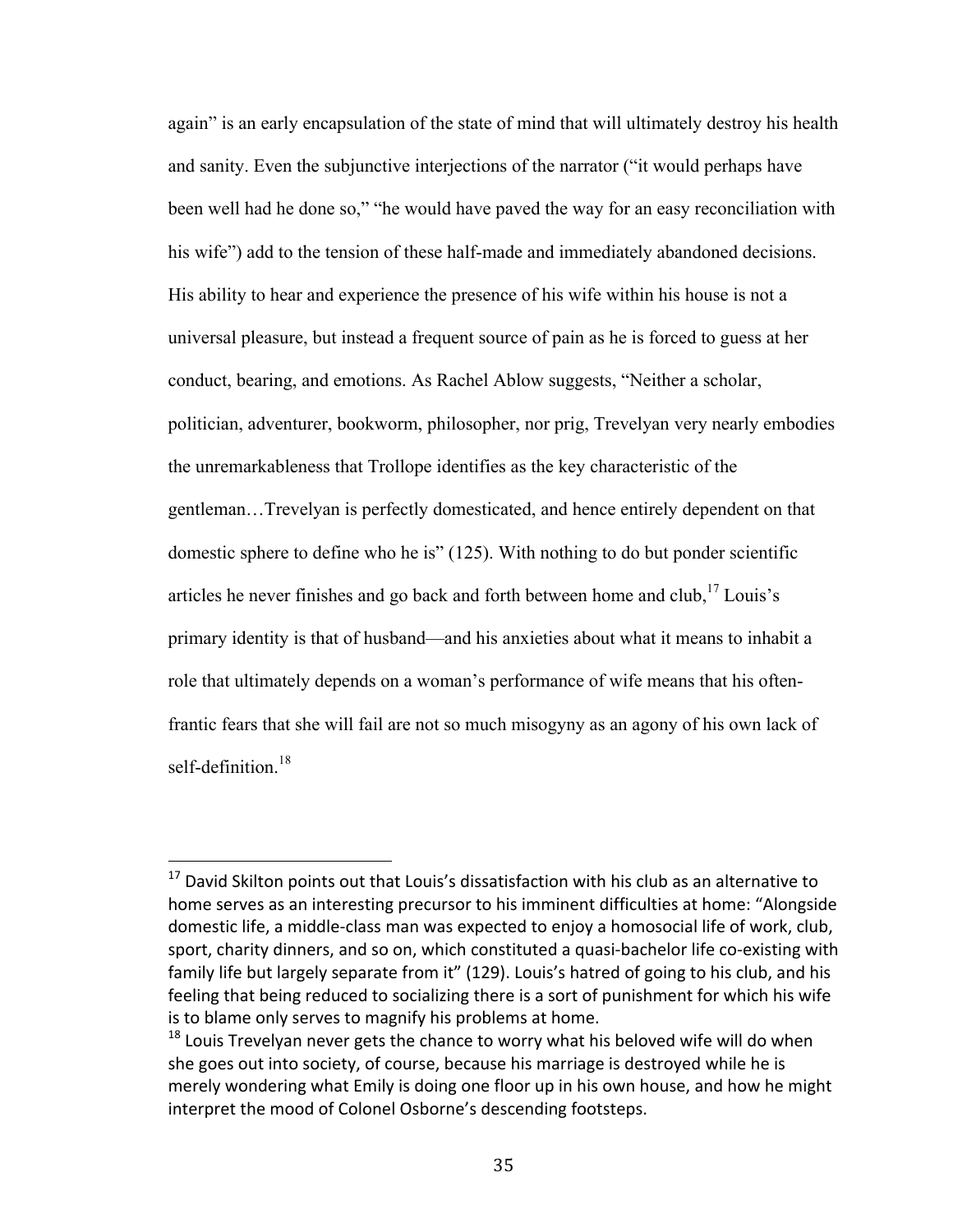For Emily's part, her own attempts to aurally track Louis's emotional state through the language of his movements in the house are almost always reactive rather than active. Emily knows better than to disturb him when he is "working" in his study (although, of course, he is primarily studying *her* through the petri dish of her footsteps and creaking doors), and frequently resorts to interpreting his silences and movements even while she hopes Louis himself will appear to fill in the blanks through interaction and dialogue.<sup>19</sup> He has already reached the point, however, where he prefers reading his wife as a textual object to interacting with her as a person, let alone as his wife.

When Louis, hearing Colonel Osborne's departure, thereafter goes out himself, Emily's state in the parlor upstairs can only change once she has heard him leave. Knowing full well how much he dislikes Osborne, but also hoping to defend herself, she waits for Louis to create the opportunity to discuss both—but his decision to take a walk and clear his head means that she must also move on. After Emily hears Louis exit, the narrator explains:

As soon as he was gone Emily Trevelyan went up-stairs to her baby. She would not stir as long as there had been a chance of his coming to her. She very much wished that he would come, and had made up her mind, in spite of the fierceness of her assertion to her sister, to accept any slightest hint at an apology which her husband might offer to her. . . Had he gone to her now and said a word to her in gentleness all might have been made right. But he did not go to her. (18)

Emily makes it clear, here, that although she does not plan to take her husband's word as gospel, she is nevertheless ranking her role as wife above that of mother, in that her decision to retire to the nursery only comes after the possibility of interaction with Louis (and Louis's fears) is no longer possible. This hierarchy of Emily's domestic conduct,

 $19$  It is notable that where Louis frequently infers the most malicious and adulterous of impulses to Emily's normal movements throughout the house, Emily almost invariably interprets Louis's movements correctly—as outbursts of pique.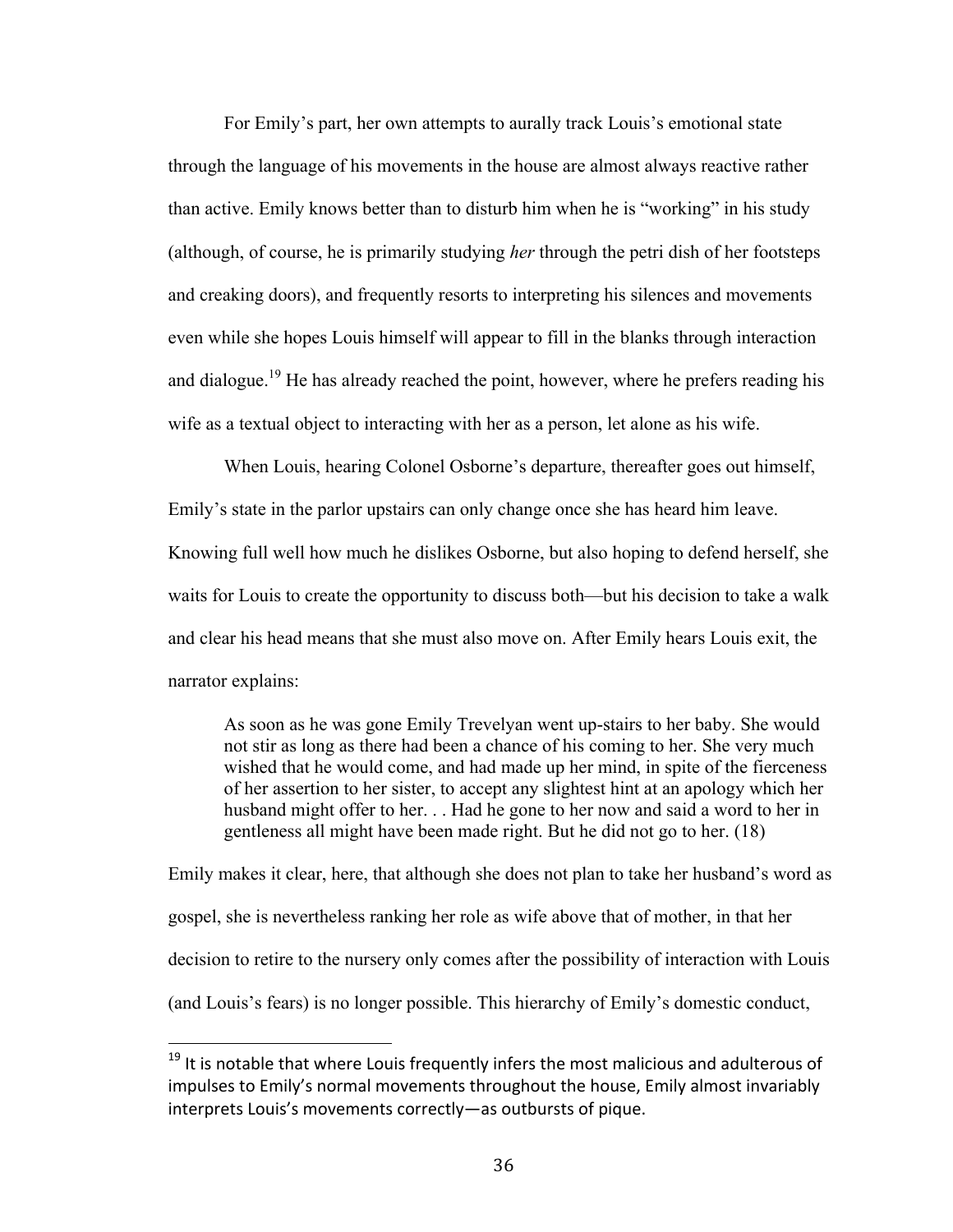however, is continually lost on Louis, who (as the narrator continually reminds us) always manages to avoid Emily right at the moments when she is feeling the most apologetic or open to reconciliation. In his continual claims that Emily refuses to care or think about his wounded feelings, Louis always misses the fact that those same feelings actually shape her daily activity, movement, and most of her discussions with other characters. Louis's eavesdropping through the walls of his house is, in this way, always incomplete—as it is intended to be. Text, Trollope suggests, can only ever tell a fraction of reality.

Furthermore, Louis begins to resent the everyday accidents of timing and circumstance as somehow attributable to Emily's neglect—even when their cause has been her desire to accommodate his own schedule. Having left the house without speaking to Emily, Louis then gets back too late to have a private discussion with her:

As soon as he reached his house he went at once to his wife's room, but her maid was with her, and nothing could be said at that moment. He then dressed himself, intending to go to Emily as soon as the girl had left her; but the girl remained, was, as he believed, kept in the room purposely by his wife, so that he should have no moment of private conversation. He went down-stairs, therefore, and found Nora standing by the drawing-room fire. (21)

The news that his wife tried to wait for him—anticipating his wish to speak to her, in fact—only angers him more. Desperate for her submission, yet obsessed with the fact that she is not capable of or willing to try it, Louis becomes increasingly resentful of the moments that show Emily understands *him* better than he understands her. When he tries to guess at to her motives and actions, the results are often ridiculous bitter fantasies; whereas when Emily tries to anticipate her husband's movements and feelings, she is invariably correct. That ability to predict his wants and needs is not a crime in and of itself, of course—to have a wife capable of such prognostication would be heaven itself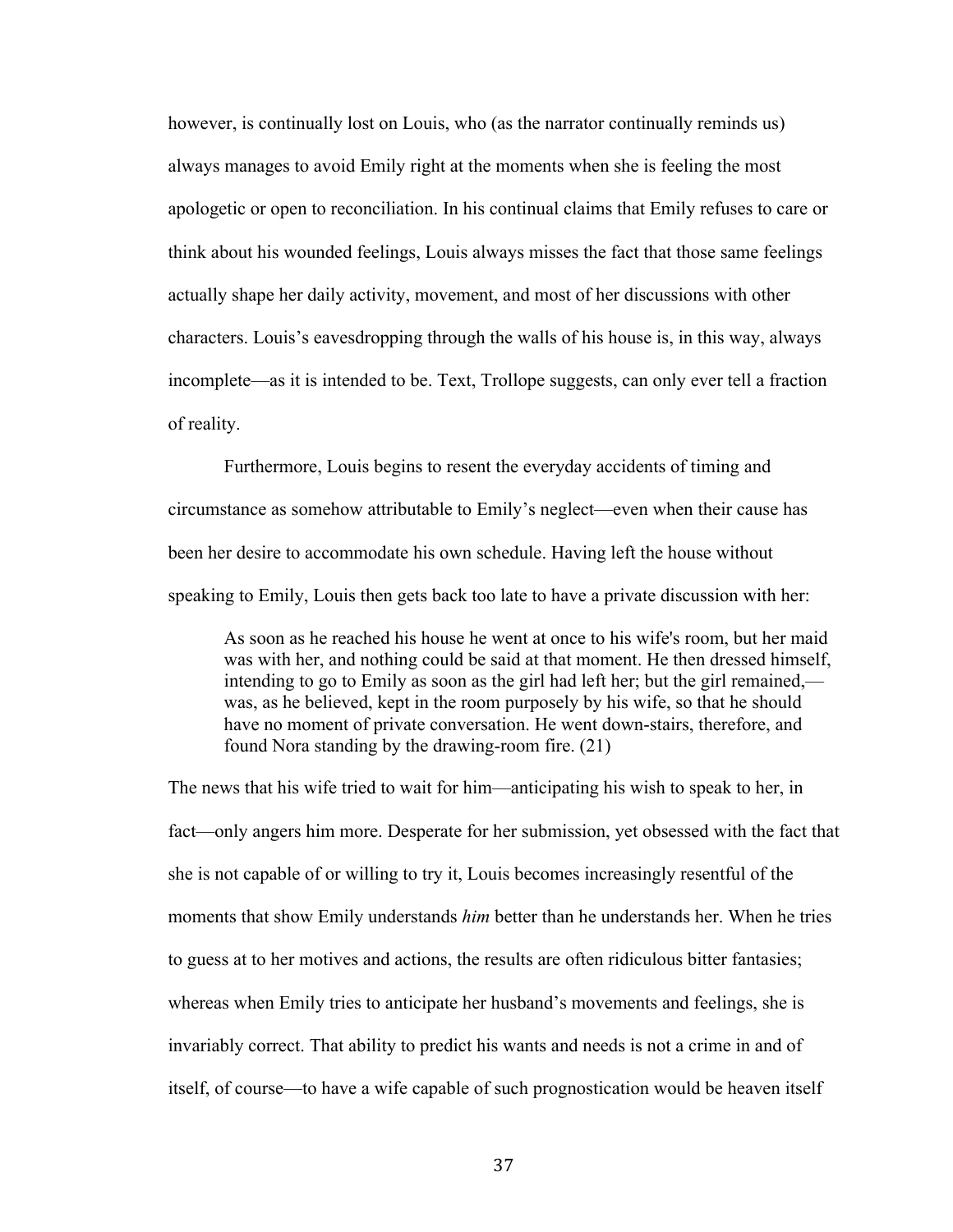to Mr. Trevelyan, if she would only use her powers to *fulfill* his desires, rather than to foresee and then deride them.<sup>20</sup>

Louis's frustration is not merely at his wife's intractability, however. He is equally frustrated by the normal details of everyday nineteenth-century life in his nice home in a fashionable neighborhood. Finding his sister-in-law when he wants to find Emily is hardly a surprising result, given that it was his own suggestion for his sister-inlaw to live with them—but he begins to take it as a personal insult that Nora is inside their house at all. Even her status as sister-*in-law* recalls Louis's attention to the status he obsesses over and tries to vaguely enforce. Having contracted the habit of resenting her presence, Louis will eventually use Nora as an excuse to prevent reconciliations with his wife—despite the fact that Nora is one of his strongest defenders, and consistently urges Emily to apologize without reservation, no matter how appalling such a step would be to Emily's pride. In several ways, Nora begins to represent Louis's failure as much as Emily herself does. Her singleness reminds him of his own married state, her deference and eagerness to calm and placate him underline not only the unreasonableness of his behavior and conduct (Louis will later crave an audience, but early in the novel it only humiliates him further), but even the possibility that he may have chosen to marry the more intractable sister. Furthermore, whenever Louis is tempted to believe that Emily's

 $20$  Emily's origins in the tropical Mandarins may actually add to this frustration, since the implication that she should be abjectly grateful for his willingness to rescue her from the islands and spinsterhood is often suggested—narratively as well as in Louis's resentful ruminations. He couches his concern over Colonel Osborne in such terms: "And then this poor wife of his, who knew so little of English life, who had lived in the Mandarin Islands almost since she had been a child, who had lived in one colony or another almost since she had been born, who had had so few of those advantages for which he should have looked in marrying a wife, how was the poor girl to conduct herself properly when subjected to the arts and practised villanies of this viper?" (13).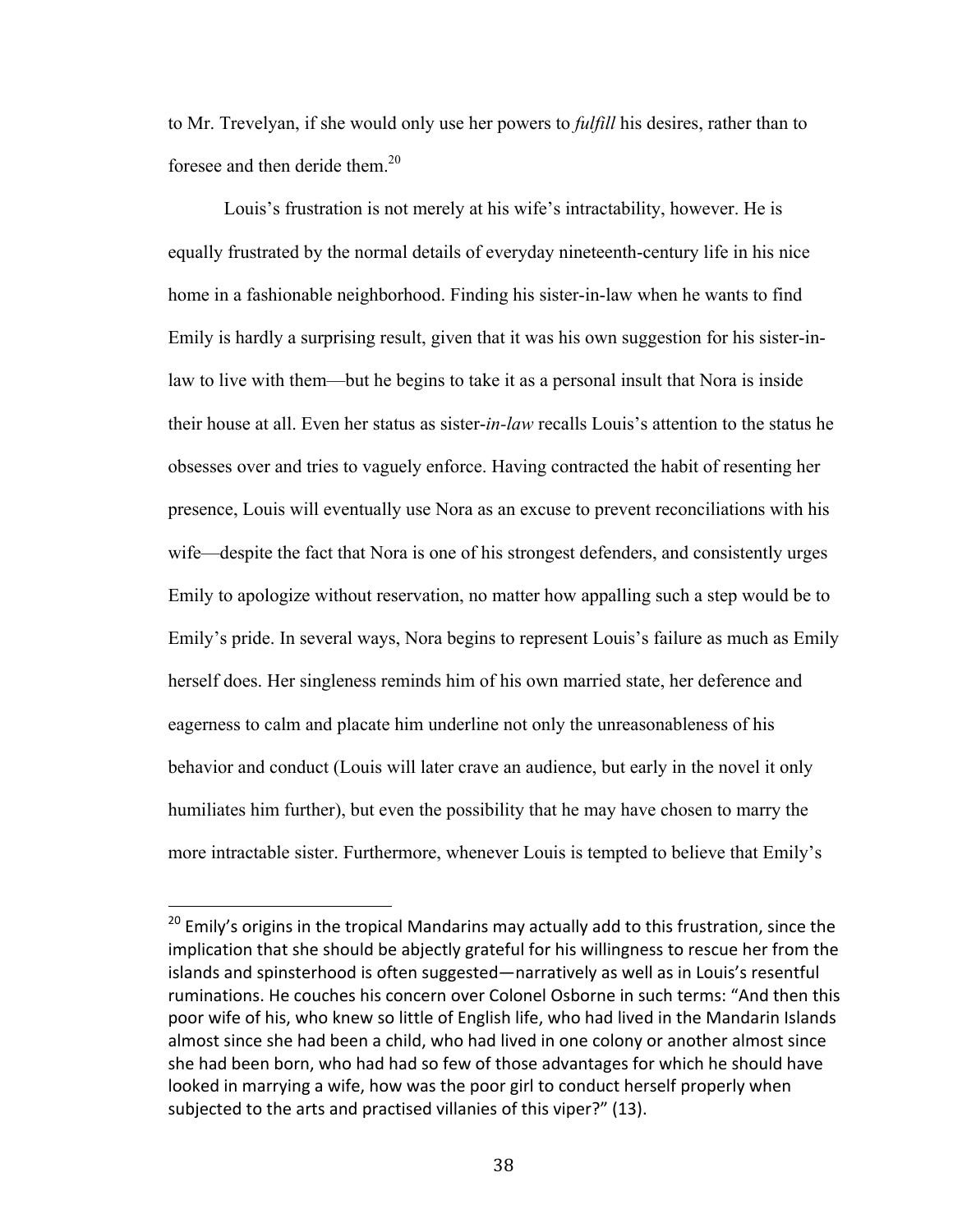recalcitrance is a result of her family or upbringing, Nora is within his view as an embodied counter to that possible claim.

The previous passage also highlights another key feature of the domestic disintegration, however. Just as Nora can prevent Louis's desire to make amends with his wife (based mostly on his willingness to abandon any attempt before it is begun), so too does the presence of servants in the Trevelyan home consistently damage and undermine their increasingly precarious relationship. Though Emily will later be the partner who objects most strongly to servant intervention in private affairs, Louis starts the trend here, viewing even the maid Jenny's normal duties as somehow exemplifying his wife's intractability: "…he went at once to his wife's room, but her maid was with her, and nothing could be said at that moment. He then dressed himself, intending to go to Emily as soon as the girl had left her; but the girl remained,—was, as he believed, kept in the room purposely by his wife, so that he should have no moment of private conversation." He knows enough about Jenny's movements to note that she almost invariably dressed and coiffed Nora last—otherwise, it would not occur to him to be angry that the normal order of preparation has been altered on this particular day. Louis might suppose himself to be uninvested in the habits and movements of a lady's maid in his home, but Trollope never fails to emphasize that Louis *does* understand these domestic codes and chooses to ignore them whenever he finds it convenient as a method of nursing his frustration. Even the household "texts" of conduct Louis *can* read are the ones he chooses to *misread*.<sup>21</sup>

 $21$  RD McMaster emphasizes the tendency for both Emily and Louis to attribute the worst possible motives to one another during every subsequent disagreement: "Interpretation, often bizarre, about each other's motives, character, and actions, abounds between the protagonists as their marriage disintegrates" (19). Of course, where Louis's accusations are works of fiction, Emily's often turn out to be prophecy.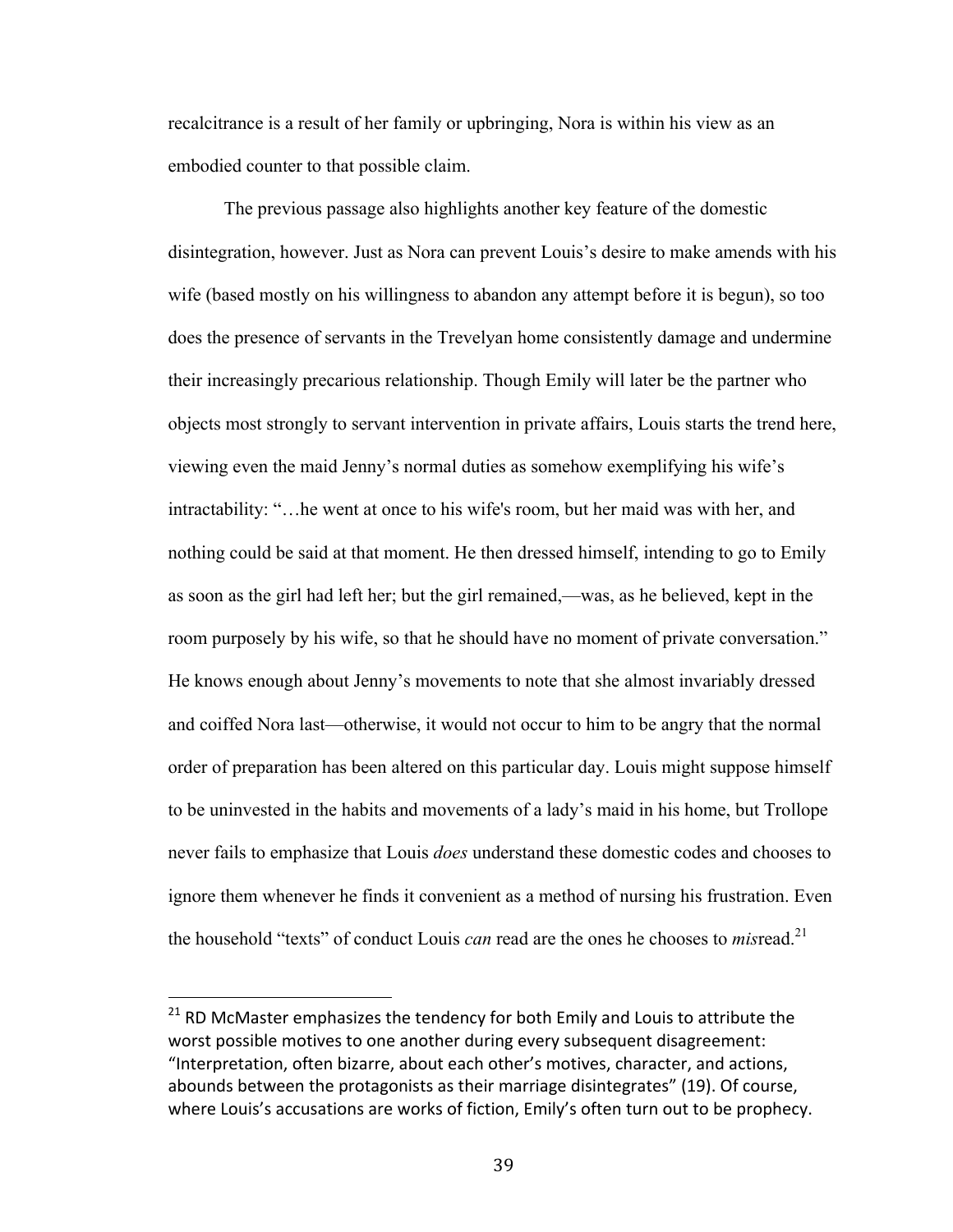The supposition that Emily is hiding in her room with Jenny acting as a willing accomplice against marital duty can only be entertained through the manufactured pretense that he has no earthly idea of how long it might normally take a lady to dress and prepare for an evening out.

The presence of servants as exacerbating humiliation or showcasing marital discord becomes an increasingly fraught point of contention for Louis and Emily as the novel continues. More than her husband, Emily is well aware that the household servants will understand and disseminate her humiliation if she is treated like a pre-adulteress. This is perhaps because she, as Elizabeth Langland has pointed out, is the member of the household tasked with controlling and monitoring their servant labor force. More than that, however, Emily knows that the breakdown of their marital understanding will prove intensely interesting to the rest of society. (Louis only becomes aware of this fact once he realizes that his name and reputation are becoming more damaged than his wife's.) As Chase and Levenson have famously noted, "A middle-class family secluding itself behind garden walls was exposed to tales of other seclusions behind adjacent walls. One of the abiding activities of midcentury life was the production of family tableaus, the ceaseless manufacture in text and image of scenes of home life, the publication of a privacy" (7), and Emily is well-aware that those around them are all-too eager to disseminate knowledge of less-than-perfect family tableaus of discord and dissatisfaction. Although Louis will eventually perish from the agony of wondering what other people think about him, in early chapters he is curiously reluctant to understand how inviting servants into his domestic troubles must turn those troubles into public property.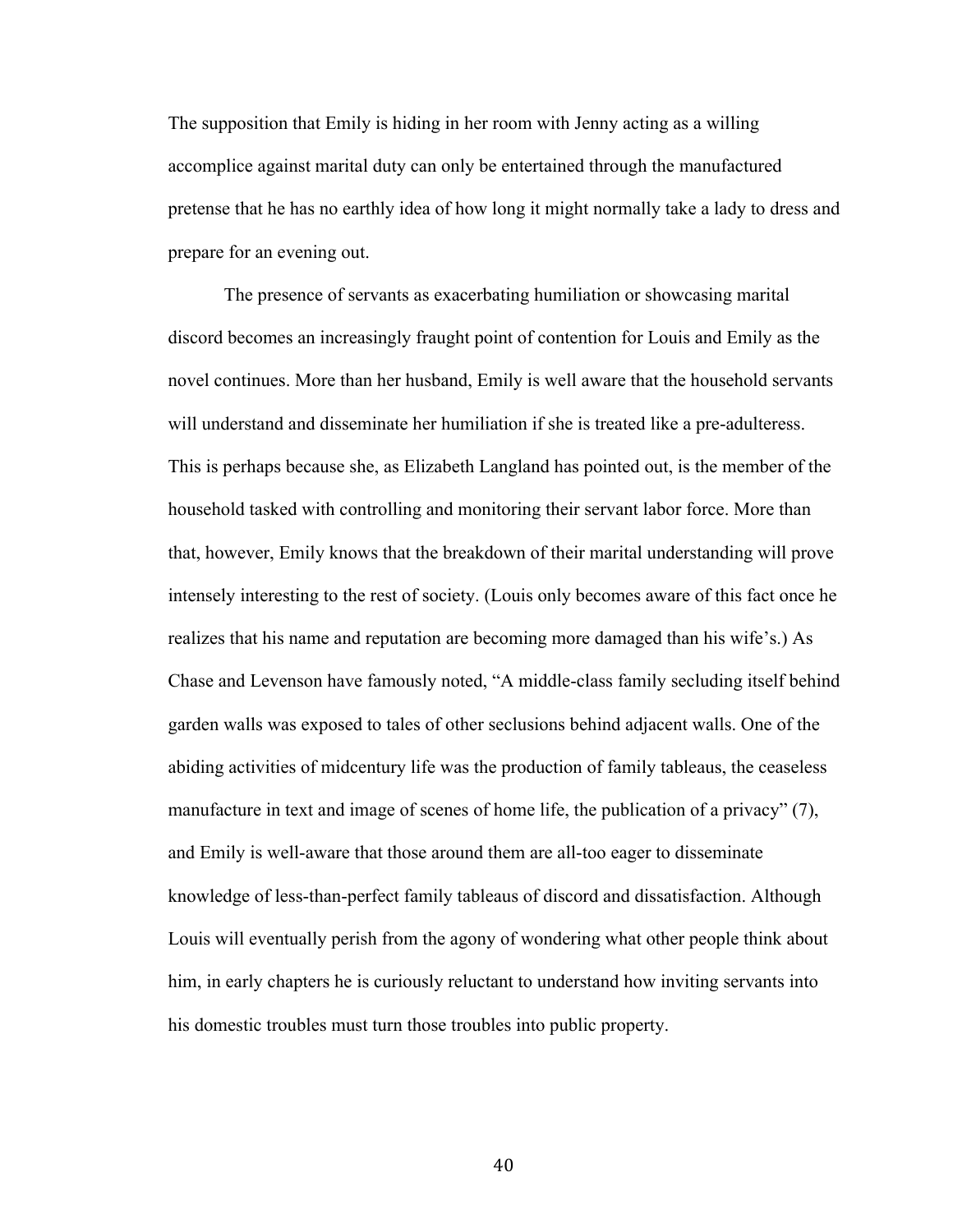Emily, however, knows all too well that servants, no matter how loyal, are exceedingly unlikely to remain silent. In "The Kitchen Police: Servant Surveillance and Middle-Class Transgression," Brian W. McCuskey cites a remarkable work on the subject: "'Everything that you do, and very much that you say at home,' cautions an 1853 *North British Review* article, 'is related in your servants' families, and by them retailed to other gossips in the neighborhood, with appropriate exaggerations, until you almost feel that you might as well live in a glass house or a whispering gallery'" (359). When Nora herself suggests recruiting the servants as barriers against trouble, Emily points out the flaw in the plan:

"...Am I to tell Colonel Osborne not to come? Heavens and earth! How should I ever hold up my head again if I were driven to do that? He will be here to-day I have no doubt; and Louis will sit there below in the library, and hear his step, and will not come up." $^{22}$ 

"Tell Richard to say you are not at home."

"Yes; and everybody will understand why. And for what am I to deny myself in that way to the best and oldest friend I have? If any such orders are to be given, let him give them and then see what will come of it." (5)

Nora does not have to ask who "everybody" is—to her, as to her sister, it is patently

obvious. This collective societal consciousness is repeatedly mentioned by the narrator.

Sometimes "everybody" knows about the Trevelyan tragedy, sometimes about Colonel

Osborne's true reputation, sometimes about Emily's humiliation.<sup>23</sup> This nebulous cloud

 $22$  In this moment of prognostication, Emily accurately forecasts Louis's recalcitrant tendencies as a reader—yet another example showing that her own skills at reading human behavior are far more advanced than his.

 $23$  Chase and Levenson refer to "the rise of a self-conscious public sphere with the excavation of a more circumscribed and defined realm of privacy. To invent the open space of visible civic life was at the same time to forge its invisible, personal contrary" (6-7). The Trevelyans, with so much of their focus on what other people might think, perpetually ignore the second half of this equation. Their recognition that their private lives are public matter is never counterbalanced by any effort to circumvent such attention.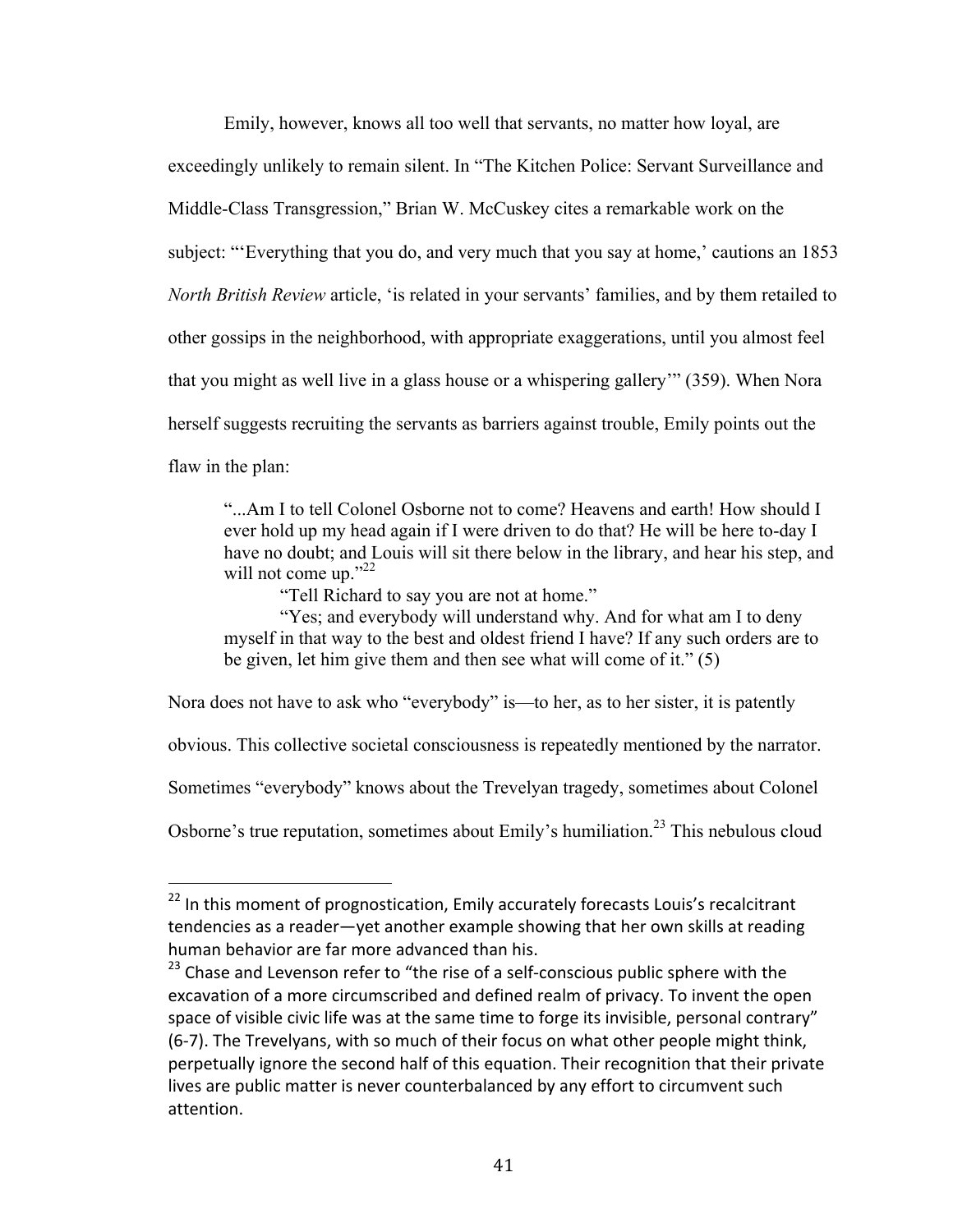of witnesses is always vague, but always in place as a threat—and while the collective consciousness of London remains undifferentiated, the fact that its communal knowledge of intimate details always ends up getting passed along to named characters like Lady Milborough or Hugh Stanbury speaks to the effectiveness of "everybody's" channels of information. Indeed, Lady Milborough herself is forced to face the truly impressive speed and breadth of gossip when she discovers that her own sources of knowledge are far from the only ones in existence, and that any attempt to control the Trevelyan news items would be ultimately futile: "She had become aware that Mr. Glascock had already heard of the unfortunate affair in Curzon Street. Indeed, every one who knew the Trevelyans had heard of it, and a great many who did not know them" (120). The Trevelyans are increasingly being reduced to a collectively enjoyed "text" in the world at large—the unfortunate consequence of Louis's approach to interacting with his wife.

Emily herself has no hope that the rift between herself and her husband will remain private—but she also insists that involving the servants in the matter will make their troubles more interesting to the world than anything else could. Louis, despite his earlier frustration at the maid Jenny's inconvenient presence, is the one who attempts to recruit the servants in the interest of protection and privacy—but Emily knows that such gestures will only make their situation more ludicrous. McCuskey suggests that "Servants were expected to guard vigilantly not only the silver and plate, but also the physical safety and emotional well-being of the mistress. In some cases, the manservant assumed the place of the absent husband as chaperone" (361), and this is certainly Louis's initial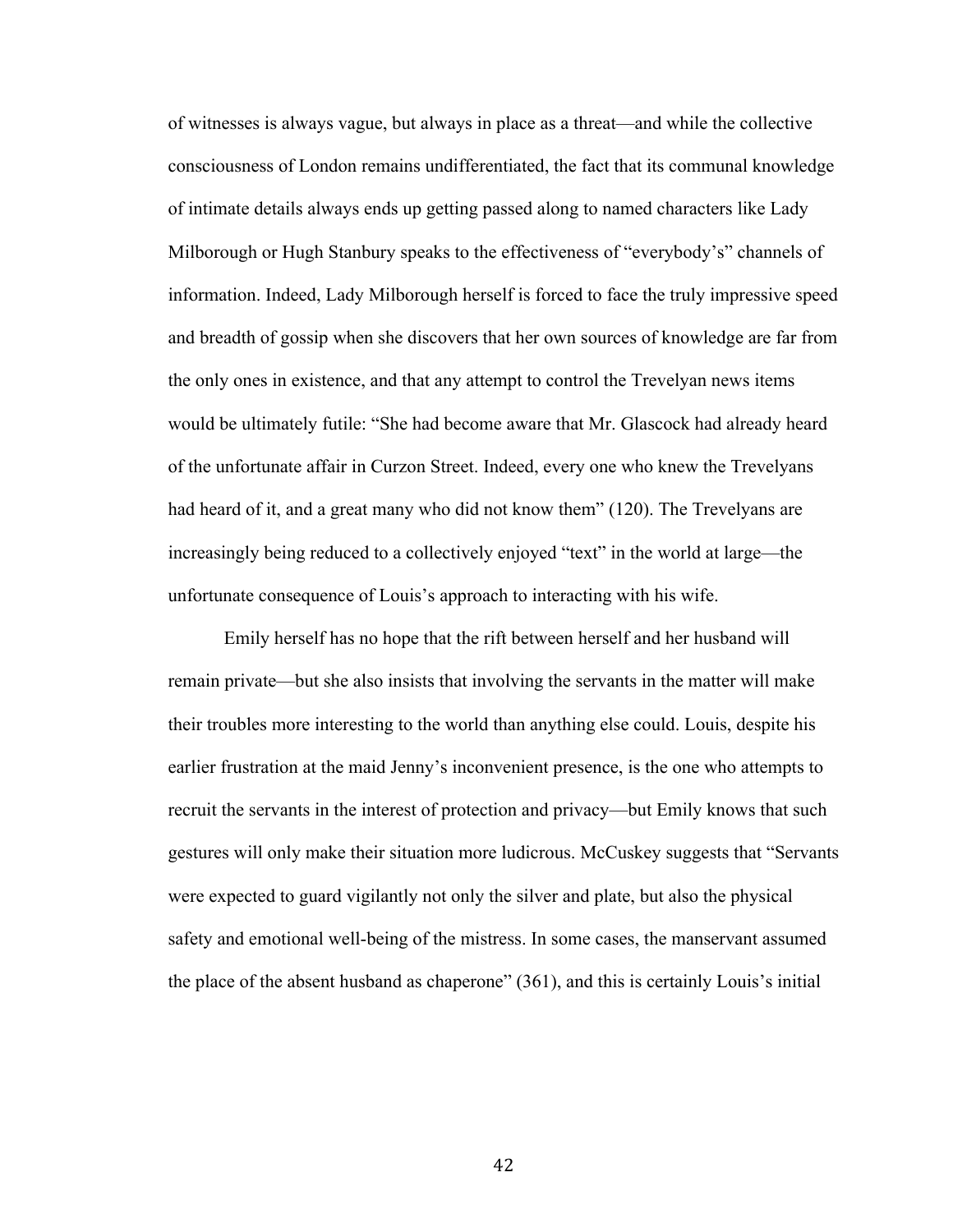thinking when he tells Richard that Colonel Osborne is not to be admitted<sup>24</sup>, or that any of his letters arriving should be made known to the master at once. Emily knows that her husband's suspicions will become public knowledge, and that her humiliation is assured. But suspicion bolstered by servants instructed to guard her against the rapacious appetites of a threatening lothario effectively turns her from a normal housewife into a princess secreted away in a locked chamber, which implies that she has no virtue of her own to protect her—and one of Emily's main frustrations throughout the novel is not only that her good name (and her husband's good name, as she sometimes suggests) is being dragged through the mud, but that the mud is being stirred up by Louis himself. Emily, obedient but never servile (and often openly antagonistic), can only continually express her astonishment:

"I never was more in the dark on any subject in my life. My wishes at present are confined to a desire to save you as far as may be possible from the shame which must be attached to your own suspicions."

"I have never had any suspicions."

 

"A husband without suspicions does not intercept his wife's letters. A husband without suspicions does not call in the aid of his servants to guard his wife. A husband without suspicions—" (52)

By the end of the novel, Emily is incapable of being surprised by any of Louis's bizarre

behavior—but early in the novel, it still has the power to reduce her to sputtering dismay.

 $24$  James Eli Adams writes: "When domestic space admits a single man identified with the acquisition of knowledge--whether a father-confessor, a doctor, or a detective--his entrance perplexes the boundaries of public and private and creates a corresponding gender dissonance that is then attributed to his agency. By exposing the domestic realm to a public gaze, the confessor turns private space into a repository of secrets. That collapse of privacy into secrecy in turn undermines the aura of security and ease that virtually defines the home in Victorian domestic ideology. Still more disturbing, the confessor not only exposes the family's shared privacy to a prurient gaze, he thereby brings to light secrets that have always already existed within that ostensibly idyllic space of perfect confidence and repose" (106). Though not a father confessor per se, Colonel Osborne is sent as a sort of emissary from Emily Trevelyan's father—and his destabilizing influence on the household is similar to what Adams describes.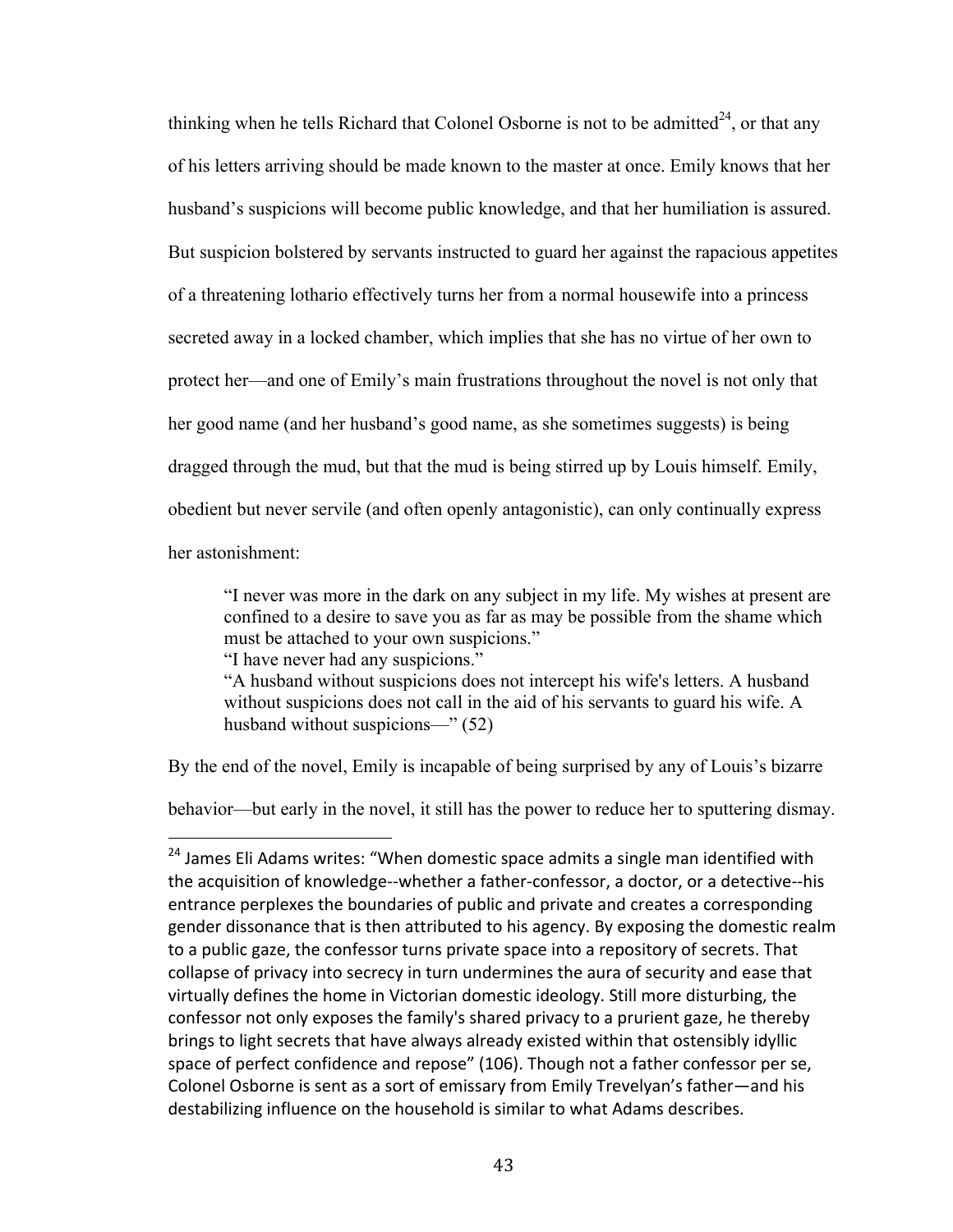Furthermore, Emily's ability to function as the mistress of the home and steward of the servants themselves is damaged by their involvement in the fluctuating restrictions Louis variably imposes, as she repeatedly tries to point out. To lose face in society is bad enough, she suggests, but to be degraded in front of one's own servants is the greatest humiliation possible. "How can I look the servant in the face and tell him that any special gentleman is not to be admitted to see me?" (46) she asks, and later tells Louis that he will have to decree any restrictions that he desires—she will not do so on his behalf: "It will be for you to tell the servant. I do not know how I can do that" (47). If, as Langland and others have suggested, the woman of the house is expected to set a high moral tone for her servants live up to<sup>25</sup>, then Louis is destroying his wife's ability to perform her duties while claiming to do so in the name of saving her wifeliness. Emily cannot effectively supervise her domestic staff while they simultaneously do the same to her.<sup>26</sup> Even the normal hustle and bustle of servants moving through the house to follow her orders becomes another sign of her husband's mistrust, once the servants have been ordered to track her own actions and correspondence.

Since Louis is curiously incapable of admitting he is ever wrong (just as Emily stubbornly refuses to admit that even innocent conduct can look less so under certain circumstances), he begins to experience some of this servant-related anxiety as well, once

 $25$  Kay Boardman writes: "Middle-class women, whether mistresses of large households with a considerable number of domestic staff or mistresses of one maid-of-all-work, had the responsibility of regulating the domestic economy and this included the servants who were subject to strict scrutiny of both work and moral habits" (157).  $26$  Jenny Bourne Taylor emphasizes how easily Louis's mantle of authority can become a license for tyranny: "Trollope . . . shows how easily apparently upright forms of masculine behavior can become pathological-- how the seemingly stable world of marriage can become the site of morbid masculinity when the rights of husbands over wives are too successfully internalized" (95).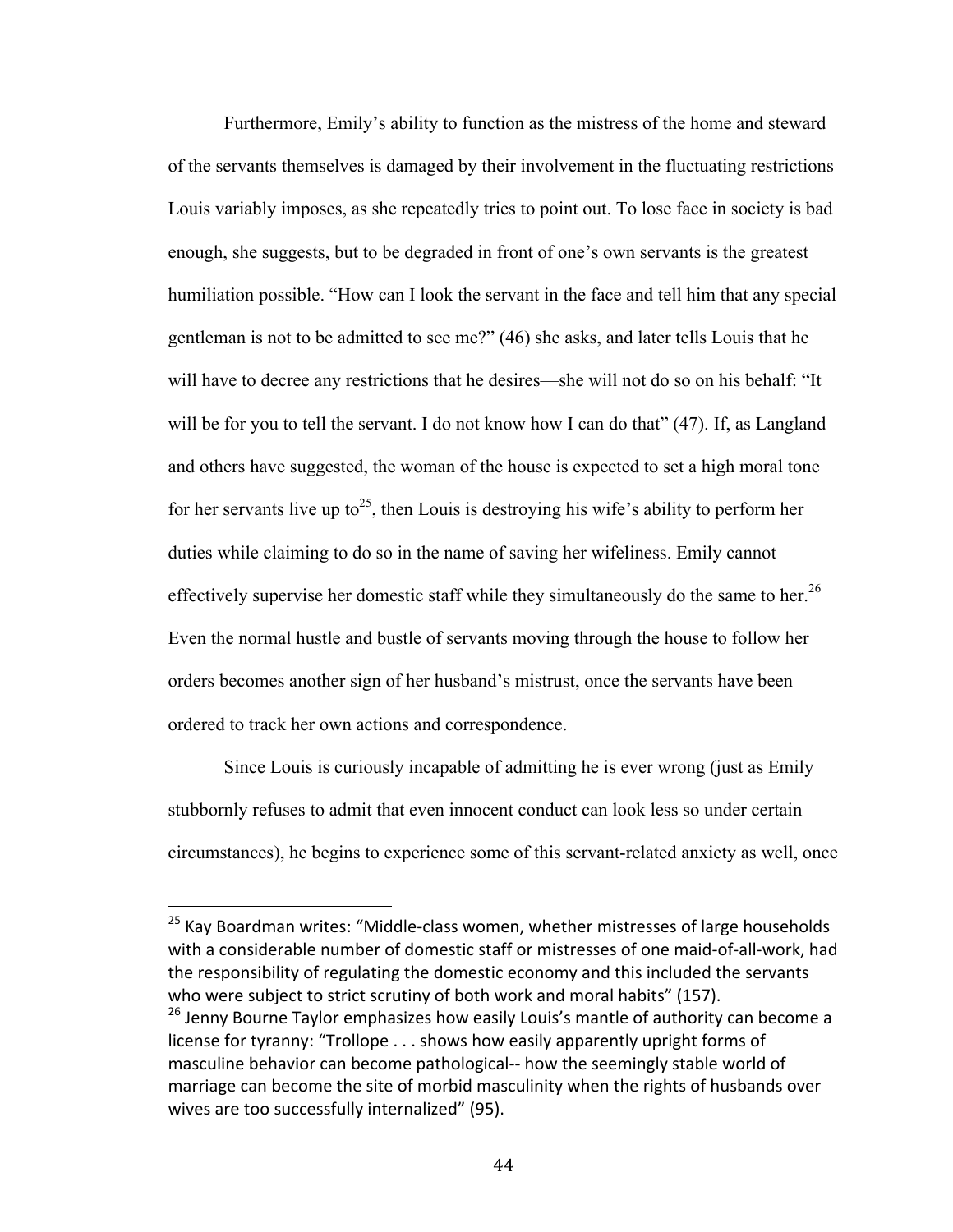he realizes that his internal conflict is increasingly being made obvious to his staff. This is mostly due to his continual orders that are initially retracted, slightly altered, and then reinstated. Desperate to seem like an upright gentleman of firm purpose and domestic authority, his sinking feeling that his servants know better bleeds through into his instructions to them regarding his wife:

"Richard," he said to the servant, as soon as he was down-stairs, "when Colonel Osborne calls again, say that your mistress is—not at home." He gave the order in the most indifferent tone of voice which he could assume; but as he gave it he felt thoroughly ashamed of it. Richard, who, with the other servants, had of course known that there had been a quarrel between his master and mistress for the last two days, no doubt understood all about it. (48)

His failed performance of nonchalance is compounded by his sudden understanding of

what Emily had meant when she said she could not give such orders to her own

servants—not because such orders would not be obeyed, but because the giving of them

would necessarily divulge the sort of intimate knowledge that she did not want

circulating belowstairs.<sup>27</sup> Emily, as keenly (and viciously) aware as ever of her husband's

state of mind, is then able to use his new self-consciousness against him:

 

…there came another note from Colonel Osborne. The servant brought it to his mistress, and she, when she had looked at it, put it down by her plate. Trevelyan knew immediately from whom the letter had come, and understood how impossible it was for his wife to give it up in the servant's presence. The letter lay there till the man was out of the room, and then she handed it to Nora. "Will you give that to Louis?" she said. "It comes from the man whom he supposes to be my lover."

"Emily!" said he, jumping from his seat, "how can you allow words so horrible and so untrue to fall from your mouth?"

 $27$  The fact that he constantly takes back, edits, and alters his supposedly final commandments is another factor that damages his authority with wife *and* servants. Ablow points out the damage done by his tendency to vacillate: "This insecurity regarding how he—or a man like himself—should act leads to incoherent commands as well. Thus, one moment he forbids Emily to see Colonel Osborne, and the next he encourages her to act as if nothing has happened" (128).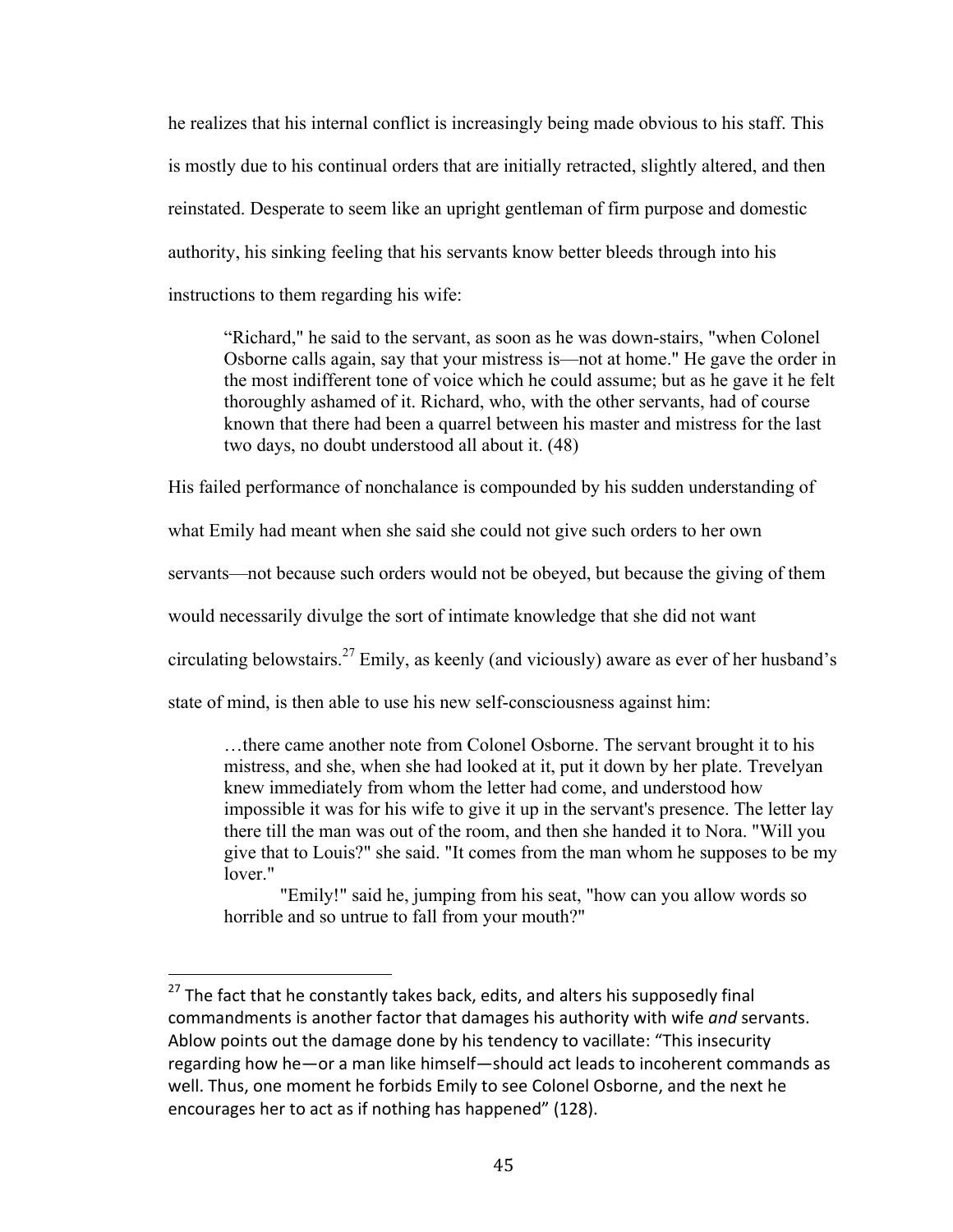"If it be not so, why am I to be placed in such a position as this? The servant knows, of course, from whom the letter comes, and sees that I have been forbidden to open it." Then the man returned to the room, and the remainder of the dinner passed off almost in silence. (49)

The collective understanding of husband, wife, sister/sister-in-law (Nora's relationship to either spouse), and servant in this scene shows not only how much Louis has overestimated his own household mastery, but how willing Emily is to use that misstep to make a point.<sup>28</sup> Louis had somehow forgotten that the decrees given to his staff must be followed by seeing those same employees every day, in every room of his house, during every uncomfortable moment his wife is willing to endure until he admits his mistake. It is also worth noting that both the Trevelyans repeatedly worry more about what the *servants* will think of their problems than of what the other one thinks—and interesting inversion of the much-discussed fear of the era that servants would take too much interest in their masters' affairs. We are never allowed to find out what Jenny or Richard thinks of the state of the Trevelyan marriage—but Emily and Louis continually agonize, speculate, and argue over what those unspoken and unheard thoughts might be.

Yet for all that Emily is willing to use the presence of her servants as goads to her husband's pride, it is his decision to fully trust one of them as a counselor for their problems that reduces her to appalled incredulity—and ultimately acts as a catalyst for their separation. Shortly after a period of peace (and Nora's usual urgings for a reconciliation), Louis makes the fatal error of turning to a loyal family domestic for

 $28$  Ablow points out that Louis's inconsistency undercuts his desires at every point: "This insecurity regarding how he—or a man like himself—should act leads to incoherent commands as well. Thus, one moment he forbids Emily to see Colonel Osborne, and the next he encourages her to act as if nothing has happened" (128).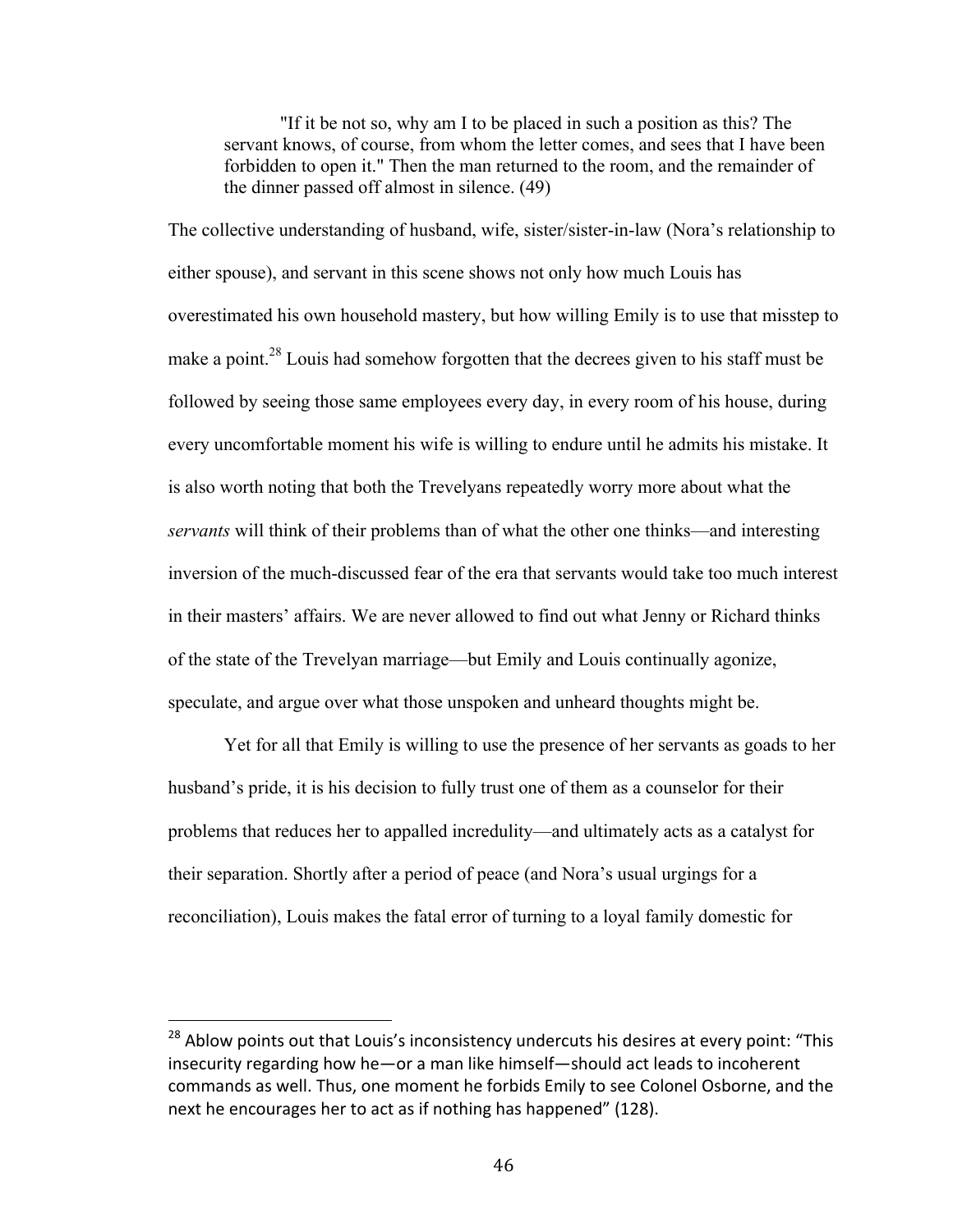comfort without considering the fact that doing so disrupts the delicately balanced ecosystem of the home and its structures of authority:

And on the afternoon of the Sunday a new grievance, a very terrible grievance, was added to those which Mrs. Trevelyan was made to bear. Her husband had told one of the servants in the house that Colonel Osborne was not to be admitted. And the servant to whom he had given this order was the—cook. … when Mrs. Trevelyan heard what had been done,—which she did from Mrs. Prodgers herself, Mrs. Prodgers having been desired by her master to make the communication, she declared to her sister that everything was now over. She could never again live with a husband who had disgraced his wife by desiring her own cook to keep a guard upon her. Had the footman been instructed not to admit Colonel Osborne, there would have been in such instruction some apparent adherence to the recognised usages of society. If you do not desire either your friend or your enemy to be received into your house, you communicate your desire to the person who has charge of the door. But the cook! (95)

For Emily, having the servants employed in watching her (and controlling Osborne's

access to her) is dreadful, but it is at least a straightforward order lacking in context or

intimacy. Louis's decision to pour his heart out to the cook, however, implies two

offensive things: familiarity with a servant, rather than merely making use of one; and a

disregard for the feudal order of power within the domestic sphere.<sup>29</sup> The familiarity,

Trollope makes clear, is the sort of slippage of class and superiority that happens when

loyal family retainers live their lives in service to any particular bloodline<sup>30</sup>—an

especially important relationship to Louis not only because of Mrs. Prodgers's fealty, but

also because, given Louis's status as orphan, she is portrayed as an almost maternal

 

figure in his eyes. Yet here, too, Louis's misstep is in misjudging (intentionally or no) the

 $^{29}$  John Tosh writes: "The man who was not master in his own house courted the scorn of his male associates, as well as economic ruin and uncertain paternity. It is not surprising that political thinkers held that the authority relations of the household were a microcosm of the state: disorder in one boded ill for the stability of the other" (3), but Louis is actually courting the disorder and insatiability he simultaneously fears by circumventing the proper channels of power.

<sup>&</sup>lt;sup>30</sup> The many liberties allotted to Gabriel Betteredge in *The Moonstone* shows the rewards of intimacy that such unwavering loyalty can bring.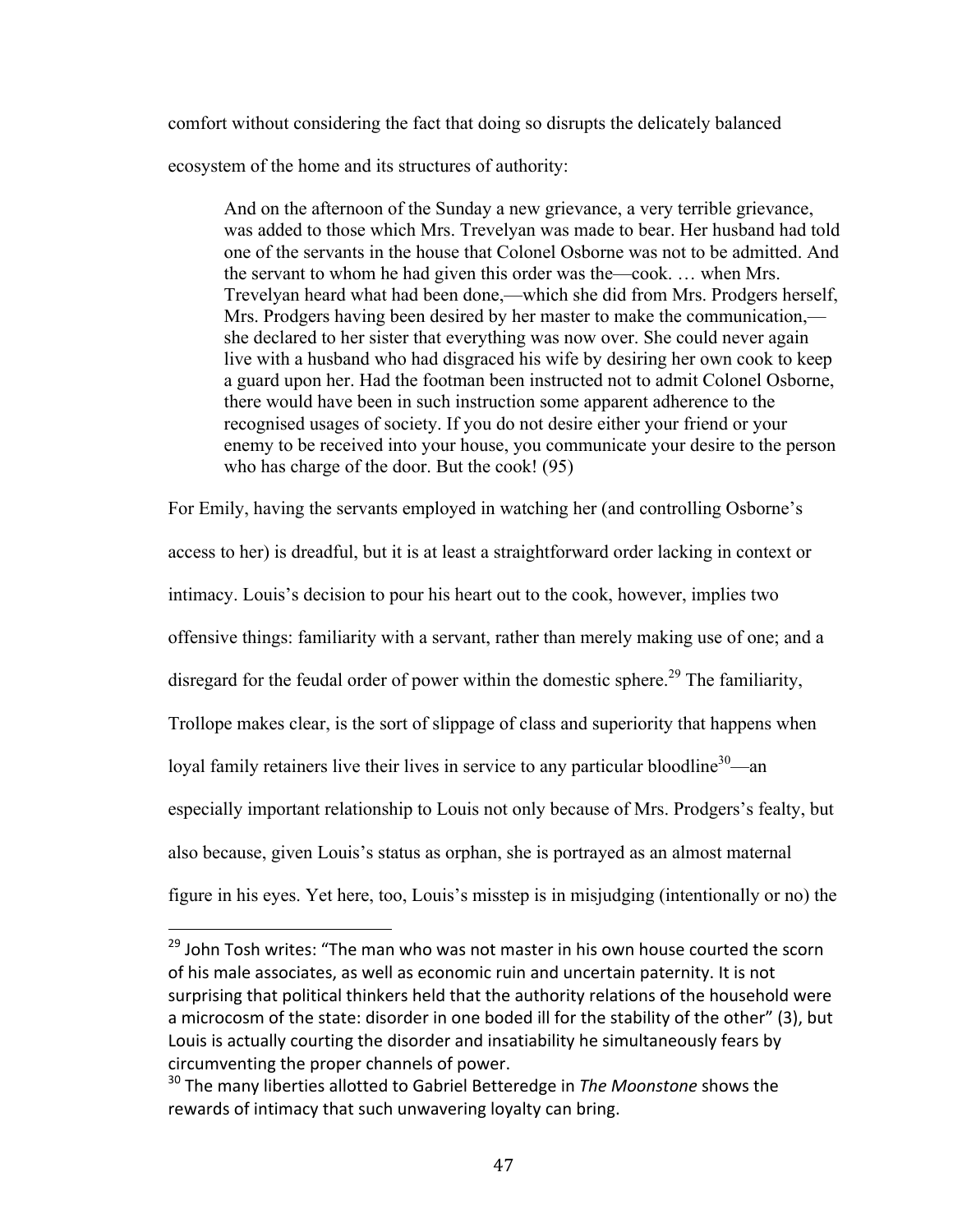dynamics of the anthropology of the home, as is made clear by the fallout after Emily's finding out about this spilling of secrets from Mrs. Prodgers herself. Her loyalty to the Trevelyan line is one thing, but Mrs. Prodgers and Emily both know that a proper cook answers to the mistress of the house, never mind that she helped patch up young Master Louis's scraped knees once upon a time. Louis's disregard for the home's organization of authority simultaneously turns Mrs. Prodgers into the detested figure of a pseudo motherin-law *and* elevates a servant whose realm is the kitchen and scullery into an arbiter of the parlor. By allowing sentiment and history to circumvent the proper channels of the domestic hierarchy, Louis accuses Emily of failing in wifeliness not merely by suggesting she is susceptible to adulterous nudges, but he also simultaneously attacks her authority and station as manager of his domestic sphere. $31$ 

Here, as in the incident with Jenny the lady's-maid, Louis pretends to be unaware of levels and structures of authority that organize the labor of the home, as well as the status of its inhabitants, whether family or servant. Yet as John Tosh has suggested, for Louis to do so is to disclaim all the domestic adulation he indulges in at other times. Louis, as one who will eventually weep over the cruel loss of such comforts, does not even have a job to occasionally pull him away<sup>32</sup>—making his obtuseness regarding

 $31$  Kay Boardman points out that "Whilst men accumulated money to support home and family, women regulated household consumption in activities ranging from spending surplus income to organising servants, and the ideal domestic woman used all her time to make the home run smoothly." (150) In other words, Louis is not only accusing Emily of disobedience and possibly adultery, he is also making her worse at her job.  $32$  Kathy Psomaides describes the way that Trollope designs Louis's social position to serve as a warning for the type of man he so easily becomes when marriage proves mildly difficult: "Not merely historically, however, but also theoretically, Louis is the reluctant embodiment of liberalism's outmoded other. He combines classic tropes of aristocratic decadence-- he doesn't work, he becomes increasingly feminized, he dresses extravagantly and falls into a certain amount of alcohol and drug dissipation-- with an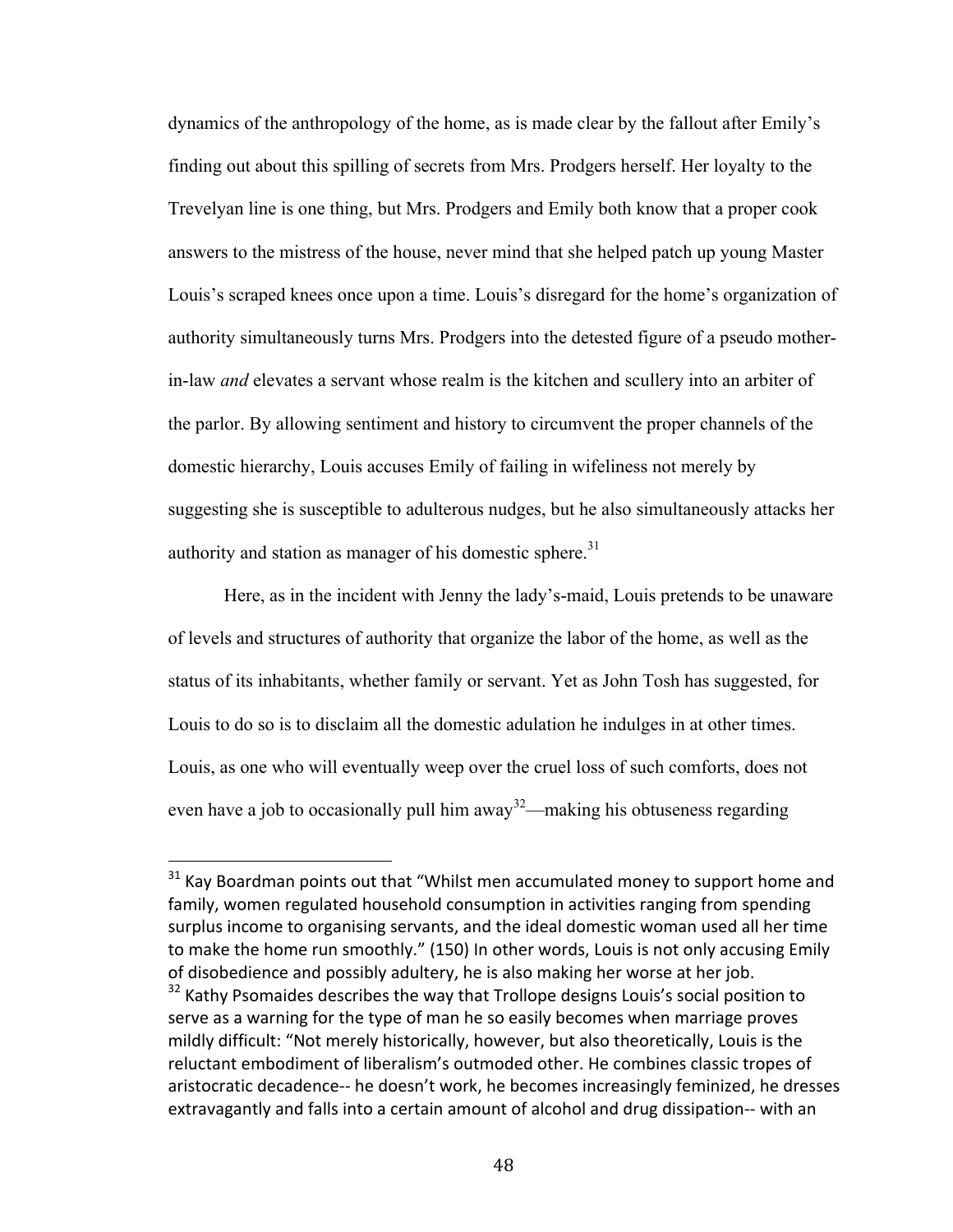domestic power structures read as increasingly specious, as he becomes a man whose only reason to leave the home space is to complain about its insufficiency. Trollope's narration constantly undermines Louis's emotional claims, noting time and again that Louis ignores essential details when they are contradictory to the rhetorical point he wants to make. It is safe to argue, therefore, that Louis pouring out his heart to the cook is portrayed as both a natural search for sympathy *and* a subtle attack on Emily's domestic authority, knowing as he does that Emily's ability to command and even discipline the servants depends heavily on Louis's willingness to lend his power to her demands.

The infamous Prodgers affair, however, coincides with one of the major transformations of Louis in the novel: his decision to henceforth communicate with his wife only through letters. Shortly before the cook reveals Louis's ability to speak frankly to her, one of his soon-to-be infamous missives begins to replace his physical presence in Emily's daily life: "So they went on for two days, and on the evening of the second day there came a letter from Trevelyan to his wife. They had neither of them seen him, although he had been in and out of the house" (95). The shared space of the home has instead become a space of avoidance and careful staging of absence, at least on Louis's part. Where he once tracked his wife's movement through the house desperate to guess at her conduct, he can now do so solely to avoid her—thereby paving the way for their relationship to become solely textual. In response to Emily's rage at being dictated to by his beloved cook, Louis signals the new phase in their relationship with a patently disingenuous refusal of his own agency:

<u> 1989 - Andrea San Andrea San Andrea San Andrea San Andrea San Andrea San Andrea San Andrea San Andrea San An</u>

overweening will to power. He uses the political language of mastery-- "master," "command," "obey," "submit"  $-$  yet he is a man "absolutely unfitted by nature to have the custody or guardianship of others."" (36)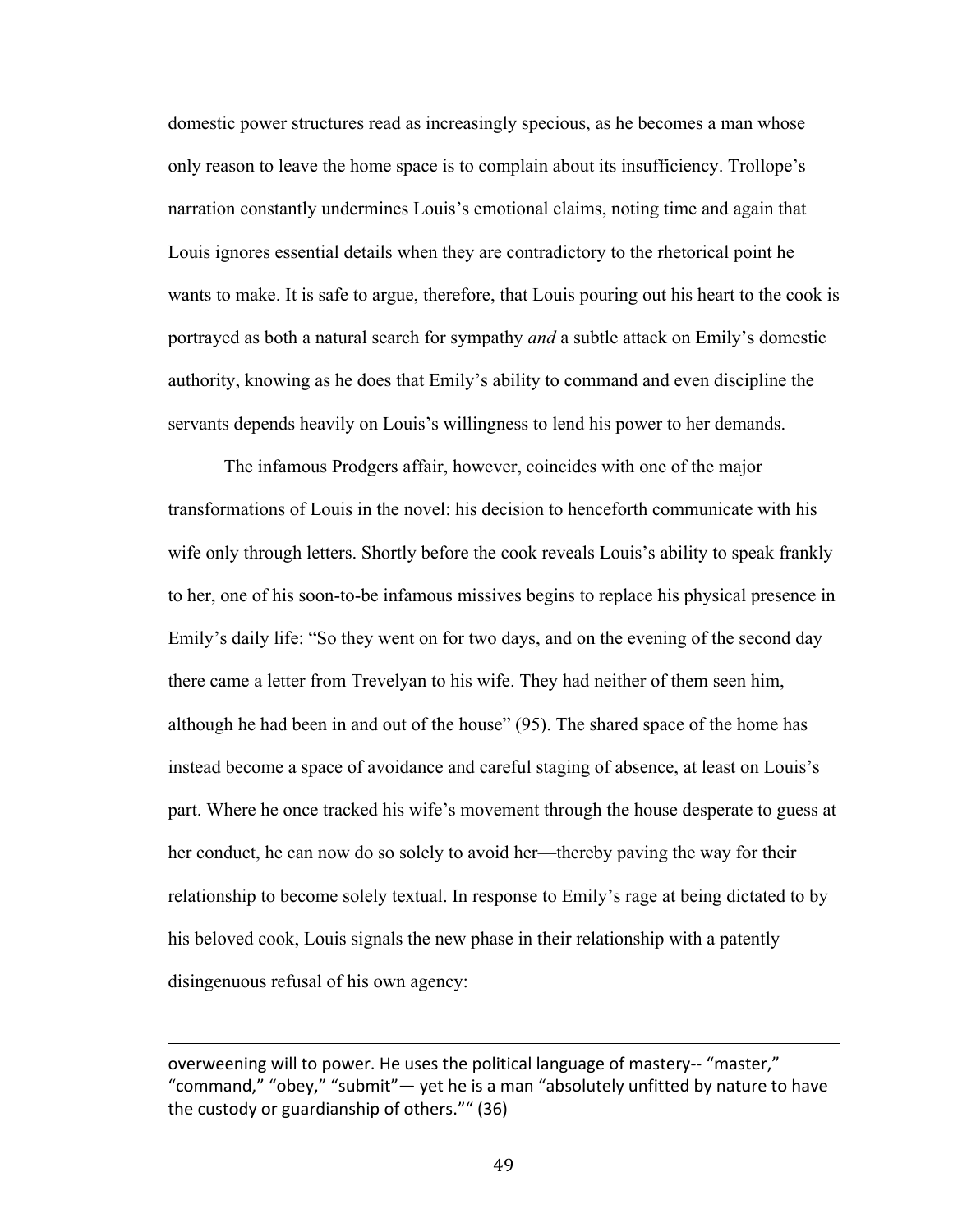On the morning of the third day there came the following letter:— Wednesday, June 1, 12 midnight. Dearest Emily,

 You will readily believe me when I say that I never in my life was so wretched as I have been during the last two days. That you and I should be in the same house together and not able to speak to each other is in itself a misery, but this is terribly enhanced by the dread lest this state of things should be made to continue. (96)

Since Emily continually answers back whenever he tries to speak to her in person, Louis convinces himself that his letters are the only way to speak his mind to her—but, as Emily herself snidely points out, there is something pathetic about his refusal to engage in actual conversation. He speaks of their mutual inability to speak to one another, but Emily has no problem at all speaking to *him*—he is merely unwilling to hear her do so. Louis can leave his masculine enclave whenever he pleases—but Emily, knowing all too well that a wife has no place in a husband's study, will not condescend to beard him in his lair. The study where he once read scientific journals has become the enclave where he studies *her*—and yet refuses to engage in any real world fieldwork (even that of going up to luncheon occasionally) that might test his increasingly wild hypotheses.

Louis's letter also shows the new role of melodramatic hero he has begun to design for himself, as the petulant and insistent temporality of "Wednesday, June 1, 12 midnight" suggests. Louis has moved on from being upset that his wife has made friends with a man he does not care for, and is now upset that she is forcing him to write letters in the middle of the night, that he is reduced to writing letters at all, and that he does not have the presence of mind to say what he wants to say in actual conversation.<sup>33</sup> The

 $33$  To be fair, Emily's disconcerting bluntness is upsetting to more characters in the novel than Louis—and if he chooses his position to be that of the wretched husband in a wretched melodrama, then she is similarly devoted to her part as the furiously virtuous wife who will brook no doubts about her conduct.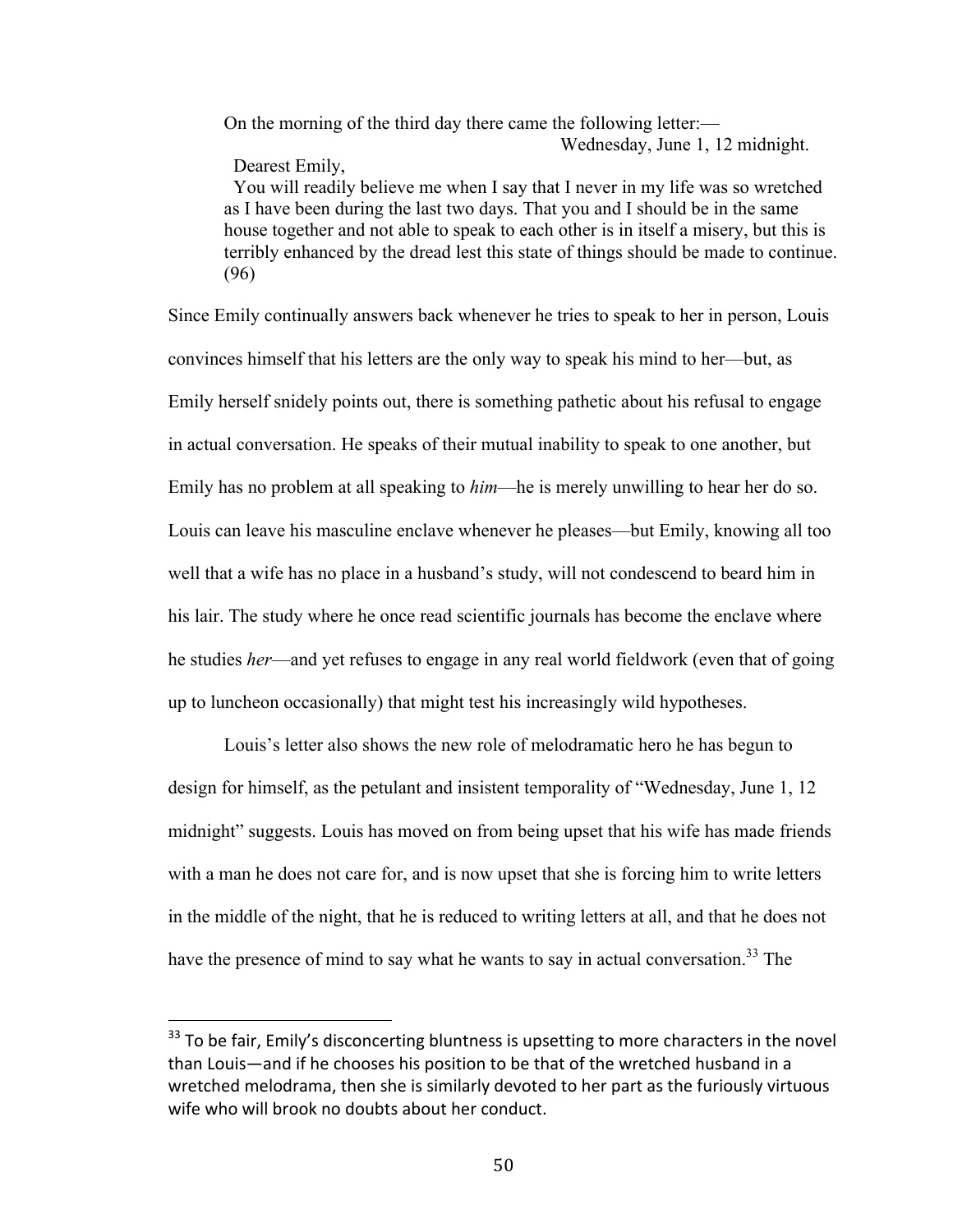"inability to speak" is all his, and his efforts to speak through letters and even Lady Milborough essentially guarantee a widening of the rift, rather than closing it. Furthermore, Trollope's narrator refuses to let this farcical performance proceed unnoted, and the letter is undercut by an extensive omniscient exposé of Louis's many twisted motives and missteps:

… there were certain words in the letter which were odious to Mrs. Trevelyan, and must have been odious to any young wife. He had said that he did not "as yet" suspect her of having done anything wrong. And then, when he endeavoured to explain to her that a separation would be very injurious to herself, he had coupled her sister with her, thus seeming to imply that the injury to be avoided was of a material kind. She had better do what he told her, as, otherwise, she and her sister would not have a roof over their head! That was the nature of the threat which his words were supposed to convey. (97)

Louis cannot admit to himself that all the power in the household belongs to him, but the narrator never lets the reader forget it—and Emily, likewise, is well aware that poetical protestations of love are merely flourishes surrounding his immutable authority. Indeed, Christopher Herbert suggests that Emily often stands in as an unconventional proxy figure for Trollope himself, writing that "her lucidity, which is Trollope's own, dominates the novel" (459). Louis's fatal flaw is not in assuming that his wife should be tractable, complaisant, and supernaturally interested in fulfilling his every wish—after all, those expectations, unrealistic as they were, had been impressed upon him for most of his young life. His inability (and refusal) to realize their fictional nature once entering the married state, however, is the linchpin of his eventual destruction—as well as that of his marriage and family. Emily is as far from a mysterious creature as anyone could be—she tells him exactly what she wants, what she is willing to do, and what she expects of him. Louis's unwillingness to accept her terms, and his choice to instead continually make his own increasingly fantastic is as unbelievable to his wife as to the rest of society.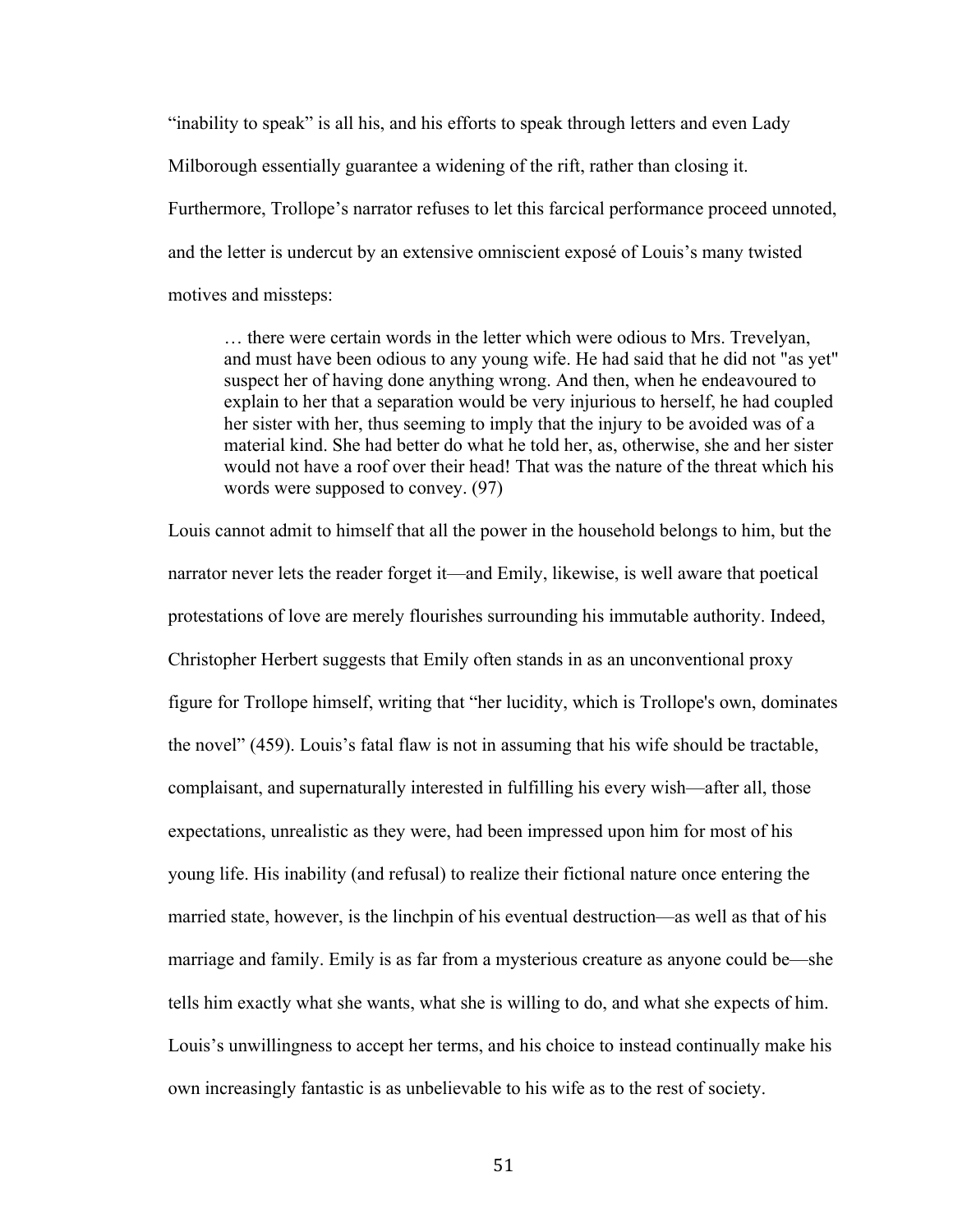The more incapable Louis becomes of seeing his wife for the flawed yet earnest woman she is (rather than the ludicrous temptress of his imagination), the more clearly she understands and despises his own motives and choices. Indeed, Louis's decision to shift from interpersonal interaction to a textual form only convinces Emily that his primary motivator is cowardice, rather than love or self-respect. Herbert's remarkable work articulating the crux of Louis's madness explains Emily's increasingly clear vision:

Her sharpest insight, and the crux of the novel's study of marital politics, is that the issue between Victorian husbands and wives lies after all not so much in simple tyranny as in a web of euphemism and ideological mystification that makes effective male tyranny unrecognizable for what it is. Male coercion operates not in direct but in insidious fashion, she says. She therefore does not demand (as the less knowing Isola does, however timidly) emancipation; what she doggedly demands, with such catastrophic results, is simply an explicit, unambiguous definition of the rules governing power relations in her marriage, and by extension in marriage in general. (459-460)

Louis's true desire is not, then, that Emily should follow his orders, Herbert suggests but that she should make believe that no orders ever existed in the first place.<sup>34</sup> In many ways, this makes Louis's retreat into letter-writing even more absurd, as expressing his wish-command-bidding in text strips them of context, tone, and the possibility of rebuttal or explanation when they are deemed too harsh (or delusional). Louis, newly convinced of his tragic lot in life, perhaps believes that expressing himself in text will result in some romantic reconciliation—as if his attempts to pour his heart onto the page will cause Emily to remember her true love for him. But since Emily is increasingly skeptical of both the letter *and* the spirit of the law (especially regarding custody laws in the impending event of their separation), his increasingly imperious missives only exacerbate

 $34$  Emily spends much of the novel coming to terms with a concept articulated by Coral Lansbury: "Women were called upon to worship their husbands because so few merited rational admiration" (102).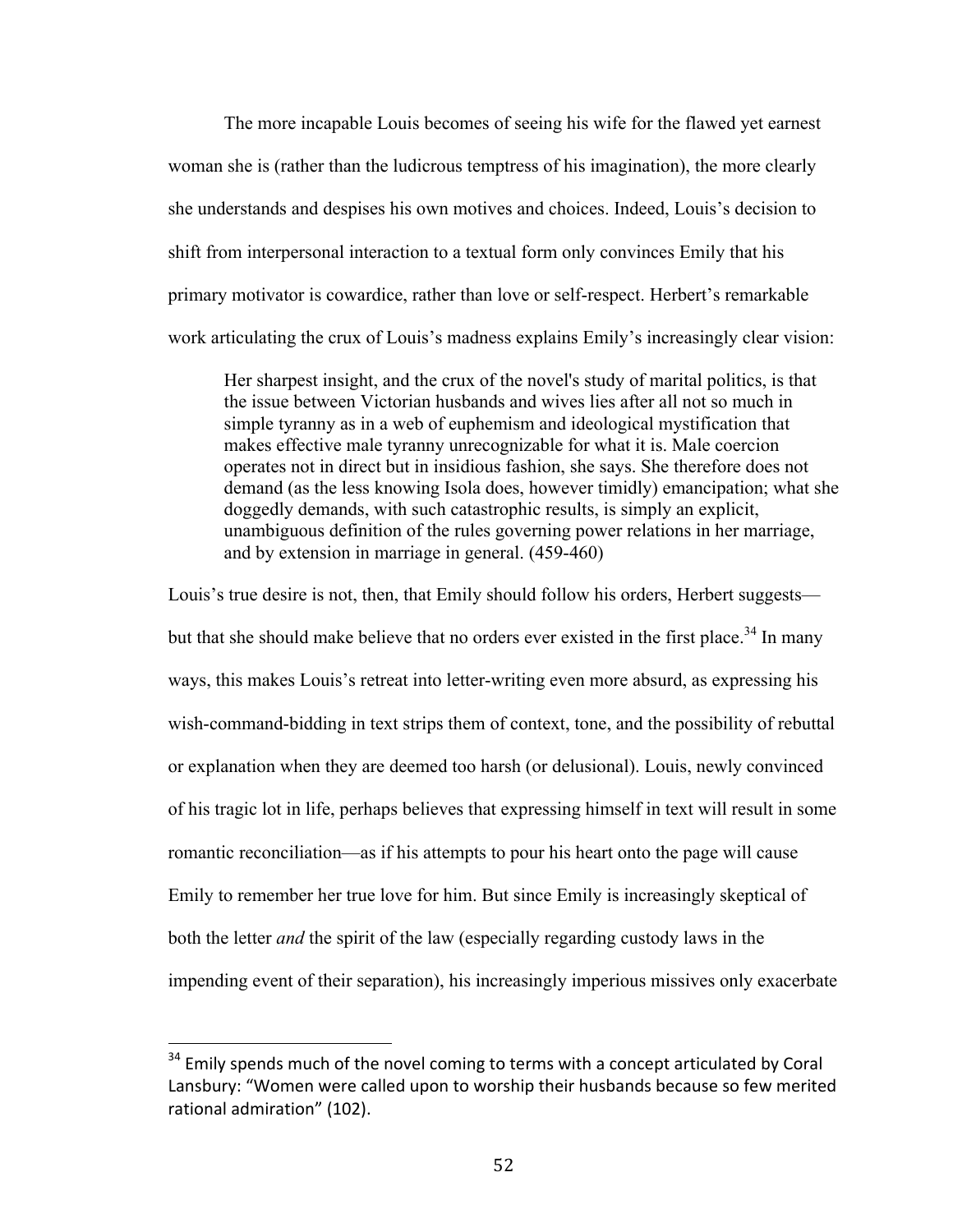her anger. This, Trollope suggests, is why marriage cannot be stripped to purely legal terms. To do so destroys the possibility for dialogic interaction and lived experience, which he portrays as an essential part of domestic functionality.

In the midst of Louis's bafflement over how to get what he wants without being reduced to saying it (and its tyrannical underpinnings) out loud, Trollope actually presents his audience with an alternative vision of how such a marriage might work: in Miss Jemima Stanbury and her niece  $Dorothy<sup>35</sup>$ . Perhaps due entirely to the fact that their relationship is not sexual (and therefore need not be airbrushed with romance<sup>36</sup>), Miss Stanbury is always more than willing to state her autocratic expectations outright, and Dorothy is powerless enough to make no claims for her own agency. Miss Stanbury expects absolute obedience from her servants and her niece, and furthermore, she never tries to hide the fact (as Louis does) that she considers the same level of slavish devotion

 $35$  Their household consists of an elder Miss Stanbury and a younger Miss Stanbury—the Misses Stanbury. The Mrs. Stanbury, perhaps?

 $36$  Not the romance of other couples in the novel, certainly—but Trollope frequently uses conventional love language as aunt and niece come to know one another. Heading downstairs to meet Dorothy for the first time, Miss Stanbury is afflicted with very curious sensations: "Then Miss Stanbury went down, almost trembling as she went. The matter to her was one of vital importance. She was going to change the whole tenour of her life for the sake,—as she told herself,—of doing her duty by a relative whom she did not even know. But we may fairly suppose that there had in truth been a feeling beyond that, which taught her to desire to have some one near her to whom she might not only do her duty as guardian, but whom she might also love. She had tried this with her nephew; but her nephew had been too strong for her, too far from her, too unlike to herself... Now, thus late in life, she was going to make another venture, to try an altogether new mode of living,—in order, as she said to herself, that she might be of some use to somebody, —but, no doubt, with a further unexpressed hope in her bosom, that the solitude of her life might be relieved by the companionship of some one whom she might love. She had arrayed herself in a clean cap and her evening gown, and she went down-stairs looking sternly, with a fully-developed idea that she must initiate her new duties by assuming a mastery at once. But inwardly she trembled, and was intensely anxious as to the first appearance of her niece." (73-74)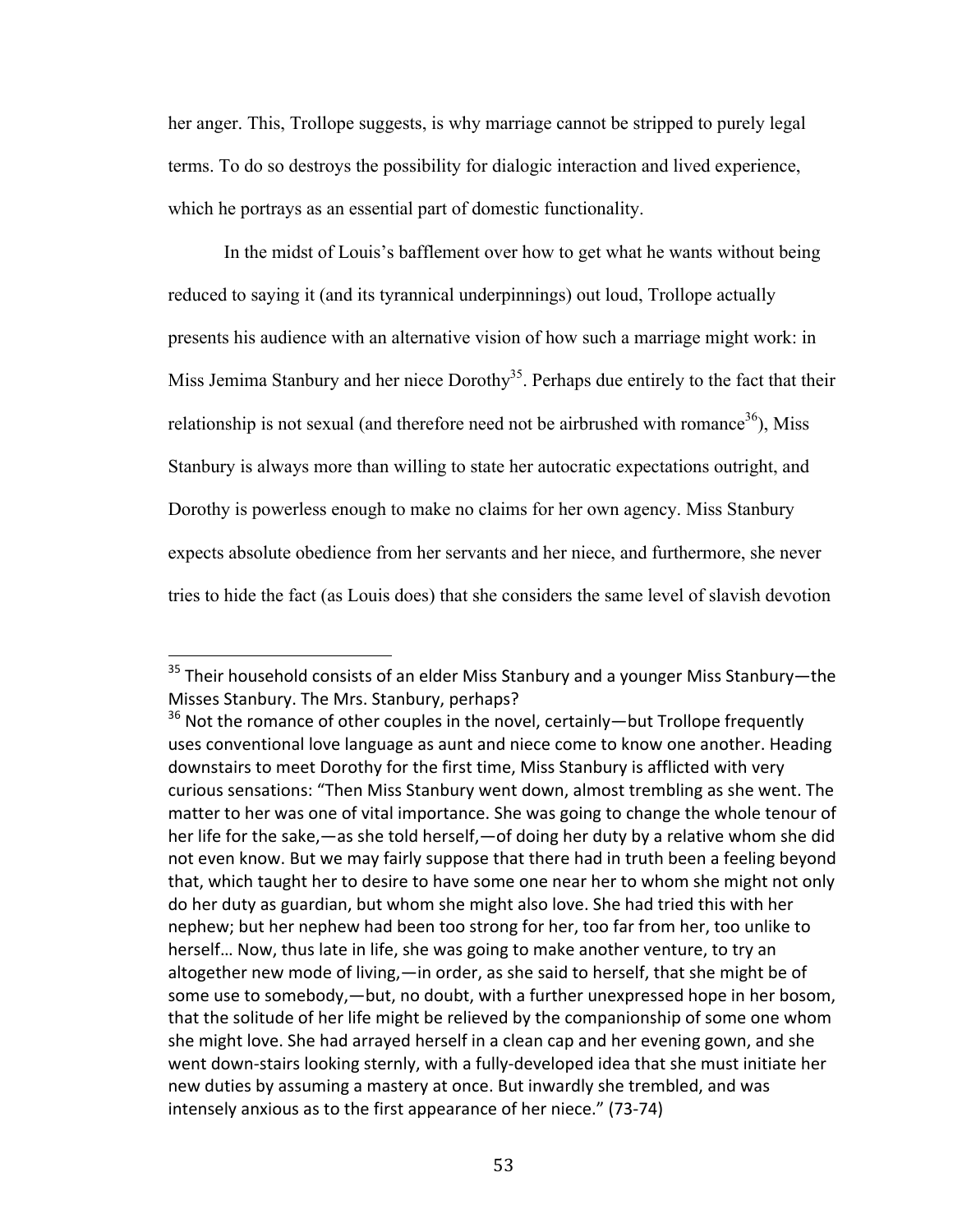from both: "Service with her was well requited, and much labour was never exacted. But it was not every young woman who could live with her. A rigidity as to hours, as to religious exercises, and as to dress, was exacted, under which many poor girls altogether broke down" (66). The difference between Dorothy Stanbury and the once-unmarried Emily Rowley, however, is that Dorothy is given fair warning of what will be expected of her once she joins a new household, whereas before her marriage, Emily was promised only affection and protection.

Miss Stanbury calls her demands what they are—absolute requirements of obedience to her wishes, established in deference to the fact that she is the head of her own household. Because she makes these demands explicit (in a way that Louis Trevelyan refuses to do—he expects Emily to guess at his requirements, and is deeply wounded when she requests specific instructions rather than a series of hints about what he truly desires), her niece Dorothy is prepared to meet the standards for what they are: the orders of a tyrant, which, if met, come with certain rewards. Laura Fasick writes that "A single woman's house . . . could become an alternative space, one in which a woman could not only hold authority in her own right, but could also transmit the knowledge that deference to a man should not be a woman's highest value" (78). Jemima Stanbury, having created one such alternative space, is willing to welcome Dorothy inside as long as Dorothy will honor the idiosyncratic rules of the spinster's household. Here, too, Miss Stanbury is more honest than Louis—she owns that her laws are peculiar to her own experiences and preferences, while Louis insists that his expectations are the universal demands of wider society, a claim that Emily is determined to prove wrong.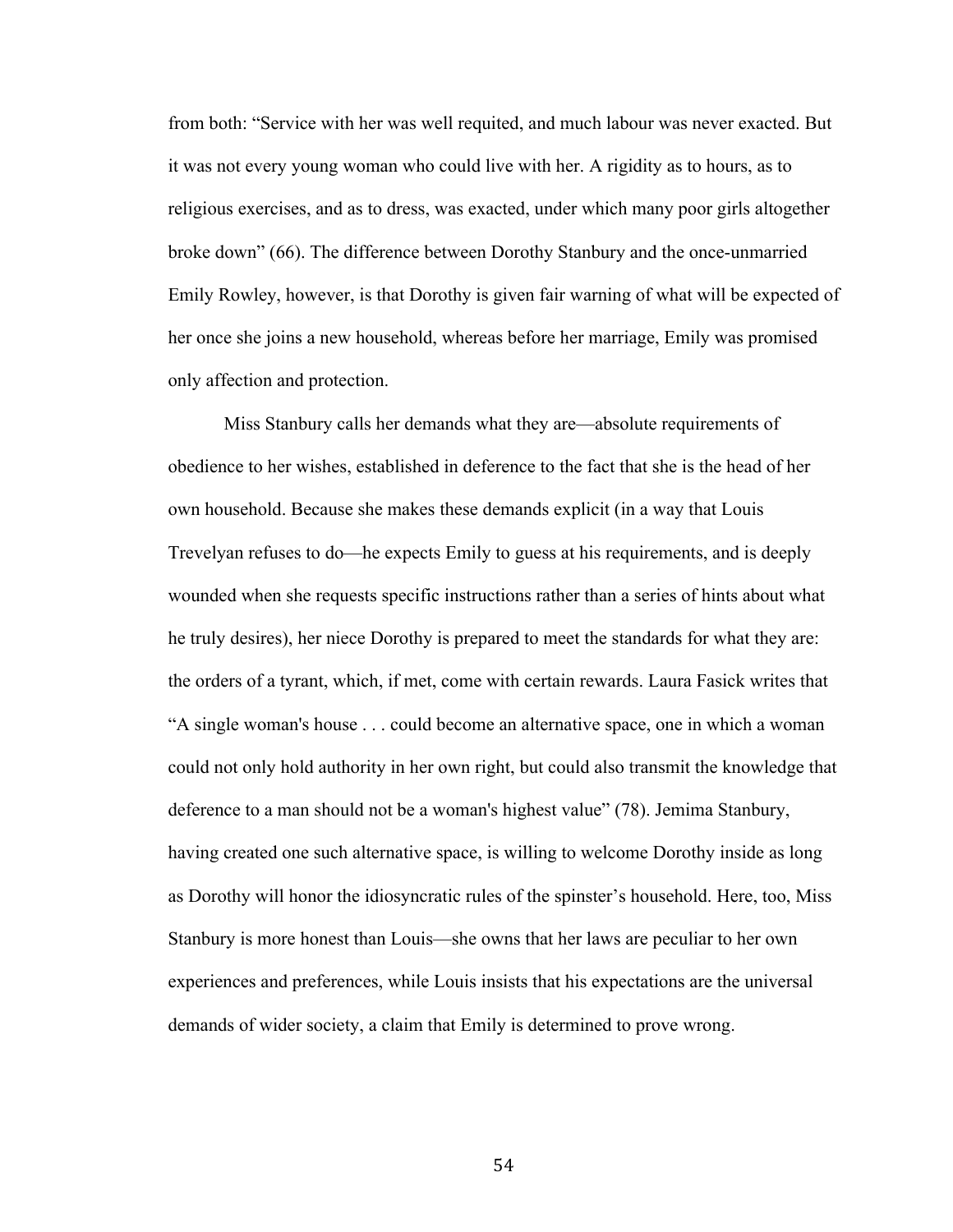Miss Stanbury and Louis Trevelyan are alike in their propensity for issuing edicts via letter—yet there, too, the difference between them is vital. Miss Stanbury's harshest letters come *before* inviting Dorothy to join her household, and become progressively more humane as the relationship alters her desire to have everything her own way. She begins, in fact, to relish the give and take of conversation with Dorothy—and even the alterations in her own desires that come with it. The impingement of another self on her reality is increasingly viewed as the positive result of their domestic arrangement, rather than as the destruction of her authority. Louis, on the other hand, moves in the opposite direction, allowing his missives to slowly obliterate any sense of what daily married life was like with his actual wife, as opposed to the intentionally cruel harridan he invents for himself and his increasingly unrecognizable "memories" of her behavior. Delap, Griffin, and Wills write that "the concept of domestic authority helps us to reconceive the home as an arena of active negotiation, agency and remembering. It should be seen as a site of flux for some central social identities, rather than a realm of constraint and timeless domestic labour" (4). Another reason that Miss Stanbury and her niece have a successful "marriage" is because they both embrace the home as "an arena of active negotiation", and each one is willing to make room for the other when their identities begin to be reshaped in that "site of flux". Dorothy teaches herself to remain silent in some situations, but insists upon the right to speak up, object, and persuade on other topics (such as her brother Hugh, and her refusal to marry Mr. Gibson). Miss Stanbury learns to view her preferences as preferences rather than moral absolutes, and she also learns that when Dorothy has chosen to speak up, there is usually a very good reason to listen. The meek dependent learns to assert her moral authority, and the household tyrant begins to find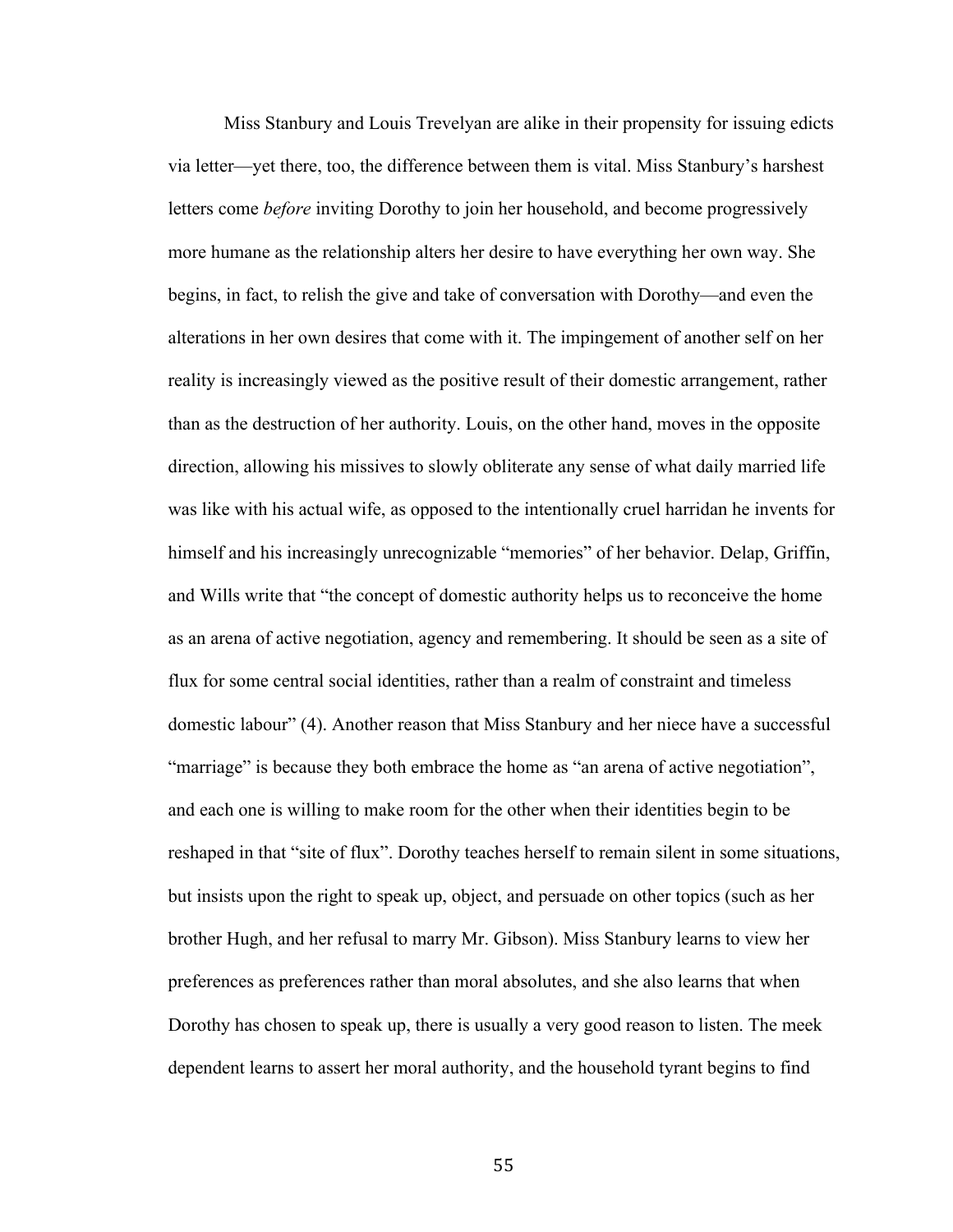pleasure in accommodation and compromise. It is the approach to marriage that the Trevelyans never discover.

Louis seems to believe that putting their marital differences on the page (and taking them out of the parlor) will render them less complex, less fraught, and more easily parsed than in normal conversation. He fails to realize, however, that his own reactions to previous textual artifacts—in the form of the correspondence between Emily and Colonel Osborne—provide ample evidence that this idealistic approach to writing is naïve at best, and willfully delusional at worst. The very presence of letters from Osborne entering the space of his house has frequently angered Louis into silence, or into insults against his wife—even the salutations and normal textual shortcuts contained within them tear at his self-esteem and equilibrium: "He opened Colonel Osborne's note, and read it, and became, as he did so, almost more angry than before. Who was this man that he should dare to address another man's wife as "Dear Emily?" At the moment Trevelyan remembered well enough that he had heard the man so call his wife, that it had been done openly in his presence, and had not given him a thought" (40). That "Dear [name]" is a normal salutation for casual notes between friends is a detail he is willing to overlook for the sake of his invariably hurt pride—and having the evidence of what he has deemed an insult set down on paper means that he can look at it for the purposes of enraging himself again and again. Even Osborne designating Louis himself by the nickname "T." rather than his full name becomes another reason to hate the man and suspect his wife: "This was intolerable to him. It made him feel that he was to be regarded as second, and this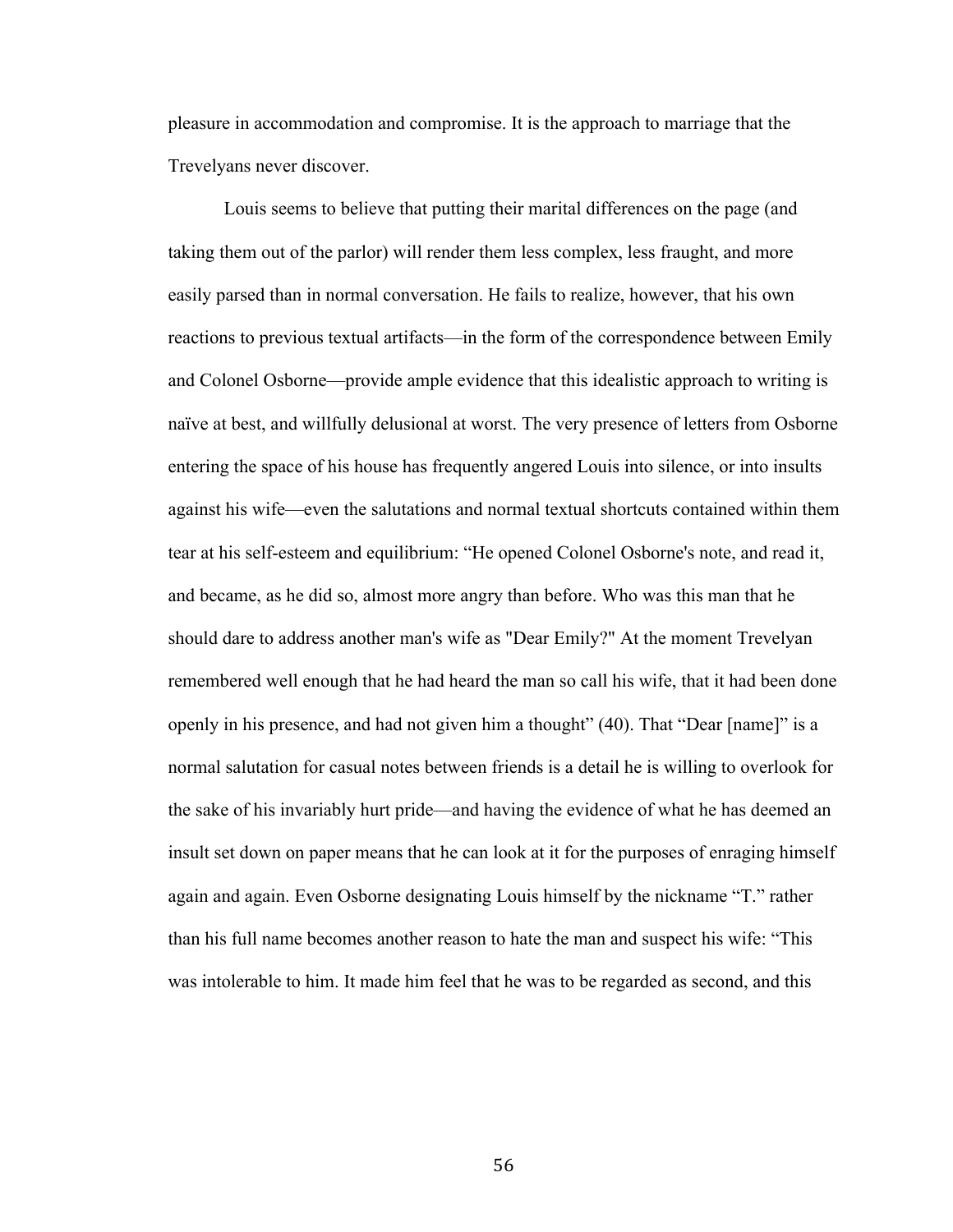man to be regarded as first"  $(41)^{37}$ . With even the most innocuous of casual written practices catapulting Louis into wrath, the reader must wonder whether his decision to communicate via letter for the rest of their marriage is an attempt to solve problems, or to magnify them. This is one of many instances where Trollope showcases the unintended consequences of Louis's purely textual approach to marriage. The narrator suggests that by the point of their final quarrel, any chance of forgiveness on either side has already passed:

…there was no decided point which, if conceded, would have brought about a reconciliation. Trevelyan asked for general submission, which he regarded as his right, and which in the existing circumstances he thought it necessary to claim, and though Mrs. Trevelyan did not refuse to be submissive she would make no promise on the subject. But the truth was that each desired that the other should acknowledge a fault, and that neither of them would make that acknowledgment. (104)

The mutual desire for the other to "acknowledge a fault" gestures towards Trollope's suggestion that a marriage based on cultural ideals and expected modes of behavior turns relationship into performance, which renders miscommunication into calamity. When a relationship's benefits accrue to its participants (as in the mutual support and affection enjoyed by Miss Stanbury and Dorothy), each one is motivated to heal a rift. In the case of the Trevelyans, however, as they become increasingly fixated on what others think, there is less motivation for reconciliation than for apportioning of blame. Trollope repeatedly refers to happy marriages being called "successful," and love itself being a form of "success"<sup>38</sup>—but the darker implication of that construction is that when a

 $37$  In fact, in the same two-line note, Osborne refers to Emily's father as "Sir M.," and to himself as "F.O." (38).

 $38$  "[Dorothy] too had heard of love, and had been taught to feel that the success or failure of a woman's life depended upon that,—whether she did, or whether she did not, by such gifts as God might have given to her, attract to herself some man strong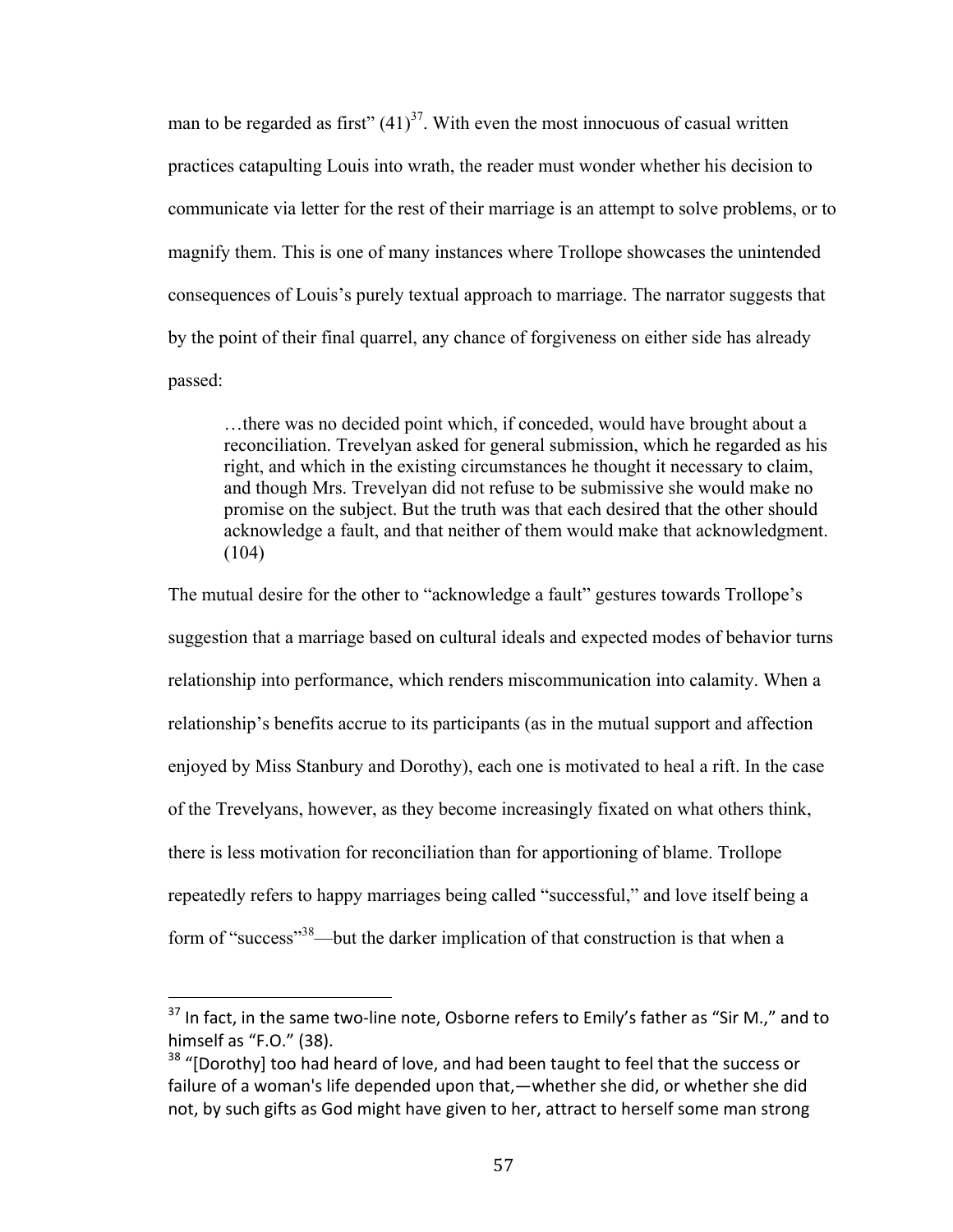marriage begins to encounter difficulty, the result is failure rather than a rough patch. Emily, having married and given birth to a male child, has achieved all the success she is capable of, and necessarily assumes that any flaw must therefore belong to her husband. Louis, however, having been assured of his role as master, is insistent that he should be able to delegate any failure or unhappiness to his wife<sup>39</sup>. That reconciliation might be nearly impossible may very well be the case—but that it is practically guaranteed to fail by dint of the new mode of textual communication is equally so. With so much of the marriage's destruction being based on whether Emily is to receive letters or not, whether the servants will report the existence of those letters to Louis, and his inevitable rage whether he reads the contents or no, his choice of the same medium as the only remaining vestige of their relationship can be read as blatant self-sabotage.

Indeed, the exchange of letters that follow the Trevelyan separation essentially sketches out the shape of a new genre: the epistolary divorce. From the time that their domestic enclave at Curzon Street is abandoned and Emily is sent away, the tensions between the two partners are repeatedly inflamed (and broadcast for everyone else to see) through both the letters they exchange with one another, as well as those sent to and from them to others. Prior to the separation, "things went from bad to worse. Lady Milborough continued to interfere, writing letters to Emily which were full of good sense, but which, as Emily said herself, never really touched the point of dispute" (116). Letters as a form

<u> 1989 - Andrea San Andrea San Andrea San Andrea San Andrea San Andrea San Andrea San Andrea San Andrea San An</u>

enough, and good enough, and loving enough to make straight for her her paths, to bear for her her burdens, to be the father of her children, the staff on which she might lean, and the wall against which she might grow, feeling the sunshine, and sheltered from the wind. She had ever estimated her own value so lowly as to have told herself often that such success could never come in her way." (542)

 $39$  Curiously, this impasse remains in place even when Emily eventually agrees to accept the blame, Louis having become more comforted by the habit of accusing her of sin than the idea that she might capitulate.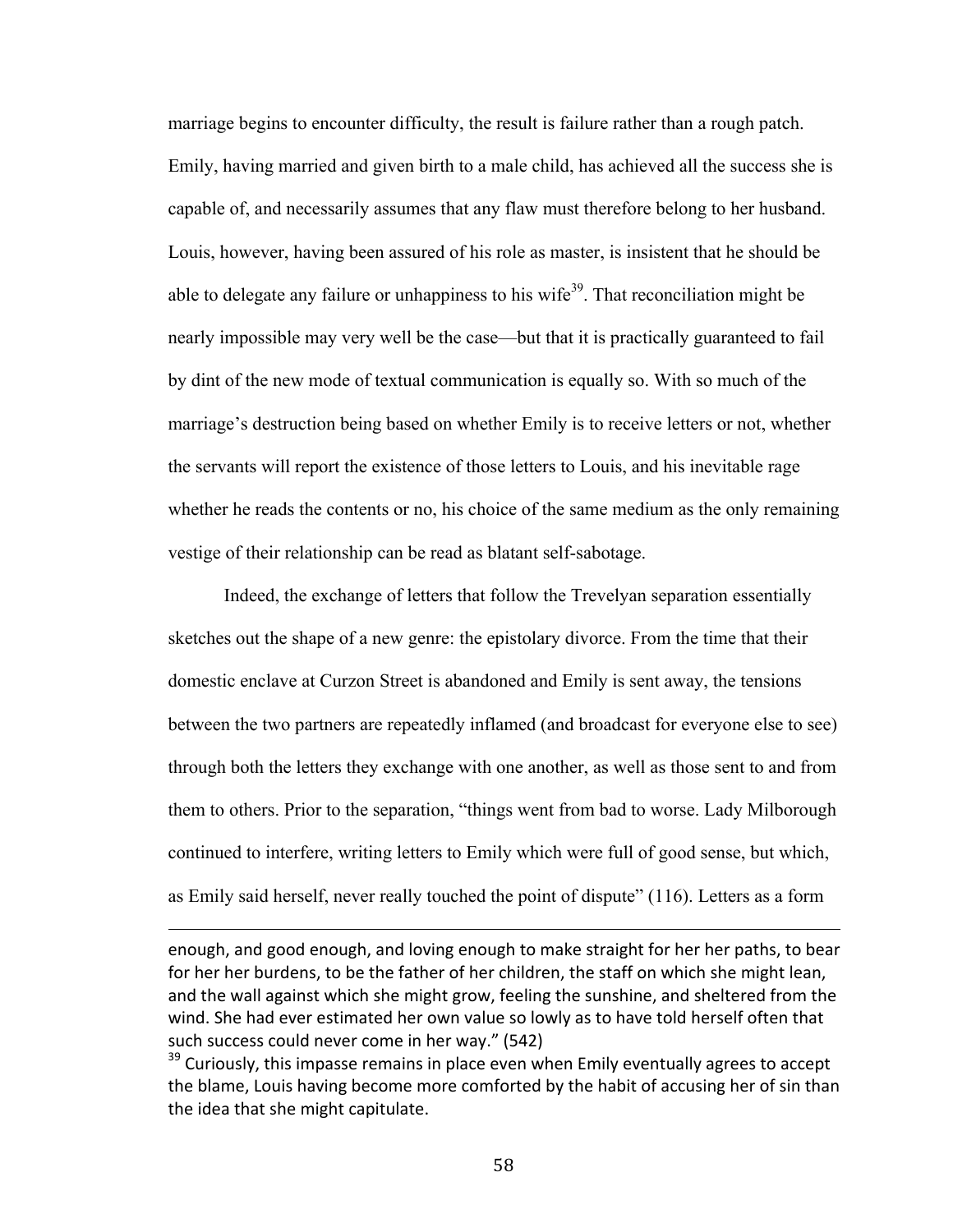of bombardment and unwelcome advice are hardly likely to work as a last resort—and the fact that Lady Milborough writes them with Louis's approval is certainly no help. In response, Emily, who lets no attempt at chastisement go without a scathing response, reminds her two would-be instructors that letters are more weapon than communication in the easiest of ways: she resumes her once-forbidden correspondence with Colonel Osborne.

Mrs. Trevelyan, indeed, did a thing which was sure of itself to render any steps taken for a reconciliation ineffectual. In the midst of all this turmoil,—while she and her husband were still living in the same house, but apart because of their absurd quarrel respecting Colonel Osborne, she wrote another letter to that gentleman....of course Mr. Trevelyan had been told of the correspondence. His wife, indeed, had been especially careful that there should be nothing secret about the matter,—that it should be so known in the house that Mr. Trevelyan should be sure to hear of it. And he had heard of it, and been driven almost mad by it. (116- 117)

Put a watch on me, her defiant letters seem to say, and I'll *give* your spies something to report! Emily never for a moment considers actual adultery—indeed, she is the only character in the novel who views Osborne as a thoroughly unlikely candidate for such activities, even if she were remotely interested in having a love affair.<sup>40</sup> But since Emily has been repeatedly judged on significations of potential unfaithfulness rather than the actual act, she is more than willing to continue producing them, if such production will add to her husband's supervisory pain. Just as Louis's use of letters (and Lady Milborough) to scold Emily hits her on the raw, however, so too does her attack of these

 $^{40}$  The narrator is quite firm on this matter. She might appreciate the sympathetic ear, he suggests, but anything else is inconceivable: "Mrs. Trevelyan was certainly not in love with Colonel Osborne. She was not more so now than she had been when her father's friend, purposely dressed for the occasion, had kissed her in the vestry of the church in which she was married, and had given her a blessing, which was then intended to be semi-paternal,—as from an old man to a young woman. She was not in love with him, never would be, never could be in love with him" (190).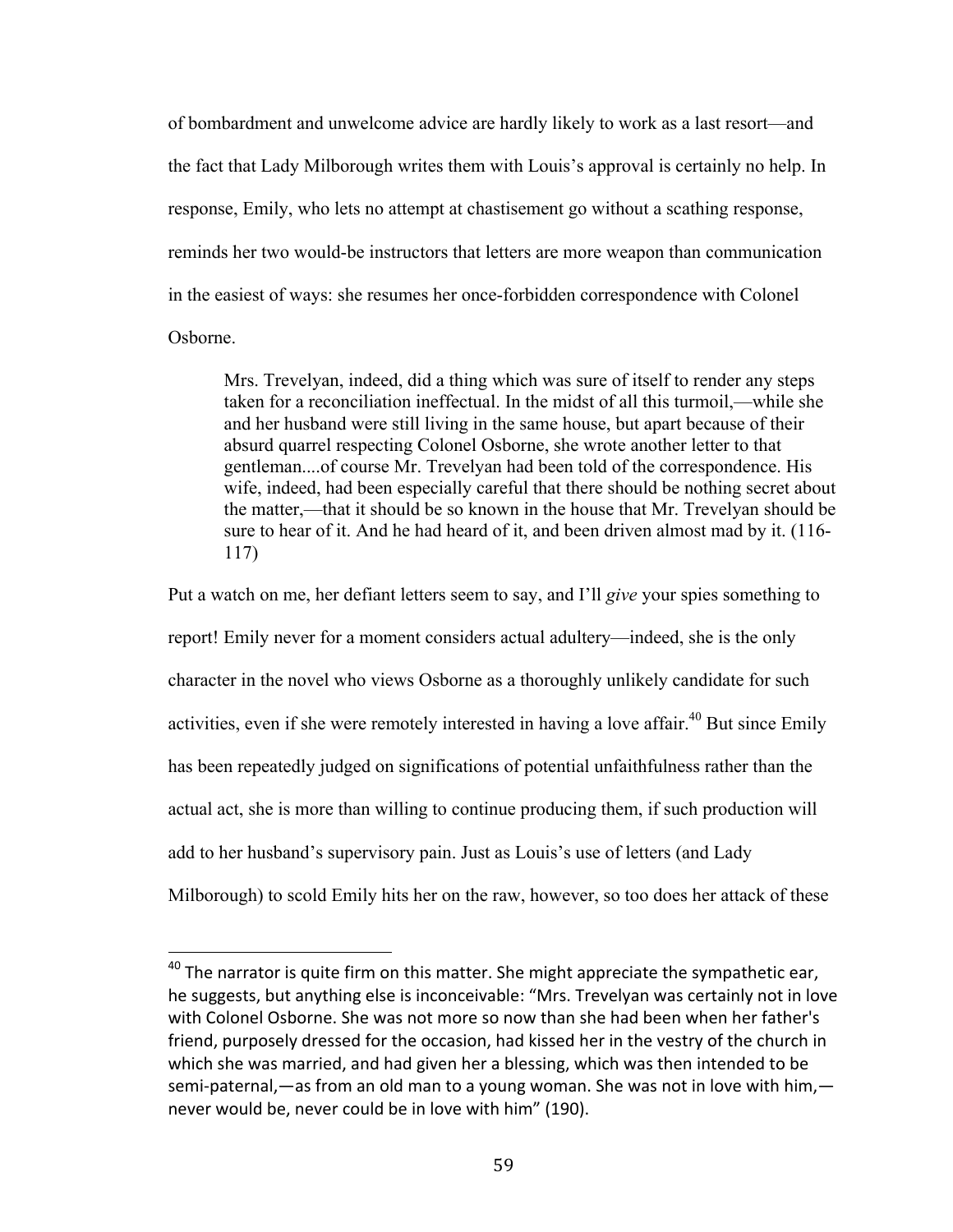forms strike *him* just where he is most vulnerable. Having believed that reducing Emily to a textual object would render her more manageable, Louis is appalled to discover (as so many other readers of Victorian texts can attest) that he has only made her *more* indecipherable.

Indeed, Emily's refusal to let any insult slide—or even go unanswered—is universally sanctioned by the end of the novel $^{41}$ , when Louis's insults become the bleatings of a madman, rather than the awkward demands for deference they appear to be in the early days of the conflict. Her demands for clarity and her determination to frame Louis's wavering requests as claims for slavish and soul-destroying obedience may very well gesture towards certain conflicts within Victorian gender ideology and marital law, but they are also calculated to shock and upset not only her husband, but everyone who hears her. In one sense, this is a constant reiteration of her parents' rueful recognizance that Emily "likes her own way" (3). In another, however, the only power left to Emily as her marriage disintegrates is that of shocking and discomfiting those around her, from peacemaking Nora to militantly man-hating Priscilla Stanbury, from scolding Lady Millborough to exasperated Mr. Outhouse.<sup>42</sup> With her household authority taken from her and her fitness as a mother increasingly questioned, Emily's only weapon against her husband is increasingly a weapon against the world. In adopting the defiance of a proudly

 $41$  Ironically, the point where every character begins to call him mad and tell Emily to ignore everything he says is also the point where she stops arguing with or refuting his claims, and passively submits to them in the hope of preventing his death.  $42$  Christopher Herbert suggests that the difficulty these characters have in placing the blame is a reflection of the destabilization that originated in the Trevelyan townhouse: "Our perplexity is mirrored within the novel by characters like old Lady Milborough or the clergyman Mr. Outhouse, each of whom is drawn into the Trevelyans' fray as a partisan of one or the other combatant and ends by doubting which of the two is in the right after all" (457).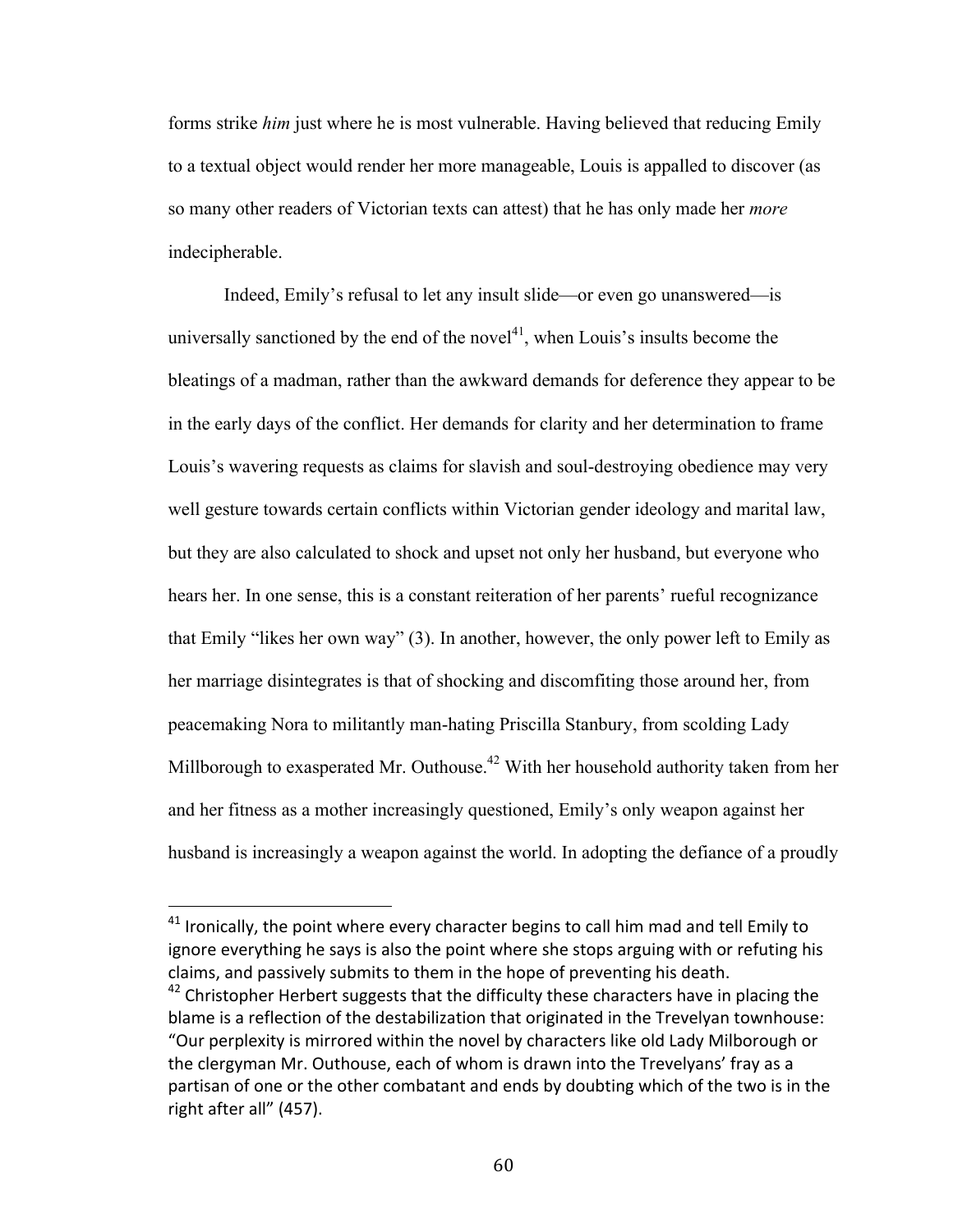fallen woman yet simultaneously maintaining her innocence, she alters the balance of public moral opinion so thoroughly that even Louis Trevelyan's supporters are increasingly unsure that she has *done* anything wrong, even while they collectively agree that she certainly seems to *act* wrong. Trapped herself in an untenable position (emotionally, financially, and legally, as custody of Louey will prove), Emily then ensures that everyone else gets a taste of that sensation, as every character in the novel is forced to defend her character even while they abominate her conduct and attitude. If her original request for Louis was for him to stop issuing edicts and simply explain what she could possibly do differently, then she eventually turns to asking all of her initial detractors the same question.

Herbert suggests that the vagueness of Louis's requirements and the wavering boundaries he keeps attempting to define and police are exactly where Louis's sense of self is most vulnerable—which means that Emily's choice to continue exposing them for everyone to see is exactly the way to best wound him:

Trevelyan genuinely loves his wife and wants moreover to be entirely fair in his dealings with her, but he can hardly open his mouth to speak without betraying, all unconsciously, the duplicity so deeply ingrained in the Victorian ideology of marriage.…Trevelyan's speech constantly illustrates in this way the function of the elaborate sign system by which an almost subliminal authoritarian message is couched in polite "companionate" language, meant to be obeyed yet not quite recognized for what it is. (461-462)

Louis wants Emily to be debased, while pretending to be exalted—and she responds by publicizing that dehumanizing request to anyone who will listen. Even as he experiences the sensation of utter humiliation, Louis refuses to accept that such an emotion should ever belong to him, and therefore decides that burden should be his wife's to bear (whether she is actually mortified or not). At the same time, however, his humiliation can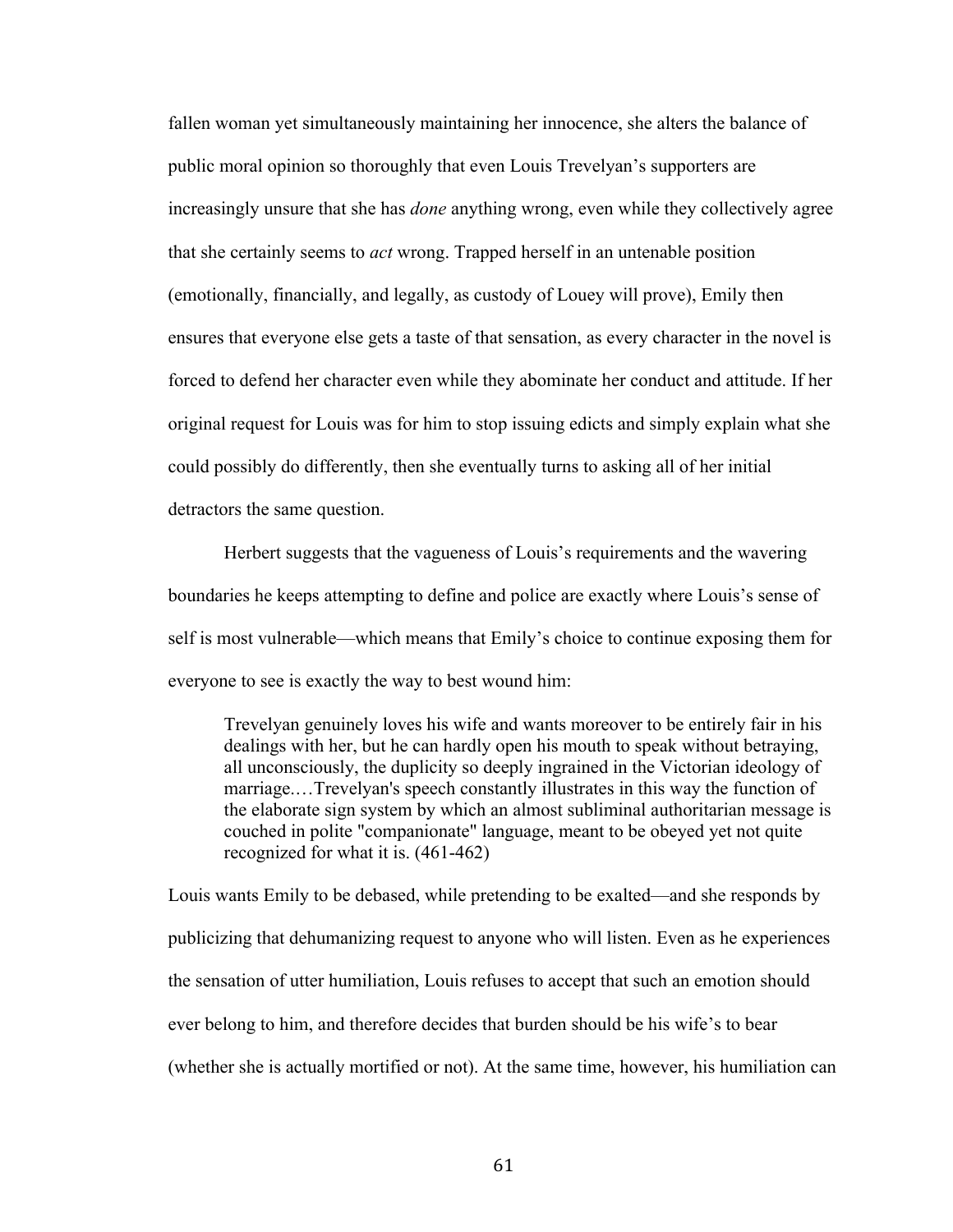only end if she acts appropriately worshipful towards him—which puts Louis in the strange position of asking her for internal agony and external delight. Though Emily herself is certainly far from completely reasonable, she more than once is able to convince those who have assumed that she is to blame for the separation that the condition of cheerful self-abasement asked of her was insupportable.

The inherently fraught nature of the epistolary divorce becomes even clearer once Emily has been sent out of London. Although there was always something ridiculous about Louis furiously scribbling letters in his study to be "mailed" upstairs to his wife in the same house, the correspondence that passes between them once they are no longer under the same roof becomes even more of a spectacle. Furthermore, where once there were only a few servants to know about the various communiqués being passed back and forth, now there are local mail clerks, local families excited about new subjects for gossip, and the entire village of Nuncombe Putney. Trollope's narrator underlines the inherently public nature of mail in the village through an extensive description of the "wooden-legged man who rode a donkey" (166) who serves as postman, and whose laborious travels through the streets are intimately familiar to every person in the town. Only at the end of the description of his daily rounds does Emily finally receive a letter the implication being that her letter is as public as the mailman himself:

… The ladies had finished their breakfast, and were seated together at an open window. As was usual, the letters were given into Priscilla's hands…When [Mrs. Trevelyan's] letter was handed to her, she looked at the address closely and then walked away with it into her own room.

"I think it's from Louis," said Nora, as soon as the door was closed. "If so, he is telling her to come back." (167)

The contrast between Emily's desire to be alone with her letter and the essentially public nature of that missive is evident not only in the well-known mailman who hands the post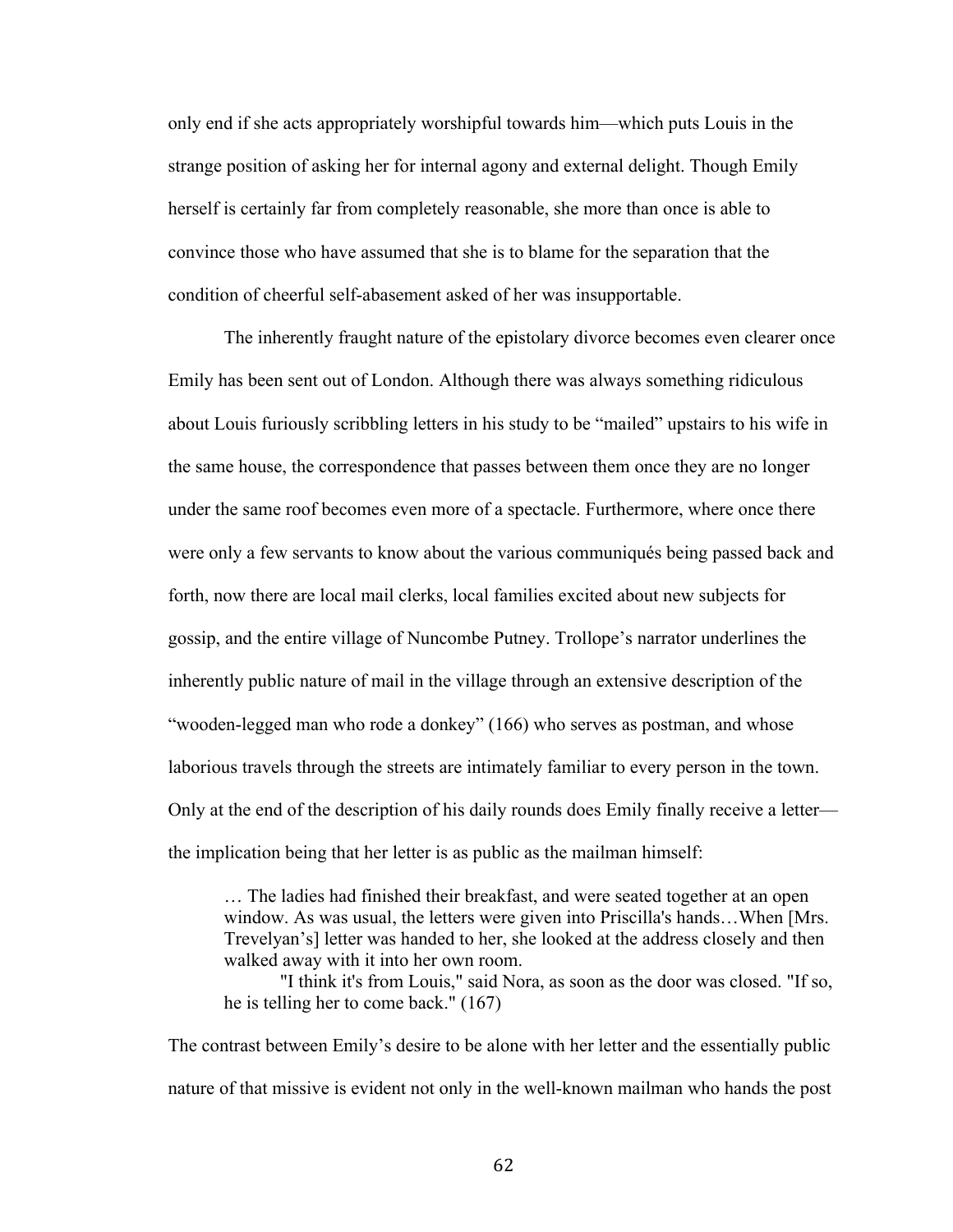through open windows, but in the immediate efforts to divine the contents of the document while it is actually being opened elsewhere. That Nora's guess as to its contents is so utterly wrong only proves what happens to an already strained marriage which is then transmuted into text: it is not only warped through the limiting nature of language, but is also publicly dissected and mischaracterized more readily, thanks to the physical paper signifiers traveling back and forth across the miles. Louis agonizes over the fact that the Colonel's letters might still be able to reach Emily, making her exile insufficient: "He had sent her away into the most remote retirement he could find for her; but the post was open to her"  $(176-177)$ <sup>43</sup> And indeed, he is too right—because the letter Emily refuses to open in company comes not from her husband but from Colonel Osborne: "Together with Miss Stanbury's first letter to her sister-in-law a letter had also been delivered to Mrs. Trevelyan. Nora Rowley, as her sister had left the room with this in her hand, had expressed her opinion that it had come from Trevelyan; but it had in truth been written by Colonel Osborne" (185). The slippage that happens in Nora's interpretation of that letter shows yet another danger of Louis determining to have nothing to do with his wife outside of the post—terrified that Osborne will supplant him in his wife's heart, Louis creates the very situation that allows Osborne to at least take his place in the postman's bag.<sup>44</sup> Furthermore, it never occurs to Louis that the openness of

 $43$  Wendy S. Jones describes the quandary Trevelyan faces as he tries (and fails) to come to terms with the fact that his wife's existence in the world extends beyond his power to control her circumstances: "Trevelyan does not want to control his wife because he fears her faithlessness; he suspects her of infidelity because he cannot control her...Trevelyan is unable to allow his love for his wife to temper his need for mastery, although he knows he ought to do so in order to resolve the quarrel" (149).

<sup>&</sup>lt;sup>44</sup> Despite how much offense she had taken at his earlier letters, Emily also claims to feel quite offended at her husband's failure as a correspondent once she has been sent away. When Nora discovers that the first letter is not from Louis, but from Osborne,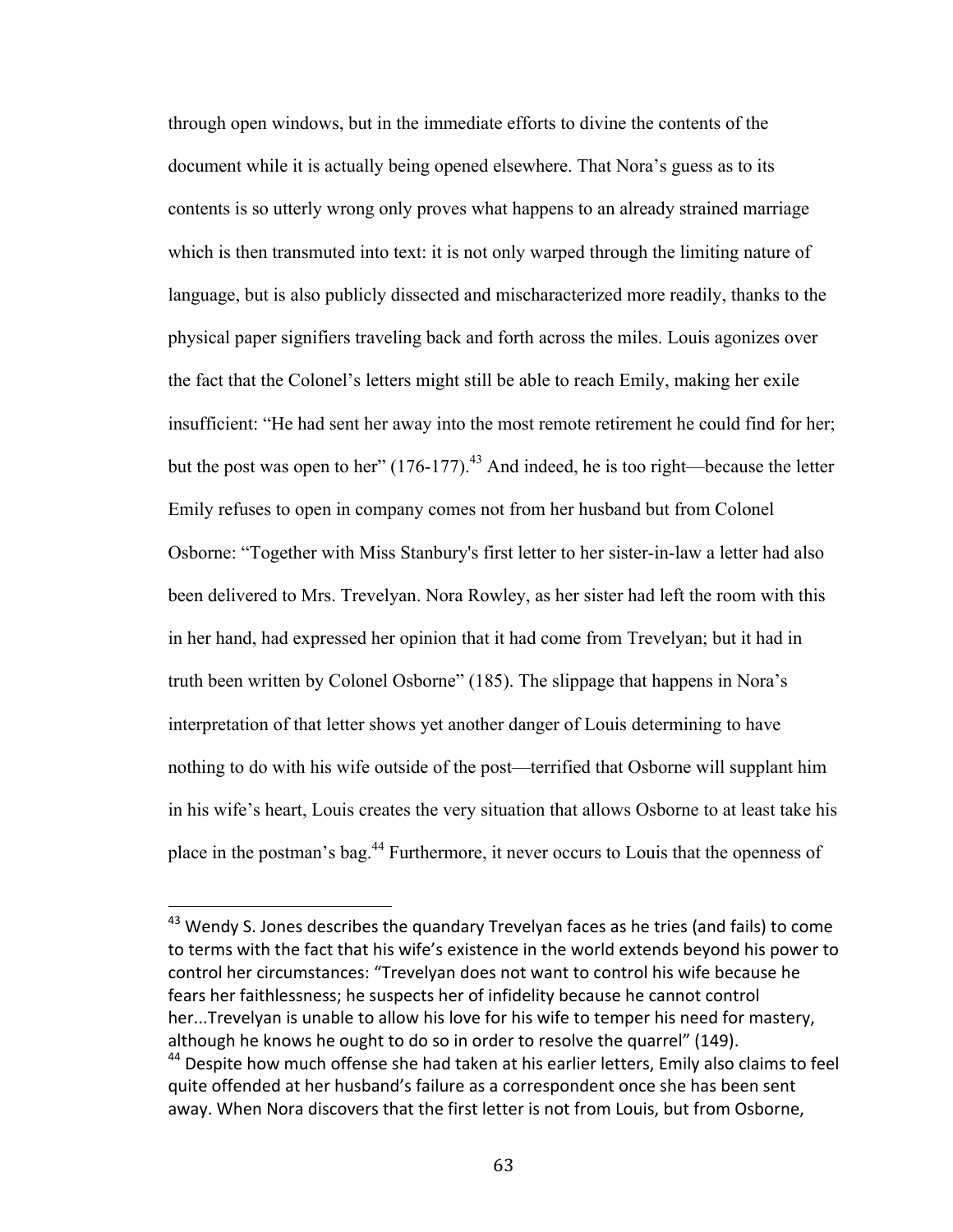the mail that he fears (because of his wife's "indelicacy", he claims) similarly leaves her at a disadvantage once Osborne is known to be her alleged lover. She cannot stop the man from writing to her any more than Louis can—whether she wants to or not. Osborne's devious (if vague) motives cannot be divined by postboxes, so he can write to any number of married ladies—and although he believes himself to be rakishly interesting in deciding to continue their semi-illicit correspondence, the narrator drily points out that he can only believe himself to be so by ignoring the facts: "the Colonel went to work, and made inquiries, and ascertained Mrs. Trevelyan's address in Devonshire. When he learned it, he thought that he had done much; though, in truth, there had been no secrecy in the matter. Scores of people knew Mrs. Trevelyan's address besides the newsvendor who supplied her paper, from whose boy Colonel Osborne's servant obtained the information" (187). Louis might worry that his wife remains permeable to Osborne's seditious attentions, but as this passage points out, he has actually made her (and her address) readily available to any number of people. While she lived in Curzon Street, he had some chance of controlling the letters she received, regardless of her anger at his efforts. Once she is removed to the Clock House, however, his power as censor is utterly lost—and hers as recipient of any letters at all is increased.

His response, of course, is to craft another letter. Of course, given that nothing has changed other than the lapse of time since they have lived together, it is a remarkable

<u> 1989 - Andrea San Andrea San Andrea San Andrea San Andrea San Andrea San Andrea San Andrea San Andrea San An</u>

Emily sneers, "Oh dear, no. He is by no means so considerate. I do not suppose I shall hear from him, till he chooses to give some fresh order about myself or my child. He will hardly trouble himself to write to me, unless he takes up some new freak to show me that he is my master" (192-193). In this way, Emily again shows that she knows more about Louis's motives than he does himself—and although she cannot possibly know that Louis has been busy hiring Bozzle to act as his set of eyes on the spot, she senses that the lack of written harangues is more likely a preparation for further violation, rather than the onset of regret and forgiveness.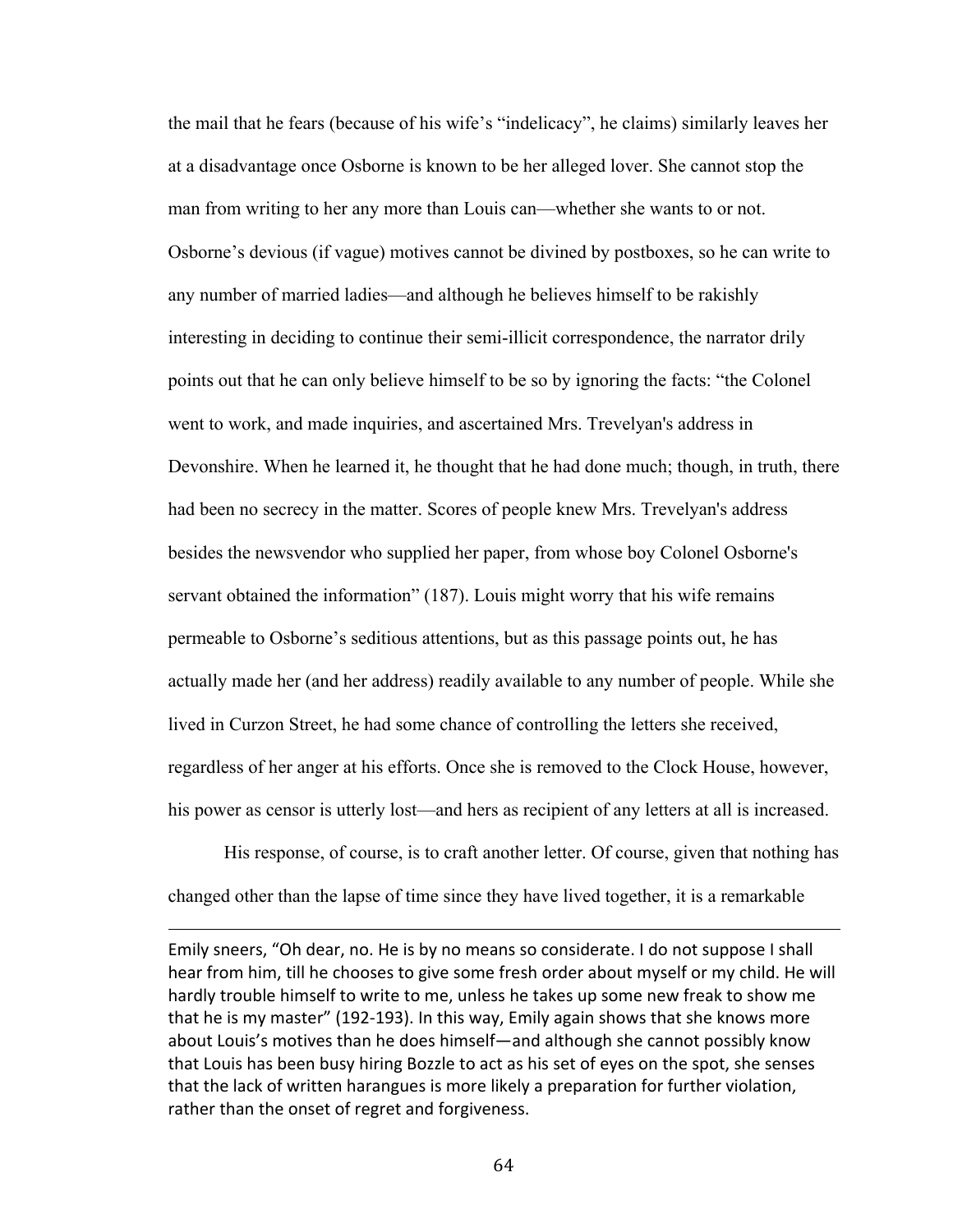document, full of pleas for her to consider his own suffering while he lambastes her for causing it. After informing Emily that her conduct is "disgraceful" to her and "disgracing" to himself, calling her disobedience "flagrant," and "perverse," his second paragraph sums up the problems in their marriage with remarkable brevity (although the insights it contains are assuredly accidental):

But I do not write now for the sake of finding fault with you.… it is my duty to protect both you and myself from further shame; and I wish to tell you what are my intentions with that view. In the first place, I warn you that I keep a watch on you. The doing so is very painful to me, but it is absolutely necessary. You cannot see Colonel Osborne, or write to him, without my knowing it. I pledge you my word that in either case,—that is, if you correspond with him or see him,—I will at once take our boy away from you. I will not allow him to remain, even with a mother, who shall so misconduct herself. (255-256)

She has disgraced him, but he does not wish to find fault; his duty is to protect her, and so he threatens to take her child away.<sup>45</sup> And above all, of course: she cannot receive or send letters without his knowing, and therefore, any attempts at communication should be passed directly into Louis's hands. In *The Paradox of Privacy*, Christina Marsden Gillis writes about the inherently contradictory nature of epistolary genres, suggesting that Samuel Richardson was one of the first authors to locate "in the letter the peculiar ambiguity between private and public" (2). Trollope, years later, creates this same ambiguity in Louis Trevelyan's letters. They are written in a didactic and almost oratory tone, yet their declared purpose is in sending intimate messages to his own wife, not an appreciative audience eager to applaud. Furthermore, Louis's missives are almost invariably passed around, discussed, and dissected—and not merely by Emily. The extraordinarily antagonistic letter of the previous passage is first shared with Lady

 $45$  Later in the letter, he also threatens to reduce her allowance to the point of starvation, and then to seek a divorce on the grounds of her "proven" adultery.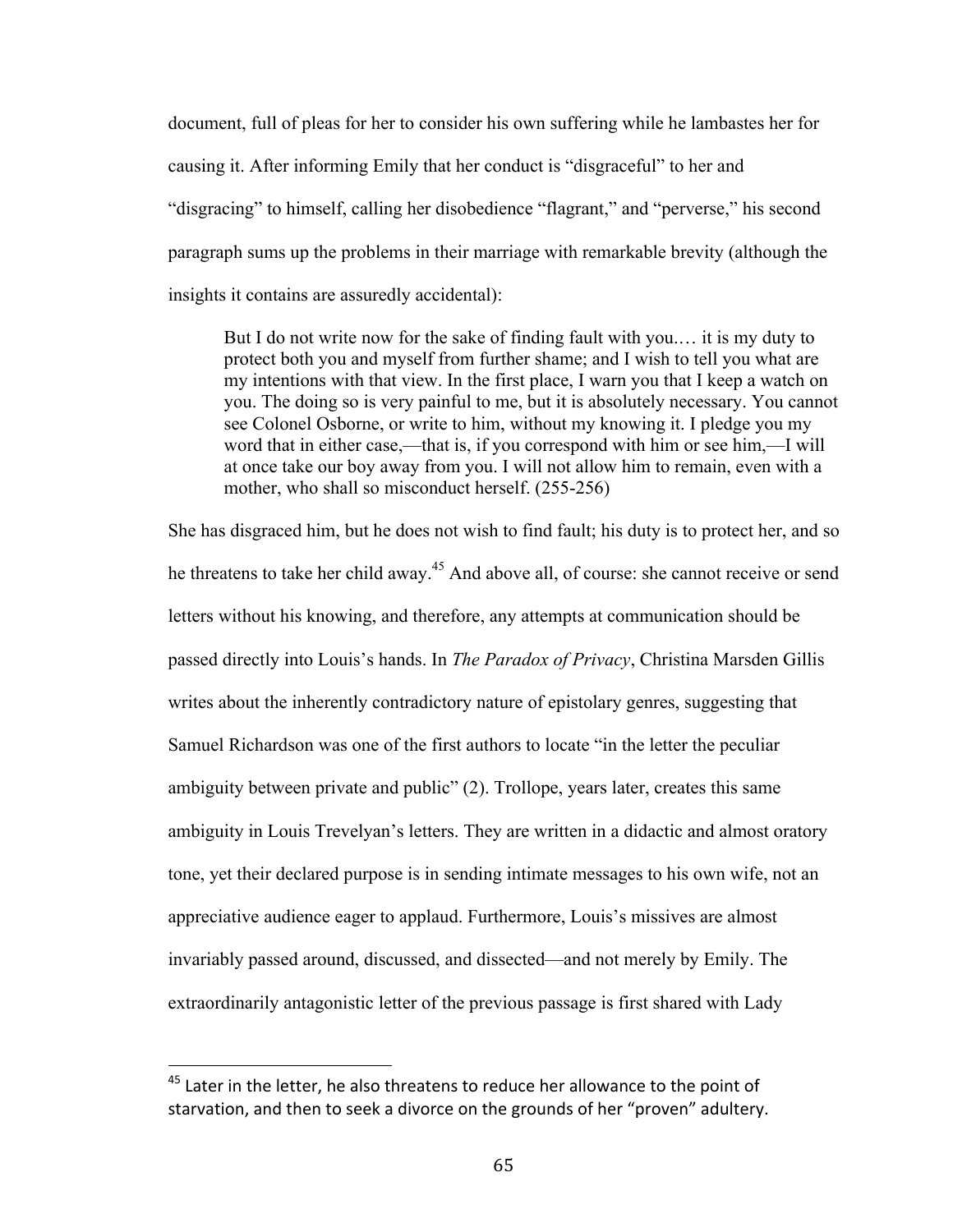Milborough by Louis himself—and he is deeply offended when she begs him not to send

it:

Then he handed Lady Milborough the letter, which she read very slowly, and with much care.

"I don't think I would—would—would—"

"Would what?" demanded Trevelyan.

"Don't you think that what you say is a little,—just a little prone to make,—to make the breach perhaps wider?" (258-259)

When he promises to ignore all her advice (just as he has been doing for some time, and with such success), she begs him to reconsider, suggesting "that letter will drive her to despair"  $(260)$ .<sup>46</sup> The result is that Louis storms out of her house, and promises never to return. Unwilling to admit to himself that such a letter is designed as a barb rather than a balm, he cannot bear for even a close friend to tell him what he already knows. Although reducing Emily to her status on the page has been his method for so long, he deeply resents having the same standard applied to him. In *New Men in Trollope's Novels*, Margaret Markwick argues:

Trollope [suggests] that men often fail to develop the capacity for putting their own feelings into words, shunning such facility for fear of seeming womanish. Thus not talking about how they feel mistakenly becomes a signifier of manliness. Resisting 'melt[ing] into open ruth', they fail to learn to locate their feelings accurately, which leads them to pursue false trails, with no insight into how they damage that which they most love, nor how to repair it. (154)

Louis, pretending to be the sort of man who helplessly pours his heart onto the page, is furious when confronted with the fact that his attempts at it only make him seem like more of a tyrant than ever. For Emily to point out his hypocrisy is one thing—after all,

 $46$  With the remarkable Emily Trevelyan, however, almost every negative emotion is transformed into anger, and an anger she is eager to share: "Trevelyan's letter to his wife fell like a thunderbolt among them at Nuncombe Putney. Mrs. Trevelyan was altogether unable to keep it to herself; — indeed she made no attempt at doing so" (261).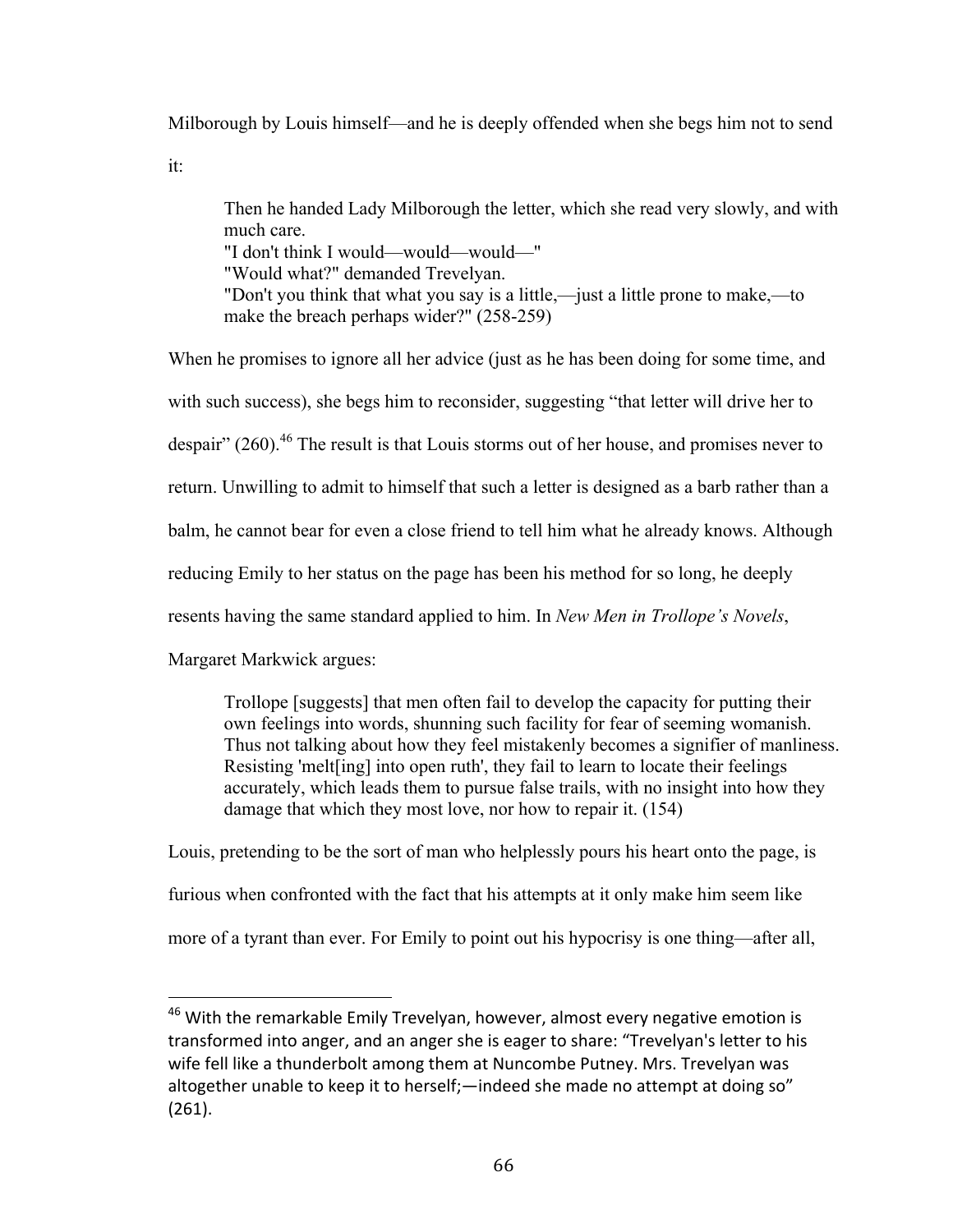she has made friends with a man he dislikes. For his dear friends to do the same (for Hugh Stanbury is also part of the chorus urging less harshness) is insupportable.

The most scornful critic of Louis's self-delusion, however, remains Trollope's narrator—who always invites the audience to join him in scoffing at such feeble attempts at dissimulation. Even before Lady Milborough sees the letter, this omnipresent judge expresses exasperation:

When he had finished this he read it twice, and believed that he had written, if not an affectionate, at any rate a considerate letter. He had no bounds to the pity which he felt for himself in reference to the injury which was being done to him, and he thought that the offers which he was making, both in respect to his child and the money, were such as to entitle him to his wife's warmest gratitude. He hardly recognised the force of the language which he used when he told her that her conduct was disgraceful, and that she had disgraced his name. He was quite unable to look at the whole question between him and his wife from her point of view. (257)

Louis, according to Markwick's standard, is only a "New man" when it comes to himself. His heart bleeds for his own troubles, he longs to comfort his own hurts, and he would eagerly reach out a tender hand of friendship and equality if his other hand would be the one to receive it. In this way, he becomes increasingly less interested in the information he gets from the outside world—from Bozzle, Lady Milborough, Stanbury, and Emily alike. His own mind is the only place he finds his ideas unconditionally seconded, and rather than count on dubious facts (he is frequently misinformed regarding Emily's perceived guilt *and* innocence), he prefers to base all his ideas on the assumptions he already holds. This is the effect of the epistolary un-romance—in writing the letters he becomes passionately fond of, Louis is more interested in presenting an image and idea of himself as the wounded lover than he is in actual communication, let alone reconciliation. Emily, forever trying to convince her husband that he is acting illogically,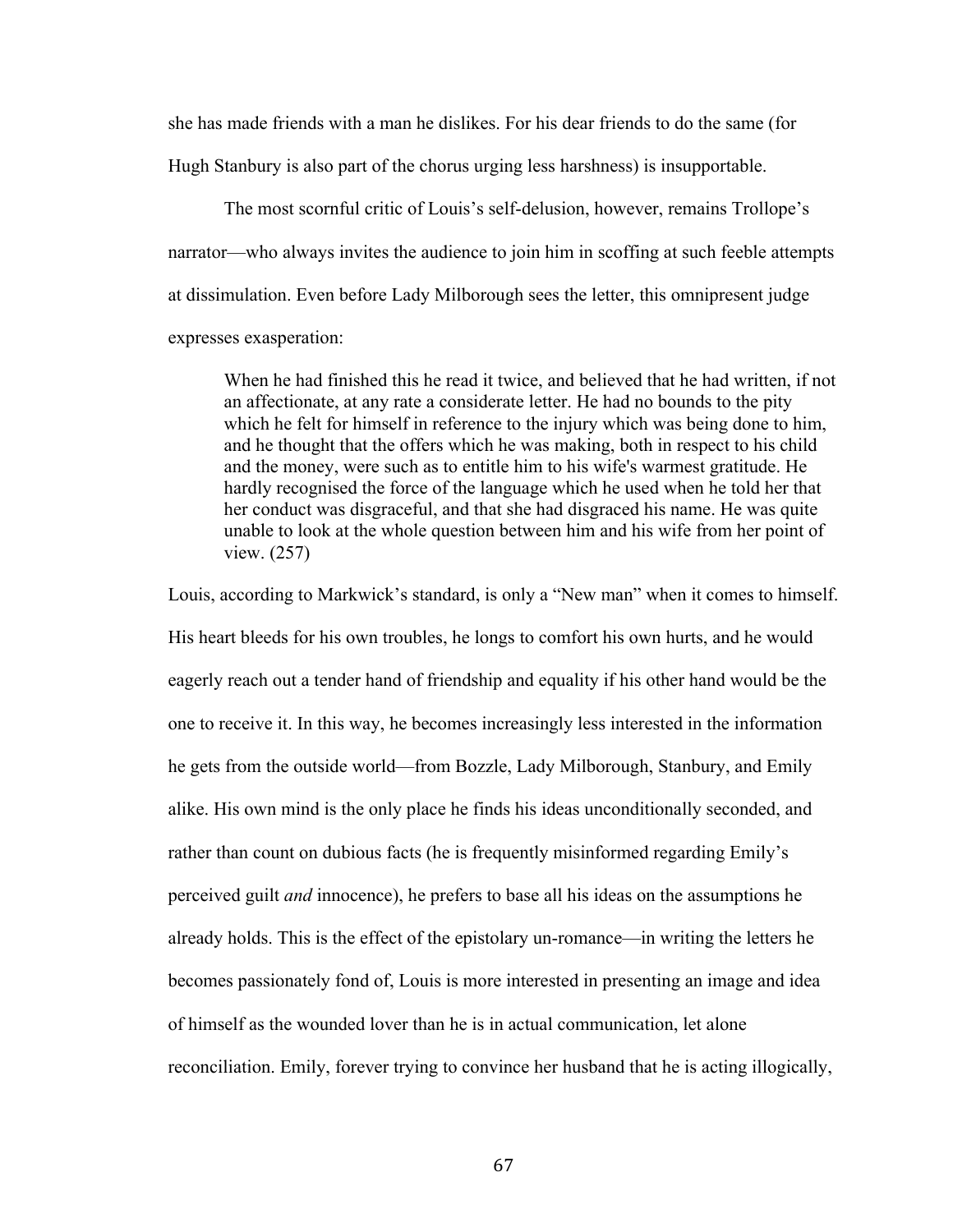is only telling him what he sometimes appears to suspect yet deny about himself. To deal with his wife as she really is would destroy Louis's continually growing delusions—and so, Q.E.D., he must not see his wife.

In fact, his efforts not to see his wife grow exponentially throughout the novel. Early in the conflict, he restricts himself to hiding in his study and perhaps skipping luncheon with Emily and Nora. That quickly turns into remaining in the house, but avoiding them both—which of course leads to setting up separate establishments in different cities. That might seem the furthest apart they could get, short of the divorce he keeps threatening—but as Louis's alienation increases, even strained and insulting letters become too direct a form of contact to bear. As a result, they are both reduced to using proxies as observers of the other—and if reducing a marriage to text is impossible, then relying on the secondhand reports and interpretations of *others* is even more of a mockery of the domestic intimacy neither of them could ultimately stand. In a sense, each one is reduced to the hypothetical roles of "husband" and "wife," with no consideration taken of the individual inhabiting either role. Louis increasingly does not think of Emily as herself, but as a stubborn actress refusing to convincingly perform her assigned part—and vice versa. The problem with such a model of marriage, Trollope points out, is that it is in the moments when a partner's individuality cannot be ignored that true intimacy begins to form. As Emily and Louis Trevelyan refuse to acknowledge the role that individual instincts and backgrounds might have on any given debate, Trollope depicts Miss Stanbury and Dorothy as a pair who choose to push past the difficulties that incompatibility might engender. Miss Stanbury, having let it be known that she is master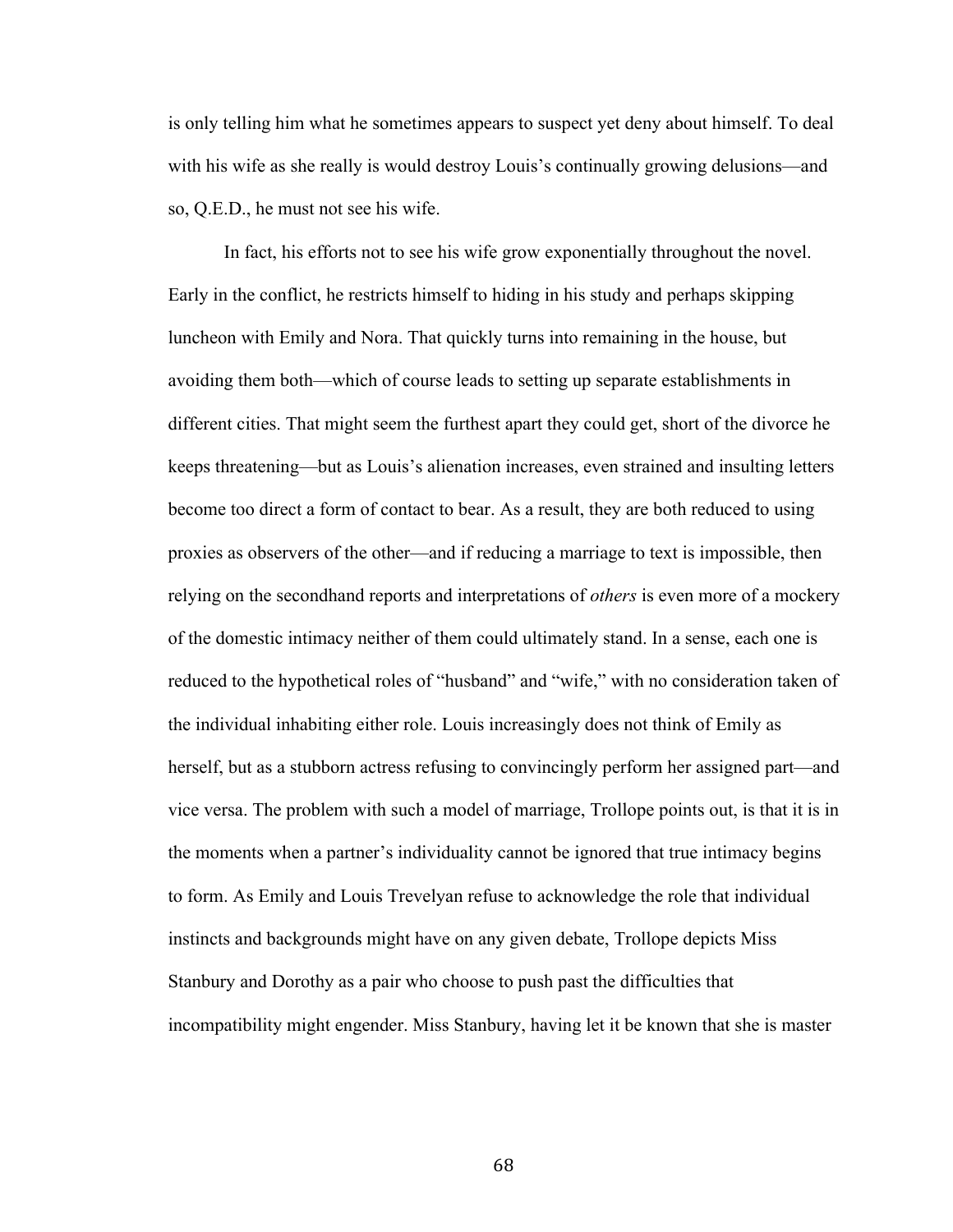in her own house, learns very quickly that there are certain elements of mastery she will have to abandon:

Dorothy…said that she had no objection to going to church every day when there was not too much to do. "There never need be too much to do to attend the Lord's house," said Miss Stanbury, somewhat angrily. "Only if you've got to make the beds," said Dorothy. "My dear, I beg your pardon," said Miss Stanbury. "I beg your pardon, heartily. I'm a thoughtless old woman, I know. Never mind. Now, we'll go in." (77-78)

Miss Stanbury's immediate repentance does not signal a resolution to attempt complaisance, as her continually stormy relationship with Dorothy shows. Yet it is the first of many times when her expectation of being obeyed and agreed with is fundamentally altered by Dorothy's honesty about her past—an honesty which is never found between the Trevelyans. Dorothy's ability to endure anything except condemnation of her brother Hugh is another point where Miss Stanbury weighs her companionship and love to be worth the cost of letting some rants go unranted, and Trollope then proceeds to show that Dorothy is made increasingly bold, and Miss Stanbury increasingly benevolent through the process of their relationship.

In some ways, the impermanence of their non-marriage seems to bolster their connection, while the permanence of the Trevelyan marriage has the opposite effect knowing they cannot escape the relationship makes Emily and Louis less invested in healing and prolonging their marriage. The lack of an endpoint short of death gives them both a false sense of security, rather than acting as a defense against their worst behavior. In Miss Stanbury, we see an autocrat who initially uses her power to send Dorothy away as a threat against her niece's sense of security—but that same threat eventually transforms itself into a motivation to amend her *own* behavior, in the interest of keeping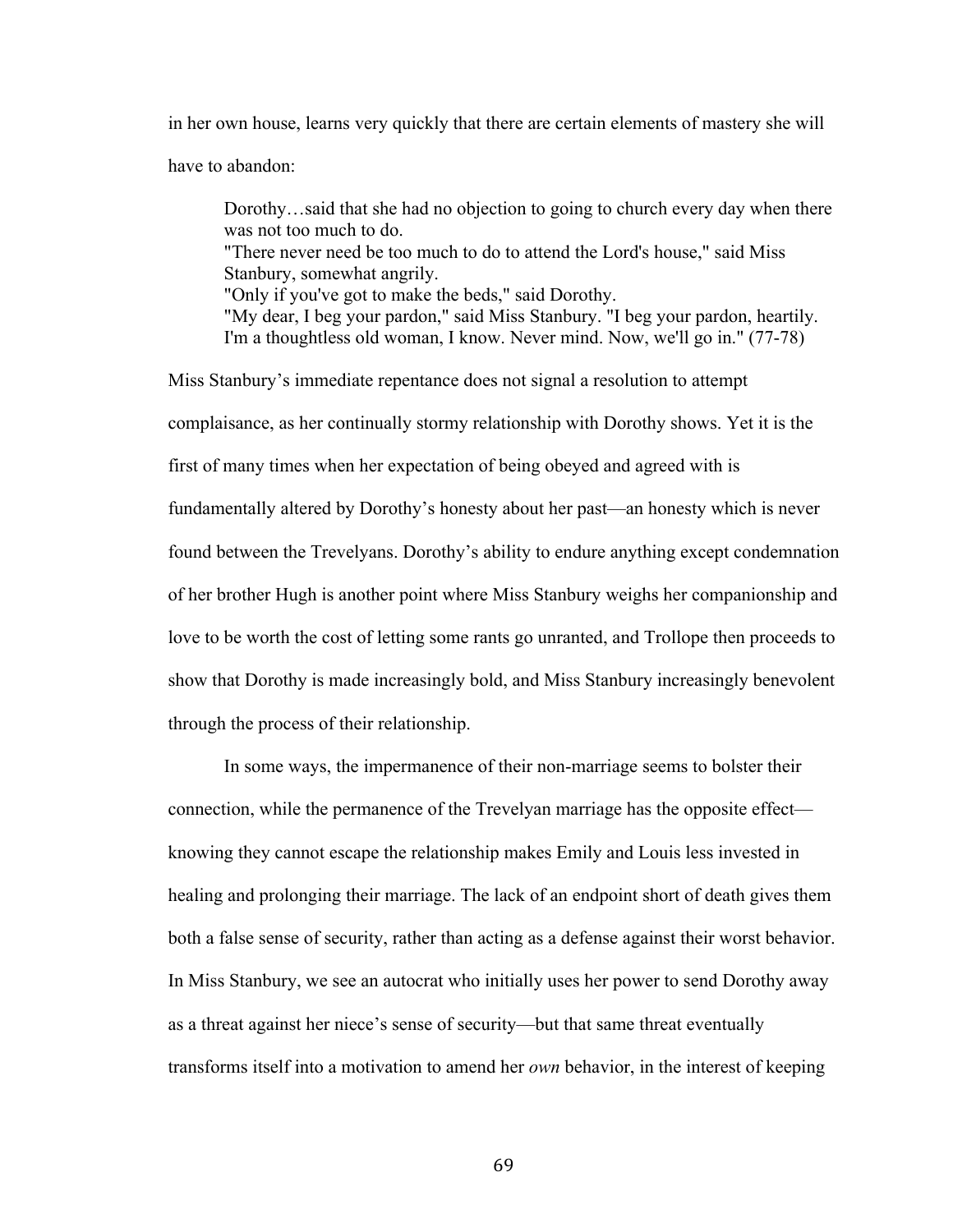Dorothy nearby. Miss Stanbury finds that the once-abstract concepts of "my niece" (who shall obey me), "my money" (that she will never get), "my house" (where she will follow my rules or be evicted), and "my rules" (unalterable) are subtly transformed into "dear Dorothy," "Dorothy's future," "Dorothy's place," and "our way."<sup>47</sup> Their growing together is consistently paralleled by the Trevelyans's growing apart, and just as Louis's cry of "my wife" becomes increasingly hysterical, so too does his need for Bozzle to watch over her result in his understanding *of* her becoming irrevocably tied to the detective and his methods, rather than to Emily's actual conduct or personality. The physical distance between the couple is matched by the psychic displacement Louis chooses and Emily is reduced to through his choice, in the position of spouse being successively replaced first by close friends and confidants, later by the wooden-legged postman, then Bozzle, and eventually an irritated virtual stranger, in the figure of Mr. Glascock. With the "wife" function performed by increasingly alien (and alienating, as can be seen in Louis's responses to them) figures, the marital rift takes on outsize emotional proportions—and Emily's early "insufficiency" is thereafter consistently mimicked by her laughably inappropriate proxies.

Louis, for his part, seems to recognize that hiring Bozzle somehow slots Bozzle into the Emily-shaped hole in his life—which is one of the reasons he is so often repulsed by the detective, apart from his distinct class markers. (Whether this is because he finds Bozzle as Emily obscene or because his disgust for his wife taints the otherwise innocent Bozzle seems to depend on the whims of Louis's variable moods.) The first sign that

 $47$  Even "my worthless radical nephew who I refuse to ever see again" becomes "Hugh, who is invited to stay with his aunt for Dorothy's wedding", showing that Dorothy's effect on her aunt extends far beyond the relationship between the two of them.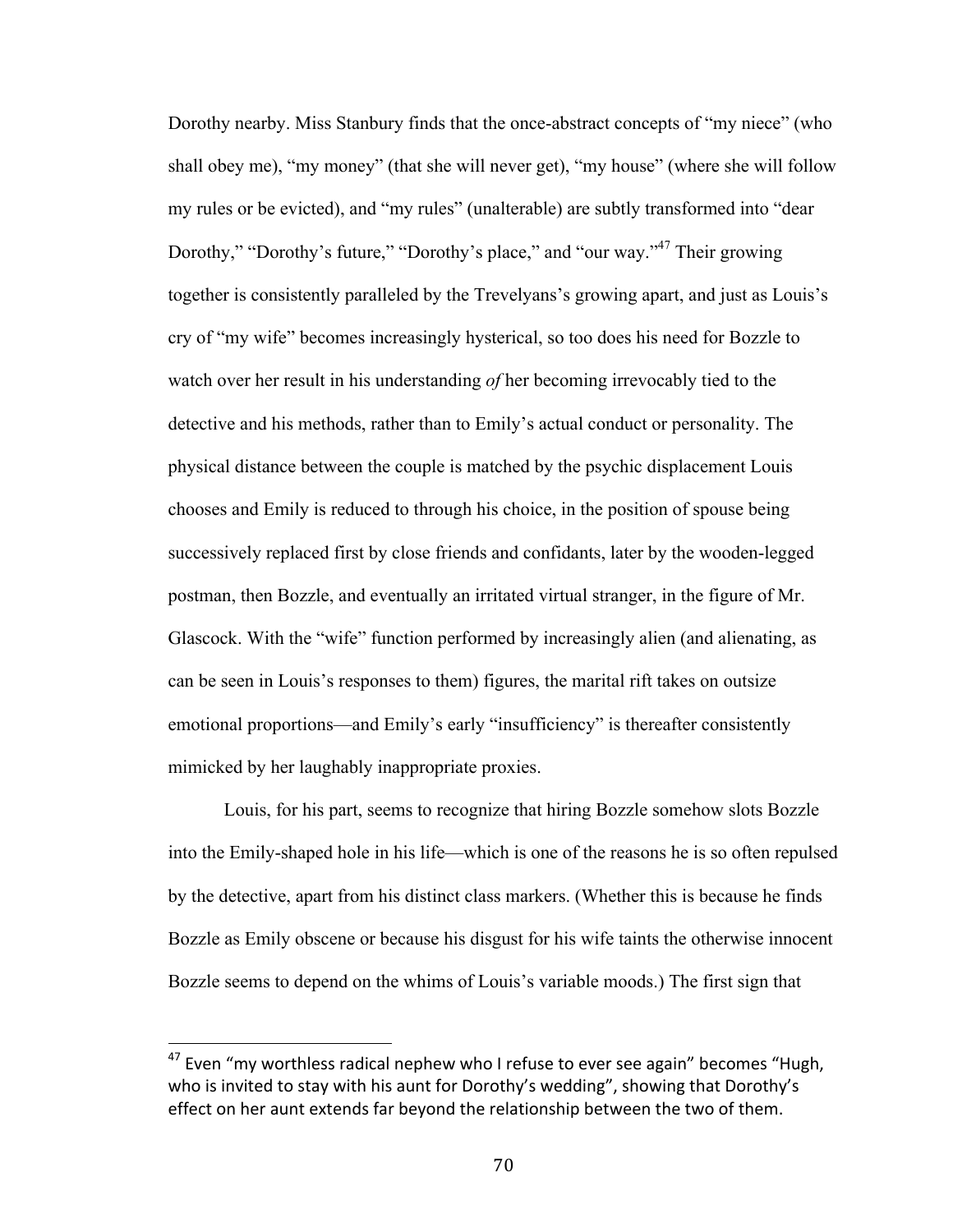Bozzle represents Louis being even further away from Emily than previously comes when Bozzle chooses to report not merely on Emily's movements and guests, but on her letters as well: "But there's the fact. The lady, she has wrote another letter; and the Colonel,—why, he has received it. There ain't nothing wrong about the post-office. If I was to say what was inside of that billydou,—why, then I should be proving what I didn't know; and when it came to standing up in court, I shouldn't be able to hold my own. But as for the letter, the lady wrote it, and the Colonel,—he received it" (250). In absorbing Louis's obsession with letters and in conveying the only information about Emily that Louis is willing to hear, Bozzle is essentially inserted into the middle of their marriage.<sup>48</sup> He is Louis's new domestic and moral<sup>49</sup> authority, he reports on the daily household activities to the eager master of the house, and he performs the sort of servile obedience Louis has so long been craving without a qualm. Just as Bozzle is happy to perform these wifely duties (for a fee), however, so too does he provide the ominous omnipresence and surveillance over Emily that Louis no longer feels capable of—and certainly with more self-possession than Louis had ever been able to command. As Anthea Trodd suggests, "Bozzle is a prime example of the sensationalist policeman who...constructs vicious hypotheses from normal appearances" (452). Bozzle, knowing the sort of text Louis

 $48$  Bozzle's new role in mediating all information Louis gets about his wife is complicated by the fact that not only is he in a position he does not belong, but that he is nowhere near as omniscient and incisive as he claims. As R.D. McMaster points out, "Like the others in the book, even Bozzle, the professional fact-hunter, gets his facts wrong, makes the wrong interpretation and assists in the downward spiral to distrust and disintegration" (20). Louis's insistence on getting his information second-hand is inherently destructive, but his choice to glean that information from a dubious source only adds to his perplexity.

 $49$  "Then he had put himself into the hands of Mr. Bozzle, and Mr. Bozzle had taught him that women very often do go astray. Mr. Bozzle's idea of female virtue was not high, and he had opportunities of implanting his idea on his client's mind" (362-363).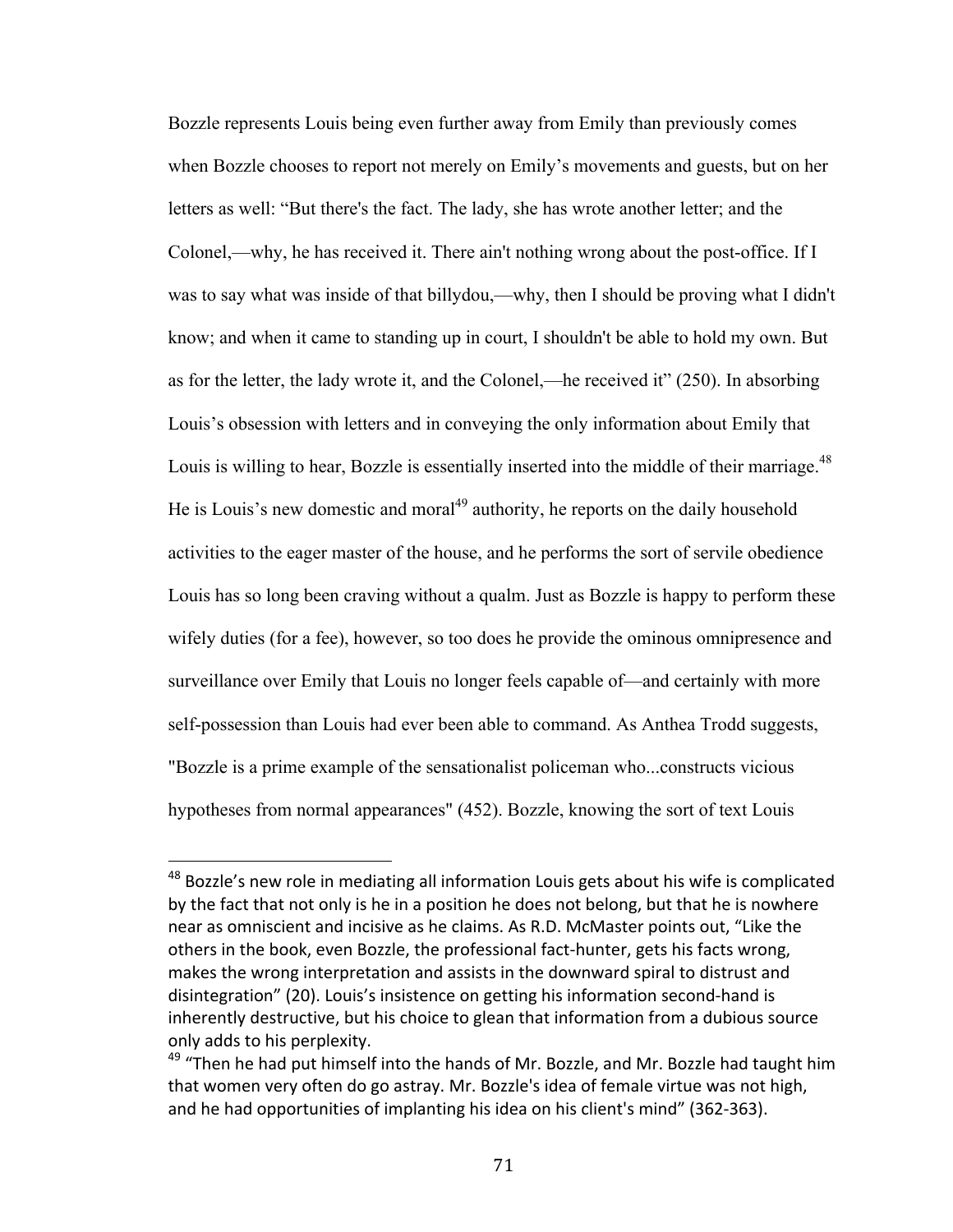wants to read in his wife's behavior, is more than willing to concoct it on his employer's behalf. At the same time, however, even Bozzle is eventually softened by Emily's conduct in a way that Louis himself never is—in part, because he sees how unremarkable her daily conduct proves to be, whatever his reports to Louis might suggest. Bozzle is transformed from the gleefully suspicious businessman who assumes Emily to be a reasonably enterprising adulteress into the somber family man who hates the idea of parting her from her child. Trodd describes him as a willing accomplice who "exuberantly kidnaps Trevelyan's son" (453), but the novel describes him as undeniably ambivalent about the seriousness of removing a young child from his mother. Although he continues to persuade Louis of Emily's perfidy for the sake of his income, Mr. Bozzle understands the tempering effects of marriage in ways that Louis never will: "The truth was that Mrs. Bozzle was opposed to the proposed separation of the mother and the child, and that Bozzle was a man who listened to the words of his wife" (554).

As for Emily, she does not have the opportunity to hire a parallel detective—both because she can hardly use Louis's money to do so, and because she initially has very little interest in what he is doing with his miserable life. If he is determined to be absurd and self-pitying, she would rather know nothing about it. As Louis's derangement grows during their separation, however, she begins to be deluged with reports of his madness, his strange movements, and the fact that all of his friends have lost faith in him. Emily has no need to hire a detective, because her entire acquaintance rushes to fill that position on her behalf. Furthermore, once Louis (through Bozzle) has gone to extraordinary yet legal lengths to kidnap their child back into his paternal possession, Emily learns that individuals throughout all of Europe are suddenly willing to report back on Louis's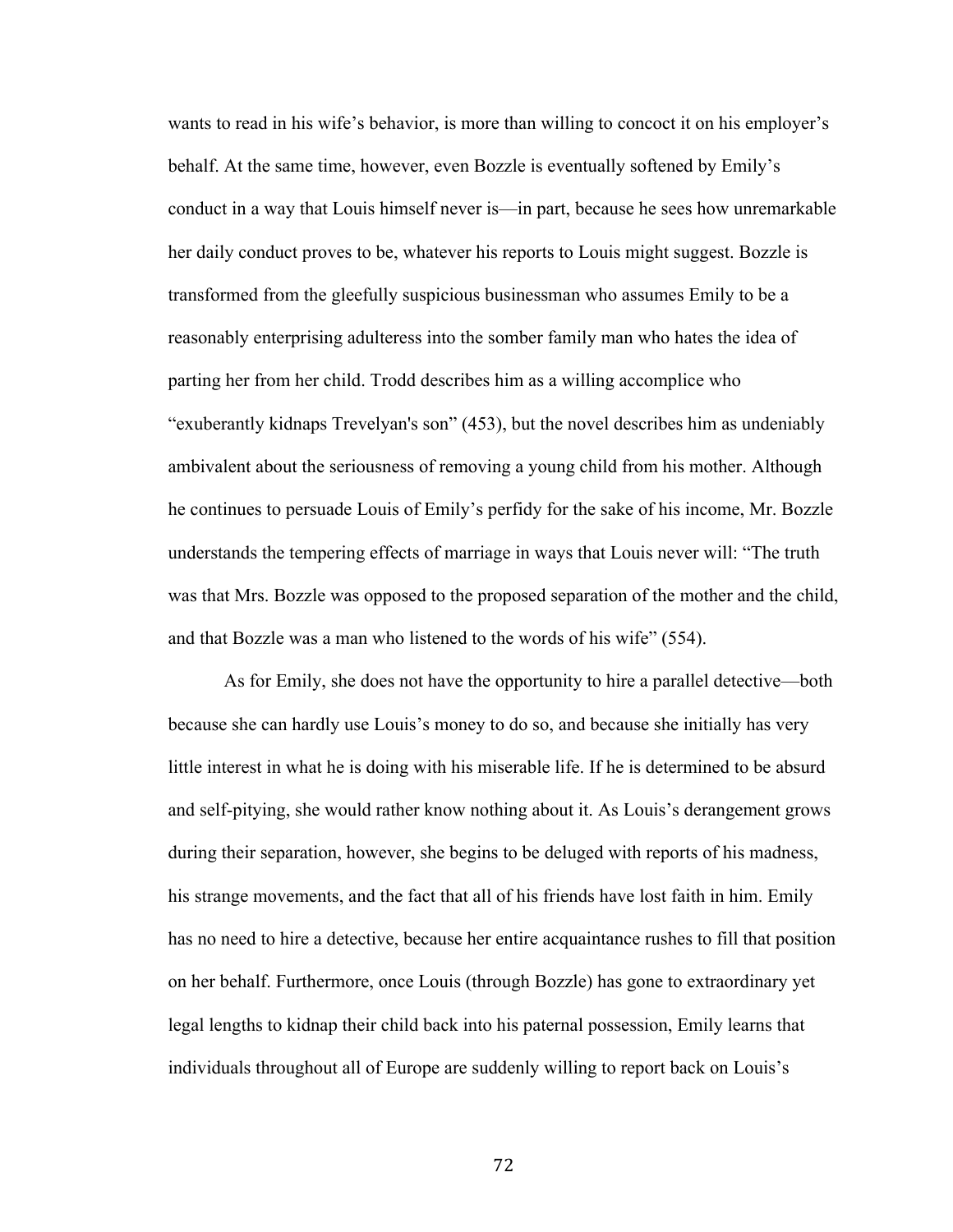mental state and movements.<sup>50</sup> Hugh Stanbury and Mr. Glascock, previously depicted as Louis's old friends and traveling companions, readily become informers, divulging his addresses and movements whenever they can find them out. When Louis thinks himself and Louey safe at Willesden, he is not merely beset by Sir Marmaduke in the role of outraged father—he is even betrayed by an otherwise loyal domestic:

"Mrs. Fuller," said Trevelyan, marching up towards her, "I will not have this, and I desire that you will retire from my room."

But Mrs. Fuller escaped round the table, and would not be banished. She got round the table, and came closely opposite to Sir Marmaduke. "I don't want to say nothing out of my place, sir," said she, "but something ought to be done. He ain't fit to be left to hisself,—not alone,—not as he is at present. He ain't, indeed, and I wouldn't be doing my duty if I didn't say so. He has them sweats at night as'd be enough to kill any man; and he eats nothing, and he don't do nothing; and as for that poor little boy as is now in my own bed upstairs, if it wasn't that I and my Bessy is fond of children, I don't know what would become of that boy." (651)

Louis's final retreat into Italy is characterized by his increased persecution mania—and

yet, in the structure of the novel, everyone *is* after him, if not exactly out to get him.

Louis, who first used servants and hired help to maintain constant surveillance over his wife, becomes the center of everyone's attention—the result he has been seemingly so desirous of for so long, but which proves to be such a disappointment to him. Trollope seems to predate D.A. Miller here, in suggesting that though the domestic and social realms are inherently panoptical, any attempt to explicitly claim or manipulate the power of that collective scrutiny is destined to be treated with suspicion, and the communal apparatus will then be turned on whoever has attempted to exploit its function. Just as he

 $50$  Coral Lansbury suggests that the only thing worse than Trevelyan's pathological fear of society is his subsequent withdrawal from it: "Nobody can exist without society in Trollope's novels. Those who fail are condemned to solitude: they take their own lives or are driven into exile, and exile and death carry the same penalty. Success and failure are always resolved in social rather than in individual terms" (81).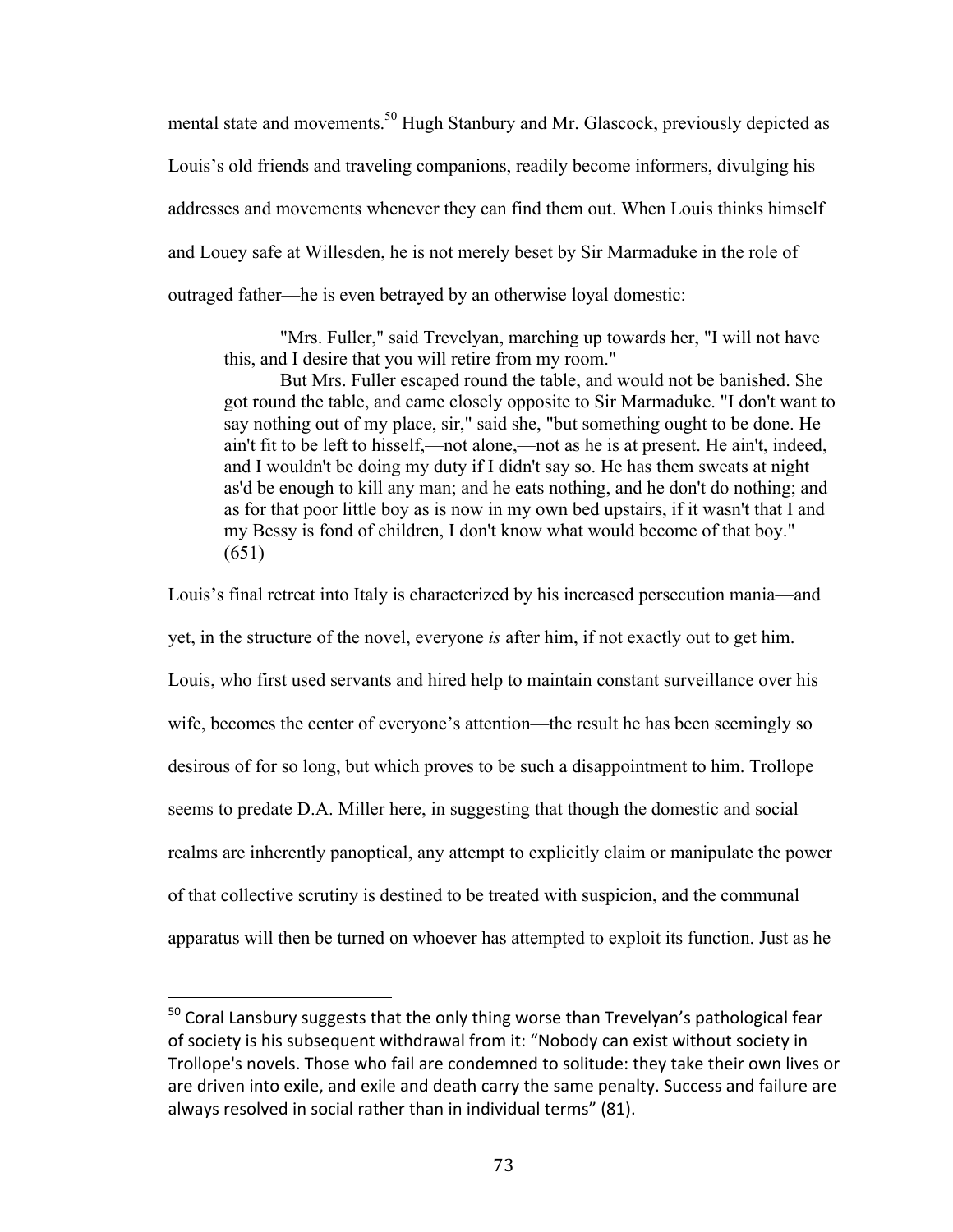has tried to read his wife's behavior like a trustworthy text of her selfhood, so too are the novel's other characters reduced to doing the same with his behavior. As John Tosh has pointed out, "…domestic circumstances were the most visible and reliable guide to a man's level of income (and thus his success in work), as well as being a mirror of his moral character" (24). Given that Louis's financial status is never in doubt, all the evidence of his new lifestyle must be read as evidence of the man he has become—and the collective information his new setting provides is far from reassuring. Critics have written about his sad affected exoticism of dress and manner in the house at Casalunga and yet even the native Italians he attempts to mimic become a part of the watch over  $\text{him}^{51}$ , and eager witnesses against him:

Then [Mr. Glascock] got into some discourse with the landlord about the strange gentleman at Casalunga. Trevelyan was beginning to become the subject of gossip in the town, and people were saying that the stranger was very strange indeed. The landlord thought that if the Signore had any friends at all, it would be well that such friends should come and look after him. Mr. Glascock asked if Mr. Trevelyan was ill. It was not only that the Signore was out of health,—so the landlord heard,—but that he was also somewhat— And then the landlord touched his head. He eat nothing, and went nowhere, and spoke to no one; and the people at the hospital to which Casalunga belonged were beginning to be uneasy about their tenant. (802-803)

When rural Italian peasants begin to fear the strangeness of a visiting Englishman,

 

Trollope seems to suggest, there is evidence that something is seriously wrong.<sup>52</sup> And in

 $51$  Jenny Bourne Taylor suggests that Trevelyan can even be read as a rebuttal to the century's madwomen in the attics, claiming that the novel "turns the plot of the mad wife...inside out by extending and adapting the central sensational device of emerging insanity" (96).

 $52$  Of course, as Louis realizes, even his all-too-British friends are of a similar mind. Christopher Lane suggests that such suspicion of antisocial behavior was on the rise in the nineteenth century: "...misanthropes—once prized for their integrity and disdain for humanity's worst excesses—came to appear immoral, degenerate, and even quasicriminal...the evolution of this judgment in the nineteenth century highlights the changing role of communities in deciding who belongs, who doesn't, and why" (xix).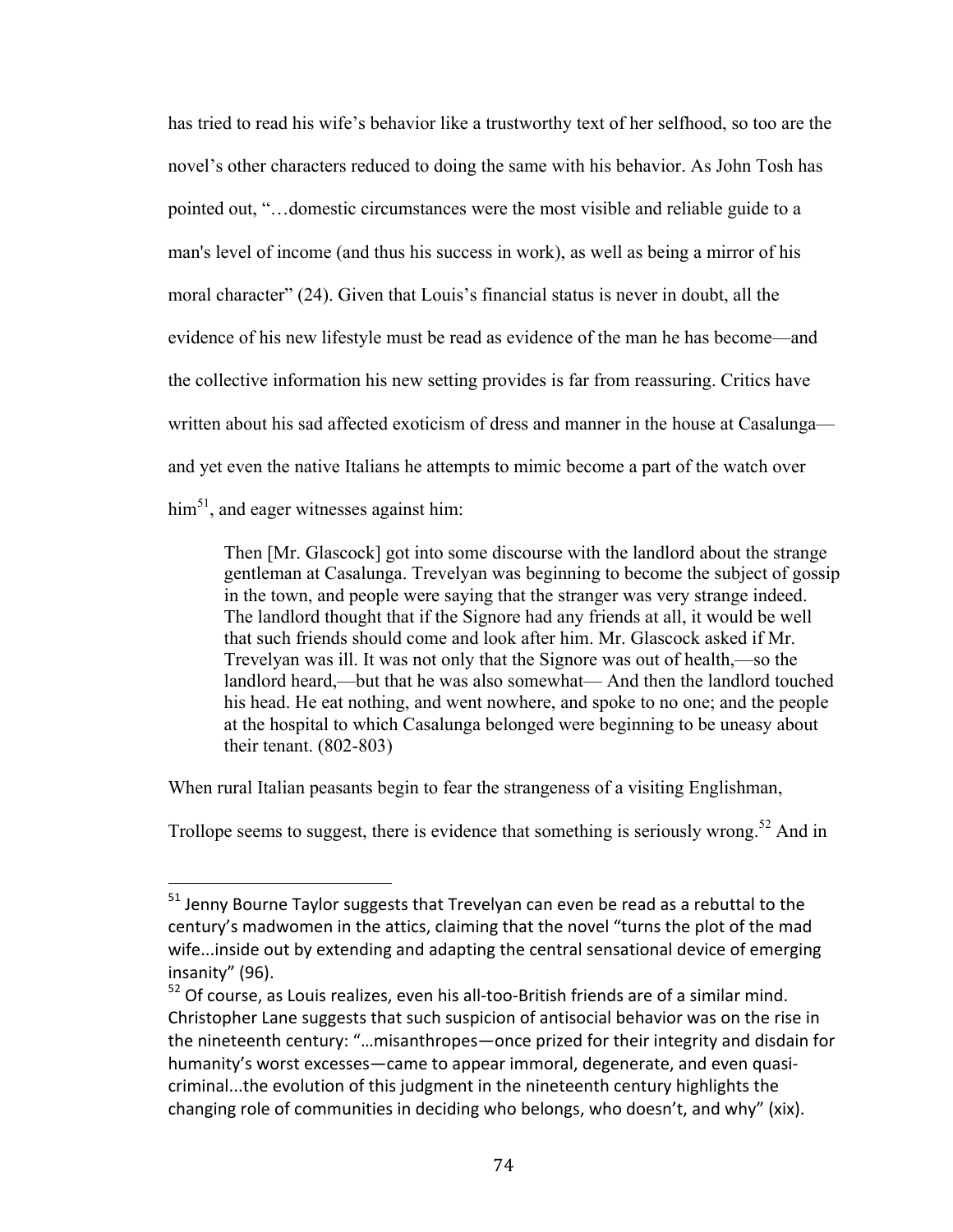the end, even poor little Louey ends up testifying against his father—though more in his silence than in words. The previously happy and outgoing child has been transformed into a terrified and wary creature. Louis claims that the sufferings of being hounded out of England have caused him irreparable agonies, but Louey seems the more likely victim of being uprooted and torn away from everything he had ever known. Markwick points out the insight into child development that Trollope displays in this shift, writing: "The Trevelyans part when Louey is about ten months old, and for the next three months he lives with his mother in the country and then in London with her aunt and uncle, until he is abducted by his father and taken to Italy. Six months later a bewildered and withdrawn Louey is returned to his mother's custody. Trollope shows us, in painful detail, the effect on a small child of so many separations and losses" (105). Louis, however, takes even the alienation of his toddler son as a betrayal, and resents it almost as much as the interference of everyone else in his affairs—no matter that their descent upon his retreat is primarily in the interest of saving his life.

In the end, as with any true romance, Louis Trevelyan gets exactly what his heart desires. His wife and child live with him under the same roof, back home in England. His wife's days are spent watching over him, mopping his brow, and trying to attend to his every wish. She confesses to the adultery she did not commit and begs his pardon, and prevents her wrathful relations from extracting any meaningful vengeance. Nora, invited by Louis to stay with the Trevelyans in the hopes that she might find a husband, is preparing for her wedding, and no one dares to contradict him, out of fear that such a trial might cause him pain. In the midst of this happy ending, everyone is miserable, and he dies of a broken heart and mind—master of all he surveys, and as feeble as an infant. If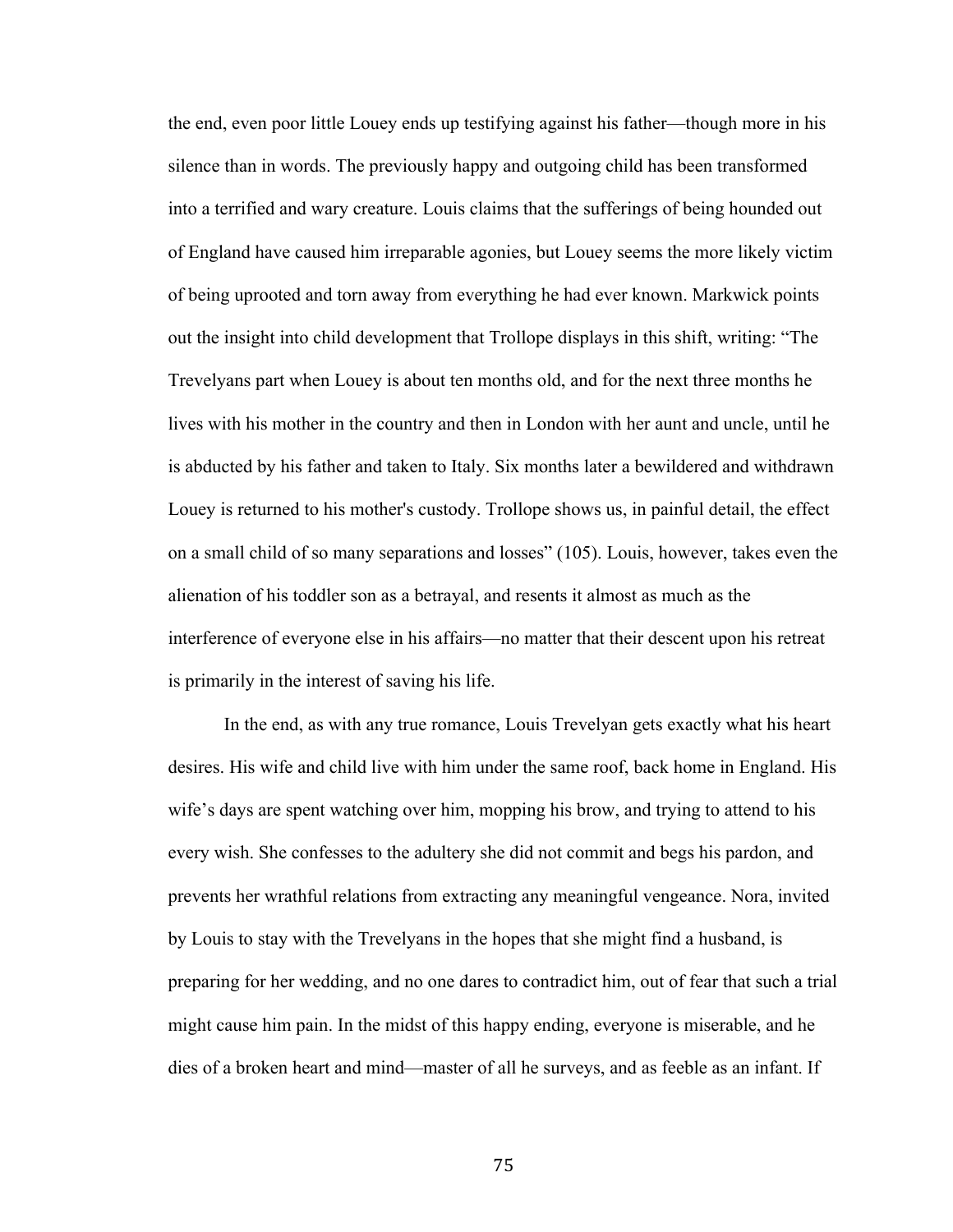this is what it takes to truly reign over a household as absolute master, the novel suggests, then perhaps it would be better to merely let a strong-willed wife to have an occasional coze with one of her father's lecherously avuncular friends.

Ultimately, Trollope shows that the reduction of any person into a textual artifact is to eviscerate the reality of human experience and interaction—a rather unique claim to be made by a novelist. Trollope is not, however, indicting his own work, but rather proposes that the audience of such work who might try to imitate his authorial methodology are undermining their own desires for the sake of narrative coherency and reliable plotting. Louis Trevelyan's attempts to act as the benevolent yet omnipotent narrator of his own life *destroys* that life. Trollope claimed to write his novels as moral guidelines for living, but he wanted his audience to aspire to happy and useful lives—not life as bounded by the inherent restrictions of text.

Copyright © Morgan Richardson 2016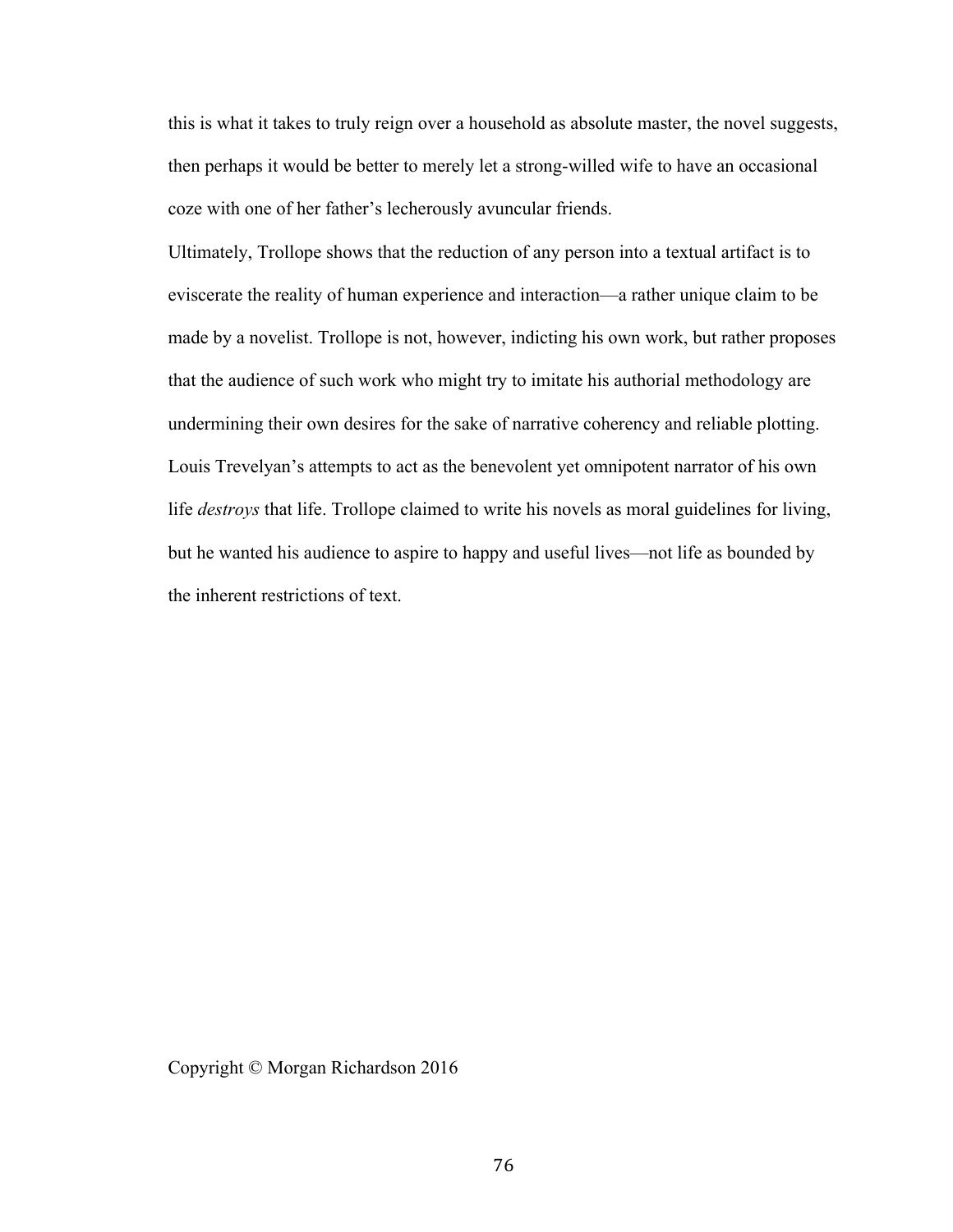## Chapter Three: Reforming/Revising the Rake in *The Tenant of Wildfell Hall*

Embedded within the narrative of Anne Brontë's novel *The Tenant of Wildfell Hall* is the transcript of a diary—a diary that spans years, first capturing the experiences of a young debutante's first London Season and whirlwind courtship, then a new wife's rocky adjustment to domestic life on a landed estate, and finally a gradual descent into marital hell. Many critics have wondered about, doubted, and exalted Brontë's use of the inserted diary within the novel. Critics in Brontë's own day viewed its insertion as the mistake of a novice writer. Amanda Claybaugh suggests that Brontë uses the rhetorical device of the diary as a way to experiment with form, writing that "in the middle of *Tenant*'s inset diary, we can see Anne Brontë experimenting to find forms capable of containing everyday life" (109). Garrett Stewart suggests that the implausibility of the diary's inclusion in a series of letters to Gilbert Markham's friend Halford is a way for Brontë to comment on her novel-reading audience's complicity as voyeurs, pointing out that transmittal of the diary would require "Herculean labors of transcription, weeks on end of lengthy letters to London in recompense for a spontaneous oral narrative long ago delivered by the recipient—and of which we know nothing" (95). Gwen Hyman suggests that the diary is "an unflinching recording of Arthur [Huntingdon]'s career. . . . his transformation from an attractive, high-spirited young lover to an abusive husband who offers to auction his wife off to the highest bidder, flaunts his affairs with his friend's wife and with a low-born faux governess, burns his wife's paintings, gives his toddler son a taste for alcohol-fueled bacchanalias, and finally (back in the pages of Markham's narrative) dies a slow and horrible death of dissolution" (56).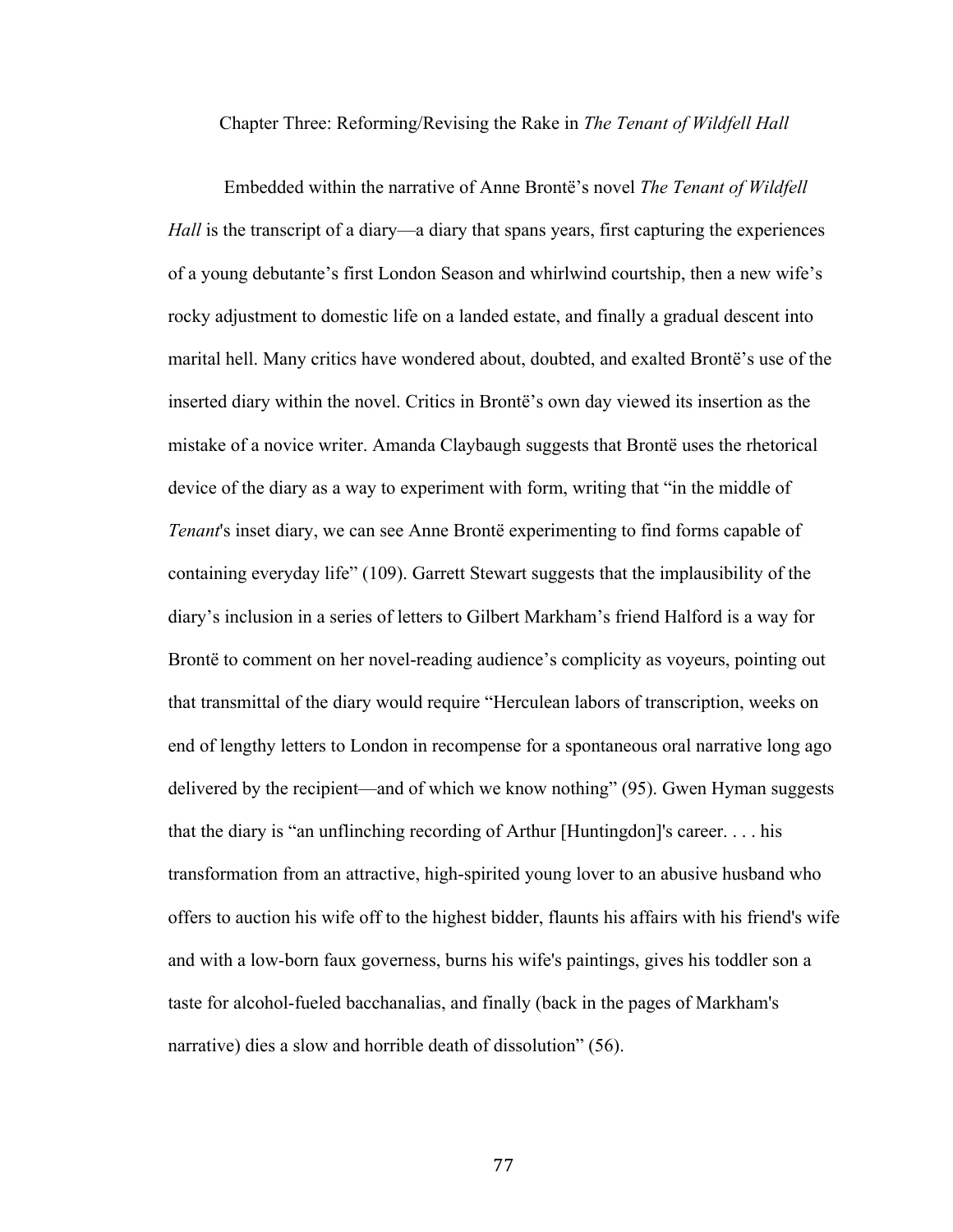I would like to offer an alternative reading. Only through the medium of the diary can we see how the experiences of domesticity reshape Helen Graham, flirty debutante, into Helen Huntingdon, fugitive wife and kidnapper of her own son. If the novel instead featured scenes of Helen narrating her history to Gilbert Markham, her recounting of Arthur's courtship would have been told in retrospect, every incident imbued with the rueful certainty that her early hopes for love and domestic bliss would be quickly dashed. Yet by using the diary format to offer a series of *in media res* glimpses of Helen Graham's point of view prior to marriage, and then Helen Huntingdon's progressively grimmer impressions of marriage as the years pass, Brontë is able to show—in excruciating detail—how domestic poison can overwhelm and destroy a union that began as a love match. The ongoing, daily misery of Helen's domestic experiences, and her continual attempts to shape new reactions to or remedies for those experiences, are uniquely captured within the diary's temporally structured form. Laurie Langbauer writes that "The opacity of the everyday, then, is crucial: it reflects the poststructural recognition that all anyone can do is gesture to the real; subjects can't experience it unmediated and untransformed by expectation, by representation, by their own attention to it" (20). I would argue that the narrative use of the diary is Brontë's attempt to portray the everyday, because of its ability to portray the constantly changing mindset of a character experiencing ongoing pressures.

One of the underlying themes of the novel, after all, is that you can never really know someone until you have seen them at home. This is true of Helen just as it is for Arthur—both husband and wife are destined to be deeply disillusioned as they descend from wedded bliss to discontent, intrigue, and finally enmity. Helen is able to convince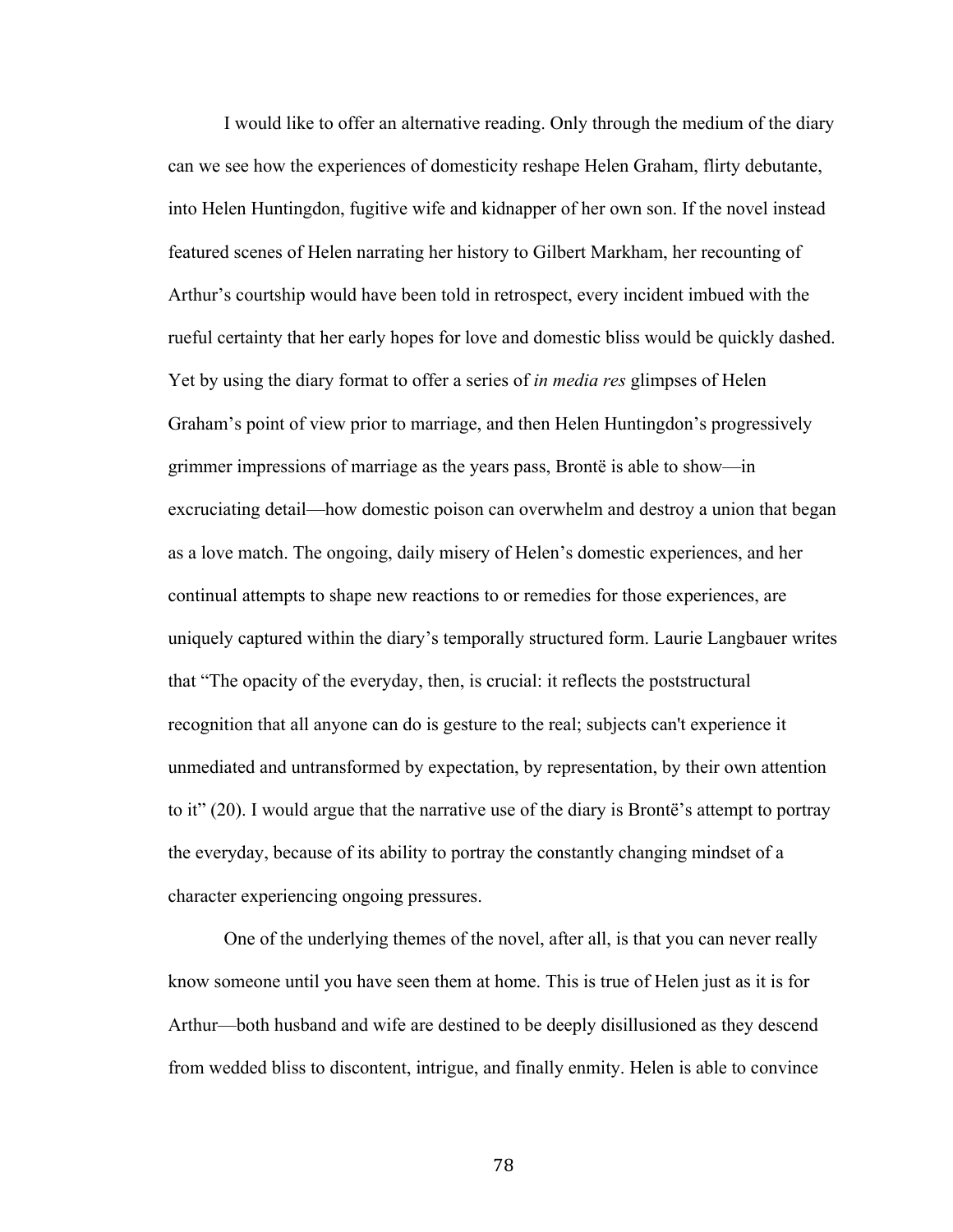herself that Arthur is a high-spirited man of honor who will be steadied by marriage and family during their courtship, when she can only see him for fifteen minute intervals supervised by chaperones—but it takes the grinding misery of years spent trapped in a house with a spiteful alcoholic libertine for her to accept that her original suitor had been a mirage.

From Arthur's perspective (as Brontë's device of the diary makes excruciatingly clear), he had courted a hot-blooded society flirt, who boldly made her preference for him plain even after she had been repeatedly warned about his well-known fondness for horseflesh, hard drinking, and woman (plural). When he finds himself married to a devoutly moralizing matron who expects him to be "sanctified" by her domestic virtues, he is understandably confused. Just as Helen takes years to understand who Arthur really is, so too does Arthur spend years dumbstruck by Helen's domestic practices and proclivities, her beliefs about child-rearing, and her evangelical zeal.

The complete incompatibility of their beliefs about best domestic practices makes up the majority of Helen's diary, the central narrative document of the novel. Helen also suggests that it is this domestic mismatch that finally forces her to escape Grassdale—and her marriage—with their son illegally in tow. She does not resort to leaving because she does not love her husband, but because of the way he runs his house. Helen offers to stay if he can simply compromise on details of domestic management—but his refusal steels her resolve.

It is worth noting that, unlike the closer quarters of the Trevelyans in *He Knew He Was Right*, Grassdale Manor is a palatial country estate—and yet Helen and Arthur both experience intense claustrophobia within the manor house whenever the other is present.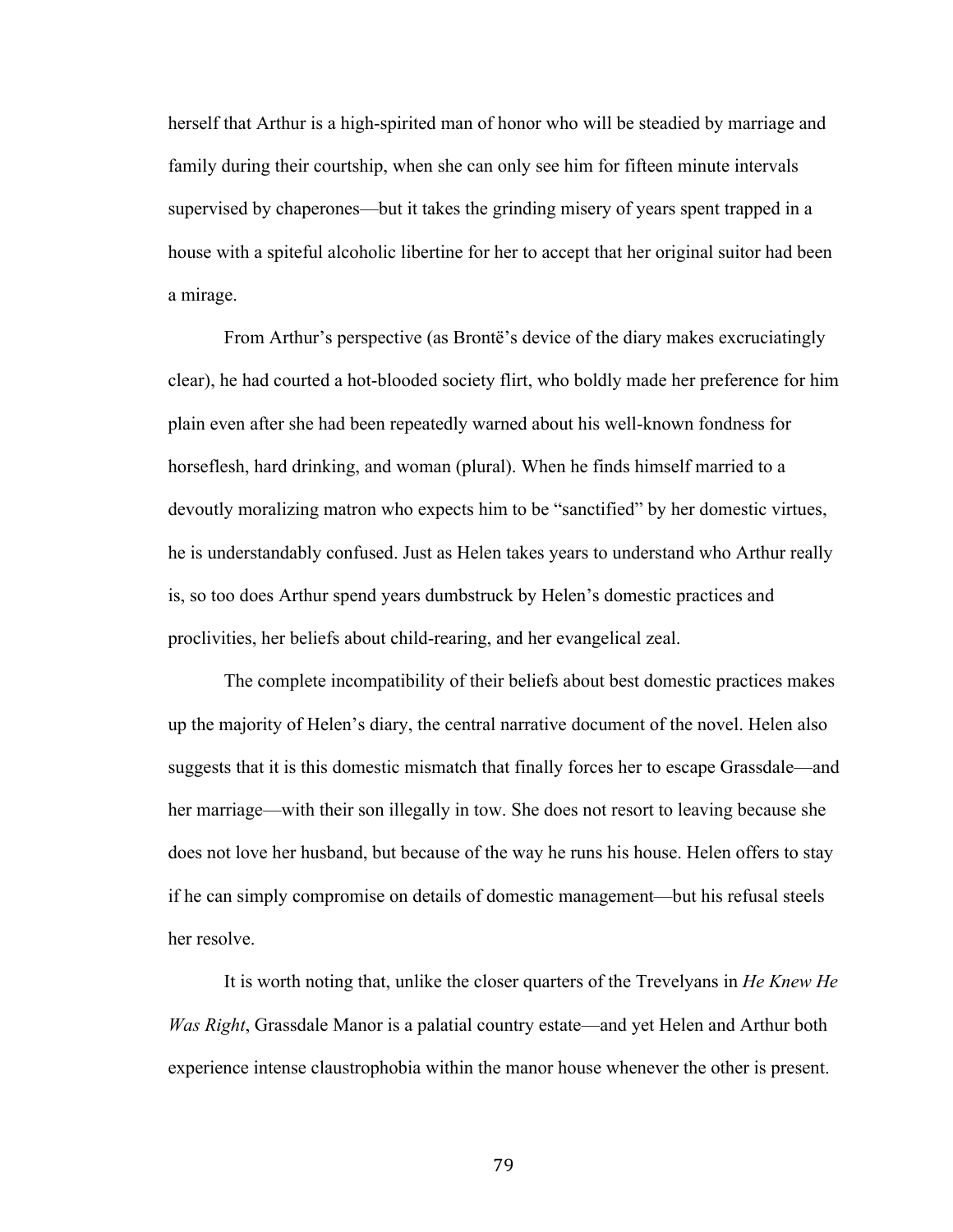Despite the grand scale of the house and the great number of expansive rooms within it, Helen and Arthur are always getting in one another's way. She overhears snatches of his conversations or muttered remarks (and slurs against her) wherever she goes in the house, and there is no room where she can retreat to be safe from his drunken carousing with his friends. For his part, Arthur resorts to conducting at least one of his illicit affairs out-ofdoors because of his wife's omnipresence inside the manor, but even outside he keeps tripping over his hated wife as his mistress hides within the shrubbery. His frequent months-long retreats to London are not only a matter of fashion, but double as his chosen method for removing himself entirely from his wife's domestic demands.

Ultimately, although Helen is the one who flees their home, the source of their greatest conflict is that each one feels the other is intruding on forms of gendered domestic authority that are inviolate. Arthur feels that his wife's role is to keep the manor running according to his requirements—and whether he wants the manor to serve as a hunting lodge, an alcoholic's paradise, or even a comfortable spot to conduct his extramarital love affairs, as Lord of that Manor, it is his decision to make.

For Helen, her legal and financial powerlessness force her to accept most of Arthur's violations of her most sacred domestic fantasies. He is not her friend or intellectual equal, and he thinks all religion is rank hypocrisy. He is cruel to their servants and their animals. He repels all her efforts to "reform" him, and instead doubles down on his already alarming amount of rakish behavior. He throws books (hitting her in the process), breaks furniture in drunken wrestling matches, insults her to her face and behind her back, tells all his friends they are welcome to bed her and then accuses her of being a whore, and generally does his level best to make her life a neverending misery.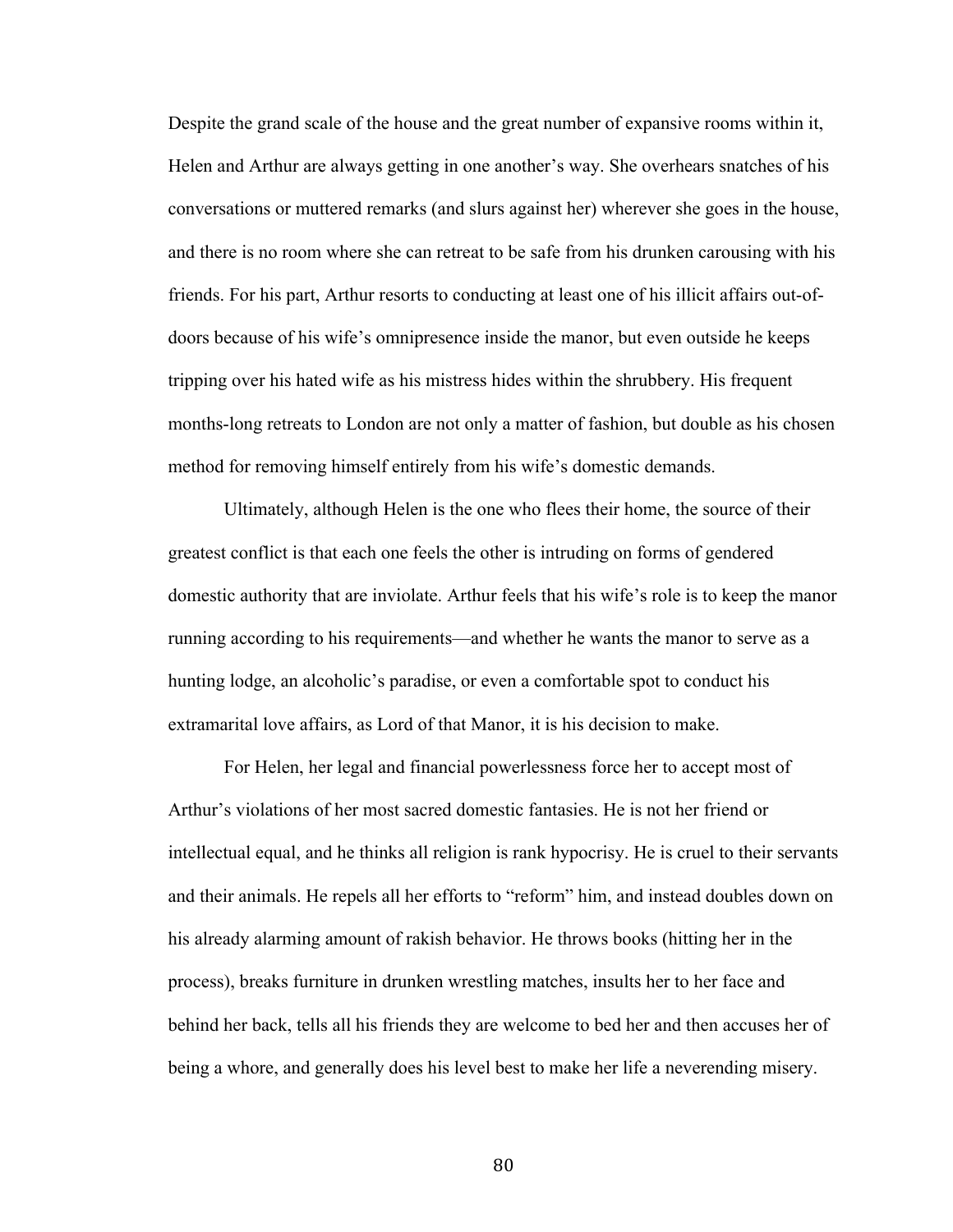Yet Helen, feeling that his actions are wrong, still remains convinced that he has the *right* to behave in such a way—it is his house. As Jessica Gerard points out, the role of a mistress of a house like Grassdale is shaped by the cultural expectations placed on such estates: "The mansion was the family seat, the home of past and future generations of the dynasty. The current owner was merely a life tenant, obligated to pass the house on intact, preserving all the valuable furnishings and works of art accumulated over decades or centuries. A landowner's bride entered the household in which her husband had grown up, with its own long-established routines and customs" (176). The only area where Helen firmly believes in her own domestic authority is when it comes to the raising of their son, Arthur Jr., and it is when Huntingdon begins to encroach on her authority in childrearing that Helen becomes convinced he has gone too far. His treatment of their son spurs her into action where the previous indignities never could. Judith Flanders points out that Helen is not alone in her belief that she should be the primary pedagogue in their young son's moral and mental development, writing that "Mothers were the teachers in most houses, of their daughters for their entire school career, and their sons usually to the age of seven" (86). Arthur Sr.'s interference with Arthur Jr.'s education while the boy is still so young –causing him to doubt his mother's own authority, directly contradicting the lessons that the boy has learned at his mother's knee and Bible<sup>53</sup>—is the only form of domestic interference that could inspire Helen to abandon her marriage.

 $53$  Elizabeth Gargano describes the tension underlying this violation, a cultural shift that Bronte explores throughout the novel: "To an extent, the Victorians desired to enshrine childhood in an idealized domestic space, arguing that the lessons of home were all that children needed. Yet the urgency of school reform and industrial progress moved Victorians to push children into the institutionalized space of standardized schools and standardized pedagogy" (87). The novel is filled with various characters second-guessing Helen's parenting choices when it comes to Arthur Jr.'s development and character.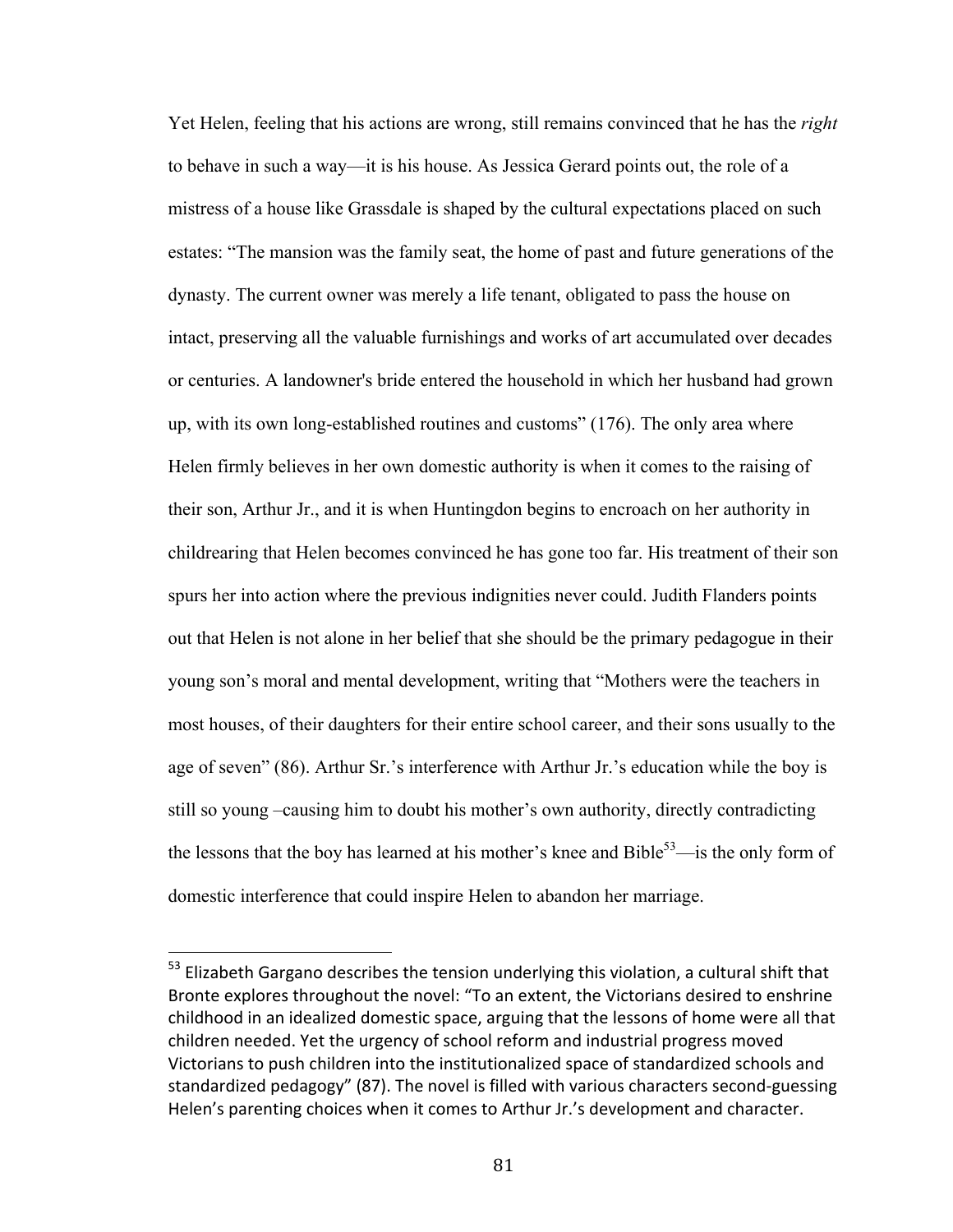Furthermore, it is Arthur's project of teaching their toddler son to drink and swear that coincides with Brontë's use of Gothic imagery to describe the manor—a space where Helen is trapped, beset, and powerless. Brontë offers the radical notion that unnerved so many of her readers—that marriage itself could turn even the most well-appointed and tasteful ancestral home into the uncanny space of Gothic entrapment. Laura C. Berry suggests that "*Wildfell Hall*, set in the years before the passage of the Infant Custody Act, in one sense tells the story of what happens when paternal rights interfere with a sanctified notion of motherhood" (39). Much like Emily Trevelyan in *He Knew He Was Right*, Helen begins to realize that the destructive nature of a mismatch in marriage turns from absurd to unendurable when the welfare of a child is turned into the site of domestic contest. Young Louey Trevelyan's development is distinctly altered and impeded by his father's belief that his own authority makes a mother's role unimportant (if not dangerous)—and Helen is determined that her own son will not be forced to suffer the same disfiguring effects. Helen's diary is full of her attempts to resign herself to her fate of living with her husband no matter what the cost, but that calculation abruptly changes when she begins to see the costs being paid by her son instead of herself. She can handle entrapment in the house on her own behalf, but she demands freedom for her child.

Helen is not locked in dungeon or tower, and there are no physical chains holding her within the prison of her marriage. Arthur's brutality is never specifically aimed at her physically, and although the locking of her bedroom door is a distinct commentary on her sexual agency, there is no evidence that Arthur ever intends to take his marital rights by force. Even the manor, rather than a desolate and freezing medieval castle, is instead a

82

<u> 1989 - Andrea San Andrea San Andrea San Andrea San Andrea San Andrea San Andrea San Andrea San Andrea San An</u>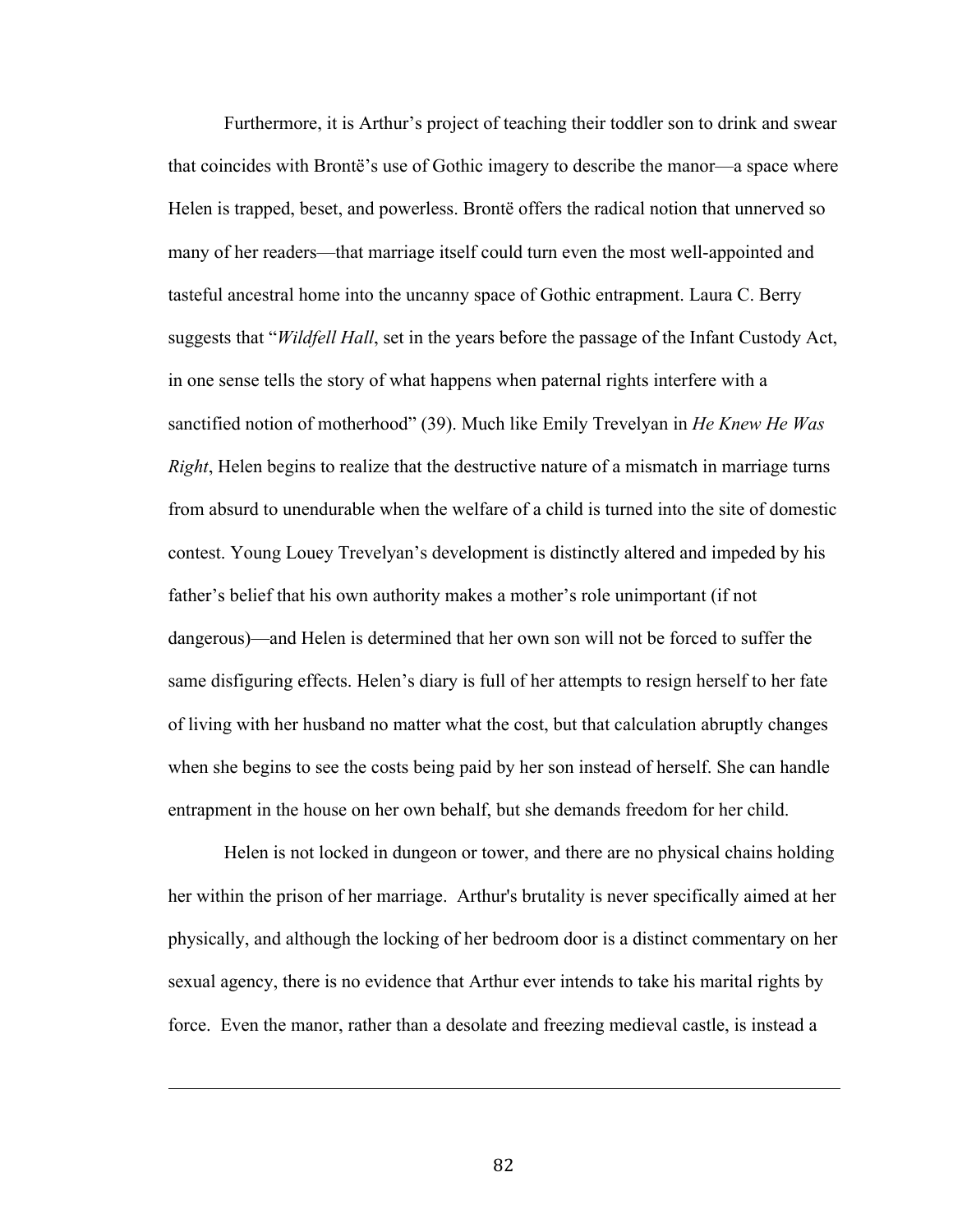comfortably appointed country house full of light, warmth, and well-cooked food. The lack of all physical Gothic elements, therefore, shows marriage itself to be the prison. She is chained to his name and his home because, as he points out, to leave would humiliate both of them. Her lack of personhood under law means that when her husband takes away all the money she has saved and burns her paintings, he is acting within his rights to do so. *He* owns the art supplies, the paintings she has made, and even the pages and ink of her personal diary. Brontë deliberately mimics the Gothic narrative of the trapped heroine to make a cultural point: any institution legally capable of mimicking Gothic villainy without borrowing any of its physical trappings is inherently poisonous. As Laura C. Berry writes, "*The Tenant of Wildfell Hall* suggests that violence and cruelty are an inescapable part of coupling, and critics have often pointed out the clarity with which Anne Brontë seems to understand the brutalities of marriage" (43). If a proper Gothic heroine can be kidnapped and hidden away in a dark dungeon somewhere, then Brontë insists that marriage is capable of being a similar form of oubliette—and that anyone who denies that fact is entrenched in self-delusion.

In fact, Brontë uses the Huntingdon marriage to play with several genres that would have been familiar to her readers by the 1840s. Read through the Gothic lens, Arthur Huntingdon is easily viewed as yet another looming lord of the castle who entraps his deceived bride in a prison of her own making. In the context of a domestic novel, Arthur Huntingdon borders on cartoonishly evil. In the context of a social problem novel, he can be read as a commentary on the evils of aristocratic privilege and the dangers of alcoholism. Through the lens of the silver-fork novel, he is instead a familiar and wellloved figure--the unrepentant rake, the pride of London, and the source of hilarious social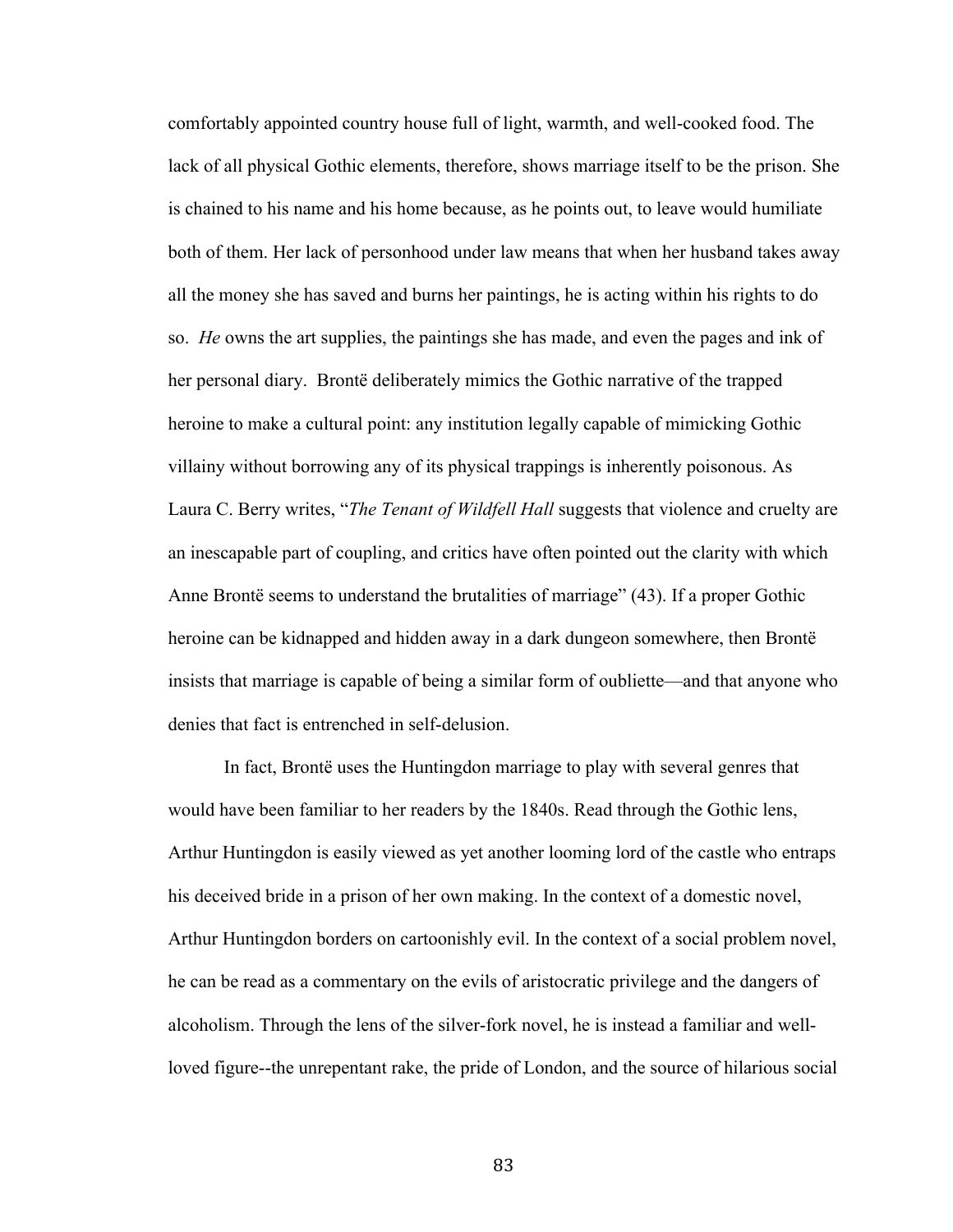commentary<sup>54</sup>. The silver-fork genre is riddled with characters just like him<sup>55</sup>, and the readers of those texts are well-aware that their response should be amusement and familiarity, not disgust<sup>56</sup>.

By heaping these conventions together, Brontë forces us to look more closely at how these narratives function, as well as what they can tell us about fictional narratives of the marital home. If Helen Huntingdon finds herself positioned as the mistress of Grassdale Manor which functions both as an elegant setpiece primed for hilarious misunderstandings (for her husband and his social set) as well as her own Gothic prison, then how do nineteenth-century claims about domestic space come into play? Is Helen at the mercy of personal cruelty from a man who despises her or does she suffer from the familiar and identifiable trauma of an addict's helpless downward spiral? Brontë's juxtaposition of these narrative frameworks allows her to explore her culture's "truths" about marriage from multiple perspectives, and the result is a novel that asks why there were so many narrative excuses and justifications for Arthur Huntingdon's behavior, and so few available to his wife.

 $54$  Tamara S. Wagner explores the social function of the silver fork novel during its heyday, arguing that it serves as a foil for other genres that lasted longer and garnered more fame: "Given the extent of the interpenetration of social-problems and silver-fork fiction, it is hardly surprising that they formed competing narrative modes in otherwise very different novels of the time." (48)

 $55$  Winifred Hughes (1992) describes the type and his popularity: "The insouciant Regency exclusives, mythologized in the fiction of the period, offered a seductive model of license rather than self-restraint, openly flaunting their collective contempt for the proto-Victorian virtues associated with domesticity, utility and the middle-class work ethic" (330). As domestic ideology took over more of the public discourse, the pleasures of reading about the rake became more obvious.

 $56$  Louis Cazamian writes that the social novel and the silver-fork novel were conscious opposites, designed for the changing tastes of the reading public: "endless perfumed descriptions of drawing-room manners whetted a public appetite for 'rude, rough human nature' which the social novel satisfied with its realistic content" (40).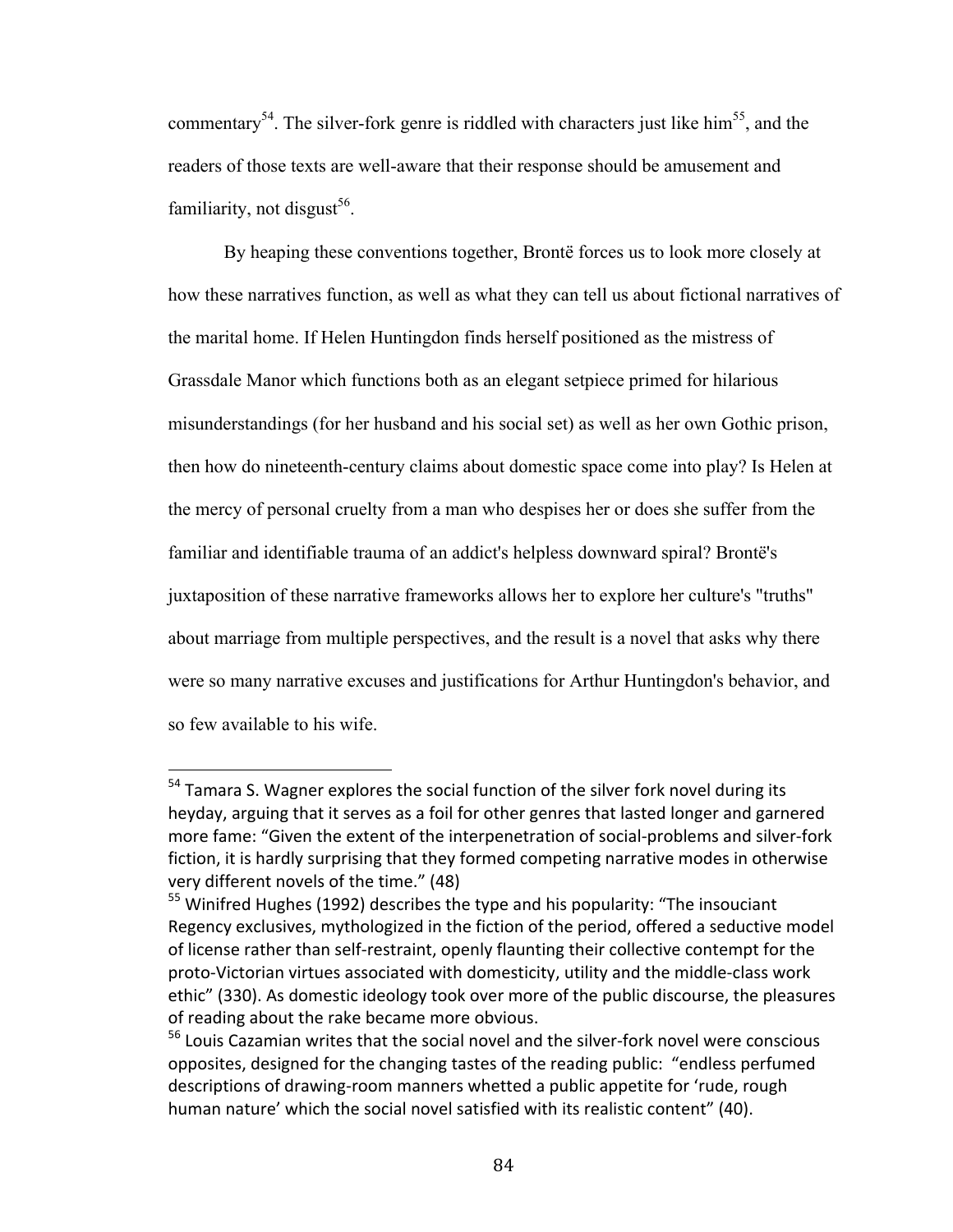Another genre Brontë gestures toward is one that we associate more with the  $21<sup>st</sup>$ century—the reboot. In *The Tenant of Wildfell Hall*, Brontë revisits a small subplot from her first novel to explore domesticity's dangers. The eponymous governess heroine of Anne Brontë's *Agnes Grey* deplores many of the hateful habits her various intractable pupils portray, but one of the most pointed episodes is that of Miss Rosalie Murray, whose thoughtlessly cruel flirtatiousness is frequently portrayed as one of her worst failings. Agnes describes Miss Murray's horrible habit of walking through the fields, reading fashionable novels, not to enjoy either the books or the fields themselves, but so that she can orchestrate meetings with a man obsessed with her beauty. When Miss Murray later marries an alcoholic rake—at her mother's behest, of course<sup>57</sup>—and descends into petulant unhappiness, Miss Grey can hardly help but suggest that such reading material was partially responsible, and thoroughly to be reviled by any thinking or feeling adult.

Once Rosalie Murray becomes Lady Ashby, as her mother and her fashionable novels have urged her to do for so long (the novels, perhaps, less sincerely than Mrs. Murray), she quickly becomes aware that she is by no means as blessed by good fortune as she had always assumed. Her lot is an early version of Helen Huntingdon's eventual realization that marrying a rake rarely leads to domestic felicity:

'I thought he adored me, and would let me have my own way: he did pretend to do so at first, but now he does not care a bit about me. ...he will do as he pleases, and I must be a prisoner and a slave.... And then he must needs have me down in the country, to lead the life of a nun, lest I should dishonour him or bring him to ruin; as if he had not been ten times worse every way, with his betting-book, and

 $57$  'Is it really so, Miss Murray? and does your mamma know it, and yet wish you to marry him?' 'To be sure, she does! She knows more against him than I do, I believe: she keeps it from me lest I should be discouraged; not knowing how little I care about such things. For it's no great matter, really: he'll be all right when he's married, as mamma says; and reformed rakes make the best husbands, *everybody* knows.' (114)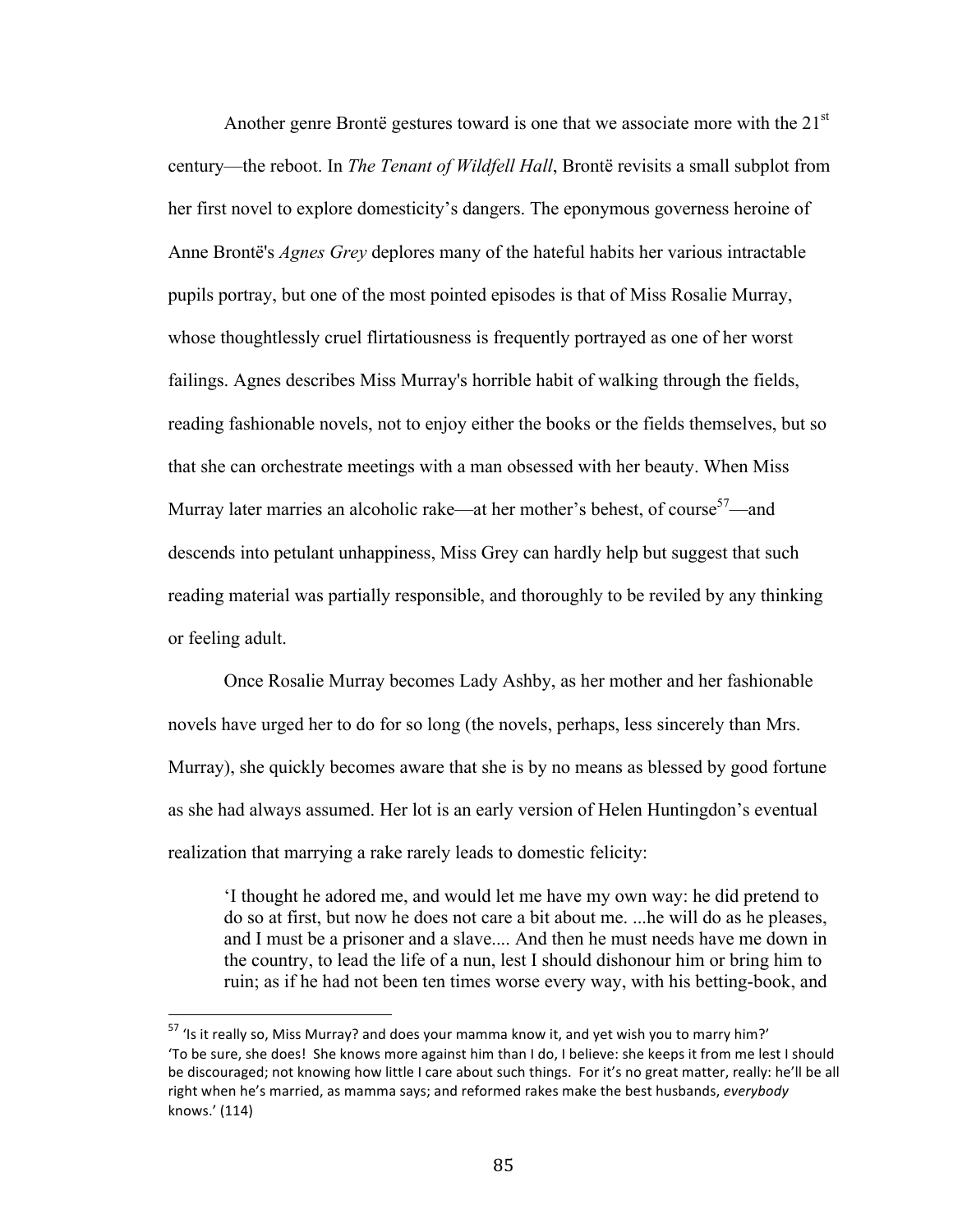his gaming-table, and his opera-girls, and his Lady This and Mrs. That—yes, and his bottles of wine, and glasses of brandy-and-water too!" (179)

Lady Ashby's unhappiness is only given a brief glimpse within the novel, and is portrayed as well-deserved by an arrant flirt and selfish minx, before Agnes heads off to discover a happy life based on her own moral superiority. Yet it is easy to see that if Lady Ashby were gifted with religious scruples and a tenderer heart, she could easily be recast as Helen Huntingdon. Even more telling, however, is that the advice Agnes gives to Rosalie Ashby—advice Rosalie rejects as impracticable—is the same course of action that Helen attempts, and finds useless in her own novel. Agnes suggests that Rosalie should attempt "by gentle reasoning, by kindness, example, and persuasion, to try to ameliorate her husband;" (179-180), a series of accepted rake-reforming strategies which Helen Huntingdon herself tries so hard to employ in her own marriage to Arthur, and with such little effect. Agnes's next suggestion is that "when she had done all she could, if she still found him incorrigible, to endeavour to abstract herself from him—to wrap herself up in her own integrity, and trouble herself as little about him as possible" (180). Readers of *The Tenant of Wildfell Hall* will, of course, recognize this strategy from Helen's story as well, and yet the later novel makes it clear that the attempt to "wrap herself up in her own integrity" is functionally impossible in the shared domestic space of the home, where the mistress of a house is not expected to spend her days in solitude and abstraction from her husband's daily needs. As Marianne Thormählen points out, Helen "is forced to realize how helpless even the most resilient woman is when her efforts to create a good home run counter to the inclinations of her husband" (312). Helen also learns that she might be able to save some remnant of her integrity and mental stability by cocooning herself away from Arthur's toxic influence, but that no such method is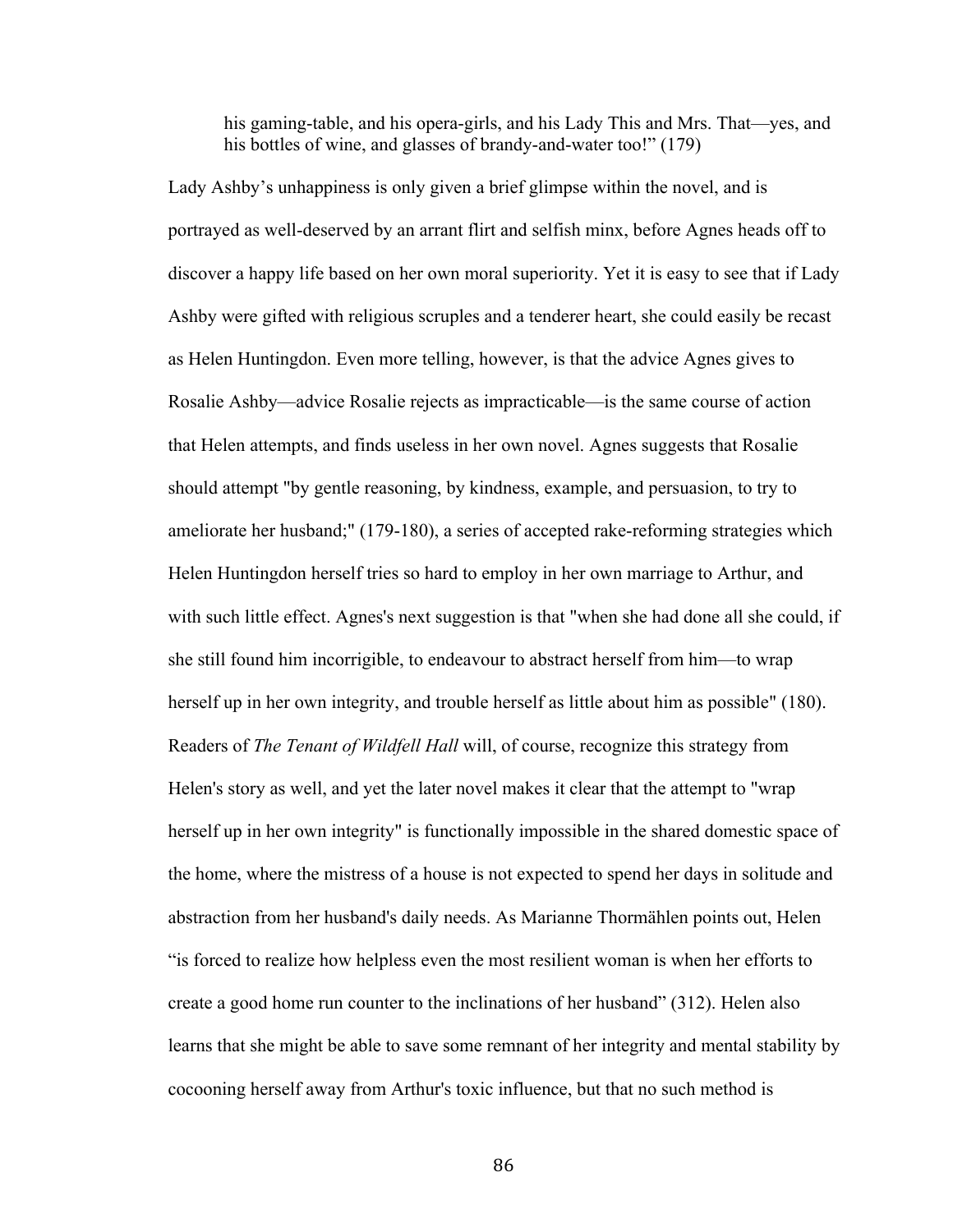sufficient for protecting their son from his power. Agnes's well-intentioned advice for Rosalie to "seek consolation in doing her duty to God and man, to put her trust in Heaven, and solace herself with the care and nurture of her little daughter" (180) is shown to be essentially impossible in Helen's subsequent experience.<sup>58</sup>

In the context of *Agnes Grey*, the impossibility of this advice ever working is rooted in Lady Ashby herself—especially given that her response is the puzzled (yet realistic) response: "'But I can't devote myself entirely to a child,' said she; 'it may die which is not at all improbable" (180). It is fascinating to consider, however, that when the much more intelligent and well-meaning Helen Huntingdon endeavors to put the same principles into practice, they are worse than useless, and in fact frequently make her home a site of more conflict than before. But is it really fair to compare Helen Huntingdon with Rosalie Ashby? In some ways, perhaps not—Helen Graham is never portrayed as using her beauty to torment men as a form of sadistic play, or as abusing a miserable and powerless governess. Yet, much like Rosalie Ashby, Helen appears to be little more than a stereotype herself during the accounts of her glamorous London Season, where her diary's entries begin. Between her flirting, dancing, portfolio of watercolors, and even her occasional religious aphorisms, Helen may believe she is showing her true self, but Arthur Huntingdon sees only a slightly prettier version of every other girl on the marriage market. At the very beginning of her diary's narrative, the young and naïve Helen sounds as dizzy and adolescent as Lydia and Kitty Bennet ever were, writing about

 $58$  Lacroix and Nussbaum suggest that this sort of consciousness-raising narrative was increasingly common during this time: "If there could be said to be one goal of the novel in this period, it was to open the eyes of the law to women's lives by means of artfully packaged vicarious experience. Novels reveal women's powerlessness-- but they also show the many forms of agency and resistance available to women, even in constrained circumstances." (5)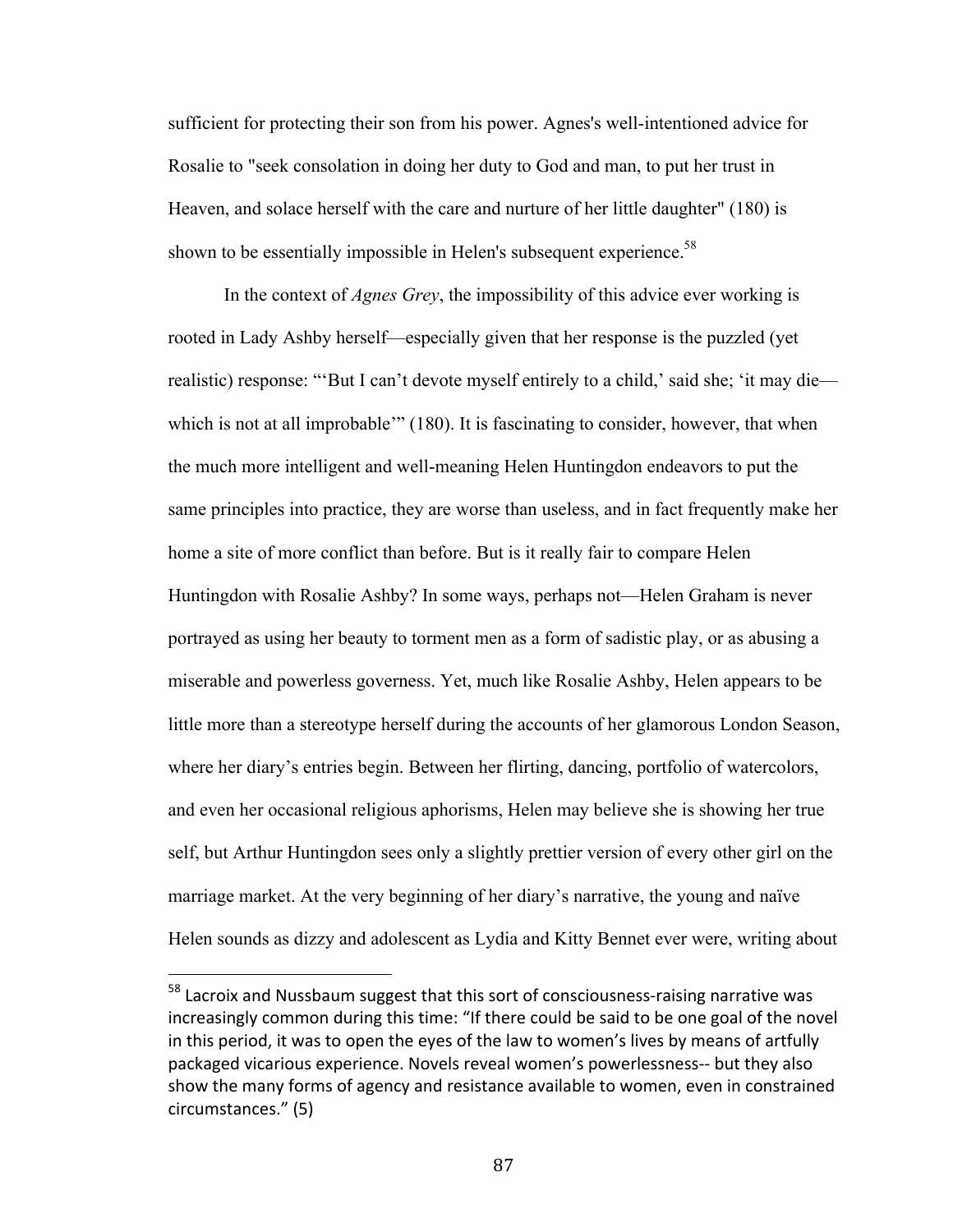her "…new-sprung distaste for country life. All my former occupations seem so tedious and dull, my former amusements so insipid and unprofitable. I cannot enjoy my music, because there is no one to hear it. I cannot enjoy my walks, because there is no one to meet. I cannot enjoy my books, because they have not power to arrest my attention: my head is so haunted with the recollections of the last few weeks, that I cannot attend to them" (123). Her giddy enjoyment of the entertainments of the Season (including her scornful rejection of her suitor Mr. Boarham based more on his social awkwardness than her lack of love for him) makes her slightly ashamed of herself, but has no effect on her longing for more dancing and flirtation—which she makes all too plain to Arthur Huntingdon. He continually takes pleasure in testing, breaking and laughing at her boundaries, both in terms of behavior and physical intimacy. She speaks repeatedly of his stealthily "pressing" her hand, often with "more of conscious power than tenderness in his demeanour" (138), and usually refusing to let it go when she tries to withdraw, as when she becomes agitated and writes that she "made a desperate effort to free my hand from his grasp" (148). He also continually escalates these incidences of physical contact, moving from grabbing her hands to kissing her, restricting her movement by pinning down her dress and refusing to let her up ("I made an effort to rise, but he was kneeling on my dress" (158)), and clutching her in embraces she initially tries to escape ("the instant he released my hand he had the audacity to put his arm round my neck, and kiss me" (148)). Arthur Huntingdon has no reason to take Helen's request for "better" behavior as genuine—he views such requests as mere coquettishness, the conventional methodology for flirtatious young women to get what they want out of intimate relationships. Even Arthur's proposal of marriage is followed by a gesture of affection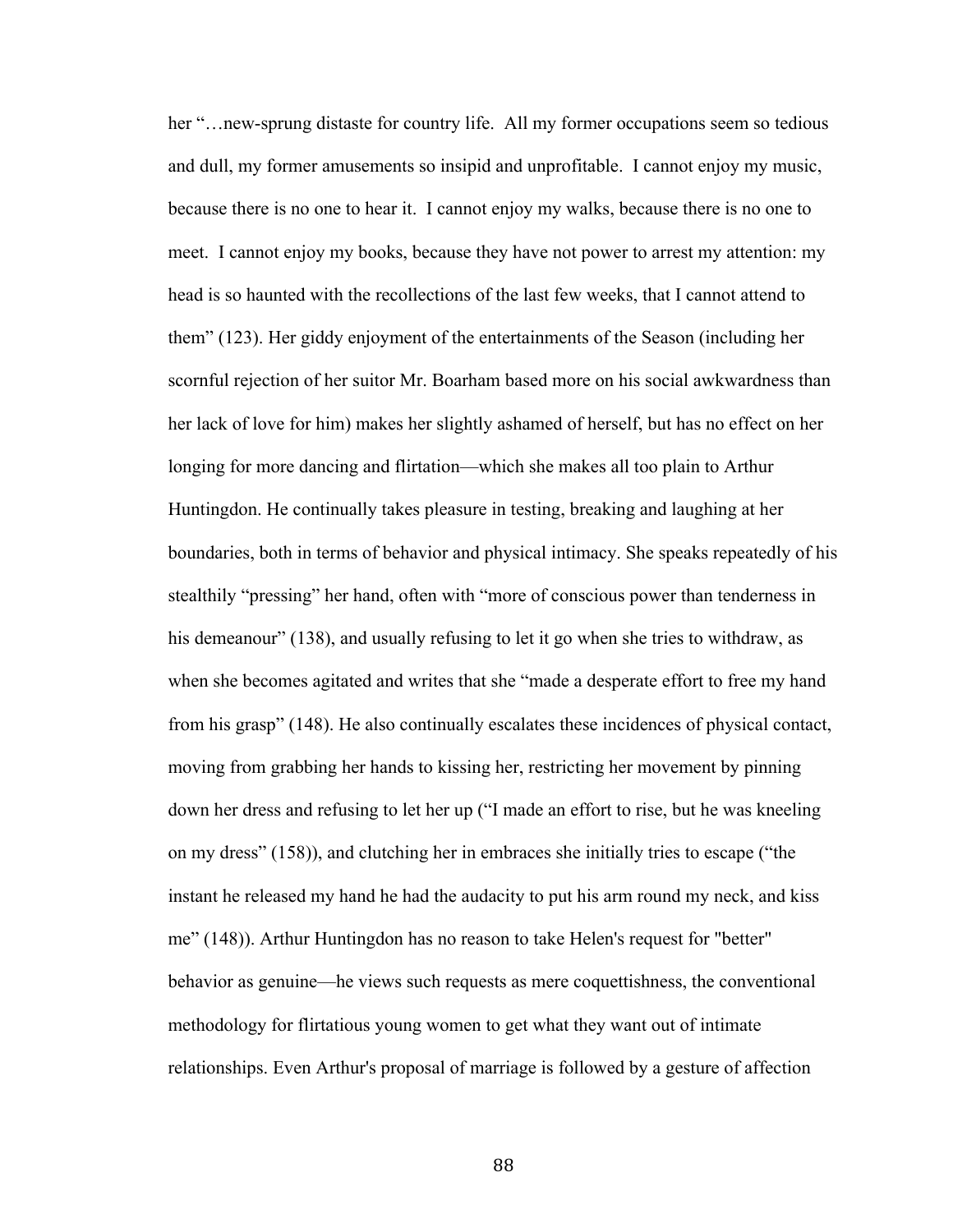tinged with unusual violence and an insistence on interpreting her lack of reaction as encouragement: ""....I love you to distraction!—Now, tell me if that intelligence gives you any pleasure. Silence again? That means yes. Then let me add, that I cannot live without you, and if you answer No to this last question, you will drive me mad.—Will you bestow yourself upon me?—you will!' he cried, nearly squeezing me to death in his arms. 'No, no!' I exclaimed, struggling to free myself from him—'you must ask my uncle and aunt'" (159). This, all prior to their engagement, let alone their marriage, forms a pattern that he recognizes, even if she does not—the status quo of their relationship will be one where he always has his own way, laughs at her attempts to disagree or resist, and she will always forgive him after the fact as long as he promises his love in the end. This is the model of courtship and of marriage that he views as absolutely normal, and Helen's insistence at a later point that she never understood that to be the case is viewed by Arthur as patently disingenuous. With Helen blending so seamlessly into the archetypes of the silver-fork novel prior to her marriage (just like Rosalie Ashby in *Agnes Grey*), the idea that she might abruptly demand the opposite from her husband as what she learned to expect from him while still her lover is as shocking to Arthur Huntingdon as his own behavior was to Brontë's Victorian audience. Brontë does not choose to portray Helen in the early pages of her diary as a figure of moral authority during her time as a debutante, but instead as one as vapid as Arthur herself.

Furthermore, the religiosity which will so characterize Helen once the honeymoon is over is hardly mentioned by her during their courtship—and even when she begins to mention it after his proposal of marriage, he makes it clear that he considers it a game to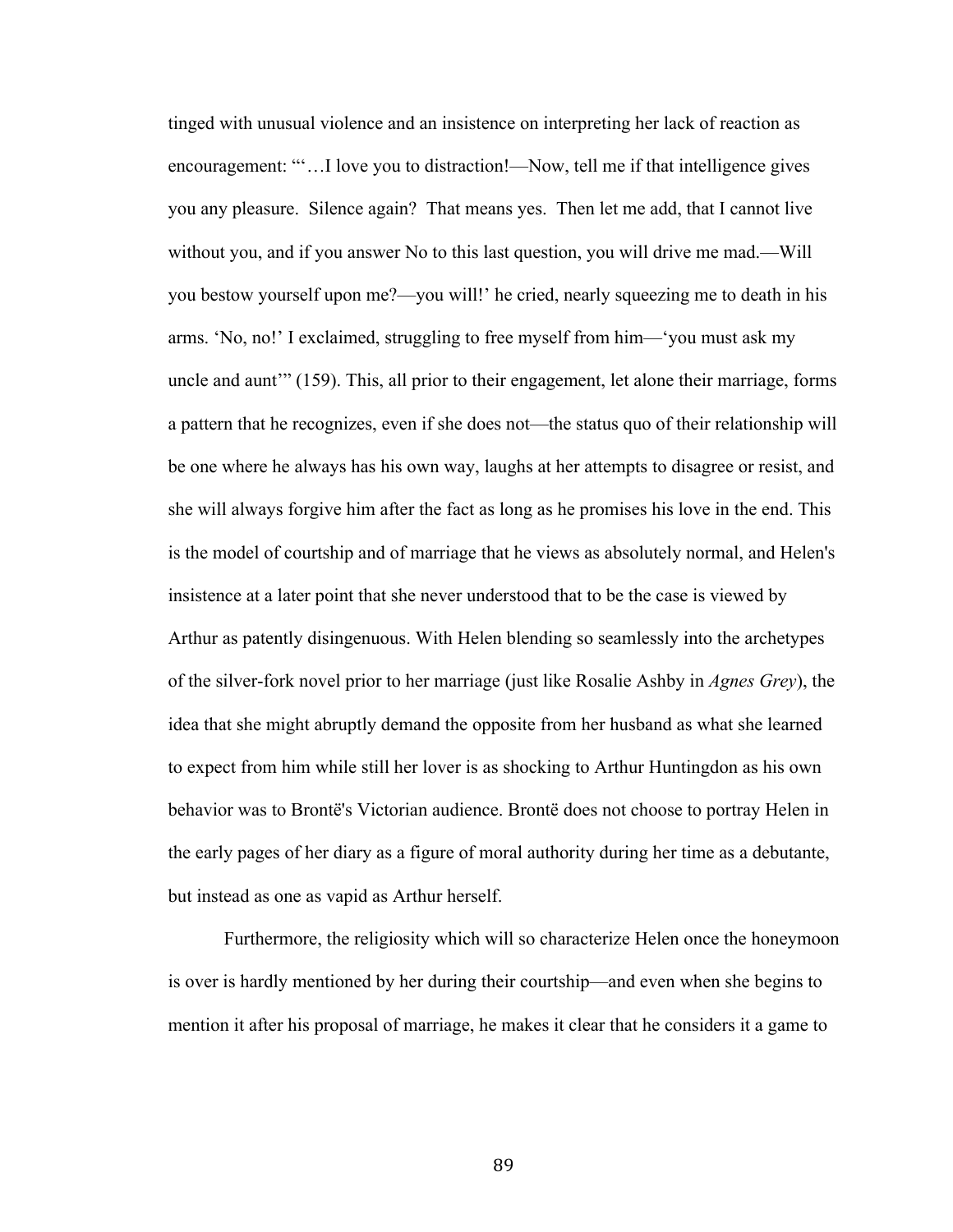be played to appease her aunt, rather than a legitimate issue to consider before their

marriage:

'She wishes me to—to marry none but a really good man.' 'What, a man of "decided piety"?—ahem!—Well, come, I'll manage that too! It's Sunday to-day, isn't it? I'll go to church morning, afternoon, and evening, and comport myself in such a godly sort that she shall regard me with admiration and sisterly love, as a brand plucked from the burning. I'll come home sighing like a furnace, and full of the savour and unction of dear Mr. Blatant's discourse—' 'Mr. Leighton,' said I, dryly. 'Is Mr. Leighton a "sweet preacher," Helen—a "dear, delightful, heavenlyminded man"?'

'He is a good man, Mr. Huntingdon. I wish I could say half as much for you.' 'Oh, I forgot, you are a saint, too. (163)

His sarcastic little "ahem!" and his promise to "manage that" by seeming to be filled with "savour and unction" clearly indicate his thoughts on religion: it is a social formality, a performance, and a bit of perfunctory hypocrisy. Even his arch "Oh, I forgot, you are a saint, too" is a reminder that he doesn't believe for a moment that this is *Helen's* requirement— he assumes that this is all to be effected for the sake of her aunt's consent, so that the two of them can do as they wish without interference. Furthermore, she too sends him a clear message, at the end of the passage, when she responds to his clear sarcasm and lack of interest in her faith with submission to his wishes and happiness in taking his arm. Her strident stance of "I'll have nothing at all to do with you if you talk in that way any more" (163) is a boundary she consistently refuses to enforce, which tells him all he needs to know. Like Brontë's earlier creation found in *Agnes Grey*, Lord Ashby, Arthur Huntingdon feels confident that he has the right to do whatever he likes, with little risk of repercussions. Furthermore, by describing this part of the couple's history through Helen's diary, Brontë shows us the relational context that went before their marriage—Helen does not recount their early encounters with regret, because those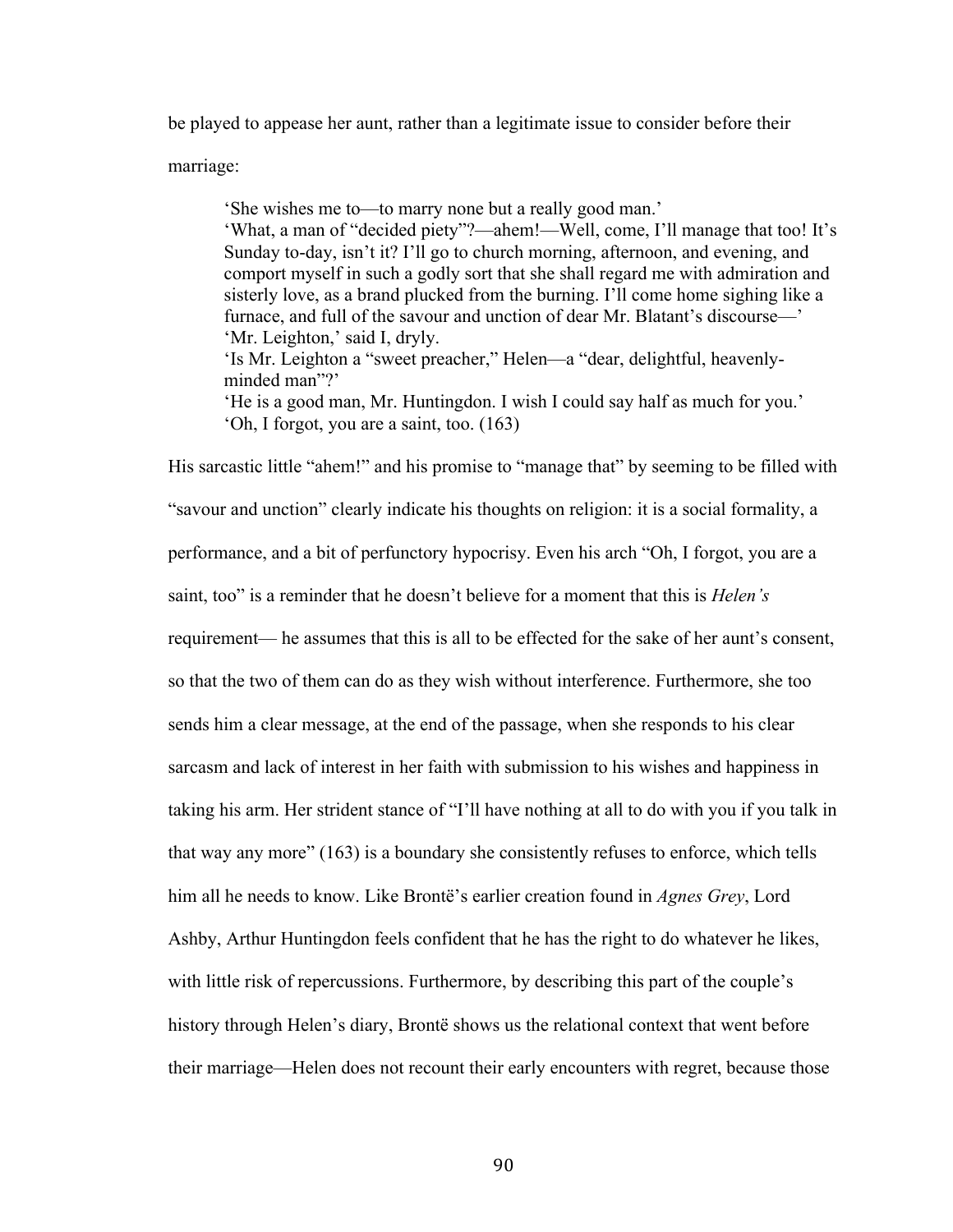passages were written in a time before she dreamed that future regret would even be possible. The young woman in love looks forward to a happy domestic future with absolute confidence, despite the abundance of evidence that her vision of domestic bliss and Arthur's are utterly at odds. Her aunt, who knows much more about the experience of living for decades with one's spouse, tries to warn Helen that living with a rake is a vastly different thing from being singled out by him while he dabbles in wooing. But Helen, caught up in the raptures of young love, is uninterested in her aunt's experiences. In this way, the early sections of Helen's diary are uniquely poignant to the audience who already knows that her marriage to Arthur is going to leave her cold and strange, utterly alien to her conventional country neighbors, a forbidding yet easily alarmed figure of mystery. Before we even read the details of her imminent domestic education, we know that the results will be grim.

Of course, Helen's earlier willingness to participate in conventional courting customs is not remotely a reason to argue that she should expect her horrific treatment once she has become Mrs. Huntingdon. Brontë's comparison of her two states of mind, however, is illustrative of the difference between the comforts of fictional heterosexuality and the lived reality Helen finally encounters once she is relocated to Arthur's home. Readers of fashionable novels could laugh at the casual cruelty and outrageous conduct of rakish men because those narratives are almost aggressively false-- they are caricatures of well-worn types, and audiences of the genre preferred books where such types were presented in abundance<sup>59</sup>. The fact that Helen's ability to enjoy that world is destroyed

 $59$  Adburgham suggest that these novels were less about such characters themselves, and more about the lavish worlds they inhabited: "Horse racing, betting and gambling of every description, mistresses maintained in conspicuous style, resplendent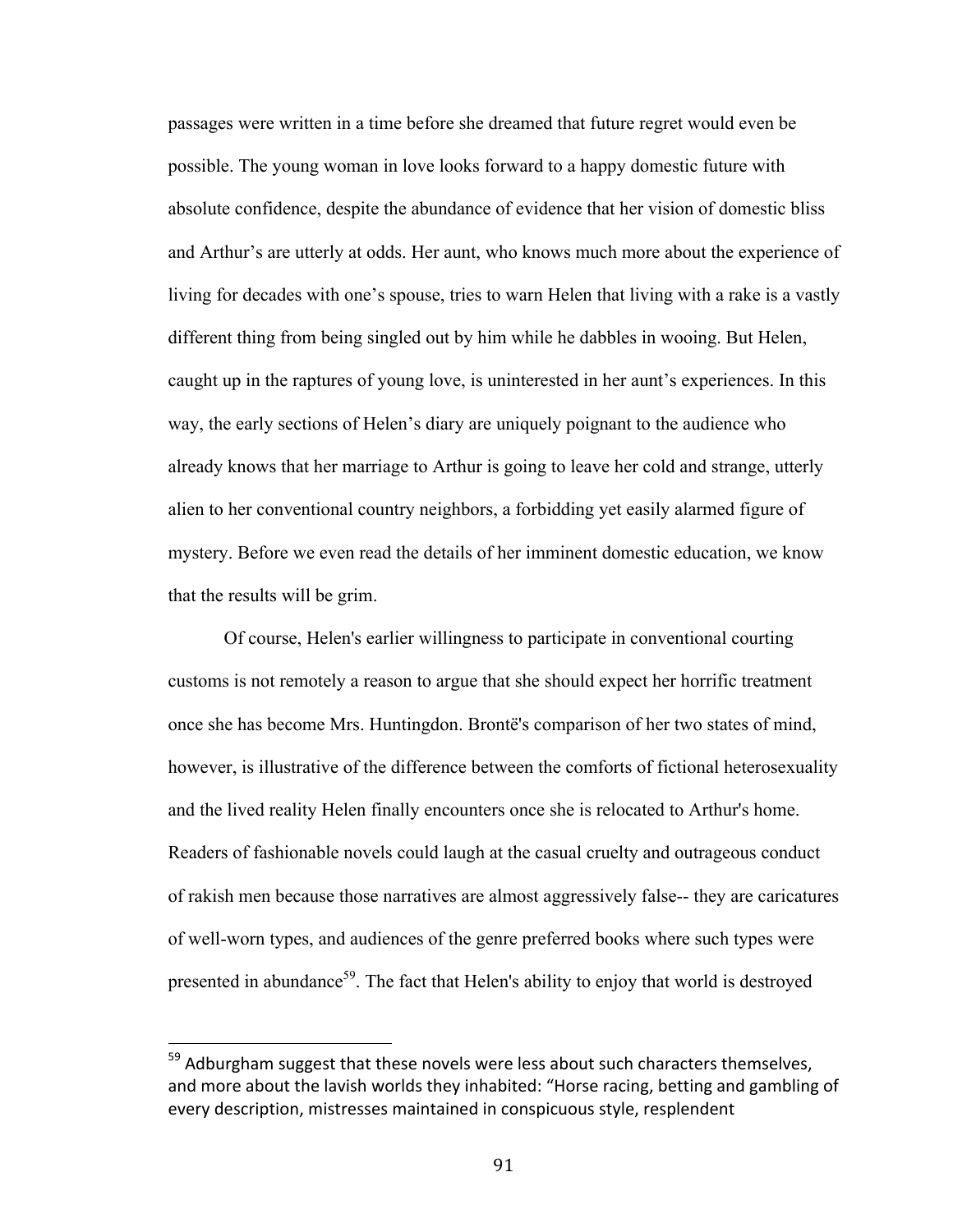once she lives in Arthur's manor is not merely part of Brontë's scorn for the silver-fork genre, but it is also an important element of the novel's critique of domesticity. How many newlywed brides had been taught the precepts of domesticity and marriage in the context of outrageous fictions, only to discover once ensconced in a husband's house that the daily reality was much more grim? The Helen who first fell in love with Arthur because of how exciting he was quickly discovers that horror, humiliation, and fury are equally "exciting" from his point of view but far less pleasurable from hers. Her idea that his earlier conduct will be tempered by their domestic circumstances is as comforting a fiction, Brontë suggests, as the silver-fork novels themselves-- amusing, popular, and very far distant from everyday life.

As for Arthur, Brontë makes it clear that he assumes Helen to be the same as all the other young ladies of his acquaintance, a rich and pretty girl who wants a handsome husband with a good estate, wants to have fun, and is willing to submit to a few meaningless rituals (permission from guardians, culturally mandated religious beliefs) to get what she wants, all while obeying *his* every whim. As Gwen Hyman points, out, he never pretends to be anything he isn't: "He makes no effort to disguise his partying from her—indeed, he seems to see it as a marker of the manly virility of his bachelor years" (57). Helen's later insistence that the increasingly debauched and cruel Arthur she comes to know is somehow changed or different than the man she married is the novel's initial and central self-delusion. By introducing us to the eventually-estranged couple through the lens of the days of their greatest happiness, Brontë is able to show just how much of

<u> 1989 - Andrea San Andrea San Andrea San Andrea San Andrea San Andrea San Andrea San Andrea San Andrea San An</u>

accoutrements to elegant carriages, stables of beautifully groomed horses, elaborate entertaining, fine wines and costly clothes...it was all part of the glittering unreality of a period when London society seems almost to have engaged in a dance of death." (112)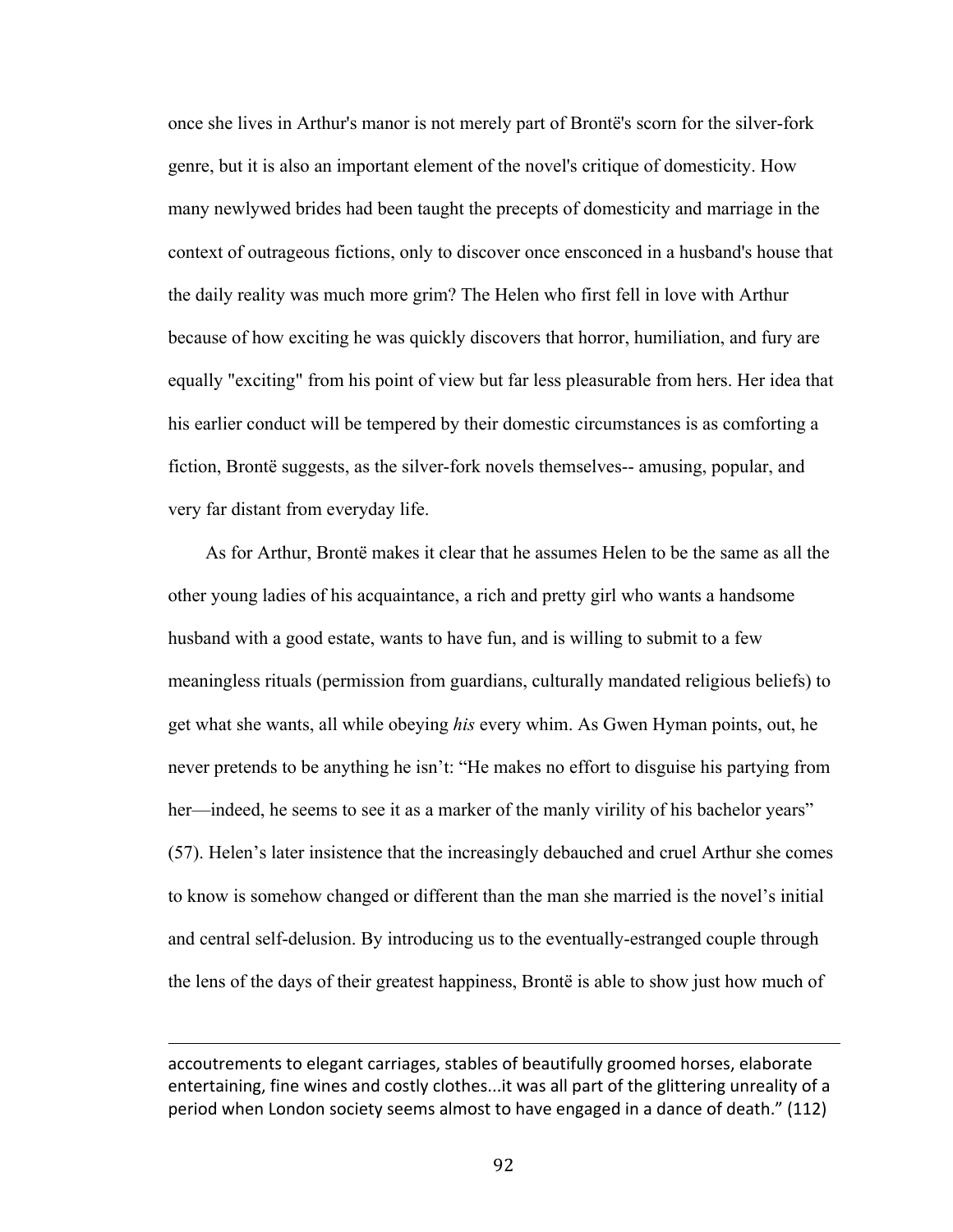their domestic misery is clearly forecast by their mutual misunderstandings of the other's character. From the perspective of a man in Arthur's narrative position, he will have fulfilled his part of their marital bargain once Helen has his name, his child, and is established as mistress of his estate. Once those landmarks are achieved, the rest of their fashionable marriage would typically include both of them conducting fashionable affairs with various members of their social set, complaining about boredom with their fashionable friends, and attempting to amuse themselves as best they can.

After all, given that Arthur clearly believes he is marrying a prettier and slightly coyer version of Annabella Wilmot, we must imagine his growing astonishment to discover that he has accidentally married a moralist. Marianne Thormählen suggests otherwise, writing that:

Before they are even married, however, Helen has already realized that her Arthur's jocularity can be gross and cruel, and that it is not balanced by even an occasional hint of gravity. Her qualms...soon prove justified: throughout the years of their disintegrating marriage, the girl whose 'serious part' was always much in evidence becomes hardened and embittered while her husband carries on laughing--often in delight at tormenting her and always during his orgies... (831- 832)

To suggest that Helen's "serious part" was always in evidence *to Arthur*, however, would require ignoring the fact that he always takes her bouts of "seriousness" as a joke, and treats them accordingly. His assumption that their marriage will involve an extension of the same dynamic is hardly unreasonable, and his belief that their version of domestic harmony will depend on his terrible behavior being treated as commonplace and eminently forgivable is easily seen in the narrative of their courtship. He sometimes finds it adorable when she is angry—the way he would enjoy a dog doing tricks, perhaps—but never worthy of consideration or a change in his behavior. Helen's seriousness is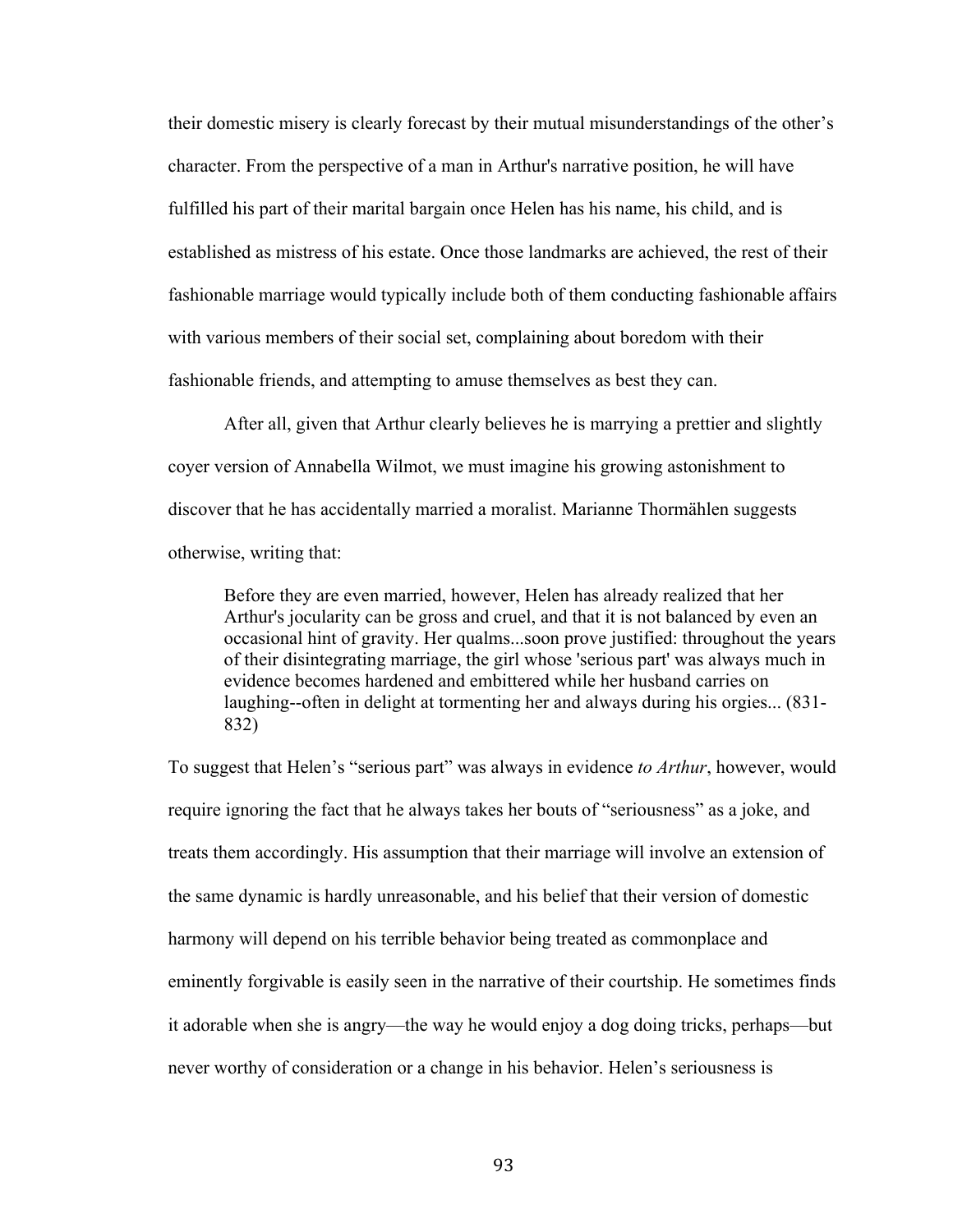certainly always evident to the reading audience—but then again, Brontë's layered narrative means that that audience (meeting the pensive and frowning Helen Graham first in the novel, long before the gay Helen Huntingdon comes along) already knows there is a sad and broken ending to her first marriage, and so the revelation of her gravity is hardly a surprise. To Arthur the dashing rake, however, it evidently comes as quite a shock. This is one reason why the embedded diary narrative is so essential to Brontë's criticism of domestic practices. It is much easier to damn Arthur Huntingdon as a monster who has treated his wife unconscionably when the first introduction of Helen "Graham" is colored by her poverty, her isolation, and her frantic worry for her son's well-being as they both live in the blighted setting of Wildfell Hall. The insertion of the diary into the middle of the novel allows the revelation of her past life as a flirt, a social butterfly, and a naïf who makes every excuse for Arthur's abhorrent behavior to come as an unwelcome surprise in the midst of a story which had heretofore treated her virtue and victimhood as absolute.

Furthermore, as their marital conflicts begin to happen with increasing regularity, the novel shows Arthur trying to perform the model of a Regency-era husband to the best of his ability, only to react with bafflement when Helen refuses to play her part.<sup>60</sup> His debauchery, after all, is par for the course, as Winifred Hughes explains in her description of the regency-era gentleman: "Their major occupation was the untrammeled pursuit of pleasure in its accepted forms of gaming, gourmandizing, flirting and waltzing, tireless if

 $60$  Rebecca Mitchell writes that "Realist novels depict characters who recognize on some level the ultimate unknowability of another character, and more often they depict those who plow ahead assuming (erroneously) that in fact they do know exactly what the other is thinking and who the other is" (xi). Arthur Huntingdon is often certain that he knows exactly who Helen is, no matter how many times this assumption fails him.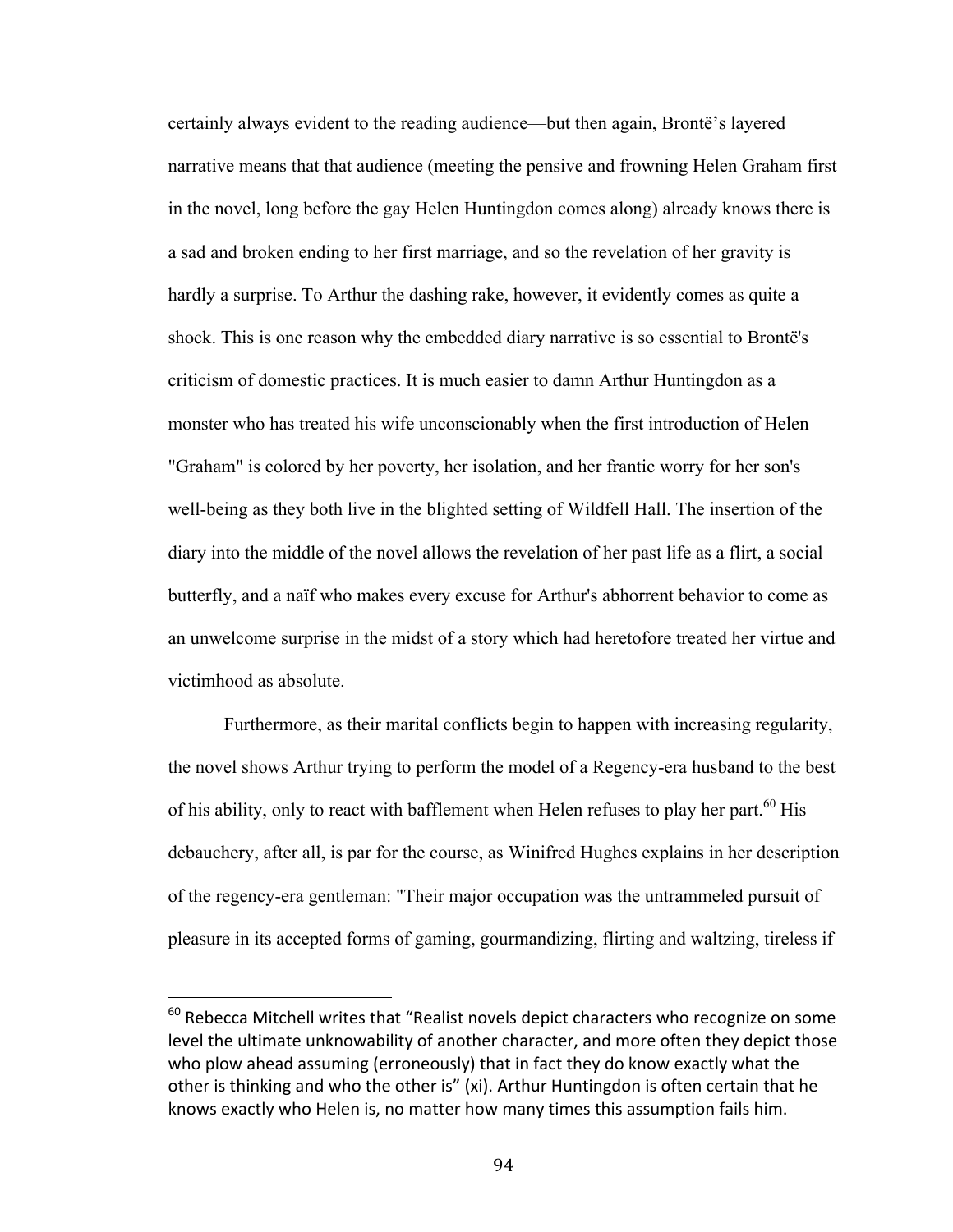nocturnal activities which kept them awake past daybreak and invisible until the modish hour of three o'clock in the afternoon" (332). While Brontë's Victorian audience almost universally read Arthur's behavior as a horrifying list of unforgivable sins, context demands that we read his history as one inflected by the expectations of his time and place--and his time and place are not the 1840s of *The Tenant of Wildfell Hall*'s publication, but the 1820s of the pre-Reform years, when his conduct would have been viewed as utterly unremarkable. Helen is often hurt and furious that he uses their country manor, Grassdale, as a base of operations rather than a domestic haven, but as Hughes goes on to point out, a gentleman of that era would have had no reason to believe in the mythic power of the homespace that became so popular closer to mid-century: "The rhythm of their lives was determined by the brief but intense London Season held during the session of Parliament, originally from May to July, and counterpointed by the autumnal house parties and shooting parties on the country estates" (332).

This description is especially useful for two reasons: firstly, it shows that Arthur's constant journeys up to London's fashionable whirl are not merely a personal whim (as Helen often suspects, and later accuses), but are instead his obedience to the social round which he belongs to and the activities it demands of him, during a time when refusal to participate in those practices could have seriously damaged his family's standing in wider society. Lord Lowborough has been made into an oddity and a joke because of his attempts to abstain from his previous pursuits like drinking and gambling, and Huntingdon knows that taking a similar position could be potentially disastrous for him. Secondly, it illustrates that his participation in a flurry of debauchery is not merely evidence of his own degraded character, but of a *culture's* degraded character—one as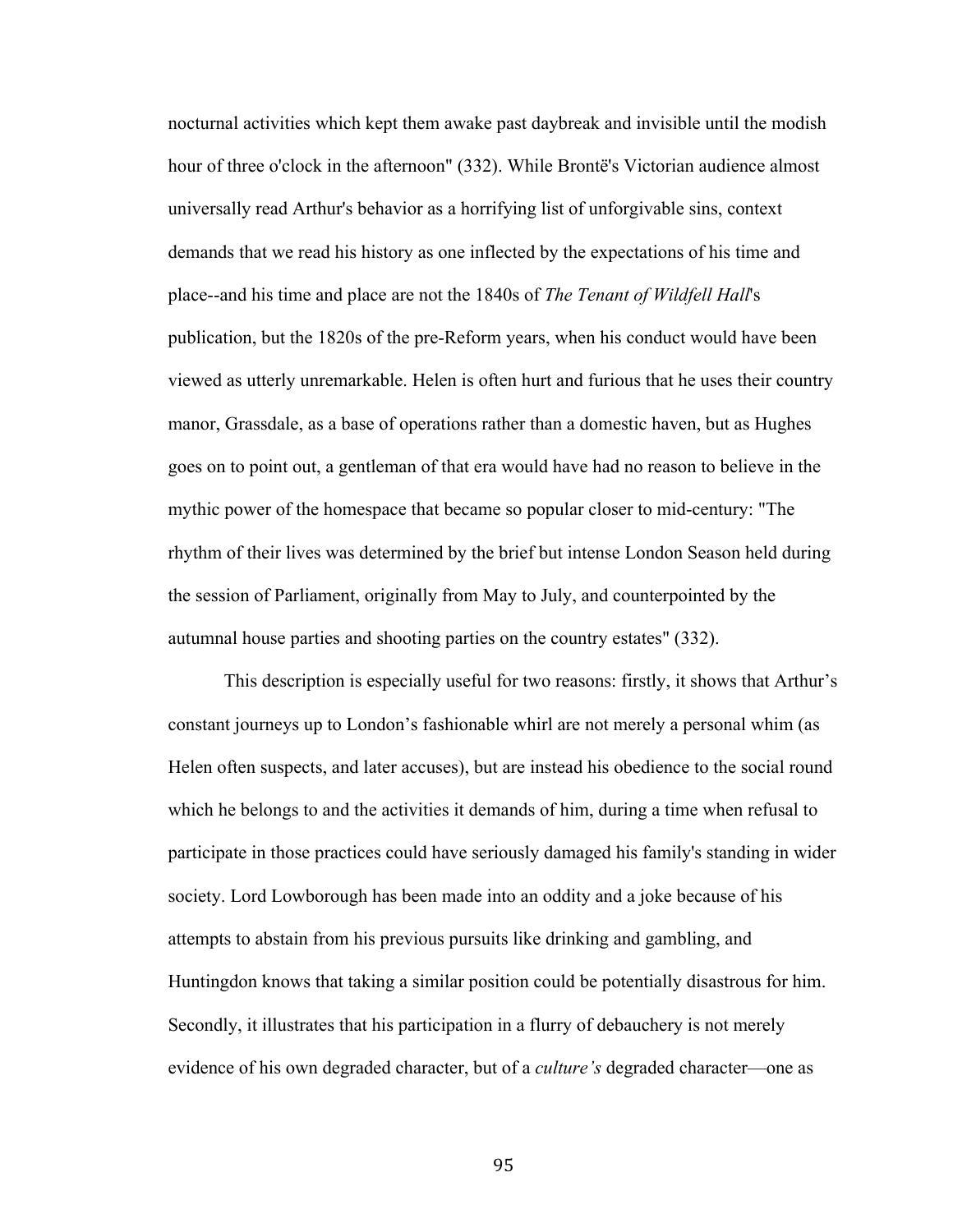exemplified by the fashionable novels, and abhorred by Anne Brontë (and her mid-Victorian, middle-class audience). Arthur's problem is not that he is outrageous and beyond the pale, but that he is entirely too *typical*—just another example of a ubiquitous type<sup>61</sup>. As Gwen Hyman suggests, his downfall in some ways predicts the coming<sup>62</sup> downfall of an entire class of person and character:

This startlingly explicit novel is a troubled and troubling anatomy of upper-crust gentlemanly drunkenness, obsessed with issues of control and productivity, of appetites and class, as they play out across the body of its prime sot, the wealthy playboy Arthur Huntingdon. Brontë's subject here is the gentleman unable to deny himself any of the pleasures of the table, the gentleman who never abstains from yet another glass, even as he suffers the ravaging consequences of his indulgences in body and mind. (54)

His behavior is all-too typical—it is *Helen's* that raises eyebrows amongst their entire social circle, as becomes increasingly apparent when his coterie comes to Grassdale, Huntingdon's lavish estate.

First, of course, is Arthur's confusion—and his constant efforts to find in Helen's reactions anything he recognizes as reasonable. Her horror, judgment, and attempts to "fix" him by quoting key scripture passages might have seemed eminently reasonable to

 $61$  Alison Adburgham (1983) writes that "In the language of the Regency, "the world" meant the world of fashionable society, of privilege and politics, rank and talent. It was an amoral world, fenced around with strict codes that were instinctively understood but never spelled out" (5). Much of the conflict between Helen and Arthur comes from the fact that he expects her to be fluent in and obedient to these codes, but she does not recognize their authority.

 $62$  "Coming" during the early years of the Huntingdon marriage in the 1820s, and then all but accomplished by the time Helen meets Gilbert Markham—and essentially universal by the 1848 publication of The Tenant of Wildfell Hall itself.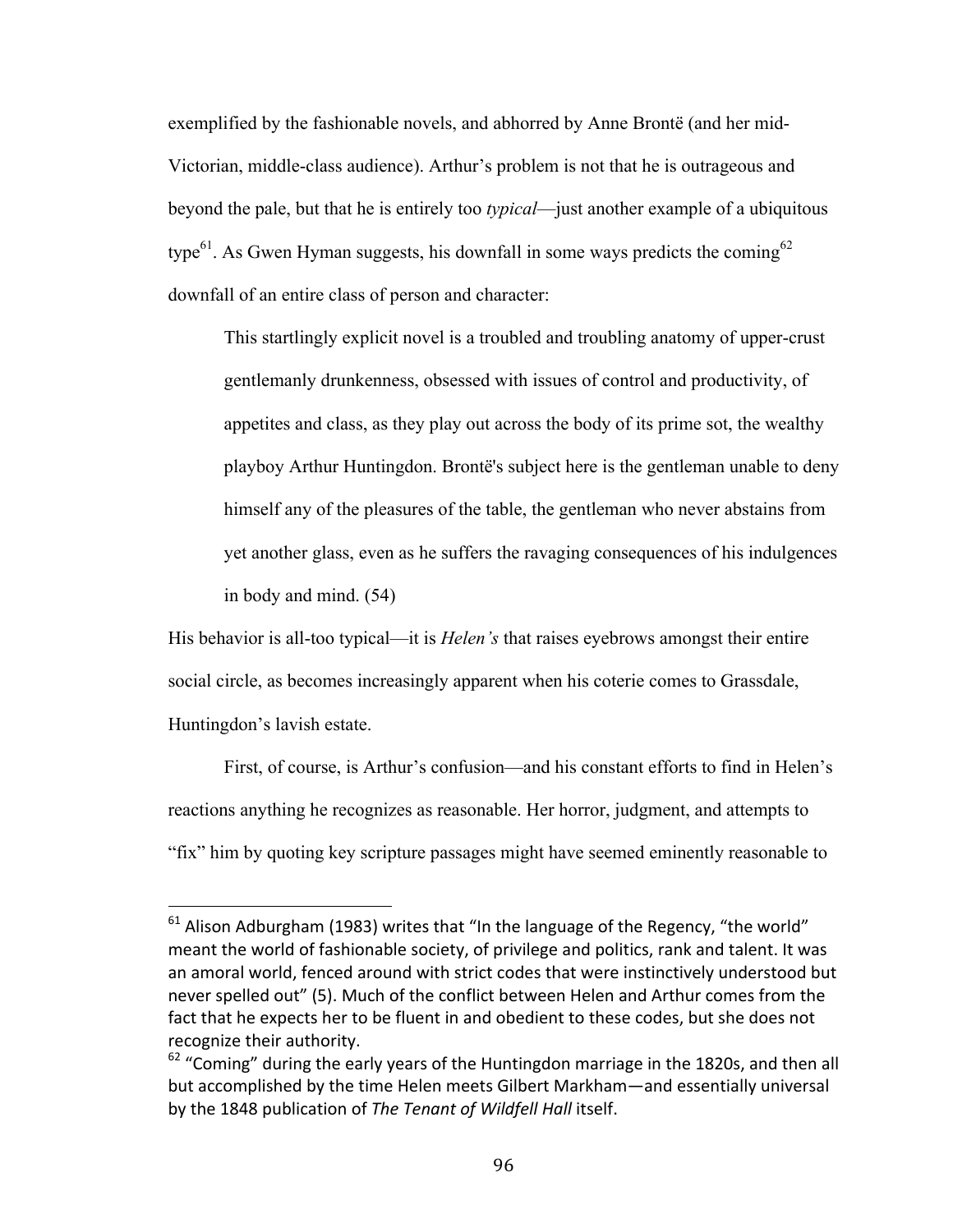the early Victorian audience of *The Tenant of Wildfell Hall*, but they would have seemed ludicrously naïve in the context of the Regency era when the Huntingdon marriage originated--so much so that such behavior would more likely be the subject of ridicule rather than admiration or aspiration. In *The Governess* by The Countess of Blessington, there are several examples of how a fashionable wife is expected to react when she discovers her husband has been acting in an infamous manner. One of the novel's outraged wives adopts a calm and businesslike manner, bartering her silence about her husband's misdeeds for extra pin-money and a down-payment on her gambling debts. Another wife creates dramatic scenes for her houseguests, screaming and weeping for her enraptured audience, and then punishing innocent servants for her husband's misbehavior: "Vain were his efforts to appease the fury of the jealous wife, who persisted in accusing her husband and Clara of the most improper conduct…It was piteous to behold Mr. Williamson with flushed face and downcast eyes, listening in silence to the torrent of invectives that flowed from the lips of his enraged wife" (172-73). Blessington makes it clear that the household's inhabitants (including the couple's jaded children) view scenes like this one as not just commonplace, but as the sort of daily entertainment they have come to expect.

That "torrent of invectives" and the dramatic sobbing is so commonplace, in fact, that Arthur clearly expects nothing else after his first public attempt to woo Annabella Lowborough (previously Wilmot) right in front of his wife:

Arthur approached me, smiling with the utmost assurance. 'Are you very angry, Helen?' murmured he. 'This is no jest, Arthur,' said I, seriously, but as calmly as I could—'unless you think it a jest to lose my affection for ever.'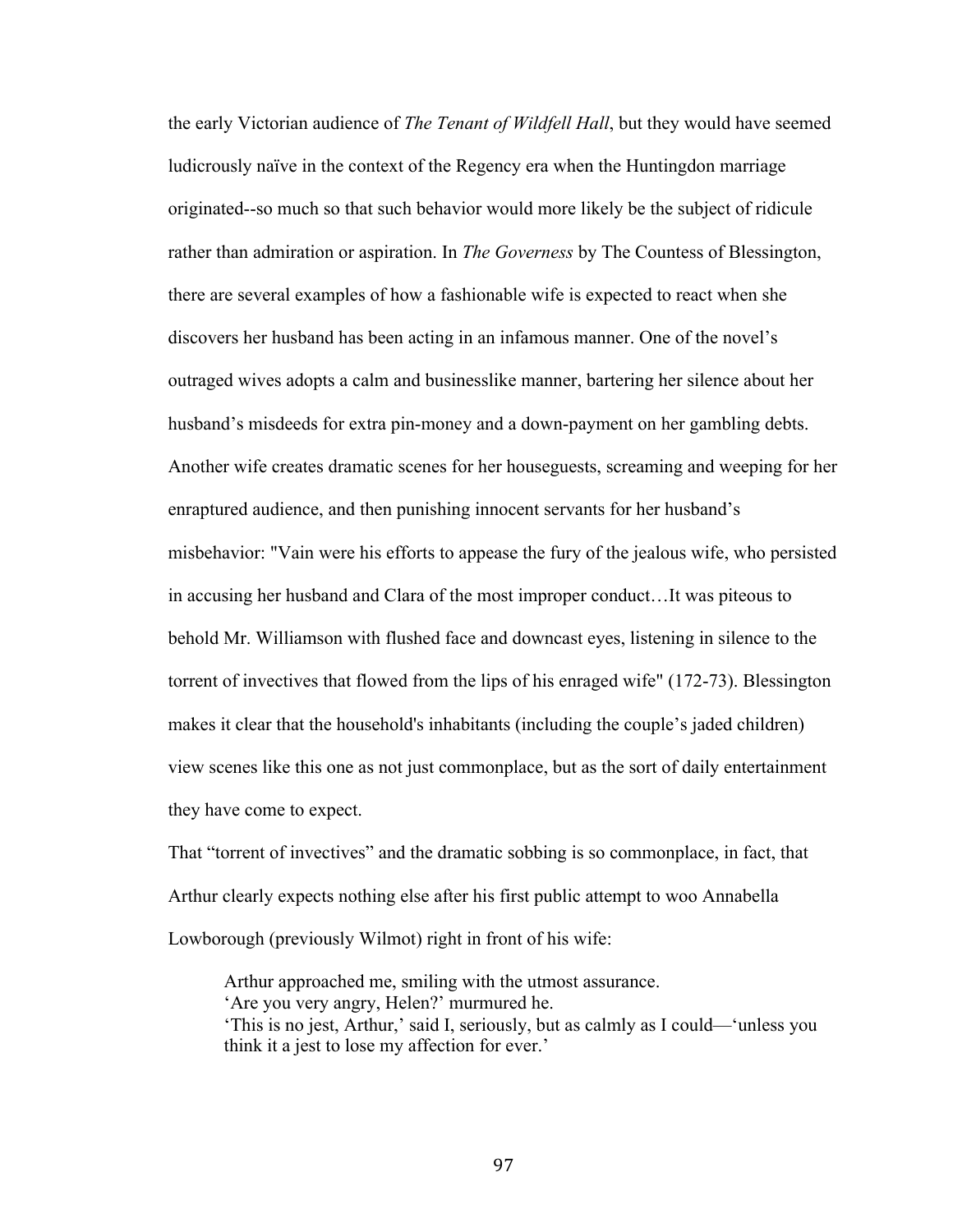'What! so bitter?' he exclaimed, laughingly, clasping my hand between both his; but I snatched it away, in indignation—almost in disgust, for he was obviously affected with wine.

'Then I must go down on my knees,' said he; and kneeling before me, with clasped hands, uplifted in mock humiliation, he continued imploringly—'Forgive me, Helen—dear Helen, forgive me, and I'll never do it again!' and, burying his face in his handkerchief, he affected to sob aloud. (222)

In Arthur's world, attempting to land a conquest (even in the form of another married woman) in front of one's spouse is a bit gauche, but hardly unexpected—and, as is made evident by his mocking theatrical sobbing, he has trouble taking Helen's anger seriously. He smiles, exclaims "laughingly," and mockingly prostrates himself before her-- a less than sincere rendition of Mr. Williamson's response to his own wife, perhaps, but then again, Arthur has no reason to expect that Helen has any desire or right to expect his sincerity. After all, she was warned by her own aunt and uncle before their marriage that he was "wildish" (128), "banded with a set of loose, profligate young men...whose chief delight is to wallow in vice" (142), and well known for flaunting an infamous "intrigue with a married lady—Lady who was it?" (141). As far as he is concerned, she knew who she was agreeing to marry—and what sort of life they would lead together. His earlier mockery of her religion, her family, and even her feelings passed largely unremarked upon, and so Arthur has every right to expect that his wife will accept marital mockery with the same amount of equanimity. As Winifred Hughes points out, "The insouciant Regency exclusives, mythologized in the fiction of the period, offered a seductive model of license rather than self-restraint, openly flaunting their collective contempt for the proto-Victorian virtues associated with domesticity, utility and the middle-class work ethic" (330). Arthur is increasingly willing, as the novel proceeds, to showcase his contempt for his proto-Victorian wife and all her irritating virtues.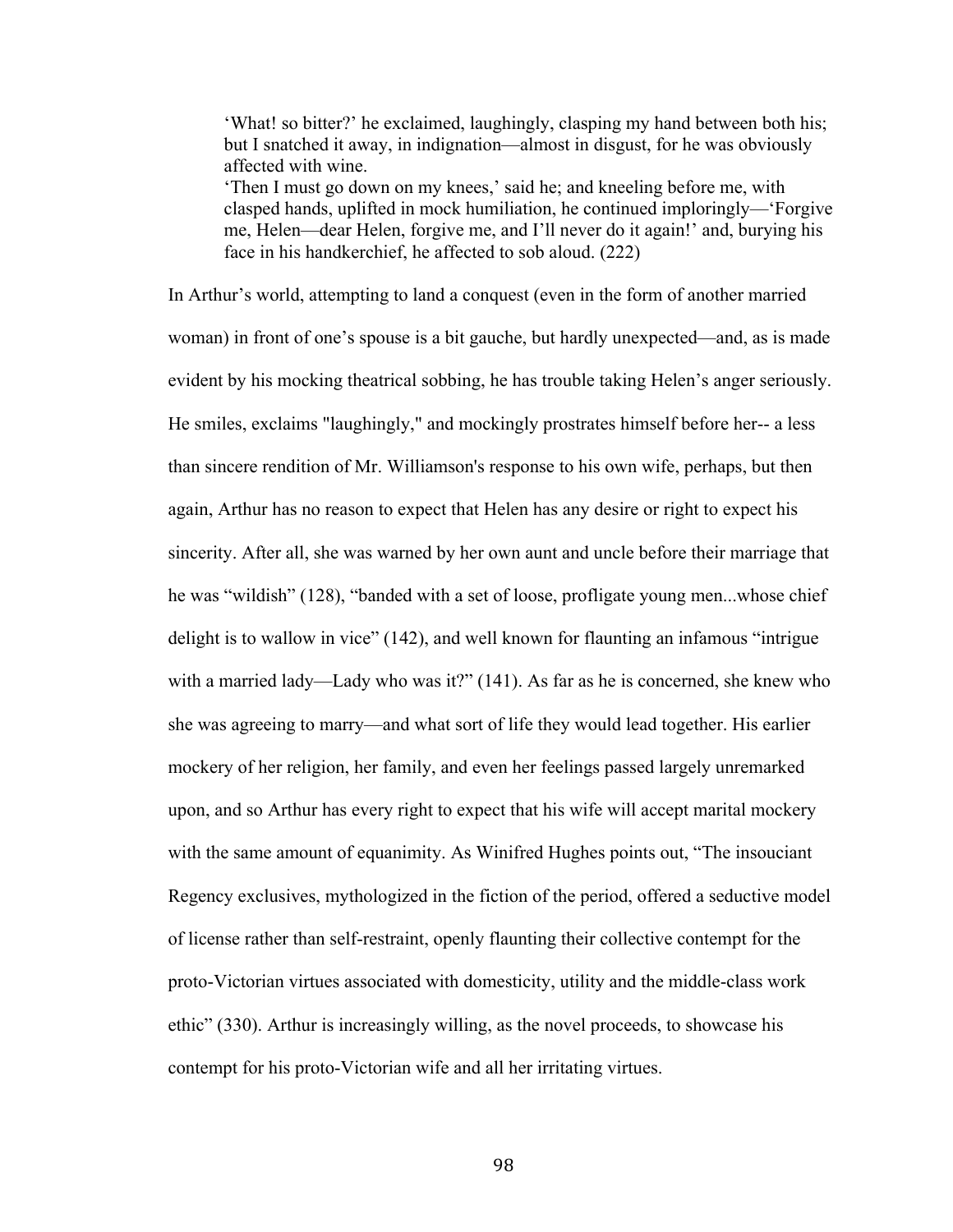Furthermore, Helen's refusal to play her part proves increasingly frustrating to Arthur. The passage cited in the above paragraph is continued by his undiminished hilarity at the thought that his wife has had the temerity to be so amusingly cross with him:

'It is all nonsense, Helen—a jest, a mere nothing—not worth a thought. Will you never learn,' he continued more boldly, 'that you have nothing to fear from me? that I love you wholly and entirely?—or if,' he added with a lurking smile, 'I ever give a thought to another, you may well spare it, for those fancies are here and gone like a flash of lightning, while my love for you burns on steadily, and for ever, like the sun. You little exorbitant tyrant, will not that—?' (223)

The very concept of monogamy is inherently tyrannous (and Helen a tyrant, for suggesting it), and her unsmiling responses turn his jollity into perplexity, as Helen writes that he "looked up astonished at my warmth" (223), claims he is not to blame "with more of sulkiness than contrition" (223), and wraps it all up with a final performance of what he thinks she wants, "gently taking my hand, and looking up with an innocent smile" (225). Indeed, a collation of his many uneven responses to her various moments of anger read more like an actor wondering why his scene partner refuses to say the right lines than anything else. This is an extremely important element of the novel that has rarely been examined fully, partially because it is usually considered to be another part of Arthur's cruelty to his wife. His puzzlement at her refusal and inability to follow through on the cultural customs he considers to be so essential to conventional marriage of that period offers useful insight into the critique of marriage Brontë explores throughout the novel. Arthur Huntingdon is honestly unnerved by his wife's insistence that he should take her subjectivity into account before he acts on his own behalf-- and it is worth remembering that although Gilbert Markham may end the novel by marriage to Helen himself, he too spends the first third of the text struggling with the same concept. When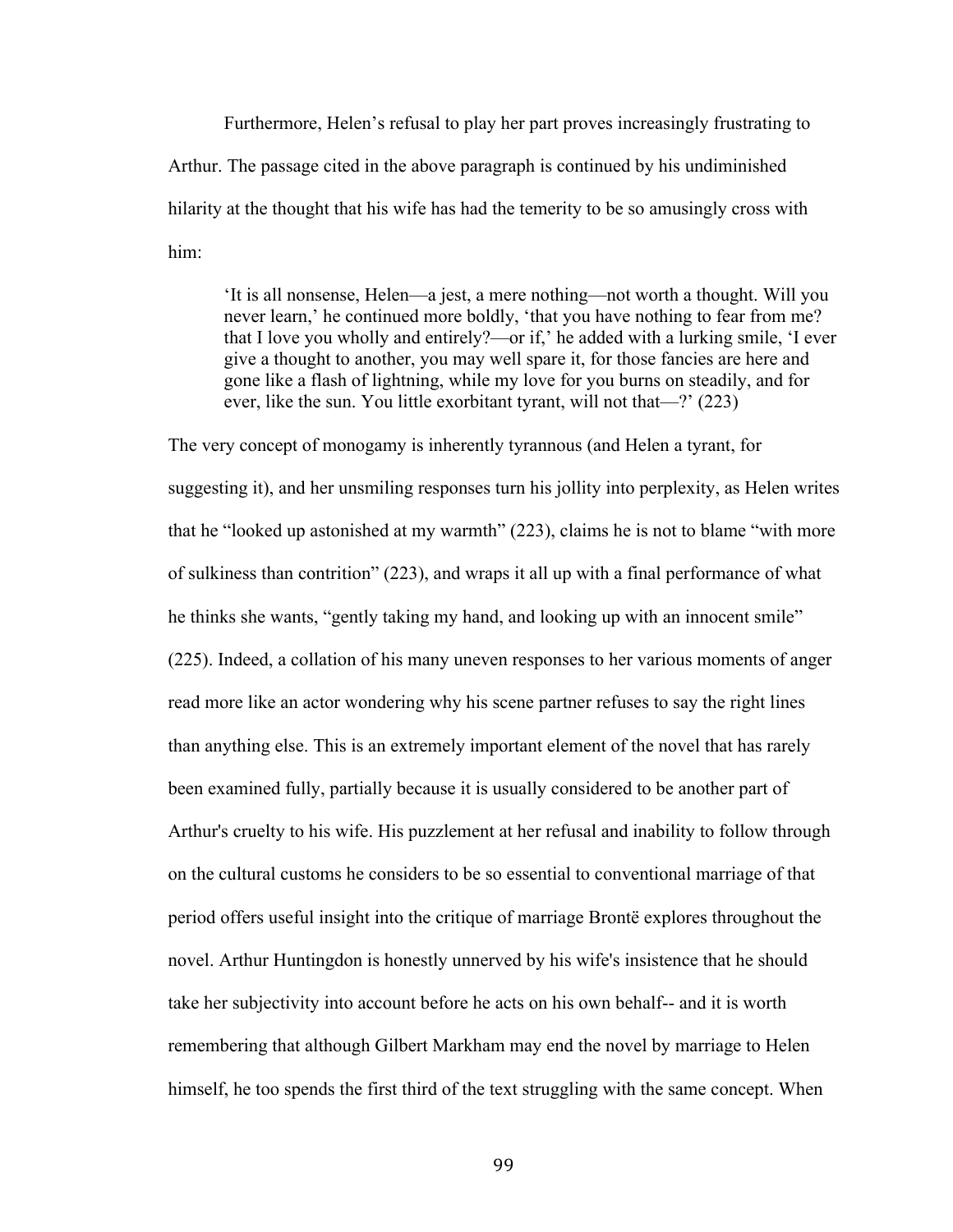he offers her opinion and she refuses to defer to it, for example, Markham indulges in fits of pique just like Huntingdon. In other words, Huntingdon's status as villain is far less clear-cut than some readers would immediately believe. His behavior would have been a fine joke to readers of the fashionable novel because the genre portrayed the follies of the rich as ludicrous, not because the cruelty itself was absent-- and the readers of the Victorian novel are able to forgive Markham's violence and self-centeredness because he is eventually redeemed by love. By contrasting these two characters, however, Brontë points out that the very ability of an audience to withhold their judgment of a character's actions until generic conventions make it clear what an "appropriate" response should be is an inherent flaw in fictional portrayals of marriage. How can we call a husband cruel for the actions that a previous generation called merely foolish or entertaining? A true sadist would respond to Helen's horror with pleasure, not bafflement.

Even in the case of Helen's famously locked bedroom door that proved so powerful to critics for so long, focus has been so squarely centered on the boldness of her statement (Arthur's exclusion from her bedchamber) that very little attention has been paid to Arthur's mystified reaction *to* that door:

Without another word I left the room and locked myself up in my own chamber. In about half an hour he came to the door, and first he tried the handle, then he knocked. 'Won't you let me in, Helen?' said he. 'No; you have displeased me,' I replied, 'and I don't want to see your face or hear your voice again till the morning.' He paused a moment as if dumfounded or uncertain how to answer such a speech, and then turned and walked away. (199)

Arthur, even with his persuasive nature and joking replies to everything, has no response to such behavior—because it is so alien to everything he knows. He seems to view shouting arguments as another thing the two of them can do together as a couple—and so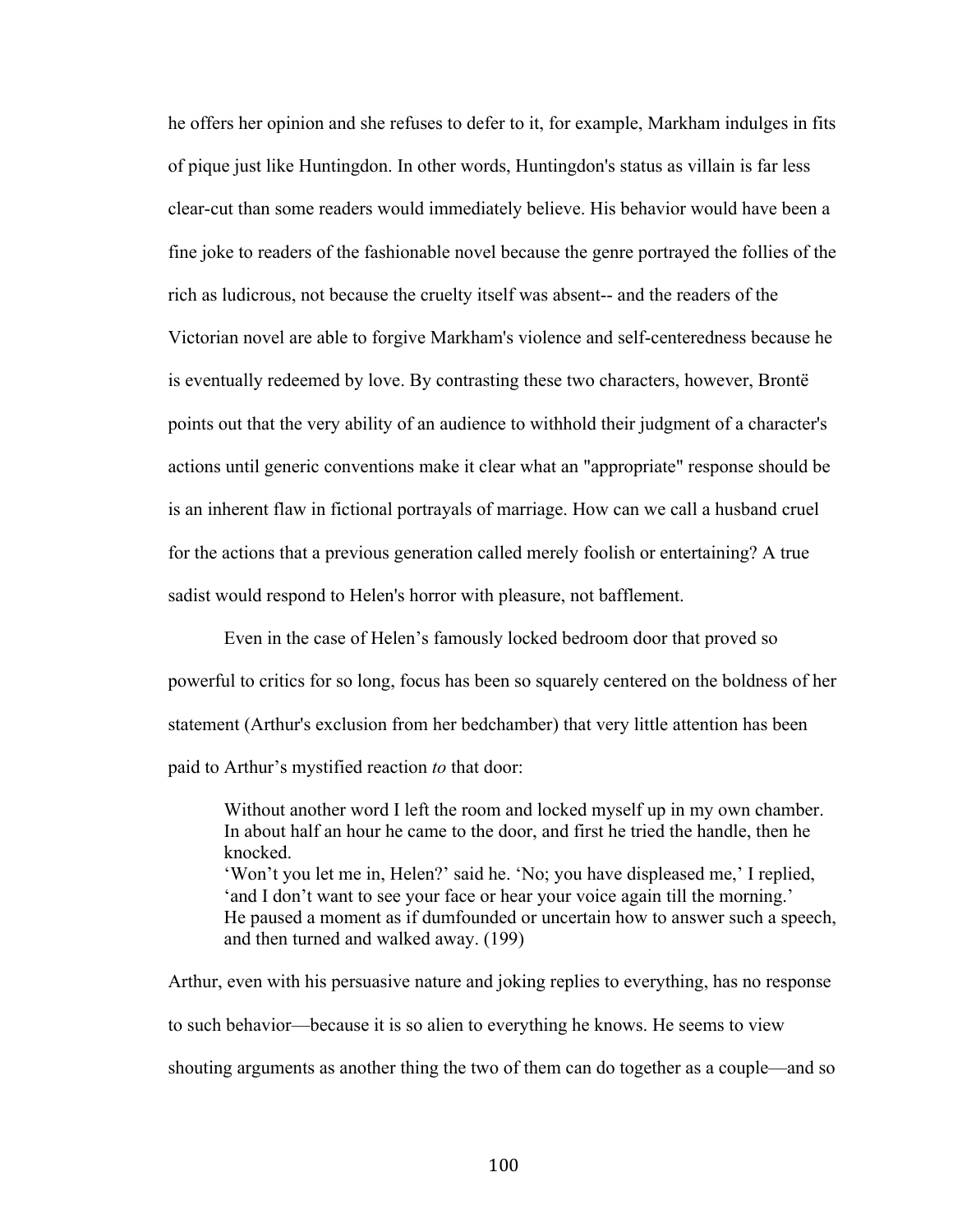Helen's withdrawal from the scene of battle breaks what he perceives to be the social contract. Helen's abandonment of her earlier courtship conduct makes her into a cipher Arthur has no hope of reading.

In many ways, Anne Brontë illustrates here how troubling the mid-century sanctification of domestic practices can be, in that they attempt to erase previous models of negotiation and shared authority over domestic practices that was considered so commonplace in earlier eras. Elizabeth Langland argues that Anne Brontë was much less impressed by the power of romantic love than either of her sisters, whose novels often tell of passion overcoming social constraints and limitations, writing that "in sharp contrast to

. . . her sisters, these conditions [of gender inequality] produced in Anne a lively distrust of romantic posturings and a predilection for a clear-sighted realism" (2). Helen Graham, at the beginning of her diary, believes that love will conquer all obstacles and ensure a happy ending for herself and her sweetheart. Helen Huntingdon, after only a short time, realizes the cruel naivety of her earlier viewpoint.

That Arthur persists in viewing her moral stances as sheer perversity for the sake of dramatic effect can therefore be read as his inability to figure out what her motives can possibly be, rather than sheer cruelty (which will come, but later in their marriage, and in different forms). After a trip to London presumably filled with the "orgies" he once described to her as a regular feature of his social life, her desolate reaction fills him with irritation: "I delivered myself up to silent weeping. But Arthur was not asleep: at the first slight sob, he raised his head and looked round, impatiently exclaiming, 'What are you crying for, Helen? What the deuce is the matter now?'" (245). Helen has already switched narrative modes to one where casual discussions of his debauched behavior is a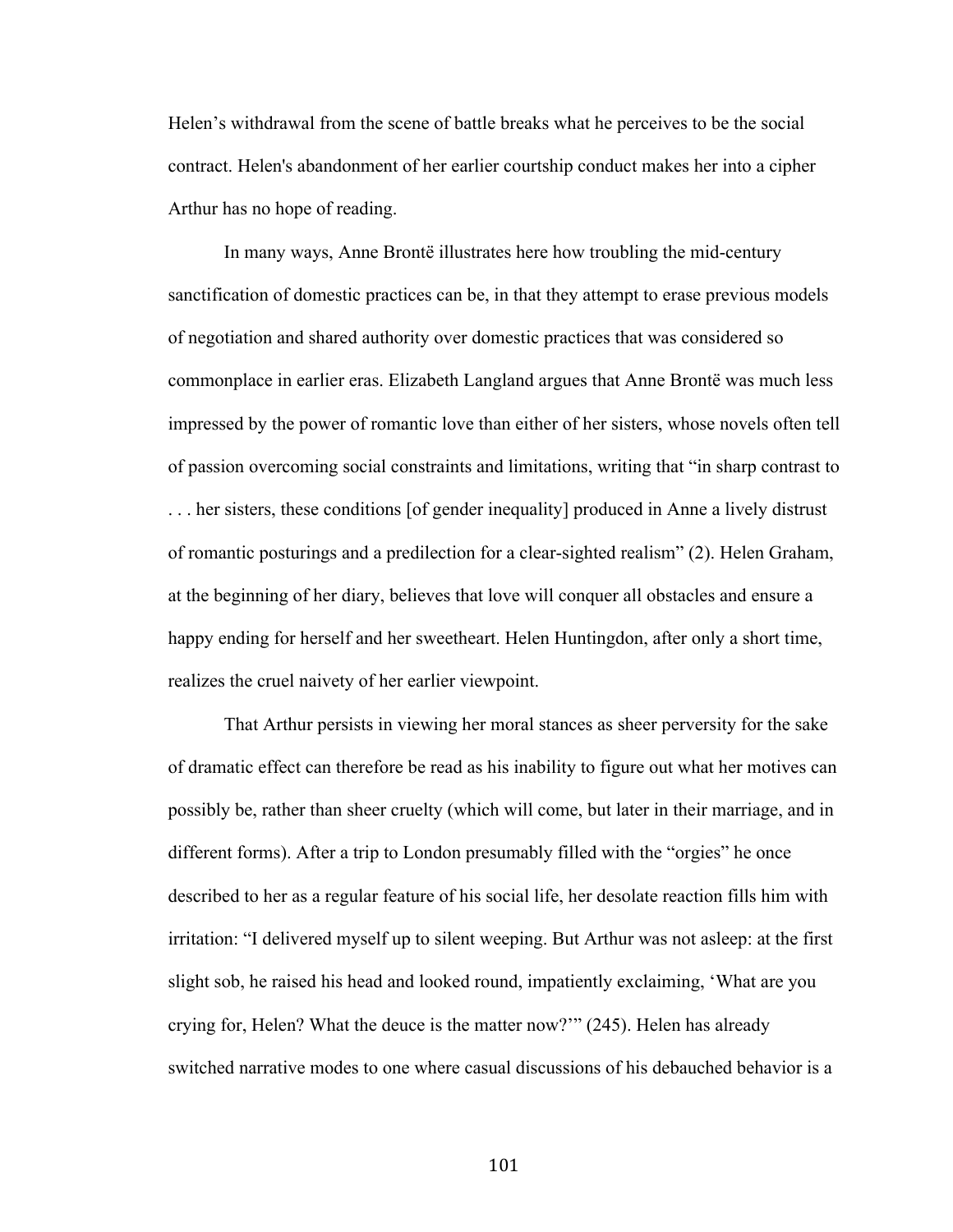violation of their home, their family, and their marriage. Arthur, however, still views this scene in their drawing room as her own violation of norms. He has returned to Grassdale to recover from the ravages of his life in town, and his wife's job is to help him do so, not berate and irritate him during his recuperation. Furthermore, her insistence that he not only should cease telling her about his exploits, but that he should stop engaging in them altogether, is a demand that he repeatedly characterizes as absurd. He cannot believe she is sincere, but neither can he ascertain her motives for behaving in such a way.

Grief itself is an emotion he finds particularly puzzling—after all, in the world of the fashionable novel, even death means a joke, an inheritance, or freedom<sup>63</sup> from a round of dull social obligations, not a source of unhappiness:

My poor father died last week: Arthur was vexed to hear of it, because he saw that I was shocked and grieved, and he feared the circumstance would mar his comfort. When I spoke of ordering my mourning, he exclaimed,—'Oh, I hate black! But, however, I suppose you must wear it awhile, for form's sake; but I hope, Helen, you won't think it your bounden duty to compose your face and manners into conformity with your funereal garb. Why should you sigh and groan, and I be made uncomfortable, because an old gentleman in —shire, a perfect stranger to us both, has thought proper to drink himself to death? There, now, I declare you're crying! Well, it must be affectation.' (256)

 $63$  As can be seen when Hattersley happily discusses his father's future death, describing "the great things he intended to do in the horse-jockey line, when his old governor thought proper to quit the stage. 'Not that I wish him to close his accounts,' added he: 'the old Trojan is welcome to keep his books open as long as he pleases for me.' 'I hope so, indeed, Mr. Hattersley.'

<sup>&#</sup>x27;Oh, yes! It's only my way of talking. The event must come some time, and so I look to the bright side of it: that's the right plan—isn't it, Mrs. H.?"" (275)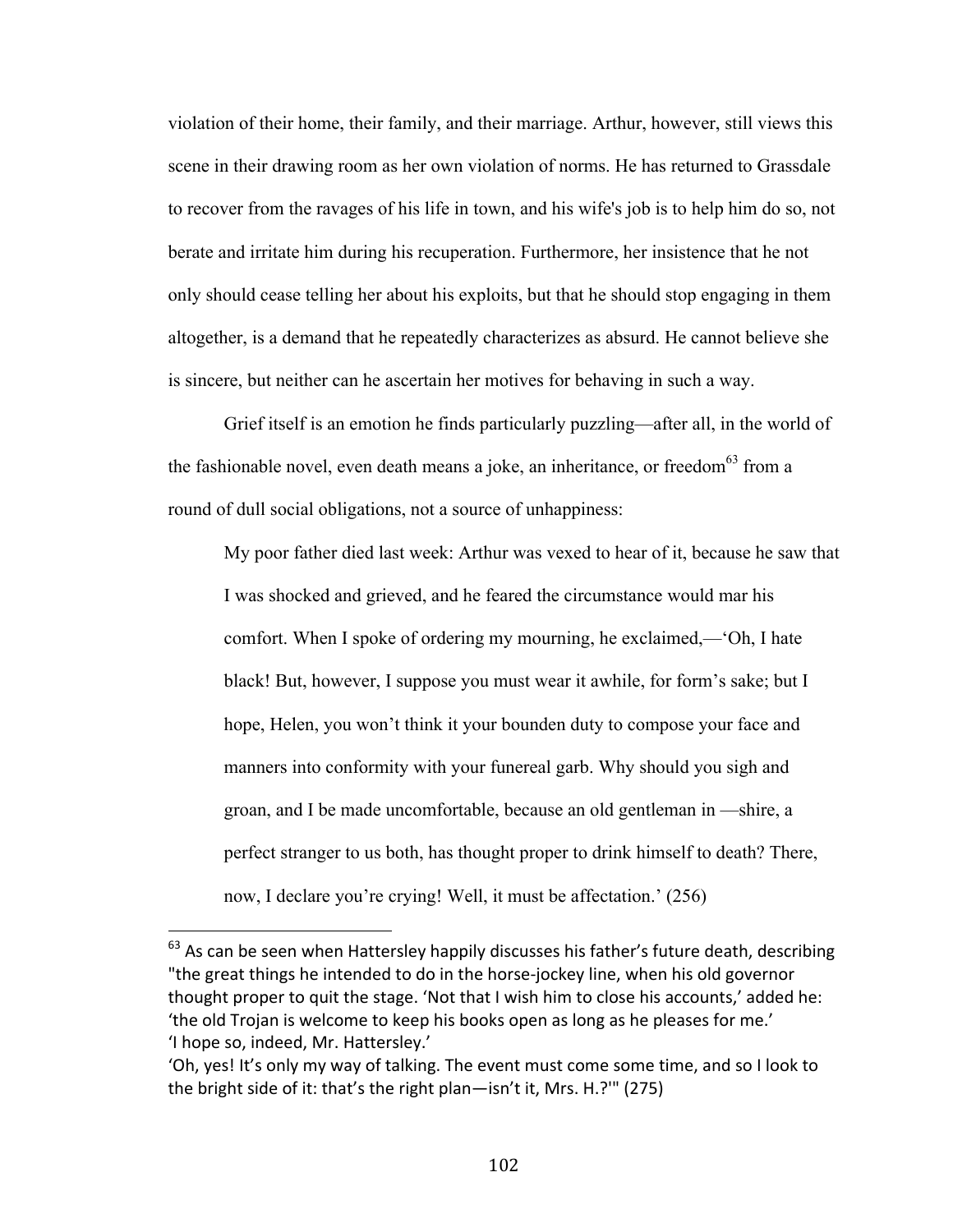His conclusion that "Well, it must be affectation" is his assumption he makes about everything Helen does from the beginning to the end of their marriage, just as his capitulation that he supposes she must wear black "for form's sake" summarizes his perception of everything she calls "duty". Arthur has no reason to believe that society will soon follow Helen's example when it comes to mourning as a display of "genuine" emotion rather than a tiresome round of social duties, so he continues to assume that it is more likely for her to have hidden motives behind her weeping than to believe that she means it. Even once they have truly begun to hate one another, he still makes attempts to figure out her (in his opinion) bizarre reactions to various stimuli: "I believe he was much disappointed that I did not feel his offensive sayings more acutely, for when he had said anything particularly well calculated to hurt my feelings, he would stare me searchingly in the face, and then grumble against my 'marble heart' or my 'brutal insensibility.' If I had bitterly wept and deplored his lost affection, he would, perhaps, have condescended to pity me, and taken me into favour for a while" (308-309). His need to stare her "searchingly in the face" is a further extension of his dumbfounded silence outside her locked bedroom door—an attempt to discern her motives, as alien as they are to him. In his constant attempts to be the man she married, he simply cannot understand why she persists in demanding that he should somehow become somebody else. Arthur does not understand that Helen as a character is representative of a narrative shift taking place in the 1830s and 40s. As Edward Copeland points out, "The political combination of aristocratic and middle-class power that emerged during the Reform years caused a major reassessment of the role of the titled heroine, her self-presentation, her language, her social identity, indeed her function in a novel. The heroine's glittering raiment of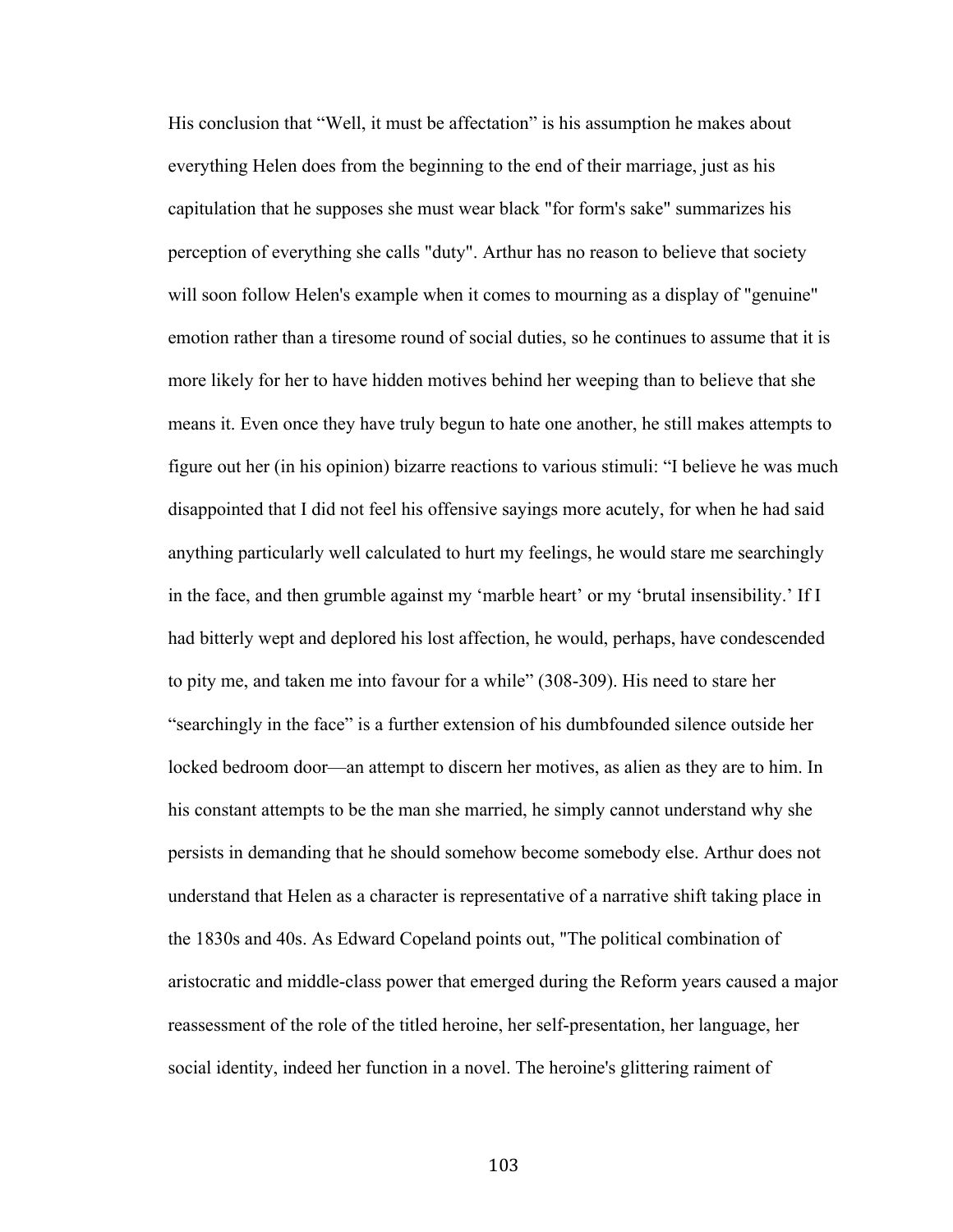privilege would have to be shed for more modest weeds of respectability, for the sober colours of her new middle-class allies" (146). This is, in essence, what happens to Helen Huntingdon, who despite her wealth, power, and self-determination, ends the novel not as its protagonist but as the narrator's wife, the devoted mother, and the inspirational figure for women of the 1840s to consider when they surveyed their homes, husbands, and children as moral responsibilities. Helen's diary suggests to her audience that she has always felt mid-century beliefs about domesticity to be her calling, regardless of the self she presents to Arthur in the ballroom. It is only once she is permanently placed in Arthur's home that she begins to understand that her own view is wildly out of touch with everyone she meets. At first, she considers the fact that her expectations of marriage differ from Arthur's as a problem within their union alone. As she gets to know his cohort, however, she must face the dawning realization that Arthur is not an outlier of debauchery, but that she is considered to be the peculiar one because of her lack of attention to social forms. Once she stops caring about Arthur's thoughts on her behavior and conduct, Helen discovers that everyone else at Grassdale also expects her to be a typical Regency hostess<sup>64</sup>, rather than the stern and disapproving Victorian wife she is

 $64$  In her article "When a House is Not a Home: elite English women and the eighteenthcentury country house", Judith Lewis presents the following account of Lady Boringdon, a woman who became the mistress of a country house about ten years before Helen Huntingdon did the same in fiction: "The difficulties of social isolation and new responsibilities could well have been compounded by the general lack of autonomy Lady Boringdon experienced as the chatelaine of Saltram. During the course of her years at Saltram she frequently mentioned the large parties of guests arriving and departing, all of whom were, at least initially, complete strangers to Fanny. Some she learned to like, while other guests tried her patience. Many guests simply announced themselves, while others were invited, occasionally leading to the presence of an unlikely and undesirable collection of people simultaneously being housed, fed, and entertained at Saltram. Although Lady Boringdon initially knew none of her husband's connections beyond his sister, she was not allowed to invite anyone without his prior approval. He was very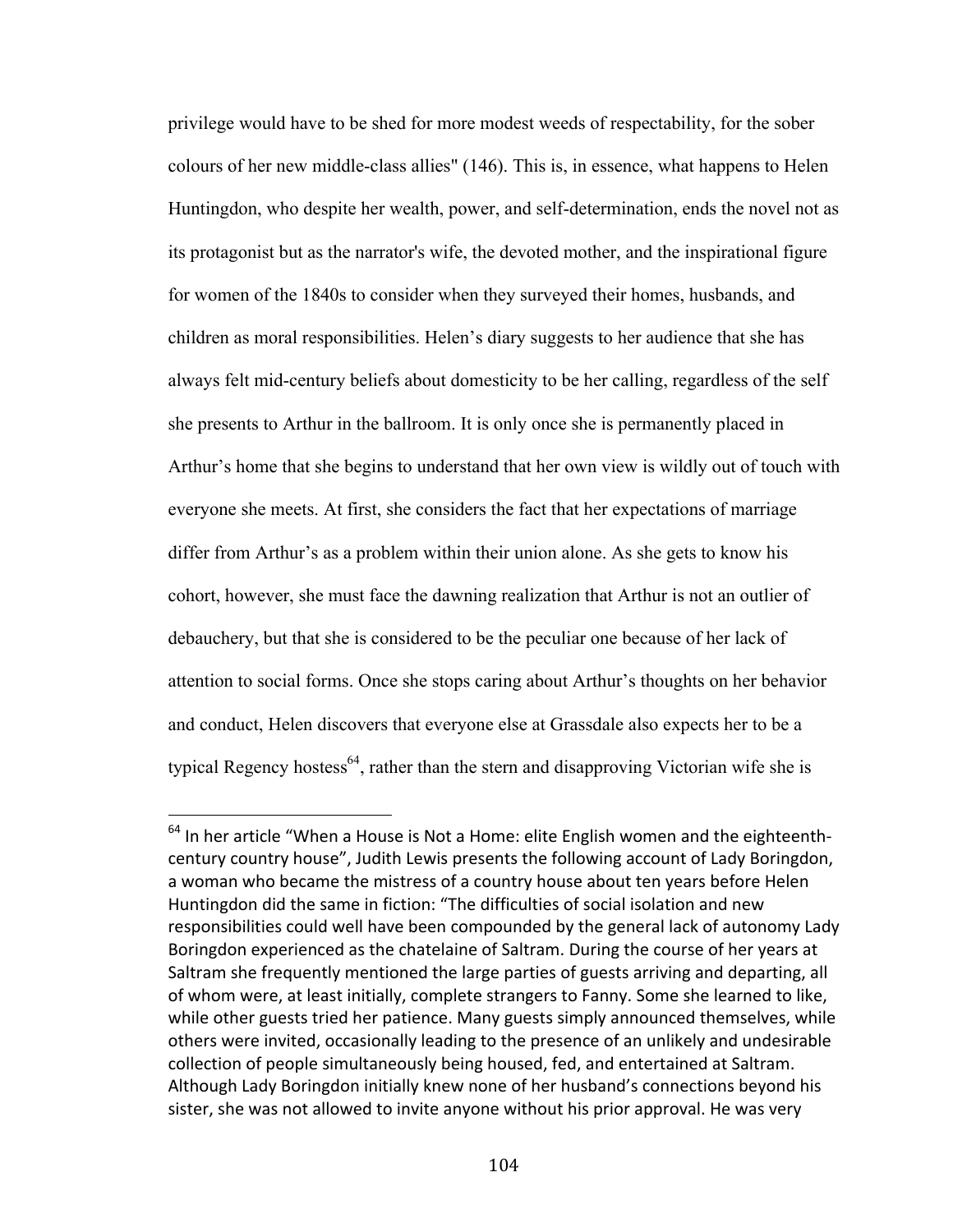trying to become. In Matthew Whiting Rosa's seminal work on the silver-fork genre, he claims that shallowness is an essential requirement within the genre: "The men and women in the fashionable novels who might once have danced at the same balls as Becky Sharp, or nodded from a club-window as Jos Sedley waddled painfully by on his way to a curry, are mere phantoms compared to the sharp realism of Thackeray's creatures. They are not human beings first and pose and pretense second, but pose and pretense completely" (13). In light of that fact, then, Helen's very depth of feeling, thought, and beliefs is what makes her a puzzle to those around her—and the insistence that she cannot really mean the things she says, and therefore she must be playing a different sort of game, is merely the result of the circle's collective beliefs. Carol A. Senf points out that

Brontë's novel could most accurately be described as the portrait of an age rather than of one individual, and the characters she paints represent almost every kind of individual who might have inhabited the English countryside during the third decade of the nineteenth century: aristocrats like Lord Lowborough, members of the gentry like Huntingdon and Hargrave, commercial newcomers like Ralph Hattersley, and servants like the kindly Benson, who befriends Helen in her distress. Likewise Tenant presents a wide variety of women-- young married women like Milicent Hattersley, spinsters like Mary Millward, heiresses like Annabella Wilmot, impoverished women of the gentry like Esther Hargrave, and servants like Rachel. (450)

Given that Brontë is portraying types whose stereotypical characteristics outweigh their individuality, then, Helen's emphasis on her own individuality results in bafflement all around.

Firstly, she fails entirely in the role of Regency hostess. Helen acts as if having

her husband's friends down to visit their estate is an imposition, whereas the culture she

<u> 1989 - Andrea San Andrea San Andrea San Andrea San Andrea San Andrea San Andrea San Andrea San Andrea San An</u>

pleased with himself in 1810 for giving her permission to invite her brother to Saltram.. .. So there is a real question of how much autonomy, if any, married noblewomen had over their own movements, as well as the movements of others into and out of their houses" (358). The historical Lady Boringdon submitted to the requirements that the fictional Helen rejects as insupportable.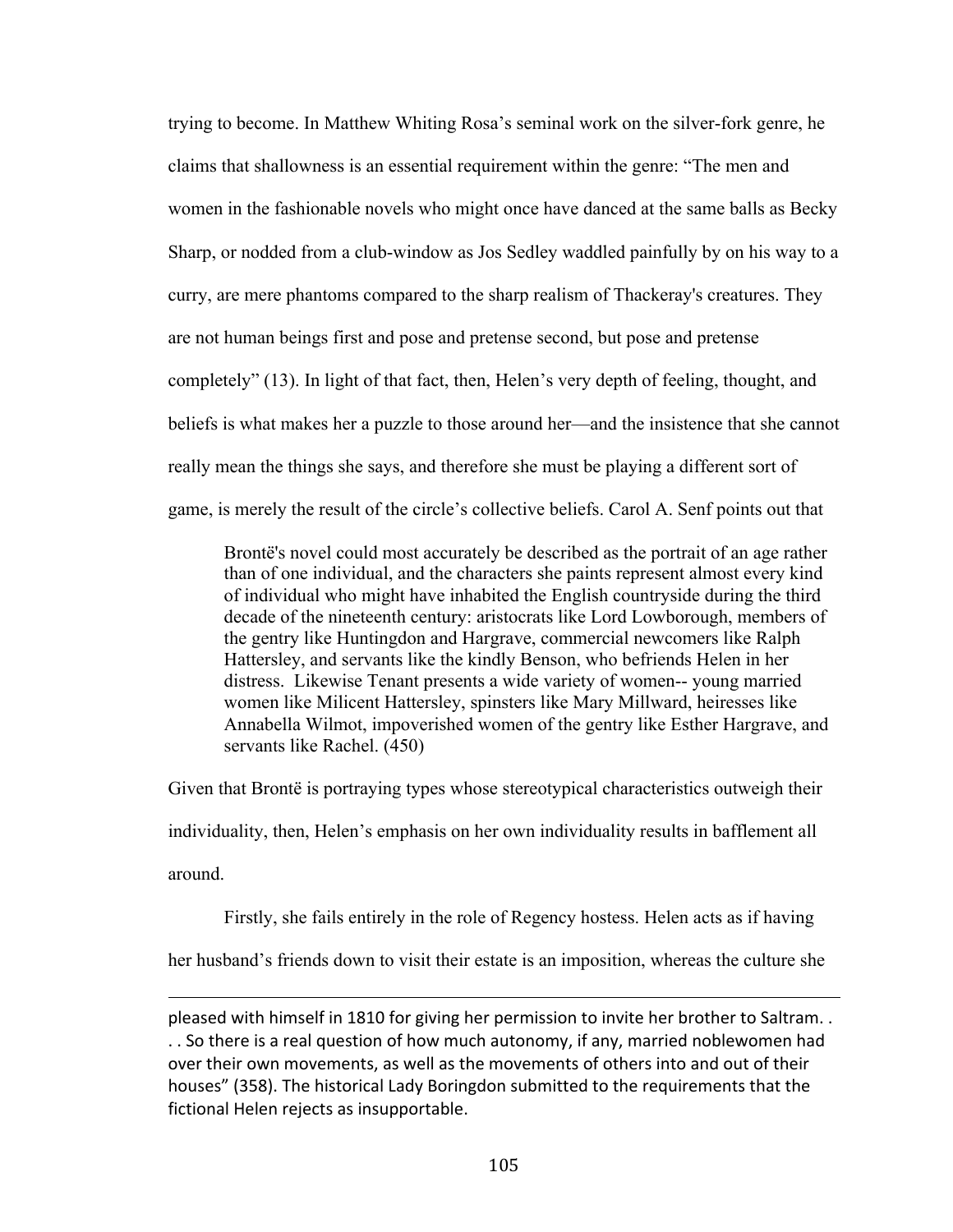inhabits calls it a requirement. In her essay "The Chatelaine: Women of the Victorian Landed Classes and the Country House," Jessica Gerard points out that a manor house (like Grassdale in this novel) was not ever seen as a purely private residence: "Unlike the housewife in lower ranks, the landowner's wife could not regard the family's home as her own space, a territory over which she had complete personal control" (176). Helen's determination to view the visits of longterm houseguests as an imposition is an early signal that she is increasingly out of touch with her cultural setting and its demands. As Hazlitt once bemoaned and Rosa explains, "an exclusive preoccupation with verisimilitude became the distinguishing mark of the fashionable novel. Social etiquette at the ball, the dinner, the hunt, the club, and the opera; conversation which seldom extended beyond the shallow conventionalities of polite discourse; and a zealous attention to the details of food and clothing supplied the material for hundreds of novels by dozens of novelists" (8). Helen, however, is increasingly repulsed by the social world she once relished, and resents the unspoken requirement that she limit her field of vision to mere "social etiquette" and "shallow conventionalities". Furthermore, she fails to notice that the drunken antics of Arthur and his bosom friends are par for the course in terms of their social realm<sup>65</sup>, rather than a horrifying breach of manners. After one of the earliest drunken dinners held at Grassdale, Helen's claim that "my heart failed me at the

 $65$  Elizabeth Langland points out that the depiction of these scenes is one of Brontë's social critiques as well as a representation of silver-fork debauchery: "Such indulgence, which Brontë consistently identifies with a male lack of self-restraint, manifests itself on other levels throughout the novel. We recognise it in the dissolute habits and drunken brawls of Huntingdon's friends. We see it in their abuse of their pets and their wives. More problematic in terms of Helen's ultimate fate, we find this same lack of restraint in Gilbert Markham. His unprovoked attack on Frederick Lawrence is both irrational and violent. Whatever insult Gilbert imagines he has suffered, his murderous assault seems the act of a madman. (133)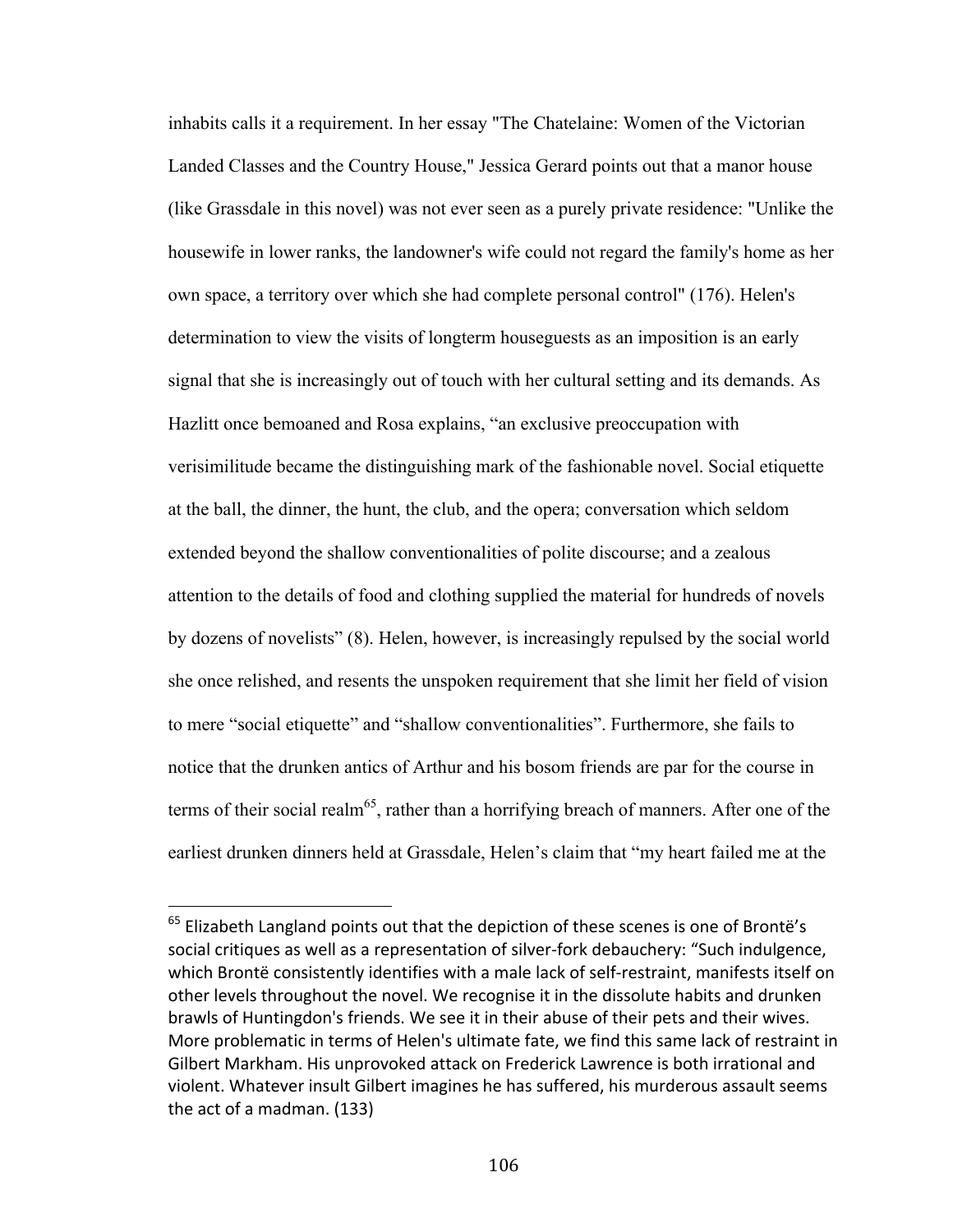riotous uproar of their approach" (262) only shows that she is shocked by what Annabella Lowborough clearly finds irritating but typical, as is shown by her response of "'I shall take no part in your rude sports!' replied the lady coldly drawing back. 'I wonder you can expect it'" (265) when her husband asks for help as he is being wrestled to the ground in the hopes of the men forcing him to drink.

Both Annabella and Walter Hargrave, moreover, are continually stymied by Helen's stern disapproval of adulterous affairs. They both view brief affairs of the heart as one of the benefits of marriage, a fun game that only married women can play, and Helen's disagreement leaves them both exceedingly puzzled. As Alison Adburgham writes,

Marriage altered everything for a girl. Once she had born an heir and perhaps one or two other children, she could indulge in delicate *amities amoureuses*... Generally speaking, aristocratic husbands closed their eyes...as likely as not they were busy with their own affairs. In the great houses, the very size of them made it possible for husband and wife to lead their own lives while at the same time being seen cordially together on all public and social occasions. (118)

With Helen having married into residence at one such great house, both Annabella and

Hargrave find it exceedingly disingenuous that Helen declines to play the game.

Annabella, ready to play the saucy rival and tease Helen over the shift in Huntingdon's

affections, repeatedly tries to banter with her, and finds Helen's actual anger to be

offputting and strange<sup>66</sup>. After one of Annabella's unending monologues, driven by

 

"malicious pertinacity" (298), Helen finally becomes exasperated enough to pass her a

 $^{66}$  Annabella even tries to reassure Helen that it is all for the best, laying a comforting hand on her shoulder as she promises to take care of Arthur—a gesture Helen decidedly does not appreciate:" I took her hand and violently dashed it from me, with an expression of abhorrence and indignation that could not be suppressed. Startled, almost appalled, by this sudden outbreak, she recoiled in silence" (303). It is worth noting that Annabella is the one who is appalled by such a reaction—which must certainly seem almost ridiculously over the top to her.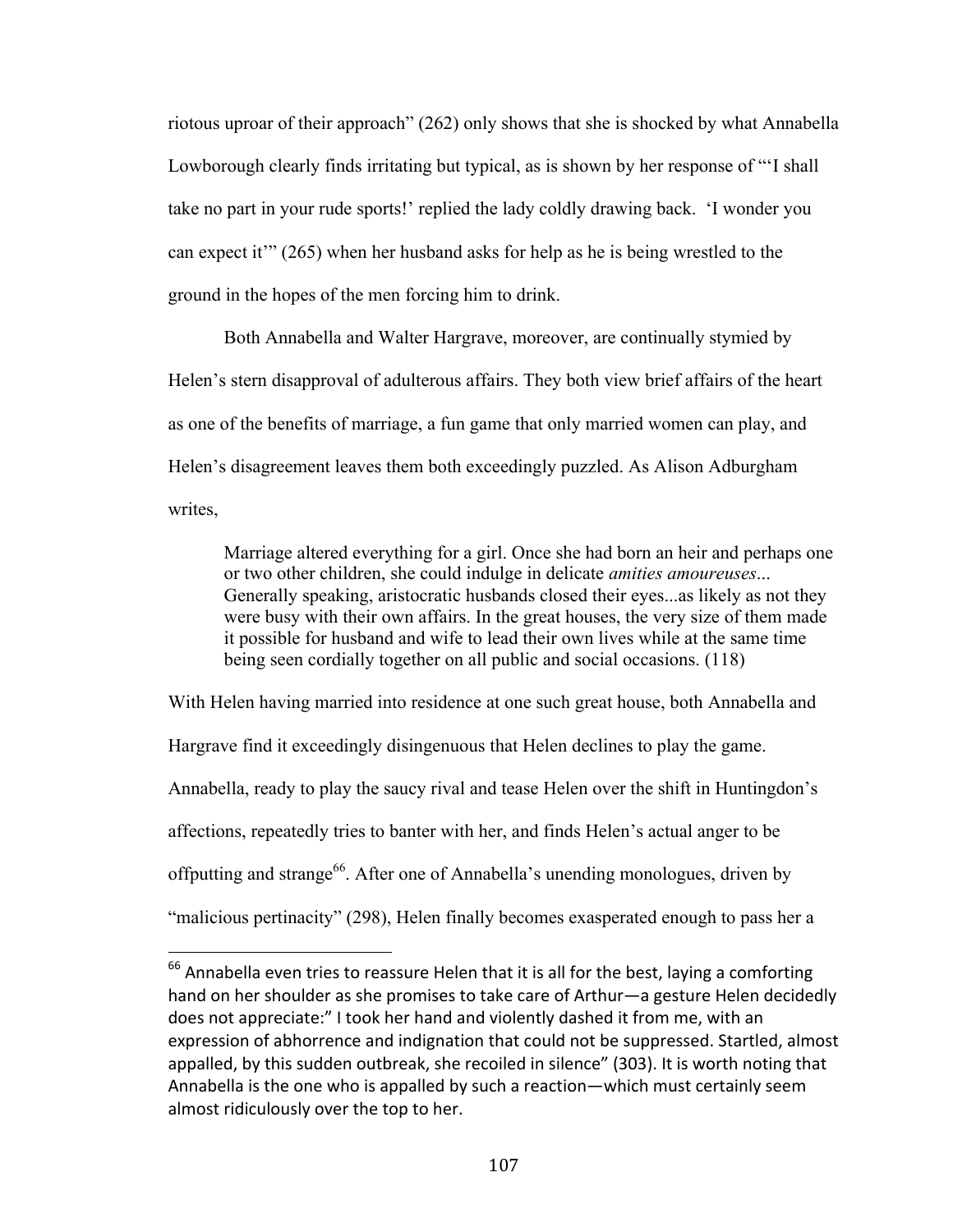scathing note: 'I am too well acquainted with your character and conduct to feel any real friendship for you, and as I am without your talent for dissimulation, I cannot assume the appearance of it. I must, therefore, beg that hereafter all familiar intercourse may cease between us;...' Upon perusing this she turned scarlet, and bit her lip" (298-299). When Annabella tries to tell Helen that she is doing her a favor by becoming her husband's new lover, Brontë is merely telling a plain truth about the era of the 1820s, when extra and intra-marital affairs were widely considered to be one of the upsides of marriage among the upper classes.

While Helen is shocked by the licentiousness of her husband and his guests, they are well within their rights to be shocked by her inability to perform the role of hostess appropriately. As Jessica Gerard points out, "Landowners' wives were expected to serve their families as hostesses...Chatelaines organized the transportation, accommodation, feeding and amusing of guests. A housekeeper could not be expected to know the intricacies of precedence, personalities and attachments which dictated the allocation of rooms and seats at the dinner table. In the smart set, particular skill was required to place adulterous lovers in adjacent bedrooms" (188). Helen's refusal to engage in romance outside of her own marriage is one thing, but her refusal to facilitate the affairs of her guests borders on a breach of hospitality--even when her own husband is involved. Annabella's shock whenever she speaks to Helen is not based on the idea that Helen knows about her affair with Helen's husband, but is instead rooted in Annabella's inability to understand why Helen would mind.

Annabella is a cautionary example like *Agnes Grey*'s Rosalie Murray—an emptyheaded flirt who finds male attention essential to her happiness, and the idea of chastity to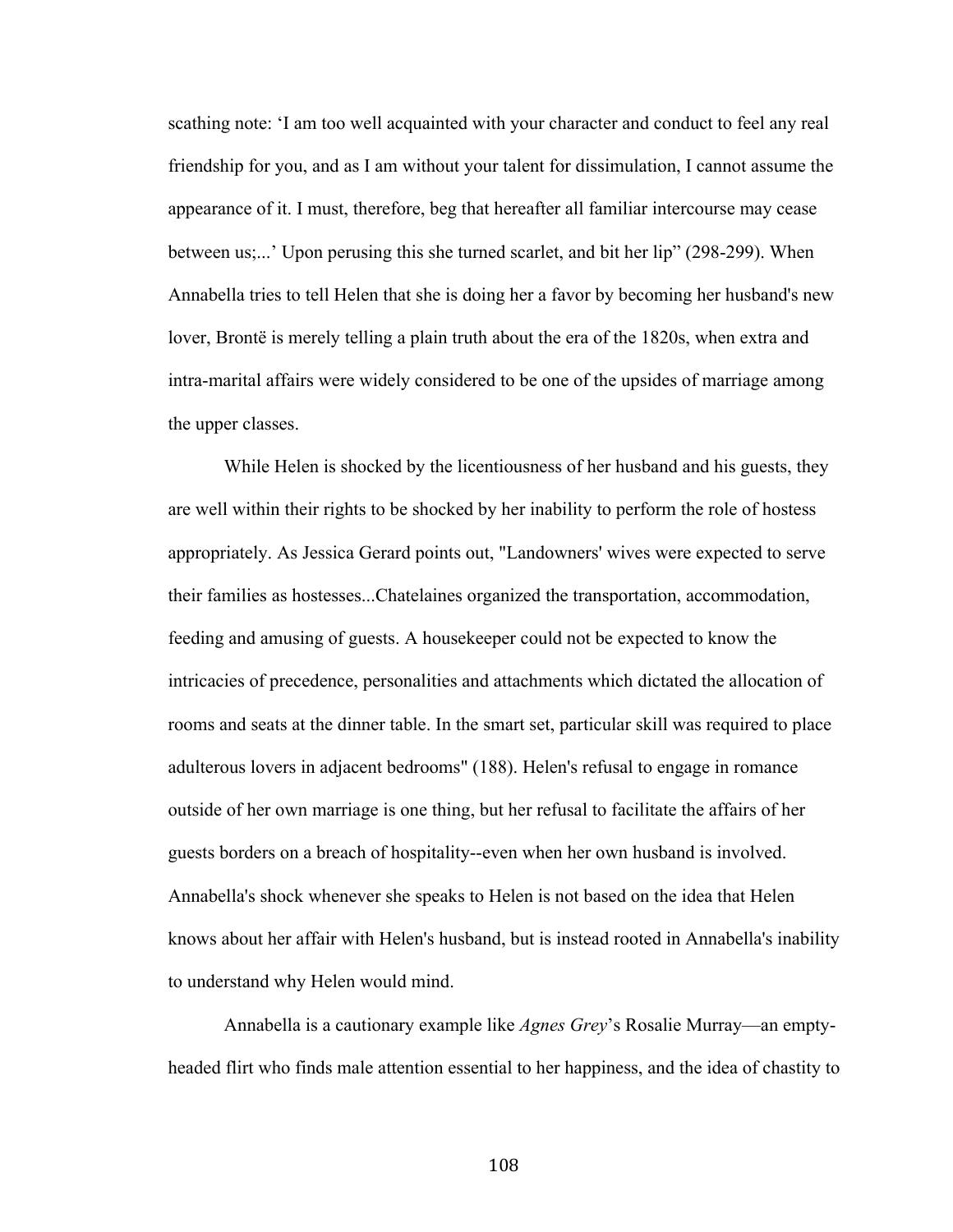be either ludicrous or punishing. As Elizabeth Langland points out, Brontë created characters like these not merely to stand in as minor villains, but to expose the dangers of creating a world where such behavior was not only expected, but encouraged: "One powerless governess could do little to counteract the influence of a society bent on producing women whose minds were wholly occupied with details of costume, coquetry, and conquest....ruled by vanity, vulnerable alike to their own weaknesses and to their parents' ambitions for their financially advantageous marriages" (25). If Rosalie Murray was portrayed as duped into marriage with a controlling libertine of a husband, then Annabella Lowborough herself, unlikable as Helen may find her, was essentially sold in marriage to a suicidal alcoholic at her family's behest<sup>67</sup>—and while Lord Lowborough is presented as less horrible than the rest of his friends, he is nevertheless faithful to the social round Annabella is used to, and one she finds easiest to navigate through the display of her charm and the manipulation of the men surrounding her. Annabella may be hateful and empty, the novel suggests, but she has only become so because the world where she lives demands it of her.

Just as Annabella cannot believe Helen isn't slightly grateful to have Arthur's attention occupied with something other than mocking and belittling his own wife, Walter Hargrave is similarly dubious about Helen's claims that she wants him to leave her alone. Every time that he offers Helen his "protection" and love in the novel, her unequivocal refusals and scandalized rejoinders throw him off his stride. Helen has

 $67$  Laura C. Berry reminds us that unhappy marriages are the norm within the Regency culture of Grassdale Manor: "The Tenant of Wildfell Hall offers not just one couple in its effort to demonstrate the lurid brutalities of marriage, but pair after pair of ill-suited (we might as well say violently opposed) mates" (32). Helen's belief that marriage should be a source of companionship and mutual consolation is one of her more anachronistic attitudes.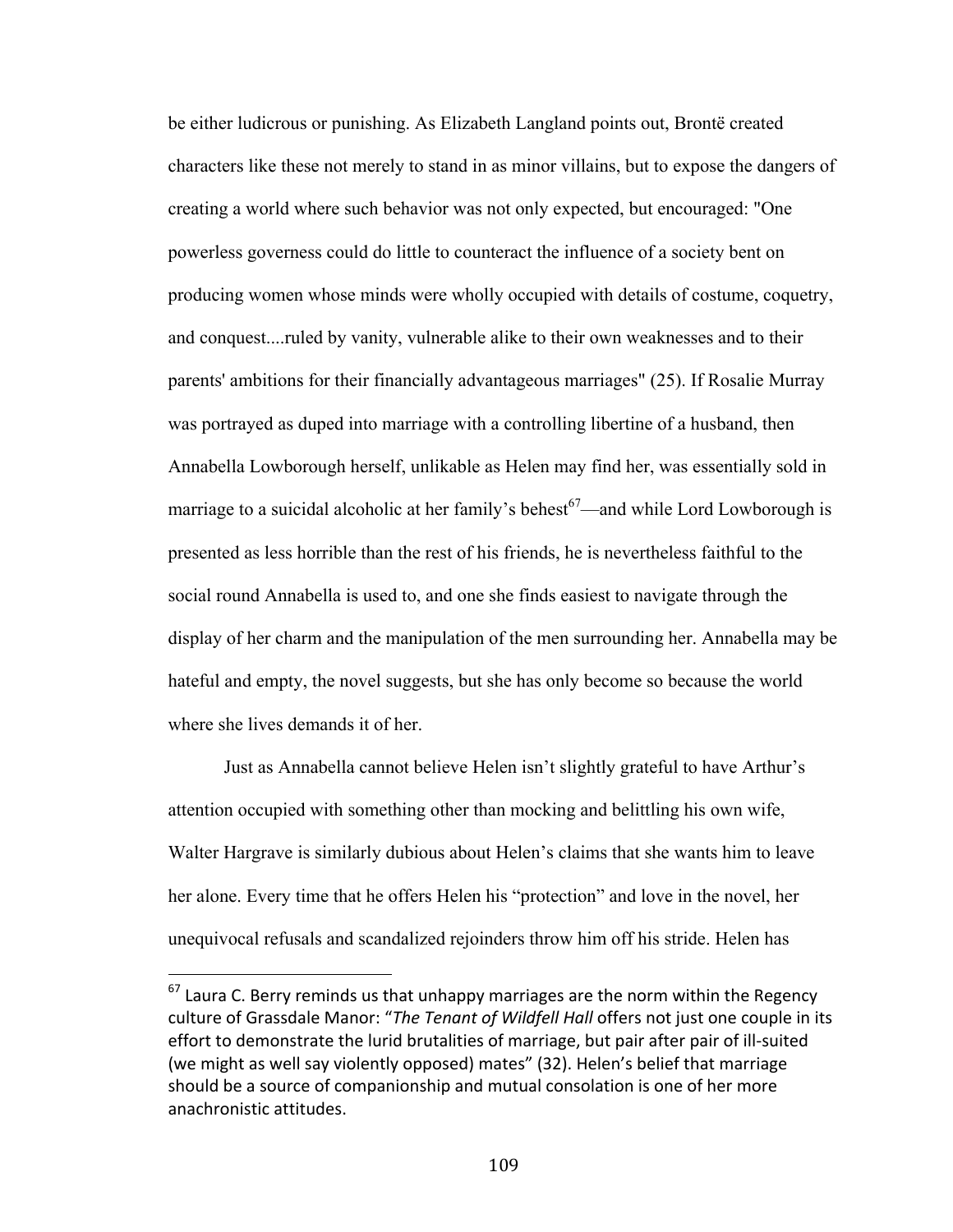difficulty in conveying to him that suggestions of infidelity are not merely unwelcome, but deeply offensive: "This was spoken in a low, earnest, melting tone, as he bent over me. I now raised my head; and steadily confronting his gaze, I answered calmly, 'Mr. Hargrave, do you mean to insult me?' He was not prepared for this. He paused a moment to recover the shock; then, drawing himself up and removing his hand from my chair, he answered, with proud sadness,—'That was not my intention.' "(304) Brontë speaks to an audience who would be as horrified as Helen herself is, but she speaks about a culture where Mr. Hargrave's offer of protection and affection would be seen as a potentially sincere response to her husband's ongoing cruelty. When Gilbert Markham thrashes Mr. Graham in the mistaken belief that Helen's brother is her euphemistic "protector," he does so several years after Mr. Hargraves' offer, and during the time of transition when those offers were becoming increasingly unseemly.

It is Hargrave himself, however, who has previously pointed something out to Helen—something which actually precipitates her decision to flee. In one of his most honest moments, Hargrave admits: ""I don't know how to talk to you, Mrs. Huntingdon'" (317). His reasoning, however, is the claim that she must be half-angel, to have managed to be married a few years without having taken a lover yet. When Helen disagrees, calling herself "a mere ordinary mortal" (p), Hargrave points out that Helen, amidst the society she frequents, is anything but ordinary: "'No, *I* am the ordinary mortal, I maintain,' replied Mr. Hargrave. 'I will not allow myself to be worse than my fellows; but you, Madam—I equally maintain there is nobody like you'" (317-318). That is the depressing truth which Helen must ultimately confront, and which leads to her departure from Grassdale—Mr. Hargrave is no worse than his fellows, because they are all exactly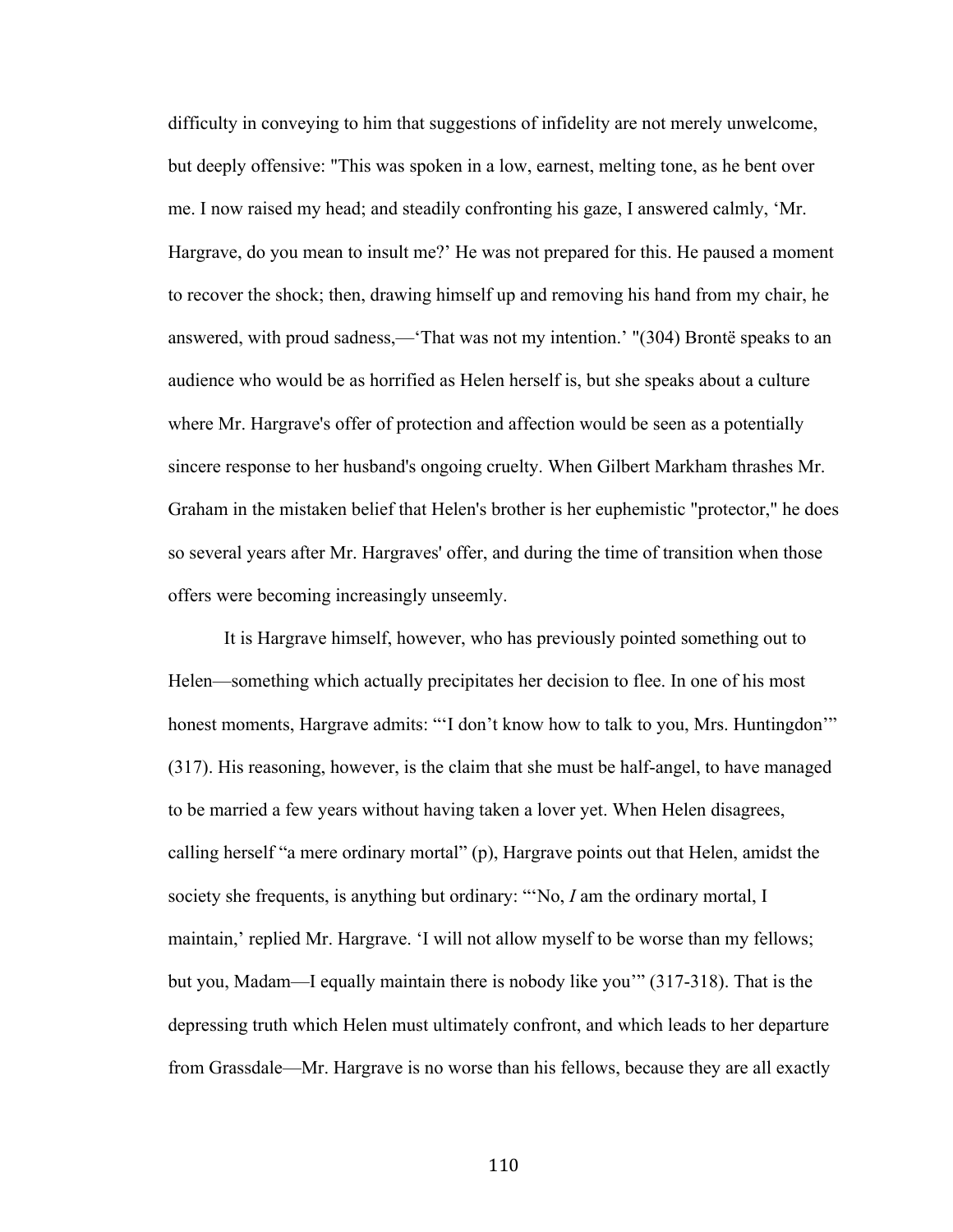alike in their desperate hunt for pleasure as an alternative to boredom. As a group, they view her home not as a domestic sanctuary, but as their own little playground of vice and her attempts to circumvent that goal certainly does not endear her to them. Helen overhears a discussion about her efforts to keep her house relatively civilized:

'So, I suppose we've seen the last of our merry carousals in this house,' said Mr. Hattersley; 'I thought his good-fellowship wouldn't last long. But,' added he, laughing, 'I didn't expect it would meet its end this way. I rather thought our pretty hostess would be setting up her porcupine quills, and threatening to turn us out of the house if we didn't mind our manners.' 'You didn't foresee this, then?' answered Grimsby, with a guttural chuckle. 'But he'll change again when he's sick of her. If we come here a year or two hence, we shall have all our own way, you'll see.' (284)

In the Regency world of Grassdale, Helen's lack of amusement at drunken brawls and attempts to make her toddler child an alcoholic before his permanent teeth grow in are as inhospitable as porcupine quills. Furthermore, she later learns that the conduct that drives her to despair is actually an example of Arthur being on his best behavior—both Hargrave and Hattersley inform her that his conduct outside his home is beyond her wildest (and most miserable) imaginings.

Little wonder, then, that all of Helen's hopes, having been crushed within Grassdale's domestic environment, soon become revived by the thought of escaping it.<sup>68</sup> Knowing that her secret plan to flee to her childhood home is being arranged by her brother, Helen tells her diary "the atmosphere of Grassdale seemed to stifle me, and I could only live by thinking of Wildfell Hall" (368). Having planned on living a life dedicated to the domestic sphere, Helen finds herself invigorated by turning her attention

 $68$  Elizabeth Langland writes that "Anne Brontë's Helen attempts to fulfill the role of redemptive angel and fails miserably because her author refuses the consolatory notion that rooted, evil tendencies can be eradicated by the influence of an angelic young lady" (53). Helen cannot serve as the Angel in the House when the House in question is essentially Hell.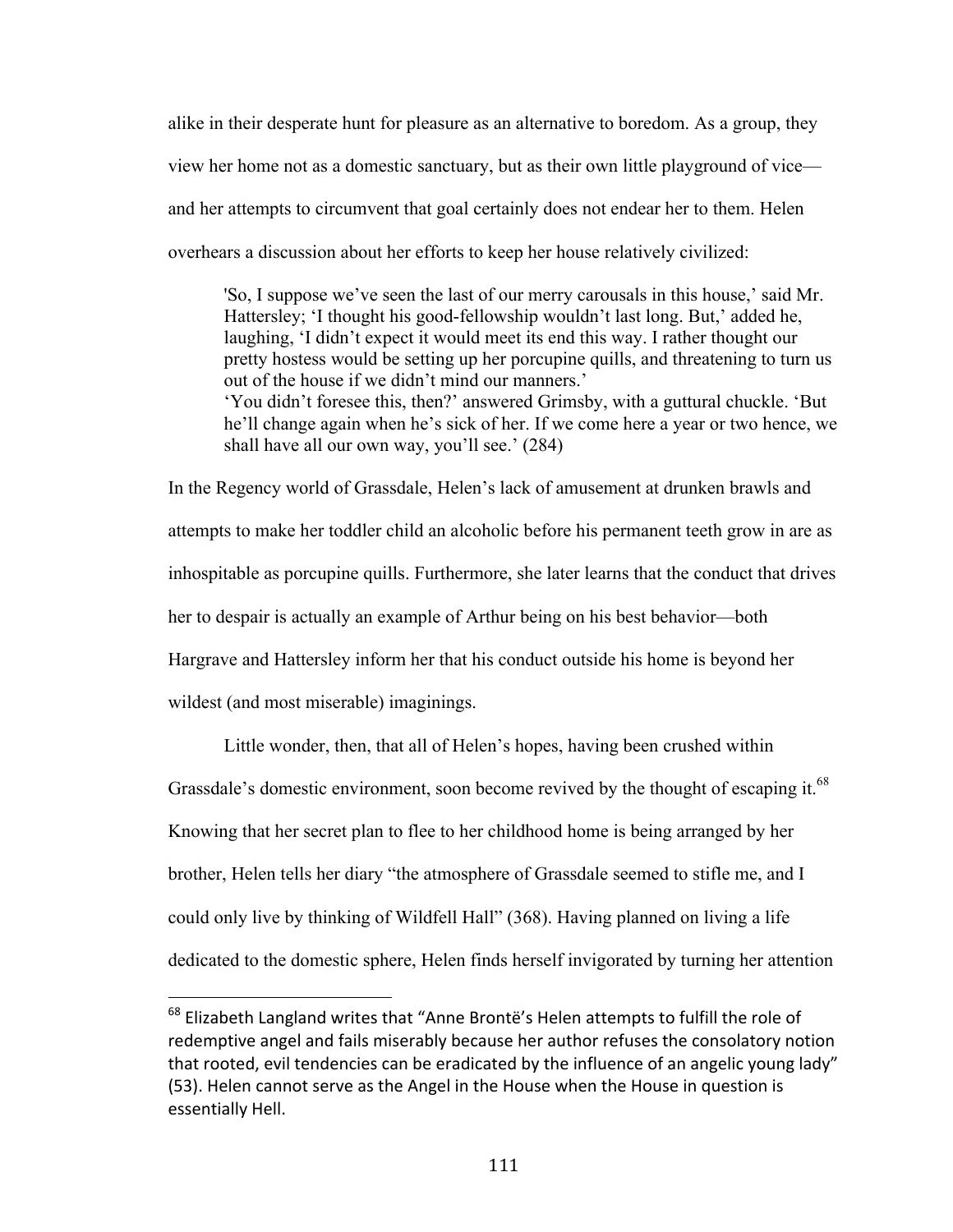to the economic world that women were supposed to remain separate from at any cost planning how to sell her paintings, hide travel money from Arthur's knowledge, and bribing servants to keep her flight secret. Davidoff and Hall write that the general belief of the nineteenth century was that "Woman had been created for man, indeed for one man, and there was a necessary inference from this that *home* was 'the proper scene of woman's action and influence'" (115). In Helen's diary, however, Brontë has created a text that illustrates what can happen when a wife who tried to play her assigned role in that "proper scene of woman's action and influence" is rebuffed, humiliated, silenced, and contradicted at every turn. Her first introduction to Grassdale had been one of dawning regret tempered by duty: "I am married now, and settled down as Mrs. Huntingdon of Grassdale Manor. I have had eight weeks' experience of matrimony. . . . Arthur is not what I thought him at first, and if I had known him in the beginning as thoroughly as I do now, I probably never should have loved him, and if I loved him first, and then made the discovery, I fear I should have thought it my duty not to have married him" (191). By the end of the document, Helen's original reservations about her discoveries of dawning discord in her new marital home has turned into outright loathing, as her final view of the manor makes clear: "What trembling joy it was when the little wicket closed behind us, as we issued from the park! Then, for one moment, I paused, to inhale one draught of that cool, bracing air, and venture one look back upon the house. All was dark and still: no light glimmered in the windows, no wreath of smoke obscured the stars that sparkled above it in the frosty sky" (373). The site that she had expected would become her glowing hearth and home is dark and cold, no more than "the scene of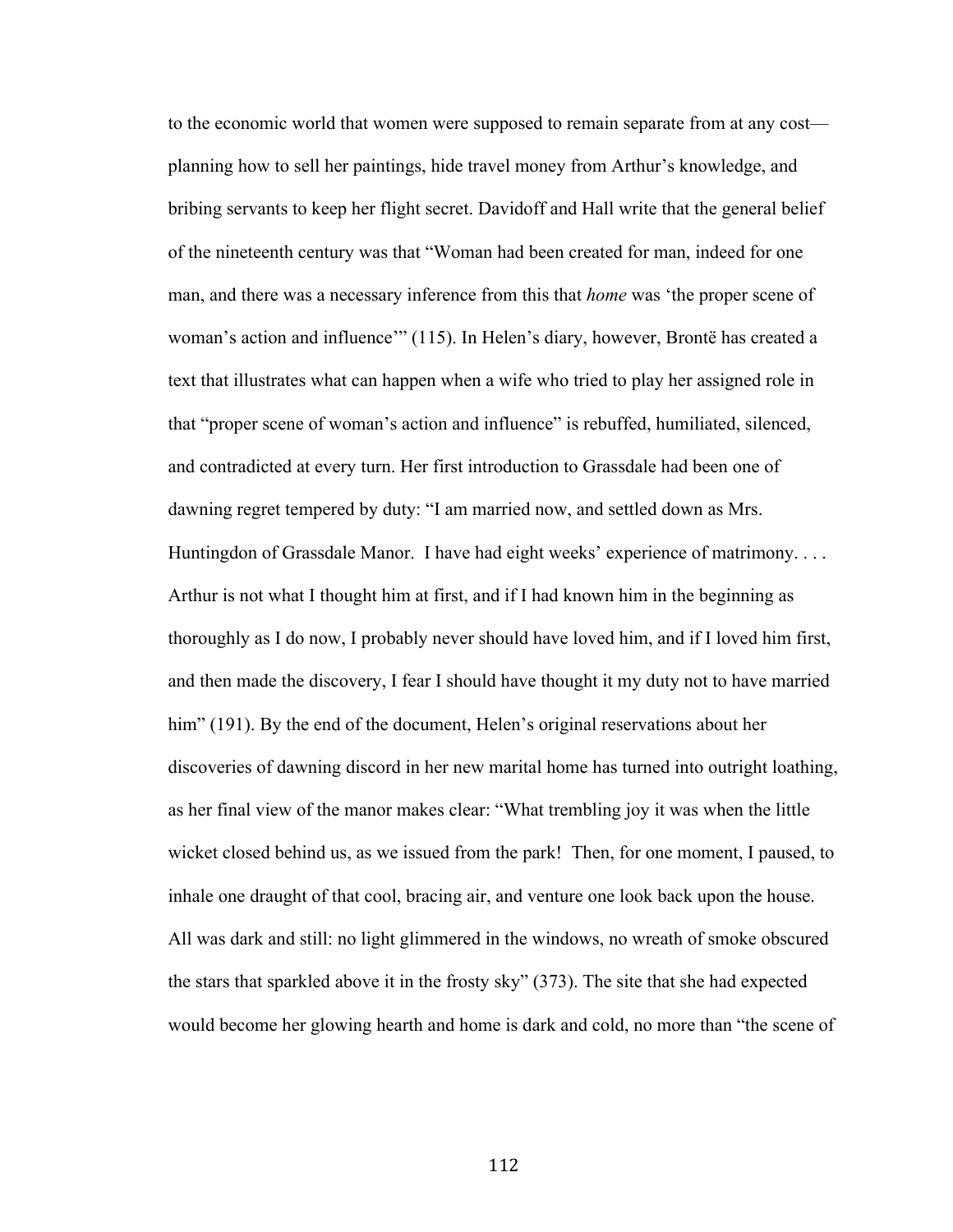so much guilt and misery" (373). Her domestic hopes have been snuffed out, but Brontë treats that change as one of hope and healing more than loss.

Copyright © Morgan Richardson 2016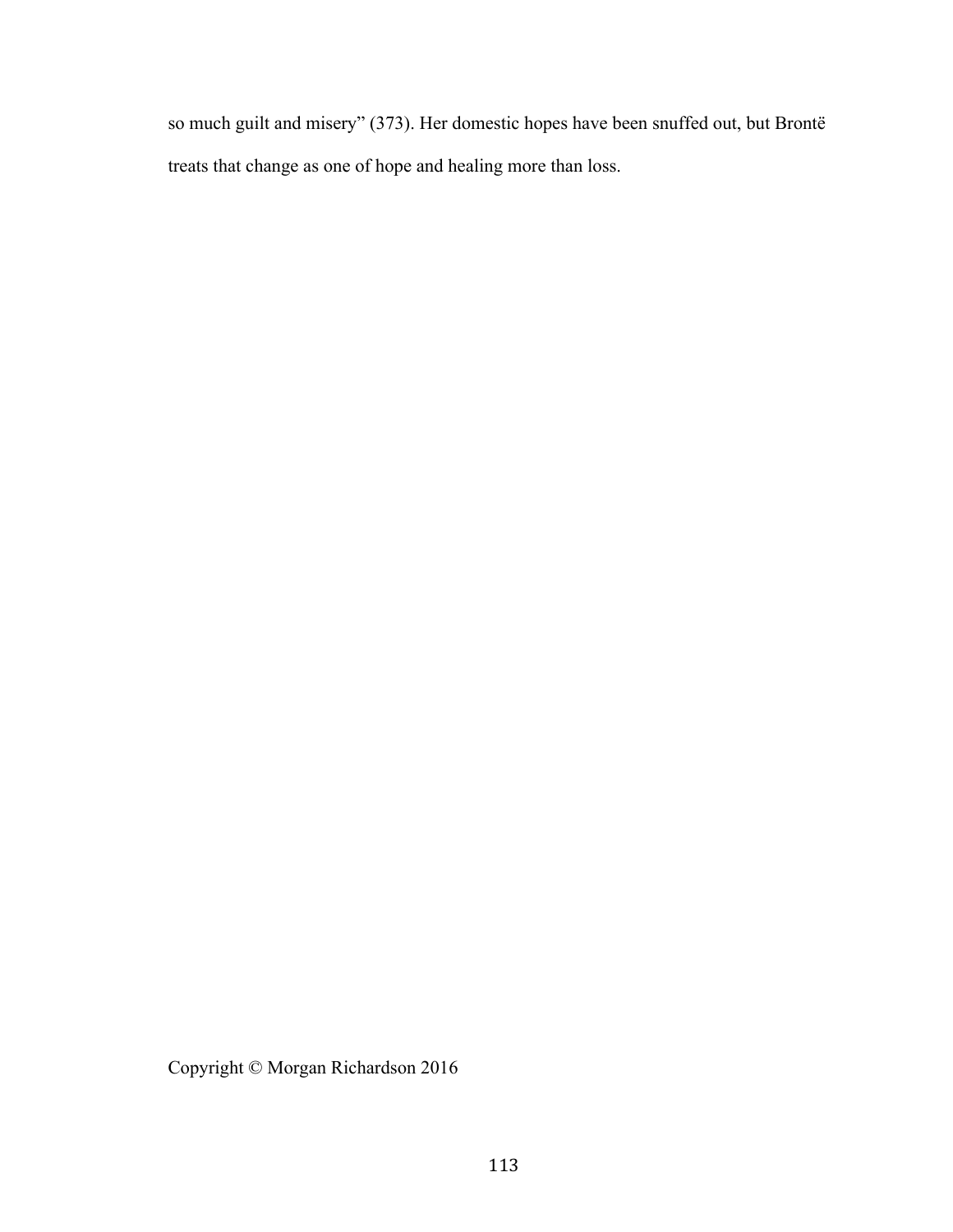## Chapter Four: "A house that seemed to wear… a cap of iron": Enclosure and Entrapment in *The Egoist*

In the fourth chapter of George Meredith's *The Egoist*, the novel's social circle begins to celebrate the news that their recently-jilted scion, Sir Willoughby Patterne, is yet again on the brink of matrimony. Meredith describes the dissemination of this information in a way that implies the very landscape of the county is taking an interest in the forthcoming nuptials: "Hints were dropping about the neighbourhood; the hedgeways twittered, the tree-tops cawed" (28). This is followed by the local cadre of well-to-dowidows discussing the impending match, his failure to secure his previous fiancée, Constantia Durham, for good, as well as the necessity for him to finally have an appropriate wife to act as hostess for his palatial estate, Patterne Hall. Mrs. Mounstuart Jenkinson, the leader of this corps of hostesses, is, as Meredith says, "loud on the subject," summing up his new bride-to-be with impeccable economy: "The very girl to settle down and entertain when she does think of settling. Eighteen, perfect manners; you need not ask if a beauty. Sir Willoughby will have his dues" (28). In an interesting piece of foreshadowing, Meredith terms this local desire for him to marry in these terms: "…one of the chief points of requisition in relation to Patterne--a Lady Willoughby who would entertain well and animate the deadness of the Hall…" (21). As obvious as the warnings are in the potential lady being "requisitioned," so too is the notion that she is here termed "Lady Willoughby" instead of "Lady Patterne," as she would actually be named. The casual use of "Lady Willoughby" is an early sign that her role will require total absorption into Willoughby's self.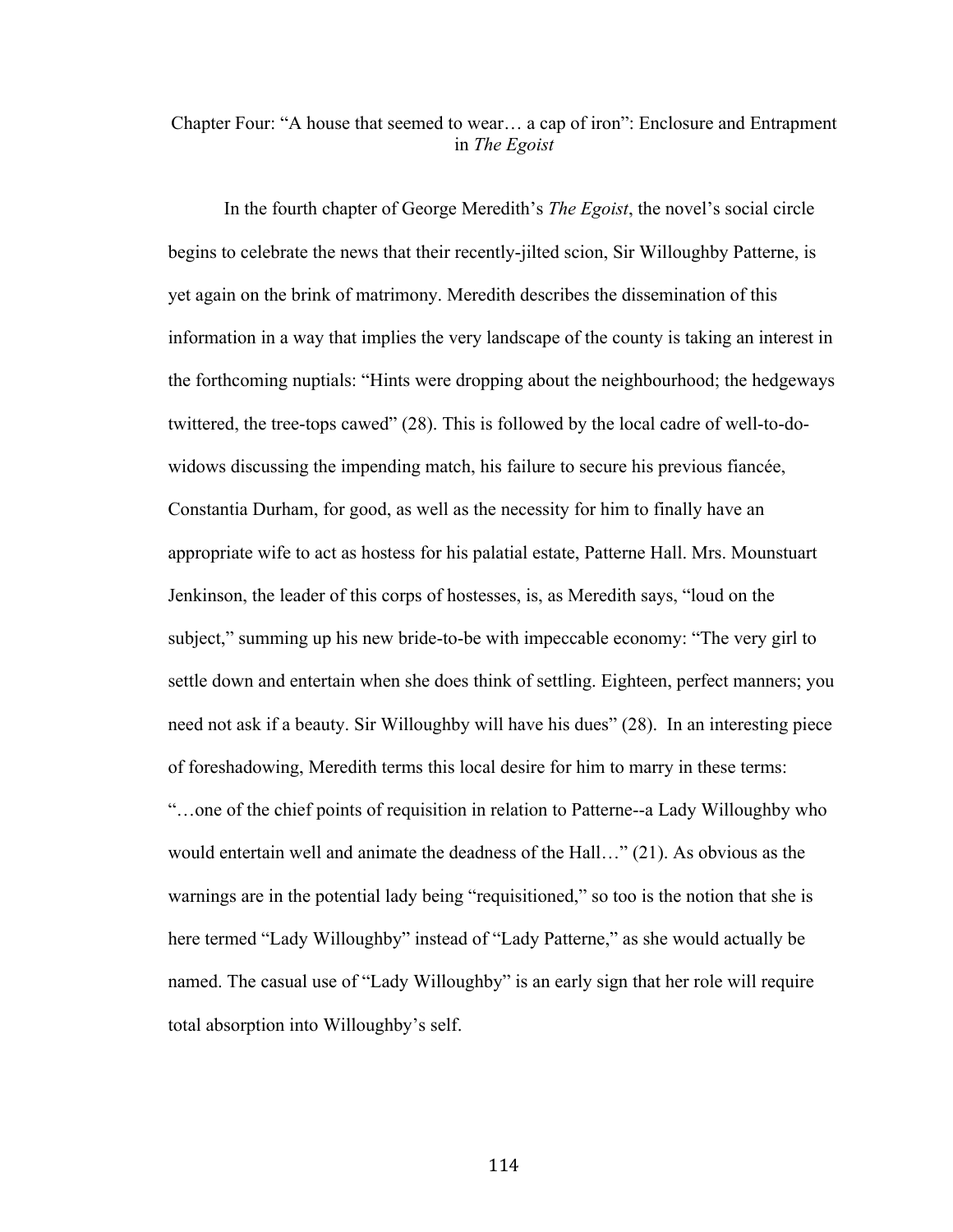Furthermore, the collective relief that his new bride will "animate the deadness of the Hall" offers a troubling clue to the rest of the novel's plot. Clara, chosen by Willoughby to become his wife because she is young and healthy, is almost immediately repelled by the "deadness of the Hall" that she discovers upon her arrival. During the short course of her stay there, she begins to feel her very life force being sapped from her by Willoughby and the Hall itself. She soon begins to refer to Willoughby as a vampire who is feasting on her, draining her vitality away. The freezing stasis of the Hall, where Willoughby's will and whim are the only law, where the only people permitted to remain beneath his protection are those who sacrifice their lives to his vanity, is experienced by Clara Middleton as her own looming death. Willoughby himself eagerly anticipates her imminent extinction—he relishes the thought of her essential self being sacrificed for his pleasure. The hedgeways may twitter and the tree-tops may caw, but the Hall itself is a tomb, and the majority of the novel consists of Clara's increasingly desperate attempts to escape from it. Her attempts to animate the deadness of the Hall runs counter to Willougby's actual desire for the Hall, because the instances where Clara behaves in her liveliest manner are the ones that make him most nervous. He is happiest, in fact, when she is frozen, still, and silent. He forces a kiss on her unwilling lips in one scene, and exults in her inability to return it: "Sir Willoughby was enraptured with her. Even so purely coldly, statue-like, Dian-like, would he have prescribed his bride's reception of his caress" (50). Her despair inspires an ongoing state of lassitude and enervation in her, and when she mentions it as an attempt to preface her request to be free of their engagement, Willoughby instead suggests that her inert and unconscious form would be his ideal ornament for Patterne Hall: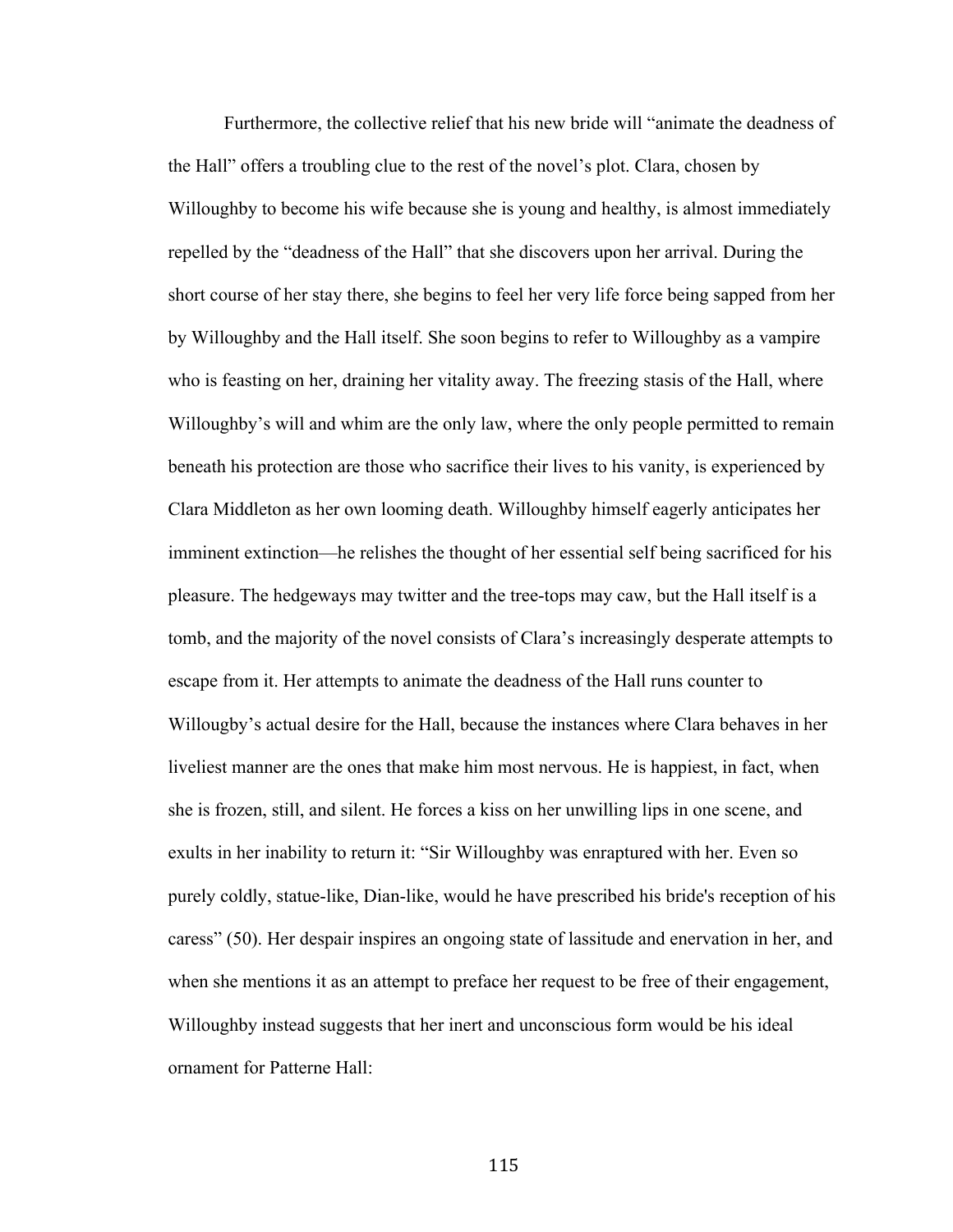"Ah!" She compressed her lips. The yawn would come. "I am sleepier here than anywhere."

"Ours, my Clara, is the finest air of the kingdom. It has the effect of sea-air." "But if I am always asleep here?"

"We shall have to make a public exhibition of the Beauty." (84)

His response, Meredith's narrator informs us, "defeated her". The more that Clara begins to understand that Willoughby desires her to be a silent ornament<sup>69</sup> rather than a friend or helpmeet, the more she experiences Patterned Hall as a prison and a dungeon: "she deemed herself a person entrapped. In a dream somehow she had committed herself to a life-long imprisonment; and, oh terror! not in a quiet dungeon; the barren walls closed round her, talked, called for ardour, expected admiration." (79) The ardor demanded of her, however, is stasis and passivity, that which Willoughby loves most in the women around him.<sup>70</sup> Jenni Calder writes that "When in 1870 women were enabled to own money and property in their own names it became more difficult to regard women themselves as property, though in most respects they continued to have little independent

 $^{69}$  Jessica Gerard points out that for most women cast in the role of lady of the manor, this position would have been recognizable: "Landowners' womenfolk residing in the ancestral mansion had less scope for home-making and home-decorating than middleclass wives, as much of the expensive decor and furnishings had been specially designed for each room, or accumulated over generations. Vast, formal staterooms, with their portraits and heirloom furniture, and atmosphere of chilly grandeur, were designed to impress visitors, not to promote domestic bliss. A new wife had little jurisdiction over the public rooms, except for her own drawing room" (184).

 $70$  This is not just something he demands of Clara, but of his sisters: "Clara wondered whether inclination or Sir Willoughby had disciplined their individuality out of them and made them his shadows, his echoes. She gazed from them to him, and feared him. But as yet she had not experienced the power in him which could threaten and wrestle to subject the members of his household to the state of satellites" (64), and even of Laetitia Dale, who is often summoned to the Hall so that Willoughby can display her as a willing sacrifice, the woman whose youth had been sapped away in devotion to him. He boasts of her frailty as one of his accomplishments and the ornaments of the Hall: "Miss Dale, you will hear from my aunt Eleanor, declines, on the plea of indifferent health. She is rather a morbid person, with all her really estimable qualities."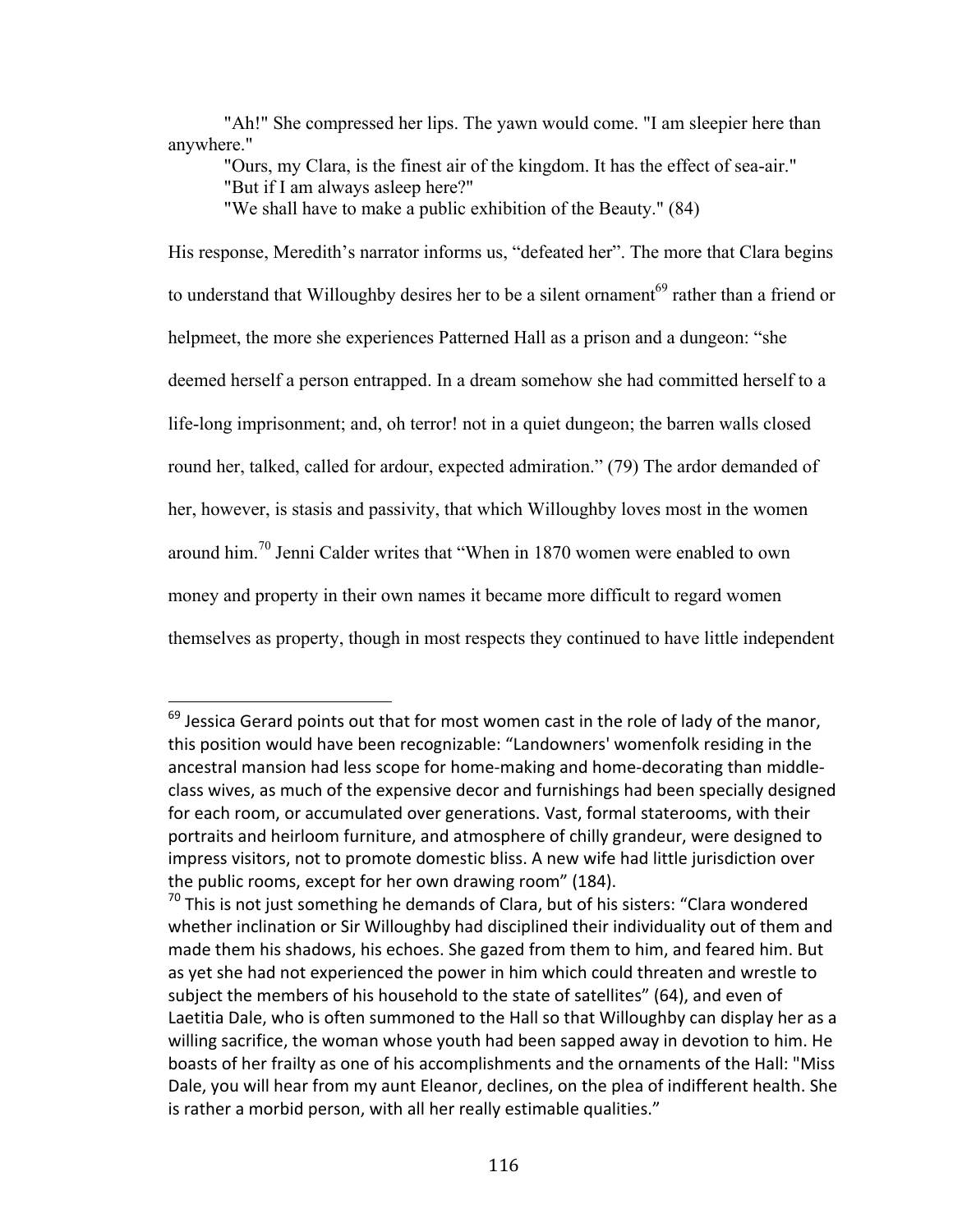existence. As long as they could be persuaded to believe that marriage was their major occupation in life, and as long as there were men who could afford to buy wives, either with money or with social status, ideally with both, it would be possible for men such as Sir Willoughby Patterne in Meredith's *The Egoist* to consider their destined brides as precious items of furniture, tributes to their own good taste" (181). Clara, kept ignorant by her father's neglect, has no notion about her ability to own property, but she discovers herself to have quite strong feelings about her imminent destiny of *becoming* property. She begins to become aware that Willoughby is introducing her to Patterne Hall not as the future mistress and chatelaine of the house, but as a new ornament for display within the manor.

Given her increased loathing for the environment of the Hall, Clara is therefore horrified as she begins to realize that she is always figured as a partner for Patterne Hall itself. In an incisive critique of domestic ideology, Meredith unpacks the implications of women being "destined" for the life of the home by crafting a narrative wherein Clara Middleton slowly realizes she is betrothed *to* a home rather than a man. Willoughby does not want Clara, herself, for *him*self. He wants what Clara represents—youth, beauty, and fecundity for the sake of an heir—but has no interest in the person whose body wears those attributes. Furthermore, Willoughby's desperation to marry Clara is not based on his own yearnings for a romantic partner, but instead because he knows the county set expect Patterne Hall to have an appropriate mistress. Even Willoughby's desire for her is always routed through the Hall's needs: "She affected him like an outlook on the great Patterne estate after an absence, when his welcoming flag wept for pride above Patterne Hall!" (186). His longing for Clara is irrevocably tied to his status as lord of the Hall, just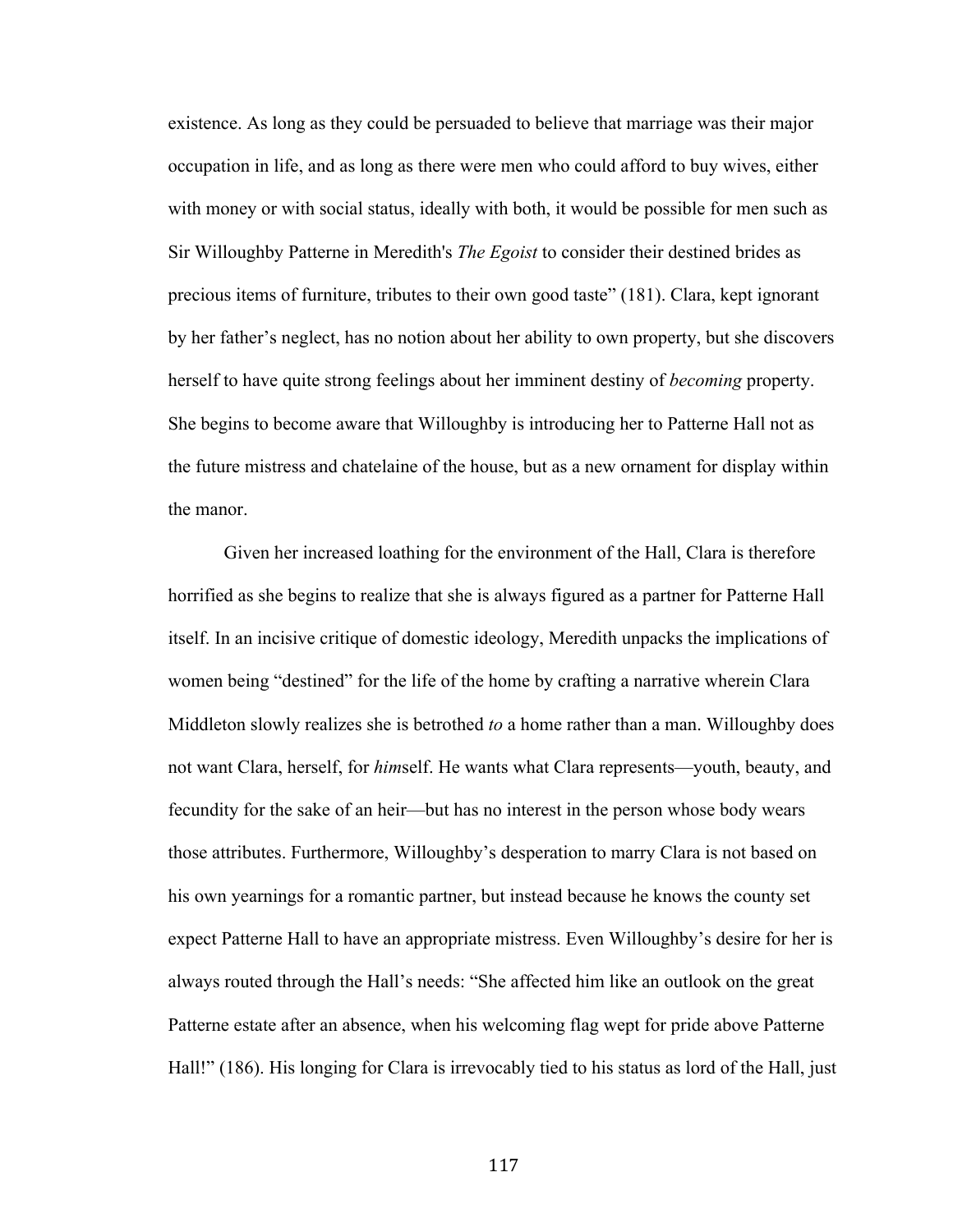as the rest of his relationships within the novel (with Vernon, with Crossjay, even with his former coachman Flitch) are predicated on how their various behavior might reflect on the reputation of the *Hall*, rather than Willoughby himself. His most strident refusals to let her go are consistently linked to the Hall's status as showcase and set piece, rather than any concern about their future marriage and family.

Clara sometimes begins to become unsure whether the pressure being placed upon her is coming from Willoughby or Patterne Hall itself: "She passively yielded to the man in his form of attentive courtier; his mansion, estate, and wealth overwhelmed her. They suggested the price to be paid. Yet she recollected that on her last departure through the park she had been proud of the rolling green and spreading trees" (51-52). The estate that had impressed her on her first visit ("a flying visit", Meredith calls it, implying that it was just brief enough to prevent Clara from learning anything about how the Hall and its inhabitants operated) becomes another way in which Willoughby is "smothering" her with the Hall's grandeur which so effectively hides the cramped nature of her future existence within it. She also blames the estate itself for her growing dread of her fiancé: "She had not come to him to-day with this feeling of sullen antagonism; she had caught it here" (52). For Clara, seeing Willoughby for who he is when he is at home is what extinguishes her affection for him and her desire to become his wife. While Willoughby thinks the lavish nature of his estate is impressing her, it is actually making her more desirous of escape. Clara's attempts to resign herself to their marriage is matched by her growing dread of the house itself, as Patterne Hall increasingly registers as the locus of the married future she cannot bear to face. As she moves through its rooms trying to avoid Willoughby, to evade his voice and glance, and to withdraw from his constant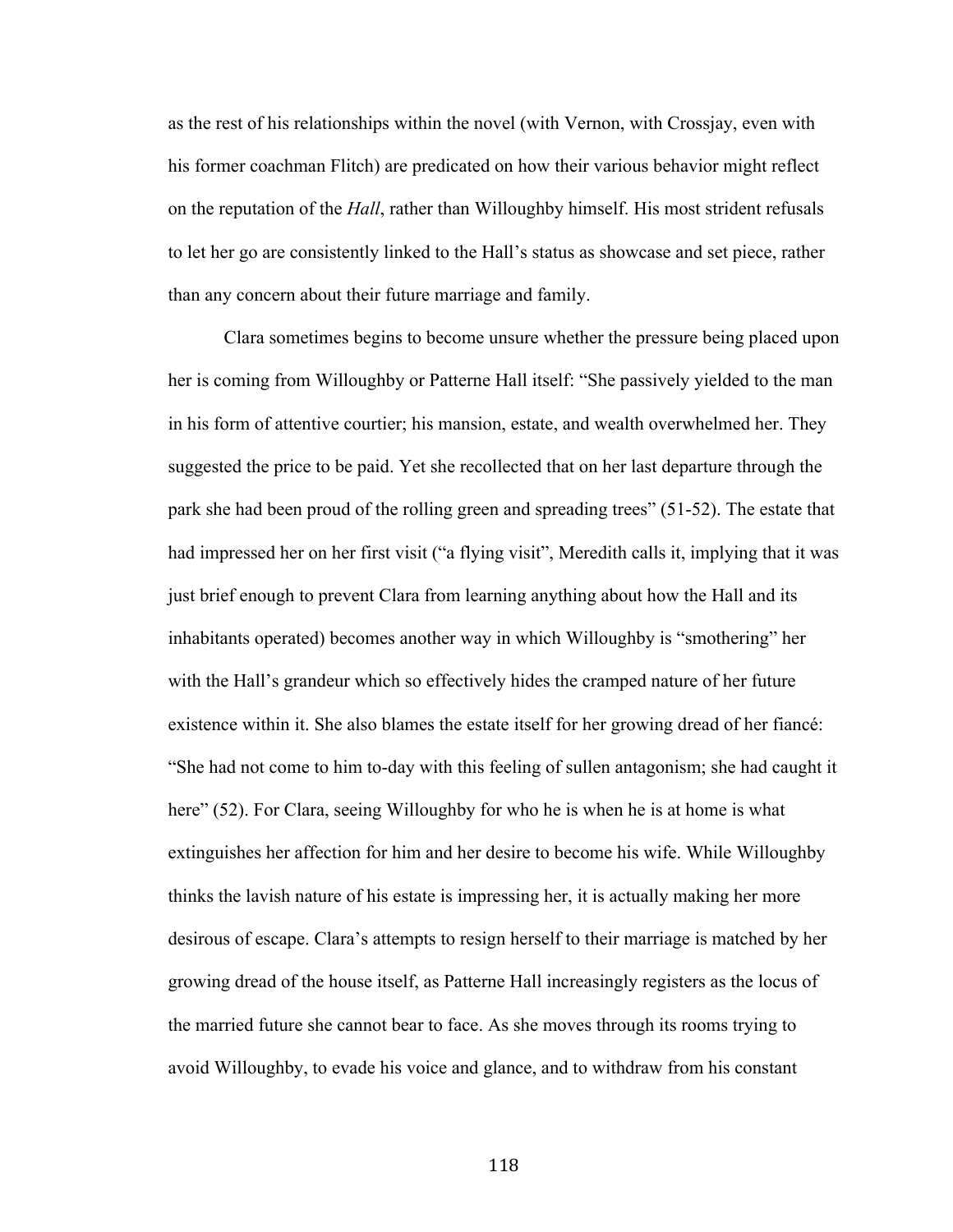surveillance, Clara is horrified to perceive that the "modern" marriage she has been promised bears such a striking resemblance to self-erasure and waking death—or, in one of her terrors, being buried alive: "To be fixed at the mouth of a mine, and to have to descend it daily, and not to discover great opulence below; on the contrary, to be chilled in subterranean sunlessness, without any substantial quality that she could grasp, only the mystery of the inefficient tallow-light in those caverns of the complacent-talking man: this appeared to her too extreme a probation for two or three weeks. How of a lifetime of it!" (48). Clara, on the verge of her marriage and while walking through the richly furnished rooms of an expansive estate, feels increasingly claustrophobic and ensnared. As Jami Bartlett has pointed out, "The entire plot of The Egoist hangs on its heroine's dawning realization of her entrapment at a country house; the "struggling outer world" pressurizes the text, but it is never explicitly mentioned or described" (556). Meredith wants his audience to revel in the irony—the house's size is not constant, because the "poison" that Clara feels running through Patterne Hall is actually Willoughby's vision of domesticity. Mrs. Mountstuart, one of the county set, predicted that Willoughby was finally ready for marriage, claiming "At thirty-one or thirty-two he is ripe for his command, because he knows how to bend" (28). Meredith shows us, however, that Mrs. Mountstuart is definitively wrong, because bending is just what Willoughby refuses to ever do. Meredith makes it clear that what Clara wants from marriage is "comradeship, a living and frank exchange of the best in both" (48), but that Willoughby is repelled by the idea of marriage (or domesticity) as a process of give-and-take: "Are they not of nature warriors, like men?—men's mates to bear them heroes instead of puppets? But the devouring male Egoist prefers them as inanimate overwrought polished pure metal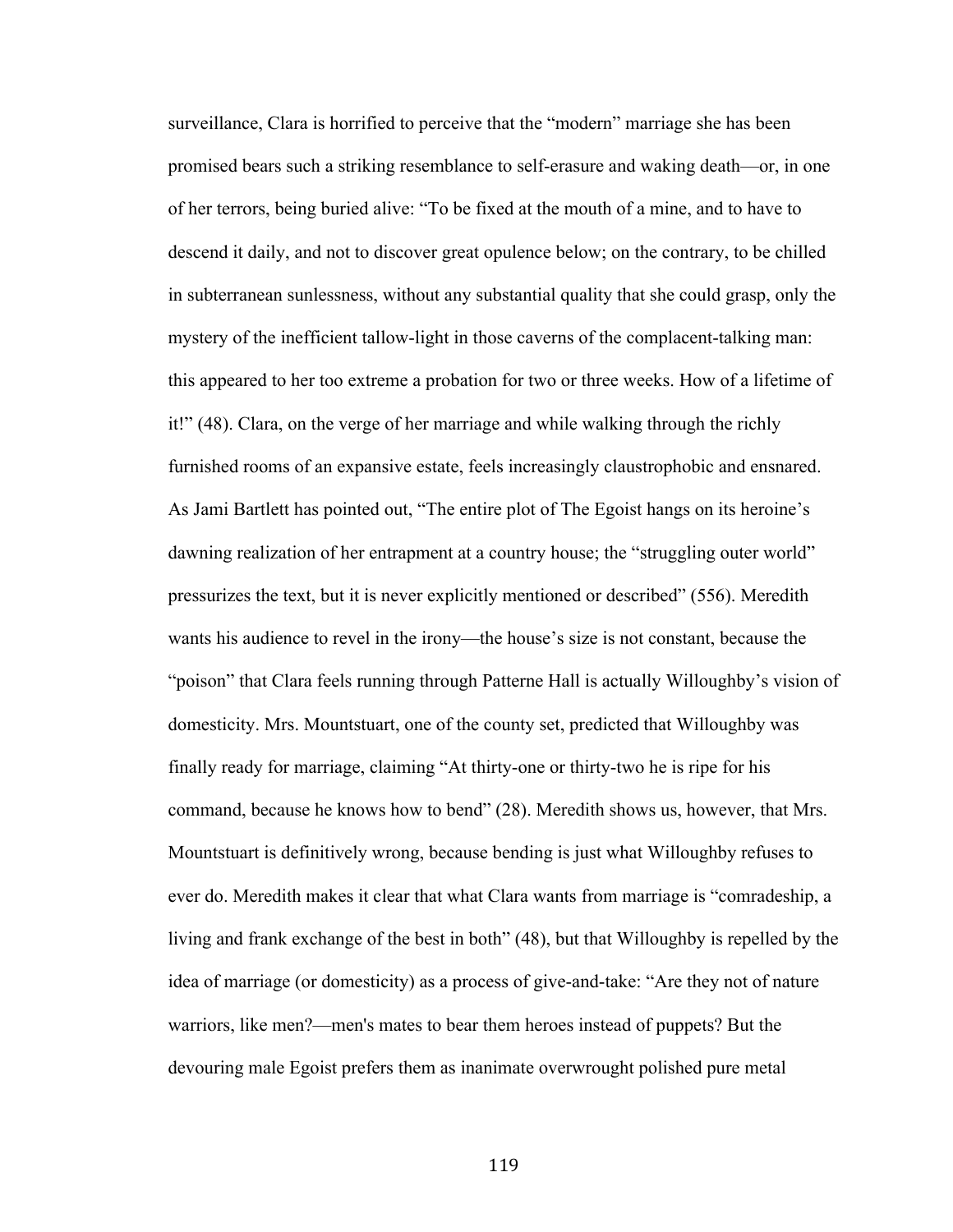precious vessels, fresh from the hands of the artificer, for him to walk away with hugging, call all his own, drink of, and fill and drink of, and forget that he stole them" (93). Clara wants a friend, while Willoughby wants the puppet, the "inanimate overwrought polished pure metal precious vessels" to be filled up with himself, drunk by himself, and displayed for his glory.

Clara, initially unaware that her role at Patterne Hall is intended to be one of such ongoing display, is initially stunned to find herself suddenly placed under a level of domestic surveillance that makes her every movement, sigh, and evelid tremble<sup>71</sup> the subject of Willoughby's concern. She is not permitted to walk through the house without Willoughby accompanying her to make sure her reactions to the setting are appropriate. When Crossjay attempts to bring her a bouquet of wildflowers, the household servants attempt to throw them away, except that Clara manages to stop them in time before they treat her gift as garbage: "These vulgar weeds were about to be dismissed to the dustheap by the great officials of the household; but as it happened that Miss Middleton had seen them from the window in Crossjay's hands, the discovery was made that they were indeed his presentation-bouquet, and a footman received orders to place them before her" (64).

 $71$  Willoughby tells Laetitia Dale: "I am, I confess, a poltroon in my affections; I dread changes. The shadow of the tenth of an inch in the customary elevation of an eyelid! $$ to give you an idea of my susceptibility" (115). His susceptibility is taxed quite heavily by Clara, and her recalcitrant eyelids. One of his first moments of realizing she is beginning to dislike him happens when, while meeting his gaze, she deliberately and ostentatiously closes her eyes to get away from him and deliver a rebuke to him: "Clara let her eyes rest on his and, without turning or dropping, shut them. The effect was discomforting to him. He was very sensitive to the intentions of eyes and tones; which was one secret of his rigid grasp of the dwellers in his household. They were taught that they had to render agreement under sharp scrutiny. Studious eyes, devoid of warmth, devoid of the shyness of sex, that suddenly closed on their look, signified a want of comprehension of some kind, it might be hostility of understanding. Was it possible he did not possess her utterly?" (64)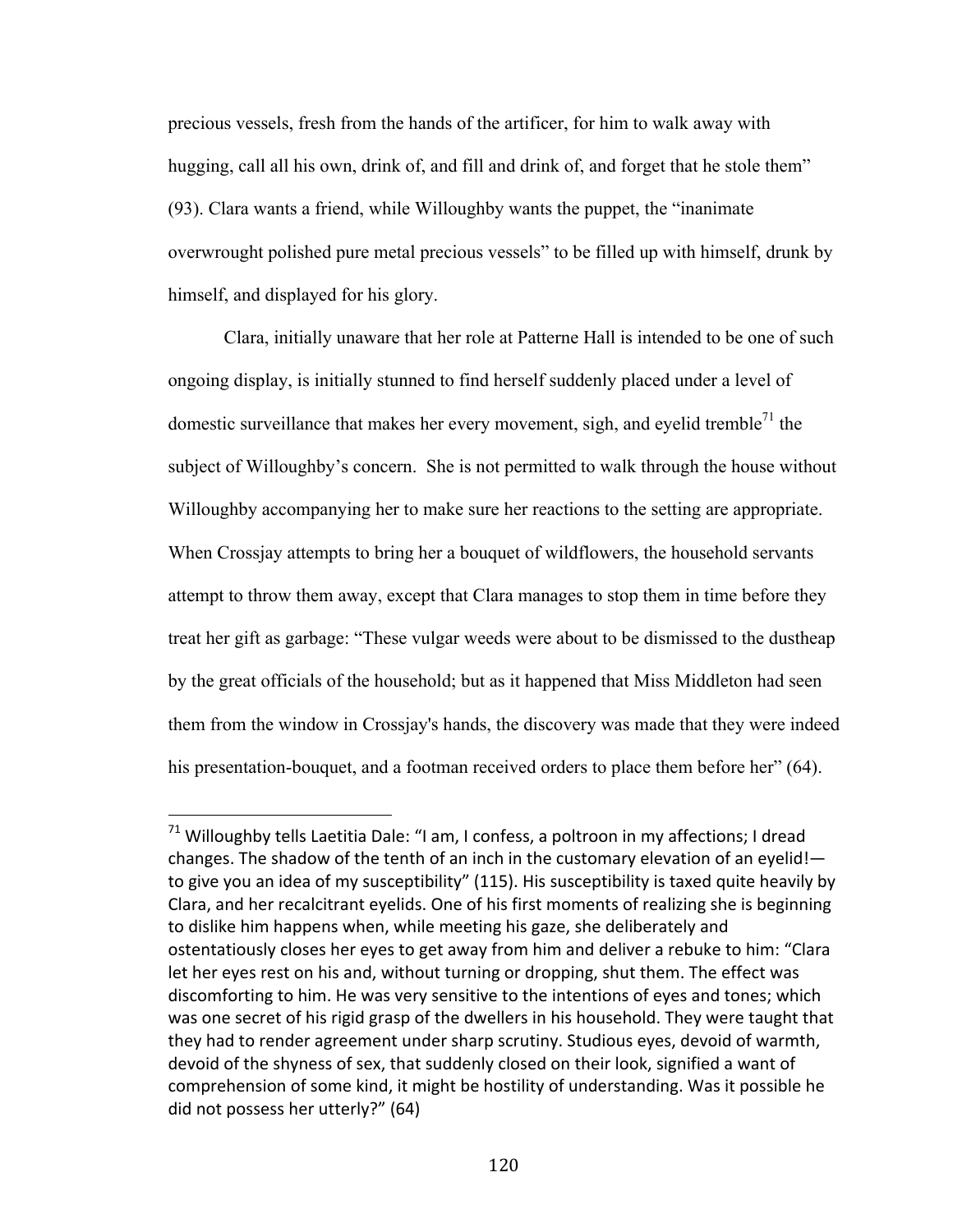She leaves on secret missions to post letters in a village at a distance from the Hall

instead of sending them there, knowing that her actions are so closely tracked. When

Clara goes out for a walk one morning during a rainstorm, Patterne Hall is made to

resemble a council of war:

Clara was now sought for. The lord of the house desired her presence impatiently, and had to wait. She was in none of the lower rooms. Barclay, her maid, upon interrogation, declared she was in none of the upper. Willoughby turned sharp on De Craye: he was there.

The ladies Eleanor and Isabel and Miss Dale were consulted. They had nothing to say about Clara's movements, more than that they could not understand her exceeding restlessness. The idea of her being out of doors grew serious; heaven was black, hard thunder rolled, and lightning flushed the battering rain. Men bearing umbrellas, shawls, and cloaks were dispatched on a circuit of the park. De Craye said: "I'll be one."

"No," cried Willoughby, starting to interrupt him, "I can't allow it."

[De Craye] stepped to the umbrella-stand. There was then a general question whether Clara had taken her umbrella. Barclay said she had. The fact indicated a wider stroll than round inside the park: Crossjay was likewise absent. De Craye nodded to himself.

Willoughby struck a rattling blow on the barometer. (213)

With servants sent to scour the house for her, Willoughby's acolytes frantically trying to suss out her motives, and important "clues" such as the absence of her umbrella, Clara's unexpected walk—a deviation from the Hall's normal routine—is a matter of such desperation that Willoughby himself engages in fisticuffs with the barometer, the hapless instrument apparently made to blame for the existence of the rainstorm to which its dials attest. Clara's determination to flee Patterne Hall is always paired with the collective community of Patterne Hall (as led by Willoughby) determining that she shall not escape, because this is a domesticity that does not countenance refusals of its terms.

Willoughby himself, however, is not the villain, according to either Clara or

Meredith. Similar to Louis Trevelyan, Willoughby simply cannot face the enormity of his desires—largely because his desires are exactly what he has been taught are, in fact, his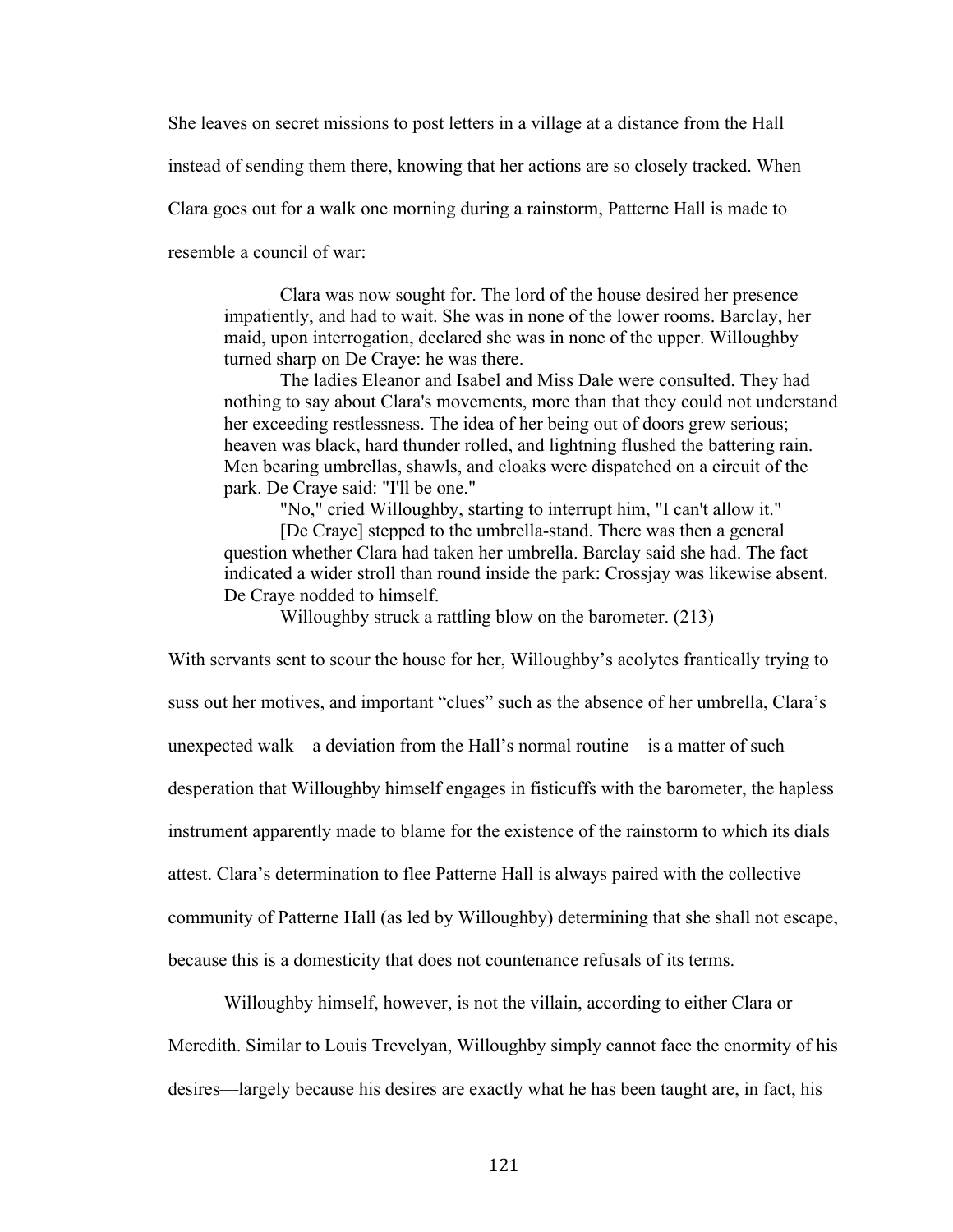due. The difference between Willoughby and other men is not that his desires are so strange, but that he has the wealth and status to make his desires into reality. Where another landowner might feel guilt at the thought of ruining Crossjay's future for the sake of his own vanity, or condemning Laetitia to a lifetime of poverty and public humiliation, Willoughby has been so well insulated from the effects of his egoism that it is not until he attempts to marry that an inkling of his status as an autocrat begins to occur to him. Willoughby's ideal form of domesticity is exposed to be a tyrannical dystopia where all other people serve as puppets for his own impulses, opinions beyond his own are verboten, and a wife is essentially an ornament to showcase as a testament to his own superiority. He is most appeased in the novel when the characters around him willingly yield to his constant stage managing of his home space, both in Patterne Hall itself and in the village which surrounds it—his maiden aunts enter and exit rooms at his unspoken command, Clara's father placidly withdraws to the library whenever Willoughby hints that it would be best, and Laetitia Dale and her ailing father retreat to their cottage on the Hall's grounds when Willoughby has had enough of them. Willoughby does not merely desire his home to be a place of respite and taste, but he wants to dictate the terms and participants of its rhythms and tableaus.<sup>72</sup> Willoughby may tell Clara that she will be mistress of Patterne Hall, but his refusal to yield even an insignificant amount of authority over the manor's management suggests that he has no intention of stepping

 $72$  Christopher Herbert argues that this desire for absolute control is characteristic of many men depicted within the nineteenth-century novel: "Far from giving only a faint or timid picture of the pernicious side of married life, Victorian writers place this side in the foreground and constantly seem to locate the heart of contemporary marital problems in the tendency of men to seize tyrannical power over women. Thus we have the seemingly anomalous situation of a Victorian middle class whose official ideology of marriage insists upon "the enforcement of patriarchy and obedience," but whose popular literature steadily equates this pattern with sadism" (450).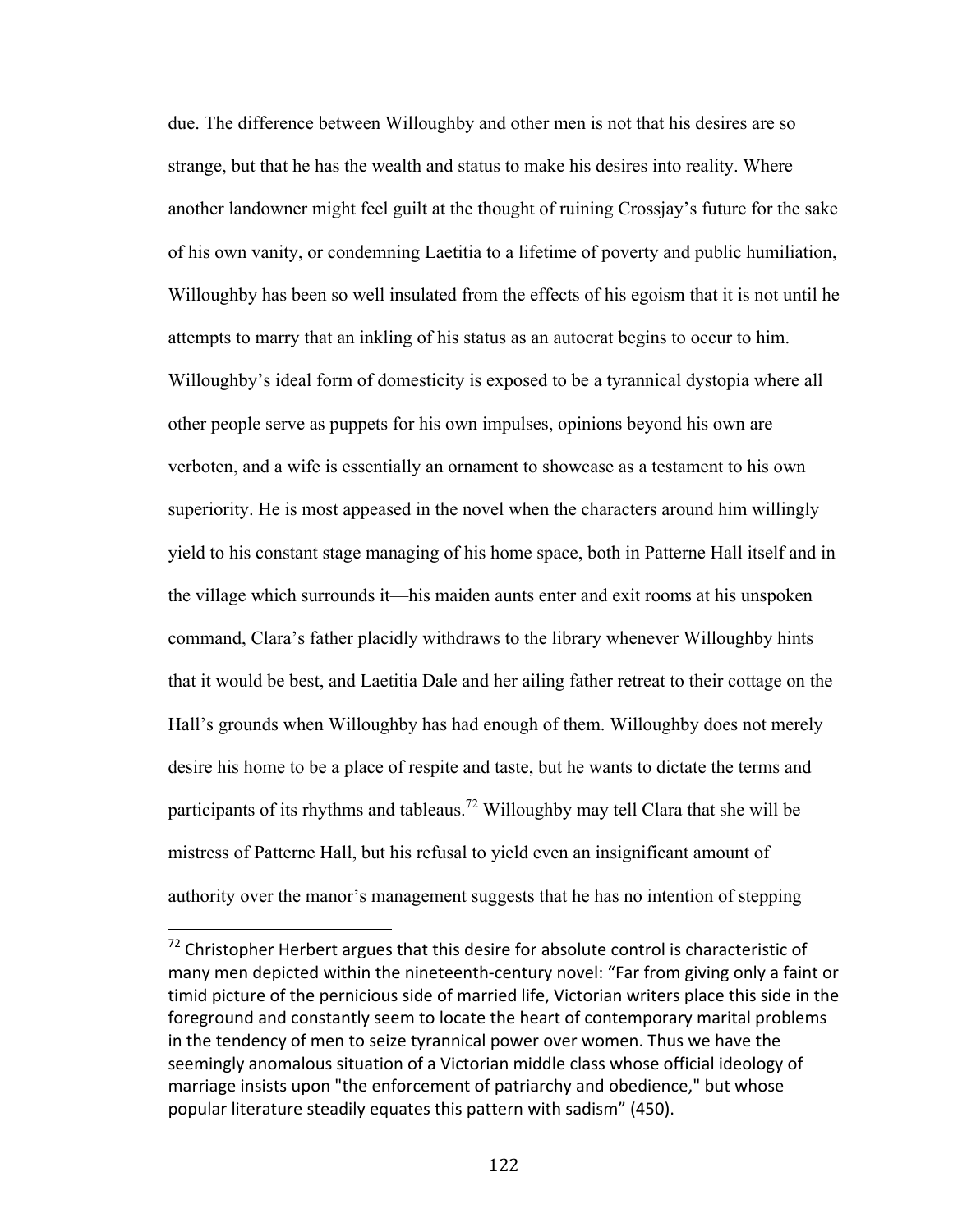down from those duties following their marriage. Clara finds herself marveling at how easily all the other inhabitants of Patterne Hall yield to his often contradictory desires and orders: "Clara wondered whether inclination or Sir Willoughby had disciplined their individuality out of them and made them his shadows, his echoes. She gazed from them to him, and feared him. But as yet she had not experienced the power in him which could threaten and wrestle to subject the members of his household to the state of satellites" (64). Yet Meredith does not propose that Willoughby is unique or aberrant in possessing this desire, only that his insistence on taking it to such lengths is what makes it visible to Clara in the first place. Instead, he suggests that Willoughby is only longing for that which he has been promised, and that which all Englishmen have come to expect from marriage and home. By the time of the novel's publication in 1879, the narrative about marriage had shifted away from earlier, more explicit calls for wifely submission and abasement; but Meredith points out that the reluctance to make those claims overt did not mean their absence, and instead only made them more subtle—and to Clara, more poisonous.

Clara's agonizingly slow flight from Willoughby is, after all, not a refusal to obey him: as she repeatedly points out, she is happy to follow orders. She accepts his offer of marriage expecting to play hostess, to perform the role of proxy mother to his ward, and to spend her days attending to his needs. Unlike Emily Trevelyan, Clara even prefers being told what to do, having been raised by her widower father to believe herself incapable of knowing her own mind or making her own decisions. Clara's growing dread comes instead from the realization that no amount of submission will ever suffice, because what Willoughby really desires is total absorption of her self into his will.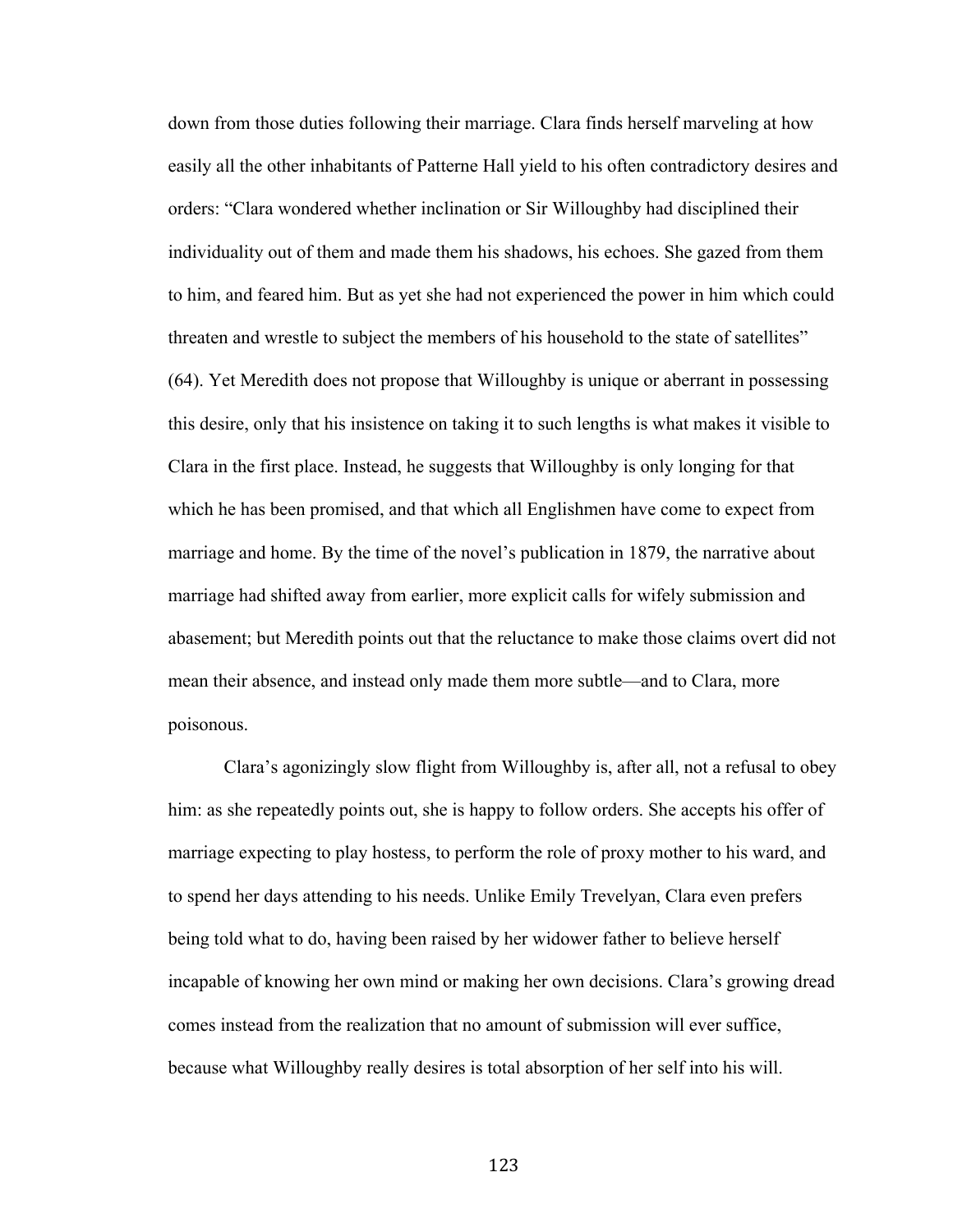Clara's willingness to restrict her life to conventional domestic duties is not sufficient for Willoughby, because he cannot trust her to perform those duties as he imagines a fictional wife should, rather than as Clara herself. He unknowingly desires an appendage instead of a wife—not so different, Meredith suggests, from the practices of other countries which the English viewed as so barbaric. Having begun *The Egoist* with a revised version of his essay, "On the Idea of Comedy and of the Uses of the Comic Spirit," where he suggests that comedy can only exist in a culture civilized enough for men to "consent to talk on equal terms with their women, and to listen to them", Meredith proceeds to suggest that his own culture frequently fails to live up to such a standard. As Jonathan Smith suggests, "The novel's imagery of battle and hunt, of Willougby's despotism and tyranny, of women as slaves who are imprisoned and caged, is thus not merely metaphorical but a statement about the actual relationship between men and women. Beneath his civilized veneer Willoughby recasts this aggression in a form that is nonetheless potently violent" (64). The characters within the novel repeatedly turn the topic of sati into a joke, but Clara is increasingly horrified by those references, both because of the callousness they imply, and because of her new recognition that Willoughby's demand that she "burn for him" is metaphorical, but not remotely in jest. Rajeswari Sunder Rajan, discussing the imperialist narratives about what sati meant in the context of colonial oppression in India, points out that "the subjectivity of the woman who commits sati remains a crucial issue; female subjectivity has in its turn hinged on the questions: Was the sati voluntary? Or was the woman forced upon the pyre? These stark alternatives . . . still retain their force when played into the series of oppositions that categorize the problematic of tradition versus modernity" (18). Willoughby's friends and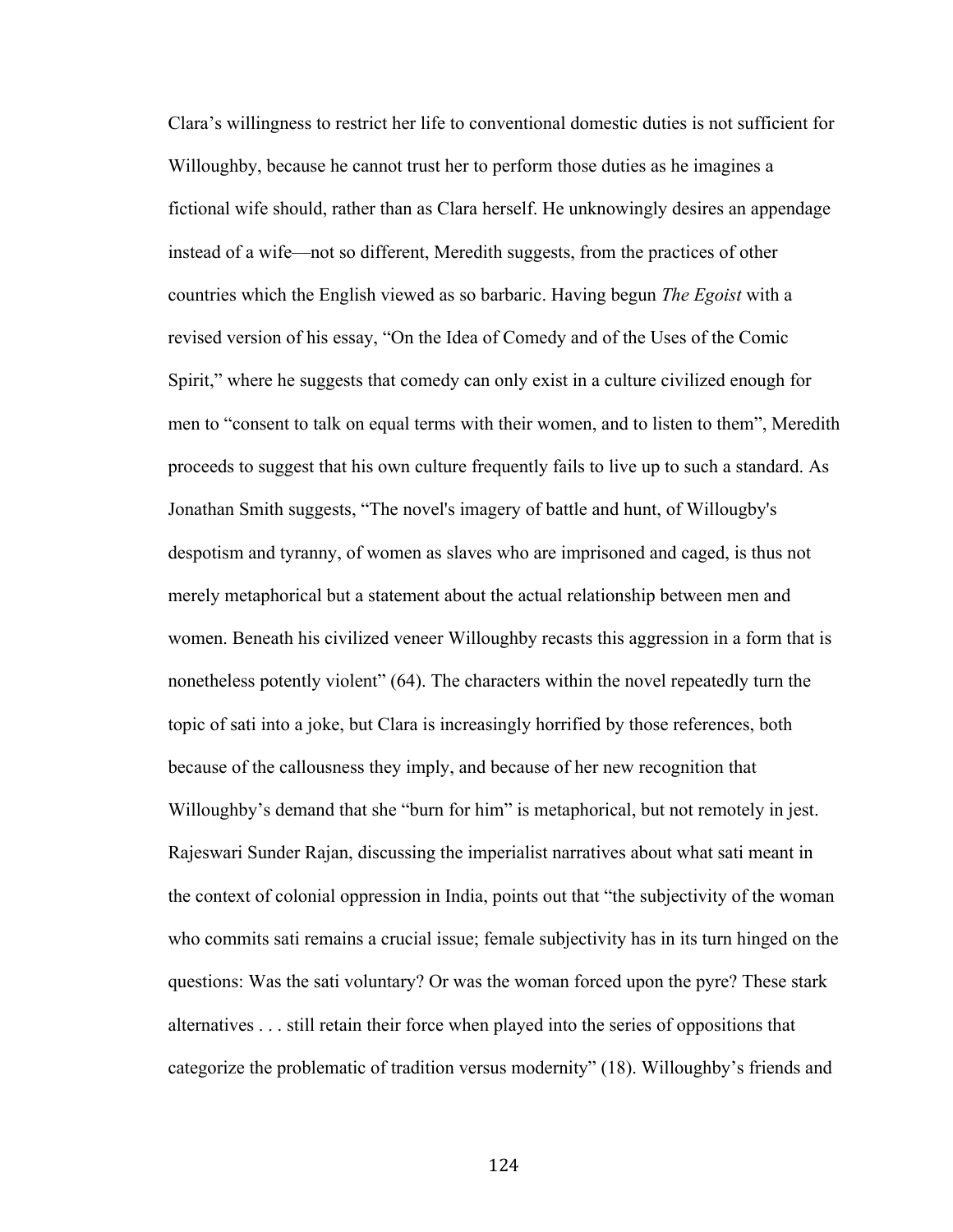neighbors titter over sati jokes while watching Willoughby contradict, humiliate, and silence Constantia Durham, Clara Middleton, and Laetitia Dale on a continuing basis. V.S. Pritchett writes: "With his foreign eye, [Meredith] looks at England and finds that egoism is the dominant sickness of English society. Self-interest, self-complacency, selflove, self-righteousness are the characteristics of the Victorian islanders" (99). Yet for those who view Willoughby at a distance, these qualities are easily dismissed as foibles, or even jokes. Only the women who are admitted into his domestic scenes discover that his demands for total self-abasement and compliance are utterly serious. He has his part to play, and they have theirs, and any deviation from his own domestic script is grounds for expulsion.

Never satisfied with playing his own part alone, however, Willoughby proceeds to perform everyone else's, especially when none of them are living up to the standard of his own impossible requirements and expectations. Richard C. Stevenson suggests that "Meredith's depiction of his egoist-patriarch's ill-fated desire to "control and direct" a stable definition of his own identity points in a modern--even postmodern--direction with the questions it raises about the provisionality of subjectivity...Meredith focuses relentlessly on the process of exposure through which Willoughby Patterne's initially serene sense of self is destabilized" (88). That process of exposure is not only about Willoughby's lack of self-sufficiency, however, but also his attempts to remedy that lack through co-opting the rest of the novel's cast of characters and proceeding to speak on their behalf, perform the behaviors they prove incapable of, and applaud at the end result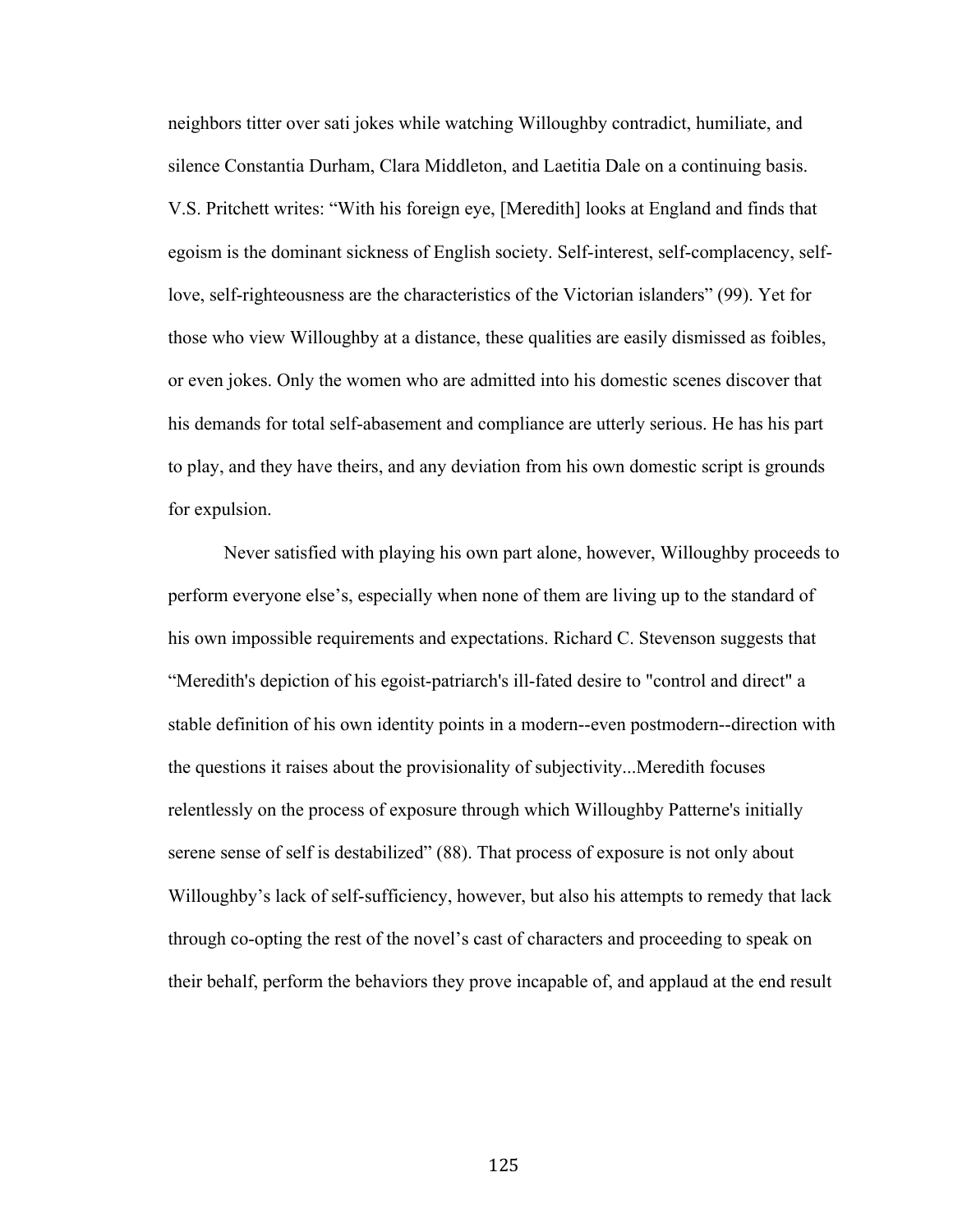he is so pleased with himself for producing.<sup>73</sup> Even before he has met Clara, Meredith describes Willoughby's public face as a series of carefully staged performances: "…he had to continue tripping, dancing, exactly balancing himself, head to right, head to left, addressing his idolaters in phrases of perfect choiceness" (14). As Willoughby begins to realize that his second attempt at completing the marital tableau of his fantasies is yet again on the verge of crumbling, he becomes even more invested in the performance, rather than the relationship.

Willoughby, though often ridiculous, is Meredith's attempt at demonstrating what an ideal British husband thought he was supposed to become—insular, self-assured to the point of delusion, worshipping women while despising them, and certain that every element of domestic bliss can be better performed by himself than anyone else. Clara's very attempts to begin stepping into her future role of "Mistress of Patterne Hall" are always undermined by Willoughby's attempts to perform them better and show her up. When she speaks with his friends and neighbors, he worries she is doing it wrong, in a way that will not reflect well on him, and he takes over the conversation to render her silent. When she attempts to befriend Vernon Whitford<sup>74</sup> (who, incidentally, Willoughby threatens to cut off if he ever moves away—implying that she should try to get to know him) and express admiration for his work ethic and love of travel, Willoughby calls him dull and shortsighted and shuts down the conversation. When she walks the grounds of

 $73$  "Consider him indulgently: the Egoist is the Son of Himself. He is likewise the Father. And the son loves the father, the father the son; they reciprocate affection through the closest of ties..." (324)

 $74$  Vernon's prime usefulness to Willoughby is, of course, tied to the Hall itself, and Vernon's ability to lend it a quality Willoughby could never provide: "Furthermore, he liked his cousin to date his own controversial writings, on classical subjects, from Patterne Hall. It caused his house to shine in a foreign field; proved the service of scholarship by giving it a flavour of a bookish aristocracy" (73).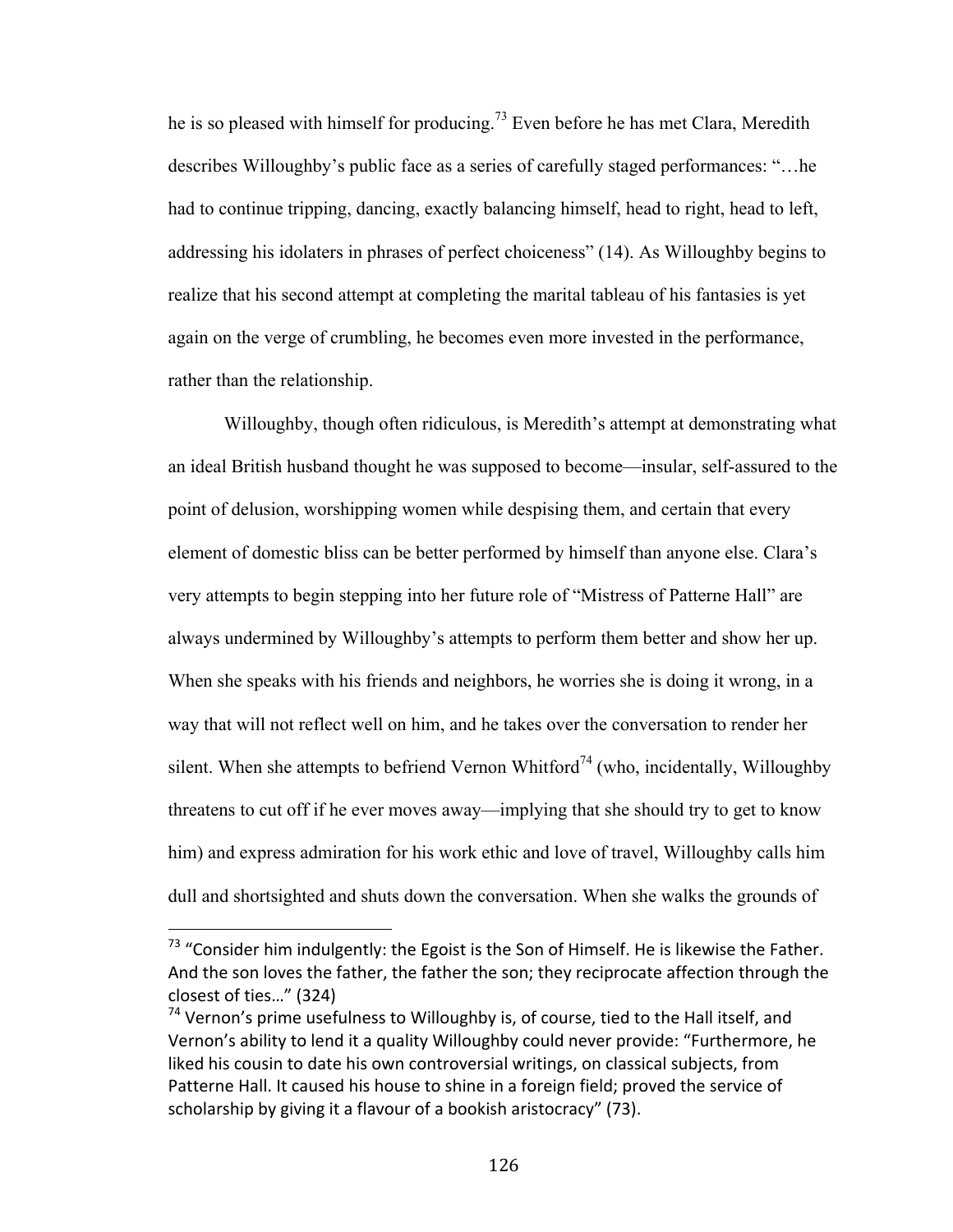the estate, Willoughby asks her why she wants to escape (forecasting the time when her walks across the ground *do* become attempts at escaping). Even when she endeavors to practice future motherhood by building a relationship with Crossjay, Willoughby's irrepressible ward, Willoughby can only seethe that the child likes her better than his guardian, tell Clara that he knows better than she about what children need (a fact that the narrator himself disputes), and even physically punish the boy for developing loyalty and fondness for her. When he first begins to notice that Crossjay prefers Clara to himself, Meredith writes that "…he deduced the boy's perception of a differing between himself and his bride, and a transfer of Crossjay's allegiance from him to her. She shone; she had the gift of female beauty; the boy was attracted to it. That boy must be made to feel his treason" (241). Crossjay does become increasingly wary of Willoughby, since his guardian is incapable of completely repressing his new animosity, and when Crossjay eventually lies to protect Clara from Willoughby's surveillance, punishment is swift. First the comeuppance comes through violence masked as play:

Willoughby addressed [Colonel De Craye], still clutching Crossjay and treating his tugs to get loose as an invitation to caresses. But the foil barely concealed his livid perturbation.

"Stay by me, sir," he said at last sharply to Crossjay, and Clara touched the boy's shoulder in admonishment of him.

She turned to the colonel as they stepped into the hall: "I have not thanked you, Colonel De Craye." She dropped her voice to its lowest: "A letter in my handwriting in the laboratory."

Crossjay cried aloud with pain.

"I have you!" Willoughby rallied him with a laugh not unlike the squeak of his victim.

"You squeeze awfully hard, sir." "Why, you milksop!" (234)

Willoughby then uses evidence of this lie as a pretext for banishing Crossjay from his

house—not because of the dishonesty, but because it proves that Crossjay loves Clara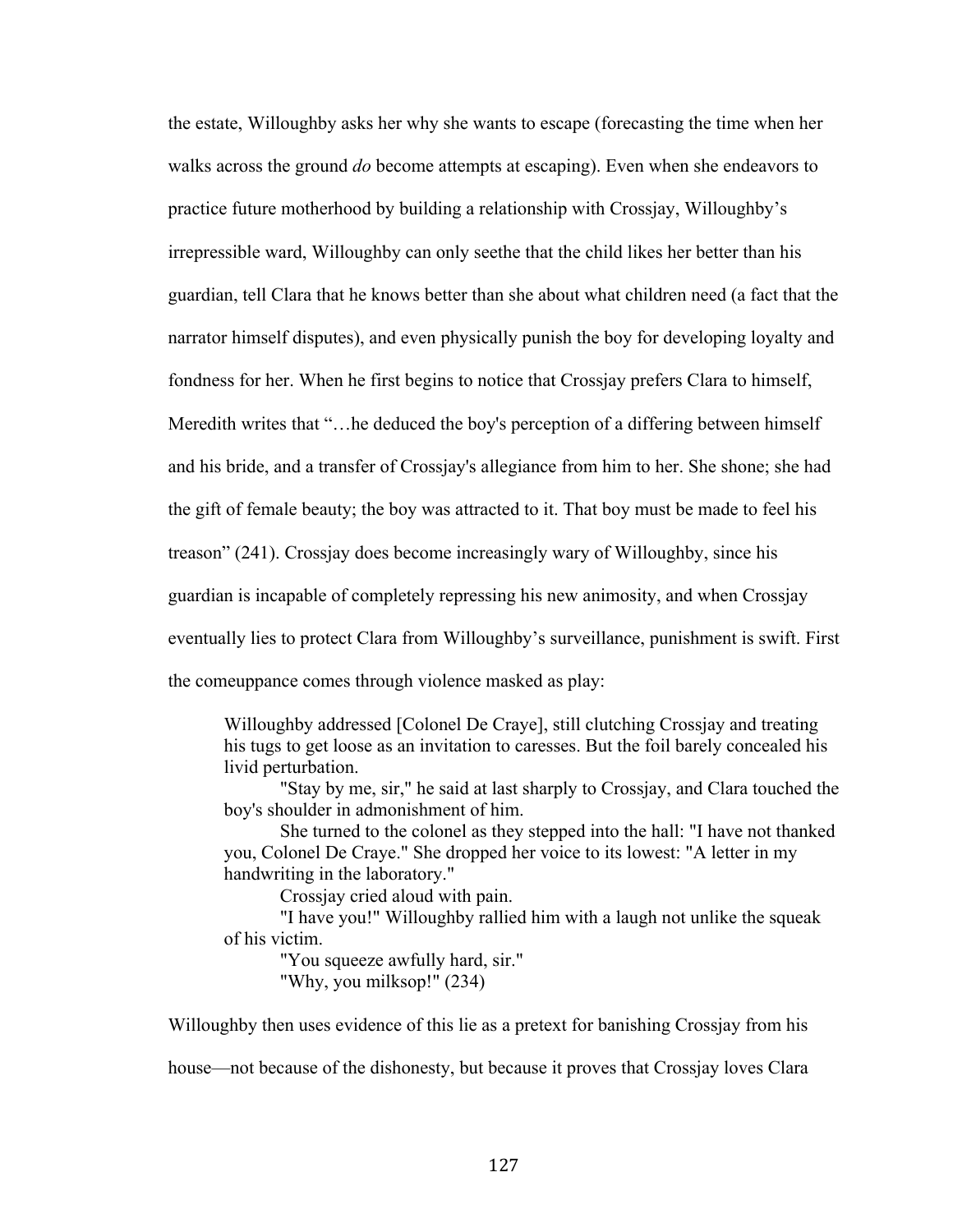better than him.<sup>75</sup> That, of course, is the ultimate crime a child could commit, and one worth destroying his education and future prospects. He also uses Crossjay as part of his surveillance apparatus in keeping track of Clara's movements, a reversal of what Clara believes her role as surrogate mother/sister should be—someone who monitors Crossjay's behavior, education, morals, and future career. While Clara attempts to build this relationship with Crossjay (and successfully—Crossjay apologizes to her for his previous disrespect for his tutor, Vernon Whitford, and attempts to pay more attention to his studies in deference to Clara's wishes), Willoughby instead tries to keep the two of them separate. He also "pumps" Crossjay for information about Clara's actions, in a repeated series of interrogation scenes where the boy is blamed for not knowing more.

Even when his friends and neighbors try to form an acquaintance with Clara treating her as Patterne's future hostess, the role Willoughby has seemingly chosen her for—he steps in to stage manage and edit the results. When Mrs. Mountstuart attempts to compliment Clara's beauty and arch manner by designating her a "dainty rogue," Willoughby's discomfort with that appellation lasts for the rest of the novel: "Sir Willoughby nodded, unilluminated. There was nothing of rogue in himself, so there could be nothing of it in his bride. Elfishness, tricksiness, freakishness, were antipathetic to his nature; and he argued that it was impossible he should have chosen for his complement a person deserving the title" (38). Willoughby demands the right to play the part of Clara

 $75$  In a sense, Crossiay and Clara's friendship exposes Willoughby to one of the flaws in his plan of collecting people as types—beautiful bride, son of a war hero, scholar to keep on hand in case of PR emergency. Even if they perform stasis around Willoughby, as Vernon does, keeping them in the same house runs the risk that they will develop bonds and intimacies that exclude Willoughby himself. Claire Wintle writes: "In entering a collection, an object is made newly meaningful in relation to the other objects that come to surround it and is reinvented by the interpretations bestowed upon it by its new owner" (279). Willoughby sees this effect in Patterne Hall's inhabitants.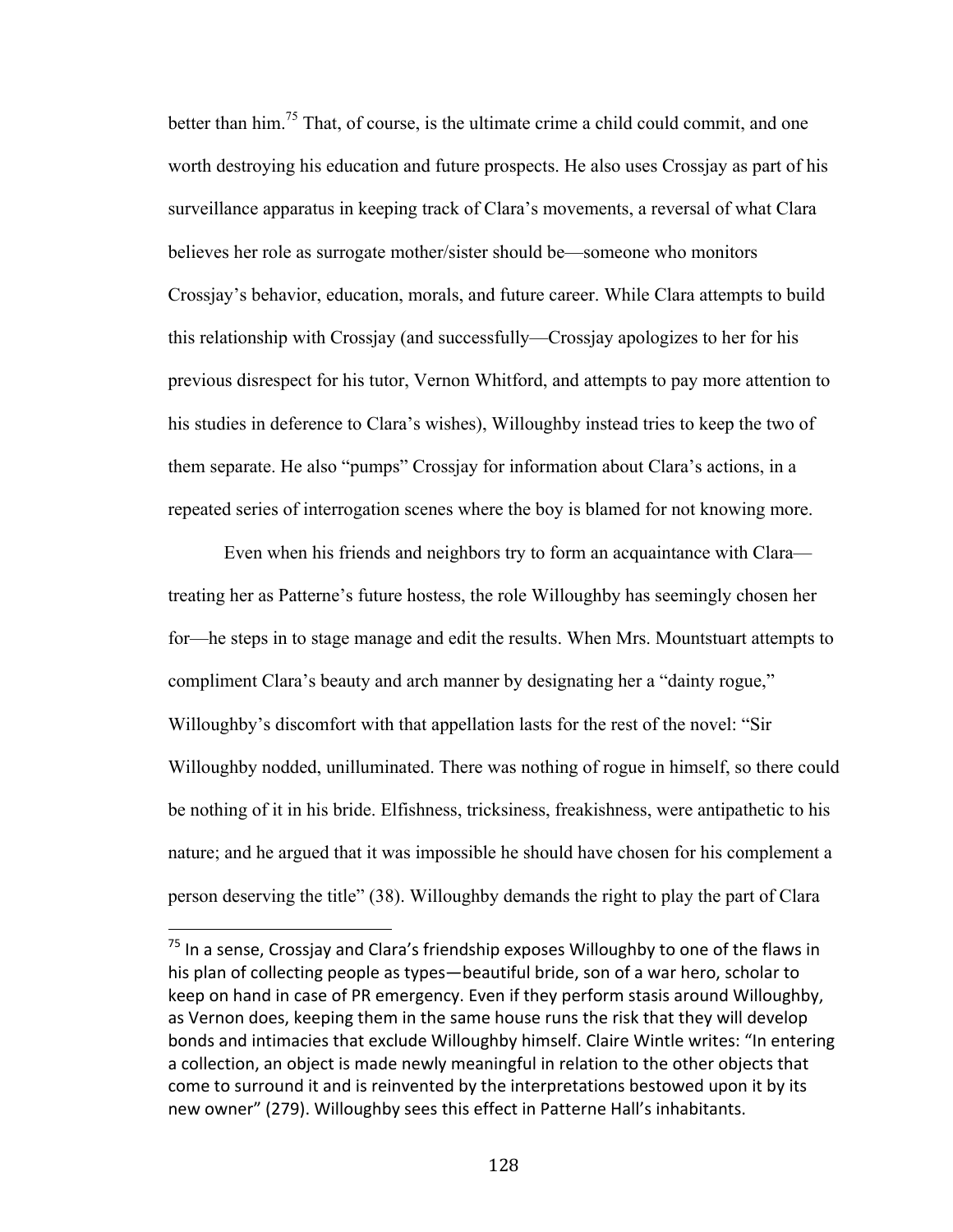Middleton (and eventually, he plans, Clara Patterne) whenever her own performance ceases to please him—and therefore her tendency to contain emotions and instincts which directly contradict his own is unacceptable, and must be eradicated. If his worthiness is measured and defined by his choice of bride, then she must be perfect to echo his perfection—and, given that the only person as perfect as Willoughby is Willoughby, he has no choice but to perform Clara's part on her behalf.

Richard Stevenson suggests that this is an essential reason for Clara's increasing distaste for her betrothed. In discussing one scene where Clara repeatedly responds to Willoughby's performance with deflating and prosaic disagreements, only for him to ignore her completely, he writes: "One of Meredith's most effective touches in this scene as well as in others is to show the content of Clara's statements apparently escaping Willoughby who, always desiring to be the monologist, listens only to the sound of his own voice...Clara, with her critical faculties awakening, is shown by contrast to be increasingly alert to all that Willoughby says" (103). The refusal to accommodate any worldview or perspective outside of the one already held is what destroys Willoughby's relationship with Clara, damages his relationship with most of the novel's other characters, and results in him being forced into an alliance (his eventual forced marriage to Laetitia) where his power is radically diminished. In attempting to pursue his perfect domestic vision, Willoughby's ideals and refusal to let himself be altered by reality or other people destroy the possibility of intimacy and connectedness. His passion as a monologist prevents the existence of dialogue—the only method, as Meredith shows in Clara's relationship with every other character in the novel—that permits independent spirits to discover mutuality and affection.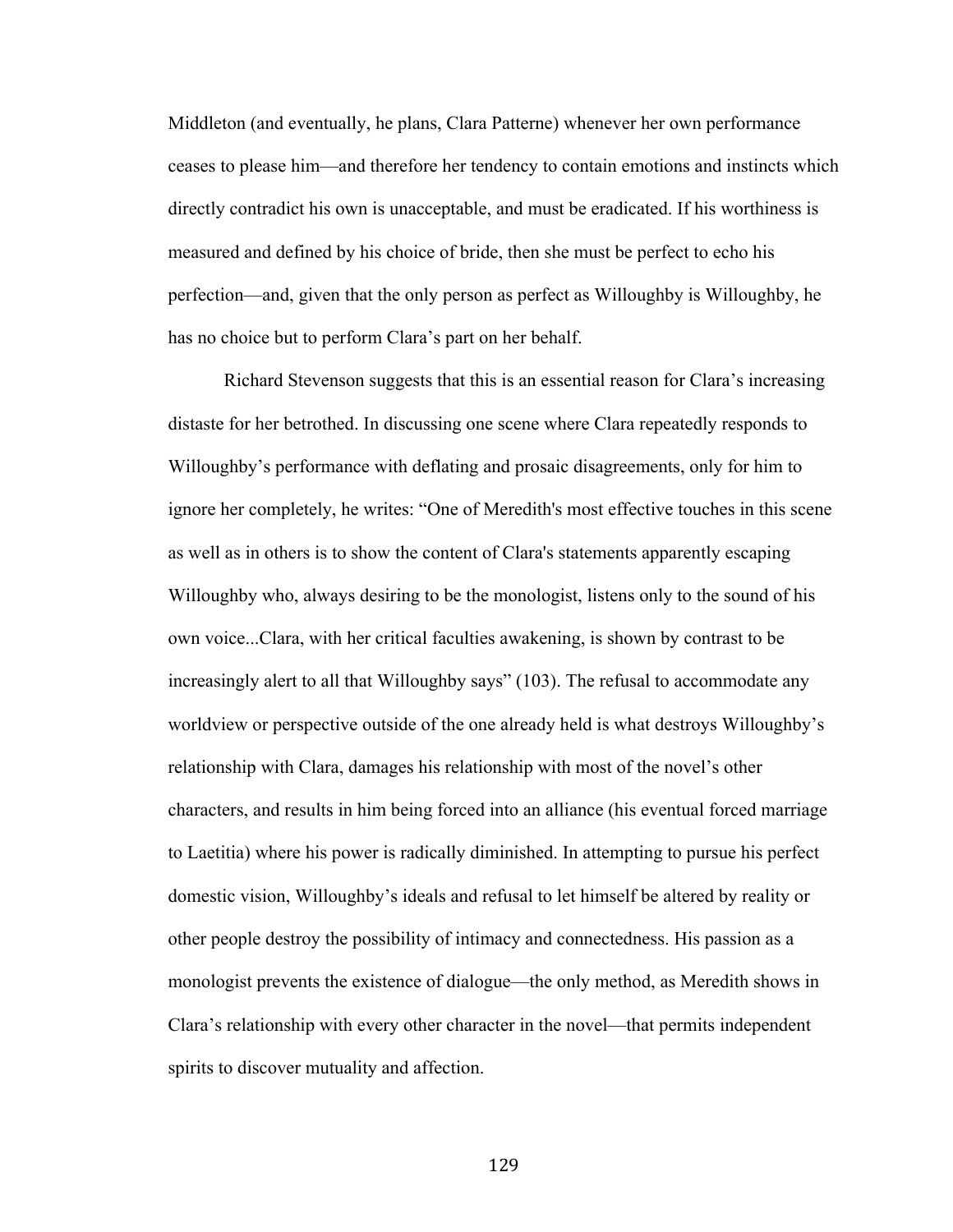Clara begins her attempts at escape in conflict with Vernon Whitford, Laetitia Durham, and Mrs. Mountstuart. Throughout the novel, however, and during moments of conversation when Willoughby is absent, Clara's partners in these social pairings progressively incorporate her viewpoint into their own, and allow new understandings of her circumstances to affect their behavior and choices. As a result, each one is changed and Meredith unequivocally portrays those changes as beneficial for everyone involved. Vernon becomes bolder, Laetitia becomes more clear-eyed and honest, and Mrs. Mountstuart transitions from observer of the drama to participant. Through the dialogue Clara constantly craves but can never find with her fiancé, these characters all become capable of the action that Willoughby had previously forbidden them from pursuing. All three are initially scandalized that Clara would even think of escaping from Willoughby, and attempt to dissuade her from making such a step. Their initial reaction to her desire for freedom, however, is tempered by their ongoing realization that her reasons for wanting to flee are more valid than they may have seemed at first. Kent Puckett, writing about the role that scandal plays in the nineteenth-century novel, writes that "While it inculcates an understanding of normative behavior in its audience, scandal also provides the opportunity to formulate questions, discuss previously unimagined possibilities, and forge new alliances" (4-5). Vernon Whitford, Laetitia Dale, and Mrs. Mountstuart all begin to ask the question—what if Constantia Durham was a sensible person, rather than a jilt? They begin to approach conversations with Clara not with the goal of persuading her to stay, but with the possibility in mind that they might be able to aid her in her escape. Even Laetitia Dale, initially the most partisan member of Willoughby's extended support group, finds herself instead swayed to Clara's point of view. Walter F. Wright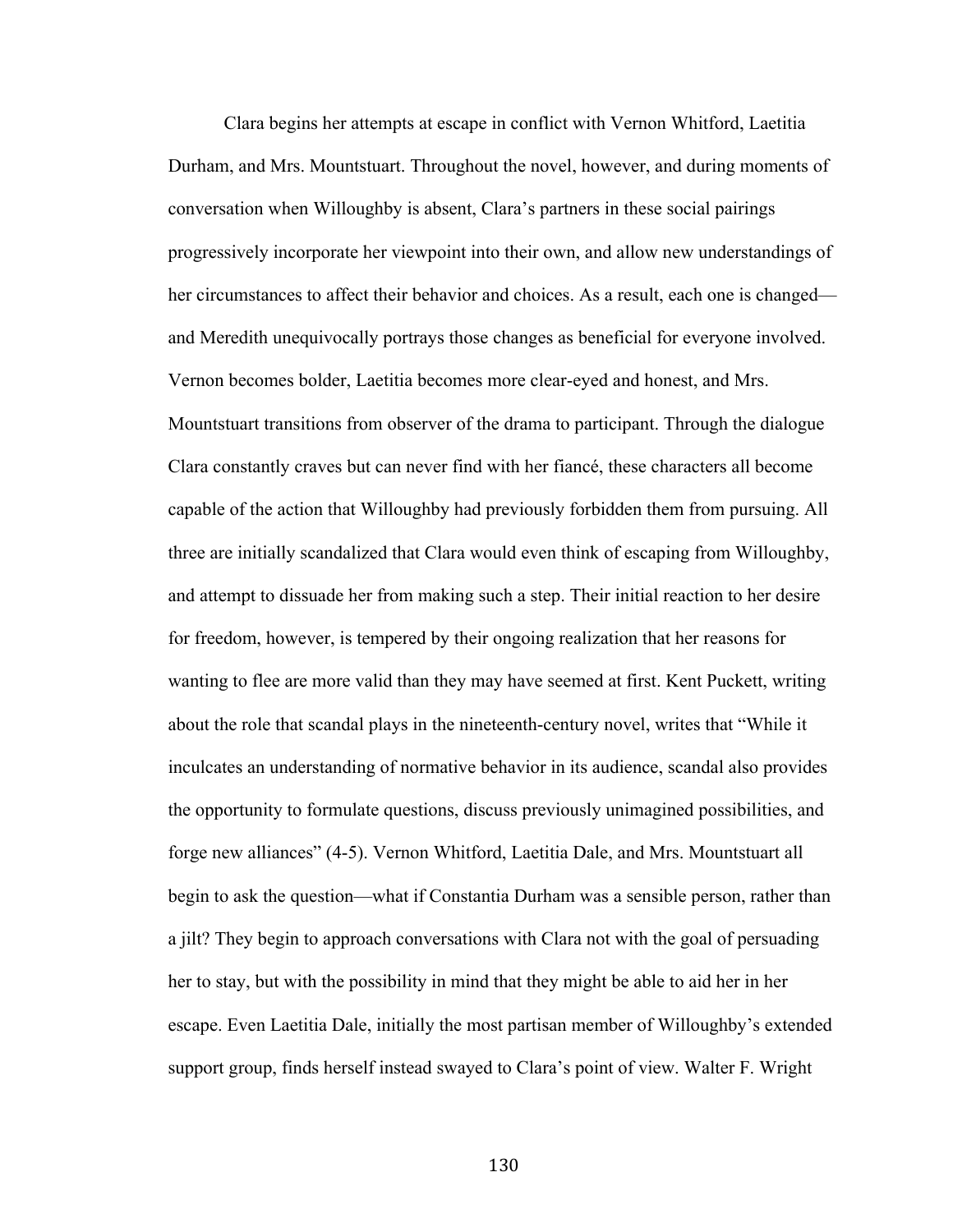writes that "the scenes in which they talk together are studies in the reverence of one mind for the sacredness of another" (74). Through her willingness to engage in frank and open dialogue with those characters who want least to hear her side of the story, Clara manages to create a network of allies<sup>76</sup> in the bosom of Willoughby's most loyal vassals.

That she is able to do so is a source of existential crisis for Willoughby, who is unable to understand how Clara creates relationships where other people get a chance to voice their opinions and ideas. First of all, he cannot understand why anyone listens to Clara at all, since he has already decided she is fundamentally incapable of speaking without misrepresenting her true feelings (i.e., those feelings which align perfectly with his own). Randall Craig suggests that Willoughby's "fear of vocal power accounts for the prejudice of Patterne Hall that, specifically for women, to speak is to lie" (903). Even when Clara is merely reporting on what she considers to be normal household details such as Vernon Whitford's plan to leave the Hall for London, Willoughby all but calls her a liar: " "Leaves the Hall!" exclaimed Willoughby. "I have not heard a word of it."" (71). Of course, in this case, he is the liar—he has been told several times, and ignored all of them. But his default assumption is that anything Clara says is a falsehood, and therefore not to be trusted. He claims to long for conversation and sociability, but Willoughby's view of polyvocality is a mockery of multiplicity, because it consists only of his own voice playing every part with different inflections according to different settings and scenes. Walter F. White suggests that this performance is less of a problem

 $76$  And she does it remarkably quickly—as Judith Wilt points out, the novel is "Set mainly on one remote country estate, occupying only a few days of the busy world's time, its one action simply a young woman's change of mind over marrying the county's most eligible bachelor, The Egoist seems to promise a dull business. Precisely for this reason we can see here better than in any of Meredith's novels the nature of the new kind of action Meredith wanted to introduce into the novel, the action of mind" (147).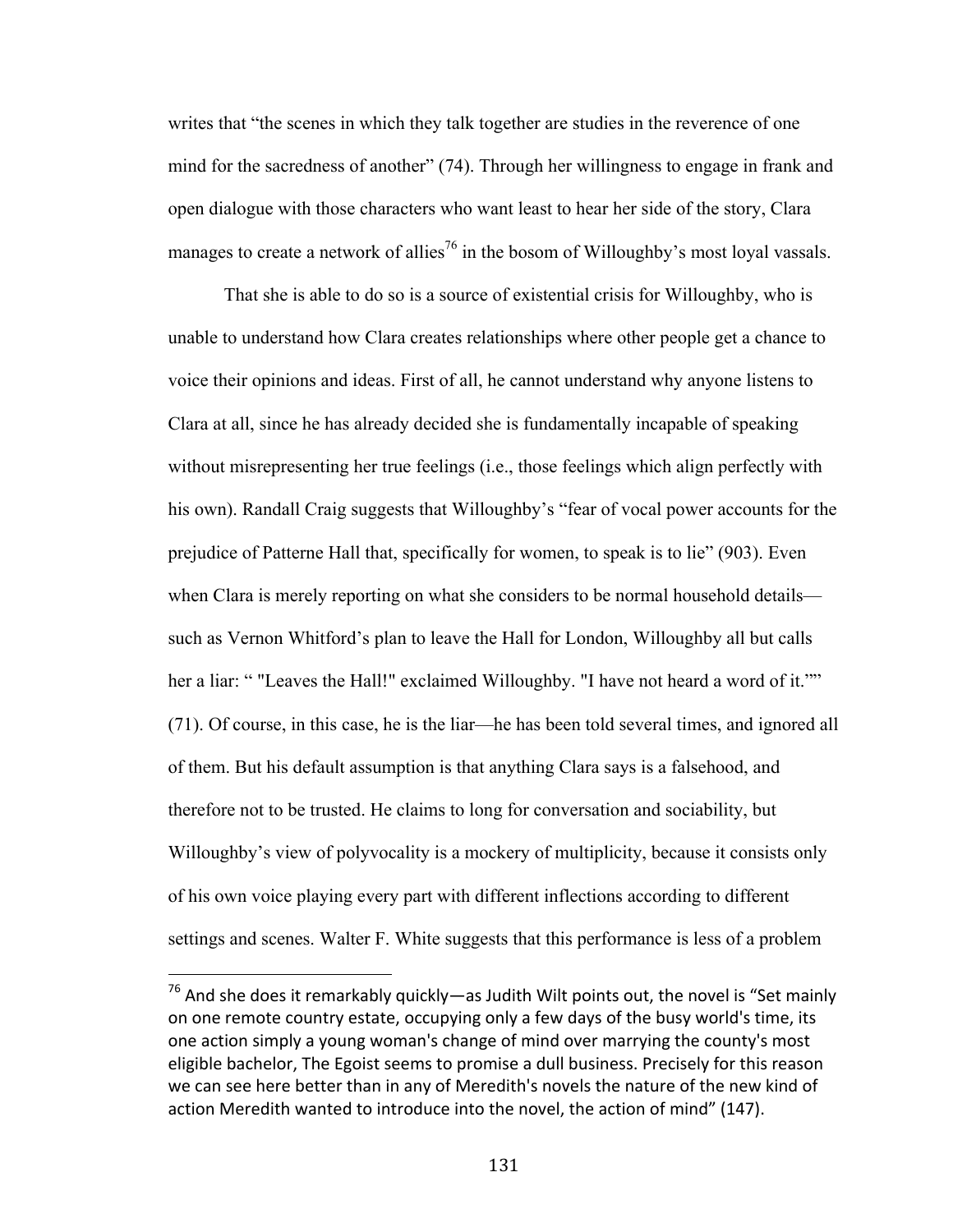during Willoughby's standardized courtship of Clara: "He has no problem in wooing, for he has a stereotyped picture of a doll-like, ornamental wife. With Dr. Middleton, he can speak of woman's whims, and each time Clara tries to talk seriously with him he crudely forces her back into his pattern." (72) It is only in observing the daily rhythms of Patterne Hall that Clara begins to realize that the formalities of their courtship are to be followed by the even more restrictive formality of Willoughby's autocratic domestic vision.

Such an ambitious project needs other bodies than just the two of them, of course—Willoughby craves puppets through which he can speak, and even trains them to enjoy the performance, as he has with his aunts Isabel and Eleanor. Notable mostly for their ability to take unspoken cues from Willoughby and obey his desires, these two maiden aunts are characterized by pliability rather than personality: "The ladies Eleanor and Isabel were sitting with Miss Dale, all three at work on embroideries. He had merely to look at Miss Eleanor. She rose. She looked at Miss Isabel, and rattled her chatelaine to account for her departure. After a decent interval Miss Isabel glided out. Such was the perfect discipline of the household" (112). They not only obey his desires, they know well enough to do so without seeming to obey, thereby allowing Willoughby to simultaneously exert tyranny while pretending to be eternally complaisant. Clara begins to become aware of the unspoken law of Patterne Hall as her own attempts to disagree with him are treated as grave heresies<sup>77</sup>, and not only by Willoughby himself: "She had noticed an irascible sensitiveness in him alert against a shadow of disagreement; and as

 $77$  Carolyn Williams describes the smooth surface of the Hall's environment: "At Patterne Hall nothing violent, nothing sordid or unseemly, nothing that does not "mirror" the young lord Willoughby is allowed to happen. Seismic shifts may slowly take place under the surface of social life, invisibly, while animated, witty conversation covers them and innuendo communicates prohibited meaning" (60). Clara's initial mistake is that she tries to change her mind openly, rather than covertly.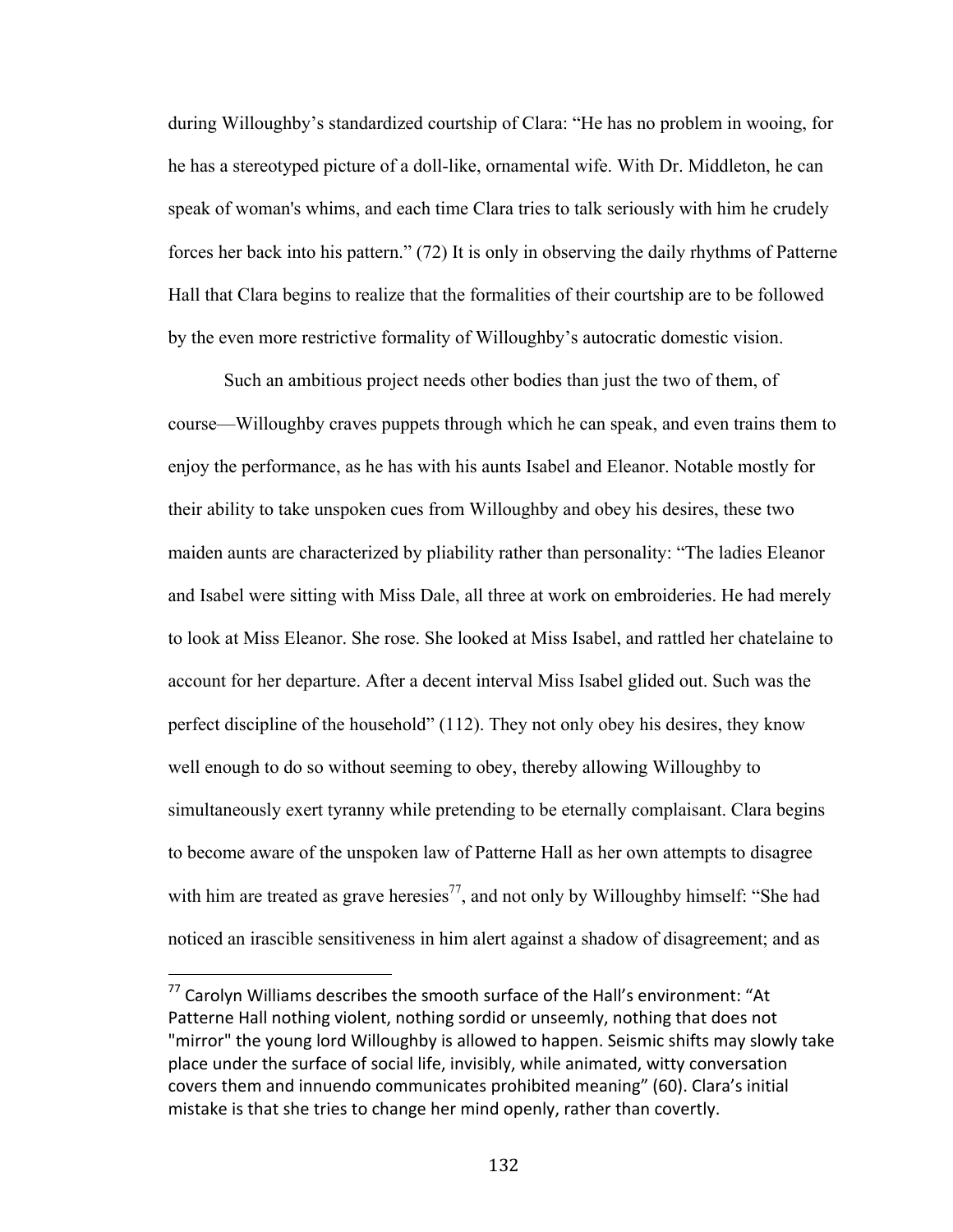he was kind when perfectly appeased, the sop was offered by him for submission. She noticed that even Mr. Whitford forbore to alarm the sentiment of authority in his cousin. If he did not breathe Sir Willoughby, like the ladies Eleanor and Isabel, he would either acquiesce in a syllable or be silent. He never strongly dissented." (67). He need not even speak, as in the previous passage—at other times, though he speaks, the words are only incidental to his command: "Ejaculating, "Porcelain!" he uncrossed his legs; a signal for the ladies Eleanor and Isabel to retire" (196). He will not countenance their having selves or desires other than those he has assigned to them, and so anyone conscripted into his pageantry must be hollowed out upon pain of expulsion. Vernon's desire to get gainful employment elsewhere can only happen at the expense of being cut off from Willoughby, and, therefore Crossjay, forever. Crossjay himself can pursue his dreams of growing up and joining the military if he wishes, but if he even acknowledges the possession of a desire that runs counter to Willoughby's plans for him, he, too, will be cut off—and therefore rendered financially incapable of achieving the career he desires. Laetitia is allowed to worship Willoughby from afar, but she shouldn't get any ideas about actually marrying him *or* anyone else, because he needs her as a prop to remind whatever woman he actually marries that he has a permanent back-up, a jealousy prod, a devotee willing to step in at a moment's notice. This expectation is not even implied, but uttered, as Joseph Moses points out, writing: "The scene is an outrage, as is the request it carries that Laetitia accept vows of chastity in order to offer Willoughby an incidental gratification, to augment and fill out his sense of well-being. Such colossal and insatiable narcissism that would eagerly sacrifice her life to a symbol of maidenly constancy is beyond the comprehension of Laetitia..." (173). Beyond her comprehension, perhaps—but not,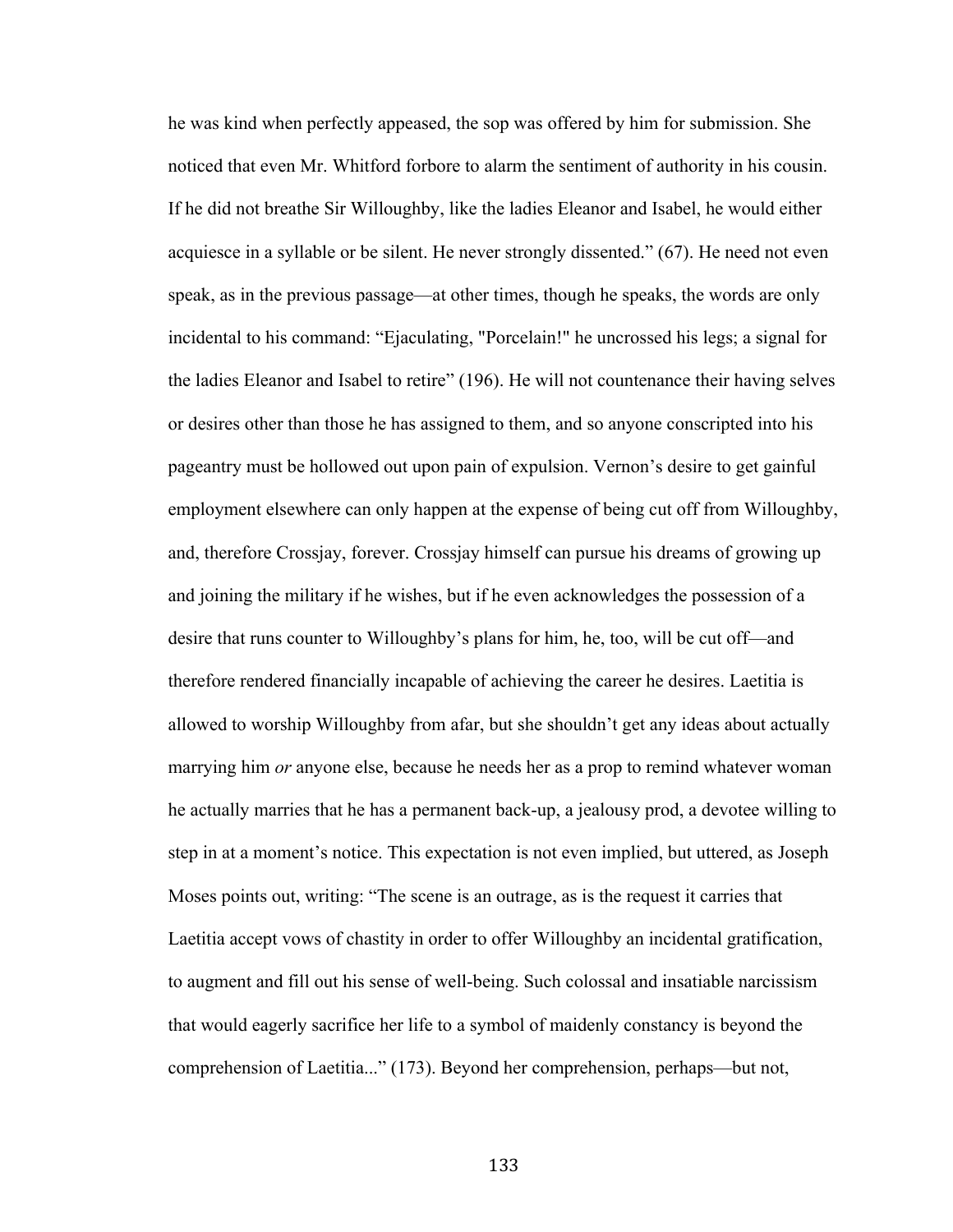initially, her compliance. Laetitia submits to this positioning for most of the novel. She has already sacrificed her health and youth on Willoughby's altar, so she considers that she has little left to lose.

In several ways, Laetitia's presence at Patterne Hall (and on the grounds, living with her father at Ivy Cottage) is one of Willoughby's greatest mistakes. He prefers to have her near, and unmarried, so that she can serve as an example of "constancy" to Clara. However, in doing so, Laetitia shows Clara that what she fears is true: constancy to Willoughby is the same as living death.<sup>78</sup> Willoughby gloats over Laetitia's faded cheek and crushed spirit to Clara, reassuring his fiancée that she has no need to be jealous of Laetitia's role in his life, because she is so faded in comparison to Clara's freshness. If Clara was at all inclined to believe that Willoughby's demands for fealty are mere rhetoric, then Laetitia serves as a counterpoint: an example that he considers no amount of sacrifice to be more than he deserves. Laetitia, once predicted to become Lady Patterne, has been relegated to an outbuilding, as if, despite her maidenhood, she has been relegated to the Dower House<sup>79</sup> of the Victorian widow. Famous for the poems she once wrote for Willoughby, even her pen is silenced—on the day she finds out his promise to "speak to her father" (nineteenth-century code for making a proposal of marriage) was later revised into a discussion of tenancy rights, Meredith describes her hopelessness and attendant silencing: "she quietly gave a wrench to the neck of the young

 $78$  Gillian Beer writes of Clara's dawning horror: "Clara who has been swept off her feet by Willoughby's romantic whirlwind courtship begins to realise that whirlwind courtships may be a form of aggression and a prelude to annihilation. She comes to understand (all unwillingly) that Sir Willoughby's ideal of marriage is not partnership but absorption" (128).

 $79$  Judith Lewis describes the ritual that Laetitia's placement echoes: "Widows delicately retreated to a modest dower house, so the family seat could be properly occupied by the heir." (338-339)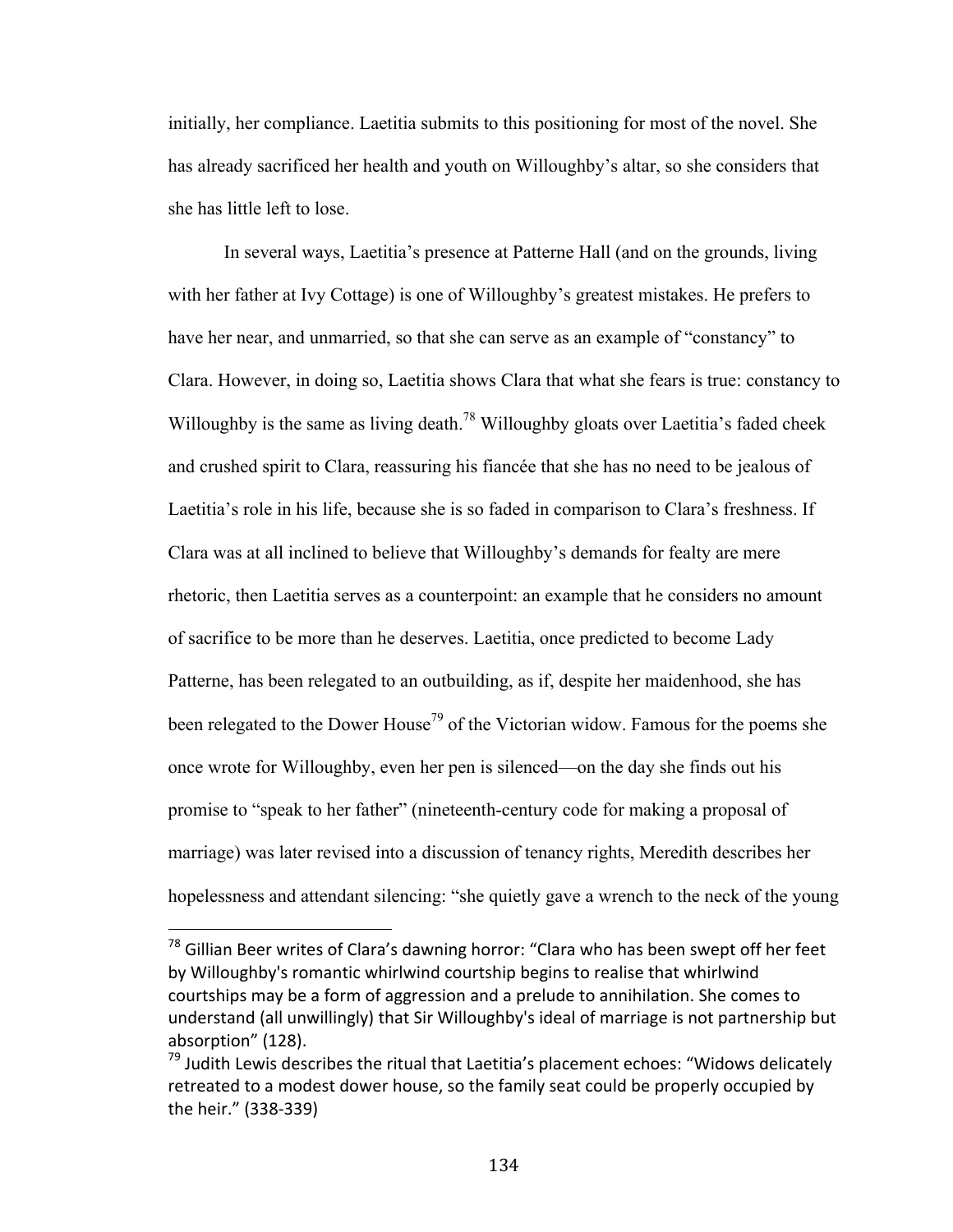hope in her breast. At night her diary received the line: "This day I was a fool. Tomorrow?" To-morrow and many days afterwards there were dashes instead of words" (25). Laetitia is described as "patiently starving", with "hollowed cheeks", her bosom a "tomb", her heart "beneath a frost". Willoughby tells Clara he is distraught at the thought of her becoming a widow and then learning to love again, repeatedly pressuring her to amend her imminent vow of "Till death do us part" according to his preference: "Consent; gratify me; swear it. Say: 'Beyond death.' Whisper it. I ask for nothing more. Women think the husband's grave breaks the bond, cuts the tie, sets them loose. They wed the flesh—pah! What I call on you for is nobility: the transcendent nobility of faithfulness beyond death" (44). While he monologues about his own death, however, Clara begins to realize that he is actually asking for her to die at the beginning of their marriage—making her vow into "When death does us join." Laetitia, no heiress, and trained from youth to be one of Willoughby's acolytes, has become resigned to this death-in-life as her only option, no matter how painful.

Clara, however, finds it impossible to come to a similar conclusion, especially as Meredith makes it increasingly explicit that this metaphorical self-sacrifice entails monumental psychic violence. As Sophie Gilmartin has pointed out, the novel is not only filled with explicit demands for Clara to abdicate her right to self-governance, but those demands are frequently framed as a form of sati, the Indian practice of widows being burned alive on the funeral pyres of their husbands: "Willoughby, as an English gentleman who covets his reputation in the county as a model of civilization and enlightened thought, can hardly ask Clara to burn on his funeral pyre. Yet as the references to sati gain momentum in the novel, Clara seems to register that spiritually at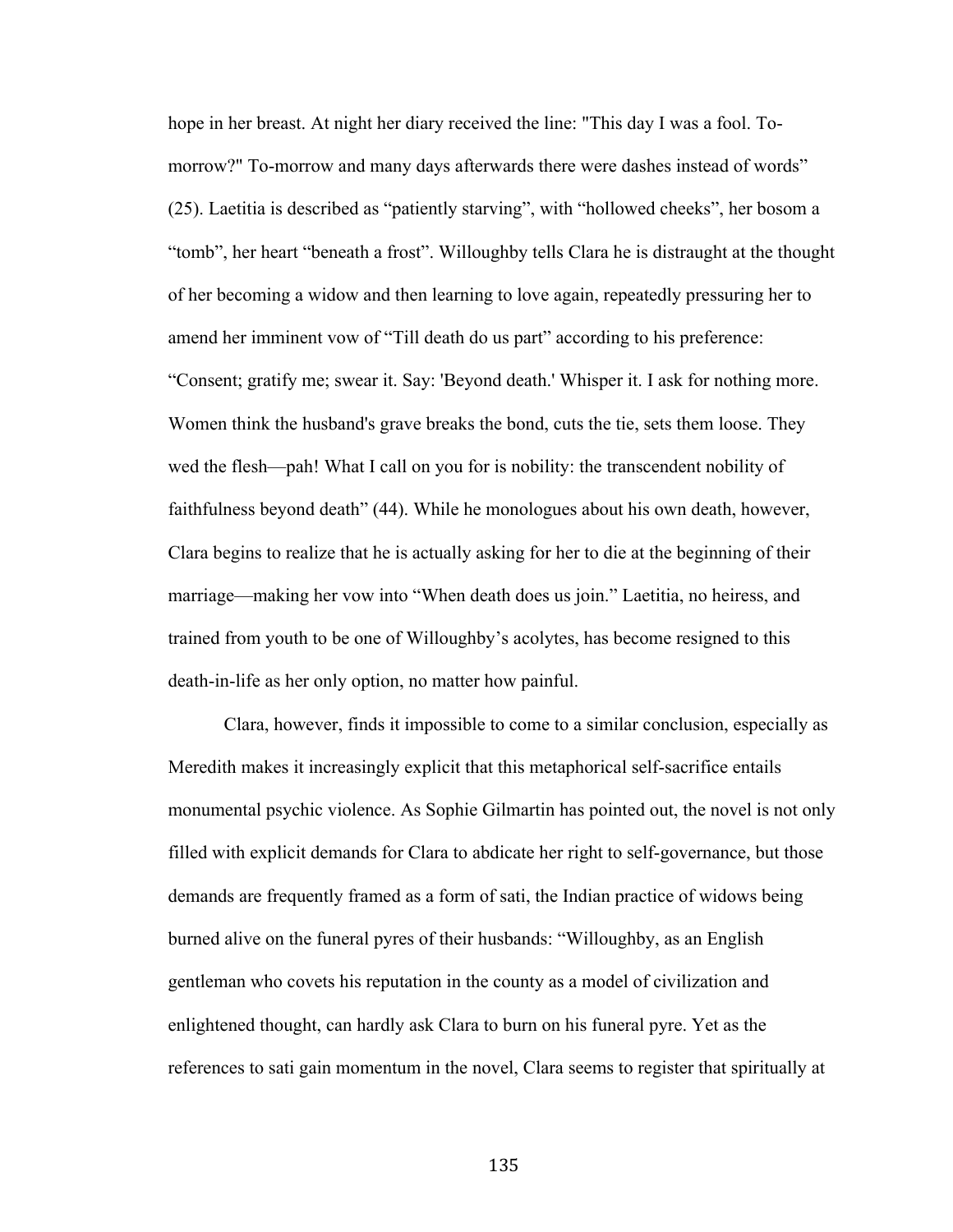least he requires that sacrifice of her. This sacrifice is the immolation of her social self, of all her interests which lie outside Willoughby. Her fiancé desires that Clara reject the world in life as well, that she live with him on his estate bound up in his identity, caring nothing for the outside world" (153-154). Gilmartin compares this requirement to the extensive and exceedingly complex rules for Victorian widows to wear restrictive and smothering "mourning weeds," suggesting that even while the Victorians were claiming to be scandalized by the brutality of such "inhuman" and "savage" practices, the expectations placed upon English women at home were often rooted in the same instinct of mastery and annihilation of the wife's self. The concept of gentlemen being drawn to the concept of sati is even used as a joke during dinner conversation. Mrs. Mounstuart and Clara discuss the incident as an example of casual gaucherie:

"Mr. Capes was breathing after a paean to his friend, the Governor—I think—of one of the presidencies, to say to the lady beside him: 'He was a wonderful administrator and great logician; he married an Anglo-Indian widow, and soon after published a pamphlet in favour of Suttee.'"

"And what did the lady say?" "She said: 'Oh.'" "Hark at her! And was it heard?" "Mr. Capes granted the widow, but declared he had never seen the pamphlet in favour of Suttee, and disbelieved in it. He insisted that it was to be

named Sati. He was vehement." (290)

Not only does Meredith here work in yet another reference to sati as a frequent topic of discussion—he also emphasizes the unremarkable nature of that conversation, and the entire lack of horror surrounding it. The woman invited to participate in the discussion merely answers with an enigmatic "Oh," and "Hark at her!" is the response, though we cannot say with certainty whether this is a sign of Mrs. Mountsuart being impressed at either her daring or her passivity. Meanwhile, Mr. Capes the insufferable pedant does not seem upset by the slur against the gentleman he admires, nor does he seem to understand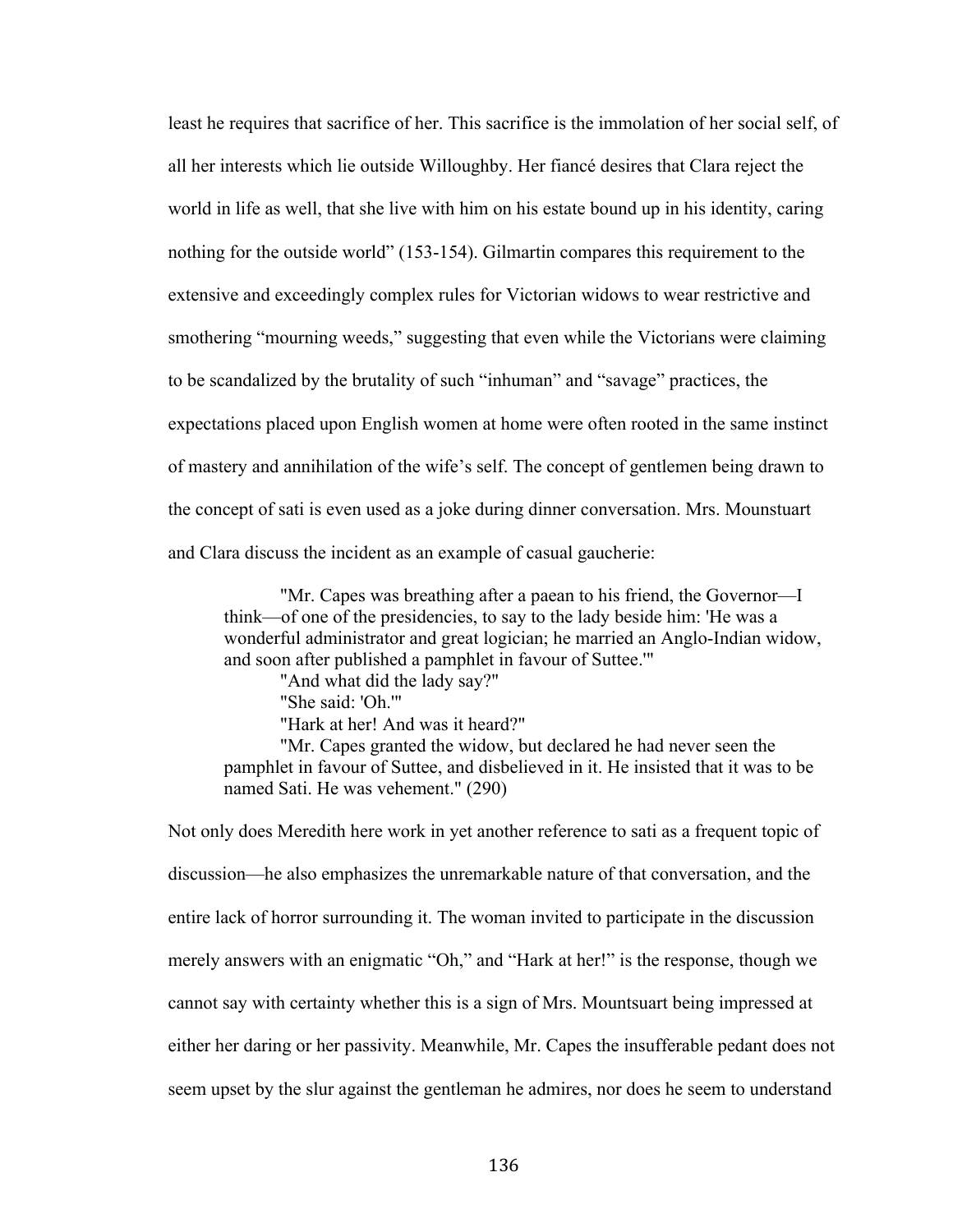that accusing a man of being pro-sati is an insult in the first place. His "vehemence" is not against the concept of sati, but about the importance of spelling it correctly. In this snapshot of a moment of dinner banter, Meredith speaks volumes about the kind of culture that is willing to condemn another country based on its allegedly barbaric practices, and then proceeds turns those practices into fodder for grammar lectures and slyly whispered jokes. Who, Meredith asks, are the barbarians?

Just like the "wonderful and great logician" of Mr. Capes' acquaintance, Willoughby is consistently perplexed by Clara's reluctance to evacuate her consciousness and desires so that he might fill her up with his own—and, ironically, imputes that unwillingness to the egoism he so fully embodies: "She would not burn the world for him; she would not, though a purer poetry is little imaginable, reduce herself to ashes, or incense, or essence, in honour of him, and so, by love's transmutation, literally be the man she was to marry. She preferred to be herself, with the egoism of women" (41). Instead of their imminent wedding signaling new life, fertility, and pleasure, Clara begins to view it as the inevitable death of her very self. She even eventually describes the possibility of union with a man like Willoughby as a form of vampirism, bemoaning the fact that "...men who are Egoists have good women for their victims; women on whose devoted constancy they feed; they drink it like blood" (133). Gilmartin writes "Marriage becomes associated with mourning and death here when Clara begins to see her marriage with Willougby as a kind of sati or possible immolation of herself.<sup>80</sup> Because Willougby demands that both her legal and spiritual identity become one with him, Clara sees that

 $80$  Nancy Rose Marshall points out the rhetorical context of cremation: "In contrast to putrefaction, cremation was promoted as purifying, its procedures inoffensive and its artifacts inert" (465). Since an inert artifact is exactly what Willoughby has decided Patterne Hall needs, it is little wonder that he approves of this solution.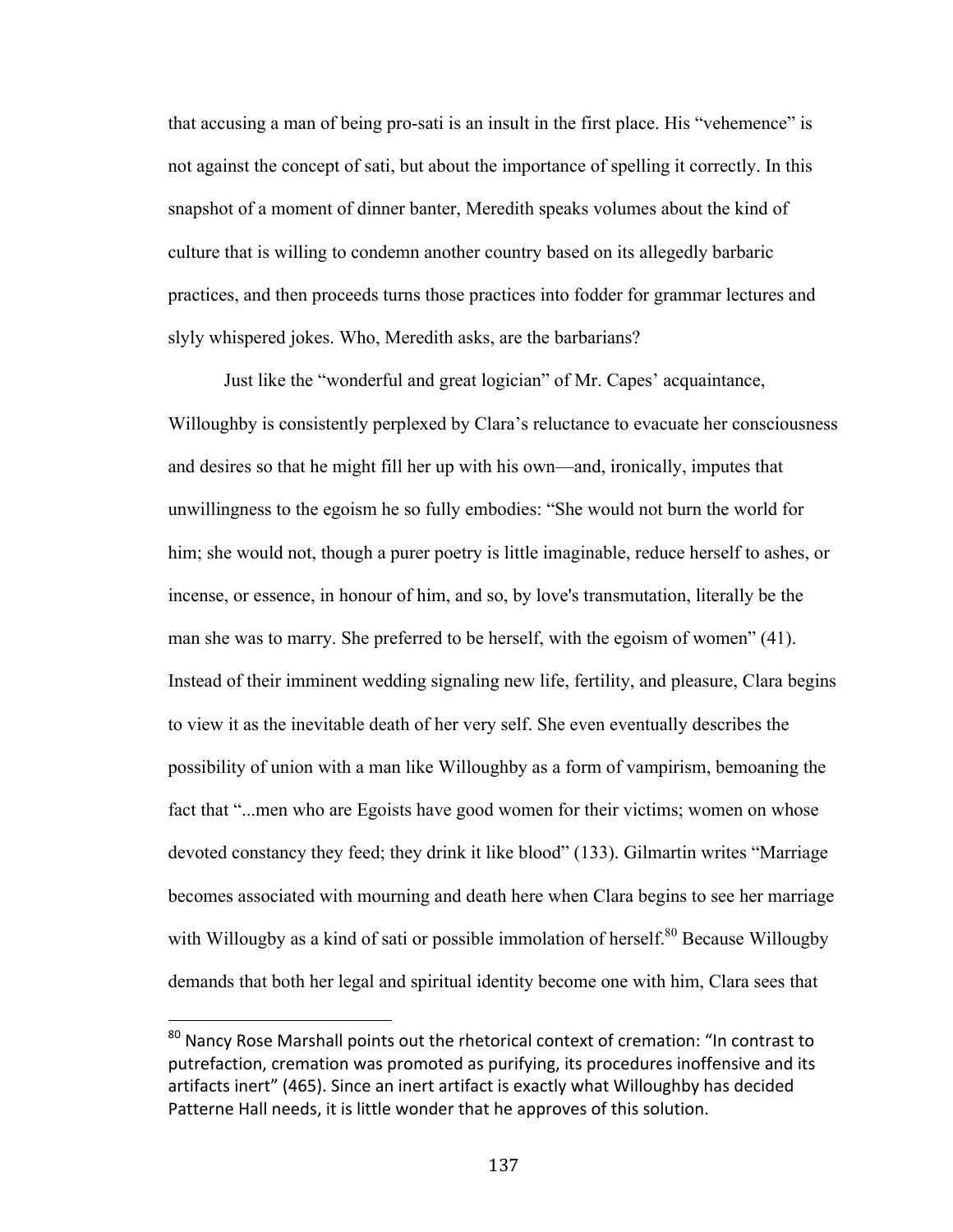this unhappy marriage could be for her a living sati, a period of mourning for her dead self which has become one flesh and forced into one personality with a man from whom she feels alien and repelled" (154). In invoking the sati imagery, Meredith yet again questions the alleged "civilization" of his culture, asking if such violent impulses are any less savage for being unspoken and relegated to the life of the mind.

Furthermore, he implicates Clara's father the absentminded scholar in his indictment of Willoughby's demands. As Rajeswari Sunder Rajan suggests, one of the cultural questions about sati was whether the widow who performed the ritual was performing it of her own free will, or under duress from other members of her family. In Dr. Middleton, Meredith creates a character who is frequently exasperated that his daughter is suddenly objecting to Willoughby's plans for her, which align so exactly with Dr. Middleton's own views on matrimony. Jenni Calder writes, "She will be static, at home; Sir Willoughby pictures her awaiting his return from masculine pursuits; it is the classic Victorian male image of the wife. Closely linked with this is the image of possession, of enslavement, which recurs varied and insistent throughout" (184). Yet what Clara discovers in her attempts to escape that enslavement is that her father is positively anticipating it.<sup>81</sup> He views the imminent marriage with relief, believing that "A husband was her proper custodian, justly relieving a father" (156). He is surprised that Clara's feelings are hurt when he says: ""I was telling Miss Dale that the signal for your subjection is my enfranchisement," he said to her, sighing and smiling. "We know the date. The date of an event to come certifies to it as a fact to be counted on." "Are you anxious to lose me?" Clara faltered." (156). That his own freedom will come at the cost

 $81$  "She was unable to guess whether she would have in him an ally or a judge. The latter, she feared." (120)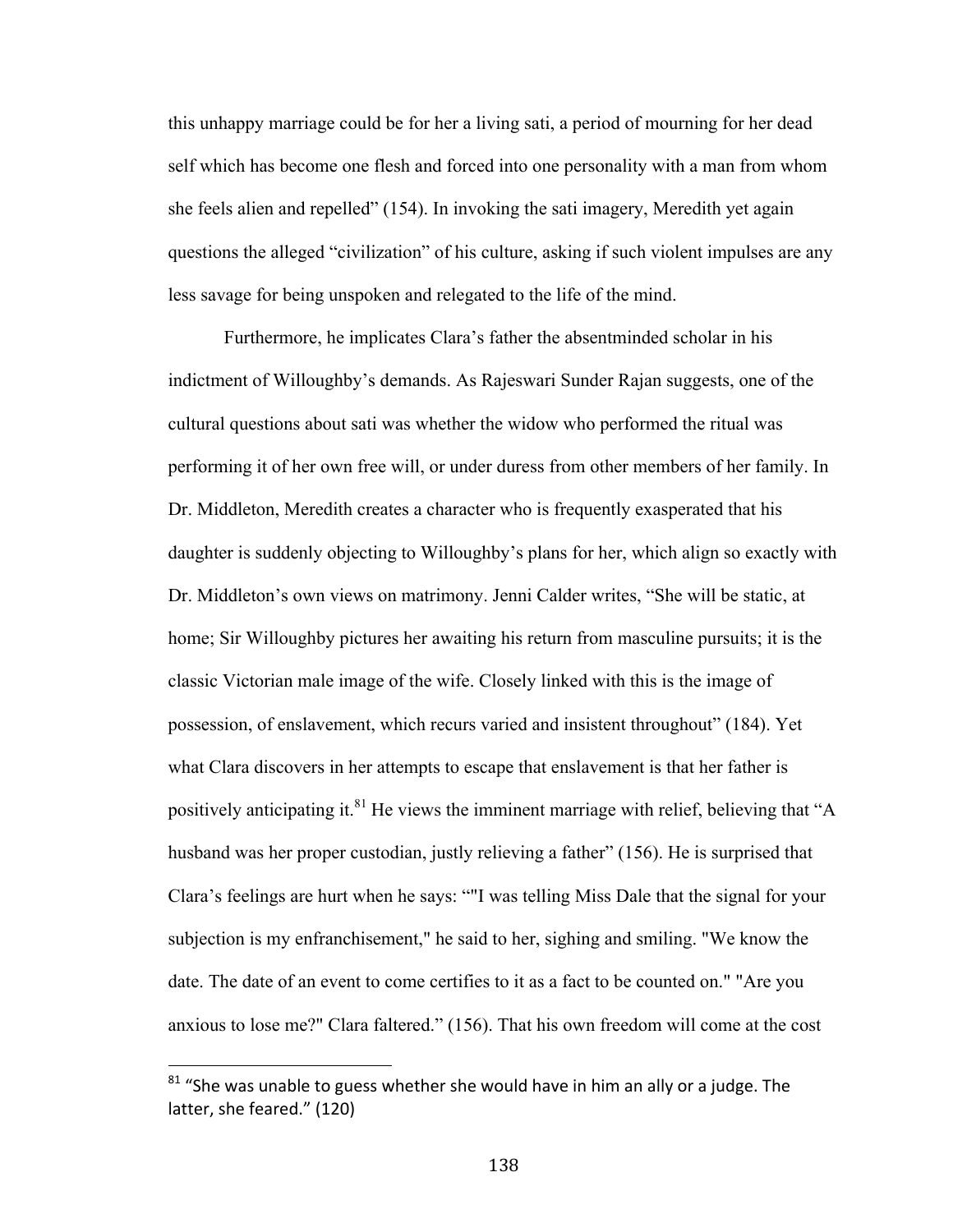of her own misery is unimportant to him. Unlike Emily Trevelyan's father, he will not be horrified to hear that Willoughby is demanding obedience of Clara—he rather thinks it is called for, remembering his own late wife as "an amiable woman, of the poetical temperament nevertheless, too enthusiastic, imaginative, impulsive, for the repose of a sober scholar; an admirable woman, still, as you see, a woman, a fire-work" (156). If Clara's erasure is what it takes to secure his scholarly repose, then Dr. Middleton considers the exchange quite fair. More than fair on his side, because while Willoughby merely gets a wife, Dr. Middleton is treated to the delights of Patterne Hall that are not to be offered to Clara herself—the well-stocked library and the exquisite wine cellar: "A fresh decanter was placed before the doctor. He said: "I have but a girl to give!" He was melted. Sir Willoughby replied: "I take her for the highest prize this world affords." "I have beaten some small stock of Latin into her head, and a note of Greek. She contains a savour of the classics. I hoped once . . . But she is a girl" (161). In one scene where Clara begs him for help, he literally raises his voice and talks over her pleas, so desperate is he to have her removed from his care. In her study of courtship rituals amongst the Victorians, Jennifer Phegley points out that affianced young women were supposed to be praised, if they found decided to call off a marriage due to incompatibility: "A woman who discovers "incompatible habits, ungentlemanly actions, anything tending to diminish that respect for the lover which should be felt for the husband; inconstancy, ill-governed temper" is determined to have "sufficient reasons for terminating an engagement"" (58). Yet Dr. Middleton is deeply wounded that Clara would even consider inconveniencing him for the sake of something as insignificant as her own well-being for the rest of her life. He has approved the match, and the match has been made. He is uninterested in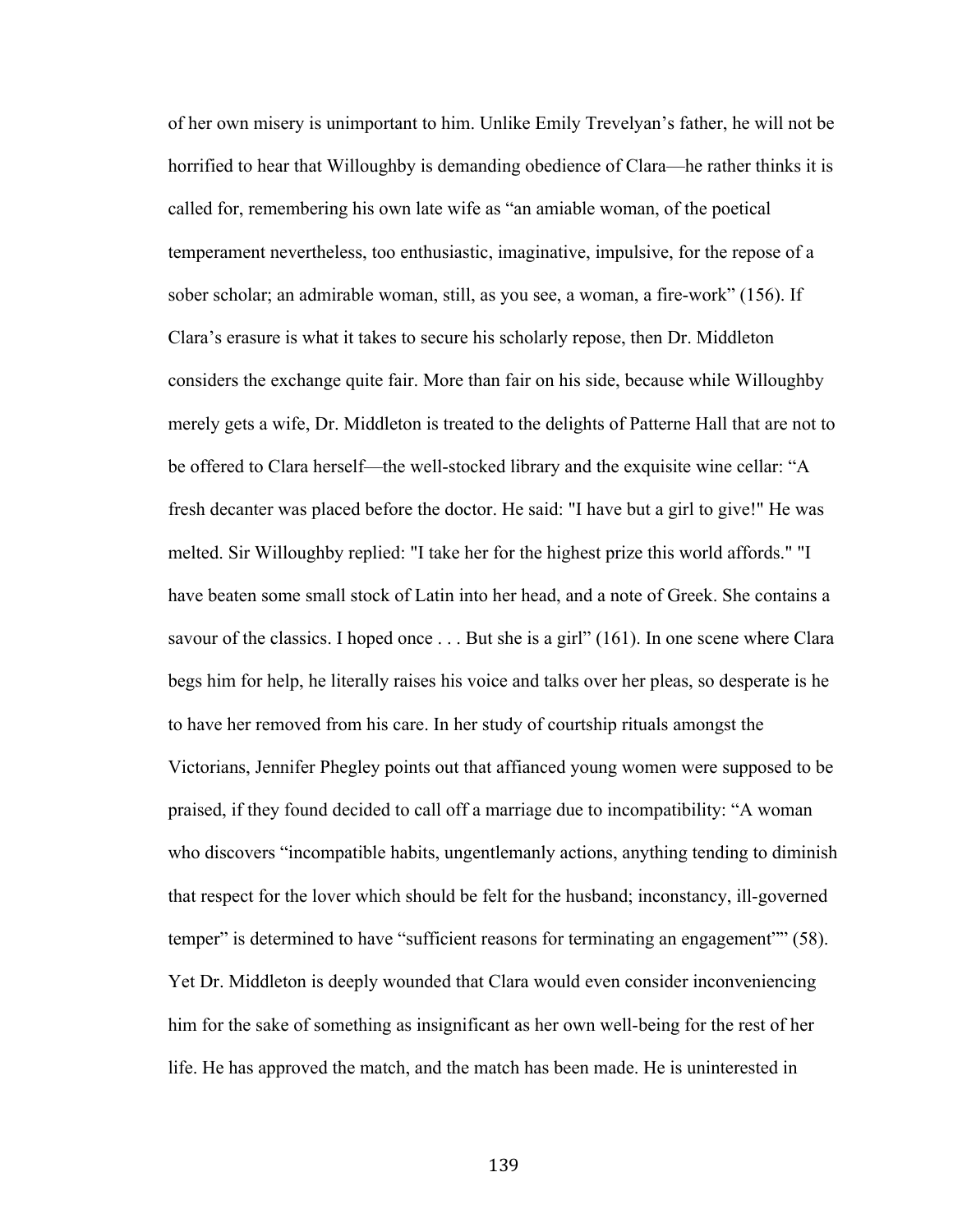whether or not her experiences at Patterne Hall have revealed anything about Willoughby's character or cruelty—much like another fictional father who would have been well-known to Victorian audiences: the rich mandarin of the well-known Willow Pattern china.

It has long been noted that Sir Willoughby Patterne's very name is one of Meredith's perplexing little jokes—a reference to the ubiquitous Willow Pattern style of china, so well-known that it had become a symbol of staid middle-class domesticity<sup>82</sup> by the time of *The Egoist*'s publication. By the time Meredith began writing *The Egoist*, ubiquity of the design guaranteed that his baronet's name would invoke not only the familiar pattern, but also the alleged "Chinese legend" that had inspired it. In Deborah Cohen's study, Household Gods, she points out the ubiquity of the pattern: "To sell blueand-white toiletware, Heal's offered a brochure decorated with pagodas in a Chinese motif. The 'Legend of the Willow Pattern' recounted the tragic fable of Koong-Shee, who died after running away with her lover, thereby conferring an aura of romance upon the oriental-inspired jars and make-up pots decorated with the doomed couple" (60). And yet the legend, despite all the marketing materials written about its romance, was not remotely Chinese. A British porcelain factory made up the pattern themselves, and then the legend was made up after the fact, a sort of "easter egg" of narrative for anyone who

 $82$  Richard Mayo wrote of the pattern's ubiquity and cultural omnipresence that "The blue Willow Pattern, named for the willow tree which figured in its center, is undoubtedly the most popular single design ever to be employed on English earthenware. The pattern originated about 1780 at the Caughley porcelain factory in Shropshire, where it was adapted from conventional forms on Chinese porcelain. It was widely copied by other manufacturers of English china, and soon attained an extraordinary popularity. According to a writer in 1849, "the sale of the common blue plate, known as the 'willow-pattern' exceeds that of all the others put together" "(71).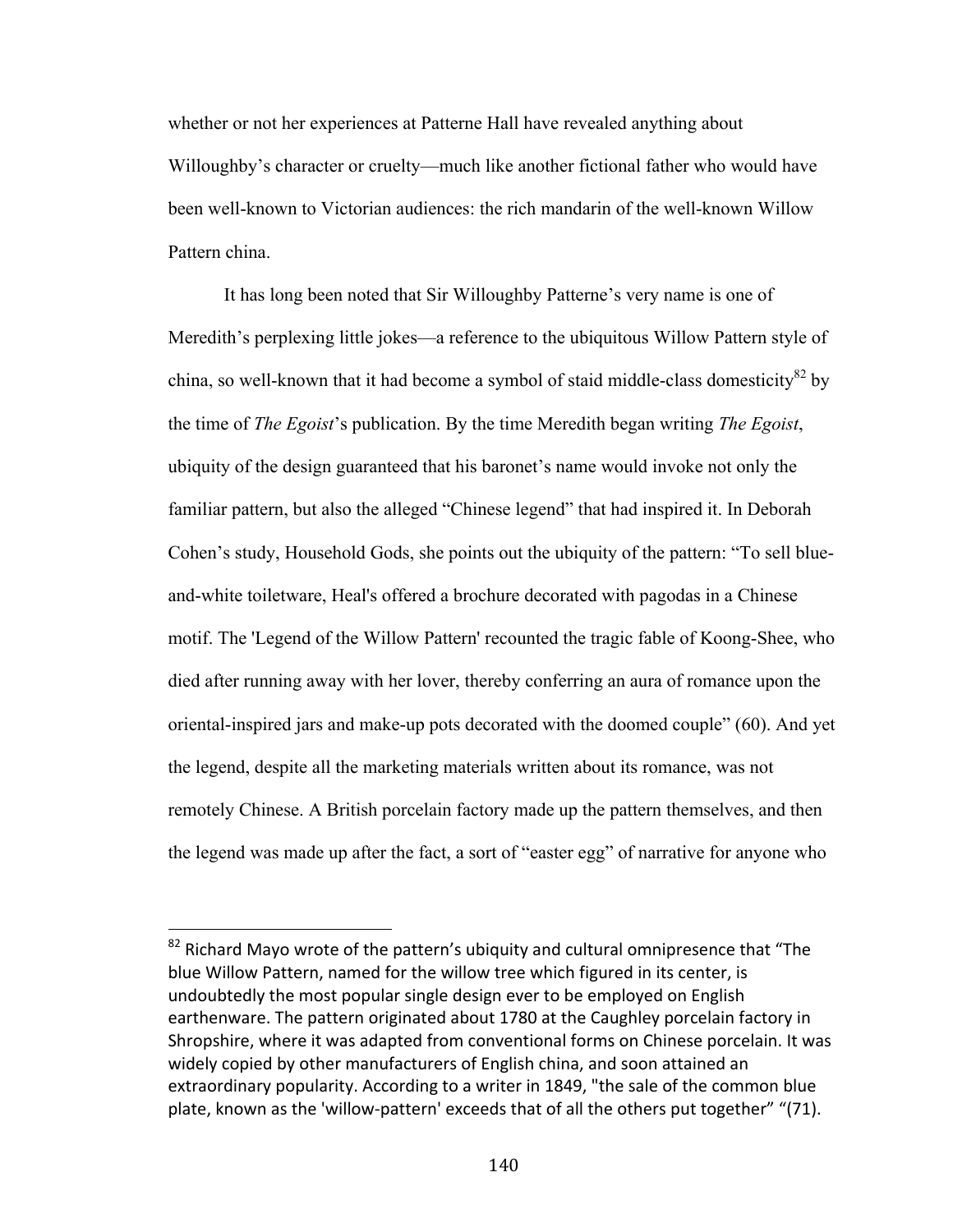purchased dishes featuring the design. Richard Mayo describes the basic story of the

pattern:

The Willow story is variously told, but practically all versions agree in outline. According to most of these the rich and influential mandarin who inhabited the stately mansion depicted on the right in the design was a widower possessed of a lovely daughter named Koong-see. He intended to marry his daughter to a wealthy suitor of high degree, but the maiden opposed her parent's wish. She had chosen for her lover a poor and honorable man serving as her father's secretary and had exchanged vows with him in clandestine meetings under the blossoming trees of the Willow Pattern. Suspecting his daughter's defection, the mandarin imprisoned her in a pavilion in his garden, and commanded her to marry the husband of his choice when the peach tree should be in blossom. Here Koong-see pined for her freedom, and prayed that she might find release. Her chosen lover found means to communicate with her, invaded her prison, and carried her off, while her father feted the promised bridegroom in the banquet hall. The lovers were hotly pursued by the mandarin (in some versions by Ta-jin, the rejected suitor), but they escaped over the Willow bridge. After further adventures the gods turned them into birds in token of their fidelity. (72-73)

Mayo's description of "further adventures" is a striking piece of euphemistic

understatement—the secretary is hunted down and killed by Ta-Jin, and Koong-See, terrified of being taken, immolates herself in her lover's house. That their violent deaths are prerequisites for the lovely birds flying over the Chinese tableau painted on every Willow Pattern plate and cup has been oddly downplayed in previous discussions of the trope's use—and that Koong-See burns herself alive even as Clara is being urged to participate in psychic sati suggests that Meredith intended much closer attention to be paid to the design's backstory than audiences have previously offered. The very picturesque nature of the Willow Pattern is only a decorative sheen over a story of women being traded as commodities and the requirement to either marry a hated monster or resort to being burned alive—the two choices that Clara finds united in her planned marriage to Willoughby. As Gilmartin points out,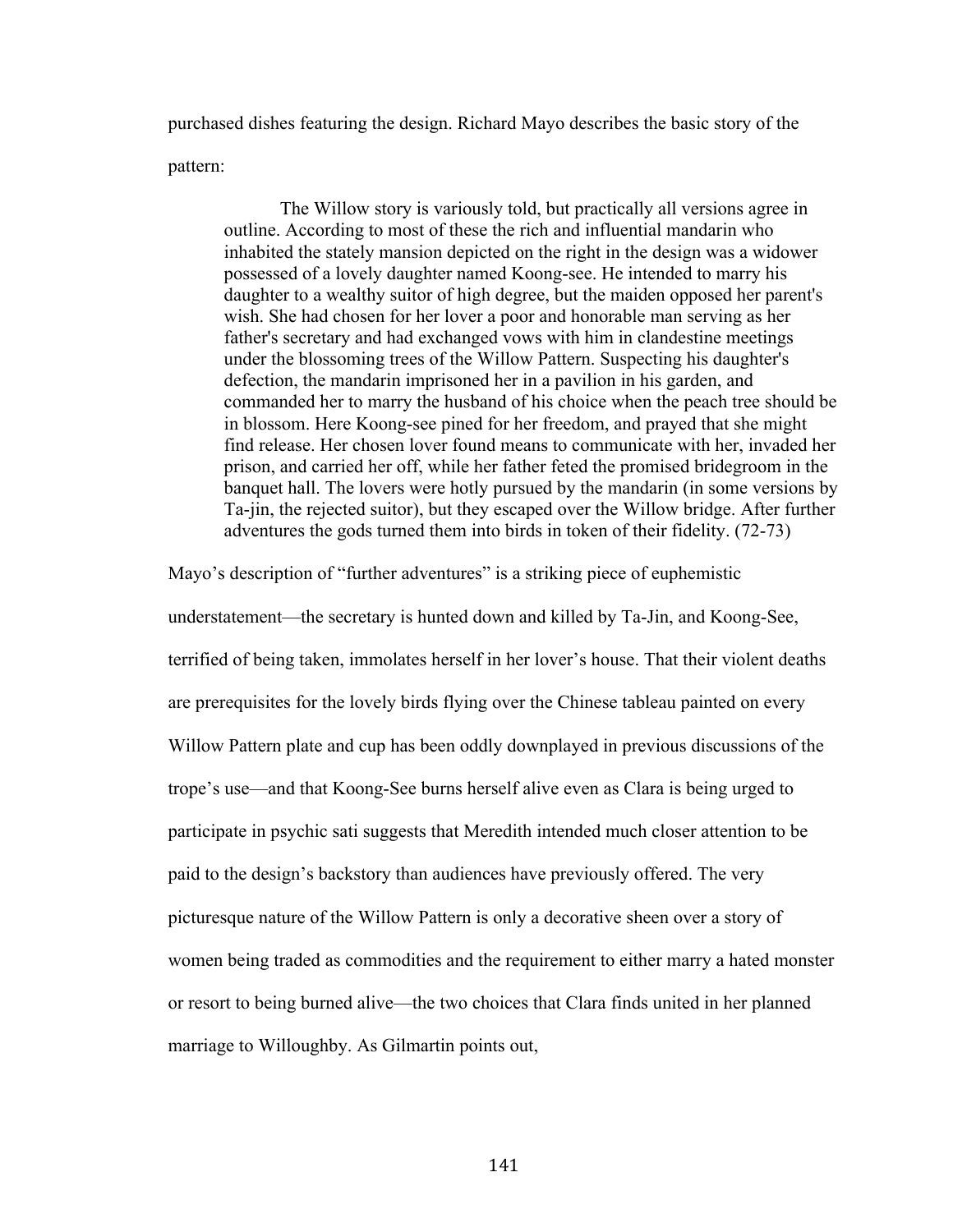…the most frequent adjectives used in British journals and in the Parliamentary reports to describe sati are "primitive" and "barbarous." I would argue that some of the writers I have been discussing who use sati as a metaphor for British mourning or wedding rituals are, however jocosely, pointing a finger back in upon their own culture. They are looking at how some of the most common and celebrated rituals of British society can look surprisingly barbarous and primitive from certain perspectives and particularly from the aspect of women's role in these rituals. This is not to say that these writers are *equating* sati with British rituals of mourning or marriage, but that they use the colonial metaphor partly to look at their own society's complacency when describing an alien culture and the hypocrisy surrounding mourning and wedding rituals for women, these being two important rites of passage in the woman's life. (155)

That Victorians could happily eat their seedcake off these plates, Meredith seems to suggest, only indicts the deeply inconsistent beliefs and practices of his culture further and conjoining this legend with the almost aggressively conventional marriage plot of Willoughby and Clara makes the correspondences even more obvious. Dr. Middleton does not look much like the cruel mandarin at first glance, but the novel offers us a different view of the absentminded scholar—one where his absentmindedness is half performance, half intentional neglect, and where his refusal to listen to his daughter (knowing what she is going to ask) is essentially no different from the mandarin who hears the request and denies it. $83$  Dr. Middleton's classical bon mots are both signs of his scholarly pursuits, but also of his perspective—he happily muses on Clara's imminent marriage by comforting himself with these words: "Let the girl be Cicero's Tullia: well, she dies!" (156). That Meredith summons up these concepts while he portrays Willoughby as reluctant to let Clara escape because "If he retained a hold on her, he could undoubtedly apply the scourge at leisure" (185) indicates that his invocation of

 $83$  Clara marvels at his complicity: "Willoughby has entangled papa. He schemes incessantly to keep me entangled. I fly from his cunning as much as from anything. I dread it. I have told you that I am more to blame than he, but I must accuse him. And wedding-presents! and congratulations! And to be his guest!" (225)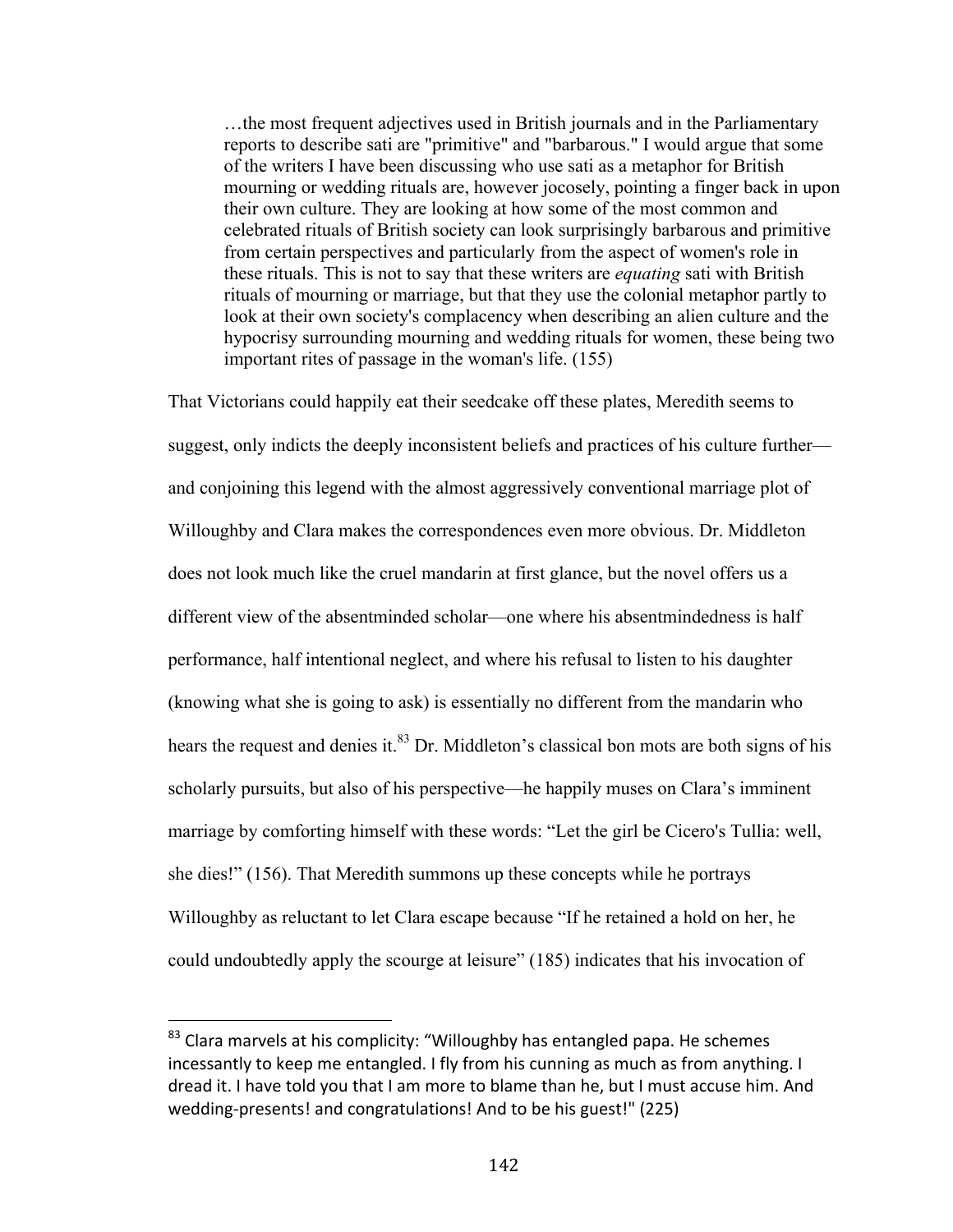ugly orientalist beliefs and attitudes is far from haphazard. The difference between these practices, he suggests, is only one of degree, for they are ultimately rooted in remarkably similar (if not identical) types of consolidated power.

Unfortunately for Willoughby's baser impulses, part of his desire for having Clara by his side is that he literally wants her physically by his side. Willoughby is never portrayed as enjoying Clara's beauty in an erotic fashion, and in fact he only ever thinks about her aesthetic appeal in terms of how it will make him look better, and make the world envy him more. This means, however, that unless he is willing to lock himself up without company, Clara is inevitably going to have contact with the outside world he claims to hate. As Jenni Calder points out, "Clara as an *objet d'art* is one of the central images. She will ornament Sir Willoughby's house and his life" (184). Willoughby can only display his prize, however, by bringing her out wherever he goes. Ultimately, it is through such social contact (rather than Clara's multiple attempts to run away as far as she can) that allow her to escape. Even as Willoughby proves himself unwilling and incapable when it comes to engaging in honest dialogue with her, several other characters prove to be enthusiastic about the possibility of forging connection. Clara's point of view also undergoes changes. Influenced by the very legend of Constantia Durham, interactions with Laetitia and Mrs. Mountstuart, and the grim specter of Miss Eleanor and Miss Isabel, Clara begins to view her ability to build and shape relationships (with anyone but Willoughby) as a more viable form of escape than flight. In the absence of Willoughby's interest in mutuality, Clara turns her focus from matrimony to the larger social network of Patterne Hall—exactly what the mistress of the Hall should be doing, if Willoughby wasn't constantly interrupting. Clara's multiple unsanctioned and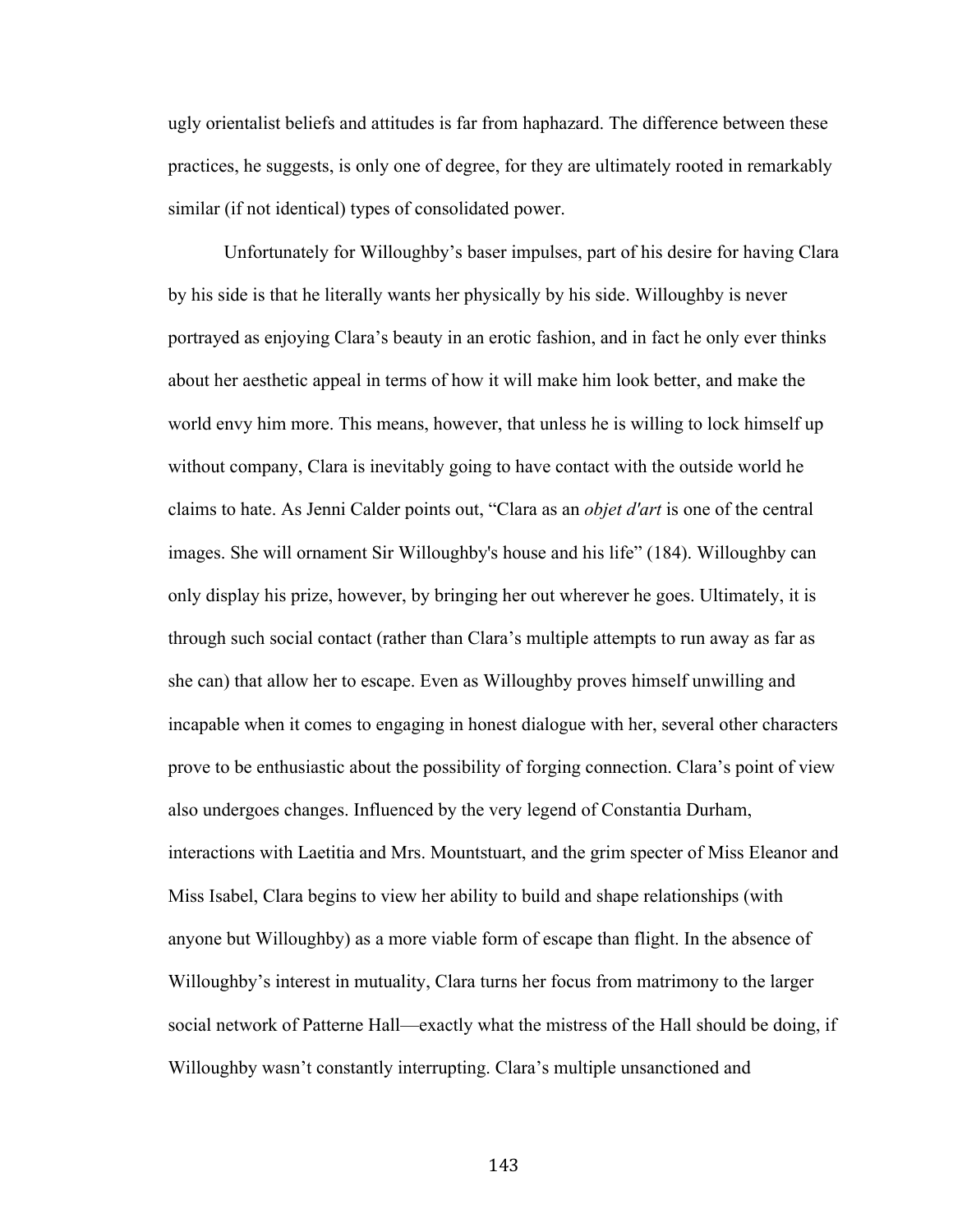unaccompanied walks allow her to recruit Horace De Craye and Vernon Whitford to her side, while her quiet conversations amongst the women at social events give new perspective to Laetitia Dale, Mrs. Mountstuart, and Mrs. Busshe.

Willoughby's neighbors (and vassals?) begin to turn to Clara for her reaction to social scenes, begin to consider the Hall itself according to Clara's perspective, and even begin to doubt their own approval of Willoughby's conduct in light of Clara's increasing antagonism. In *He Knew He Was Right*, all of Louis Trevelyan's friends and allies slowly turn against him as his nonsensical demands of his bride become increasingly common knowledge. In *The Egoist*, the communal feeling that Willoughby's inherent egoism is perfectly natural begins to morph into collective shock at his conduct. Willoughby tries to keep Clara away from anyone who might sympathize with her side of the story—but as the number of people in that category expands, he has to choose between exercising his power and performing his role as the neighborhood feudal lord. Since losing either is insupportable to him, Clara's subversion of his domestic mastery begins to take hold of the public imagination. She cannot act as hostage and hostess simultaneously  $84$ , and Willoughby's determination for her to feel the weight of both roles leads to his frantic disintegration in the novel's second half.

The collective re-evaluation of Willoughby's character is matched by the ongoing rehabilitation of Constantia Durham by everyone who had previously damned her so

 $84$  Judith Flanders points out that cultural requirements meant that a woman in Clara's position could not simply stay home, or remain hidden out of sight: "There were numerous situations in which calling was obligatory: the day after a dinner party, an evening party, or any other sort of entertainment; if there was illness in the house; after a death. It was expected that cards only would be left in a house of illness or death, but neglecting to call altogether was an oversight that could not be forgiven" (318). For Clara to disappear within the Hall would be insupportable for Willoughby, even though her behavior at public gatherings continues to undermine his reputation.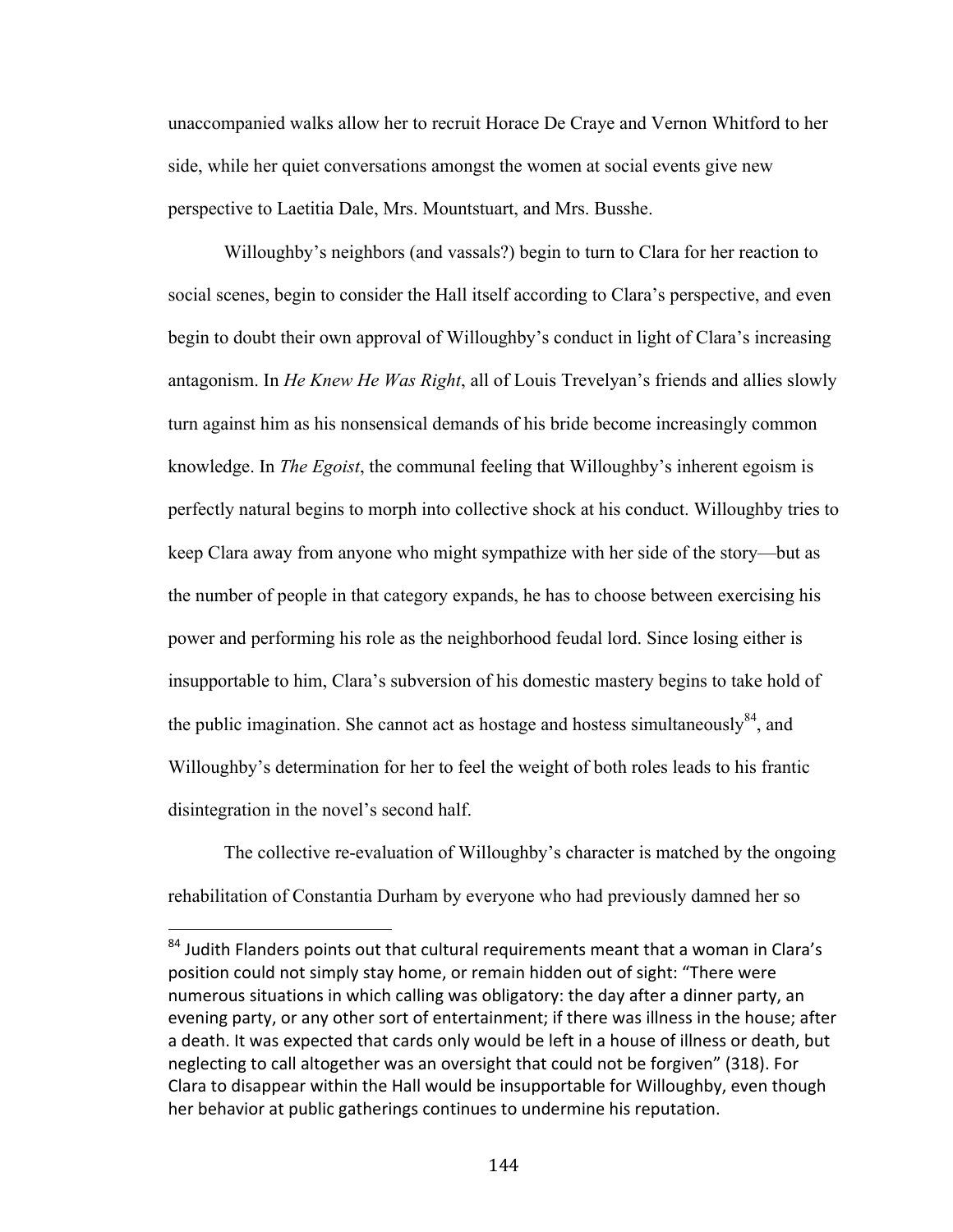thoroughly. As Clara Middleton herself eventually comes to realize, to view Constantia Durham as merely her predecessor is a mistake—and so, too, for the reader who assumes her pun-laden name is the extent of her importance in the narrative. The fact that the "jilt" who ran away from her engagement to Willoughby is named for constancy and endurance seems amusing at first, but as Clara becomes increasingly desperate to escape just like Miss Durham has, the joke begins to shift into a textual acknowledgment that it is impossible to be constant in reference to a man who is so inconstant as to base his selfdefinition on people outside of himself, and that no woman can endure the possibility of a life spent attempting (and inevitably failing) to live up to Willoughby's ludicrous requirements. When Clara's eyes are newly opened, she thinks that she might be able to stand it, if she might be allowed to keep even a little personal freedom hidden away from Willoughby's view—but her description of that possibility is tellingly grim:

She asked for some little, only some little, free play of mind in a house that seemed to wear, as it were, a cap of iron. Sir Willoughby not merely ruled, he throned, he inspired: and how? She had noticed an irascible sensitiveness in him alert against a shadow of disagreement; and as he was kind when perfectly appeased, the sop was offered by him for submission. She noticed that even Mr. Whitford forbore to alarm the sentiment of authority in his cousin. If he did not breathe Sir Willoughby, like the ladies Eleanor and Isabel, he would either acquiesce in a syllable or he silent. He never strongly dissented. The habit of the house, with its iron cap, was on him, as it was on the servants, and would be, oh, shudders of the shipwrecked that see their end in drowning! on the wife. (67)

Just as Miss Durham had once "…seemed personally wounded, and had a face of crimson" (9) after seeing Willoughby callously cut Lieutenant Patterne for failing to live up to his impossible expectations, so too does Clara begin to feel increasingly humiliated and injured as Willoughby's faults become evident to her. Where once she saw Constantia as a cautionary example of how not to behave, Clara begins to view her escape as aspirational.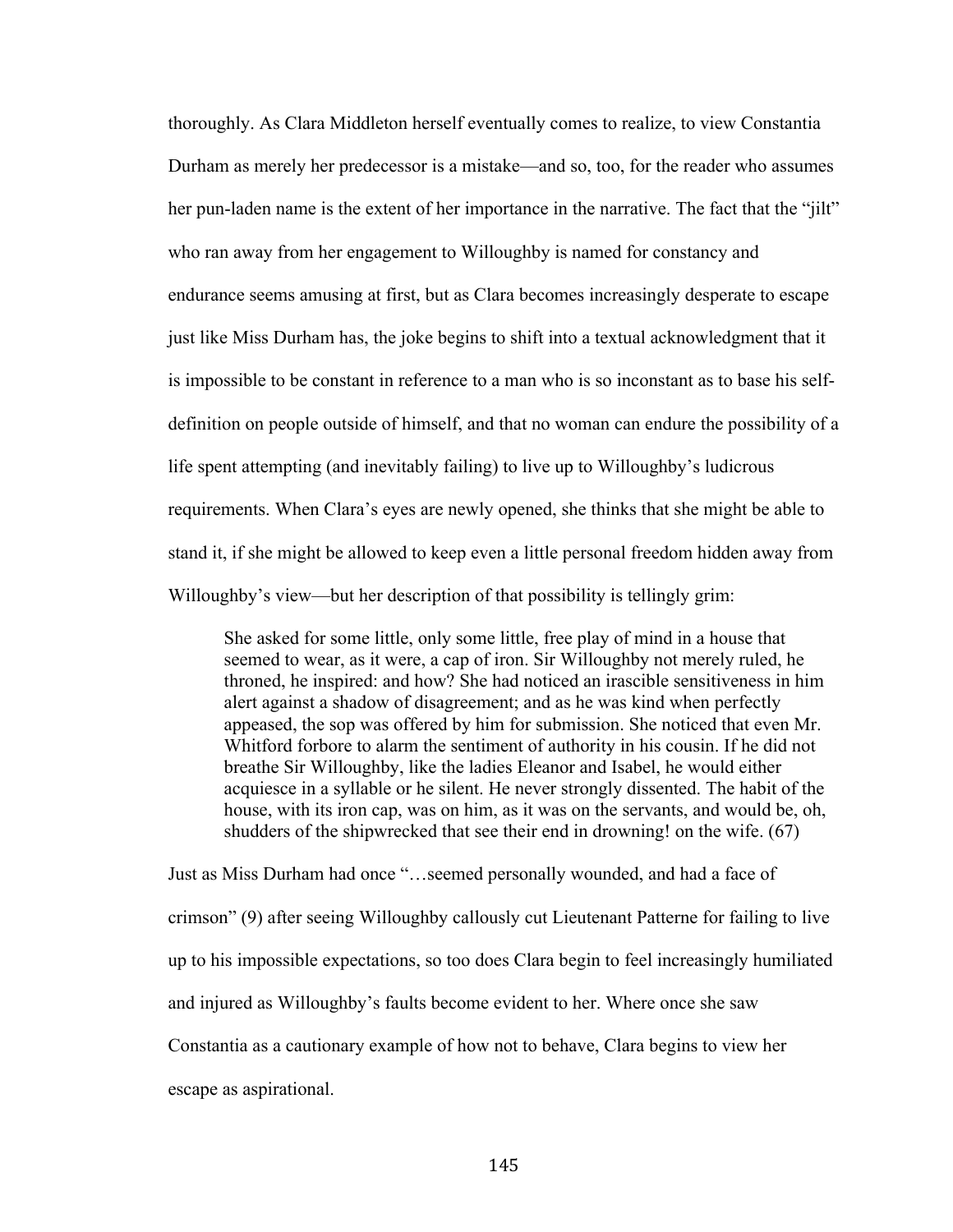Kent Puckett has argued that breaches of social etiquette are essential to the nineteenth-century novel, claiming that, "[b]ecause etiquette aims not at any fixed point but rather at the necessarily unfixed forms of a fashion system always already in motion, all that once seemed solid about being good threatens to melt into air. As a result, embarrassment, that most social of feelings, becomes a figure for the period's many social anxieties and takes on a crucial role in the nineteenth-century novel. (11) Clara's initial belief that Constantia has been guilty of the "bad form" Puckett explores slowly shifts into certainty that the bad form lies entirely with Willoughby's intractability, and that Constantia had escaped to save herself from destruction. Clara's multiple scenes of feeling embarrassed on Willoughby's behalf ("He bowed gallantly; and so blindly fatuous did he appear to her, that she could hardly believe him guilty of uttering the words she had heard from him, and kept her eyes on him vacantly till she came to a sudden full stop in the thoughts directing her gaze" (82)) are matched by scenes where she attempts to persuade herself to give up and give in to him. She is embarrassed by her inability to fulfill her promise to marry him, but equally horrified by the potential humiliation of being honest about her desire to escape: "She might call the man she wrenched her hand from, Egoist; jilt, the world would call her" (83). Puckett suggests that one of the reasons "bad form" is such a constant within novels like *The Egoist* is because the truth of what *is* good or bad form is often only available after the fact. Clara's progression from casual opposite of Constantia to her would-be acolyte and imitator is always matched by her increasing knowledge of Willoughby's tendencies: "…she became less well able to bear what she had merely noted in observation before; his view of scholarship; his manner toward Mr. Vernon Whitford, of whom her father spoke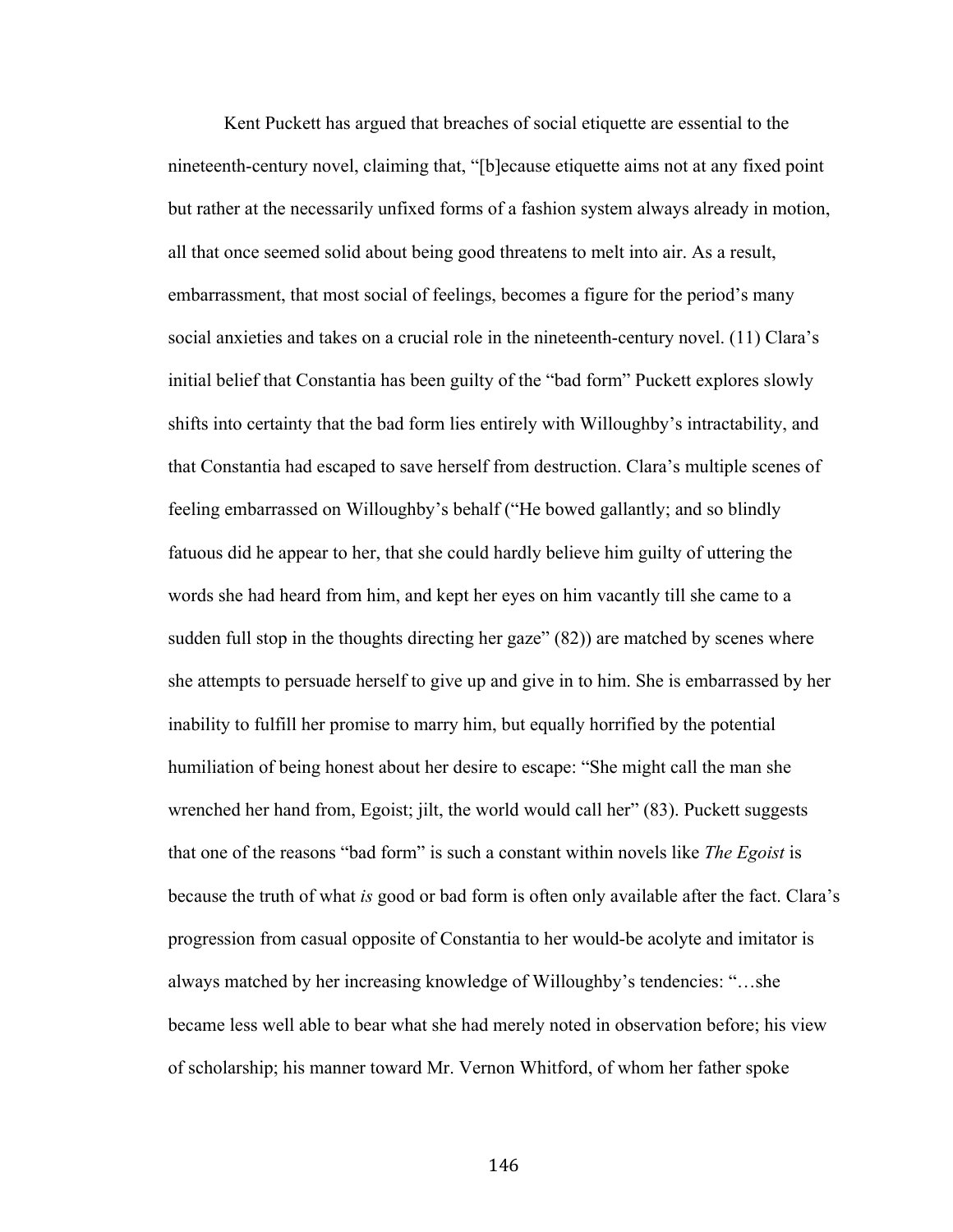warmly; the rumour concerning his treatment of a Miss Dale. And the country tale of Constantia Durham sang itself to her in a new key" (41). Where she had previously viewed Constantia as the one who erred, Clara is increasingly convinced that Willoughby's former fiancée had undertaken the only possible action after beginning to see Willoughby's true nature—and her evaluation of who has made the mistake of "bad form" shifts from the lady to the baronet. In some ways, here too Meredith suggests that his culture's fondness for labeling anyone as "jilt" is always only half of a story.

What's more, Clara's increasing influence with the wider society outside Patterne Hall means that once the "county tale of Constantia Durham" begins singing itself to Clara in a new key, so too does Clara begin singing it differently herself—and her listeners begin to hum along. Characters begin re-remembering incidents from Constantia's time with them in a new light—and, simultaneously, become more receptive to Clara's increasingly frantic efforts to escape Willoughby's matrimonial snare.

Clara's ability to begin retelling that story (at least on her own behalf, although Lady Busshe seems increasingly convinced that Constantia might be retroactively pardoned) amongst at least the women of her acquaintance supports Puckett's assertion that social errors only remain errors until an alternative view of the same actions offers a new interpretation of motive and inspiration. When Clara initially begins sending out signals that she wishes to end her engagement, women like Laetitia Dale and Mrs. Mounstuart make it clear that any decision to do so will result in her being considered as mad as Constantia, a reprehensible example of feminine faithlessness, and a shortsighted fool who was willing to give up becoming Lady Patterne for the sake of a few wedding jitters. As Sharon Marcus has pointed out, feminine friendships are almost always used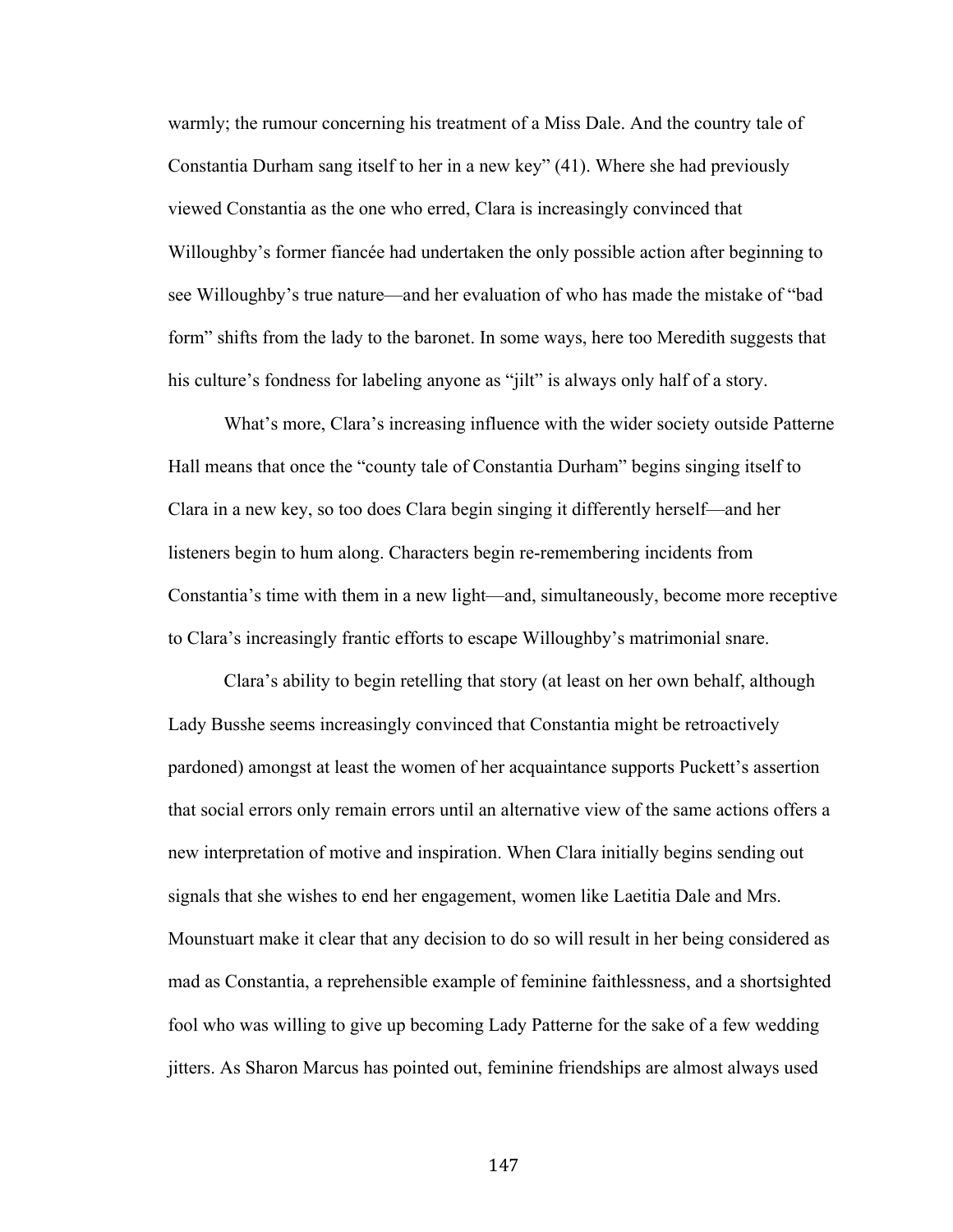narratively in the nineteenth-century novel to bolster marriage, and as a necessary preface to marital success. She writes: "Historians and literary critics viewed female friendship either as an education in chaste passivity or as a rebellion against marriage and men. But Victorian narratives took a wider view of female friendships, and in fact considered them crucial to realizing marriages between men and women" (18). Mrs. Mounstuart spends much of the novel trying to persuade Clara to forget about her qualms, and even uses the promise of her friendship, influence, and intimacy as a way of counterbalancing Willoughby's "faults": ""A friend of my own sex, and young, and a close neighbour, is just what I would have prayed for. And I'll excuse you, my dear, for not being so anxious about the friendship of an old woman. But I shall be of use to you, you will find. In the first place, I never tap for secrets. In the second, I keep them. Thirdly, I have some power. And fourth, every young married woman has need of a friend like me. Yes, and Lady Patterne heading all the county will be the stronger for my backing"" (291). The implication here is that Clara's marriage to Willoughby is a prerequisite for these benefits—and Mrs. Mounstuart initially has no interest in helping to prevent the role of Lady Patterne remain unfilled. Yet she eventually begins to relish Willoughby's inability to understand Clara's resentment—and Mrs. Mountstuart's desire to see them married transmutes into a desire to simply be a spectator during Clara's attempts to slip free.

Even Laetitia Dale, who actively fights against her own material<sup>85</sup> self-interest in attempting to persuade Clara to go through with the marriage, cannot help but advocate

 $85$  It is often noted within the book that Laetitia is not simply an old maid, but a dangerously poor old maid with an invalid father, both of whom are on the verge of penury. Her subservience to Willoughby is framed as adulation, but is equally an acknowledgment that she and her father only live on his grounds on sufferance, and that his displeasure would lead to eviction. Compound this with Willoughby's willingness (at times, even eagerness) to banish them at Clara's slightest whim, and Laetitia's endorsement of his every desire seems less contradictory than utterly necessary.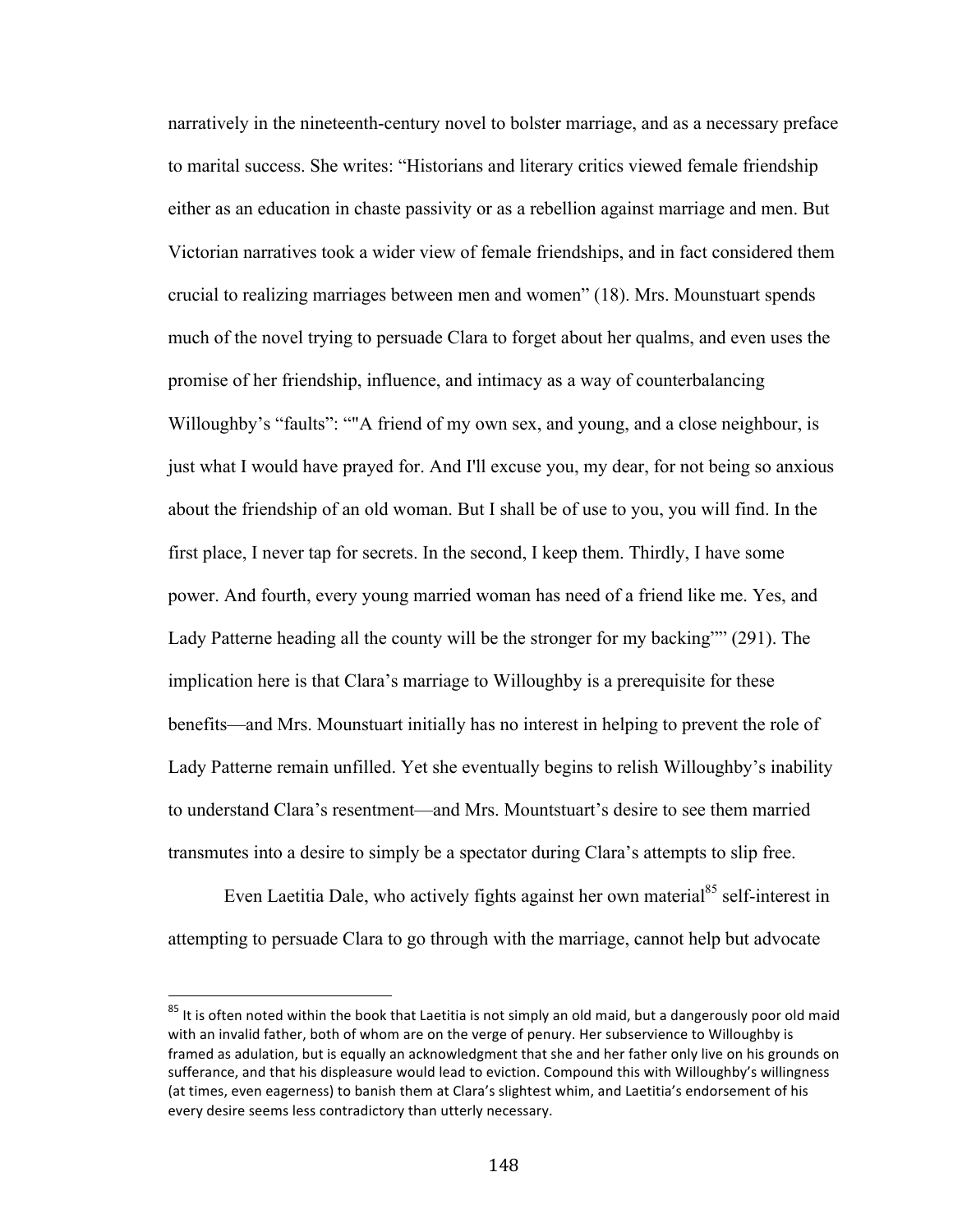for its realization and initially recoil in horror from Clara's admission of reluctance to go

through with it:

In another and higher tone Laetitia said, "What?" and she looked round on her companion; she looked in the doubt that is open to conviction by a narrow aperture, and slowly and painfully yields access. Clara saw the vacancy of her expression gradually filling with woefulness.

"I have begged him to release me from my engagement, Miss Dale." "Sir Willoughby?" "It is incredible to you. He refuses. You see I have no influence." "Miss Middleton, it is terrible!" "To be dragged to the marriage service against one's will? Yes." "Oh! Miss Middleton!" "Do you not think so?" "That cannot be your meaning." (128)

Laetitia indeed spends much of the novel trying to understand Clara. As Marcus writes, "The power of men to define women's lives and the centrality of men in women's lives were both real and important aspects of Victorian society" (22), and Laetitia has spent her entire life defining herself according to Willoughby's whims even without a betrothal. Yet it is through her interactions with Clara—the "living and frank exchange" that Clara seeks out with everyone she meets—that Laetitia's opinion on the matter is gradually altered. First, she begins to notice Willoughby's lack of confidence in Clara, and while she feels his pain acutely, it is one of the first instances that Laetitia is able to see anything behind Willoughby's mask of self-satisfaction and complacency: "Laetitia grieved for him. Sun-rays on a pest-stricken city, she thought, were like the smile of his face. She believed that he deeply loved Clara, and had learned more of her alienation" (210). Her desire for Clara to submit to the marriage shifts from being founded in Clara needing to keep her word to Clara needing to avoid hurting Willoughby further. As she becomes aware of these tensions, however, her displeasure over the impending breach is less and less focused on Willoughby's well-being. "To know anything about bad form,"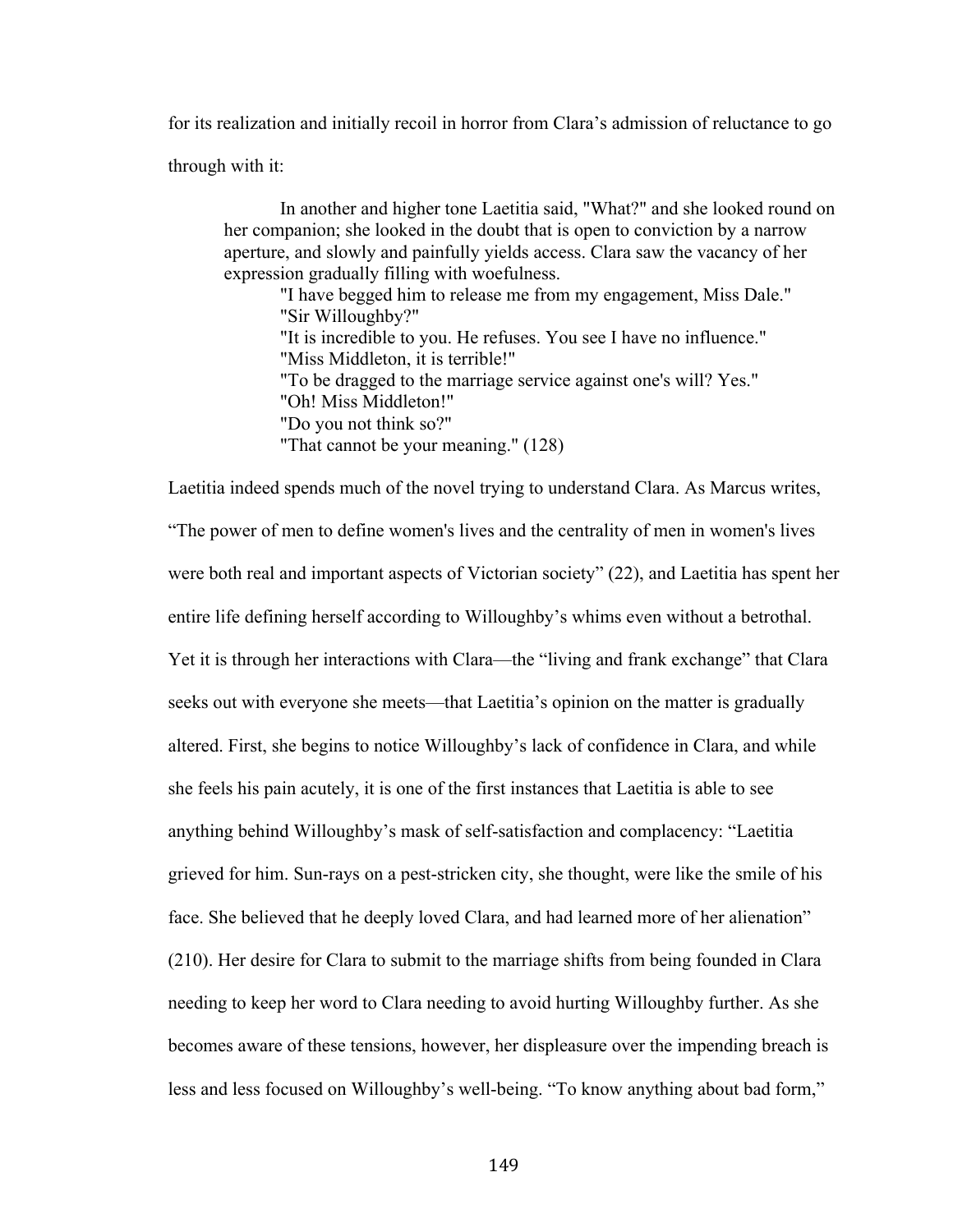Puckett writes, "…is to know the feeling that comes with it, a sinking feeling that appears with telling regularity in the pages of the nineteenth-century novel" (14). Meredith often blesses Laetitia with that sinking feeling, especially when, in Willoughby's presence, Clara's reasons for wanting to leave become increasingly evident:

Sir Willoughby offered Miss Dale half a minute that she might in gentle feminine fashion acquiesce in the implied reproof of Dr. Middleton's behaviour to him during the drive to Mrs. Mountstuart's. She did not.

Her heart was accusing Clara of having done it a wrong and a hurt. For while he talked he seemed to her to justify Clara's feelings and her conduct: and her own reawakened sensations of injury came to the surface a moment to look at him, affirming that they pardoned him, and pitied, but hardly wondered. (258)

That Laetitia has begun to blame Clara for hurting *Laetitia's* own heart rather than *Willoughby's* is an indication of just how much Clara's perspective has transformed her own—as well as a premonition of the self-assured Laetitia of the novel's end, who will demand Willoughby's compliance and submission as a condition of marriage, rather than his previous attempts to extract such promises from other would-be brides.

Perversely, even as Willoughby is increasingly insistent that the marriage will take place whether Clara wants it or not, it is the trappings of impending marriage that bolster her resolution to refuse. Multiple times within the narrative, Meredith uses the specters of the accumulated wedding gifts as goads for Clara, as well as reminders to his audience that the man named for the Willow Pattern views his bride as, ultimately, a decorative object rather than a partner in life. Colonel de Cray's shattered gift of a porcelain vase, Lady Busshe's porcelain china set, and Lady Mounstuart's as-yetunpurchased gift (because Clara refuses to tell her what sort of present she would like) are all obsessively discussed, lamented, and considered symbolically as evidence that the marriage is a failure before it has even begun. As Jill Rappoport has argued, "...gifts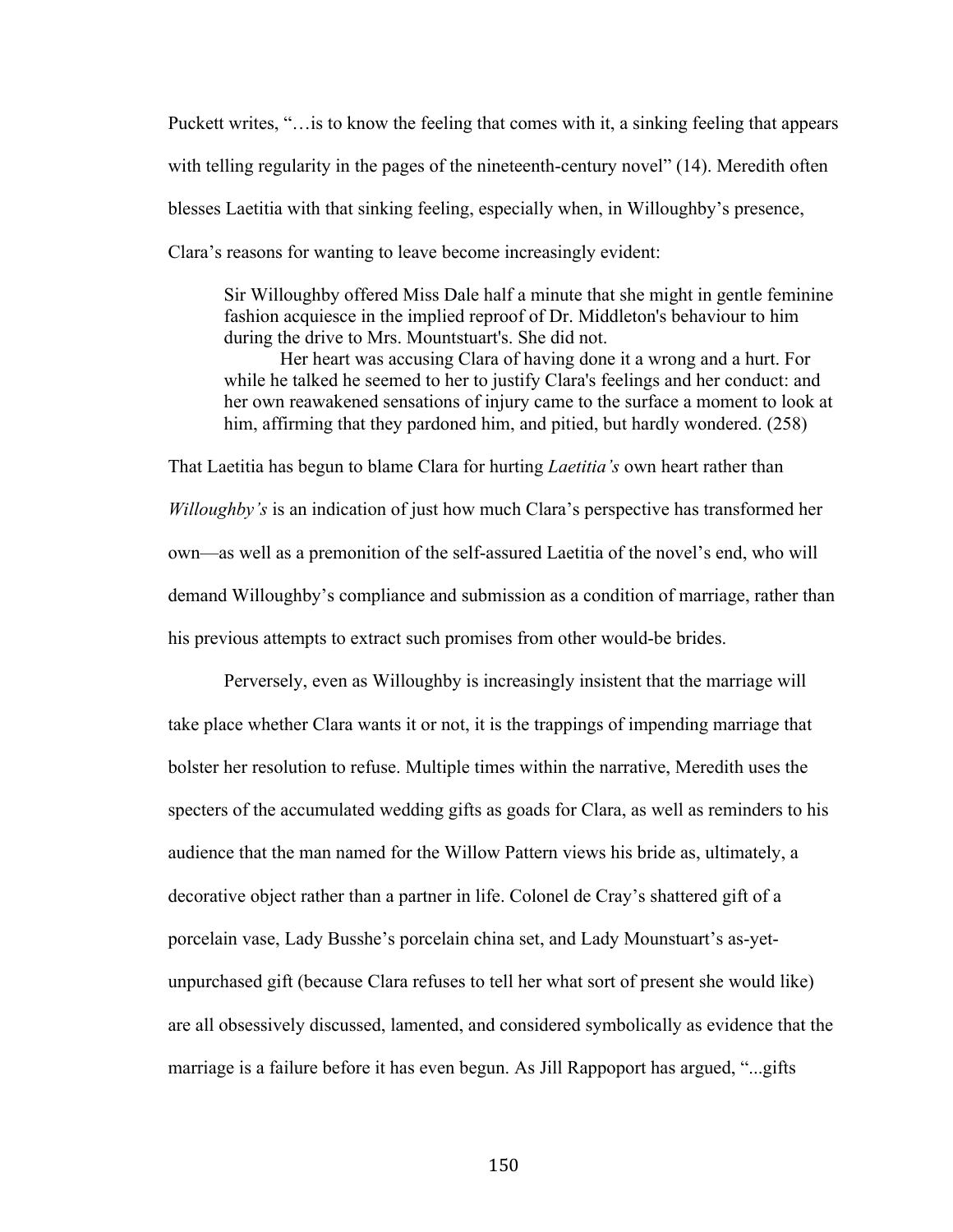throughout nineteenth-century literature and culture set the terms for kinship, threaten heroines with obligations they cannot repay, and create conditions for bribes" (3). Clara is not only increasingly aware of the meaning attached to each of these gifts, she is also progressively more terrified at the sense that she herself is a gift—a trifle of her father's which, once gifted to another man, can never be taken back again. That this sense is so pervasive in a novel coming so late in the century may seem peculiar—the laws have changed, and are on the verge of changing further. With 1883 only a few years away, Clara can look forward to both the ability to divorce without an act of Parliament as well as the possibility of owning her own property should she remain married. Yet Meredith, in describing her repeatedly as a creature at bay, suggests that the change in legal possibilities for married women has not necessarily altered the expectations placed upon women at the moment of marriage. Willoughby, styling himself as an amateur scientist and empiricist, may figure himself as the pinnacle of progress and forward-thinking, but Meredith insists that these are trappings only. Jonathan Smith points out that for all of Willoughby's attempts to embrace modernity, he only ever uses scientific advances as excuses for recidivism to a more brutal viewpoint: "...Willougby appropriates sexual selection as a compliment to himself, a confirmation of his superiority. Indeed, Willoughby quickly moves away from the notion of being complimented by the fair one's choice, with its implication of female autonomy and of the potential revocation of the compliment, to the notion that Clara has been selected *for* him, given *to* him as a reward for and an acknowledgement of his own fitness..." (66). Her beauty is only admirable because it belongs to him, as Clara becomes increasingly aware—and the less human she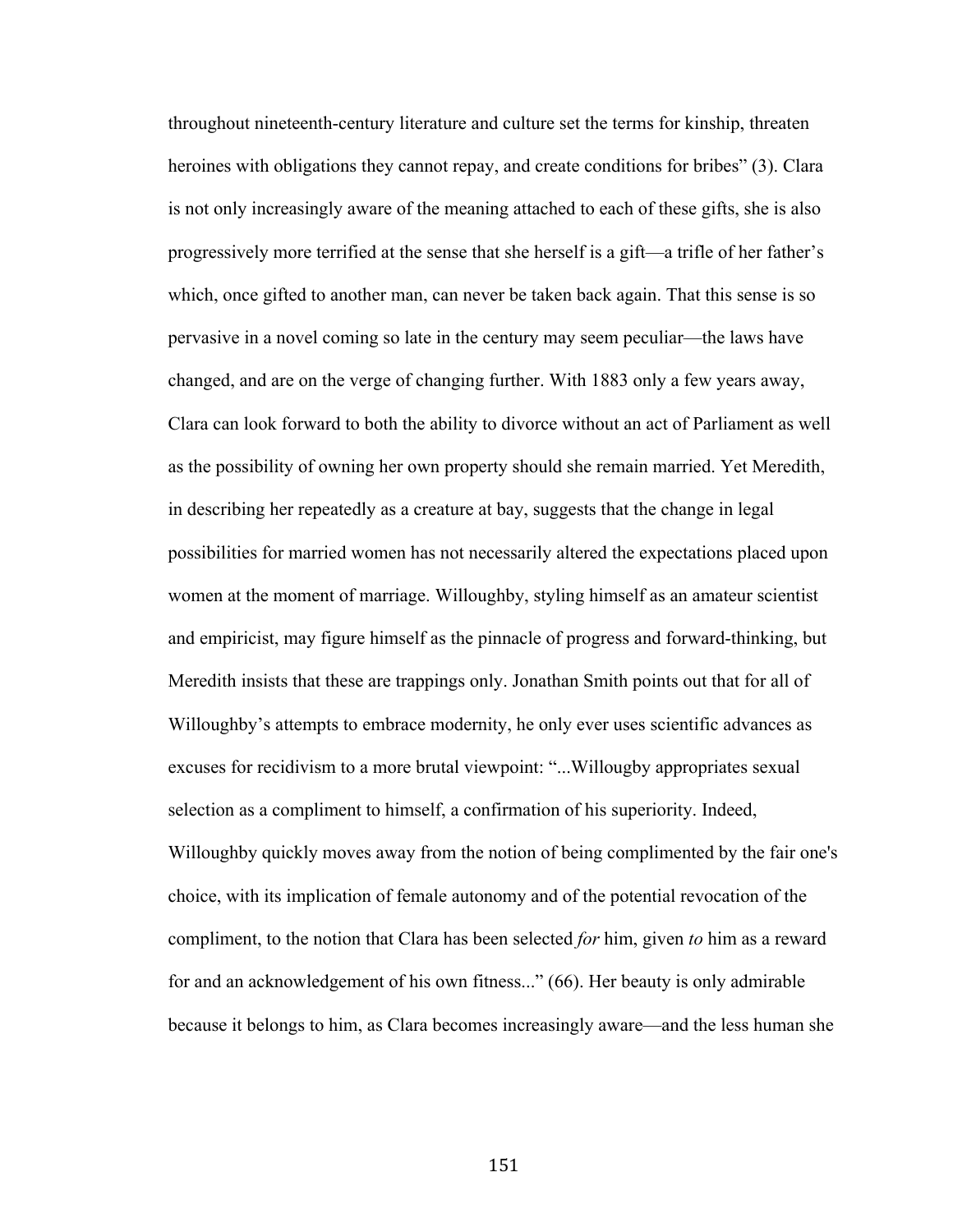acts, the happier he is with her. When Clara is silent or still, Willoughby loves her best but when she speaks, walks, or smiles, he tends to flinch.

In one scene where Clara's revulsion towards him first begins to overwhelm her attempts at equanimity, Willoughby's dialogue almost entirely consists of calling her ""My dearest Clara! my bride!"" (49) and other such appellations, all of which focus more on his covetous love of ownership than his delight in Clara. Even when he forces a kiss on her unwillingly, he is more pleased by her statue-like endurance of the embrace than by the kiss itself: "Sir Willoughby was enraptured with her. Even so purely coldly, statue-like, Dian-like, would he have prescribed his bride's reception of his caress" (50). Mrs. Mountstuart's decision to name Clara a "rogue in porcelain" was horrifying to Willoughby because of the rogue<sup>86</sup>, but Meredith depicts him time and again as pleased to consider her as a trifle made of porcelain. Immediately following Willoughby's approval of her frozen disgust, Clara wonders "By what strange right was it that she was treated as a possession?" (51). Clara may live in a time when men such as Willoughby found such a question absurd owing to their obvious superiority over the entire empire and world, but Meredith points out that she is more fortunate than Koong-see, in that her perspective is slowly acquiring more adherents the more she resists. Clara, less and less willing to live as the frozen statue of Willoughby's dreams that he might display in the showcase of his perfectly regulated home, begins to make her struggles known. In so doing, she shifts public opinion in her favor, and the discussion of wedding gifts becomes

 $86$  "...if you looked on Clara as a delicately inimitable porcelain beauty, the suspicion of a delicately inimitable ripple over her features touched a thought of innocent roguery, wildwood roguery; the likeness to the costly and lovely substance appeared to admit a fitness in the dubious epithet. He detested but was haunted by the phrase."  $(75)$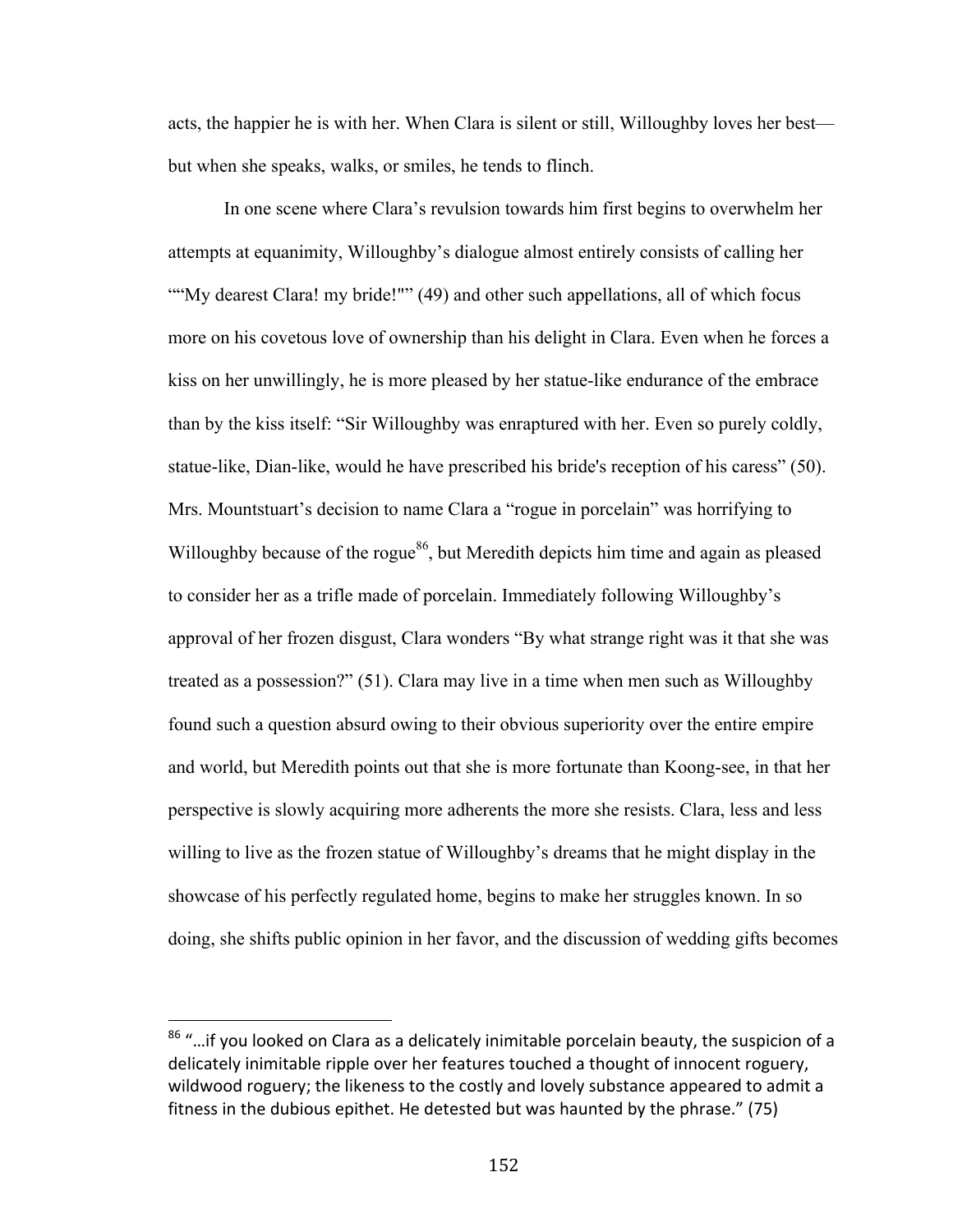the site where this shift is increasingly visible to not only the reader, but Willoughby himself.

One gift that leads to endless contention is Colonel De Craye's porcelain vase, shattered before he has a chance to bestow it on the happy couple. As Clara is walking along the road, De Craye is riding in a carriage driven by Flitch, Willoughby's former and now exiled employee. $87$  The sight of Clara walking spooks Flitch, who overturns the vehicle, resulting in De Craye and the vase being thrown out, and while De Craye survives, the vase does not. This unfortunate accident becomes, however, not a mere irritation to Willoughby, but a source of ongoing anger and rebuke against Clara—both because she takes Flitch's part, and tries to convince Willoughby to rehire him, and also because Willoughby lays the blame for the breakage squarely on her shoulders. He takes her decision to walk alone as both a humiliation for him, and a sign that she needs to be better controlled: "Her conduct, and foremost, if not chiefly, her having been discovered, positively met by his friend Horace, walking on the high-road without companion or attendant, increased a sense of pain so very unusual with him that he had cause to be indignant" (140). The breakage of a vase becomes an emblem to him of her refusal to perform the role he asks of her. Simultaneously, however, it becomes a sign to Clara, De Craye, and others that Willoughby's love of control leads him into inconsistency and

 $87$  Flitch's exile takes on new meaning as Clara's escape attempts become more frequent—because Willoughby has banned him from the grounds of Patterne Hall, Flitch has to find work elsewhere. Because Flitch now works on the cash nexus instead of for the sake of feudal fealty, he is able to give rides to Clara as she travels to destinations where Willoughby would have her banned. If Flitch had been admitted back into Willoughby's service, Willoughby's ability to control Clara would have been firmer—and yet he is the one who refused her request to rehire Flitch for the sake of the poor Flitch family.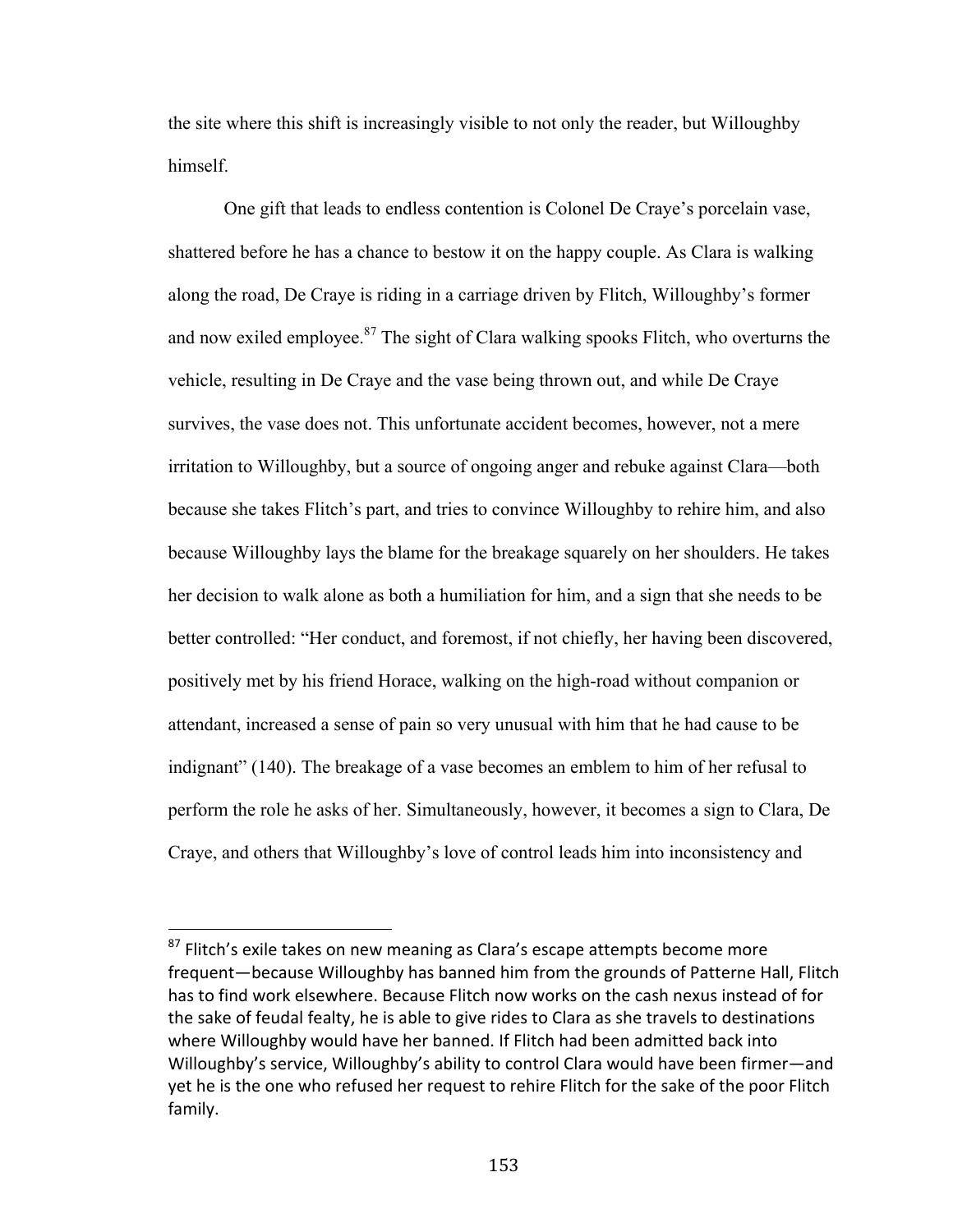ridiculousness. After first blaming De Craye for failing to safeguard the vase properly

("Wasn't it packed in a box?"  $(141)^{88}$ ), he quickly shifts the blame to Clara:

"You see what may happen," he said to Clara.

"As far as I am in fault I regret it," she answered.

"Flitch says the accident occurred through his driving up the bank to save you from the wheels."

"Flitch may go and whisper that down the neck of his empty whiskyflask," said Horace De Craye. "And then let him cork it."

"The consequence is that we have a porcelain vase broken. You should not walk on the road alone, Clara. You ought to have a companion, always. It is the rule here."

"I had left Miss Dale at the cottage." "You ought to have had the dogs." "Would they have been any protection to the vase?" Horace De Craye crowed cordially. (141)

The smashed vase thereafter is a symbol of Clara's independence, her willingness to answer back rather than humbly repent according to his Willoughby's wishes, and her tendency to show him up as absurdly unreasonable in front of other people. It also becomes associated with the "rogue in porcelain" nickname that troubles Willoughby so much, to the extent that a discussion of one often turns into a discussion of the other. The smashing of the vase is also the beginning of cracks in Willoughby's own façade—De Craye crows at him as Clara scores conversational points, and Mrs. Mountstuart quickly learns to listen eagerly whenever the vase is mentioned, because it disconcerts Willoughby so profoundly. His outsize angst over the vase leads to more and more characters turning their judgmental and speculative gazes from Clara to Willoughby himself.

In many ways, these various uses of the porcelain theme not only remind Meredith's audience of the omnipresent Willow Pattern trope throughout the novel, but

<sup>&</sup>lt;sup>88</sup> As Clara herself should be, perhaps.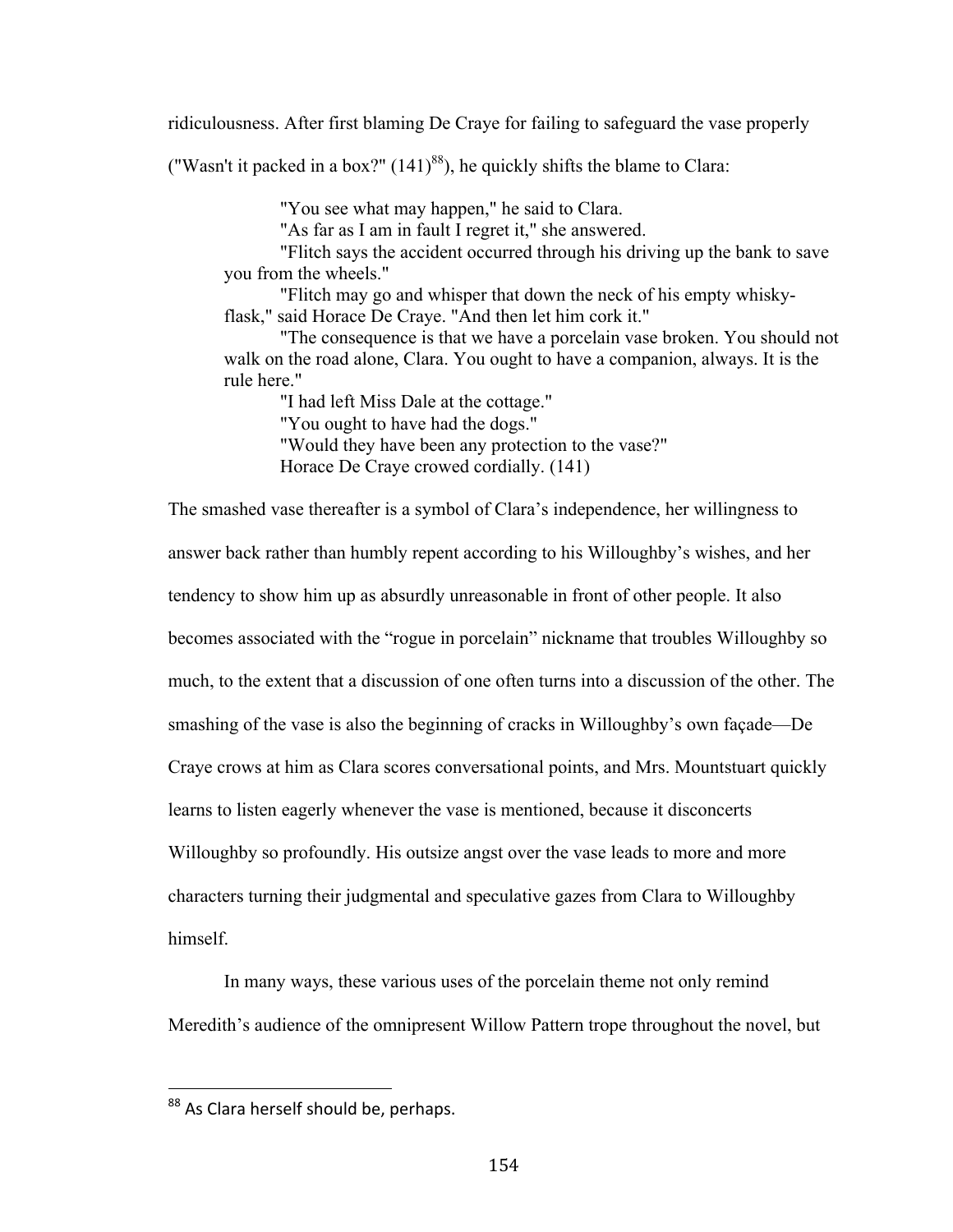also of the "chinamania" so prevalent at this point in the century. Anne Anderson argues that the obsessive collection of china during this time was ultimately an obsession with the self: "The pursuit of new types of goods in the context of the Aesthetic movement, notably artistic goods, especially china, denotes new social and cultural purposes. The art-object promised the satisfaction of a variety of desires. Moreover the aesthete was willing to be dominated by an object, to see in it the "mirror of his desires." Objects, such as teapots, were considered not merely useful, but also a valuable indication of who aesthetes were; they were for self-identity or embodied the "desired self," Kingsley's "conceited dream of self-culture"" (243). Although Willoughby may not read as a typical aesthete, he himself aligns himself with the "chinamania" fad, asserting his authority as a collector and expert on china: ""…I profess to be a connoisseur," he said. "I am poor in Old Saxony, as you know; I can match the country in Sèvres, and my inheritance of China will not easily be matched in the country"" (307). The broken vase, then, is not merely an affront to his control over Clara's movements throughout the countryside, but an affront to his role as collector and arbiter of taste. If the vase had been beautiful, Willoughby would have acquired a new treasure. If it had been hideous, he could have mocked it as gauche and De Craye as lacking an artistic eye, another pleasure of the china collector's habits. $8^9$  As a pile of shards, however, the vase can only represent Clara's ungovernable tendencies—and every discussion about the loss of the gift becomes both a reminder that she ignores his strictures, as well as a reminder that the

<sup>89 &</sup>quot;What--bemused observers asked themselves, surveying the bustling trade--could explain Britons' newfound penchant for the antique? One likely culprit was that Victorian whipping-boy: manufacture. As the antiques trade boomed, its success seemed, at least in part, to stem from dissatisfaction with modern products. Manufacturers, their critics charged, had little to offer discriminating palettes [sic]." (Cohen 153)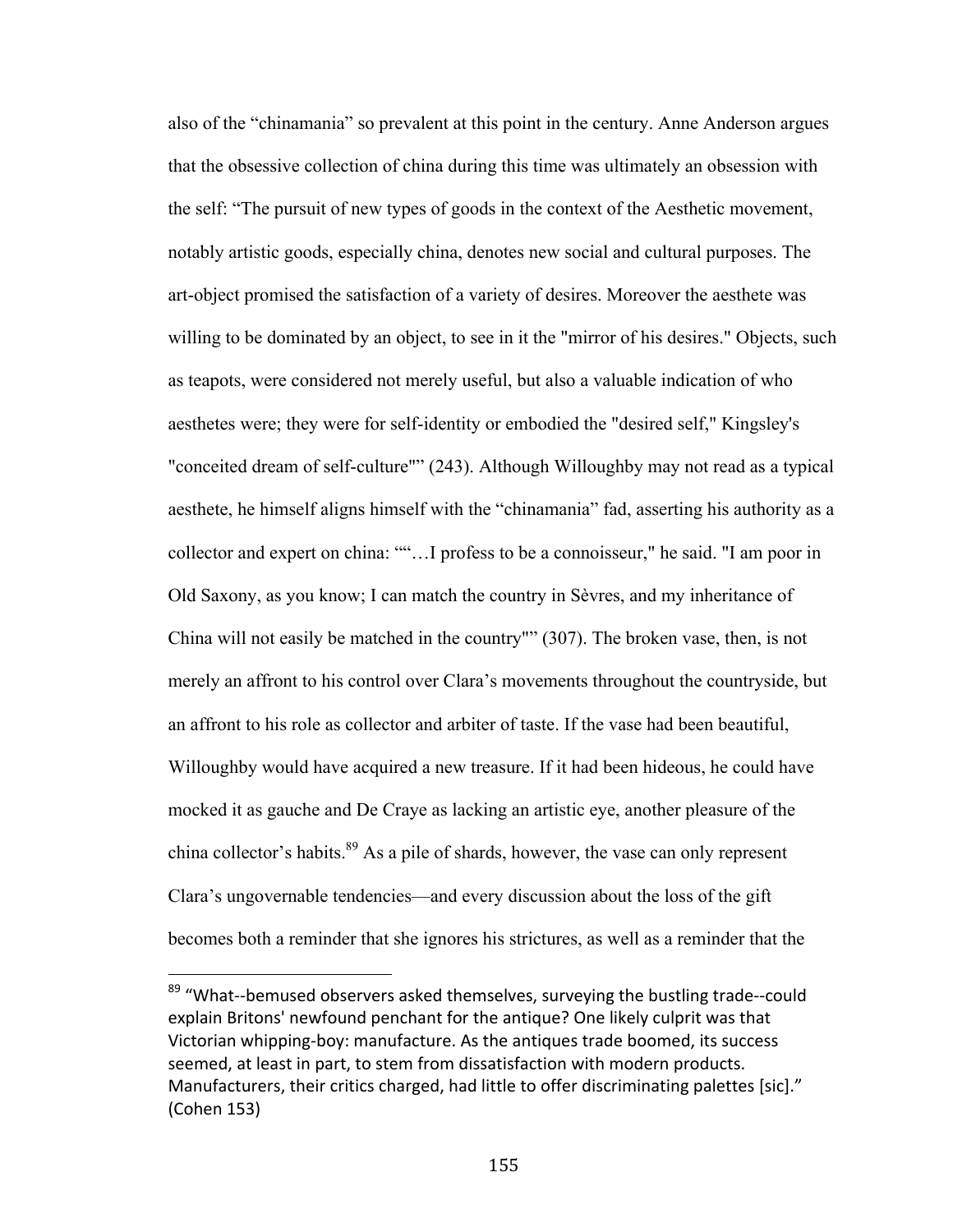"rogue in porcelain" designation is increasingly evident to the entire community. As Deborah Cohen points out, the concept of a house's decoration falling under a wife's command does not rise in prevalence until the very end of the century—and even then, it takes several more decades before the right of a woman to design and adorn interior space is assumed. She writes: "For men who wished to demonstrate their refinement, the home became a showplace. It was not uncommon for a visitor, upon calling for the first time on an acquaintance, to be conducted through the premises by the man of the house, who directed his guest's attention to the improvements he had made" (98). Willoughby's eccentricity, then, is not in his fixation on these decorative objects, but in his insistence that his bride should be one of them.

Indeed, although Clara is the character whose appearance and arrangement he pursues the most fiercely, he is equally determined to do the same to every character he can control. He likes the idea of Crossjay being reworked as an heir made in his image, and ignores every suggestion from others that might suggest a healthier future for the child. (Similarly, he previously refused Crossjay's father entrance to Patterne Hall because his exterior did not match Willoughby's conception of what a war hero should look like.) He prefers Laetitia to remain eternally in place as his devotee, and he does his best to make it impossible for her to vacate the position. Even when the possibility arises that she must leave for Clara's sake, he tries to simply arrange her and Vernon as a pairing and shove them into another tableau, like two ill-matched figurines he has decided must somehow be made to suit. He even feels implacable anger at moments when Clara looks beautiful if the beauty is flourishing in settings he does not approve of: "His offended temper broke away from the image of Clara, revealing her as he had seen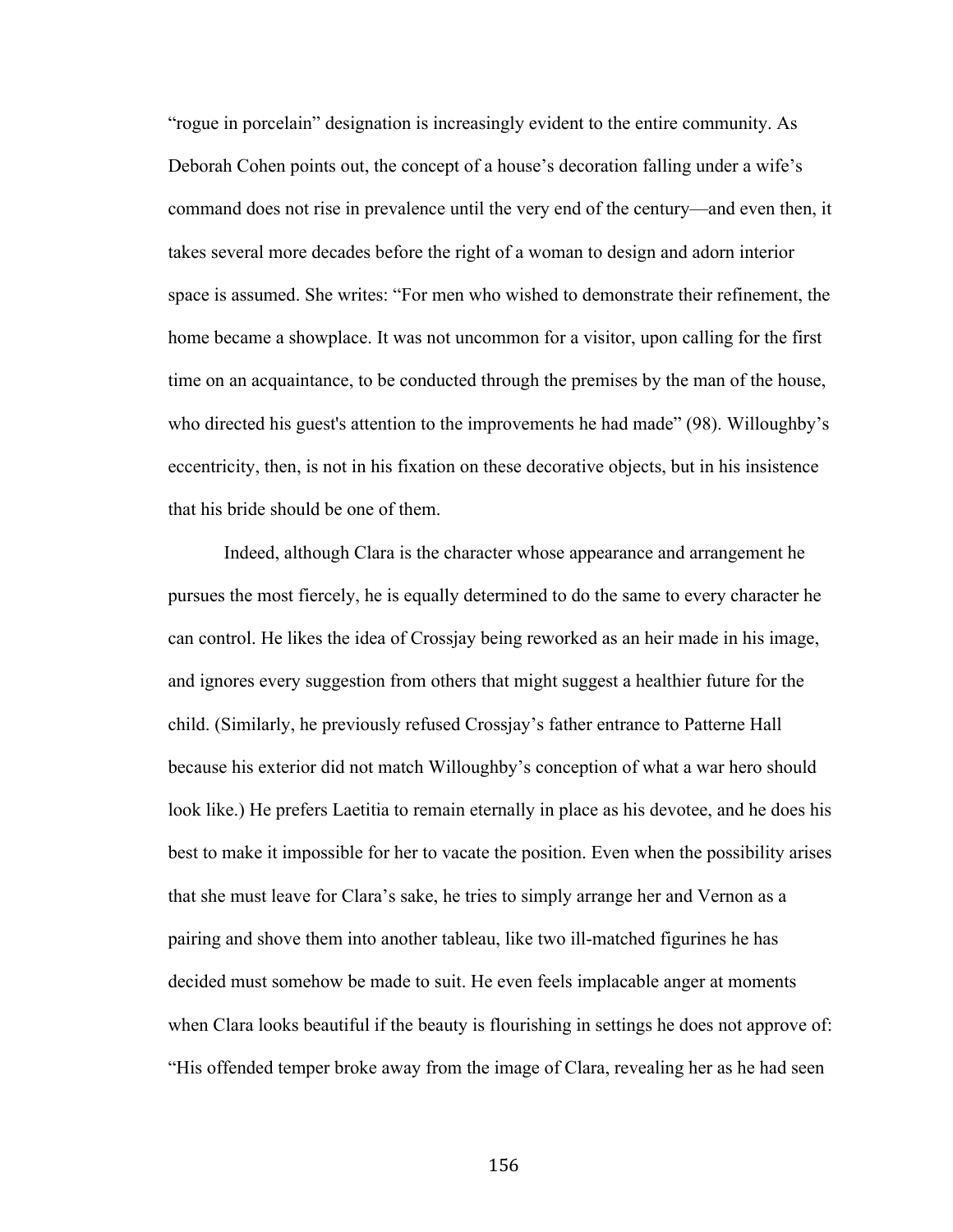her in the morning beside Horace De Craye, distressingly sweet; sweet with the breezy radiance of an English soft-breathing day; sweet with sharpness of young sap. Her eyes, her lips, her fluttering dress that played happy mother across her bosom, giving peeps of the veiled twins; and her laughter, her slim figure, peerless carriage, all her terrible sweetness touched his wound to the smarting quick" (162). Her beauty that pleases him when she is by his side crushes him when others are allowed to enjoy it. Even Crossjay's schoolboy crush inspires Willoughby's anger, because for others to notice Clara's beauty means that he does not totally possess it himself. During one conversation where Willoughby asks the boy about his studies, Crossjay begins to notice a certain pattern: "Crossjay made the discovery that if he abstained from alluding to Miss Middleton's beauty he might water his dusty path with her name nearly as much as he liked. Mention of her beauty incurred a reprimand" (249). Even the offhand conversation of a child must be regulated for Willoughby to feel himself as truly master.

It is ultimately that craving for mastery, however, that provides Clara with the leverage to escape Koong-see's unfortunate fate—and Meredith uses the Willow Pattern imagery to indicate that Clara is no longer alone in her belief that Willoughby's vision of domestic bliss is based on a despot's view of the world. In the same conversation where Willoughby calls himself a connoisseur of china in order to compliment Lady Busshe on the china service she has given to the couple as a wedding gift, Lady Busshe accepts the compliment while calling the wedding into doubt. After Clara fails to react with sorrow over De Craye's broken vase and expresses no interest in the gifted china service ("Clara's look of a sedate resolution to preserve silence on the topic of the nuptial gifts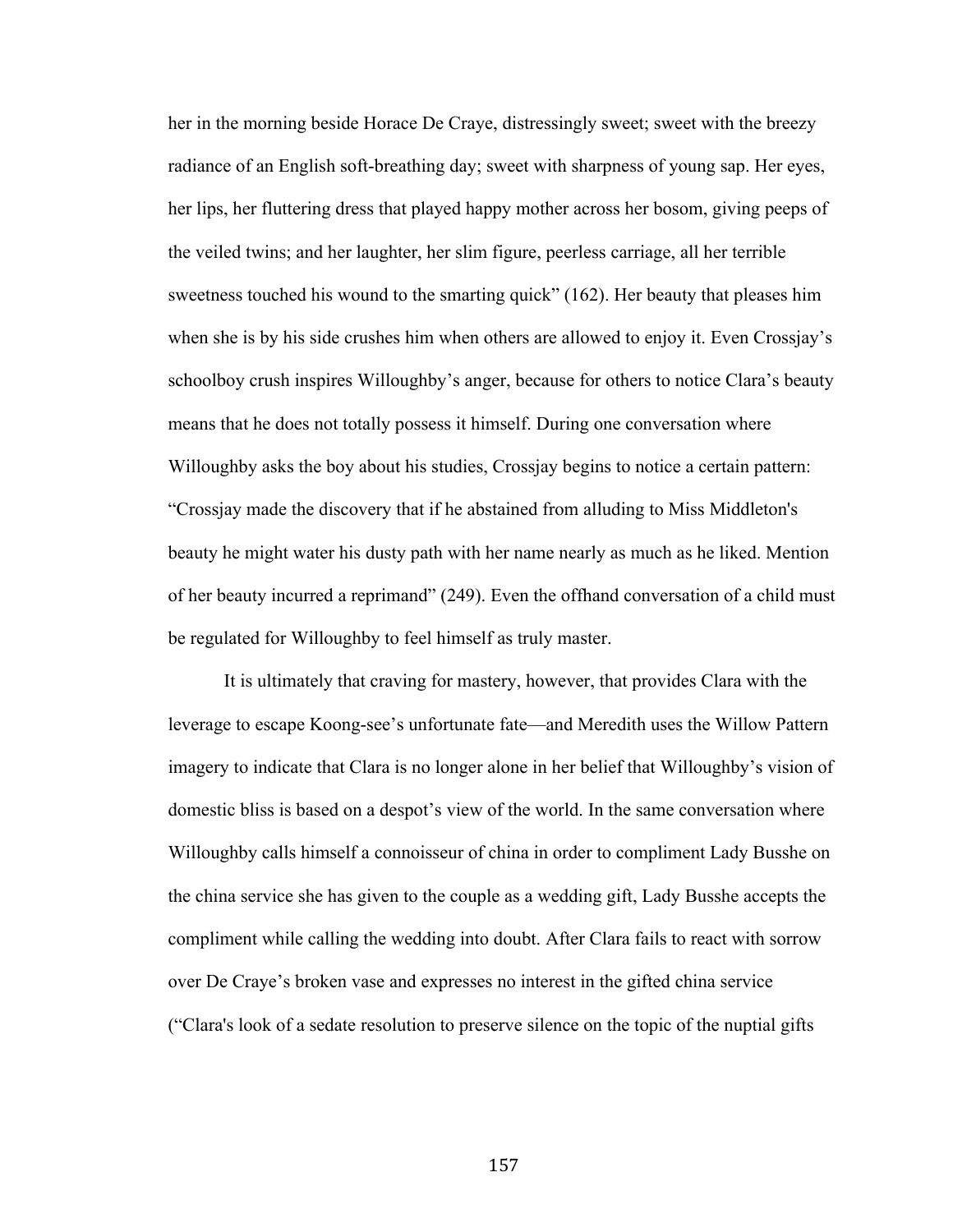made a diversion imperative"  $(307)^{90}$ ), the awkward moment is transformed into a moment of revelation:

…the lady visitors fixed their eyes in united sympathy upon Clara: recovering from which, after a contemplation of marble, Lady Busshe emphasized, "No, you do not love porcelain, it is evident, Miss Middleton."

"I am glad to be assured of it," said Lady Culmer.

"Oh, I know that face: I know that look," Lady Busshe affected to remark rallyingly: "it is not the first time I have seen it."

Sir Willoughby smarted to his marrow. "We will rout these fancies of an overscrupulous generosity, my dear Lady Busshe."

Her unwonted breach of delicacy in speaking publicly of her present, and the vulgar persistency of her sticking to the theme, very much perplexed him. And if he mistook her not, she had just alluded to the demoniacal Constantia Durham. (308)

The "marble" viewed by the ladies is Clara's blank expression—and although

Willoughby has previously noted that it is remarkably similar to the one worn by

Constantia before her elopement with another man, this is the first time that the

probability of Clara doing the same crops up in public discussion. Lady Busshe's

increasing boldness in pointing out this possibility signals the erosion of Willoughby's

authority and reputation—and, as Jill Rappoport has suggested, the fact that she does this

through a discussion of her own extravagant gift should not surprise us: "...we should

understand Victorian women's giving as a subversive way to direct social networks and

establish civic authority that otherwise remained beyond their reach. As material

possessions acquired new moral, social, and national meanings for the Victorians, women

found ways to shape and benefit from those meanings" (6). Lady Busshe uses the pretext

of her gift as a method of undermining Willoughby's social power. Furthermore, she

 $90$  Jill Rappoport has written that the exchange of gifts within the Victorian novel is often a site of hidden tensions and economic negotiation: "Despite their voluntary appearance, gifts require that we look beyond the donation side of the equation to assess the process of acceptance as well as the material or symbolic payback" (7).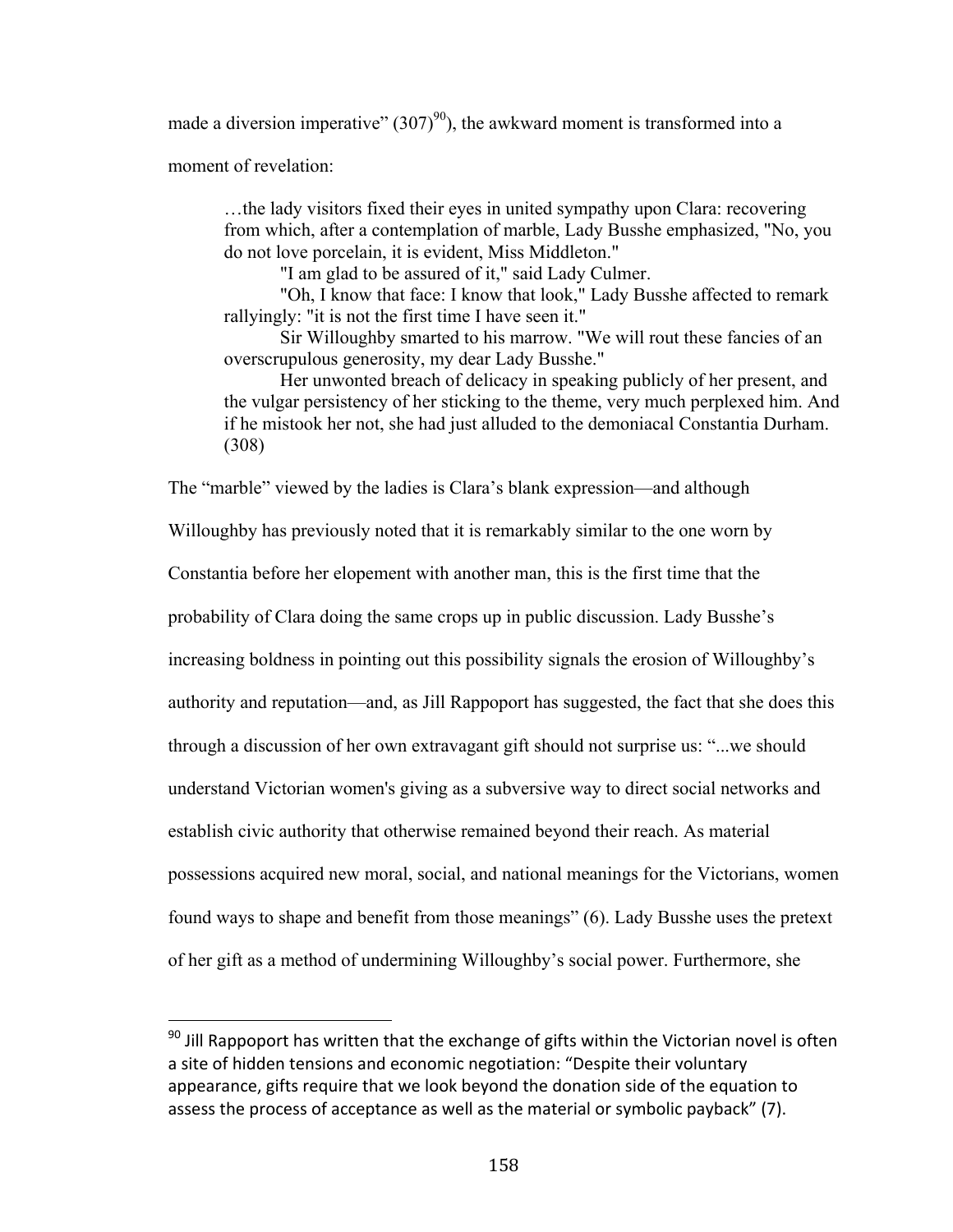suggests that the defection of a second bride might not only damage his reputation, but has the possibility of helping to heal that of Constantia Durham, whose flight would begin to look less scandalous if her reluctance to become Lady Patterne is proved judicious in the end. Mrs. Mounstuart is aware of this tension when she carefully warns Willoughby of the rapidly shifting narrative the next day:

"…'I shall have that porcelain back,' says Lady Busshe to me, when we were shaking hands last night: 'I think,' says she, 'it should have been the Willow Pattern.' And she really said: 'He's in for being jilted a second time!'"

Sir Willoughby restrained a bound of his body that would have sent him up some feet into the air. He felt his skull thundered at within.

"Rather than that it should fan upon her!" ejaculated he, correcting his resemblance to the high-caste culprit as soon as it recurred to him. (286)

Willoughby is thereafter haunted by what he terms Lady Busshe's "owl's hoot of "Willow Pattern"" (288), and his attempt to "[correct] his resemblance to the high-caste culprit" only assures us that he knows the story all too well. Willoughby does not want to "correct his resemblance" by ceasing to act the tyrant and engaging in true dialogue with Clara, but the only other options are hateful to him. Jenni Calder has written that "Meredith makes it quite explicit that the superbly polite and well-bred Sir Willoughby's view of Clara is as an oriental slave. The suggestions of the harem are obvious" (183), and this is the point in the novel's narrative where that framing is becoming increasingly apparent to his social circle and former admirers. Willoughby's subsequent attempts to save face, however, are simultaneously ridiculous and cruel, because his assumption that he should be granted the right to rearrange the lives and hearts of those around him at will only ratifies Lady Busshe's labeling him as the tyrant lord in the first place. Gillian Beer's classic work on Meredith argues that "The tragic episodes in his novels are the appalled reversal of comedy" (110), and this novel's drawn-out end is replete with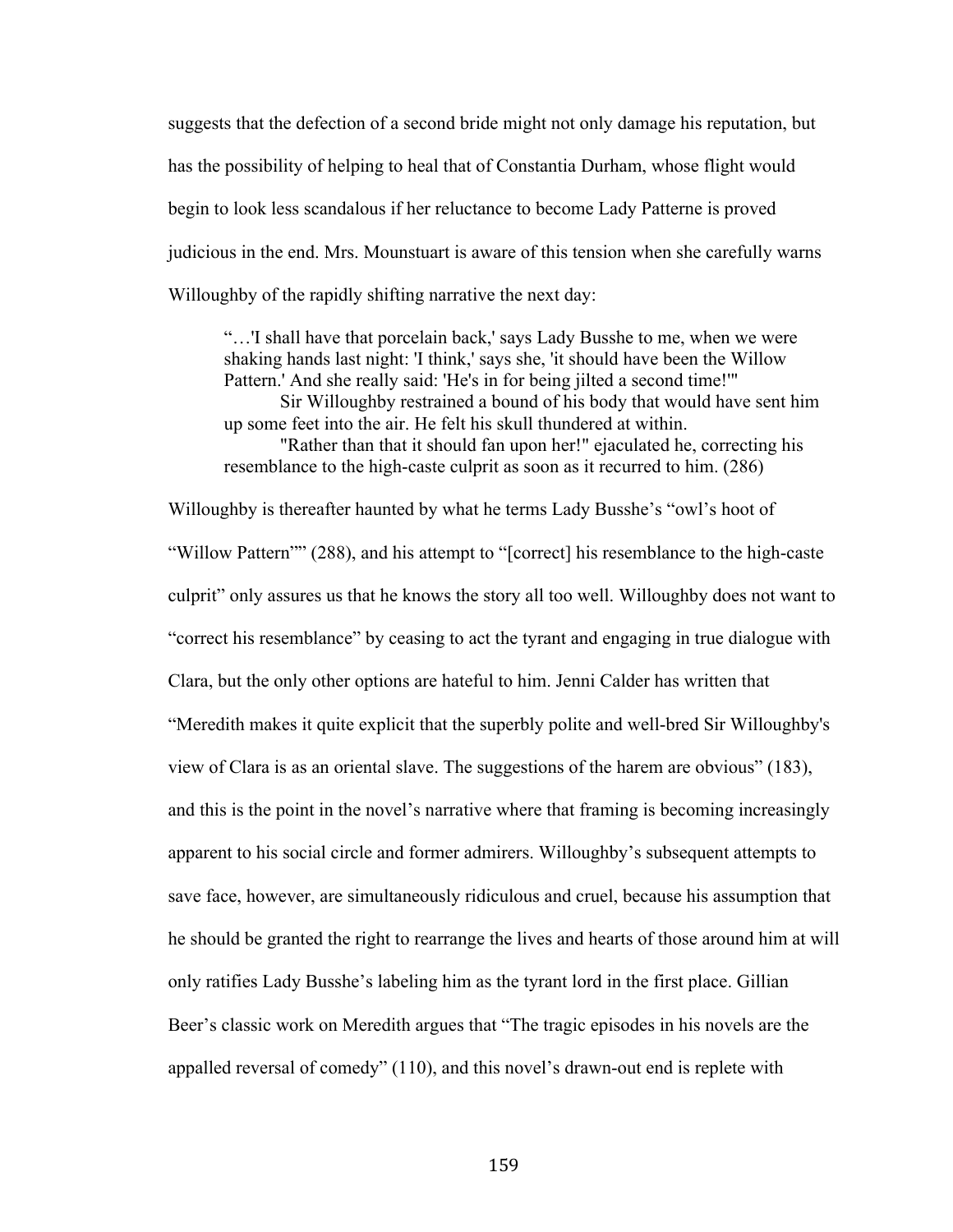enough to amuse and appall any audience. In order to seem less of a tyrant, Willoughby tries to force the hands of Clara *and* Laetitia, working at blackmailing Clara for her hand while risking Laetitia's devastation as a safety net.

Fortunately for both women, such a plan is only constructed by Meredith so that his audience can watch its glorious deconstruction. As Beer points out, "[t]hroughout his work Meredith draws attention to his use of the modes of comedy and tragedy and insists on their interpenetration. The effectiveness of the novel as a form lies in large measure in its power to mingle the comic and tragic and to demonstrate to us the inextricably mixed quality of life" (108). Willoughby's actions might be hideous, Meredith suggests, but to watch them fail so miserably and so publicly at least allows us to hold out hope that such conduct might occasionally fail. That it contains even the potential of succeeding, however, is Meredith's less comic warning. There are several men in this novel who view marriage as a fundamentally equal relationship between partners and an opportunity to have one's self be altered for the better through the intervention of another mind and spirit—but as long as there are eligible young men like Willoughby and fathers like Dr. Middleton hewing to an older model of marriage as exchange and absolute domination, women like Clara are at risk of having their pleasant but vague dreams of love and family reduced to the pseudo-Gothic nightmares Clara experiences during the term of her illfated engagement. The rhetoric of modernity, Meredith points out, is useless if the hidden brutalities of Victorian marriage customs still hold rhetorical sway, while men like Willoughby compare their superficially elegant lives with the so-called "brutes" of other nations in order to deceive themselves into a complacent sense of superiority. The novel's end comes with a certain assurance that Sir Willoughby Patterne has, ultimately, been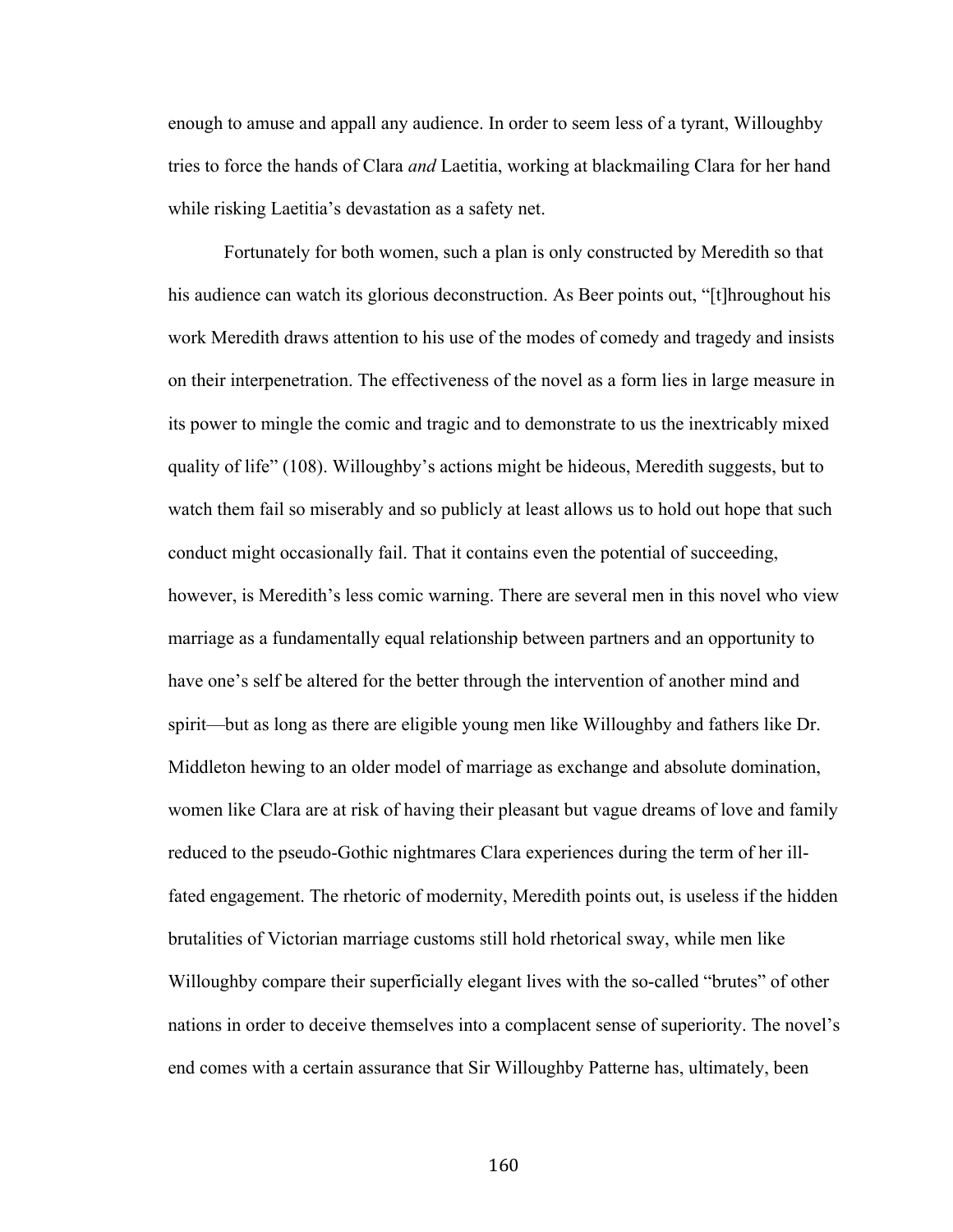given "his dues," as Mrs. Mounstuart predicted early on—but the communal understanding of what he deserves has undergone a radical shift throughout the course of the narrative.

Willoughby doesn't take marriage seriously enough—as Jessica Gerard points out, it was normal for the heir to a great estate to invite his fiancée for an extended visit to see how they would deal with daily life together. Willoughby, however, doesn't care about daily life—Clara seeing Vernon and Crossjay over the breakfast table, walking with Laetitia, tea with Mrs. Mountstuart, ministering to the parish poor, entertaining Colonel De Craye when he came for visits—all of these are the proper and correct duties for Patterne Hall's mistress, and all activities that Clara attempts in good faith. But Willoughby Patterne is more interested in how his marriage will look from the outside than how he can best live inside of it.

He wants to entertain, but he becomes the entertainment—the Hall becomes a lodestone, as all the novel's characters are irresistibly drawn closer in anticipation of Willoughby's imminent comeuppance. More interested in what others will think than anything Clara thinks or says, Willoughby is ultimately undone by what is overheard his contradictory promises to multiple women, his lies and self-justifications uttered throughout the rooms and grounds of Patterne Hall, in front of hearers seen and unseen. Determined to have the final word as master, all of his final words, self-contradictory as they are, create the means of Clara's escape into marriage with Vernon (the mandarin's daughter and the secretary, flit away to mountain heights), and Laetitia's escape from poverty into Patterne Hall proper as Willoughby's wife. Furthermore, Laetitia, the scales having fallen from her eyes, only consents to marry Willoughby on the condition that he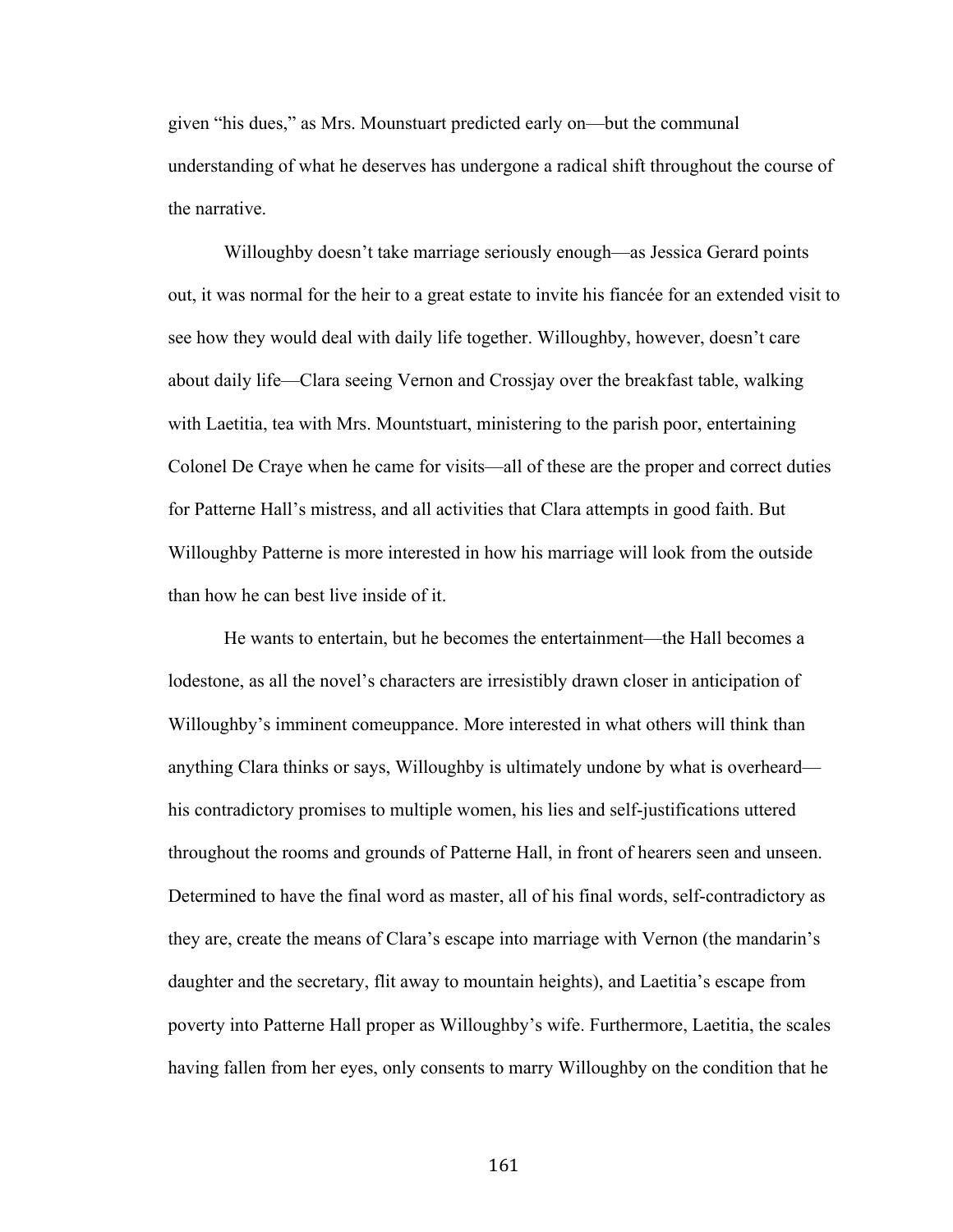give her total control over Patterne Hall, since he has proved himself so incapable of interpersonal domestic management. Those he has banished from the Hall are to be welcomed back under Laetitia's flag, those who Willoughby had vowed to cut off financially have their access to the Patterne coffers restored with Laetitia's handwriting in the ledger book. Willoughby promises that Laetitia will be "mine, as the lady of my life and house" (419), and his final moment of defeat is when he is forced to promise "You are mistress of my house, Laetitia" (421). Once he has made his vow that she will be given the domestic authority that Clara was never allowed (and he has made this vow in front of witnesses, so that it cannot be rescinded), Laetitia is willing to risk marriage to Sir Willoughby Patterne—and he, generous as ever, consents to marry "the bride of his youth" (30), the "old maid" who is two years his junior.

## Copyright © Morgan Richardson 2016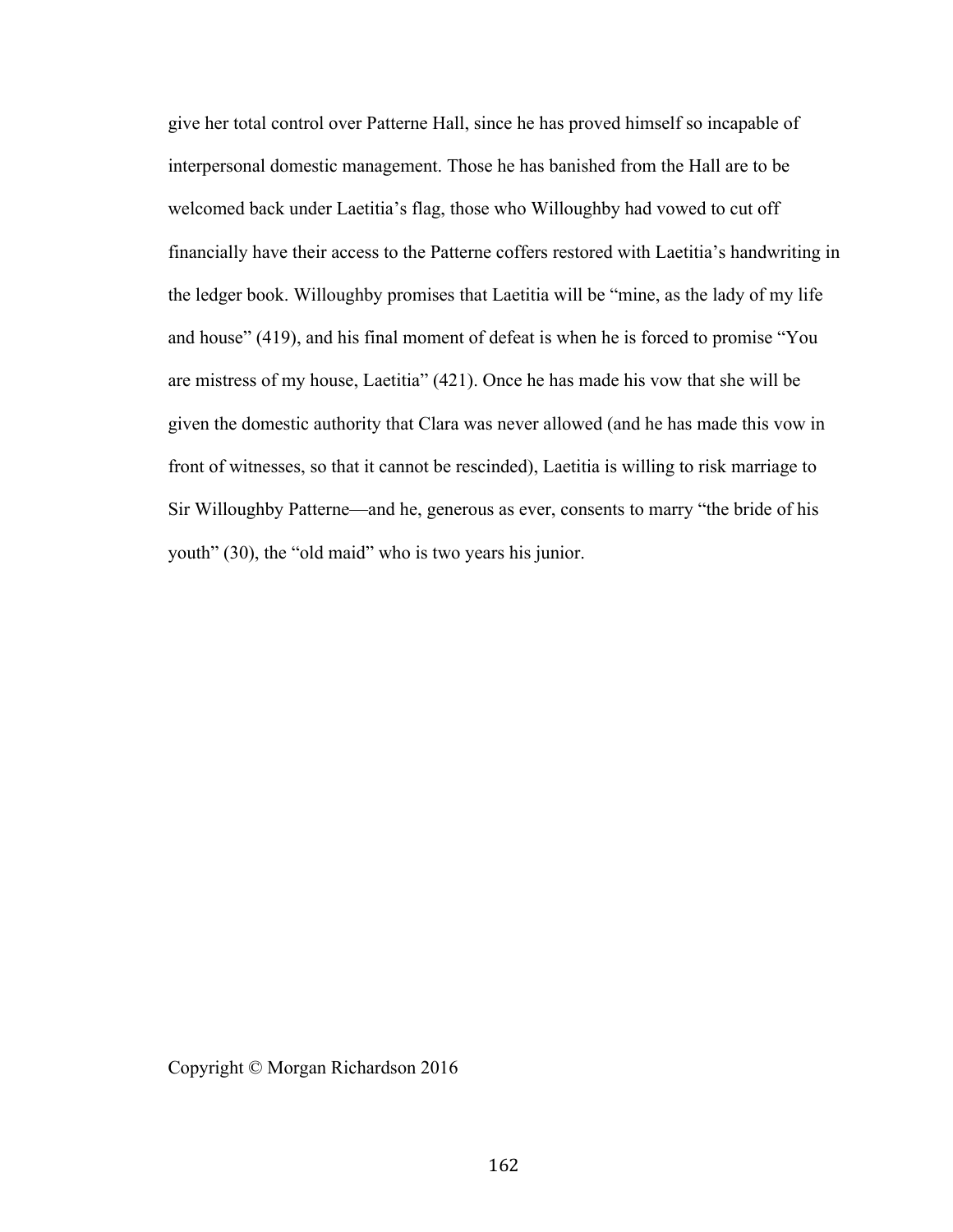## Chapter Five: The Contest is Ended Conclusion

Where does a woman go, once she has fled the domestic hearth of conventional married life? In the case of these three novels, the answer boils down to: anywhere but here. At the end of *He Knew He Was Right*, Emily Trevelyan happily lives the rest of her life as a rich widow, in a spot that others might consider almost gruesome—the rural cottage where her raving, mentally ill husband died: ". . . all that had been his, was now hers. He had once suggested what she should do, were she ever to be married again; and she felt that of such a career there could be no possibility. Anything but that!" Left alone with her son, given the freedom to preserve any social connections she would like to keep while abandoning those she finds dull, she is given the power and self-assurance that had never been hers while her husband was still alive, and a household whose management she controls absolutely.

Although *The Tenant of Wildfell Hall* actually ends with Helen Huntingdon remarried as Helen Markham, her *first* destination after escaping from Grassdale Manor is Wildfell Hall itself, where she revels in being inhospitable and unconventional thereby embodying the opposites of her most pressing concerns as Arthur Huntingdon's society wife. When Gilbert Markham visits her at Wildfell Hall, he is scandalized by her obvious irritation with his presence there, her refusal to stop working to entertain his company, and her complacency about her new home's unconventionality, with rooms shut up, furniture covered in dust-coverings, and a single servant waiting on mother and son. Expecting to be entertained in a parlor, Markham is piqued to find that even sitting down is not easily accomplished in Helen's favored room: "And disengaging a couple of chairs from the artistical lumber that usurped them, she bid us be seated, and resumed her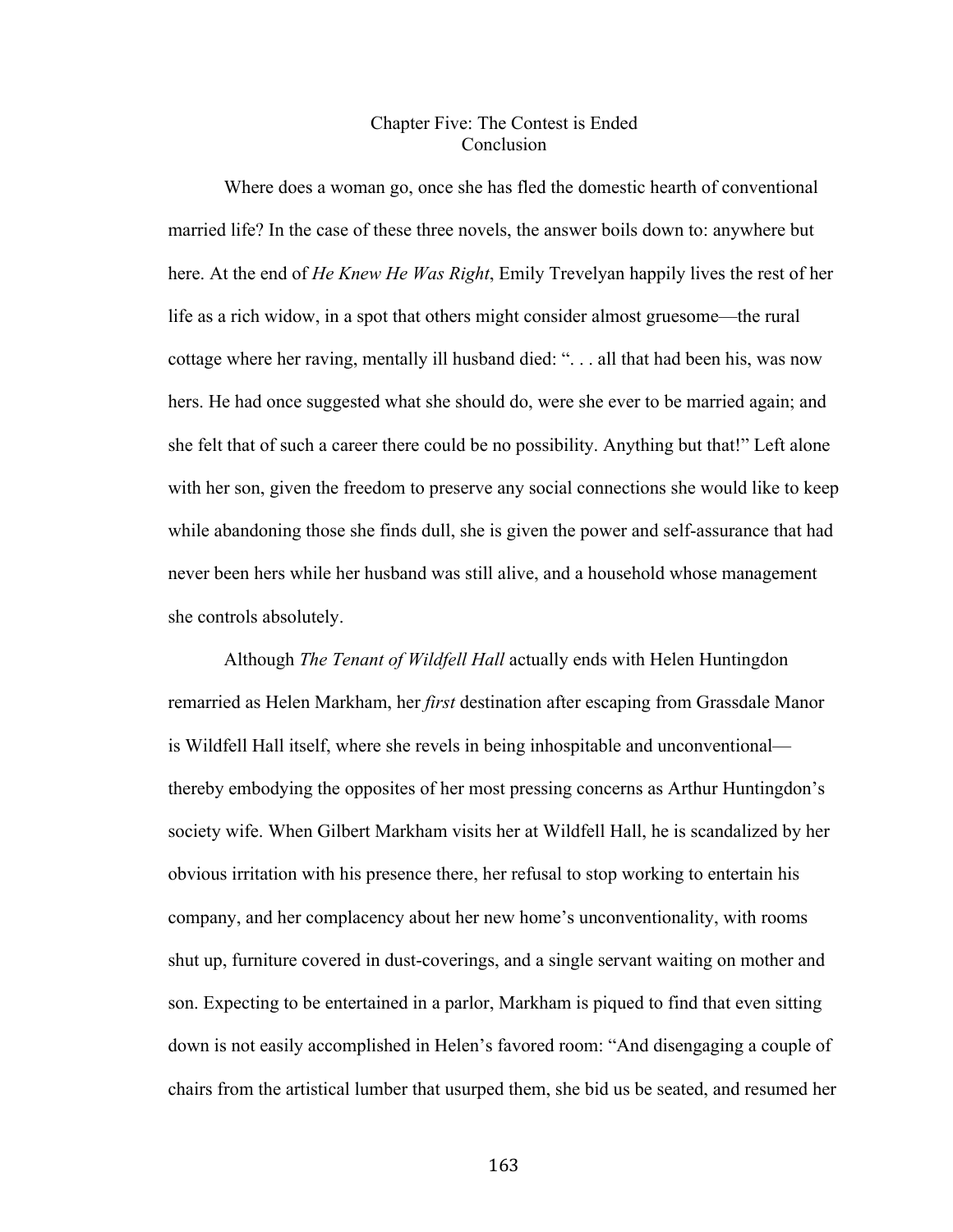place beside the easel—not facing it exactly, but now and then glancing at the picture upon it while she conversed, and giving it an occasional touch with her brush, as if she found it impossible to wean her attention entirely from her occupation to fix it upon her guests" (42). After years of hypervigilance caused by her husband's erratic behavior and demands, Helen Huntingdon's new life is characterized by her ability to ignore and rebuke unwanted guests who intrude on her space<sup>91</sup>—even when one of the guests is the man who ends up becoming her second husband.

*The Egoist*'s Clara Middleton goes the furthest of them all—decamping from the rigidly monitored conventionalities of Patterne Hall for her long-awaited retreat to the Alps. Her father unwillingly trails along with her as she heads for the hills, "[speaking] of his doom to lead his daughter over the Alps and Alpine lakes for the Summer months" (422), and telling Colonel De Craye that his destination with his daughter is "The Lake of Constance, I am told" (423). Although Meredith declines to make her mission there too explicit, the other characters marvel that Clara Middleton will be marrying Willoughby's cousin Vernon Whitford, and the novel's description of Willoughby's marriage to Laetitia Dale as taking place "upon the season when two lovers met between the Swiss and Tyrol Alps over the Lake of Constance" (425). Having been lectured at such length about how selfish she was for preferring to think her own thoughts, and how disobedient she has been in her determination to heedlessly walk around the countryside, Clara proceeds to marry a freethinking intellectual whose favorite pastime is hiking.

Each one of these characters, having entered these homes in the anticipation of future domestic bliss, eventually views her escape as a form of salvation and rescue from

 $91$  During the same scene, her brother Frederick stops by Wildfell Hall—and Helen goes outside to make him go away.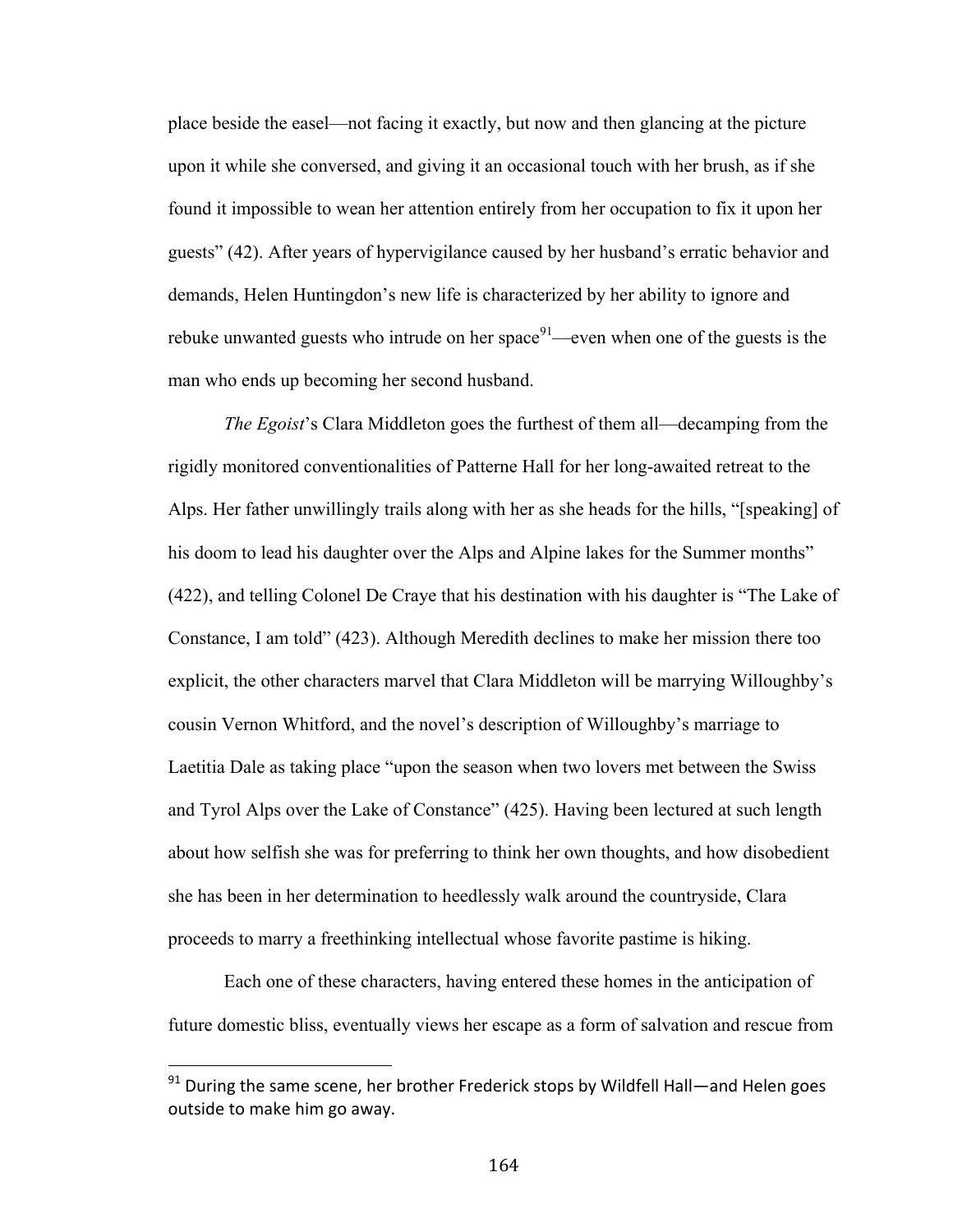torment. Domesticity, sold to an entire culture as the only happy ending and a balm for any soul, is instead revealed to be a paradox based on obfuscation and sequestration. Dara Rossman Regaignon points out that the wife and mother's central position within the home is fundamentally based on mutually exclusive claims: ""Maternal influence" described the power of those without authority, legal standing, or guardianship over their children but whose influence was imagined to be all-powerful, determining the moral compass and habits of the adult to come" (33). Asked to train her entire life for the position but to never acknowledge her invisible and silent efforts, the wife's place in the home is that of the General Manager expected to play the part of Trainee whenever her husband offers his inexpert but authoritative advice. Furthermore, if any of his advice is objectively wrong, subjectively humiliating, or destined to result in even more labor and domestic strife, her role is to accept that word as law while maintaining perfect equanimity. After all, as Caroline Austin-Bolt points out, the housewife's training is as much about her unflappable pleasantness as her necessary (and necessarily unacknowledged) omniscience: "As happiness became de-emphasized as a political aim and increasingly emphasiszed in the domestic sphere, pedagogy aimed at educating and thus guiding domestic women's moral choices recontextualized happiness as a gendered social responsibility—that is, an habitual part of the performance of domestic women" (191). Designating happiness as mandatory, habitual, and performative (the rest of the family is always watching!), even domesticity's How-To guides conspired against the home environment.

Yet the men in these novels do not begin as sadists or taskmasters, and they are as flustered by their marital (and pre-marital) breakdowns as anyone else. David Skilton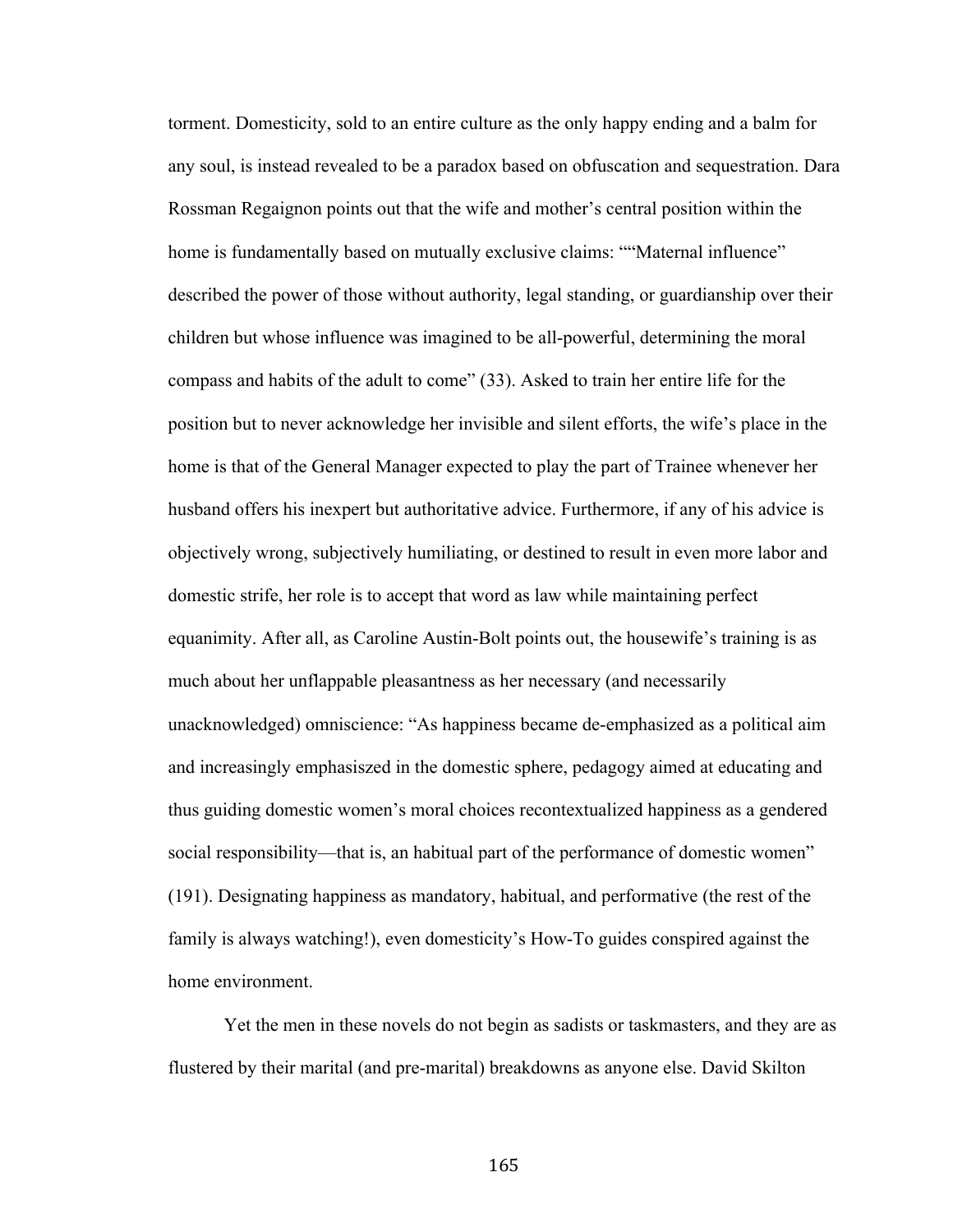writes that Victorian "manhood" is not merely a matter of class, career, or financial stability, but that it "is achieved by reaching a state in which a character fits without effort into his family and the society of men and women, and, importantly, into the masculine institutions of his fellows" (130). The men in these novels are continually shocked by the sheer amount of effort their domestic lives suddenly require, in contradiction to all of their plans and expectations. Their shock is not because these women are particularly troublesome, however, but because these women are people, a revelation that causes considerable consternation in every text. Women who trust their own experiences, moral codes, and maternal instincts are supposed to make the best sorts of wives according to domestic manuals, but Louis Trevelyan, Arthur Huntingdon, and Willoughby Patterne find women abiding by their own internal standards to be uncomfortably and unexpectedly eager to participate in collaborative domesticity, rather than simply waiting for instruction.

Early in *The Egoist*, there is a scene where Willoughby's humiliation of being jilted by his first fiancée Constantia Durham is known throughout his social circle, yet he is determined to act as if everything is fine, as if he has not even noticed the breach. Another character marvels at the strangeness of his affect: "he . . . talked and laughed in a way that reminded her of a hunting gentleman she had seen once rising to his feet, staggering from an ugly fall across hedge and fence into one of the lanes of her short winter walks. "All's well, all sound, never better, only a scratch!" the gentleman had said, as he reeled and pressed a bleeding head." (19) Just like Willoughby in this scene, the couples in these novels stagger, stunned, through the halls and parlors of their homes, unable to comprehend the complexity and intractability of their domestic woes.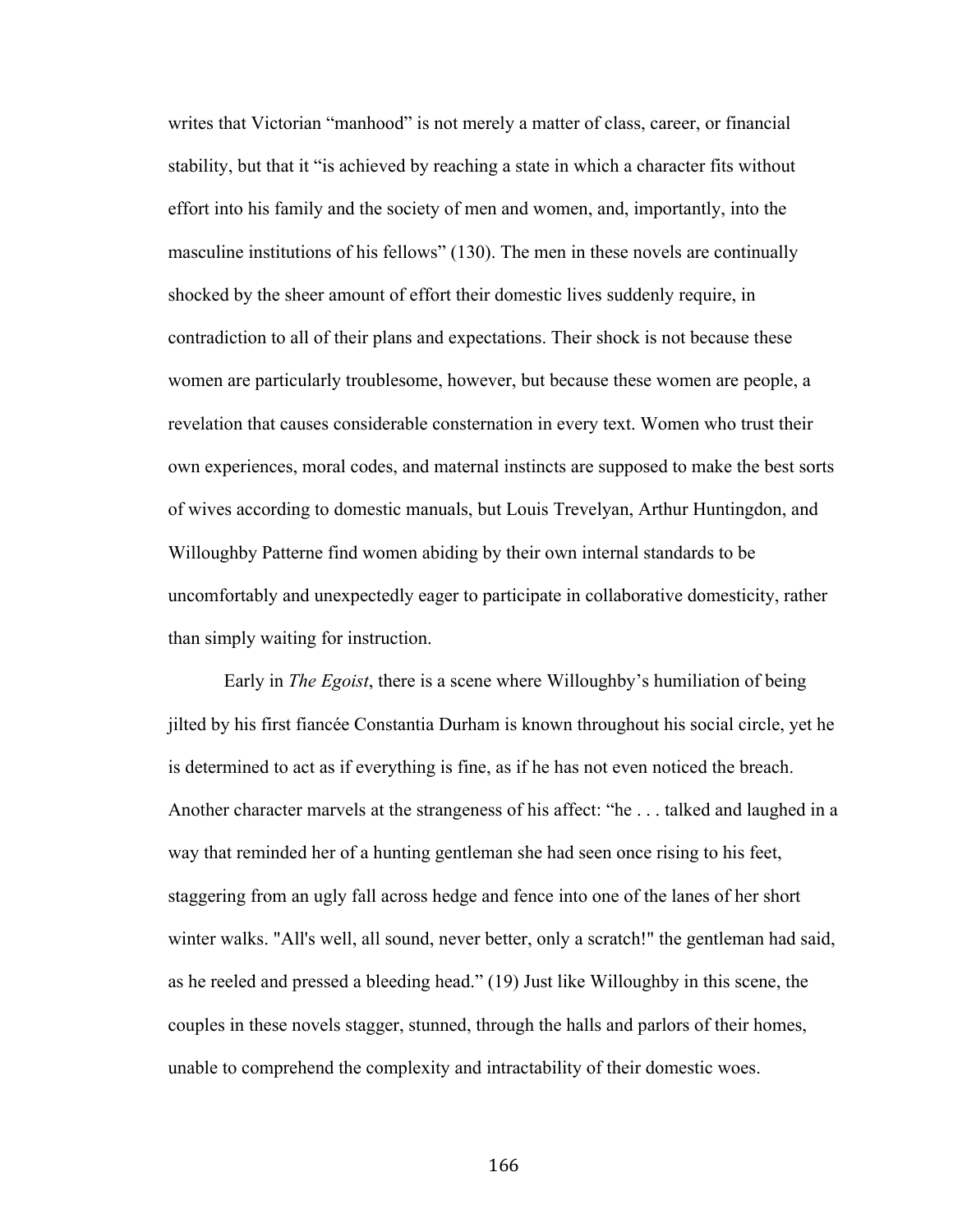The nineteenth-century model of companionate marriage meant that spouses were expected to enjoy spending time together, and to feel mutual respect for one another enough to last them a lifetime! Yet the Victorian model of domesticity—allegedly based on companionate principles—nevertheless undermines those same principles because of fundamental elements written into its operating system. Spouses who are supposed to long to spend the rest of their lives together live in houses that are designed to keep them apart, and governed by cultural codes that separate them even further. Tara Puri describes the barriers erected between husbands and wives in both their physical and ideological terms: ""In spatial terms, the cultural privileging of the male head of the house translated into the largest proportion of space being allocated to him, and so the public rooms were both the biggest and the most conveniently placed in the house. The women's rooms, on the other hand, were usually placed at the back of the house, or on the side of the garden, away from the street and the potentially intrusive gaze of strangers. The lady of the house would normally have a separate morning room, a drawing room or a parlour, and a boudoir" (504). The atomization and separation that are intended to showcase the luxuriousness of a Victorian home as a form of comfort and display too easily become estrangement and factionalism when the normal stresses of marriage and family life enter the semi-detached London townhouse or the elegant country estate.

As the authors of these novels show, the stakes at home were simply too high. Masculinity and femininity were defined by the state of the home, class was defined by the state of the home, the British empire was defined by the state of the home, an individual's moral and religious destiny was defined by the state of the home, a child's emotional and mental development was determined by the state of the home—and in the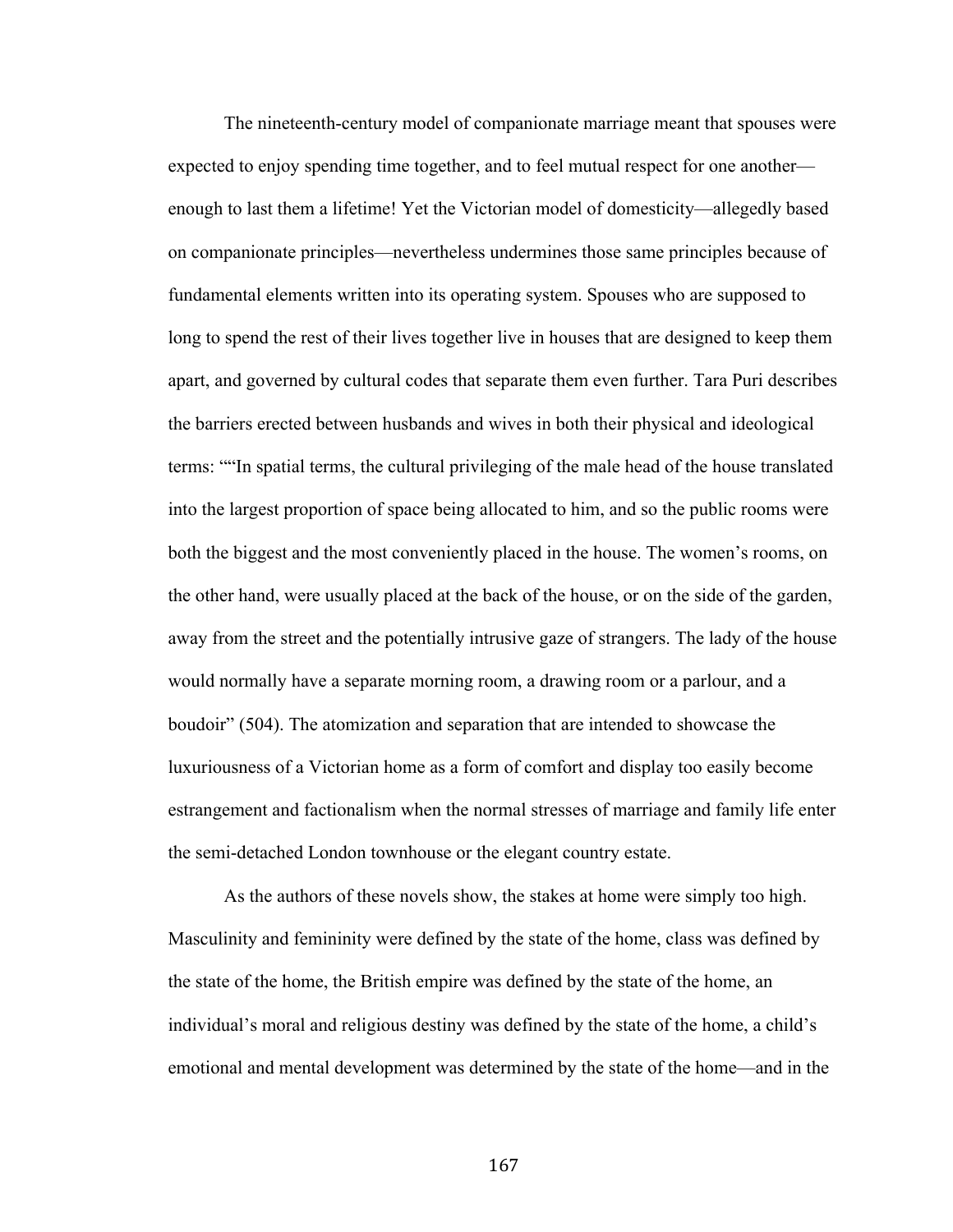face of these impossibly high demands, the homes themselves destabilized all these identities, just as these identities in turn destabilized the meaning of home. When Louis Trevelyan tells his wife Emily that she should tell Colonel Osborne she is "not at home" when the other man attempts to make any social visits, Louis speaks more truly than he knows—because Emily, like all the other main characters in these texts, never feels herself to truly be "at home" as long as she lives in a house where her performance of domestic bliss is so relentlessly scrutinized and second-guessed. Each of these homes becomes irrevocably *unheimlich*—both "unhomely" and uncanny at once. The Trevelyan house is ultimately shuttered by a raving madman who calls the truth a lie. Grassdale Manor is depicted as a Gothic nightmare of entrapment and psychological warfare. Patterne Hall's owner happily demands psychic self-immolation and compliance to his most contradictory of wishes. Yet in each instance, the cause of all the suffering is based on mutual attempts at by-the-book domesticity, disasters growing out of the cultural soil of what "everyone knows" to be true. Although three fleeing heroines may seem unusual at first, the project of these authors is not to make us marvel at their panicked trajectories away from domestic scenes. Instead, they urge us to marvel at another anomaly: the fact that such a flight path was the exception rather than the norm.

## Copyright © Morgan Richardson 2016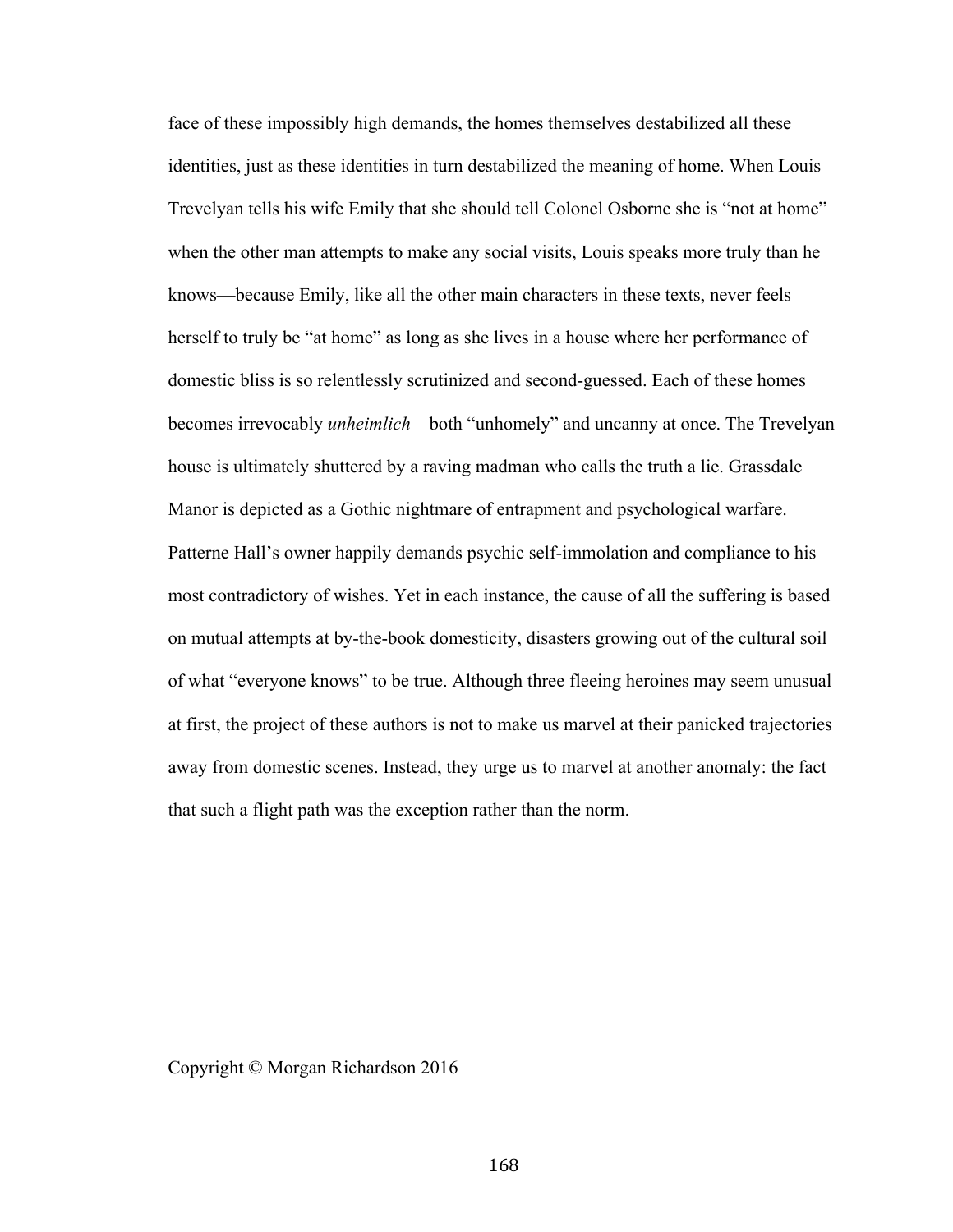## Works Cited

- Ablow, Rachel. *The Marriage of Minds: Reading Sympathy in the Victorian Marriage Plot*. Stanford: Stanford UP, 2007.
- Adams, James E. *Dandies and Desert Saints: Styles of Victorian Masculinity*. Ithaca, N.Y: Cornell University Press, 1995.
- Adburgham, Alison. *Silver Fork Society: Fashionable Life and Literature from 1814- 1840*. London: Constable and Co. Lt., 1983.
- Anderson, Anne. ""Fearful Consequences...of Living Up to One's Teapot": Men, Women, and "Cultchah" in the English Aesthetic Movement c. 1870-1900." *Victorian Literature and Culture* 37 (2009): 219-254.
- Austen, Jane, and Vivien Jones. *Pride and Prejudice*. London: Penguin Books, 2003.
- Austin-Bolt, Caroline. "Sarah Ellis's The Women of England: Domestic Happiness and Gender Performance." *Nineteenth-Century Contexts* 37.3 (2015): 183-195.
- Bartlett, Jami. "Meredith & Ends." ELH 76.3 (2009): 547-576.
- Beer, Gillian. *Meredith: A Change of Masks, A Study of the Novels*. London: The Athlone Press, 1970.
- Beeton, Isabella, and Nicola Humble. *Mrs Beeton's Book of Household Management*. New York: Oxford University Press, 2000.
- Berry, Laura C. "Acts of Custody and Incarceration in *Wuthering Heights* and *The Tenant of Wildfell Hall*." *NOVEL: A Forum on Fiction* , Vol. 30, No. 1 (Autumn, 1996), pp. 32-55.

Black, Barbara. *A Room of His Own: A Literary-Cultural Study of Victorian Clubland*. Athens: Ohio UP, 2012.

- Blessington, the Countess of [Marguerite Gardiner]. *The Governess*. London: Longman, Orme, Brown, Green, and Longmans: 1839.
- Blumberg, Ilana M. *Victorian Sacrifice: Ethics and Economics in Mid-Century Novels*. Columbus: Ohio State University Press, 2013.
- Boardman, Kay. "The Ideology of Domesticity: the regulation of the household economy in Victorian women's magazines." *Victorian Periodicals Review* 33.2 (2000): 150- 164.

Brontë, Anne. *Agnes Grey*. New York, NY: Barnes & Noble, 2005.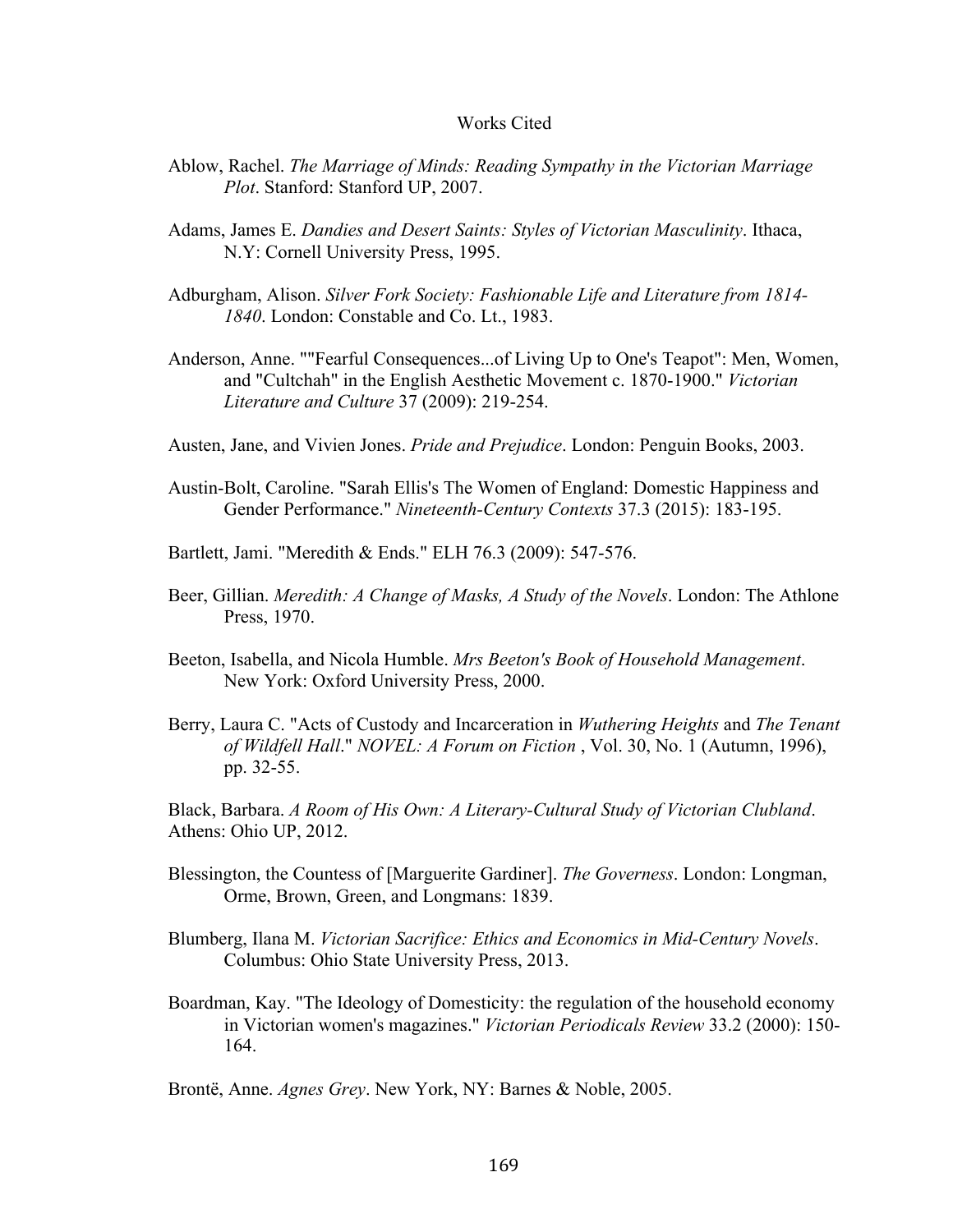- Brontë, Anne, Herbert Rosengarten, and Margaret Smith. *The Tenant of Wildfell Hall*. Oxford [England]: Oxford University Press, 1998.
- Brown, Julia Prewitt. *The Bourgeois Interior*. Charlottesville: U of Virginia P, 2008.
- Bourdieu, Pierre. *The Logic of Practice*. Trans. Richard Nice. Stanford: Stanford UP, 1990.
- Calder, Jenni. *Women and Marriage in Victorian Fiction*. New York: Oxford UP, 1976.
- Cazamian, Louis F, and Martin Fido. *The Social Novel in England, 1830-1850: Dickens, Disraeli, Mrs Gaskell, Kingsley*. London: Routledge, 2009.
- Chase, Karen and Michael Harry Levenson. *The Spectacle of Intimacy: A Public Life for the Victorian Family*. Princeton: Princeton UP, 2000.

Claybaugh, Amanda, 'Everyday Life in Anne Brontë', in *Narrative Middles*, ed. by Caroline Levine and Mario Ortiz-Robles (Columbus, OH: Ohio State University Press, 2011), pp. 109–27

- "Close of the London Season." *Blackwood's Edinburgh Magazine*. Vol. 24 no. CXLII. Sept 1828.
- Cohen, Deborah. *Household Gods: The British and Their Possessions*. New Haven: Yale UP, 2006.
- Cohen, Monica. *Professional Domesticity in the Victorian Novel: Women, Work and Home*. New York: Cambridge UP, 1998.
- Cohen, William A. *Sex scandal: The private parts of Victorian fiction*. Duke University Press, 1996.
- Copeland, Edward. *The Silver Fork Novel: Fashionable Fiction in the Age of Reform*. New York: Cambridge UP, 2012.
- Craig, Randall. "Promising Marriage: The Egoist, Don Juan, and the Problem of Language." *ELH*. 56.4 (Winter 1989): 897-921.
- Craig, Randall. *The Tragicomic Novel: Studies in a Fictional Mode from Meredith to Joyce*. Newark: U of Delaware Press, 1989.
- Danahay, Martin A. *Gender at Work in Victorian Culture: Literature, Art and Masculinity*. Aldershot, Hants, England: Ashgate Pub, 2005.

Davidoff, Leonore, and Catherine Hall. *Family Fortunes: Men and Women of the English*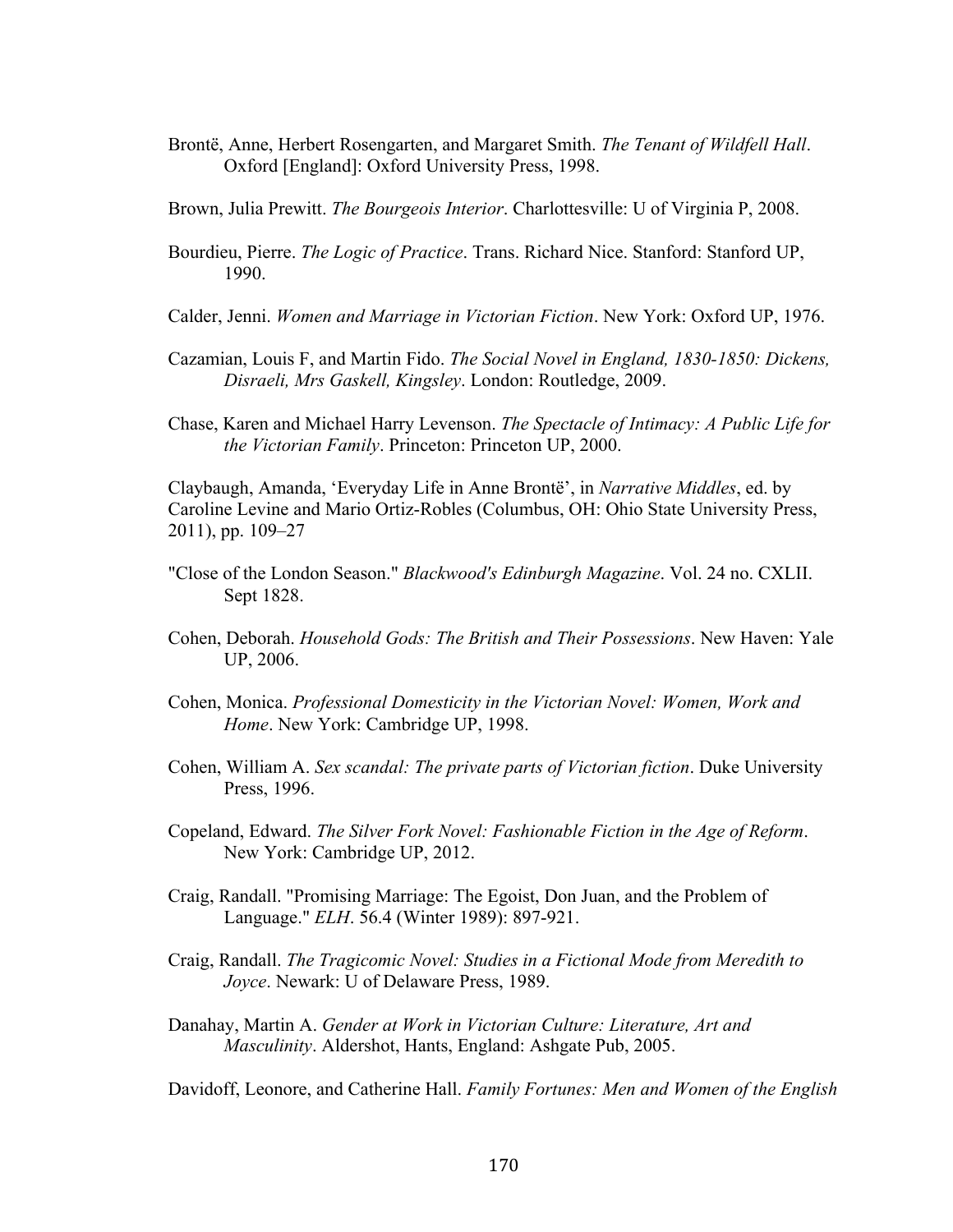*Middle Class, 1780-1850*. Chicago: University of Chicago Press, 1987.

- Delap, Lucy, Ben Griffin, and Abigail Wills, eds. *The Politics of Domestic Authority since 1800*. New York: Palgrave Macmillan, 2008.
- Dickens, Charles, and Nina Burgis. *David Copperfield*. Cary: Oxford University Press, 2014.
- Dickens, Charles, Graham Law, and Adrian J. Pinnington. *Great Expectations*. Peterborough, Ont: Broadview Press, 1998.
- Dickerson, Vanessa. Ed. *Keeping the Victorian House: A Collection of Essays*. New York: Garland Publishing, Inc., 1995.
- Fasick, Laura. "God's House, Women's Place'." *Keeping the Victorian house: a collection of essays.* New York: Garland Publishing, 1995.
- Flanders, Judith. *Inside the Victorian Home: A Portrait of Domestic Life in Victorian England*. New York: W.W. Norton & Co., 2004.
- Gargano, Elizabeth*. Reading Victorian Schoolrooms: Childhood and Education in Nineteenth-Century Fiction*. New York: Routledge, 2008.
- Gaskell, Elizabeth C, and Shirley Foster. *Mary Barton*. Oxford: Oxford University Press, 2006.
- Gerard, Jessica. *Country house life: family and servants, 1815-1914*. Blackwell, 1994.
- Gerard, Jessica. "The Chatelaine: Women of the Victorian Landed Classes and the Country House." in *Keeping the Victorian House: A Collection of Essays*. Dickerson, Vanessa D., ed. Garland Publishing, Inc: New York, 1995.
- Gillis, Christina Masden. *The Paradox of Privacy: Epistolary Form in Clarissa*. Gainesville: University Presses of Florida, 1984.
- Gilmartin, Sophie. "The Sati, the Bride, and the Widow: Sacrificial Woman in the Nineteenth Century." *Victorian Literature and Culture*. 25.1 (1997) 141-158.
- Hamlett, Jane. "'Tiresome trips downstairs': Middle-Class Domestic Space and Family Relationships in England, 1850–1910." *The Politics of Domestic Authority in Britain since 1800*. Palgrave Macmillan UK, 2009. 111-131.
- Hazlitt, William. *The Examiner* 18 November 1827.
- Herbert, Christopher. "He Knew He Was Right, Mrs. Lynn Linton, and the Duplicities of Victorian Marriage." *Texas Studies in Literature and Language*, Vol. 25, No. 3,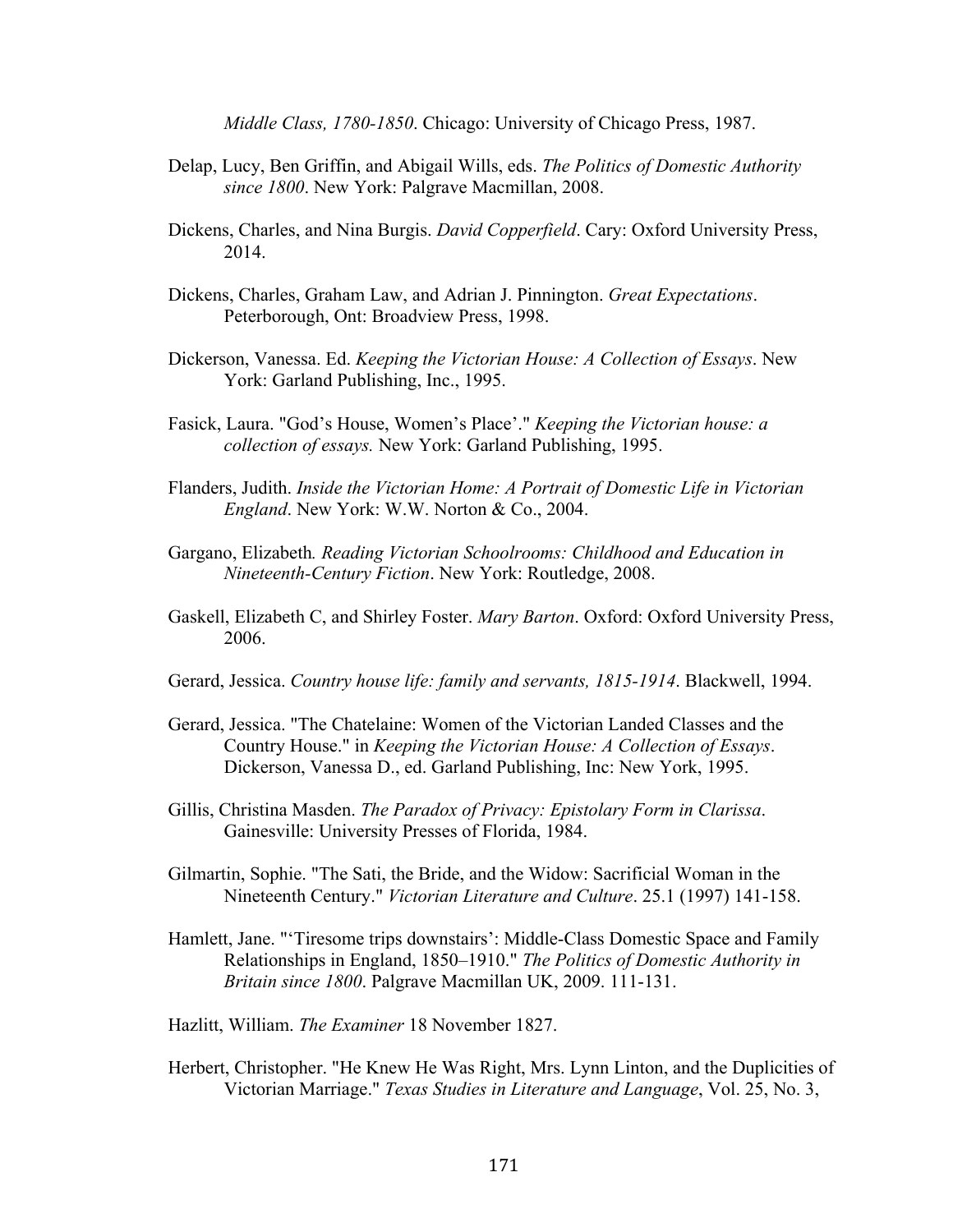Nineteenth-Century French and English Literature (FALL 1983), pp. 448-469.

- Hollander, Rachel. *Narrative Hospitality in Late Victorian Fiction: Novel Ethics*. New York: Routledge, 2013.
- Hughes, Winifred. "Elegies for the Regency: Catherine Gore's Dandy Novels." *Nineteenth Century Literature* 50 (1995): 189-202.
- Hughes, Winifred. "Silver Fork Writers and Readers: Social Contexts of a Best Seller." *NOVEL: A Forum on Fiction* , Vol. 25, No. 3 (Spring, 1992), pp. 328-347.
- Hyman, Gwen. *Making a Man: Gentlemanly Appetites in the Nineteenth-Century Novel*. Athens: Ohio UP, 2009.
- Jones, Wendy S. *Consensual Fictions: Women, Liberalism, and the English Novel*. Buffalo: University of Toronto Press, 2005.
- LaCroix, Alison L. and Martha C. Nussbaum. Introduction. *Subversion and Sympathy: Gender, Law, and the British Novel*. Martha C. Nussbaum and Allison L. LaCroix, editors. New York: Oxford UP, 2013.
- Lane, Christopher. *Hatred & Civility: The Antisocial Life in Victorian England*. New York: Columbia UP, 2004.
- Langbauer, Laurie. *Novels of Everyday Life: The Series in English Fiction, 1850-1930*. Ithaca: Cornell UP, 1999.
- Langland, Elizabeth. *Nobody's Angels: Middle-class Women and Domestic Ideology in Victorian Culture*. Ithaca: Cornell UP, 1995.
- Langland, Elizabeth. *Anne Brontë: The Other One*. Totowa: Barnes and Noble Books, 1989.
- Lansbury, Coral. *The Reasonable Man: Trollope's Legal Fiction*. Princeton: Princeton UP, 1981.
- Lefebvre, Henri. *The Production of Space*. Trans. Donald Nicholson-Smith. Cambridge, Mass: Blackwell, 1991.
- Levine, Caroline. "Strategic formalism: Toward a new method in cultural studies." *Victorian Studies* 48.4 (2007): 625-657.
- Levine, Caroline and Mario Ortiz-Robles, eds. *Narrative Middles: Navigating the Nineteenth-Century British Novel*. Columbus: The Ohio University Press, 2011.
- Lewis, Griselda. *A Collector's History of English Pottery*. New York: The Viking Press,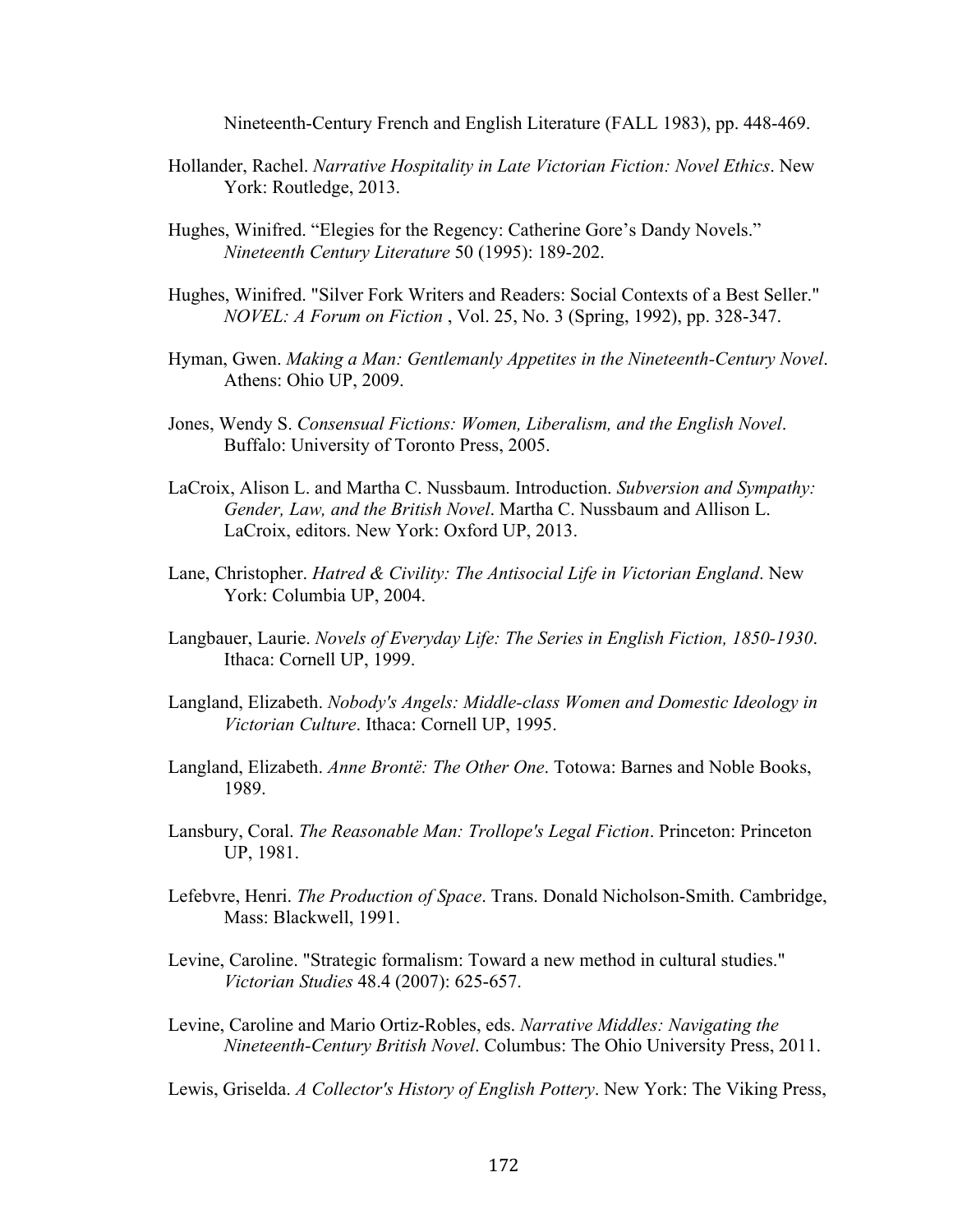1969.

- Lewis, Judith S. "When a House is Not a Home: elite English women and the eighteenthcentury country house." *The Journal of British Studies* 48.02 (2009): 336-363.
- Lodge, Sara J*. The Brontës in Context*. Marianne Thormahlen, ed. New York: Cambridge UP, 2012.
- Logan, Thad. *The Victorian Parlour*. New York: Cambridge UP, 2001.
- Losano, Antonia. *The Woman Painter in Victorian Literature*. Columbus: Ohio State UP, 2008.
- Marcus, Sharon. *Between Women: Friendship, Desire, and Marriage in Victorian England*. Princeton: Princeton UP, 2006.
- Markwick, Margaret. *New Men in Trollope's Novels: Rewriting the Victorian Male*. Burlington: Ashgate, 2007.
- Marroni, Francesco. *Victorian Disharmonies: A Reconsideration of Nineteenth-century English Fiction*. University of Delaware Press, 2010.
- Mayo, Robert D. "The Egoist and The Willow Pattern." *ELH* 9.1 (Mar 1942): 71-78.
- McCuskey, Brian W. "The Kitchen Police: Servant Surveillance and Middle-Class Transgression." *Victorian Literature and Culture* 28.02 (2000): 359-375.
- McMaster, R.D. *Trollope and the Law*. London: Macmillan, 1986.
- Meredith, George. *The Egoist: An Annotated Text*. Ed. Robert M. Adams. New York: W.W. Norton & Co., 1979.
- Michie, Helena. *Victorian Honeymoons: Journeys to the Conjugal*. New York: Cambridge UP, 2006.
- Mitchell, Rebecca. *Victorian Lessons in Empathy and Difference*. Columbus: Ohio State UP, 2011.
- Morse, Deborah Dennenholz. *Women in Trollope's Palliser Novels*. Ann Arbor: UMI Research Press, 1987.
- Moses, Joseph. *The Novelist as Comedian: George Meredith and the Ironic Sensibility*. New York: Schocken Books, 1983.
- Nead, Lynda. "The layering of pleasure: women, fashionable dress and visual culture in the mid-nineteenth century." *Nineteenth-Century Contexts* 35.5 (2013): 489-509.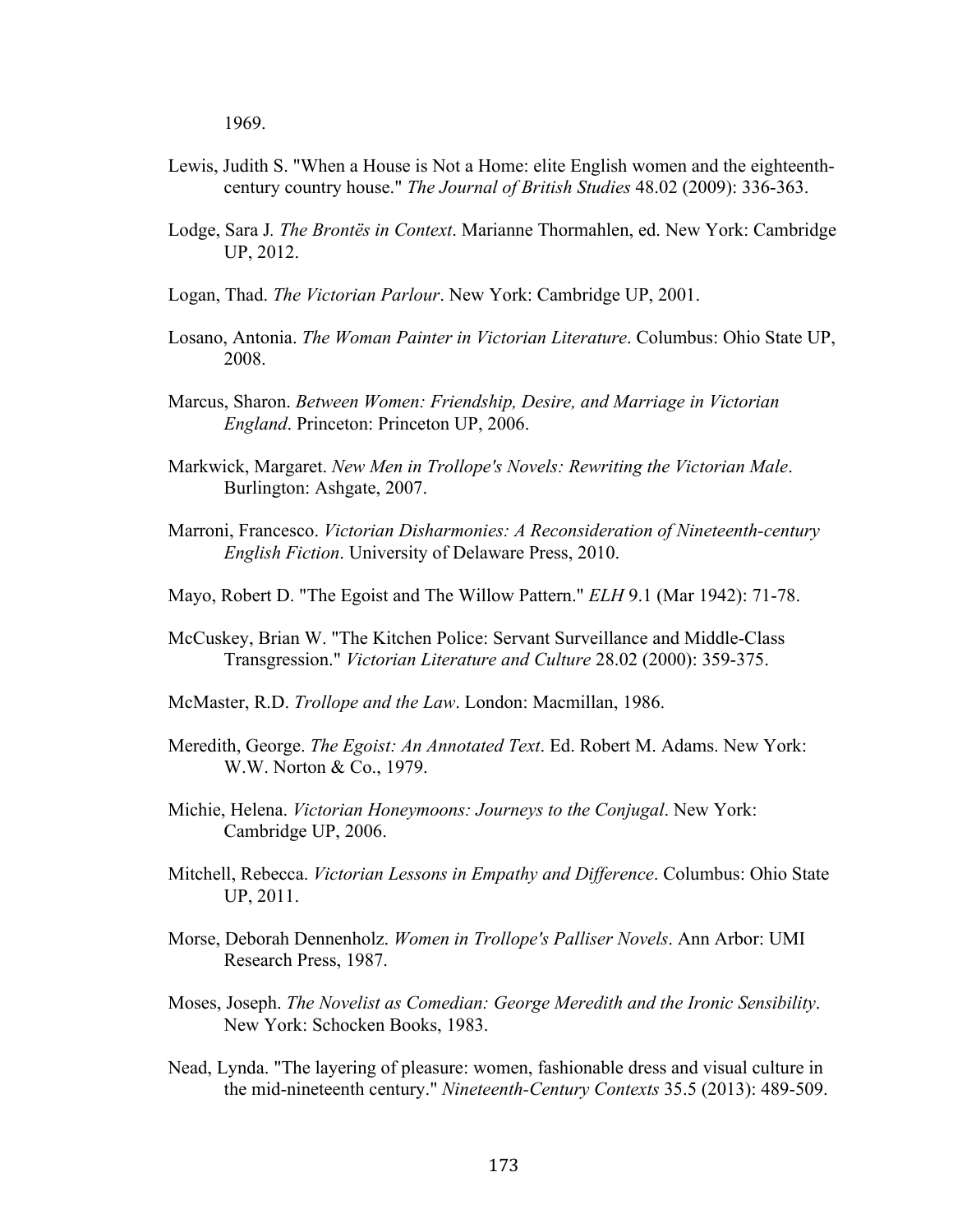- O'Hara, Patricia. ""The Willow Pattern That We Knew": The Victorian Literature of Blue Willow." *Victorian Studies*. 36.4 (Summer 1993): 421-442.
- Pateman, Carol. *The Sexual Contract*. Stanford: Stanford UP, 1988.
- Phegley, Jennifer. *Courtship and Marriage in Victorian England*. Santa Barbara, Calif: Praeger, 2012.
- Philp, Robert Kemp. *The Reason Why: Domestic Science According Intelligible Reasons for the Various Duties Which a Housewife Has to Perform*. London: Houlston & Wright, 1869.
- Poole, Russell. "Cultural Reformation and Cultural Reproduction in Anne Brontë's *The Tenant of Wildfell Hall*." *Studies in English Literature, 1500-1900* , Vol. 33, No. 4, Nineteenth Century (Autumn, 1993), pp. 859-873.
- Poovey, Mary. *Uneven Developments: The Ideological Work of Gender in Mid-Victorian England*. Chicago: University of Chicago Press, 1988.
- Prewitt, Julia Brown. *The Bourgeois Interior*. Charlottesville: U of Virginia P, 2008.
- Pritchett, V. S. *George Meredith and English Comedy: The Clark Lectures for 1969*. New York: Random House, 1969.
- Psomiades, Kathy Alexis. "He Knew He Was Right: The Sensational Tyranny of the Sexual Contract and the Problem of Liberal Progress," *The Politics of Gender in Anthony Trollope's Novels: New Readings for the Twenty-First Century*, ed. Margaret Markwick, Deborah Denenholz Morse, and Regenia Gagnier. Farnham, Surrey, England: Ashgate, 2009.
- Puckett, Kent. Bad Form: *Social Mistakes and the Nineteenth-Century Novel*. New York: Oxford UP, 2008.
- Puri, Tara. "Fabricating intimacy: Reading the dressing room in Victorian literature." *Victorian Literature and Culture* 41.03 (2013): 503-525.
- Rajan, Rajeswari Sunder. *Real and Imagined Women: Gender, Culture, and Postcolonialism*. New York: Routledge, 1993.
- Rappoport, Jill. *Giving Women: Alliance and Exchange in Victorian Culture*. New York: Oxford UP, 2012.
- Rosa, Matthew Whiting. *The Silver-Fork School: Novels of Fashion Preceding Vanity Fair*. NewYork: Columbia UP, 1936.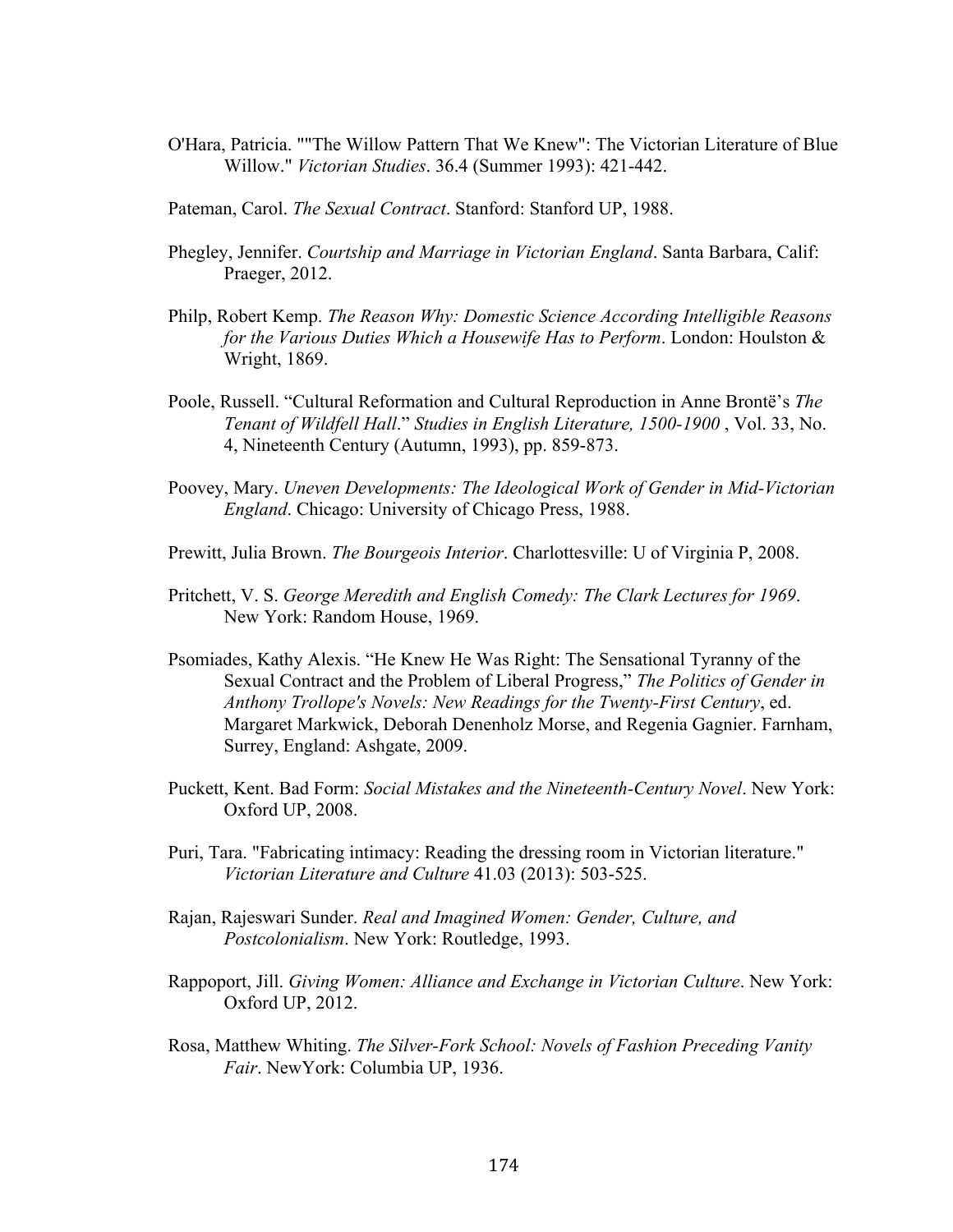Regaignon, Dara Rossman. "Motherly Concern." *Victorian Review* 39.2 (2013): 32-35.

- Senf, Carol A. "The Tenant of Wildfell Hall: Narrative Silences and Questions of Gender." *College English* Vol 52 No. 4 Women and Writing (Apr 1990) pp. 446- 456.
- Skilton, David. "The Construction of Masculinities." *The Cambridge Companion to Anthony Trollope*. Carolyn Dever and Lisa Niles, eds. New York: Cambridge UP, 2011.
- Smith, Jonathan. ""The Cock of Lordly Plume": Sexual Selection and The Egoist." *Nineteenth-Century Literature*. 50.1 (Jun 1995): 51-77.
- Stevenson, Richard C. *The Experimental Impulse in George Meredith's Fiction*. Lewisburg: Bucknell UP, 2004.
- Stewart, Garrett. *Novel Violence: A Narratography of Victorian Fiction*. Chicago: University of Chicago Press, 2009.
- Stone, J.S. *George Meredith's Politics: As Seen in His Life, Friendships, and Works*. Port Credit: P.D. Meany Publishers, 1986.
- Surridge, Lisa. *Bleak Houses: Marital Violence in Victorian Fiction*. Athens: Ohio UP, 2005.
- *Sylvia's Home Journal for Home Reading and Home Use of Tales, Stories, Fashions, and Needlework*. London: Ward, Lock, and Co., March 17 1879.
- Taylor, Jenny Bourne. "Trollope and the Sensation Novel." *The Cambridge Companion to Anthony Trollope*. Carolyn Dever and Lisa Niles, eds. New York: Cambridge UP, 2011.
- Thormählen, Marianne. "Marriage and family life." *The Brontës in Context*. Marianne Thormählen, ed. New York: Cambridge UP, 2012.
- Thormählen, Marianne. "The Villain of "*Wildfell Hall*": Aspects and Prospects of Arthur Huntingdon." *The Modern Language Review* , Vol. 88, No. 4 (Oct., 1993), pp. 831-841.
- Torgerson, Beth. *Reading the Brontë Body: Disease, Desire and the Constraints of Culture*. New York: Palgrave Macmillan, 2005.
- Tosh, John. *A Man's Place: Masculinity and the Middle-Class Home in Victorian England*. New Haven: Yale UP, 1999.
- Trodd, Anthea. "The Policeman and the Lady: Significant Encounters in Mid-Victorian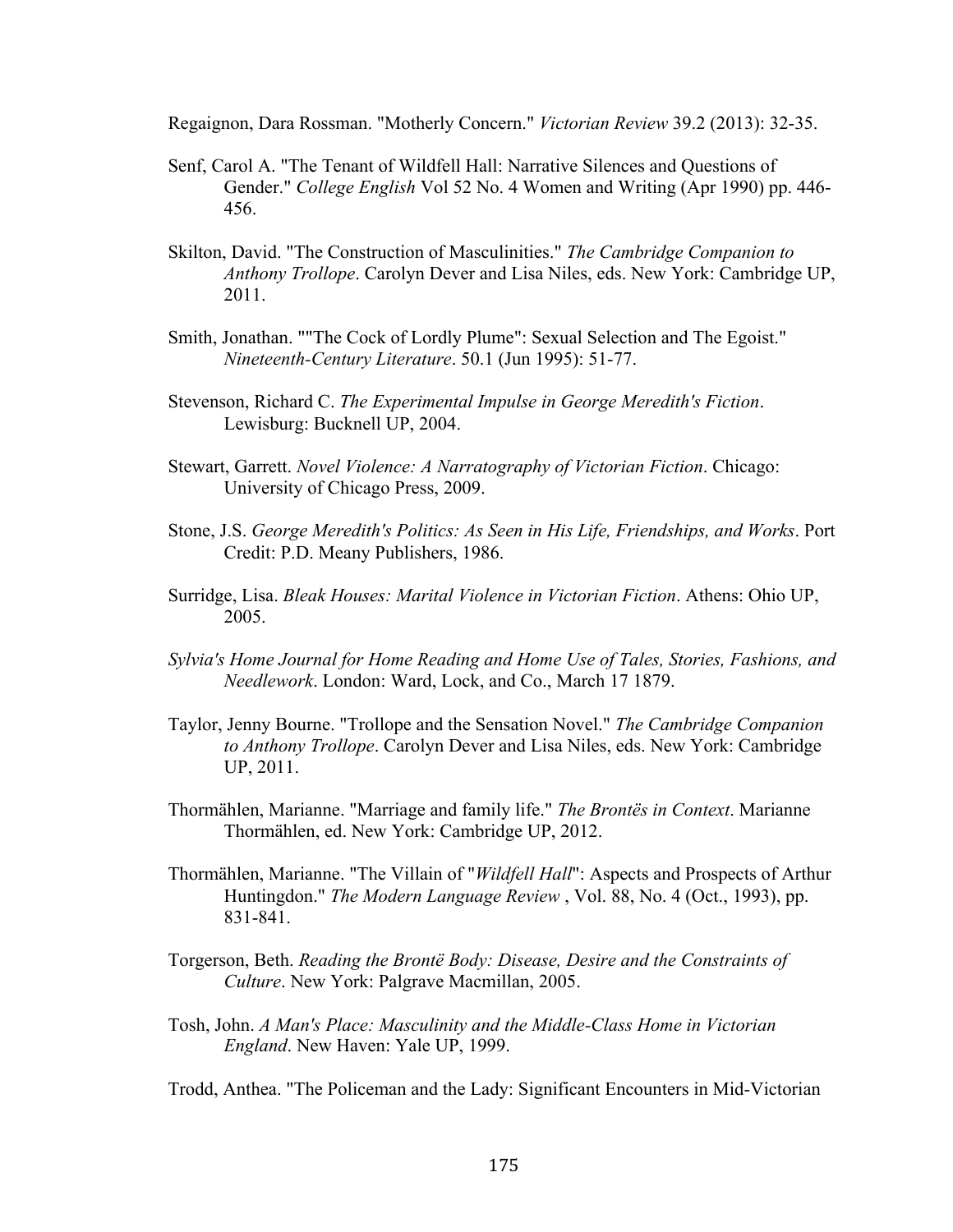Fiction." *Victorian Studies* 27.4 (Summer 1984): 435-460.

Trollope, Anthony. *He Knew He Was Right*. New York: Oxford UP, 1996.

- Wagner, Tamara S. *Financial Speculation in Victorian Fiction: Plotting Money and the Novel Genre, 1815-1901*. Columbus: The Ohio State UP, 2010.
- Ward, Megan. "" A Charm in those Fingers": Patterns, Taste, and the Englishwoman's Domestic Magazine." *Victorian Periodicals Review* 41.3 (2008): 248-269.
- Waters, Catherine. *Dickens and the Politics of the Family*. Cambridge, U.K: Cambridge University Press, 1997.
- Weller, Toni. "The Puffery and Practicality of Etiquette Books: A New Take on Victorian Information Culture." *Library Trends* 62.3 (2014): 663-680.
- Williams, Carolyn. "Natural Selection and Narrative Form in" The Egoist"." *Victorian Studies* 27.1 (1983): 53-79.
- Williams, Sydney B. *Antique Blue and White Spode*. New York: B.T. Batsford Ltd., 1949.
- Wilt, Judith. *The Readable People of George Meredith*. Princeton University Press, 1975.
- Wintle, Claire. "Career development: Domestic display as imperial, anthropological, and social trophy." *Victorian studies* 50.2 (2008): 279-288.
- Wright, Walter F. *Art and Substance in George Meredith: A Study in Narrative*. Lincoln: U of Nebraska Press, 1953.